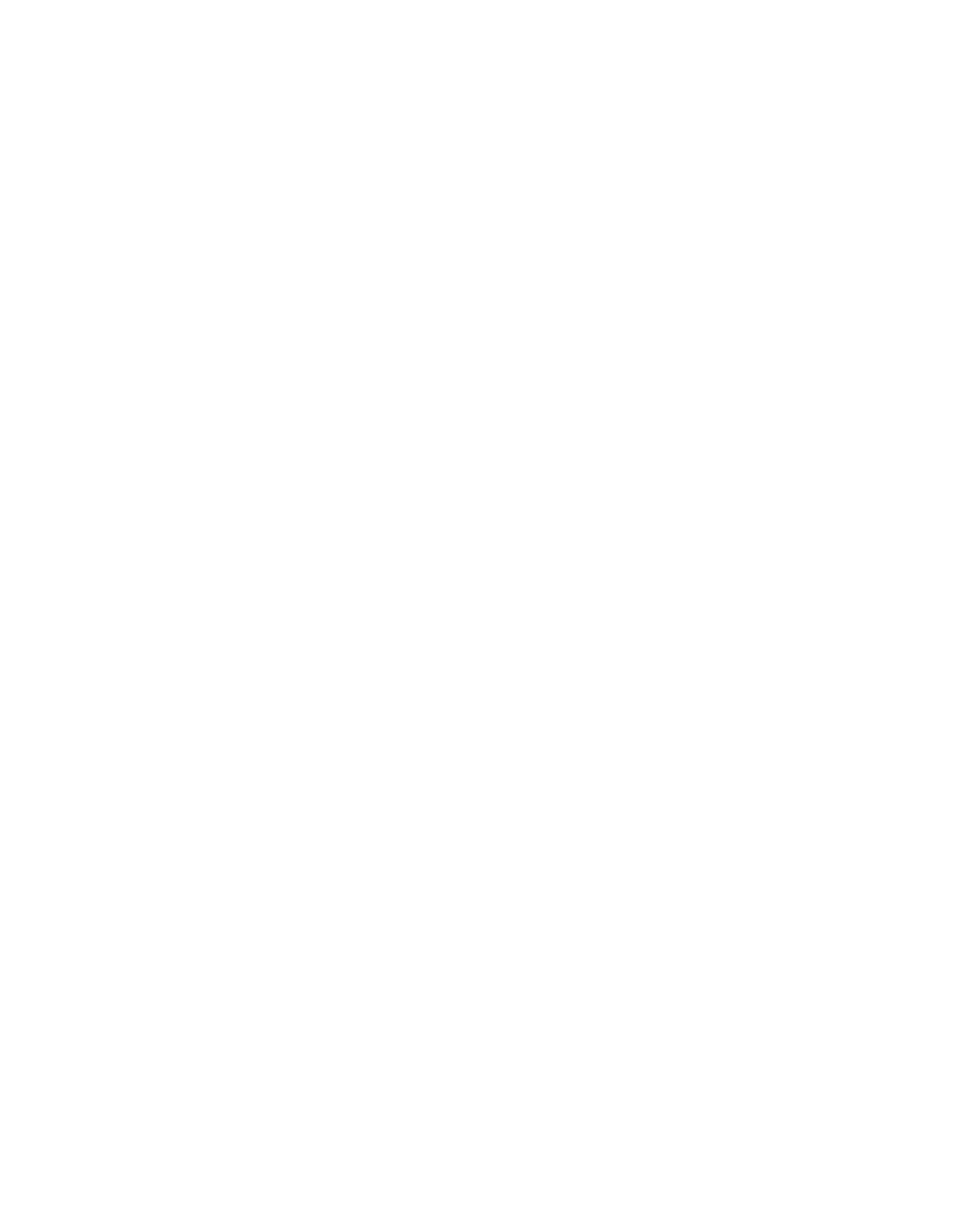# **Role-Playing Game of Horror and Adventure - Version 2.000**

"*The most merciful thing in the world, I think, is the inability of the human mind to correlate all its contents. We live on a placid island of ignorance in the midst of black seas of infinity, and it was not meant that we should voyage far. The sciences, each straining in its own direction, have hitherto harmed us little; but some day the piecing together of dissociated knowledge will open up such terrifying vistas of reality, and of our frightful position therein, that we shall either go mad from the revelation or flee from the deadly light into the peace and safety of a new dark age.*"

-H. P. Lovecraft, from The Call of Cthulhu-

*These rules are meant to be used as either a stand-alone system, or as replacement rules for use with other horror/supernatural RPGs. The characters are agents of good, confronting the supernatural evil that lurks in the shadows of our world. They can happen across this evil accidentally, work as an independent team, or as members of a larger organization.* 

*To play you will need two or more players, preferably 3-4, and some six-sided dice, the kind most commonly found. Please read the rules carefully all the way through before playing.* 

# **TABLE OF CONTENTS**

| <b>INTRODUCTION</b><br><u> 1989 - Johann Barn, mars ann an t-Amhainn an t-Amhainn an t-Amhainn an t-Amhainn an t-Amhainn an t-Amhainn an</u> | $\mathbf{3}$            |
|----------------------------------------------------------------------------------------------------------------------------------------------|-------------------------|
|                                                                                                                                              | 3                       |
|                                                                                                                                              | $\overline{\mathbf{4}}$ |
| 1.1 CONCEPT                                                                                                                                  | $\overline{4}$          |
|                                                                                                                                              | $\overline{4}$          |
| 1.3 CHOOSING ATTRIBUTES                                                                                                                      | 5                       |
|                                                                                                                                              | $\tau$                  |
|                                                                                                                                              | $\overline{7}$          |
|                                                                                                                                              | 9                       |
| 2.0 SKILLS<br><u> 1989 - Johann Stoff, deutscher Stoffen und der Stoffen und der Stoffen und der Stoffen und der Stoffen und der</u>         | 11                      |
|                                                                                                                                              | 12                      |
| 2.1 SKILL LIST<br>2.2 SKILL DESCRIPTIONS                                                                                                     | 15                      |
| 3.0 MAGIC<br>3.1 SPELL MECHANICS                                                                                                             | 31                      |
|                                                                                                                                              | 31                      |
|                                                                                                                                              | 33                      |
|                                                                                                                                              | 34                      |
|                                                                                                                                              | 46                      |
| 4.0 PSIONICS<br>4.1 PSIONICS MECHANICS<br>4.1 PSIONIC ATTENTIVES                                                                             | 46                      |
| 4.2 PSIONIC ATTRIBUTES                                                                                                                       | 48                      |
|                                                                                                                                              |                         |
| 5.1 PRIEST ABILITY MECHANICS 5.1 PRIEST ABILITY MECHANICS                                                                                    |                         |
|                                                                                                                                              |                         |
| 6.0 BASIC GAME MECHANICS 62                                                                                                                  |                         |
| 6.1 ATTRIBUTES AND SKILLS                                                                                                                    | 62                      |
| 6.2 DICE VALUES 62                                                                                                                           |                         |
| 6.3 WILD DIE                                                                                                                                 | $\sim$ 62               |
| 6.4 MISFORTUNES                                                                                                                              | $\sim$ 62               |
|                                                                                                                                              |                         |
| 6.6 SURVIVAL POINTS                                                                                                                          | $\sim$ 63               |
|                                                                                                                                              | $\sim$ 63               |
| 7.0 COMBAT<br><u> 1980 - Jan James James Barnett, martin de la propincia de la propincia de la propincia de la propincia de la</u>           | 65                      |
| 7.1 INITIATIVE                                                                                                                               | 65                      |
|                                                                                                                                              | 65                      |
| 7.3 DEFENSIVE SKILLS                                                                                                                         | 66                      |
| 7.4 AREA OF EFFECT ATTACKS                                                                                                                   | 66                      |
| 7.5 DAMAGE                                                                                                                                   | 67                      |
| 7.6 HEALING                                                                                                                                  | 68                      |
| 7.7 SPECIAL MODIFIERS                                                                                                                        | 68                      |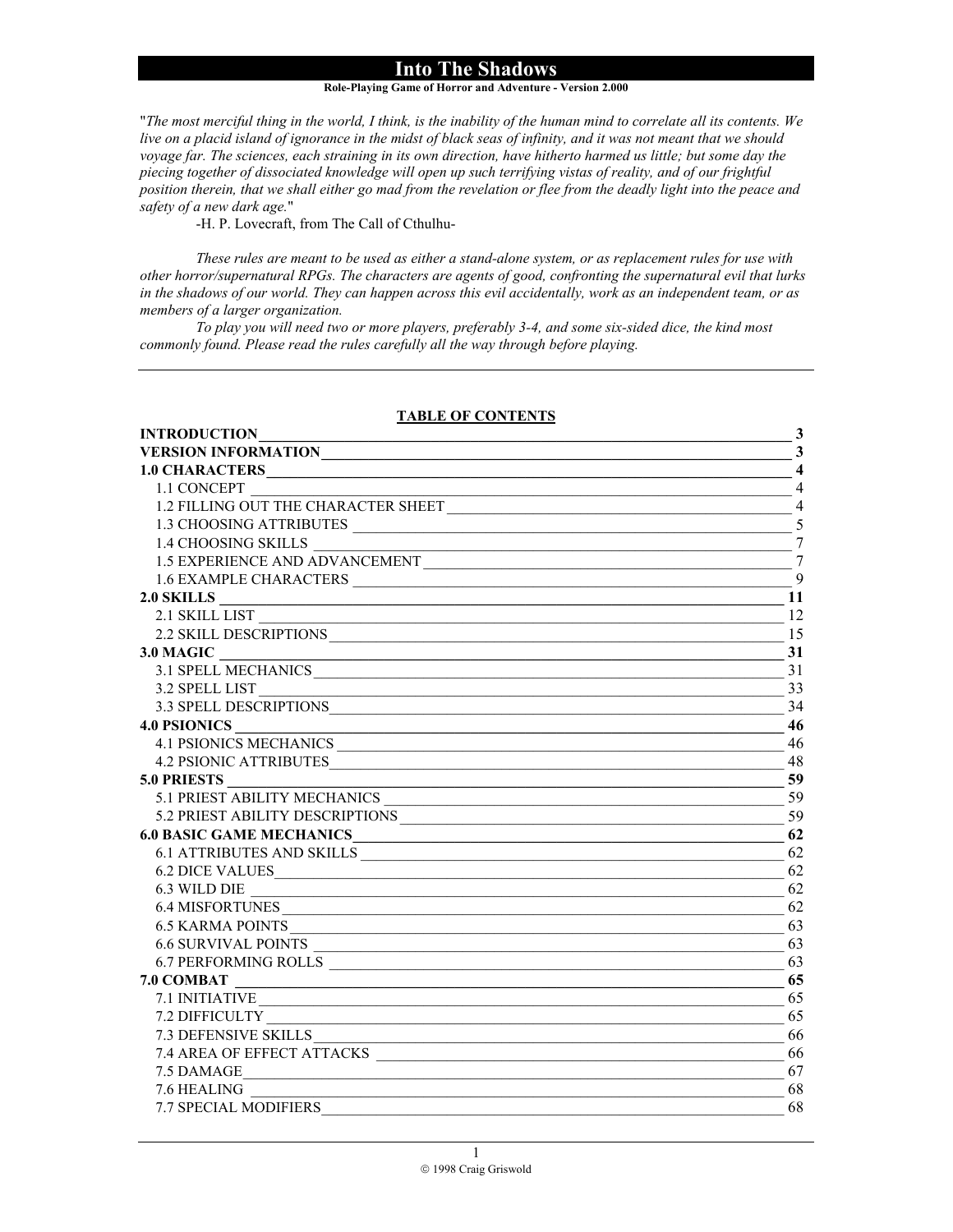Role-Playing Game of Horror and Adventure - Version 2.000

| 7.8 COMBAT SCALES                                                                                                                                        | 69  |
|----------------------------------------------------------------------------------------------------------------------------------------------------------|-----|
| <b>8.0 MOVEMENT</b>                                                                                                                                      | 71  |
| 8.1 BASIC MOVEMENT                                                                                                                                       | 71  |
| 8.2 VEHICLES                                                                                                                                             | 72  |
|                                                                                                                                                          | 78  |
| 9.0 WEAPONS AND EQUIPMENT                                                                                                                                | 80  |
| 9.1 WEAPONS                                                                                                                                              | 80  |
| 9.11 MELEE WEAPONS                                                                                                                                       | 80  |
| 9.12 MISSILE WEAPONS                                                                                                                                     | 81  |
|                                                                                                                                                          | 82  |
| 9.14 STUN WEAPONS                                                                                                                                        | 86  |
| 9.15 EXPLOSIVES<br><u> 1989 - Jan James James, martin amerikan basar dan berasal dalam basa dalam basar dalam basar dalam basa dala</u>                  | 87  |
|                                                                                                                                                          | 87  |
| 9.2 EQUIPMENT                                                                                                                                            | 88  |
|                                                                                                                                                          | 88  |
|                                                                                                                                                          | 88  |
|                                                                                                                                                          | 89  |
|                                                                                                                                                          | 89  |
|                                                                                                                                                          | 90  |
| 10.3 CREATING CAMPAIGNS                                                                                                                                  | 93  |
|                                                                                                                                                          | 93  |
| 10.5 ASSIGNING EXPERIENCE                                                                                                                                | 96  |
| 10.6 MEASUREMENT CONVERSIONS                                                                                                                             | 96  |
|                                                                                                                                                          | 97  |
| 11.1 BPI DESCRIPTION                                                                                                                                     | 97  |
| 11.2 CAMPAIGN SPECIFIC WEAPONS AND EQUIPMENT                                                                                                             | 98  |
| 11.21 BPI SPECIAL-ISSUE WEAPONS<br><u> 1989 - Johann Barn, mars ann an t-Amhain an t-Amhain an t-Amhain an t-Amhain an t-Amhain an t-Amhain an t-Amh</u> | 98  |
| 11.22 BPI SPECIAL-ISSUE EQUIPMENT                                                                                                                        | 99  |
| 11.23 EXTERMINATOR KIT                                                                                                                                   | 100 |
| 11.24 BPI SPECIAL-ISSUE VEHICLES                                                                                                                         | 102 |
| <b>12.0 SHADOWS</b>                                                                                                                                      | 106 |
| <b>13.0 SUGGESTED MEDIA</b>                                                                                                                              | 120 |
| <b>14.0 CHARACTER TEMPLATES</b>                                                                                                                          | 121 |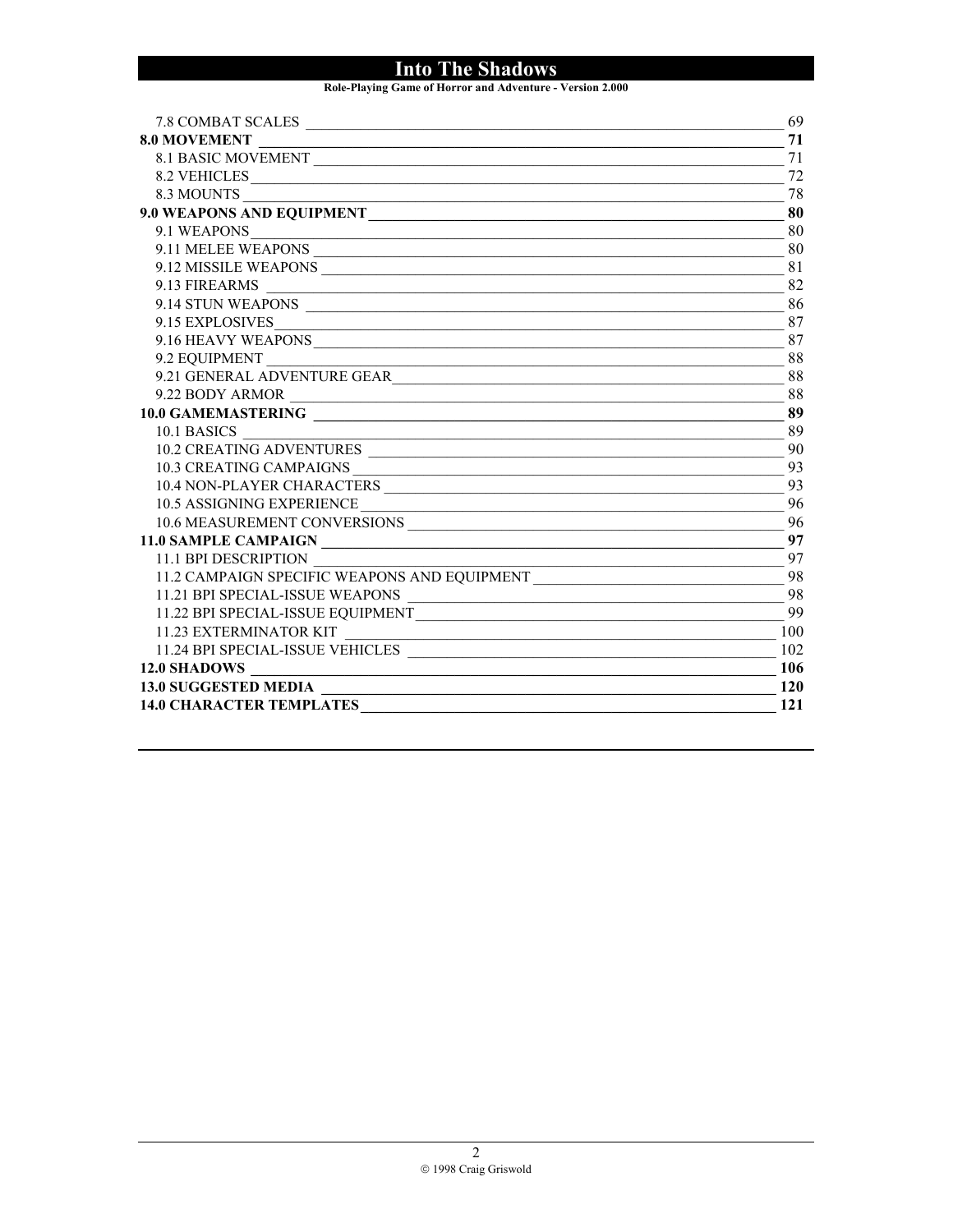#### **Role-Playing Game of Horror and Adventure - Version 2.000**

# **INTRODUCTION**

These rules were created using West End Games' D6 Role-Playing System - a fantastic idea for anyone who's less than satisfied with most of-the-shelf RPGs. I enjoy horror/adventure games like Chaosium's Call of Cthulhu<sup>™</sup> and Tri Tac's Stalking the Night Fantastic™, but the rules systems for those games are often difficult, slow, or needlessly complex. So, I created my own completely independent game system based on West End Games' generic D6 rules. I've tried to be as comprehensive as possible with the game, covering everything I felt was important to basic game-play in these rules.

Why the D6 System<sup> $\text{TM}$ </sup>? I had been playing the Star Wars RPG<sup> $\text{TM}$ </sup> for a couple years, before a friend introduced me to the D6 System<sup>™</sup> for creating custom RPGs. I realized at once that this was a great way to get the best of both worlds with these games. Use this system with the campaign materials for whatever other system you like - or make your own. It's that simple. And best of all - *it's free*!

And now, a note on copyrights. These rules are free in their present form, but that doesn't mean that you can steal them, plagiarize from them, or charge someone else for them. In fact, legally you can't. Don't ask to be prosecuted.

> *Thys boke is one And God's curse another; They that take the one God geve them the other. Steal not this Book my honest Friend For fear the Galows should be your hend, And when you die the Lord will say "And wares the Book you stole away?"*

#### **VERSION INFORMATION**

**Version 1.0** 4/6/98 Incorporated the basic rules, with a few minor issues that needed to be correcting. **Version 1.1** 4/16/98 Incorporates fixes to the skill descriptions; Poisoning was removed for further development in the upcoming GM's book; added Weapons Expert skill; added more Shadows; added examples to the text using sample characters; expanded Table of Contents and Introduction section; and cleaned up description of PSI rules.

**Version 1.2** 4/29/1998 Corrected Mythos Lore, intensive proof-reading, added explosives and heavy weapons sections, added Hummer to vehicles, added NPCs, added more Shadows.

**Version 1.3** 7/21/1998 Added new combat modifiers, 2 new skills, spell specializations, and updated special abilities. Also added sample campaign info.

**Version 1.31-2** 7/22/1998-8/17/1998 Fixed minor errors in 1.3's pagination, quotes, etc.

**Version 2.000** 1/01/2000 Corrected examples for experience and stats for Herposapien. Fixed some format issues and created an easily updated table of contents. Added to BPI section. Incorporated additional spells and psionics from The Book Of Shadows sourcebook.

#### **THANKS**

Thanks to the following for patience, help, play-testing, and/or advice: Amy Griswold, Jeremy Fielder, Greg Machacek, and Dennis Stalnaker.

And for inspiration: Charles Fort, H.P. Lovecraft, Arthur Machen, Clark Ashton Smith, Robert E. Howard, Ambrose Bierce, Robert W. Chambers, Richard Tuchulka, Nick Pollatta, H.G. Wells, John Carpenter, Bruce Campbell, Sam Raimi, Robert Bloch, Arthur Conan Doyle, Neil Gaiman, Mike Mignola, Caleb Carr, and many others.

# **CONTACTING THE AUTHOR**

 Feel free to email me with comments, suggestions, and fixes. New materials will be made available on my web site as they are completed.

**Email:** shadows@pcisys.net

World-Wide-Web Site: http://members.tripod.com/~into\_the\_shadows/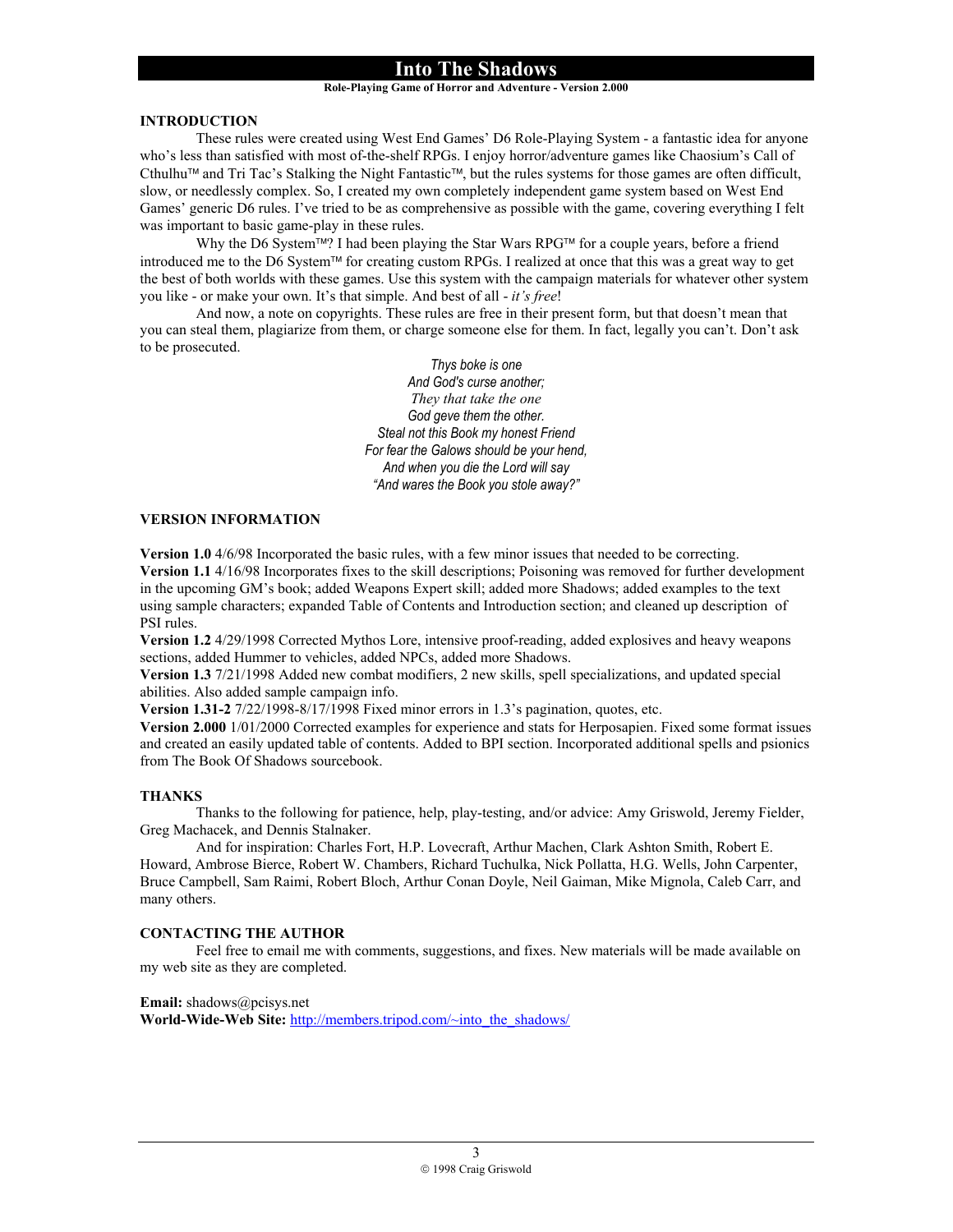#### **Role-Playing Game of Horror and Adventure - Version 2.000**

# **1.0 CHARACTERS**

"*All that is necessary for the triumph of evil is for good men to do nothing.*" *-*Edmund Burke, statesman and orator*-*

# **1.1 CONCEPT**

Character concept is very important in role-playing games. When it's time for everyone to make up characters here's a few important things to consider:

- What type of campaign is the GM designing? Are you basing it on another game system, a favorite television show or movie, a series of novels or comics? Is it meant to be straight horror, or are there elements of humor and/or adventure mixed in?
- What types of characters are the other players making? It's best to have a mix of characters that compliment each other.

## **1.2 FILLING OUT THE CHARACTER SHEET**

When building a character you can use one of the templates , provided at the end of these rules, or create a character from scratch. To use a template, copy the information provided on the template to a blank character sheet - also provided at the end of the book - fill in the rest of the items listed below, and then skip to section 1.4 for information on choosing skills.

To build a character from scratch, fill out the information below leaving the attributes and special abilities blank, then go on to the next section for instructions on selecting attributes.

**Player:** The name of the real person who plays the character. (You.)

**Character Name:** The character's real name.

**Type of Character:** Is the character an independent investigator, an inquisitive reporter, a helpless victim, or the agent of some secret government agency for dealing with the supernatural?

**Gender:** The character's gender: Male or Female.

**Age:** The character's age in years. There are no modifiers for playing an especially young or old character, but the attributes should be distributed appropriately.

**Height:** The character's height in feet and inches.

**Weight:** The character's weight in pounds or kilograms.

**Physical Description:** This is a description of the character's physical appearance, and may include skin color, eye color, ethnic characteristics, distinguishing marks and scars, tattoos, body piercing, hair color, hair length, and hair texture.

**Personality:** A description of how your character generally acts and reacts. For ease of use it is best to restrict these descriptions to only a few words. Characters can be stoic and precise, friendly but sloppy, charismatic and aloof, greedy and persistent, or just about anything else you can think of.

**Character Quirks:** Besides their physical form and personality, a character can have any number of unusual traits to distinguish them from everyone else. This could be a wardrobe of silk shirts, a chain-smoking habit, a strange accent, an affinity for bad movies, a pet mouse, a fear of snakes, a tendency to quote Bible verses, or something else that sets your character apart. Take a close look at some of your favorite characters from TV, film, and literature for more examples.

**Attributes:** The character's basic abilities in game terms. Each of these abilities is used to decide the result of various actions the character will attempt during the course of an adventure. Specific skills are associated with each attribute.

**Physique(PHY):** A measure of the character's strength and resilience.

**Reflex(REF):** The character's hand-to-eye coordination, dexterity, and reflexes.

**Canny(CAN):** The character's intelligence, meaning their perceptiveness, creativity, and ability to process information - not how much they know.

**Education(EDU):** The character's acquired knowledge and learning.

**Technical(TEC):** The character's scientific and engineering training.

**Will(WIL):** A measure of the character's willpower, charisma, and sanity.

**Move:** How many meters the character can move during a round. Characters start out with a base Move of 10. **Magic Sensitive:** 'Yes' or 'No.' The character may be open to occult energies without possessing the skill to harness them initially. A character who is not sensitive to magic is not allowed to purchase the Magic attribute. **PSI Sensitive:** 'Yes' or 'No.' The character may be open to psionic powers without possessing any initially. The character must be sensitive to psionics to purchase any psionic attributes.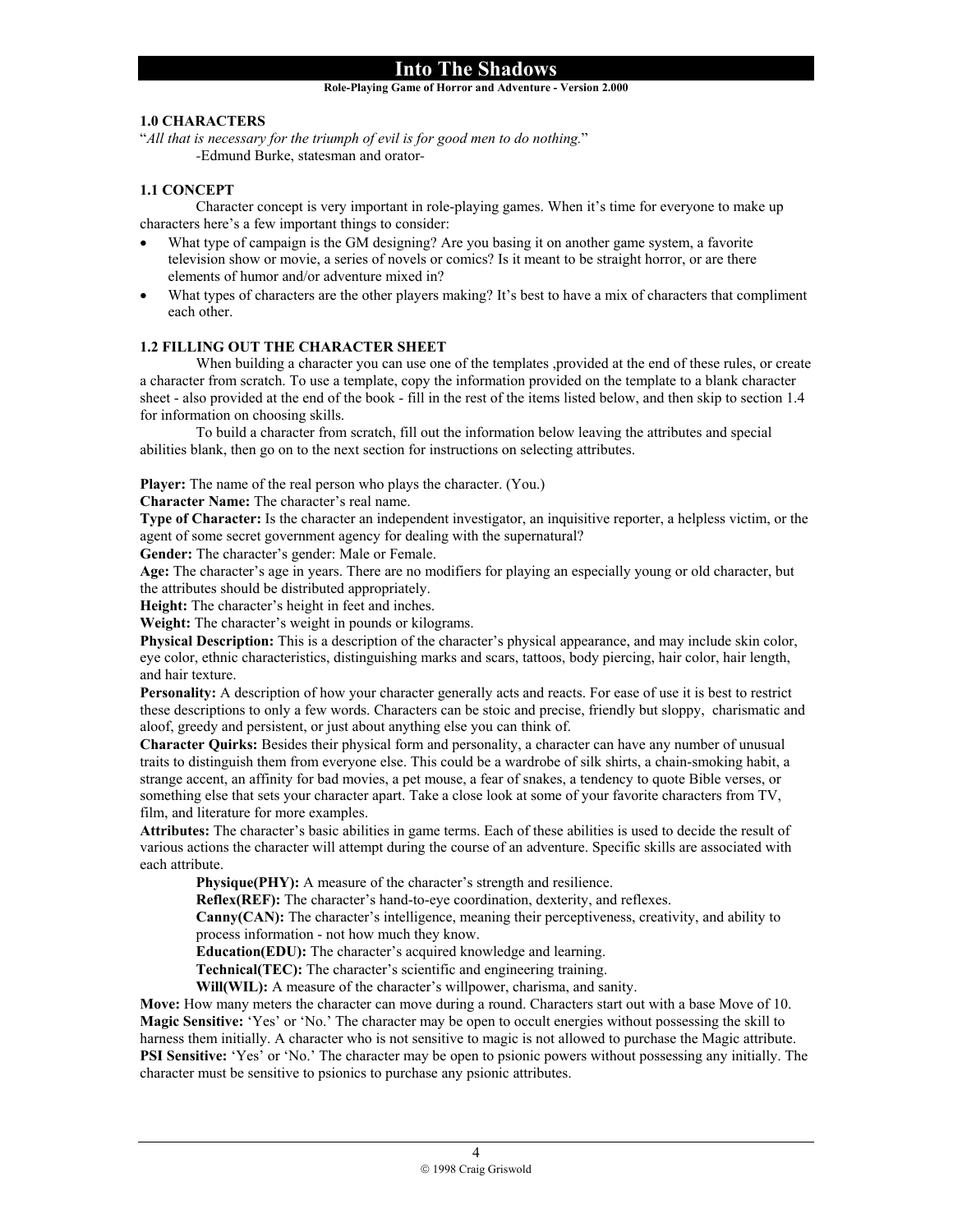# **Role-Playing Game of Horror and Adventure - Version 2.000**

**Karma Points:** A special type of point the character can spend when appropriate to temporarily give a dramatic boost to their abilities. Characters initially start out with one Karma point, but may spend and earn more points as time goes by. See the Basic Game Mechanics section for more information on Karma Points.

**Survival Points:** Another special type of point that can be used to temporarily improve a character's abilities. In between adventures, they can also be spent to permanently improve skills, attributes, and special abilities.

Characters initially start out with no Survival Points, these points are earned as experience for each successful adventure. See the Basic Game Mechanics section or Experience and Advancement below for more.

**Life Points:** A measurement of how much damage a character can take. Characters initially receive a number of Body Points equal to 20 plus a Physique roll. See the Combat section for details on taking and healing damage. **Special Abilities/Disadvantages:** Character's may have special abilities that set them apart from most people, including advanced psionic abilities, or magic spells, among other things. They may also have problems or disabilities that set them apart as well.

**Equipment:** Starting equipment is agreed on by players and game masters. Over the course of the campaign equipment will be used, lost, stolen, replaced, and acquired.

**Weaponry:** The character's currently available weapons, and their game statistics.

# **1.3 CHOOSING ATTRIBUTES**

 Each character has six basic attributes, which are described below. Characters can either use the templates available, or build a character from scratch. To use an existing template simply fill in the blank areas on the template with the personal information on the character, and use the pre-assigned attributes, weapons, and equipment.

 To build a character from scratch, start with 18D and distribute it among the six attributes listed below. Each attribute must be allocated no less than one full dice, and normal humans are restricted to a maximum of 5D. Each dice is divided into 3 'pips.' Players can allocate entire dice or increments of pips to an attribute. Each pip beyond a full dice assigned to an attribute is noted as  $a +1$ . For example: 3 pips - or 1 dice - assigned to an attribute would be noted as a 1D; 4 pips would be noted as  $1D+1$ ; 5 pips as  $1D+2$ ; 6 pips as  $2D$ ; and so on. The use of these numbers is explained in the section Basic Game Mechanics.

 In addition to the basic attributes characters can spend pips to get special abilities, psionics, and learn magic. Characters can even earn more pips by taking a disadvantage. A short list of these special abilities and disadvantages is listed below. If you wish to have an ability or disadvantage not listed here, work it out with the GM, who will have to assign a pip value to it. Disadvantages will remain on a character until they pay off the dice gained from taking the disadvantage, and satisfy some criteria in the game world specified by the GM.

 Normally a character should be restricted in the amount and type of special abilities allowed. For instance, a character should not be allowed to have abilities from more than one of the special abilities sections: Magic, Psionics, and Priest. Characters may have more than one ability within a section though. In the end, all characters are subject to final approval by the GM.

**Physique:** A measure of the character's strength and resilience.

**Reflex:** The character's hand-to-eye coordination, dexterity, and reflexes.

**Canny:** The character's intelligence, meaning their perceptiveness, creativity, and ability to process information - not how much they know.

**Education:** The character's acquired knowledge and learning.

**Technical:** The character's scientific and engineering training.

**Will:** A measure of the character's willpower, charisma, and sanity.

**Example:** *Michelle wants to create a character that will be an agent for a special government agency that investigates and deals with the paranormal. She decides her character didn't start out as an agent, though,*  but as an adventurous archeologist. She fills out the character's age, weight, and other general information. *Then she comes up with a name by looking through various books and magazines: China McAdams. The name gets her thinking about vivid character description and background, so she fills these in as well before allocating attributes.* 

 *For attributes she looks at what skills an archeologist like China should have and decides that she'd like average or above in all areas except Technical – which she decides she won't use much. So she allocates only 1D+2 to Technical, an average 3D to Education, and distributes the rest evenly among the remaining attributes for a 3D+1 in each. She decides to leave her Move as normal and doesn't want any Special Abilities or Disadvantages for her character.*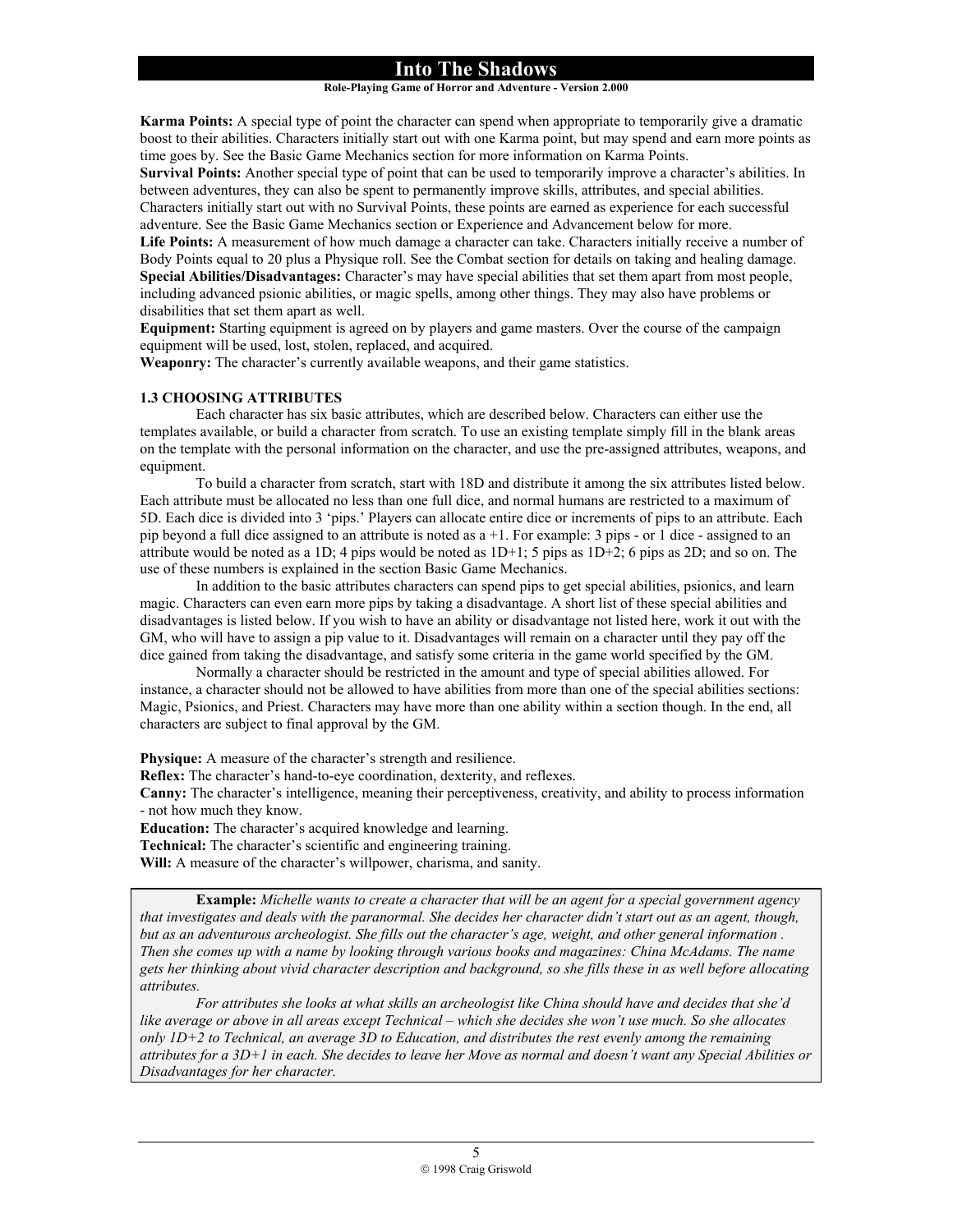#### **Role-Playing Game of Horror and Adventure - Version 2.000**

**Move:** Each character starts with a base Move of 10, this is how many meters the character can go in one full movement. Move can be increased to 12 for a cost of 1D from the character's initial pool of attribute dice. 12 is the maximum movement for a normal human. A character can also gain attribute dice by initially reducing their Move. By reducing their Move to 8, a character gains 1D to their initial attribute pool. For reducing Move to 5, the character gains another 1D. Character's with a Move of 0 or 1 would gain another 1D, but would be paralyzed and almost useless in the game so this is not recommended.

**Special Abilities:** Players should be allowed to purchase a limited range of special abilities that will give their character an clear advantage in certain situations. There are also special abilities available that do not present any significant advantage in terms of game play, such as rumination, and these would cost nothing. The GM should be careful not to allow anything too powerful. The GM must approve any and all special abilities, and is the final authority on determining a cost for the ability. No more than 3D in Special Abilities should be purchased by any character.

| Ability:                                                                                               | Cost: |
|--------------------------------------------------------------------------------------------------------|-------|
| Ambidextrous - The character is equally proficient with either hand, and receives no                   |       |
| handedness penalties for firing a weapon with either hand.                                             |       |
| <i>Cryptesthesia</i> – Sixth sense, 3 in 6 chance of sensing a dangerous situation. GM rolls secretly. | 2D    |
| Character does not get specific information, just impressions.                                         |       |
| <i>Eidetic Memory</i> – accurately detailed, or photographic, memory                                   |       |
| Independently Wealthy - Character does not need to work, not a millionaire.                            | 1D    |
| <i>Quick Draw</i> - Drawing a weapon, or switching a weapon from one hand to the other, does not       | 1D    |
| count as an action for the character.                                                                  |       |

**Magic:** The character can have the ability to learn and cast spells and incantations. Magic is a separate attribute used only by the magically proficient. Magic spells are effectively treated as skills beneath this attribute. Unlike normal skills though, spells must be learned. Characters start out with only one spell initially. For more on this see the section on Magic. This attribute is purchased like the six basic attributes, and must be allocated from the same 18D attribute pool. The minimum value for this attribute, if selected, is 1D, just like the other attributes.

**Psionics:** Psionics are treated differently than magic. There are several different psionic attributes, and all of the various abilities beneath each attribute - treated as skills - are available to the character immediately. See the Psionics section for a list of the various psionic attributes and abilities. Like all other attributes psionic attributes must be allocated a minimum of 1D each, if used, from the basic attribute pool.

**Priests:** Priests are treated as uniquely in this game as magic and psionics. Priests must purchase the Piety attribute to perform the appropriate rites and rituals to any effect. Piety is the basis of priestly skills, the ritual and dogma provide the focus but piety - faith - provides the power. See the Priests section for a list of potential priest skills and abilities. A minimum 1D of Piety must be purchased initially to use these skills.

**Disadvantages:** Characters should not be given extra dice for minor problems. Minor problems are called quirks, and include such things as a fear of snakes. Quirks aren't worth added dice, but they may make the character more interesting or believable. Real disadvantages should give *a frequent or constant hindrance to a character in some way that affects game play*. Below are some examples, it is up to the GM to allow a character any particular disadvantage and to assign a value to it. *No more than 3D of Disadvantages should be given to any character.* 

| <b>Problem:</b>                                                                                                                                                                                                                                                                                            | <b>Value:</b> |
|------------------------------------------------------------------------------------------------------------------------------------------------------------------------------------------------------------------------------------------------------------------------------------------------------------|---------------|
| Curse – The character has some form of uncontrollable arcane curse that was either inherited<br>or cast upon them directly. Could be anything from a very nasty odor to a massive hunger that<br>causes the character to eat a full meal every four hours or suffer $a - 10$ to their base Life<br>Points. | $1D$ to $3D$  |
| <i>Medical Problem</i> - The character has some type of medical complication, possibly a disease<br>or condition, that restricts or impairs the character in some way that affects game play. If it<br>does not affect game play, such as cigarette addiction, then it's not worth anything.               | 1D to $3D$    |
| <i>Paranoia</i> - This is not a simple once-in-a-while delusion, the character is actively paranoid<br>and is constantly questioning others, and taking unusual precautions.                                                                                                                               | 2D            |
| <i>Physical Impairment</i> - The character suffers from an impairment that prevents certain types of<br>physical activity. One example would be missing or useless arms and/or legs. Others would<br>include blindness or deafness.                                                                        | $1D$ to $3D$  |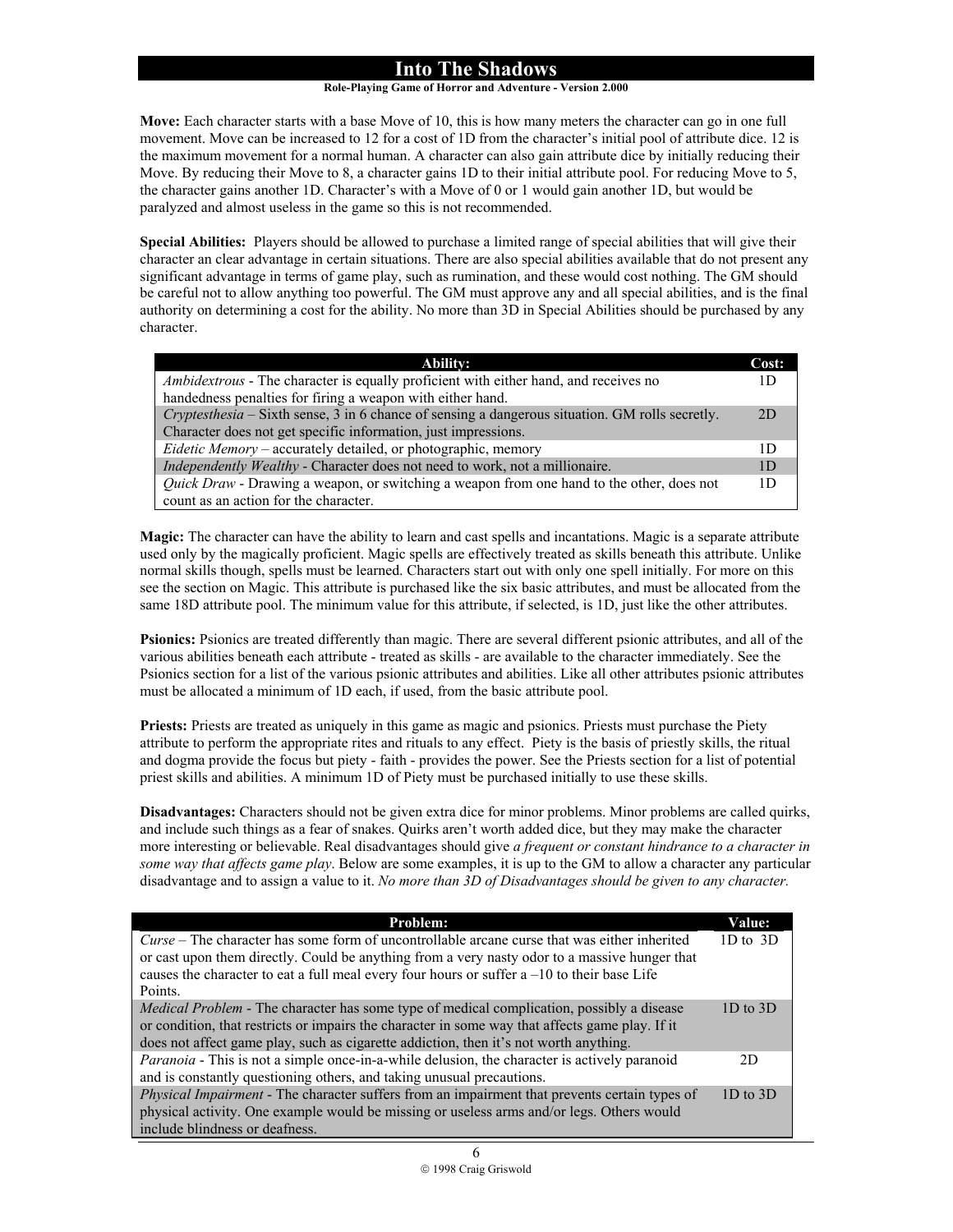## **Role-Playing Game of Horror and Adventure - Version 2.000**

**Example:** *John is making his character, and after checking with the other players, decides to be a psychic. He allocates 2D from his attributes to go towards psionics, and decides he wants to purchase Eidetic Memory for his character from the Special Abilities, which will cost him another 1D. He decides not to take on any Disadvantages to offset these costs, so he is down to 15D to allocate to his six basic attributes.* 

*Once that's been decided he allocates the rest of his attribute dice as follows: PHY 1D+2; REF 2D; CAN 3D+1; EDU 3D+1; TEC 1D+2; WIL 3D. He decides on a name, Malcolm Cross, and fills in the details on his character being sure to specify that he is PSI Sensitive.* 

# **1.4 CHOOSING SKILLS**

 Characters receive 7D to distribute among skills in the same way that attribute dice are distributed. These dice, however, cannot be used to increase attributes or purchase magic, psionic, or priest attributes or other special abilities. They can *ONLY* be used to increase skills, magic spells, psionic powers, and priest abilities.

 Skills begin with a value equal to the attribute they are listed under, unless otherwise noted. When the character is initially created it costs only 1 pip from the character's initial skill pool to improve a given skill by 1 pip, regardless of the skills initial value.

 Consult the Skill List in section 2.1 for a listing of available skills, and section 2.2 for a more complete description of each.

# **1.5 EXPERIENCE AND ADVANCEMENT**

 At the end of each adventure or gaming session the GM will award Survival Points to characters based on their performance during the game. Survival Points can be used to provide a temporary boost to skills and abilities, as discussed in the Basic Game Mechanics section, or to improve a character's skills and abilities.

**Improving Skills:** The cost in Survival Points to improve a skill by one pip is equal to the number listed before the D in the skill value. Each skill may normally be improved no more than one pip between adventures without special approval from the GM, but the character may improve as many separate skills as they have Survival Points for.

Under normal circumstances no more than one pip should be allowed, examples of why more might be allowed would be: extensive use of the skill being raised, alien or magical learning enhancement, an extended time period between adventures, or simply a generous GM allowing the player to make up for a low value in a much needed skill. *Skill specializations* are considered separate from their base skills, and *are not improved with their base skill*. Skill specializations cost only half the normal amount to improve, rounded up. Advanced skills cost twice the normal amount to improve.

Training time is none if the character used the skill during the last adventure. Otherwise, one day per Survival Point spent to improve the skill if the character has a teacher with a skill level at least equal to the desired level of the improvement, two days per point spent without a teacher. The character can reduce training time by one day for each additional Survival Point spent.

Magic spells, psionic powers, and priest abilities are improved the same way that skills are.

**Improving Attributes:** The cost in Survival Points to improve an attribute by one pip is equal to 10 times the number listed before the D in the attribute value. Attribute values are restricted by the race/species of the character, normal humans cannot have higher than 5D in any attribute. Normally it requires one week of training per Survival Point spent if the character has a teacher with an attribute value at least equal to the desired value. Training is twice as long without a teacher.

**Improving Move:** The cost in Survival Points for improving the Move value by one is equal to the current value. The Move value is restricted based on the race/species of the character, normal humans cannot have a Move value higher than 12. It normally requires one week of training per Survival Point spent if the character has a teacher with a Move value at least equal to the desired value. Training is twice as long without a teacher.

**Gaining New Special Abilities:** A character who is not Magic or PSI Sensitive may purchase sensitivity at the GM's discretion for 20 Survival Points. Characters may have sensitivities to both if desired – but may not have *abilities* in both sections.

A character who has Magic or PSI Sensitivity may purchase abilities within one of those sections. A character with the Magic attributes may not have psionic attributes, nor may a character with psionic attributes purchase Magic. The cost for gaining a new attribute is 20 Survival Points, and ten weeks training time with an appropriate teacher.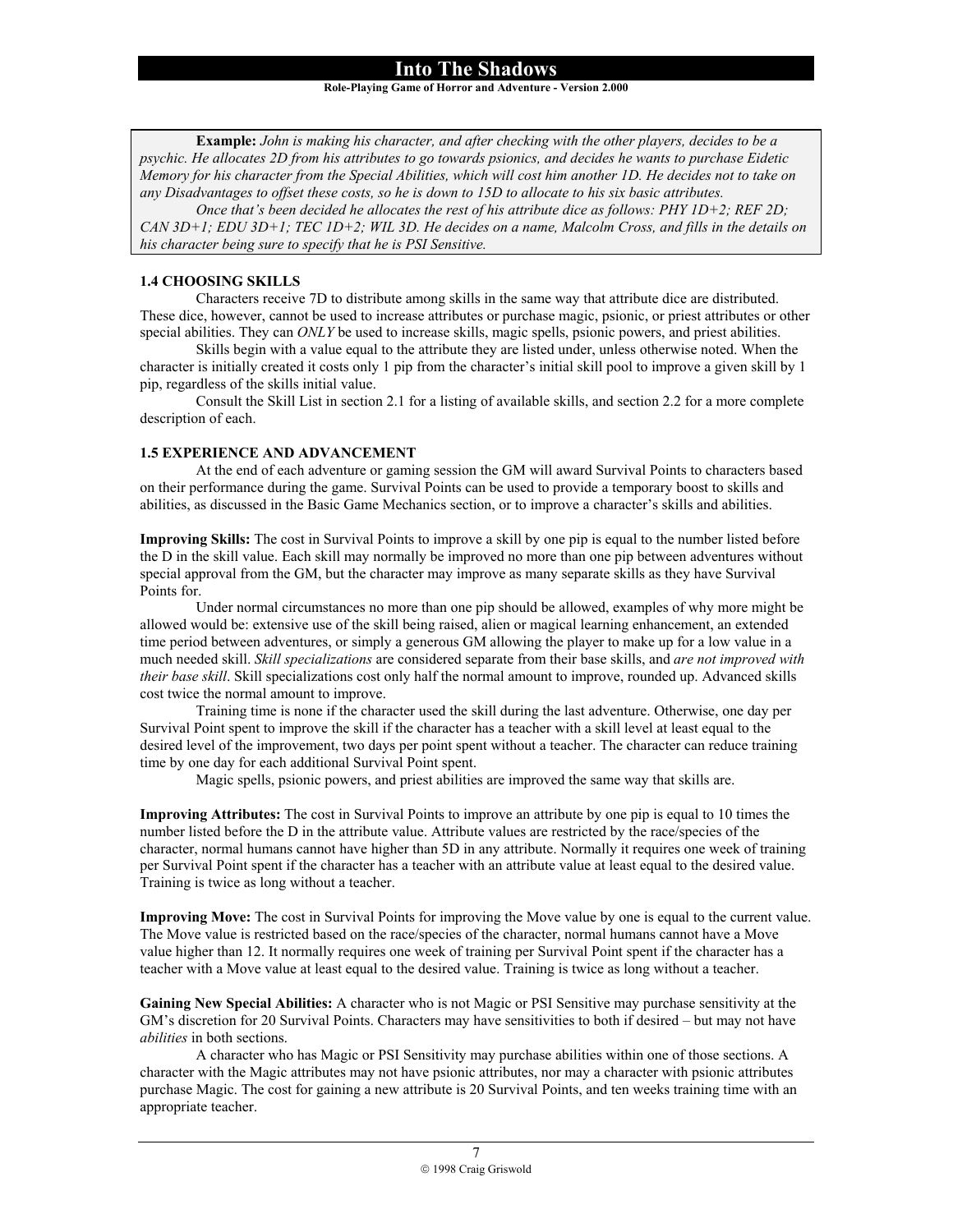# **Role-Playing Game of Horror and Adventure - Version 2.000**

Piety, the priest attribute, cannot be purchased under normal circumstances – and cannot be gained by anyone with magic or psionic abilities without first renouncing - giving up completely - those abilities.

**Example:** *After Michelle's first adventure with China she may decide to increase some of her skills. As she is a starting character with low scores in most skills the GM allows her to increase them as much as she likes. Let's say the GM gives China 7 Survival Points for her first adventure. If Michelle decides to increase China's History skill, which is currently at 3D, the same as her EDU attribute, it would cost her 3 Survival Points to increase the skill to 3D+1 (3 points is the number in front of the D, and is the cost for each pip improved), 6 points to increase it to 3D+2, 9 points to increase it to 4D, 13 points to increase it to 4D+1 (once the skill reaches 4D it costs 4 points to increase it another level).* 

*If Michelle spends the 6 points to increase her History skill to 3D+2 it would take China 6 days to train unless she used her basic History skill during the previous adventure. Her History specialization in Egyptian history would not increase with her History skill, because the specialization makes it a separate skill. This would leave her with 1 Survival Point to spend later.*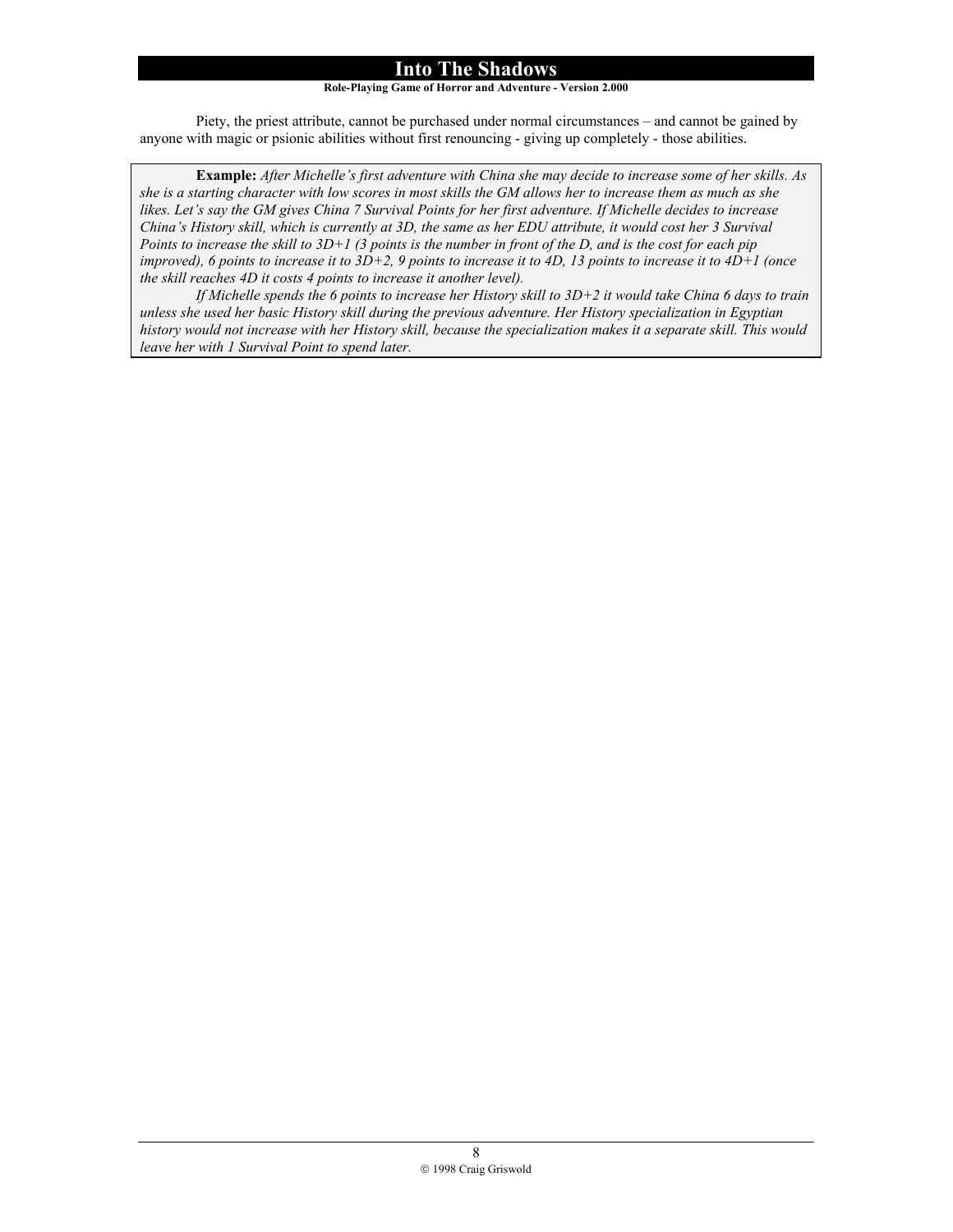**Role-Playing Game of Horror and Adventure - Version 2.000**

# **1.6 EXAMPLE CHARACTERS**

#### **ARCHAEOLOGIST**

**Character Name:** China McAdams **Player:** Michelle **Age:** 26 **Gender:** Female **Height:** 5'10" **Weight:** 138 lb.

**Physical Description:** Healthy and attractive Anglo-Saxon woman with long, red hair tied back in a pony tail; pale skin; muscular body; and jade-green eyes. No major scars, a strawberry-shaped birthmark on the back of her right thigh, and wears very little make-up. Personality: Friendly, but commanding.

**Quirks:** Short-tempered and reactive. Afraid of scorpions.

**Background:** Daughter of an Irish-born US Marine-Corps drill instructor and an American historian. A tomboy from day 1. She was brought into the Bureau of Paranormal Investigation originally as a consultant, after uncovering a tomb of Egyptian vampires, but enjoyed the thrill and pressure of the work so much she decided to become a full-time agent.

| <b>Physique:</b>                     | $3D+1$             | <b>Education:</b>    | 3D     |
|--------------------------------------|--------------------|----------------------|--------|
| Climbing/Jumping                     | $3D+2$             | Archaeology          | $3D+2$ |
|                                      |                    | History(Egypt)       | 4D     |
|                                      |                    | Lang(Hieroglph)3D+1  |        |
|                                      |                    | Myth Lore(Egypt) 4D  |        |
|                                      |                    |                      |        |
| <b>Reflex:</b>                       | $3D+1$             | <b>Technical:</b>    | $1D+2$ |
| Dodge                                | 4D                 | Motor Veh Ops $2D+1$ |        |
| Firearms                             | 4D                 |                      |        |
| Riding                               | $3D+2$             |                      |        |
| <b>Unarmed Combat</b>                | $3D+2$             |                      |        |
| <b>Canny:</b>                        | $3D+1$             | Will:                | $3D+1$ |
| <b>Blind Fighting</b>                | $3D+2$             | Bargain              | $3D+2$ |
| Find                                 | $3D+2$             | Sanity               | 4D     |
| Hide/Sneak                           | $3D+2$             |                      |        |
| Survival (Desert)                    | $4D+1$             |                      |        |
| <b>Move:</b> 10                      |                    |                      |        |
| $DCT$ $C_{\alpha}$ $\ldots$ $\ldots$ | $V_{\alpha\alpha}$ | Mn.                  |        |

**PSI Sensitive:** Nes  $\boxtimes N$ **Magic Sensitive:**  $\boxtimes$ **Yes**  $\Box$ **No Karma Points:** 1 **Survival Points:** 0 **Life Points:** 32 **Special Abilities:** None **Equipment:** Backpack, Khaki expedition clothes, light Kevlar™ vest, grappling hook, rope **Weaponry:** (2) Colt .45 pistols w/2 clips each

#### **PSYCHIC CONSULTANT**

**Character Name:** Malcolm Cross **Player:** John **Age:** 33 **Gender:** Male **Height:** 5'11" **Weight:** 160 lbs **Physical Description:** Pale, gaunt man with a slightly harrowed appearance. Medium length white hair, white goatee and mustache, and pale blue eyes. No distinguishing marks.

**Personality:** Reserved, slightly stand-offish. Prefers to stay in the background.

**Quirks:** Avoids physical and eye contact with strangers.

**Background:** Son of a middle-class family. Developed psychic abilities as a result of experiments with mindaltering drugs. Recruited into the Bureau of Paranormal Investigation after appearing on local talk shows.

| <b>Physique:</b>                                    | $1D+2$                                             | <b>Education:</b>   | $3D+1$ |
|-----------------------------------------------------|----------------------------------------------------|---------------------|--------|
| Stamina                                             | 2D                                                 | Parapsychology 3D+2 |        |
|                                                     |                                                    |                     |        |
|                                                     |                                                    |                     |        |
| <b>Reflex:</b>                                      | 2D                                                 | <b>Technical:</b>   | $1D+2$ |
| Dodge                                               | $2D+2$                                             | Motor Veh Ops 2D+1  |        |
| Firearms                                            | $2D+2$                                             | Photography         | 2D     |
|                                                     |                                                    |                     |        |
| <b>Canny:</b>                                       | $3D+1$                                             | Will:               | 3D     |
| Find                                                | $3D+2$                                             | Meditation          | $3D+2$ |
| Hide/Sneak                                          | $3D+2$                                             | Mental Defense 3D+2 |        |
| Research                                            | $3D+2$                                             | Sanity              | $3D+2$ |
|                                                     |                                                    |                     |        |
| <b>Precognition:</b>                                | 2D                                                 | <b>Psychometry:</b> | 2D     |
| <b>Combat Sense</b>                                 | 2D                                                 | Read Life Form      | 2D     |
| Fortune                                             | 2D                                                 | Read Object         | 3D     |
| <b>Sense Poss Fut</b>                               | 2D                                                 |                     |        |
| <b>Move: 10</b>                                     |                                                    |                     |        |
| <b>PSI Sensitive:</b> $\boxtimes$ Yes               |                                                    | lNo                 |        |
| Magic Sensitive: Yes                                |                                                    | $\boxtimes$ No      |        |
| Source of Abilities: drug-induced                   |                                                    |                     |        |
| Karma Points: 1                                     |                                                    |                     |        |
| <b>Survival Points: 0</b>                           |                                                    |                     |        |
| <b>Life Points: 28</b>                              |                                                    |                     |        |
| <b>Special Abilities:</b> Eidetic memory            |                                                    |                     |        |
| <b>Disadvantages:</b> Uncontrolled (Precognition)   |                                                    |                     |        |
| Equipment: Casual Clothes, notebook, first aid kit, |                                                    |                     |        |
| camera, \$1000 Cash                                 |                                                    |                     |        |
|                                                     | Weaponry: Smith & Wesson .38 Special, Pepper Spray |                     |        |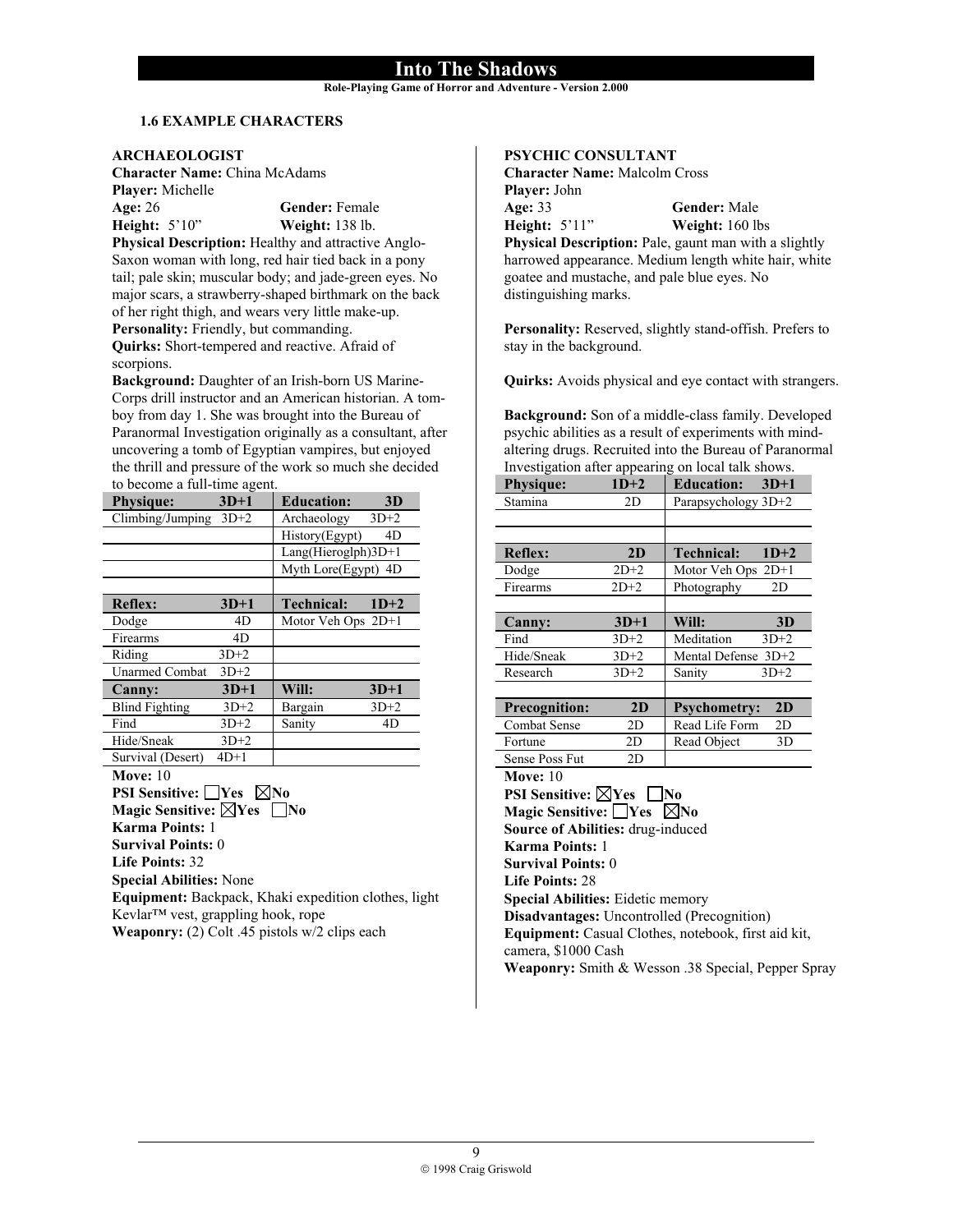#### **Role-Playing Game of Horror and Adventure - Version 2.000**

#### **PRIEST**

**Character Name:** Miguel Sanchez **Player: Phil**<br>**Age: 35 Age: 35**<br> **Age: 378<sup>7</sup><br>
<b>Age: 578**<sup>7</sup><br> **Age: 678**<br> **Age: 170** lb **Weight:** 170 lbs. **Physical Description:** Short, black haired Hispanic , brown eyes, well groomed. Stocky build. No distinguishing marks.

**Personality:** Quiet and serene. Maintains a calm peace, and enjoys helping others.

**Quirks:** Alcoholic, free of drink for 10 years. Serves sparkling grape juice during ceremonies. **Background:** Entered the priesthood after the church helped him recover from alcoholism. Was recruited by the Bureau of Paranormal Investigation after being recommended by a colleague for his open mind.

| <b>Physique:</b>           | $2D+2$ | <b>Education:</b> | $2D+2$ |
|----------------------------|--------|-------------------|--------|
|                            |        | History           | 3D     |
|                            |        | Religious Doc     | $3D+2$ |
|                            |        |                   |        |
|                            |        |                   |        |
|                            |        |                   |        |
| <b>Reflex:</b>             | 3D     | <b>Technical:</b> | 2D     |
| Dodge                      | $3D+1$ | Computers         | $2D+2$ |
| Unarmed Cbt Parry 3D+1     |        | <b>First Aid</b>  | $3D+1$ |
|                            |        |                   |        |
|                            |        |                   |        |
| Canny:                     | $2D+2$ | Will:             | 3D     |
| Hide/Sneak                 | 3D     | Sanity            | $3D+2$ |
| Streetwise                 | 3D     |                   |        |
|                            |        |                   |        |
|                            |        |                   |        |
| <b>Piety:</b>              | 2D     |                   |        |
| <b>Bless</b>               | $2D+1$ | Protect           | $2D+1$ |
| Ceremony                   | $2D+1$ | Sanctify          | $2D+1$ |
| Exorcise                   | $2D+1$ | Sermon            | 2D     |
| Prayer                     | 2D     |                   |        |
| <b>Move: 10</b>            |        |                   |        |
| <b>PSI Sensitive:</b> [Yes |        | ₹lNo              |        |
| $M = 2 - C = 2C = 1$       |        | NZN⊺-             |        |

**Magic Sensitive: Yes**  $\boxtimes$ **No Karma Points:** 1 **Survival Points:** 0 **Life Points:** 29 **Special Abilities:** None **Equipment:** Priest Collar and Clothes, First Aid Kit, Cross, Rosary, Holy Water (Flask) **Weaponry:** None

# **SPELLCASTER**

**Character Name:** Sonia Celine **Player:** Fran Age: 27 **Gender:** Female<br> **Height:** 5'7" **Weight:** 130 lbs. **Weight:** 130 lbs. **Physical Description:** Well-built Mediterranean girl with thick, black hair and a tattoo of a pentagram on her left thigh. Personality: Friendly and energetic. **Quirks:** Perpetually amused. Likes physical contact, touching and hugs. **Background:** Daughter of a corporate executive and a housewife. She rebelled against the mainstream and came across her talent for the occult. Recruited by the Bureau of Paranormal Investigation at a psychic fair.

| <b>Physique:</b>      | 2D     | <b>Education:</b>    | 2D     |
|-----------------------|--------|----------------------|--------|
| Swimming              | $2D+1$ | Locale(Venice)       | 3D     |
|                       |        | Magic (Euro Occ) 3D  |        |
|                       |        | Mythos Lore          | $2D+1$ |
|                       |        | Supernatural         | $2D+1$ |
|                       |        |                      |        |
| <b>Reflex:</b>        | $3D+1$ | <b>Technical:</b>    | $3D+1$ |
| Dodge                 | 4D     | Motor Veh Ops $3D+2$ |        |
| Firearms(auto pistol) | 5D     |                      |        |
|                       |        |                      |        |
|                       |        |                      |        |
| <b>Canny:</b>         | 3D     | Will:                | 3D     |
| Cryptography          | $3D+1$ | Magic Resistance     | 4D     |
| Disguise              | $3D+1$ | Meditation           | $3D+1$ |
| Research              | $3D+1$ | Sanity               | $3D+1$ |
|                       |        |                      |        |
| Magic:                | $2D+1$ |                      |        |
| Raise                 | $3D+1$ |                      |        |

**Move:** 10 **PSI Sensitive:**  $\nabla$ **Yes**  $\nabla$ **No Magic Sensitive:**  $\boxtimes$  **Yes**  $\Box$  **No Magic Points:** 27 **Magical Focus:** Vocalization and Gestures **Type of Magic:** European Occult **Karma Points:** 1 **Survival Points:** 0 **Life Points:** 31 **Special Abilities:** None **Equipment:** Luxury Car, Flashy Clothes, \$2000 Cash **Weaponry:** Walther PPK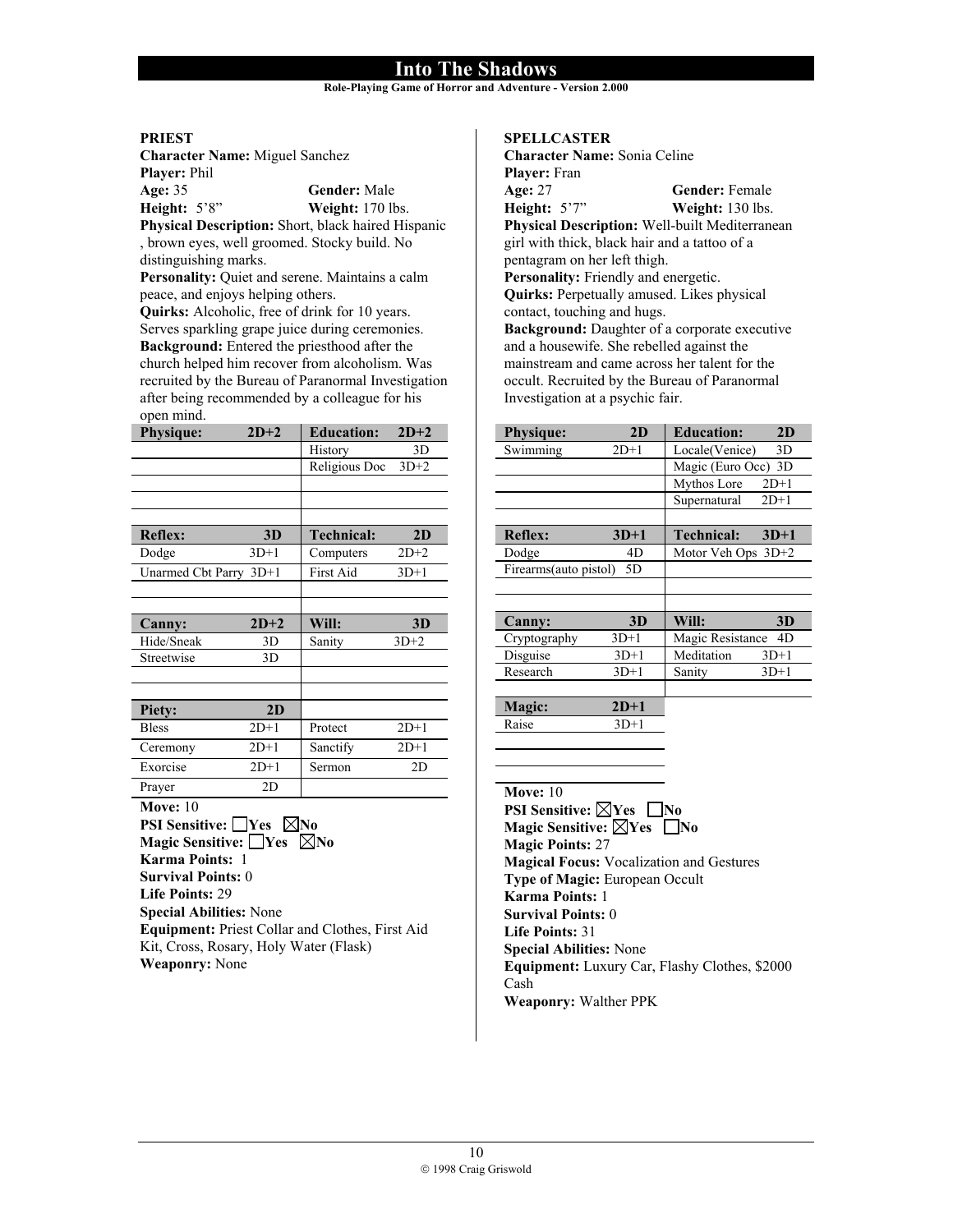# **Role-Playing Game of Horror and Adventure - Version 2.000**

# **2.0 SKILLS**

"*Don't touch that please, your primitive intellect wouldn't understand things with alloys and compositions and things with ... molecular structures.*"

-Ash from the film 'Army of Darkness'-

 Each attribute is responsible for a range of skills. Skills are listed with a brief description under the appropriate attribute. If a player desires a skill not available here, the player and GM should come to an agreement on what attribute governs that skill, a brief description of the skill, and what types of specialization are available.

**Skill Levels:** Characters effectively start out with every skill listed below, with the exception of Advanced and Specified skills. Each skill starts out at the same level as the attribute it is listed under. Skill levels can be increased beyond this by spending dice from the characters initial 7D of skill dice, or by spending Survival Points. Initial skill dice are allocated in the same way that dice from the attribute pool are, as either whole dice or broken down into pips. Rules for increasing skill levels after the character is created is listed in the first section under Experience and Advancement.

**Skill Specializations:** Skill specialization denotes a particular area of expertise within a skill. *For example, instead of just building up her Firearms skill, Michelle could have her character specialize in Firearms: Revolvers*. If a player wishes to have their character specialize in a particular skill, then they may spend 1 pip in that specialization to gain 1D of value for that specialization. The skill specialization must be listed separately on the character sheet from the base skill, noting the area of specialization. Skill specializations are treated as separate skills once purchased, and do not increase automatically with the base skill.

No more than 1 pip may be spent this way initially for any particular skill, and no more than three skill specializations may be purchased initially for any one character. Suggested specialization types are listed next to each skill in the skill list. Some skills do not have specializations, and are exempt from this option. Rules for increasing skill specialization levels after the character is created is listed in the first section under Experience and Advancement.

**Additional Starting Skills:** Every character is assumed to start with either a Language skill in their own language of 9D, or two bilingual Language skills of 6D each. This skill does not cost anything initially, nor do characters gain anything by reducing it.

**Specified Skills:** Skills with an (S) after the title denote a skill that the character is not able to use automatically with a skill level equal to the attribute it is listed under. Language is currently the only skill to have this restriction. Characters must spend 1 pip on the skill to learn a language other than their native tongue when the character is created. A specific language must be specified when the skill is taken. A character can learn as many languages as they wish when the character is initially created by spending 1 pip on each to get the skill at their base Education attribute level, listing each language separately on their character sheet. It is up to the GM to allow characters to learn new languages after the character is created. The cost should be at least 5 survival points to start out with 1D in the desired language, and a period of study determined by the GM.

**Advanced Skills:** Skills with an (A) after the title denote a skill that require double the normal skill and survival points to learn and advance. Characters are not able to use these skills without purchasing them first. Characters must have the prerequisite skills listed under the skill description before purchasing this skill. Also, characters *do not* add their attribute dice to their skill roll when rolling this skill. Once purchased, the skill starts out at 1D regardless of the character's attribute score.

 Example: *Michelle looks at the skill list, she's decided on what general skills she wants already, and selects skills that round out her character. She decides on which skills she wants to improve beyond the level of the attribute they're under, she counts 16 and allocates 1 pip for each.3pips or 1D of that will go towards purchasing specializations in 3 skills. That leaves her with 5 pips, so she decides to add those to 5 separate skills giving them each a total of 2 pips.* 

*The skills Michelle selected are Climbing/Jumping, Dodge, Firearms, Riding, Unarmed Combat, Blind Fighting, Find, Hide/Sneak, Archaeology, Language (she specified Hieroglyphics), Motor Vehicle Operations, Bargain, and Sanity. In addition she chose the three specializations: Survival (Desert), History (Egypt), and Mythos Lore (Egyptian), so she'll get a +1D in each to reflect her time and experience in archeological digs in Egypt.*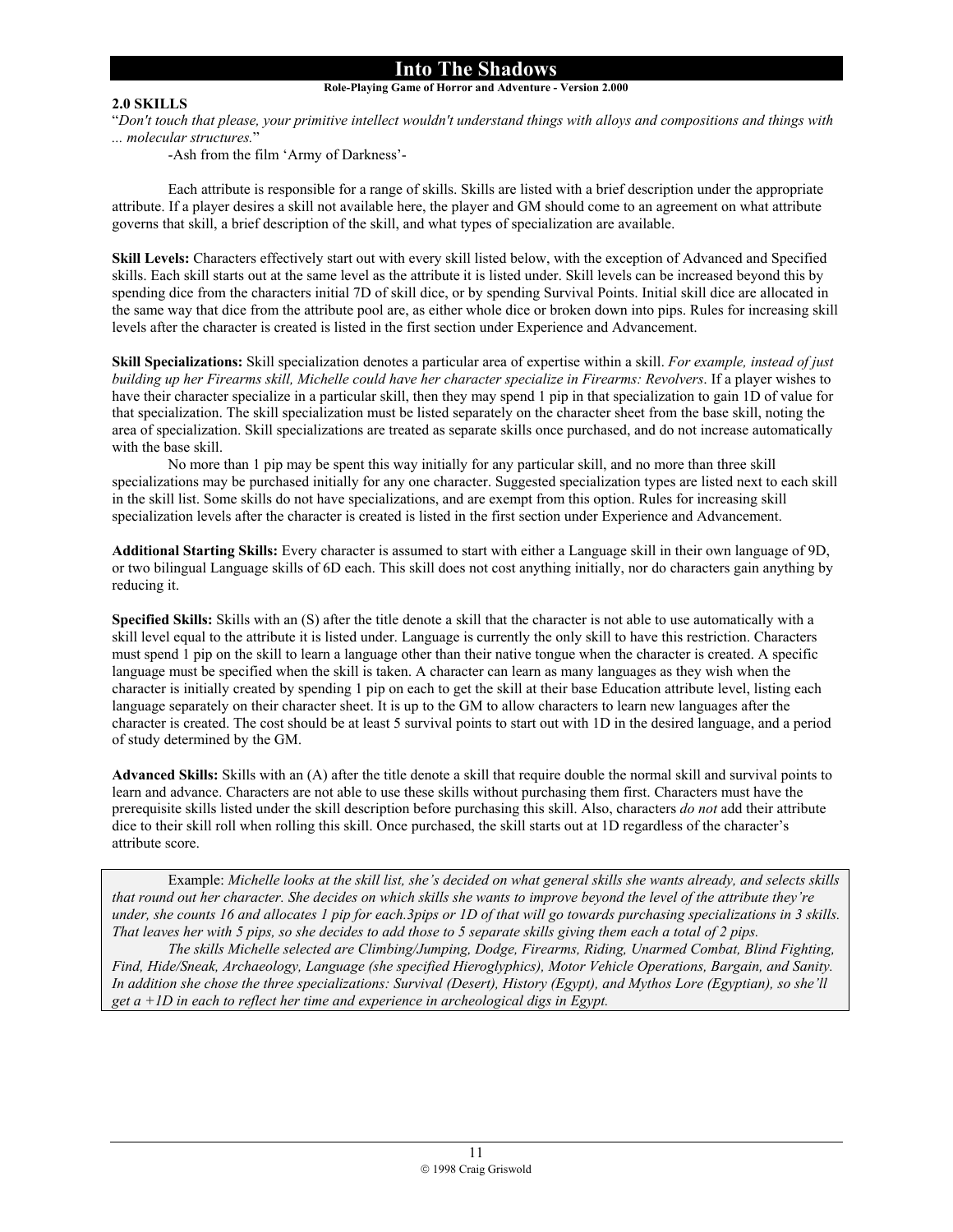#### **Into The Shadows Role-Playing Game of Horror and Adventure - Version 2.000**

**2.1 SKILL LIST** 

**PHYSIQUE:** A measure of the character's strength and resilience.

- Climbing/Jumping *Specializations include*: Climbing, Jumping
- Lifting *Specializations include*: none
- Stamina *Specializations include*: Binge Eating, Binge Drinking, and other intense physical activity.
- Swimming *Specializations include*: none

**REFLEX:** The character's hand-to-eye coordination, dexterity, and reflexes.

- Archery *Specializations include*: Long Bow, Crossbow, or Other Specific Type of Bow
- Black Powder *Specializations include*: Musket, or Other Specific Black Powder Weapon
- Blowgun *Specializations include*: none
- Dodge *Specializations include*: Versus Firearms, Versus Archery, Or Other Specific Attack
- Firearms *Specializations include*: Derringer, Revolver, Auto Pistol, Rifle, Assault Rifle, Shotgun, SMG, Machine Gun, Spear Gun, Arrow Gun, or Other Specific Weapon Type
- Grenade *Specializations include*: Grenades, Grenade Launcher, or Other Specific Weapon Type
- Gymnastics *Specializations include*: none
- Heavy Weapons *Specializations include*: Artillery, Missiles, LAW, or Other Specific Weapon Type
- Martial Arts (A) *Specializations include*: none
- Melee Weapons – *Specializations include*: Ax, Chainsaw, Club, Hammer, Knife, Sword, Whip, or Other Specific Weapon Type
- Melee Weapons Parry *Specializations include*: Versus Ax, Chainsaw, Club, Hammer, Knife, Sword, Whip, or Other Specific Attack Type
- Pick-pocketing *Specializations include*: none
- Riding *Specializations include*: Camel, Elephant, Horse, Mule, or Other Specific Beast
- Running *Specializations include*: Long Distance, or Sprinting
- Slingshot *Specializations include*: none
- Stun Weapons *Specializations include*: TASER, Stunner, Chemical Mace, Pepper Spray, or Other Specific Weapon Type
- Throwing Weapons *Specializations include*: Bola, Boomerang, Chakram, Knife, Shuriken, Spear, or Other Specific Weapon Type
- Unarmed Combat *Specializations include*: none
- Unarmed Combat Parry *Specializations include*: none
- Weapons Expert (A) – *Specializations include*: Ax, Chainsaw, Club, Hammer, Knife, Sword, Whip, or Other Specific Melee Weapon Type

**CANNY:** The character's perceptiveness, creativity, and intelligence.

- Animal Training *Specializations include*: Specific Type of Animal
- Blind Fighting *Specializations include*: none
- Combat Training *Specializations include*: none
- Cryptography *Specializations include*: Symbols, Juxtaposition, or Other Specific Encoding Method
- Disguise *Specializations include*: Specific Type or Person (Native American, Shakespeare, etc.)
- Diversion *Specializations include*: none
- Evidence Disposal *Specializations include*: Specific Method
- Find *Specializations include*: Specific Location
- Forgery *Specializations include*: Specific Type of Document
- Gambling *Specializations include*: Specific Type of Game
- Guerrilla Warfare *Specializations include*: Specific Locale
- Hide/Sneak *Specializations include*: none
- Lock-picking *Specializations include*: Specific Type of Lock
- Research *Specializations include*: Specific Type of Library or Database
- Stage Magic *Specializations include*: Specific Type of Illusion
- Streetwise *Specializations include*: Specific Planet or Criminal Organization
- Surveillance *Specializations include*: Specific Environment or Method
- Survival *Specializations include*: Volcano, Jungle, Desert, or Other Specific Terrain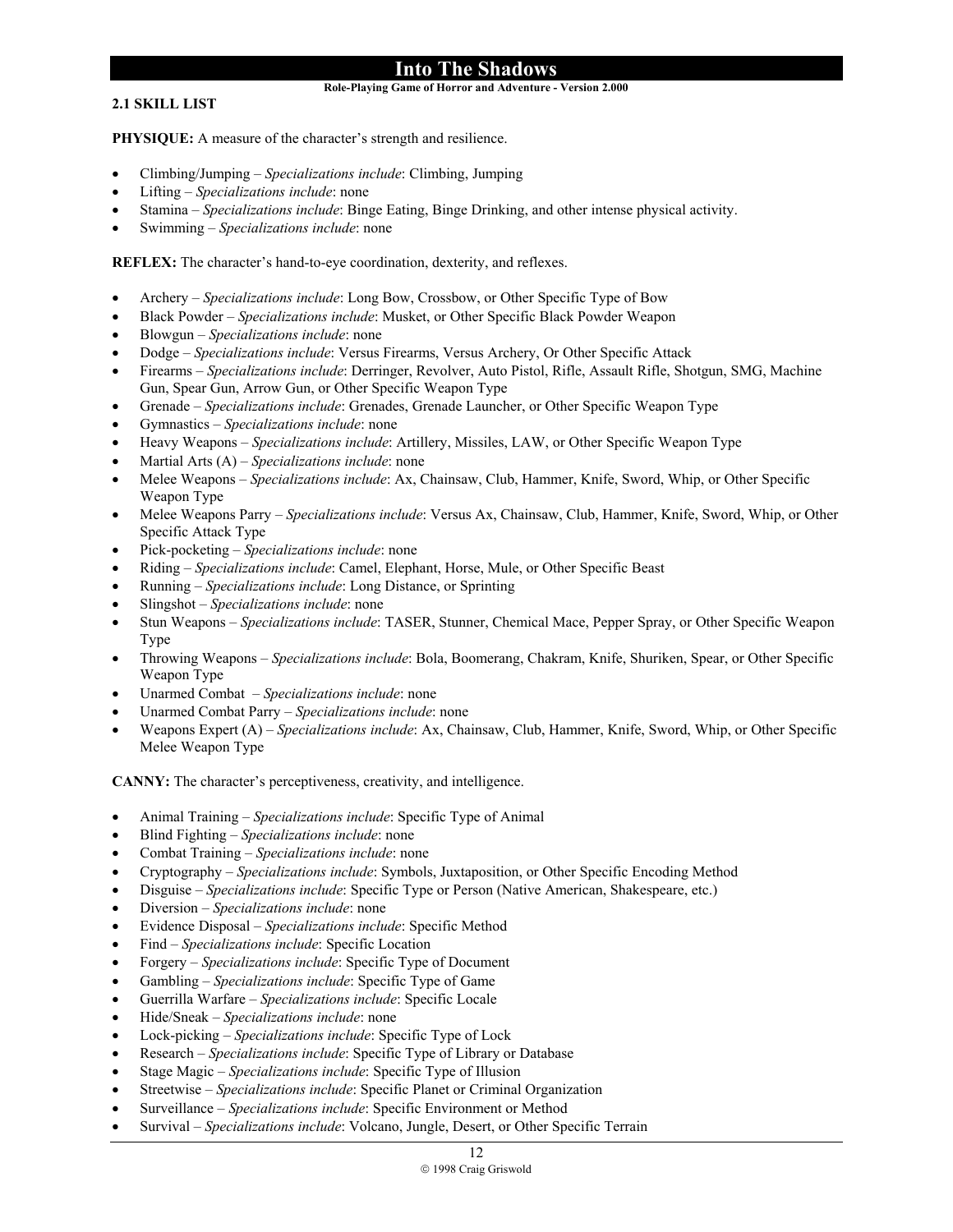- **Role-Playing Game of Horror and Adventure Version 2.000**
- Tracking *Specializations include*: Specific Species
- Value *Specializations include*: Specific market or Type of Goods
- Writing *Specializations include*: Technical, Fiction, or Non-fiction

**EDUCATION:** The character's acquired knowledge and learning.

- Anthropology *Specializations include*: Specific Race, Culture, or Tribe of Man
- Archaeology *Specializations include*: Specific Region or Time Period
- Bureaucracy *Specializations include*: Specific Area of Government
- Business *Specializations include*: Specific Field, Company, Conglomerate, Guild, or Mega-Corporation
- Crime *Specializations include*: Burglary, Computer, or Other Specific Criminal Field
- Esoteric Science *Specializations include*: UFOlogy, Orgone, Hollow Earth, Kirlian Photography, or Other Specific Field
- History *Specializations include*: Specific Region, Race, Religion, or Culture
- Language (S)– *Specializations include*: Regional Dialects
- Law *Specializations include*: Criminal, Business or Other Specific Legal Area
- Law Enforcement *Specializations include*: Specific Government or Division's Laws and Procedures
- Locale *Specializations include*: Paris, Chicago, Moscow, or Other Specific Region.
- Magic *Specializations include*: European Occult, African, Eastern, Haitian Voodoo, Jewish Cabala, or Other Specific System of Mystical Knowledge
- Mythos/Pantheon Lore *Specializations include*: Chthonic, Norse, Native American, or Other Specific Religious or Cultural Grouping
- Paleontology *Specializations include*: Paleobotany, Paleozoology
- Parapsychology *Specializations include*: Specific Mental Discipline
- Psychology *Specializations include*: Abnormal, Criminal, or Other Specific Field of Study
- Religious Doctrine *Specializations include*: History, Scripture, Saints, Martyrs, Canon, or Other Specific Section of Religious Teaching
- Supernatural *Specializations include*: Creatures, Spirits, Undead, or Other Grouping of Supernatural Entities

**TECHNICAL:** The character's scientific and engineering training.

- Armorsmith *Specializations include*: Archaic, Kevlar, Ceramic, or Other Specific Armor Composition
- Arson *Specializations include*: Target Type (House, Office Building, Skyscraper)
- Biology *Specializations include*: Zoology and Botany
- Chemistry *Specializations include*: Organic, Inorganic, Biochemistry, and Physical
- Communications Technology *Specializations include*: Specific Form of Communications
- Computers *Specializations include*: Operation, Programming, Tapping, Hacking, Repair or Other Specific Computer Discipline
- Criminal Investigation *Specializations include*: Fingerprinting, or Other Specific Investigative Technique
- Demolition *Specializations include*: Specific Target Type (Bridge, Building)
- Electronic Surveillance *Specializations include*: Wiretapping or Other Specific Form of Electronic Listening
- First Aid *Specializations include*: none
- Gunsmith *Specializations include*: Derringer, Revolver, Auto Pistol, Rifle, Assault Rifle, Shotgun, SMG, Machine Gun, Spear Gun, Arrow Gun, or Other Specific Projectile Weapon
- Medicine (A) *Specializations include*: Forensic, Emergency, Toxicology, Pharmacology, or Other Specific Medical Practices
- Motor Vehicle Operations *Specializations include*: Car, Truck, Boat, or Other Specific Vehicle Type
- Motor Vehicle Repair *Specializations include*: Car, Truck, Boat, or Other Specific Vehicle Type
- Navigation *Specializations include*: none
- Photography *Specializations include*: none
- Pilot *Specializations include*: Specific Type of Aircraft
- Security Technology *Specializations include*: Specific Type of Device
- Sensors *Specializations include*: Geiger Counter or Other Specific Sensory Equipment
- Trade Skills *Specializations include*: Carpentry, Electrical, Plumbing, Or Other Specific Discipline
- Watercraft Operations *Specializations include*: Specific Type of Wind or muscle-powered water craft

**WILL:** A measure of the character's willpower, charisma, and sanity.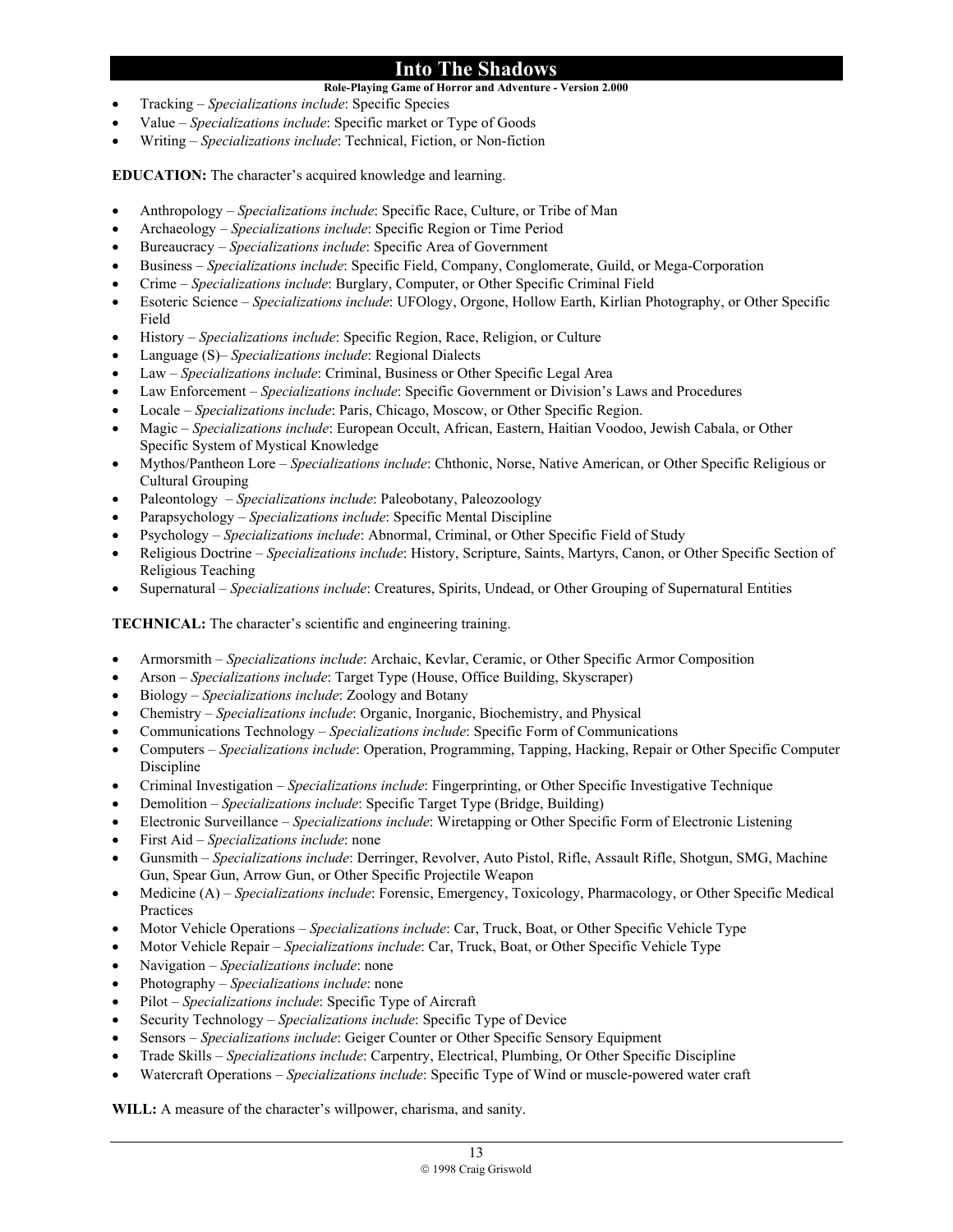**Role-Playing Game of Horror and Adventure - Version 2.000**

- Acting *Specializations include*: Shakespeare or Other Specific Type of Performance
- Bargain *Specializations include*: Specific Product, Region, Culture, or Government
- Interrogation *Specializations include*: none
- Intimidation *Specializations include*: none
- Magic Resistance *Specializations include*: Specific Spell
- Meditation *Specializations include*: none
- Mental Defense *Specializations include*: Specific Psionic Attribute
- Persuasion *Specializations include*: none
- Sanity *Specializations include*: none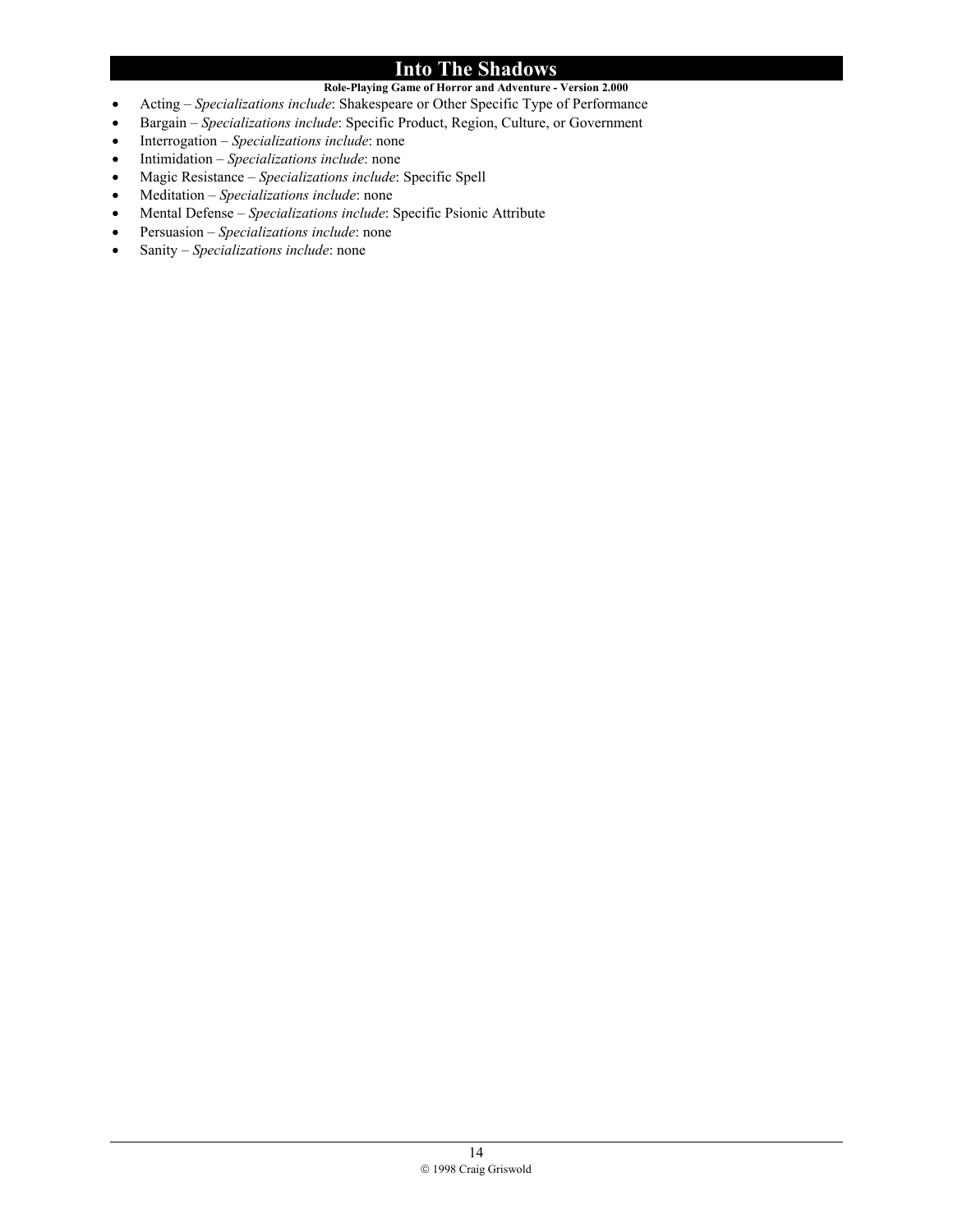## **Role-Playing Game of Horror and Adventure - Version 2.000**

# **2.2 SKILL DESCRIPTIONS**

# **PHYSIQUE SKILLS**

#### **Climbing/Jumping**

*Minimum Time Required*: One Round +

This skill is used when the character attempts to leap up, over, or across - or climb a tree, ladder, rope, wall, or other obstacle. The difficulty is based on the specific task and conditions.

| Task:                          | <b>Base Difficulty:</b> |
|--------------------------------|-------------------------|
| Climb ladder                   |                         |
| Jumping narrow gap (1-2 m)     | 10                      |
| Jumping larger gap (3-4 m)     | 15                      |
| Swinging gap with large burden | 20                      |
| Leaping between speeding cars  | $25+$                   |

| Conditions:             | <b>Difficulty Modifier:</b> |
|-------------------------|-----------------------------|
| Wet or muddy conditions | $+5$                        |
| Oily conditions         | $+10$                       |

#### **Lifting**

#### *Minimum Time Required*: One Round

This skill is used for lifting and carrying heavy objects. The difficulty depends on the weight of the target object and the attempted duration it will be carried. The character must make a successful roll initially based on the weight of the object to lift it. Then depending on the weight of the object will make further rolls to continue carrying it, with a cumulative modifier added to the difficulty with each roll.

| <b>Weight of Target:</b> | <b>Base Difficulty:</b> |
|--------------------------|-------------------------|
| $1-10$ kg                | Very Easy               |
| $11 - 50$ kg             | Easy                    |
| 51-100 kg                | Moderate                |
| 101-250 kg               | Difficult               |
| 251-450 kg               | Very Difficult          |
| 451-900 kg               | Heroic                  |
| 901-1000 kg              | Heroic $+10$            |

|              |        | Weight of Target: Roll Again Every: Difficulty Modifier: |
|--------------|--------|----------------------------------------------------------|
| 1-50 $kg$    | minute |                                                          |
| $51-100$ kg  | minute | $+3$                                                     |
| $101-250$ kg | round  | $+1$                                                     |
| $251 + kg$   | round  | $+3$                                                     |

#### **Stamina**

#### *Minimum Time Required*: N/A

This is the character's ability to withstand prolonged physical exertion. The GM should have the player roll if the character is engaged in prolonged strenuous activity. The amount of time between rolls should be determined by the GM, and vary by the type of activity being performed. If the character fails a Stamina check they receive a -1D to all skill and attribute rolls until they rest. This penalty is cumulative for every failed roll until the character gets rest. A successful Stamina roll after the initial failure does not negate this penalty, it just means an additional penalty is not gained.

#### **Swimming**

#### *Minimum Time Required*: One Round

When a character fails their swimming check, drowning rules apply. Roll 2D at the start of each round. If the result is less than the total number of rounds the character has been drowning, then the character suffocates and will die if not rescued quickly. A character may attempt to save themselves from drowning once per round by making another difficulty roll at +5 difficulty. Characters suffer a –3D penalty to attempt any *other* actions while drowning.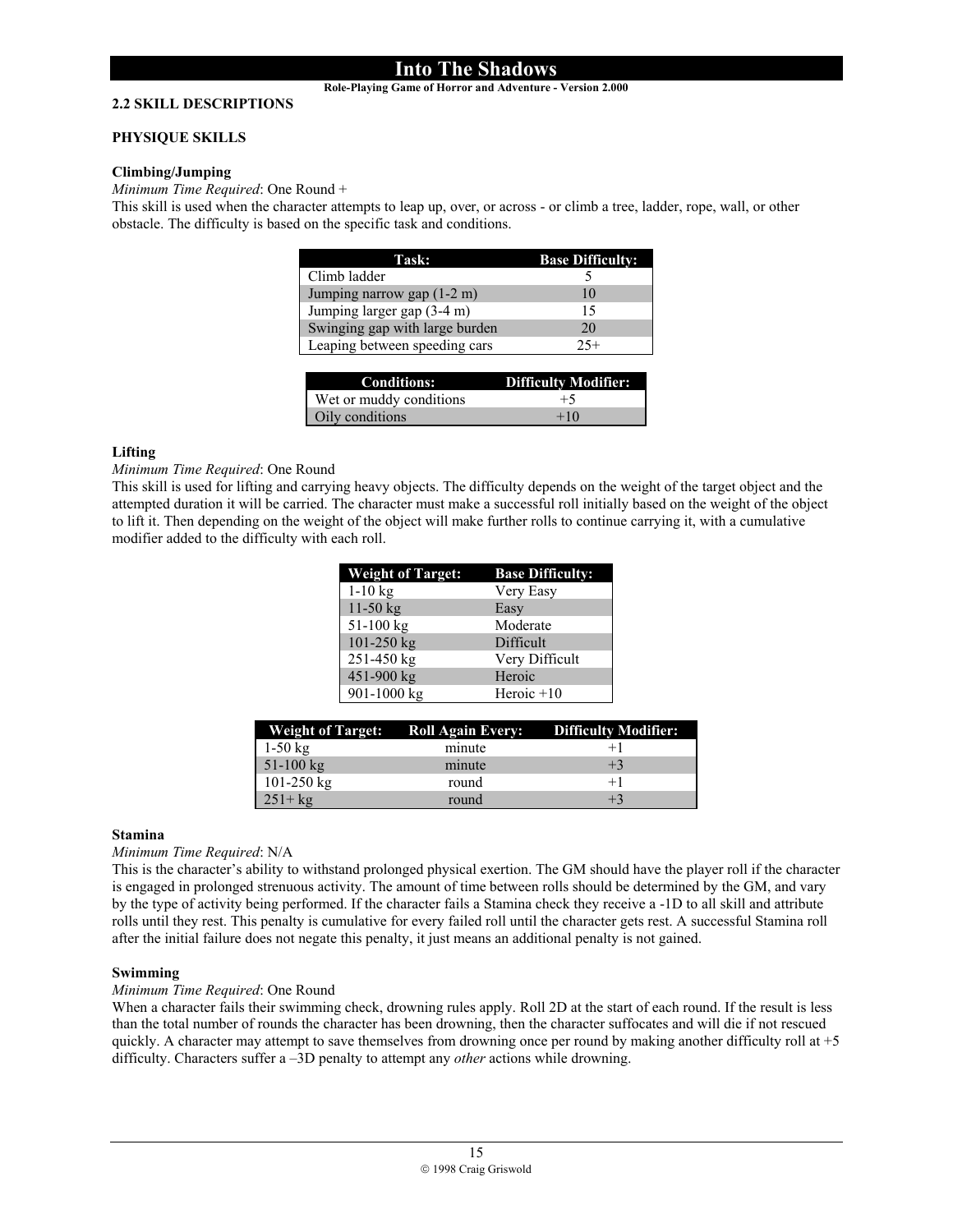#### **Into The Shadows Role-Playing Game of Horror and Adventure - Version 2.000**

# **REFLEX SKILLS**

#### **Archery**

*Minimum Time Required*: One Action

Used to fire bows and related weapons. Difficulty is based on range, see the Combat section.

# **Black Powder**

#### *Minimum Time Required*: One Action

Used to fire archaic firearms including muskets, black powder pistols and rifles, and related weapons. Difficulty is based on range, see the Combat section.

## **Blowgun**

*Minimum Time Required*: One Action Used to fire blowguns and related weapons. Difficulty is based on range, see the Combat section.

#### **Dodge**

*Minimum Time Required*: One Action Used to Dodge any ranged physical attacks including firearms, grenades, arrows, and other distance weapons. See the Combat section for more information.

# **Firearms**

*Minimum Time Required*: One Action Used to fire modern guns including revolvers, automatics, and related weapons. Difficulty is based on range, see the Combat section.

#### **Grenade**

*Minimum Time Required*: One Action Used to throw grenades, fire grenade launchers, and related weapons. Difficulty is based on range, see the Combat section.

# **Gymnastics**

#### *Minimum Time Required*: One Action

Used to perform various tumbling and acrobatic moves. Difficulty is based on the complexity of the maneuver and conditions. See Climbing/Jumping for similar modifiers.

#### **Heavy Weapons**

*Minimum Time Required*: One Action Used to fire heavy military ordinance including missiles, rockets, LAWs, artillery, and related weapons. Difficulty is based on range, see the Combat section.

#### **Martial Arts (A)**

#### *Minimum Time Required*: One Action

**Advanced Skill – requires Unarmed Combat and Unarmed Combat Parry of at least 5D each.** Use of this skill indicates that the character is trained in an unarmed fighting style, which should be specified on the character sheet. The character can use this skill to boost their Unarmed Combat and Unarmed Combat Parry rolls. The character's skill in Martial Arts is automatically added to any of these skills in an unarmed combat situation. In addition, the skill may be added to the character's PHY when determining *unarmed hand-to-hand combat damage* against an opponent. This does not help a character who is armed with a weapon, nor does it aid in resisting damage.

**Example:** *China is forced into combat against an evil cultist named Chan. Chan has Martial Arts and attacks China in a round he has won initiative. Chan attacks unarmed and adds his 1D+1 in Martial Arts to his 5D in Unarmed Combat. China declares that she will do a full Dodge, rolls her 4D Dodge and gets a total of 12. This is added to Chan's base difficulty of 5 for a difficulty of 17. If China had decided to normal Dodge and do other things this round then his difficulty would equal her Dodge roll instead.* 

 *Chan rolls 6D+1 (5D + 1D+1) and gets a 19 total, successfully striking China. Now he rolls for damage. His PHY is 3D, and his Martial Arts is added during unarmed combat for a total of 4D+1 damage.*

#### **Melee Weapons**

*Minimum Time Required*: One Action

Used when the character attacks using hand-to-hand weapons such as knives, swords, clubs, whips, and related weapons. Difficulty is based on the specific weapon, see weapon descriptions and the Combat section.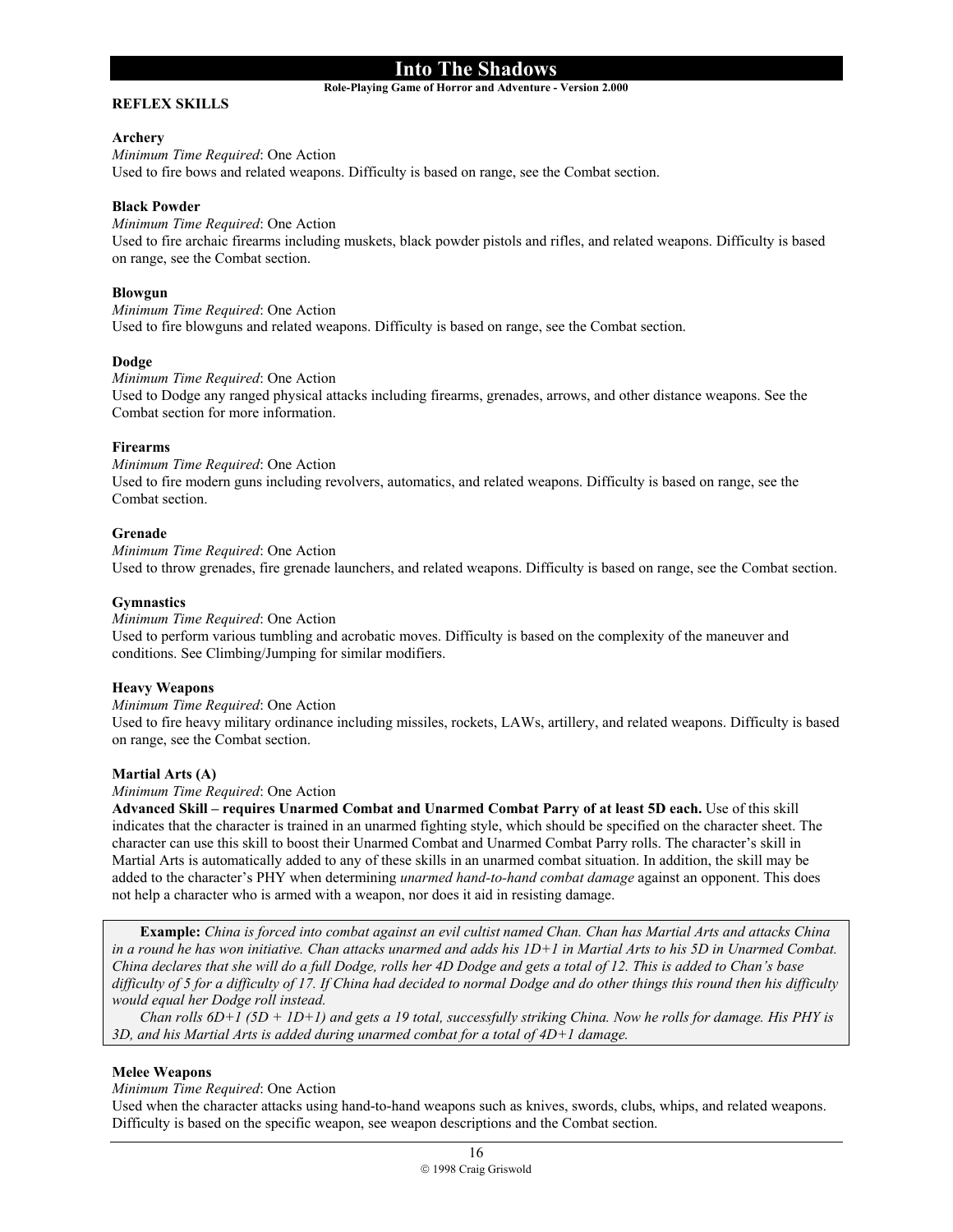## **Role-Playing Game of Horror and Adventure - Version 2.000**

# **Melee Weapons Parry**

*Minimum Time Required*: One Action

Used when the character is using a hand-to-hand weapon to parry melee and unarmed hand-to-hand attacks. See the Combat section for more information.

# **Pick-pocketing**

*Minimum Time Required*: One Action

Used to remove objects from , or plant them on, the target's person. The target makes an opposed Canny roll to discover the attempt. The GM should apply modifiers based on appropriate conditions.

| <b>Condition:</b>               | Modifier: |
|---------------------------------|-----------|
| No major distractions           | $+0$      |
| Small crowd, minor distractions | $+5$      |
| Large Crowd, major distractions | $+10$     |
| Darkness                        | $+5$      |

# **Riding**

*Minimum Time Required*: One Action

Used to ride a beast of burden or conveyance. The difficulty is based on the creature's Disposition rating. Disposition ratings are given for various species, but the GM may vary this rating between individual mounts. If the character succeeds then they get the creature to do what they want. The effect of failing depends on the amount the character failed by.

| <b>Amount Roll Failed By:</b> | <b>Effect:</b>                                    |
|-------------------------------|---------------------------------------------------|
| $1 - 5$                       | Mount does not respond to character for 1D rounds |
| $6 - 10$                      | Mount will go its own way for 1D rounds           |
| $11 - 15$                     | Mount bucks rider and runs a short distance away  |
| $16 - 20$                     | Mount bucks rider and heads for the horizon       |
| $20+$                         | Mount bucks rider and attacks                     |

# **Running**

*Minimum Time Required*: One Action

Any ground movement over half-speed requires a roll based on the difficulty of the terrain. It is up to the GM to determine the effects of failing a roll, most likely falling down – requiring an action to get back up – and possibly taking damage. See the section on Movement for more information.

#### **Slingshot**

*Minimum Time Required*: One Action

Used to fire slings, slingshots, and related weapons. Difficulty is based on range, see the Combat section.

# **Stun Weapons**

*Minimum Time Required*: One Action

Used to fire or strike with non-lethal weaponry such as TASERs, pepper spray, chemical mace, and related weapons. Difficulty is based on range or the weapon's Difficulty rating, see the Combat section.

# **Throwing Weapons**

*Minimum Time Required*: One Action

Used for primitive throwing weapons such as throwing knives, shuriken, chakram, boomerangs, spears and related weapons. Difficulty is based on range, see the Combat section.

#### **Unarmed Combat**

# *Minimum Time Required*: One Action

This is the character's ability to fight hand-to-hand without the use of weapons. In addition to striking an opponent, the character can use this skill to hold back all or part of the physical damage they do against an opponent - while doing the normal combat effects such as stun, wound or incapacitate – on a Moderate difficulty roll. Holding back damage is not considered an action in itself, so it does not affect the number of actions being performed in a round.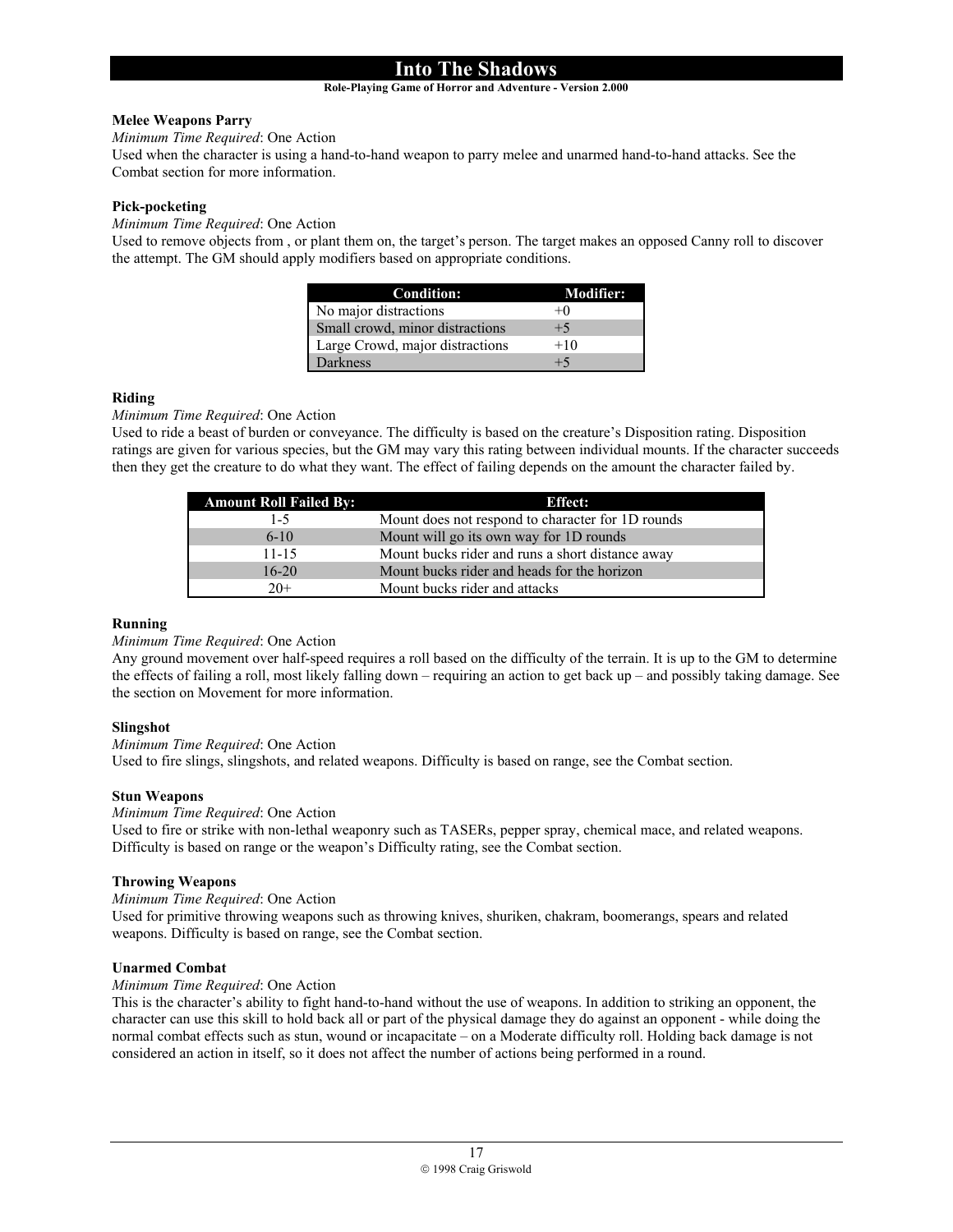# **Role-Playing Game of Horror and Adventure - Version 2.000**

If a character succeeds in hitting an opponent in unarmed combat, use the character's Physique to determine damage. Characters may also attempt to grapple with an opponent, in order to subdue or pin them. Add +10 to the difficulty of performing such a maneuver, but if the character succeeds with a Stun result or better - then they have achieved some type of an advantage over their opponent determined by the game master - such as a headlock or arms pinned.

#### **Unarmed Combat Parry**

#### *Minimum Time Required*: One Action

Used for parrying an opponent's hand-to-hand attacks when the character is unarmed. See the Combat section for more information.

#### **Weapons Expert (A)**

## *Minimum Time Required*: One Action

**Advanced Skill – requires Melee Weapons and Melee Weapons Parry of at least 5D each.** Use of this skill indicates that the character is trained in an melee weapon fighting style. The character can use this skill to boost their Melee Weapons and Melee Weapons Parry rolls. The character's skill in Weapons Expert is automatically added to any of these skills in an unarmed combat situation. In addition, the skill may be added to the character's PHY when determining *melee weapon combat damage* against an opponent. This does not help a character who is not armed with a weapon, a character who is armed with any non-melee weapons – such as bows and firearms - nor does it aid in resisting damage.

#### **CANNY SKILLS**

#### **Animal Training**

#### *Minimum Time Required*: Hours to Months

This skill allows the character to train animals in various types of tasks, to perform independently, or on command. Difficulty is based on the intelligence and trainability of the animal, which the GM may feel free to vary by species and individual, as well as the difficulty of the task, the training methods available (rewards, punishment, etc.), and the stimulus the animal will respond to perform the action. Most basic tricks will require days or weeks to learn at Moderate difficulty.

# **Blind Fighting**

#### *Minimum Time Required*: One Action

This skill assists the character in picking out targets that are either invisible, or in conditions of low-light or total darkness. Difficulty is based on the lighting conditions. If successful, the character receives no special penalties that round for the given conditions. The character receives a –5 difficulty modifier if either the character or the opponent made a successful attack against the other in the last or current round.

| <b>Lighting Conditions:</b>                             | <b>Base Difficulty:</b> |
|---------------------------------------------------------|-------------------------|
| Light Smoke, Poor Light                                 | Easy                    |
| Thick Smoke, Moonlit Night                              | Moderate                |
| Very Thick Smoke, Complete Darkness, Invisible opponent | Very Difficult          |

 **Example:** *China is fighting a mad dwarf in a dark cave. The darkness is not total so the GM declares it equivalent to Thick Smoke. China wins initiative and decides to use her Blind Fighting skill and fire her gun. The GM decides the base difficulty for using the Blind Fighting skill is 13. China is at –1D for declaring 2 actions this round, so she rolls 2D+2 and gets a 3 and a 6. The 6 is on the wild die, so she rolls again and gets a 4. China adds it up 3+6+4=13, and +2 for the skill is 15. She succeeds and then can use her Firearm skill to shoot without a penalty for darkness.*

#### **Combat Training**

#### *Minimum Time Required*: One Round to Several Minutes

This skill includes basic training, care, and maintenance of military weapons, as well as basic survival techniques in military exercises. This gives the character the knowledge to use standard-issue military weapons, but does not substitute or contribute to those specific weapons skills. It includes basic camouflage skills, knowledge of military apparel and accessories, and basic battle scenarios.

## **Cryptography**

#### *Minimum Time Required*: One Round to Several Minutes

The character has the skill to write and decipher secret codes. Difficulty to successfully encode a document can either be a set value for a pre-determined code, or the character can create their own code in which case their skill roll becomes the difficulty for another character to decipher it. Difficulty to decipher can either be a base value for a specific code, or an opposed roll against the skill of the character who created the code.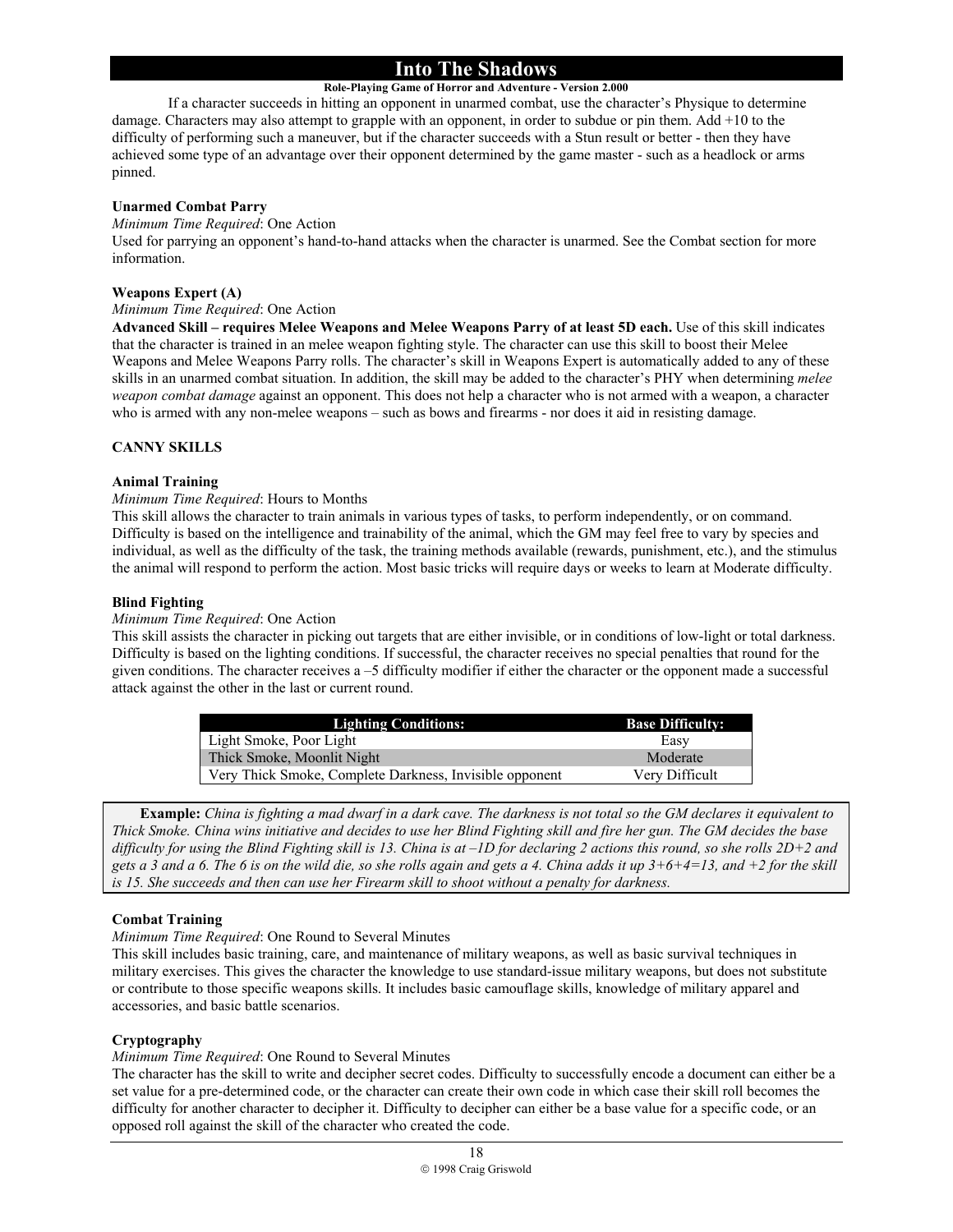## **Role-Playing Game of Horror and Adventure - Version 2.000**

# **Disguise**

*Minimum Time Required*: One Round to Several Minutes

The use of this skill includes advanced make-up and costuming techniques for disguising, or altering, a character's appearance. Difficulty is based on how different the character wants to appear from their normal appearance. A simple change in hair color would be Easy. A hunchback with a limp, and a mottled face would be Very Difficult.

# **Diversion**

*Minimum Time Required*: One Round to Several Minutes

Use of this skill includes creating a disturbance to misdirect attention from a specified person, location, or event. The difficulty is an opposed roll against the Canny of any witnesses.

# **Evidence Disposal**

# *Minimum Time Required*: One Round to Several Minutes

Use of this skill includes the knowledge of various techniques for destroying potential material evidence. It includes a knowledge of the properties of common items, and tools and techniques for destroying, obfuscating, or dispersing these items or otherwise making them unrecognizable. This could involve anything from dissolving in acid, mauling, freezing, shredding, burning, blowing-up, melting, burying, submerging in large bodies of water, and any combination thereof. Difficulty should be based on the unusual nature of the evidence and the scene.

# **Find**

# *Minimum Time Required*: One Round

This skill is used to spot hidden targets. If the target has been deliberately hidden, then the user must make an opposed roll against the Hide/Sneak skill of the character who hid it. If the target is not deliberately hidden the Difficulty should be based on the character's knowledge of the target.

| <b>Character's Knowledge:</b>                                                           | <b>Base Difficulty:</b> |
|-----------------------------------------------------------------------------------------|-------------------------|
| Exact location of target                                                                | Very Easy               |
| General location of target                                                              | Easy                    |
| Vague information, or only general knowledge of target                                  | Moderate                |
| Target is very small, or the character is doing a general search with a basic idea what | Difficult               |
| they are looking for.                                                                   |                         |
| Character has no idea what they are looking for, or the target is extremely small       | Very Difficult          |
| Target is invisible or microscopic                                                      | Heroic                  |

#### **Forgery**

*Minimum Time Required*: One Round to Several Minutes

Use of this skill includes falsifying written, printed, and electronic documents to say what the character wants. When the document is being examined for authenticity the examiner makes an opposed Canny roll against the character's skill, modified by the difficulty of the type of document.

| <b>Type of Document:</b> Difficulty Modifier: |       |
|-----------------------------------------------|-------|
| Electronic                                    | $+3$  |
| Printed                                       | $+5$  |
| Hand-written                                  | $+10$ |
| Currency                                      | $+15$ |
| Credit Card                                   | $+20$ |

#### **Gambling**

*Minimum Time Required*: One Round to Several Minutes

This skill is used to increase the character's payoff in games of chance. It doesn't affect purely random games like slots, but works with games that are affected by skill like poker and blackjack. Difficulty is most often based on an opposed roll against the other players.

# **Guerrilla Warfare**

*Minimum Time Required*: One Round to Several Minutes

This skill gives the character familiarity with harassing hit-and-run assault techniques. It allows the character to come up with both attack and defense scenarios. Difficulty is usually based on an opposing roll against the target's – or one representative thereof – Guerrilla Warfare skill.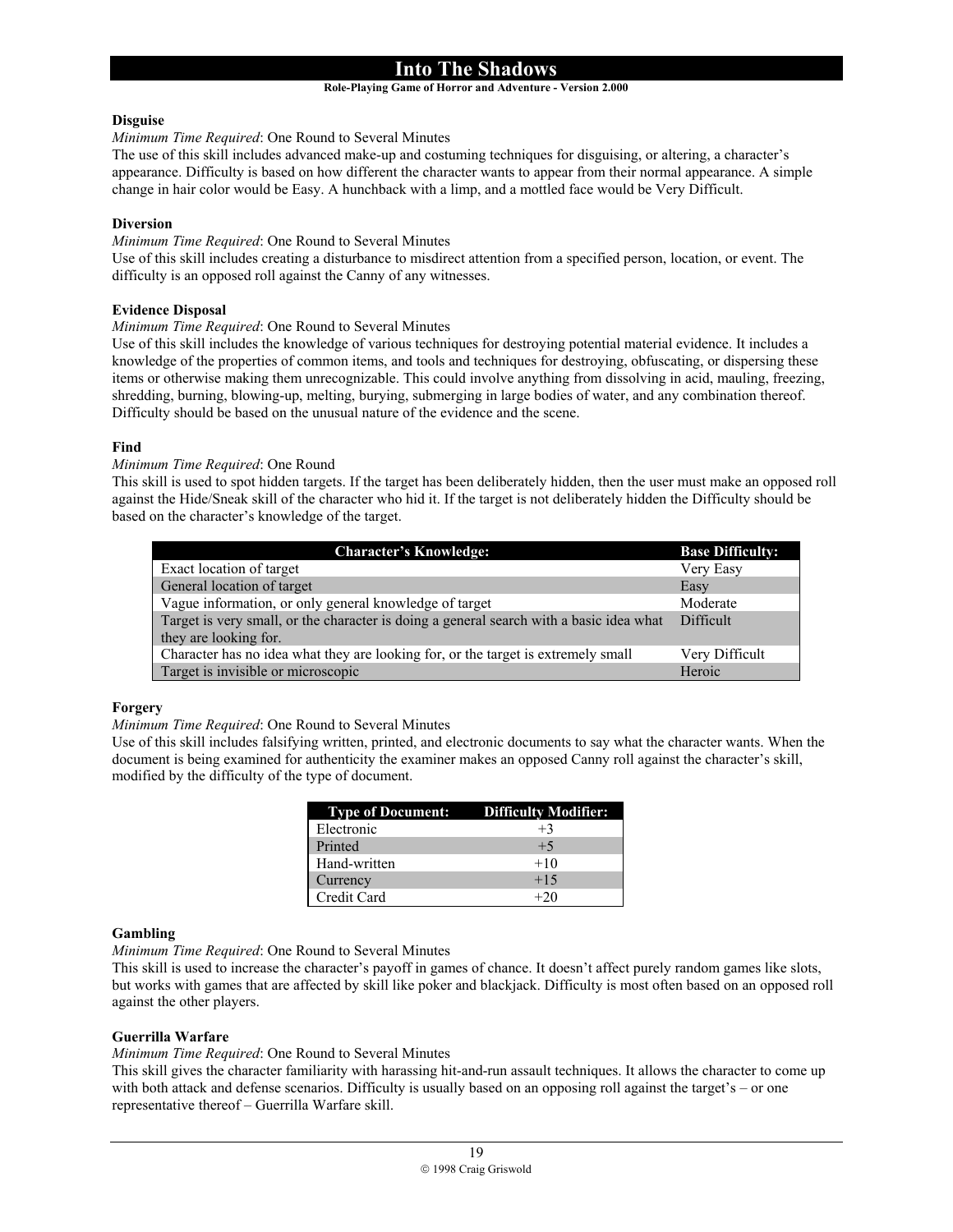# **Role-Playing Game of Horror and Adventure - Version 2.000**

# **Hide/Sneak**

#### *Minimum Time Required*: One Round

Use of this skill includes hiding the character, or other objects from view – and for moving silently. It can be used for hiding objects in the characters luggage, concealing microphones in a room, or hiding in the bushes beside the road. Characters attempting to find the character make an opposed roll using their Find skill.

## **Lock-picking**

*Minimum Time Required*: One Round to Several Minutes

Use of this skill includes opening various types of locking mechanisms including padlocks, door locks, combination locks, safes, and related hardware. Difficulty is based on the type of locking mechanism.

| <b>Type of Lock:</b>                              | <b>Base Difficulty:</b> |
|---------------------------------------------------|-------------------------|
| Standard Key Lock                                 | Very Easy               |
| <b>Commercial Security Lock</b>                   | Easy                    |
| Standard Military or High-Quality Commercial Lock | Moderate                |
| Security Safe or Bank Vault                       | Difficult               |
| High Quality Bank Vault                           | Very Difficult          |
| Ultra-High Quality Bank Vault                     | Heroic                  |

#### **Research**

*Minimum Time Required*: One Round to Several Days

Use of this skill includes the use of libraries, private collections, and other types of databases to find specific pieces of information. The difficulty depends on the research materials available, the volume of those materials, search methods available, and time available. In addition, it's up to the GM to determine if the desired information is even available. Once difficulty is determined the GM should base the search results on how much the roll succeeded by.

# **Stage Magic**

# *Minimum Time Required*: One Action to Several Minutes

This skill covers the character's ability to perform illusions, from the most basic card tricks to more elaborate illusions like the sawing a woman in half. Difficulty is based on the individual trick for larger illusions, an opposed roll against the target's Canny for up-close illusions. The character should receive a bonus based on the quality of any specially designed props used in the illusion as well.

#### **Streetwise**

#### *Minimum Time Required*: One Round to Several Days

A character uses this skill to purchase black market or contraband goods, or make contact with members of the criminal element. It includes the ability to learn information about illegal activities, local criminals, street gangs, organized crime, and crime bosses. Difficulty is based on the level of contact or information required.

| <b>Desired Contact/Knowledge:</b>                                                   | <b>Base Difficulty:</b> |
|-------------------------------------------------------------------------------------|-------------------------|
| Common black market items (guns, drugs), names of local gangs                       | Very Easy               |
| Finding a local gang member, hiring someone to steal small items                    | Easy                    |
| Risky black market goods, finding out local criminal hangouts, hiring muscle        | Moderate                |
| Finding criminals with odd skills (forgery), finding dangerous substance (dynamite) | Difficult               |
| Finding a specific criminal in hiding, finding a good that carries death penalty    | Very Difficult          |
| Finding an extremely rare good, arranging a last minute talk with major crime boss  | Heroic                  |

#### **Surveillance**

*Minimum Time Required*: One Round to Several Days

Use of this skill includes watching a target from hiding, and developing a detailed analysis of events related to that target. Difficulty is based on an opposed roll against the target's Canny.

# **Survival**

*Minimum Time Required*: One Round to Several Hours

Use of this skill includes survival in hostile environments like jungle, desert, arctic, and other unwelcome terrain. The skill can be used to make snap analyses of a situation from a survival perspective, or allow the character the ability to find food and shelter. Difficulty is based on the hostility of the environment and how many people the character is attempting to aid.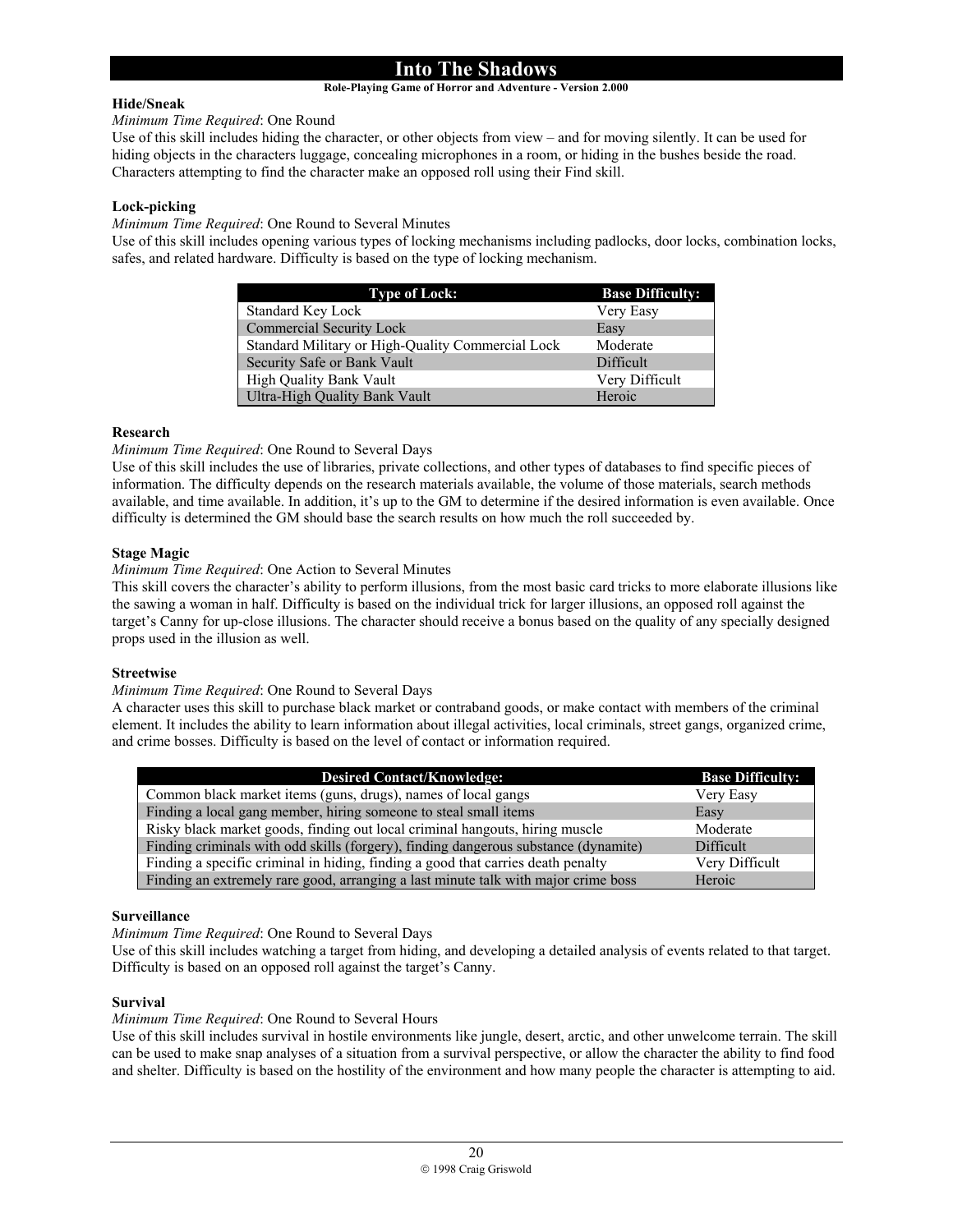## **Role-Playing Game of Horror and Adventure - Version 2.000**

# **Tracking**

*Minimum Time Required*: One Round to Several Minutes

Use of this skill specifically allows a character to find signs of a target's movement through the immediate area for the purpose of tracking where they have come from, or where they have gone. The Find and Surveillance skills do not cover this ability. The base difficulty of this skill is the difficulty of the terrain, see the Movement section, modified by special conditions.

| <b>Condition:</b>                                                | <b>Difficulty Modifier:</b> |
|------------------------------------------------------------------|-----------------------------|
| Precipitation (rain or snow) occurred before target went through | -7                          |
| Precipitation occurred after target went through                 | $+5$ to $+10$               |
| Every 6 hours that have passed (in dynamic environments only)    | $+3$                        |

# **Value**

*Minimum Time Required*: One Round

This skill includes the ability to judge the local market value of a target item, estimate the availability of similar goods, and relative quality. Difficulty depends on how common the item is.

| <b>Type of Goods:</b>                                             | <b>Base Difficulty:</b> |
|-------------------------------------------------------------------|-------------------------|
| Common department store goods                                     | Very Easy               |
| High priced but commonly available goods, vehicles, luxury items  | Easy                    |
| Precious and semi-precious stones, metals, and gems, and currency | Moderate                |
| Unusual items or items that change value quickly, stocks,         | Difficult               |
| Unusual service or highly unusual item, original artwork          | Very Difficult          |
| A unique item (Shroud of Turin, Holy Grail)                       | Heroic                  |

# **Writing**

*Minimum Time Required*: One Round to Several Days

Use of this skill includes writing in a variety of styles to accomplish a specific task. Writing may be prosaic, stylish, accurate, detailed, interesting, emotional, or any combination thereof.

# **EDUCATION SKILLS**

#### **Anthropology**

*Minimum Time Required*: One Round to Several Days

This skill involves the study of man from biological, cultural, and social viewpoints. This skill can be used to shed light on the physical and cultural aspects of various human and subhuman social groups. The difficulty should be based on the level of insight desired, and how closely related to humans the subjects are.

#### **Archaeology**

# *Minimum Time Required*: One Round to Several Days

This skill involves the study of the past through identification and interpretation of the physical remains of humanoid cultures. The character can use this skill to excavate and evaluate artifacts and sites, date these finds with reasonable accuracy, and draw conclusions on the daily life of the owners. Difficulty is based on conditions, relationship to known races and cultures, and available equipment.

#### **Bureaucracy**

# *Minimum Time Required*: One Round to Several Days

This skill includes knowledge of various bureaucracies as well as their processes and procedures. The character can use this skill to expedite common practices, like applying for a weapon license, or to find information available through that agency. Difficulty depends on how unusual the request is.

| <b>Request:</b>                                              | <b>Base Difficulty:</b> |
|--------------------------------------------------------------|-------------------------|
| Information available to all, your bank balance              | Very Easy               |
| Information available to most people, pet license            | Easy                    |
| Available to people who qualify, driver's license            | Moderate                |
| Somewhat restricted information, common weapon license       | Difficult               |
| Information that requires bribery, restricted weapon license | Very Difficult          |
| Waiver for illegal weapon                                    | Heroic                  |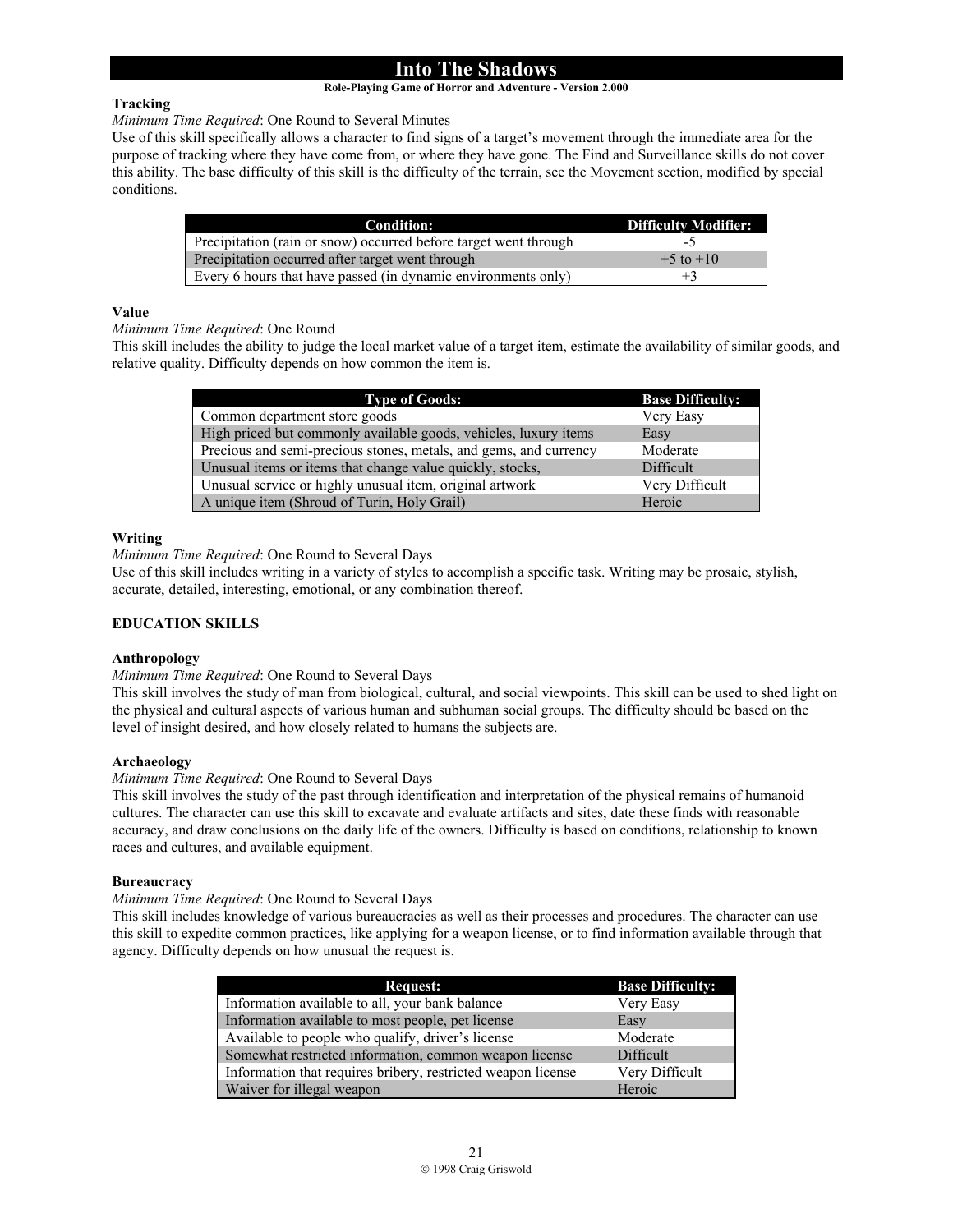# **Role-Playing Game of Horror and Adventure - Version 2.000**

#### **Business**

*Minimum Time Required*: One Round to Several Days

Use of this skill includes knowledge of business practices and procedures. This includes knowledge of business costs, contacts, and finding detailed information on a specific company. Difficulty is based on the type of information desired, or the type of company being investigated.

| <b>Company Investigated:</b>        | <b>Base Difficulty:</b> |
|-------------------------------------|-------------------------|
| Most stores, malls, marketplaces    | Very Easy               |
| Most factories                      | Easy                    |
| Most public works, corporations     | Moderate                |
| Most trade guilds                   | Difficult               |
| Most conglomerates, criminal fronts | Very Difficult          |
| Most criminal empires               | Heroic                  |

# **Crime**

# *Minimum Time Required*: One Round to Several Hours

This includes knowledge of common criminal enterprises and techniques. The character can use this skill to determine likely targets for burglaries, robberies, extortion, and other common crimes. The character can also determine what techniques would be likely to be used in such cases. This skill does not allow the character to perform these crimes with any skill beyond the planning stage however. Skills like Climbing and Intimidation are necessary to pull these crimes off. Difficulty is based on the unusual nature of a crime or proposed location.

# **Esoteric Science**

# *Minimum Time Required*: One Round

This skill includes a practical knowledge of scientific disciplines not widely accepted by the public or by the popular scientific community. It includes such areas as UFOlogy, Orgone research, Kirlian photography, Hollow or Flat Earth theories, and many others. It can be used for knowledge on one of these areas, who the major researchers are, and how these scientists and scholars work. Difficulty is based on the uniqueness of the research and the depth of knowledge sought.

#### **History**

# *Minimum Time Required*: One Round

This is simply the study of man's past. It includes a working knowledge of the timetable of history from earliest records to present day. The level of difficulty depends on the level of detail desired, and the relative importance of the events.

| <b>Desired Knowledge:</b>                   | <b>Base Difficulty:</b> |
|---------------------------------------------|-------------------------|
| Dates of important world events             | Very Easy               |
| Dates of important regional events          | Easy                    |
| Detail of important regional events         | Moderate                |
| Dates of important local events             | Difficult               |
| Detail of important local events            | Very Difficult          |
| Detail of unimportant local/regional events | Heroic                  |

#### **Language (S)**

*Minimum Time Required*: One Round

Each time this skill is taken, one language must be specified. The character automatically receives a level of 9D in their native language. Languages purchased when the character is created cost 1 pip and start out at a level equal to the character's Education attribute. Languages purchased after the character created cost an initial amount determined by the GM, at least 10 survival points, a GM determined amount of study, and start out at 1D of proficiency. Languages purchased after the character is created rise independently, and do not rise with the character's Education. All the languages a character can speak are purchased separately and listed separately on the character's sheet. The difficulty of language use is determined by the complexity of the idea being communicated.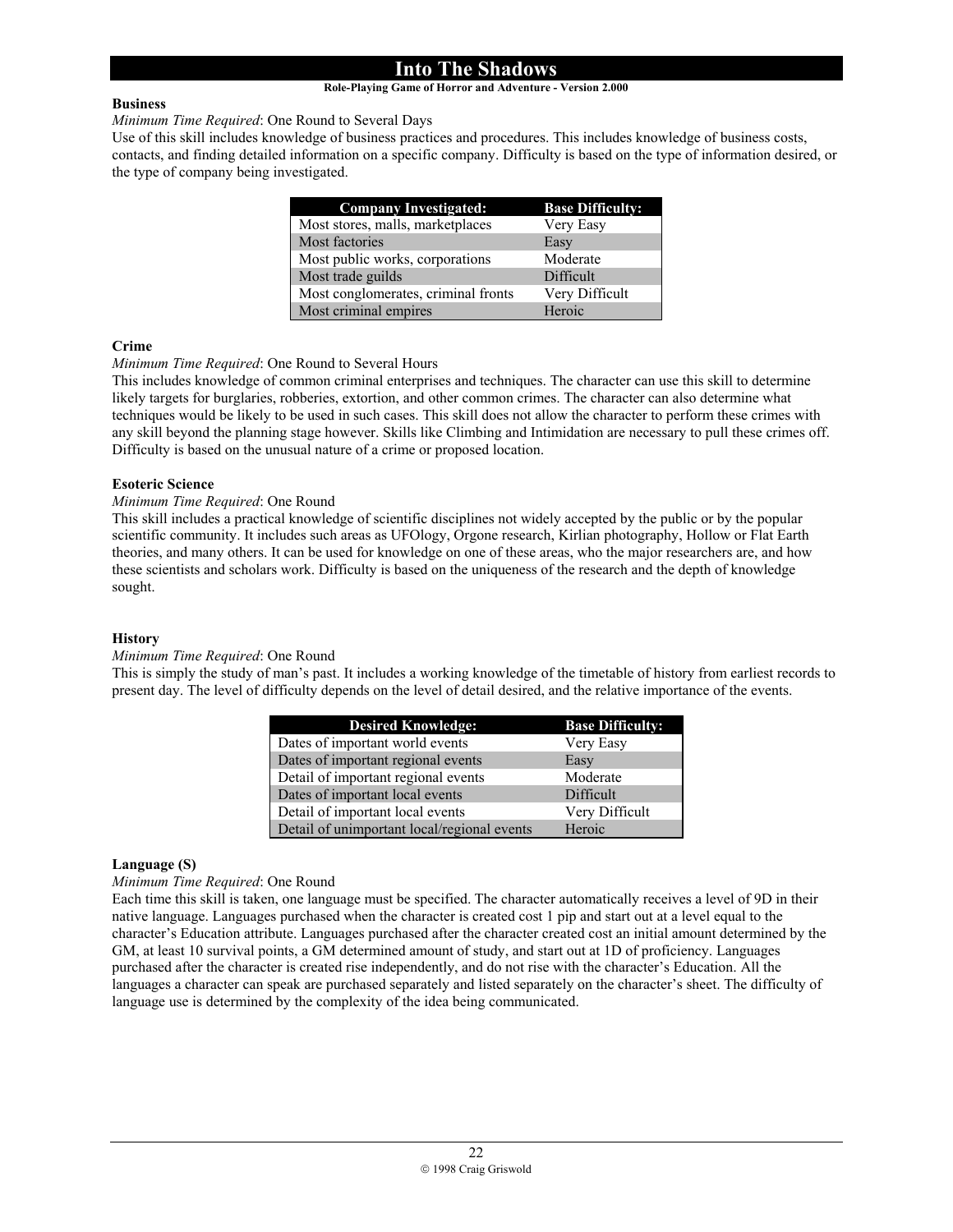**Role-Playing Game of Horror and Adventure - Version 2.000**

| <b>Idea Being Communicated:</b>                                         | <b>Base Difficulty:</b> |
|-------------------------------------------------------------------------|-------------------------|
| Very simple, "yes" or "no"                                              | Very Easy               |
| Simple, "two beers", "I'll give you \$5 for the hat"                    | Easy                    |
| Average, "I need ammo", "It's going to explode"                         | Moderate                |
| Above average, "It's going to break through in 5 minutes", negotiations | <b>Difficult</b>        |
| Complex, battle plans, repair instructions                              | Very Difficult          |
| Very Complex, scientific papers, VCR programming instructions           | Heroic                  |

**Example:** *China is attempting to read the warning carved into the front of a tomb using her Language: Hieroglyphics skill. The GM determines that the base difficulty for this message is 17 because it includes some detailed ideas. China rolls 3D+1 for her skill and gets a 14, not good enough. Since she came close, the GM gives her some of the information in the message, but not the entire thing.*

# **Law**

# *Minimum Time Required*: One Round to Several Days

Use of this skill includes knowledge of laws, legal procedures, penalties, legal tactics and negotiations. The character can use this skill to do things like read and write contracts, prosecute and defend, and file motions. Difficulty of this skill is based on the complexity of the laws involved or the seriousness of the crimes.

# **Law Enforcement**

# *Minimum Time Required*: One Round

Use of this skill includes knowledge of law enforcement techniques, policies, and procedures. The character may be able to use this skill to deal with police and law enforcement agencies, knowing what can be excused with a warning, whether bribery may be appropriate, or whether it is best to simply cooperate with officials. Difficulty is based on how common contact with the official is and what type of information is desired. Most police departments would fall into the Very Easy to Moderate range, while government agencies like the FBI or ATF would fall into the Moderate to Heroic range.

# **Locale**

## *Minimum Time Required*: One Round

This skill denotes knowledge of a particular area. It can be used to find tourist attractions, major highways and landmarks, and good restaurants. Difficulty is based on how specific the knowledge desired is. Finding Major highways should be Easy to Moderate, the location of a specific bar could be Easy to Heroic.

# **Magic**

#### *Minimum Time Required*: One Round

Use of this skill includes knowledge of the basic tenets and principles behind a system of mystic or arcane knowledge, common spells, and protections. This *does not give a character the ability to cast spells*, nor can it be used to help a character learn new spells. Difficulty is based on the public knowledge of the system, and how specific or detailed the knowledge is the character wants. Most Voodoo and European Witchcraft spells would be Easy to Difficult, while Jewish Cabala would be Difficult to Heroic.

#### **Mythos/Pantheon Lore**

#### *Minimum Time Required*: One Round

Mythos is Greek for word, or story. This skill represents a character's general knowledge of a collection of related occult/religious stories, myths, and folklore. This could include knowledge of a commonly known set of myths like the Greek or Norse mythologies, or a less well known set of stories like the Chthonic Mythos. Difficulty is based on how common the knowledge is, and how specific or detailed the information. The term 'Chthonic' refers to underworld or infernal deities, so the knowledge spans different mythological groupings. The Chthonic Mythos includes such figures as Hades, Set, Satan, Dagon, Hel, and various other occult and mythological creatures with underworld associations.

| <b>Type of Knowledge:</b>     | <b>Base Difficulty:</b> |
|-------------------------------|-------------------------|
| Common Greek myths            | Very Easy               |
| Norse myths, most Greek myths | Easy                    |
| Celtic, Native American myths | Moderate                |
| Indian, African myths         | Difficult               |
| Chthonic Mythos               | Very Difficult          |
| Detailed Chthonic Mythos      | Heroic                  |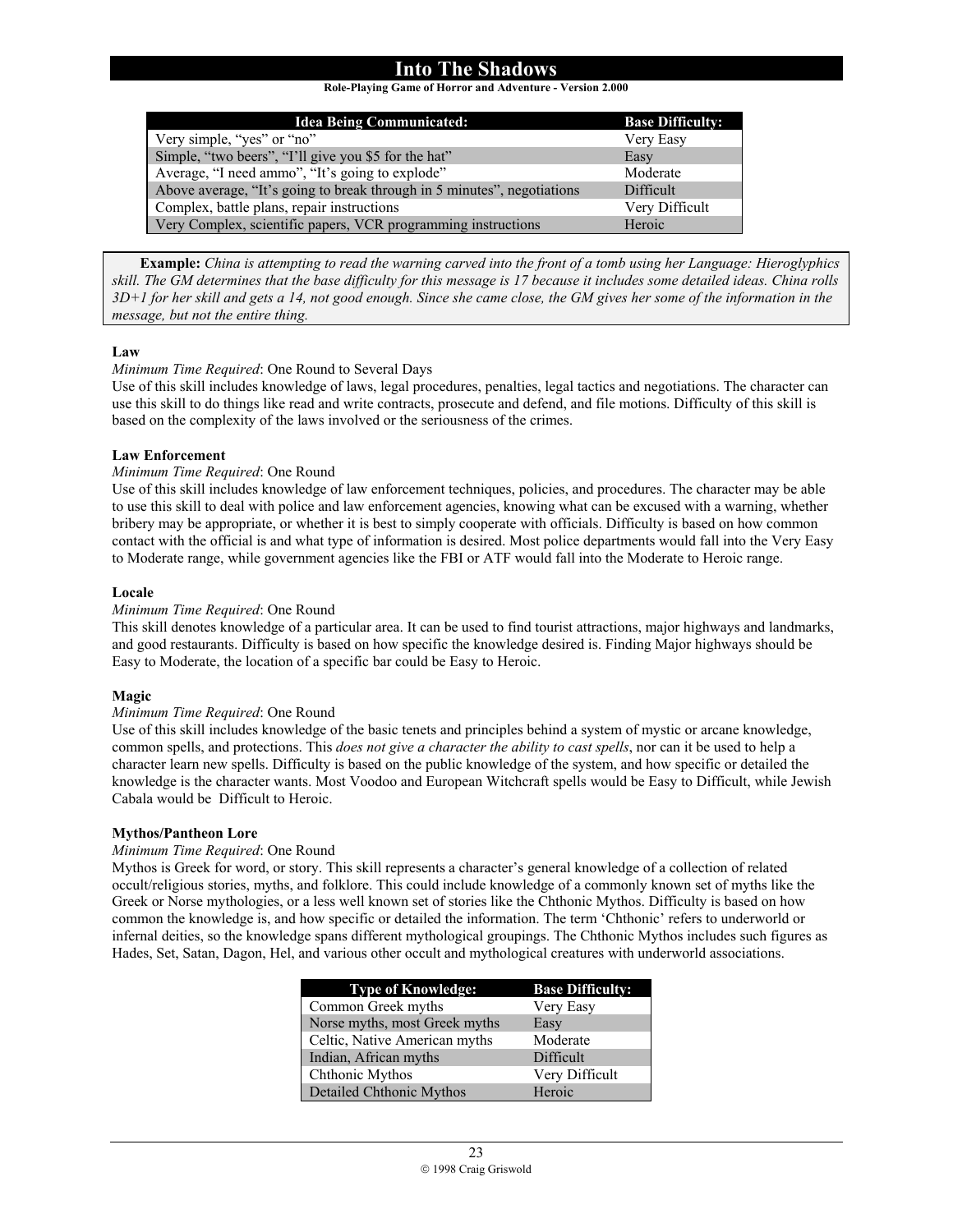# **Role-Playing Game of Horror and Adventure - Version 2.000**

**Example:** *China is confronted by a strange dog-headed figure while investigating an unusual tomb. She uses her Mythos Lore specialty in Egyptian lore to determine who the figure is. Since her Mythos Lore is a specialty the base difficulty is based solely on the detail and commonness of the information. The GM decides that since this is a pretty common figure in Egyptian lore that she has a base difficulty of 7. She rolls 4D and gets a 20 – well beyond what she needed. So in addition to telling her that this is Set, the GM also reminds her of his background and place in the Egyptian myths.* 

## **Paleontology**

#### *Minimum Time Required*: One Round to Several Days

This skill includes the study of fossils or evidences of ancient life. It includes knowledge of ancient plant and animal life, the time periods in which they lived, evolutionary theory, and continental drift. By examining modern plants and animals they may be able to determine how they evolved from known fossil species, or they may be able to classify new fossils using existing data. The difficulty is based on the age and condition of the fossil, and/or the unusual nature of the life form.

## **Parapsychology**

#### *Minimum Time Required*: One Round

This skill involves the study of psychic phenomenon, specifically those related to ESP and life after death - reincarnation, and communing with spirits. This skill does not allow the character to harness psychic abilities, or to learn new abilities if they already have the potential. The character has general knowledge of the various psionic disciplines and their respective abilities and capabilities. Difficulty is based on how specific the knowledge is the character needs.

#### **Psychology**

# *Minimum Time Required*: One Round to Several Days

The study of human and animal behavior, and the human thought process. The character can use this skill to attempt to understand or predict individual or group behavior. The character may also try to evaluate a subject with questioning to determine their psychological makeup. The difficulty is based how abnormal the group or individual is, and how far ahead the character is attempting to predict.

#### **Religious Doctrine**

#### *Minimum Time Required*: One Round

Use of this skill includes knowledge of religious history, scripture, ceremonies, and important personages. The difficulty is based on public knowledge of the religion, and the detail of information the character requires. This skill does not allow a character to perform religious rites and ceremonies to any effect, see the Priest section for more information.

#### **Supernatural**

#### *Minimum Time Required*: One Round

This skill involves knowledge of various supernatural creatures and entities, including normal whereabouts, capabilities, and weaknesses. Difficulty depends on how common the creature is, and how detailed the information is that the character needs. Basic knowledge of werewolves and vampires would be Easy, Mummies would be Moderate, and Dybbuk would be Difficult or Very Difficult. An individual entity, such as Vlad Dracula or Dorothy Dinglet would range from Easy to Heroic.

## **TECHNICAL SKILLS**

#### **Armorsmith**

#### *Minimum Time Required*: One Round to Several Days

Use of this skill includes repairing damage to man-made armors, as well as manufacture new ones. Cost and difficulty of the repair is based on the amount damage the armor has suffered. Time taken depends on the type of armor and tools available.

| Damage:                     | <b>Base Difficulty:</b> | <b>Cost of Repair:</b>  |
|-----------------------------|-------------------------|-------------------------|
| Light $(-2$ pips to value)  | Easy                    | 15% of replacement cost |
| Moderate (-4 pips to value) | Moderate                | 25% of replacement cost |
| Heavy (-6 pips to value)    | Difficult               | 40% of replacement cost |
| Severe (-8 pips to value)   | Very Difficult          | 50% of replacement cost |

**Example:** *John's character Malcolm has his Kevlar™ vest damaged in a fire fight and asks attempts to repair it. The armor is moderately damaged, so the GM rules that the difficulty is 12 and will cost \$125 to repair (25% of \$500). His Technical skill is 1D+2, John gets lucky and rolls a 6 on his wild die, rolls again and gets a 4. Adding 2 he gets a total of 12 and makes exactly what he needed to successfully repair the vest.*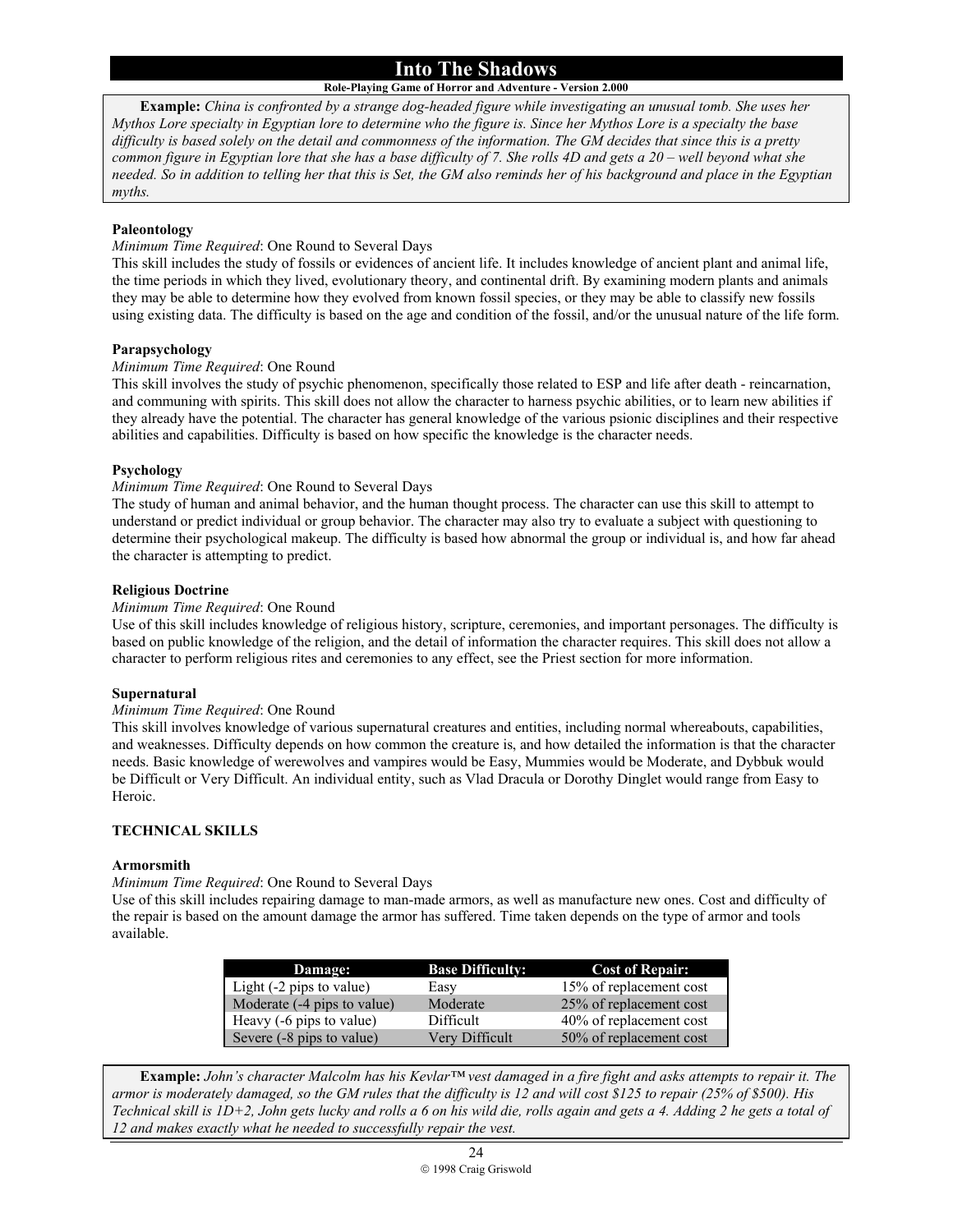## **Role-Playing Game of Horror and Adventure - Version 2.000**

 Armor may also be improved at a cost and difficulty based on the desired increase. Armor may not be increased beyond 150% of its original value. Time required is determined by the GM based on the increase in value and tools available.

| <b>Value Increase:</b> | <b>Base Difficulty:</b> | <b>Cost of Improvement:</b> |
|------------------------|-------------------------|-----------------------------|
| $+1$                   | Easy                    | 15% of replacement cost     |
| $+2$                   | Moderate                | 25% of replacement cost     |
| $+1D$                  | Difficult               | 40% of replacement cost     |
| $+1D+1$                | Very Difficult          | 50% of replacement cost     |
| $+1D+2$                | Heroic                  | 60% of replacement cost     |

 Armor may also be manufactured. The cost, difficulty and time required depend on the type of armor being made, how cheaply the character wants to make it, and the tools available. For creating unique armor it is up to the GM to determine values, cost, and time required.

| <b>Construction Cost:</b> | <b>Base Difficulty:</b> |
|---------------------------|-------------------------|
| 100% of replacement cost  | Easy                    |
| 90% of replacement cost   | Moderate                |
| 75% of replacement cost   | Difficult               |
| 60% of replacement cost   | Very Difficult          |
| 45% of replacement cost   | Heroic                  |

#### **Arson**

#### *Minimum Time Required*: One Round to Several Minutes

This is the character's ability to set fires to destroy an intended target, and knowledge of various combustibles and accelerants. Not all structures can be destroyed by fire, so it is up to the GM to determine the difficulty, and time required, as well as the end result.

#### **Biology**

#### *Minimum Time Required*: One Round to Several Days

This skill gives the character general knowledge of the anatomy and physiology of common types of plants and animals. The character can use this skill to make basic assumptions regarding the anatomy and physiology of newly discovered life forms, as well as existing ones. Difficulty is based on the resemblance of a creature to a common existing one, or the profusion of a given known life form.

#### **Chemistry**

# *Minimum Time Required*: One Round to Several Days

This skill involves the nature, composition, and properties of material substances, and their transformations and interconversions. The character has basic knowledge of elements, atoms, molecules, and the reactions between them. The character can use this skill to manufacture common elements and compounds, identify substances, and analyze the properties of newly discovered substances. Difficulty is based on how common the substance is. Unique substances should require a Very Difficult or Heroic roll and several hours to analyze.

## **Communications Technology**

#### *Minimum Time Required*: One Round to Several Minutes

Use of this skill includes the understanding of various communications technologies, and operation of most forms of communication devices. Operation of most devices are at easy difficulty, unless it is an unfamiliar design and marked in an unknown language. The character can also use this skill to locate and jam target frequencies, or to communicate through some form of interference. The difficulty for these procedures varies by the type of interference, or may require an opposed roll against an opponent's skill.

# **Computers**

# *Minimum Time Required*: One Round to Several Hours

Use of this skill includes operation, maintenance, and repair of most common forms of computer equipment. The character may be able to program common computer languages, and hack into target systems as well. The difficulty of a given task depends on its complexity. Hacking into a target system may have a set difficulty, or require an opposed roll against the Computer skill of a System Administrator or Security Specialist on the other end.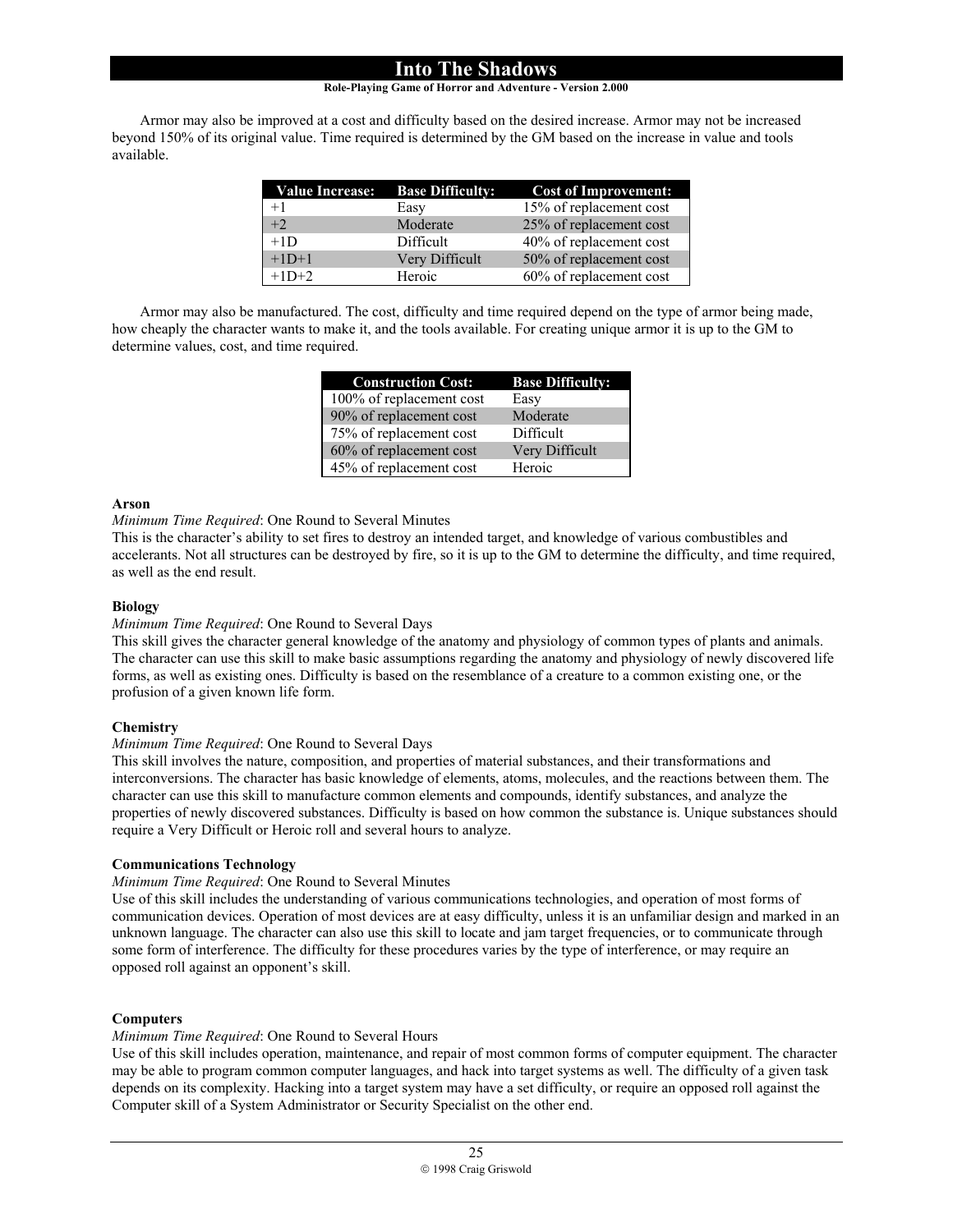## **Role-Playing Game of Horror and Adventure - Version 2.000**

| <b>Task Type:</b>                                              | <b>Base Difficulty:</b>     |
|----------------------------------------------------------------|-----------------------------|
| Computer operation                                             | Easy                        |
| Programming in a common language                               | Moderate to Difficult       |
| Programming in an uncommon language                            | Difficult to Very Difficult |
| Creating a virus on a Mac to take out an alien computer system | Heroic                      |
| Hacking into a minor system                                    | Moderate                    |
| Hacking into a secure system                                   | Difficult                   |
| Hacking into an important government system                    | Very Difficult              |
| Hacking into a Microsoft® owned system                         | Heroic                      |
| Repairing a basic personal computer                            | Moderate                    |
| Repairing a mainframe system                                   | Difficult                   |

# **Criminal Investigation**

*Minimum Time Required*: One Round to Several Days

Use of this skill includes basic investigation techniques such as fingerprinting, anthropometrics, trace evidence, and physical analysis of a crime scene. The character may be able to determine what happened based on the crime scene, determine what type of weapon was used based on bloodspatter, and how long ago everything occurred. Difficulty and time taken should depend on the individual crime, how well preserved the scene is, and what clues the character has found or been given.

# **Demolition**

# *Minimum Time Required*: One Round to Several Minutes

Use of this skill includes setting explosives, and knowledge of civil engineering techniques to determine where and how much explosives to apply to strategic areas for the desired effect. Common explosives for the character to use would include gunpowder, dynamite, and C-4. The difficulty depends on the type of structure being demolished.

| Structure:      | <b>Base Difficulty:</b> |
|-----------------|-------------------------|
| Door            | Very Easy               |
| Car, shed       | Easy                    |
| House, bridge   | Moderate                |
| Office building | Difficult               |
| Skyscraper      | Very Difficult          |
| Alien Temple    | Heroic                  |

#### **Electronic Surveillance**

*Minimum Time Required*: One Round to Several Minutes

This skill includes the use of wiretapping and other listening devices, as well as the use of electronic countermeasures to prevent listening. The use of such devices is generally Easy. Placing a device relies on the Hide skill, but this skill may assist in determining the best general areas. Countermeasures may require a find roll, but generally the equipment will alert the character to the presence of most listening devices, and assist the character in locating the device if the character makes an opposed skill roll against the Hide roll used to place it.

# **First Aid**

# *Minimum Time Required*: One Round

The skill covers the use of first aid kits, and basic life-saving techniques. For difficulties and uses consult the Damage section under Combat.

#### **Gunsmith**

# *Minimum Time Required*: One Round to Several Hours

Use of this skill includes repairing damage to existing firearms, as well as the ability to manufacture new ones. Cost and difficulty of repair is based on the damage. Time taken depends on the type of firearm and tools available.

| Damage:                            | <b>Base Difficulty:</b> | <b>Cost of Repair:</b>  |
|------------------------------------|-------------------------|-------------------------|
| Light $(+5$ difficulty to use)     | Easy                    | 15% of replacement cost |
| Moderate $(+10$ difficulty to use) | Moderate                | 25% of replacement cost |
| Heavy $(+15$ difficulty to use)    | Difficult               | 40% of replacement cost |
| Severe (not usable)                | Very Difficult          | 50% of replacement cost |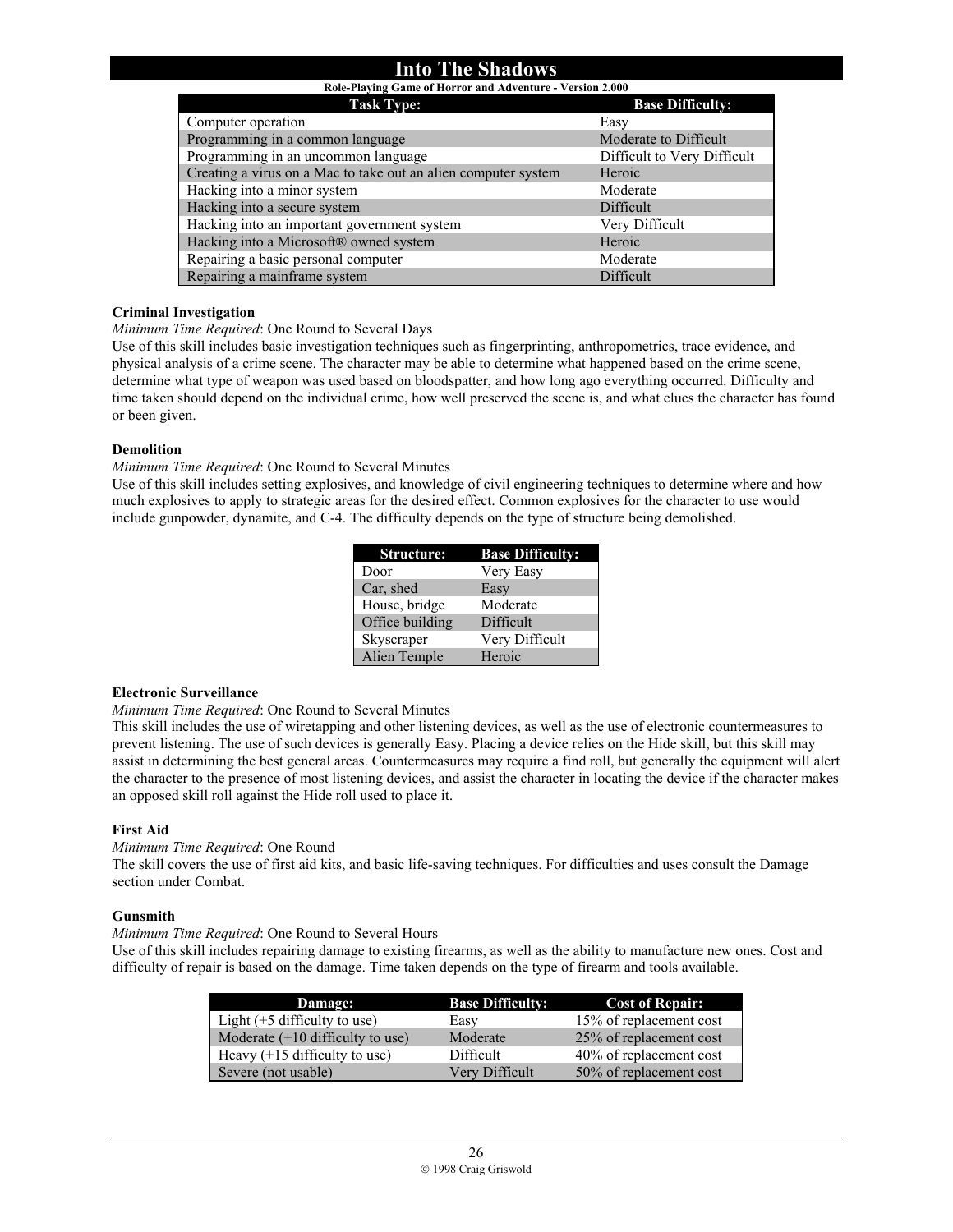# **Role-Playing Game of Horror and Adventure - Version 2.000**

 Firearms may also be manufactured. The cost, difficulty and time required depend on the type of firearm being made, how cheaply the character wants to make it, and the tools available. For creating unique weapons it is up to the GM to determine values, cost, and time required.

| <b>Construction Cost:</b> | <b>Base Difficulty:</b> |
|---------------------------|-------------------------|
| 100% of replacement cost  | Easy                    |
| 90% of replacement cost   | Moderate                |
| 75% of replacement cost   | Difficult               |
| 60% of replacement cost   | Very Difficult          |
| 45% of replacement cost   | Heroic                  |

## **Medicine (A)**

*Minimum Time Required*: One Round to Several Hours

**Advanced Skill – requires First Aid of at least 5D.** Use of this skill includes advanced medical procedures, such as surgery, disease diagnosis, and prescribing drugs. Difficulty is based on the state of the target, type of procedure being performed, and the instruments available. Setting broken bones should have a Very Easy to Moderate difficulty, cosmetic surgery should be Easy to Very Difficult. The character may also add the value of this skill to their First Aid skill when using that for basic or emergency procedures.

# **Motor Vehicle Operations**

#### *Minimum Time Required*: One Round

The character understands how to operate a variety of motorized vehicles, including cars, trucks, motor boats, and motorcycles. The difficulty depends on the type of terrain and any special maneuvers the character is doing. See the Movement section for more information.

# **Motor Vehicle Repair**

*Minimum Time Required*: One Round to Several Hours

The time, cost and difficulty to repair a motor vehicle depends on how badly it is damaged. Each damaged system must be repaired separately.

| <b>Maneuverability Lost:</b> | <b>Base Difficulty:</b> | <b>Cost of Repair:</b>  |
|------------------------------|-------------------------|-------------------------|
| l I )                        | Easy                    | 15% of replacement cost |
| 2D                           | Moderate                | 25% of replacement cost |
| 3D or more                   | Difficult               | 40% of replacement cost |
|                              |                         |                         |

| <b>Moves/Round Lost:</b> | <b>Base Difficulty:</b> | <b>Cost of Repair:</b>  |
|--------------------------|-------------------------|-------------------------|
|                          | Easy                    | 10% of replacement cost |
|                          | Moderate                | 20% of replacement cost |
|                          | Difficult               | 30% of replacement cost |
| $^{4+}$                  | Very Difficult          | 40% of replacement cost |
|                          |                         |                         |

| <b>Body Points Lost:</b> | <b>Base Difficulty:</b> | <b>Cost of Repair:</b>  |
|--------------------------|-------------------------|-------------------------|
|                          | Easy                    | 15% of replacement cost |
| 10                       | Moderate                | 25% of replacement cost |
| $15+$                    | Difficult               | 40% of replacement cost |

#### **Navigation**

*Minimum Time Required*: One Round to Several Minutes

The ability to plot a course between locations. The difficulty of this skill depends on available information, detail of the course, and tools available. To head North using a compass is a Very Easy roll, to navigate across Chicago using a map is Moderate, to plot a course across the Atlantic with a sextant and a chronometer is Difficult, and to navigate around an Alien city is Very Difficult or Heroic.

#### **Photography**

#### *Minimum Time Required*: One Action

Use of this skill includes taking pictures with a variety of photographic equipment and films, and knowing what settings and equipment to use when photographing under various conditions for best results. Difficulty is based on the subject and conditions. Taking a picture of a house in daylight is Easy, taking a picture of a flying saucer at night is Difficult to Heroic.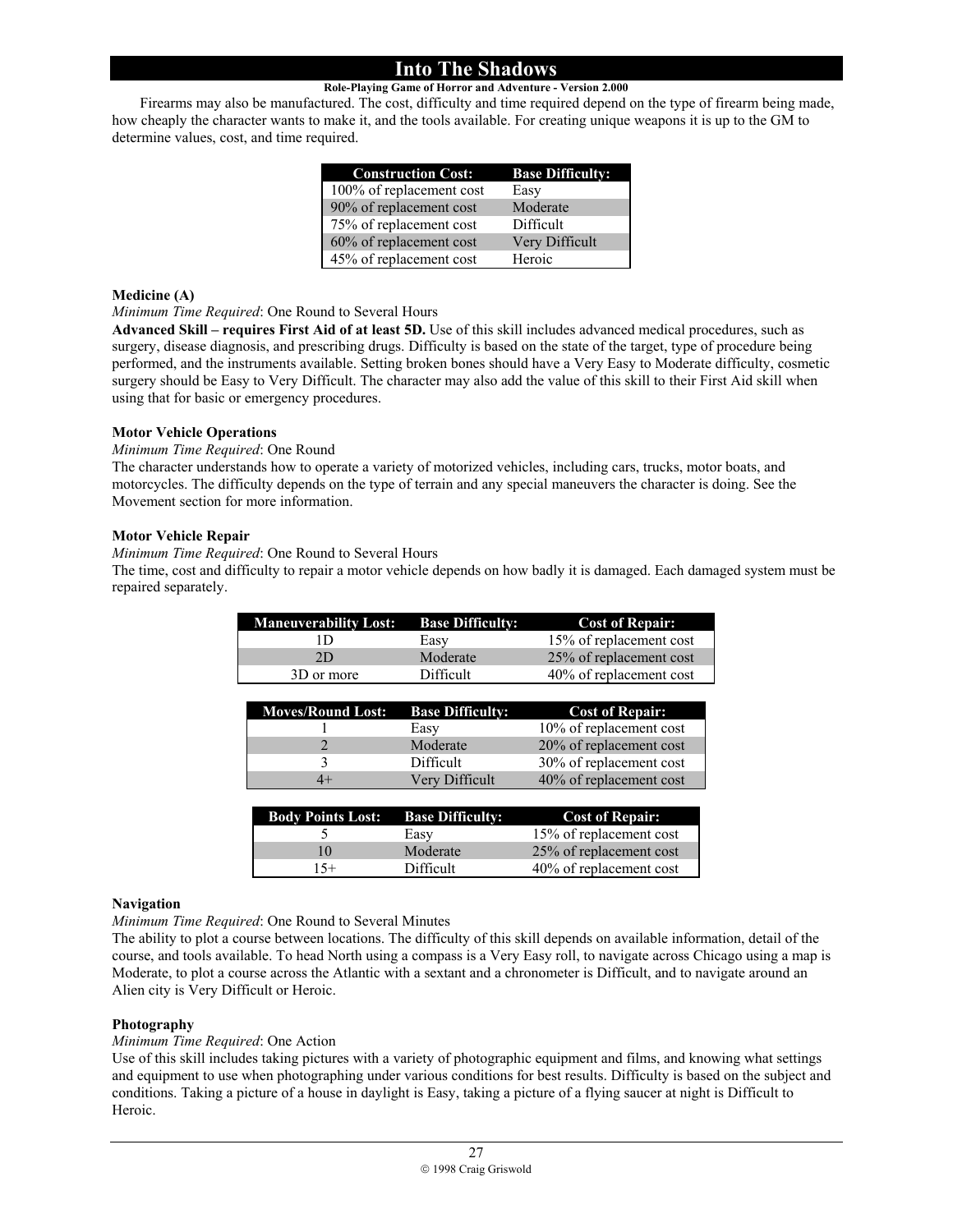# **Role-Playing Game of Horror and Adventure - Version 2.000**

# **Pilot**

#### *Minimum Time Required*: One Round

The character understands how to operate a variety of aircraft, including planes, gliders, and helicopters. The difficulty depends on the type of terrain(air) and any special maneuvers the character is doing. See the Movement section for more information.

# **Security Technology**

# *Minimum Time Required*: One Round to Several Minutes

Use of this skill involves identifying, arming, monitoring, and disarming modern security devices. This skill does not include the ability to open mechanical locks – covered under the Lock-picking skill – but does include opening electronic locks. Using the control panels to arm/disarm alarms is Easy, otherwise the difficulty depends on the exact security measures. Breaking into a small store or office building would normally be Moderate, large stores and office buildings would be Difficult, secure government facilities would be Very Difficult to Heroic. In certain cases it may devolve to making opposed roles between the character's Hide skill and a guard's Find.

# **Sensors**

# *Minimum Time Required*: One Round

The skill covers the use of basic detection equipment, including devices such as remote cameras, Geiger counters, and atmosphere analyzers. The character should use this as a substitute to the Search skill under certain circumstances, such as making an opposed roll against a target's hide if they are within range of a remote camera the character is monitoring. Otherwise difficulty depends on the nature of the search and the tools available.

# **Trade Skills**

# *Minimum Time Required*: One Round to Several Hours

Use of this skill includes carpentry, plumbing, and electrical work. The difficulty, cost, and time involved depend on the complexity of the work. Building a wall or installing an outlet would be Easy, building the framework of a small house Moderate, and adding plumbing or electrical service to an alien temple Heroic.

# **Watercraft Operations**

# *Minimum Time Required*: One Round

The character understands how to operate a variety of sail powered and muscle powered water craft, including boats and windjammers. The difficulty depends on the type of terrain(water) and any special maneuvers the character is doing. See the Movement section for more information.

# **WILL SKILLS**

# **Acting**

# *Minimum Time Required*: One Round to Several Hours

Use of this skill includes performing a predetermined role believably. In a drama the lines will be written for the character, so it will only be a matter of performance. If a character is acting impromptu then they will need to make the words believable as well, which may require the use of other skills. In a scheduled performance difficulty should range from Easy to Difficult depending on the role. Impromptu, a character may need to make an opposing role against the target's Canny to make the role work.

#### **Bargain**

# *Minimum Time Required*: One Minute

This skill is used to haggle over prices or other conditions of an agreement. Difficulty is always an opposed roll between the two parties. This skill should only be used when the GM decides bargaining is appropriate. Characters can rarely walk into a department store and haggle with the clerk over the cost of a non-damaged item. If price is being bargained over the price should be altered by 2% in favor of the character with the highest roll, for every point that character is ahead. The GM will have to determine the results of other negotiations, such as diplomatic, based on the difference between the characters rolls.

**Example:** *China is attempting to raise some quick cash by selling a common artifact to a museum. The buyer offers her \$1000 for it, a fair price, but China attempts to haggle him up. She rolls her Bargain skill of 3d+2 and gets a 13. The buyer rolls a skill of 2D+2 and gets a 10. The difference is 3 in China's favor, which means a difference of 6%. China has managed to haggle them up to \$1060.*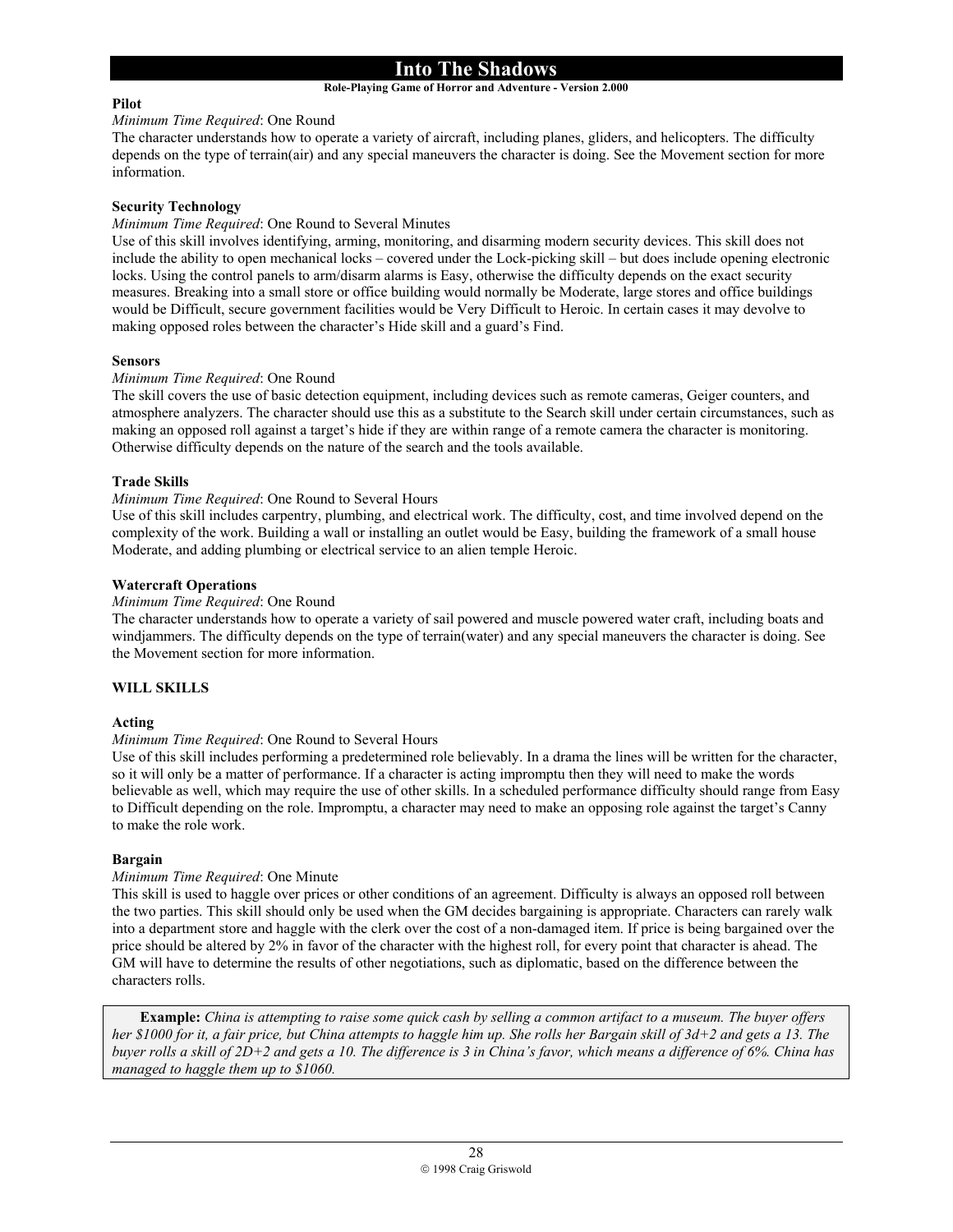#### **Role-Playing Game of Horror and Adventure - Version 2.000**

# **Interrogation**

# *Minimum Time Required*: One Round to Several Hours

Use of this skill enables the character to question other characters using a variety of legal and illegal means. It includes techniques used by police and government agencies to question witnesses and suspects, lawyers use on trial witnesses, and criminals use on captives. The difficulty is based on an opposed roll against the target's Mental Defense. The character gets modifiers based on the situation. If the character has the target tied up or confined, add +5. If they are threatening the target with bodily harm then add +3 to +10 depending on their methods. If they are inflicting bodily harm (torture) then +10 to +15, but the GM may want to intervene. If the target holds the upper hand then the bonuses are reversed.

## **Intimidation**

# *Minimum Time Required*: One Round

Use of this skill allows the character to scare or strike fear into another character to get what they want. The difficulty is an opposed roll against the target's Mental Defense, modified by the desired result. If the character just wants the target to step aside, and the character looms over the target, then the modifier should be  $+5$  to  $+7$ , if the character is smaller than the target and wants them to flee, they should get  $a - 10$ .

# **Magic Resistance**

#### *Minimum Time Required*: One Action

This skill allows the character to resist the effects of magic spells. See the Magic section for more information.

# **Meditation**

# *Minimum Time Required*: One Hour

Use of this skill allows the character to place themselves into a restful state. Difficulty is based on the condition of the character and the environment the character is in. This state increases the speed at which Magic Points and Psionic Points are recovered. See the Magic and the Psionic sections for more information.

| <b>Environment:</b> | <b>Base Difficulty:</b> | <b>State of the Character:</b> | Difficulty Modifier: |
|---------------------|-------------------------|--------------------------------|----------------------|
| Peaceful and quiet  | Easy                    | 100% of Life Points            | $+0$                 |
| Moderately busy     | Very Easy               | 75% of Life Points             | $+5$                 |
| Crowded or noisy    | Moderate                | 50% of Life Points             | $+10$                |
| Dangerous           | Difficult               | 25% of Life Points             | $+15$                |

#### **Mental Defense**

#### *Minimum Time Required*: One Action

This skill allows the character to resist the effects of psionic abilities, and intimidation. See the Psionic section or the Interrogation and Intimidation skills for more information.

# **Persuasion**

#### *Minimum Time Required*: One Round to Several Minutes

Use of this skill enables the character to persuade others to do things they normally wouldn't do, even if it's not in their best interest. The difficulty is an opposed roll against the target's Mental Defense, modified by conditions.

| <b>Situation:</b>                                                      | <b>Difficulty Modifier:</b> |
|------------------------------------------------------------------------|-----------------------------|
| Target trusts character and has no reason to be suspicious             | $-10$                       |
| Target likes character but may be suspicious                           | $-5$                        |
| Attempting to persuade target to do something they might do anyway.    |                             |
| Target doesn't trust character                                         | $+5$                        |
| Attempting to persuade the target to do something illegal or dangerous | $+10$                       |

#### **Sanity:**

# *Minimum Time Required*: Special

This is the character's ability to maintain their mental stability when confronted with the horrific, unnatural, or bewildering. When such a situation occurs the character rolls his Sanity against a difficulty based on the situation. Please note that while certain situations, like being confronted by a vicious attack dog, may terrify the character, they will not *horrify* them and should not be checked against Sanity. Further, encountering the same or similar sets of horrifying circumstances in the same adventure should not force the players to roll again. Each time a character sees a *similar* horror within a relatively short period of time they receive a -3 modifier to their difficulty.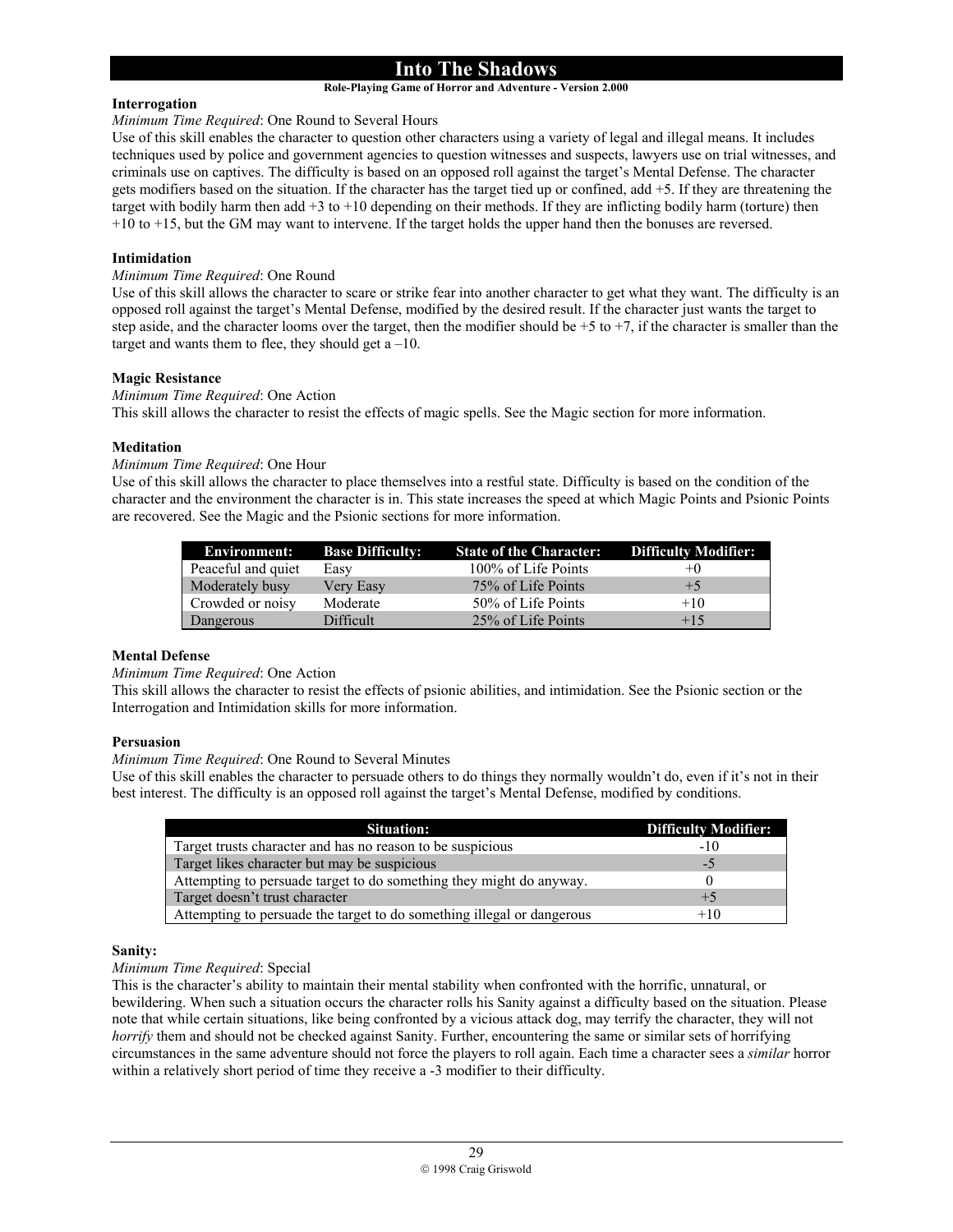**Role-Playing Game of Horror and Adventure - Version 2.000**

| <b>Situation:</b>                          | Difficulty: |
|--------------------------------------------|-------------|
| Unexpectedly find mangled animal           |             |
| Unexpectedly find human corpse             |             |
| Unexpectedly find part of human            |             |
| Great deal of blood                        | 8           |
| Unexpectedly find mangled human corpse     | 10          |
| Trapped in a coffin or tomb                | 10          |
| See a ghoul or other humanoid creature     | 10          |
| Witness a violent death                    | 13          |
| Meet someone who is known to be dead       | 15          |
| Undergo physical or psychological torture  | 15          |
| See alien or other-dimensional entity      | 20          |
| See corpses rising en masse from the grave | 20          |
| See an elder god                           | 30          |

If the character fails, subtract the character's roll from the difficulty and compare it to the table below to determine the result. A character affected by a Sanity failure can be brought back to full stability by having another character using the Psychology make a successful roll with a difficulty equal to the amount the initial roll failed by. This takes at least one complete round to perform, with both characters taking no other actions. Penalties are cumulative unless otherwise noted.

| <b>Failure by:</b> | <b>Result:</b>                                                                                                                                                                                                                                                                                                            |
|--------------------|---------------------------------------------------------------------------------------------------------------------------------------------------------------------------------------------------------------------------------------------------------------------------------------------------------------------------|
| $1 - 4$            | Character is Stunned and suffers $-1D$ to all skill rolls for the rest of that round and the next<br>round                                                                                                                                                                                                                |
| $5-9$              | Character is Frightened, can take no action for the rest of the round, suffers -1D to all skill<br>rolls for 1D rounds                                                                                                                                                                                                    |
| $10 - 14$          | Character is Terrified and suffers a -2D penalty on all skills for D6 rounds, if the character is<br>Terrified again before it wears off they become Horrified                                                                                                                                                            |
| $15 - 19$          | Character is Horrified and can take no action until another character uses Psychology to restore<br>the character, or they may make an additional Sanity roll after 5 minutes at $-5$ difficulty to<br>regain rationality, if a character is Horrified again before the effect wears off the character<br>becomes Insane. |
| $20+$              | Character is rendered Insane – permanent $-ID$ to Will, will flee or coil up into a ball, cannot<br>take willful action without psychological counseling, a failed Psychology roll may prompt the<br>character to attack the other character                                                                              |

**Example:** *A pit opens up underneath Malcolm and China as they navigate strange subterranean caverns. Both characters fail a Difficult Climbing/Jumping roll to avoid falling and tumble into the darkness. They land on a moist, spongy surface, taking no damage. China turns on her flashlight and the two see they are on a plain of flesh, bruised and bleeding from their landing. Distorted, eyeless faces grimace in pain underfoot.* 

*The GM decides that the characters must make a Sanity roll with a difficulty of 12. Michelle rolls 4D and succeeds for China with a 15. John rolls for Malcolm and gets a 1 on the wild die, reducing his roll to a 5. Since he failed by 7, Malcolm is Frightened and can take no action for the rest of the round. The GM rolls 1D, gets a 2, and Malcolm also suffers a –1D penalty to all skill rolls for 2 rounds.*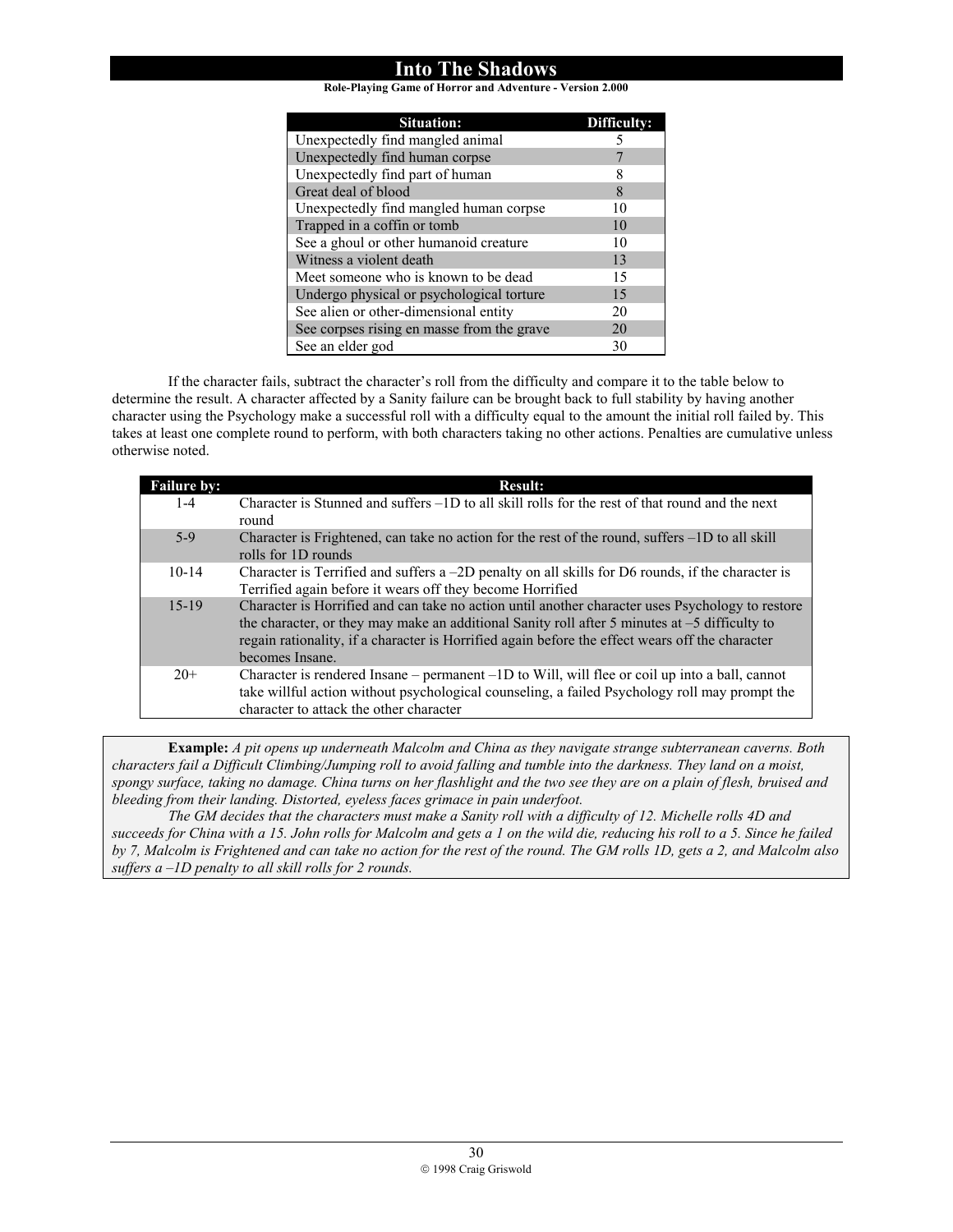#### **Role-Playing Game of Horror and Adventure - Version 2.000**

#### **3.0 MAGIC**

"*Reality can be beaten with enough imagination.*" -Anonymous-

# **3.1 SPELL MECHANICS**

**Magic:** Magic is a separate attribute available only to the magically sensitive. This attribute is purchased like the six basic attributes, and must be allocated with the same 18D pool. The minimum value for this attribute, just as the six basic attributes, is 1D.

 Purchasing the Magic attribute at 1D after the character is created should cost the character 20 Survival Points, and a year or more of study with an NPC having 3D or more in Magic. This is only with the GM's permission, and the character must be Magic Sensitive first.

Magic spells are effectively treated as skills beneath the Magic attribute, and start out with a value equal to the level of the character's Magic attribute. Like normal skills the character's spell proficiency can be improved for individual spells by allocating pips from the character's skill pool, or by spending Survival Points. Unlike normal skills though, spells must be learned. Any spell that has not specifically been learned cannot be used. Characters start out with only one spell initially, and may learn more at the GM's discretion.

**Spell Specializations:** Like skills, a character may specialize a spell to denote a specific area of expertise. *For example, instead of simply taking a Detect spell a character may have Detect: Gold.* Specializations must be approved by the GM. If a player wishes to have their character specialize in a particular spell, then they may spend 1 pip in that specialization to gain 1D of value for that specialization. The spell specialization must be listed separately on the character sheet from the base spell, noting the area of specialization. Spell specializations are treated as separate skills once purchased, and do not increase automatically with the base spell.

No more than 1 pip may be spent this way initially for any particular spell, and no more than three spell specializations may be purchased initially for any one character. Suggested specialization types are listed next to each spell in the list below. Some spells do not have specializations, and are exempt from this option. Rules for increasing spell specialization levels after the character is created are the same as those listed for skills in the first section under Experience and Advancement.

**Learning New Spells:** Characters can learn new spells from a variety of sources, including skillful mentors and spell books. It takes two weeks and 5 survival points to learn a new spell, though the training time may be cut in half by doubling the cost. Once learned, a spell is not forgotten and can be used at will with a successful roll.

**Difficulty:** The difficulties listed under each spell are meant to be base difficulties. These numbers should be modified by the GM to account for unique events. If the spellcaster were trying to get set up a Transportal spell to get the characters away from a hungry werewolf or a nuclear bomb test, then the stress of working under these conditions should increase the base difficulty. Weather conditions, lighting, or even how long the character has gone without food, can all play a part as well. The GM should adjust accordingly to each situation.

**Magic Resistance:** The Magic Resistance skill has three main uses.

- 1. There are certain spells that allow the target to make an opposed roll. In cases where the character's Magic Resistance is higher than the attribute or skill listed, you may use that instead.
- 2. Where there is no opposed roll, or saving throw of some type, available the character can use the Magic Resistance in the same way Dodge is used during normal combat. The character uses an action and rolls their resistance, the *result is then used as the difficulty* for the spellcaster's spell - only if it was higher than the initial difficulty.
- 3. If the character declares that all he is doing that round is resisting magic, then the roll is *added to the caster's initial difficulty*.

**Magic Sensitivity:** Characters can be sensitive to magic without possessing the ability to cast spells. These characters can sometimes feel occult energies like the weather. They may notice areas of intense magical energy, feel when powerful spells are cast nearby, and become restless during certain important times. The character cannot actually use this ability to detect magic or spellcasters.

**Magical Focus:** Characters must choose one form of magic focus either gestures, vocalization, or components, in order to cast spells. It costs 1D from the attribute dice pool to be able to cast spells without a focus. But, choosing an additional focus will give an additional 1D to the character's initial attribute pool. If the character is unable to use their focus - such as if they are bound, gagged, or deprived of components - then they cannot cast spells.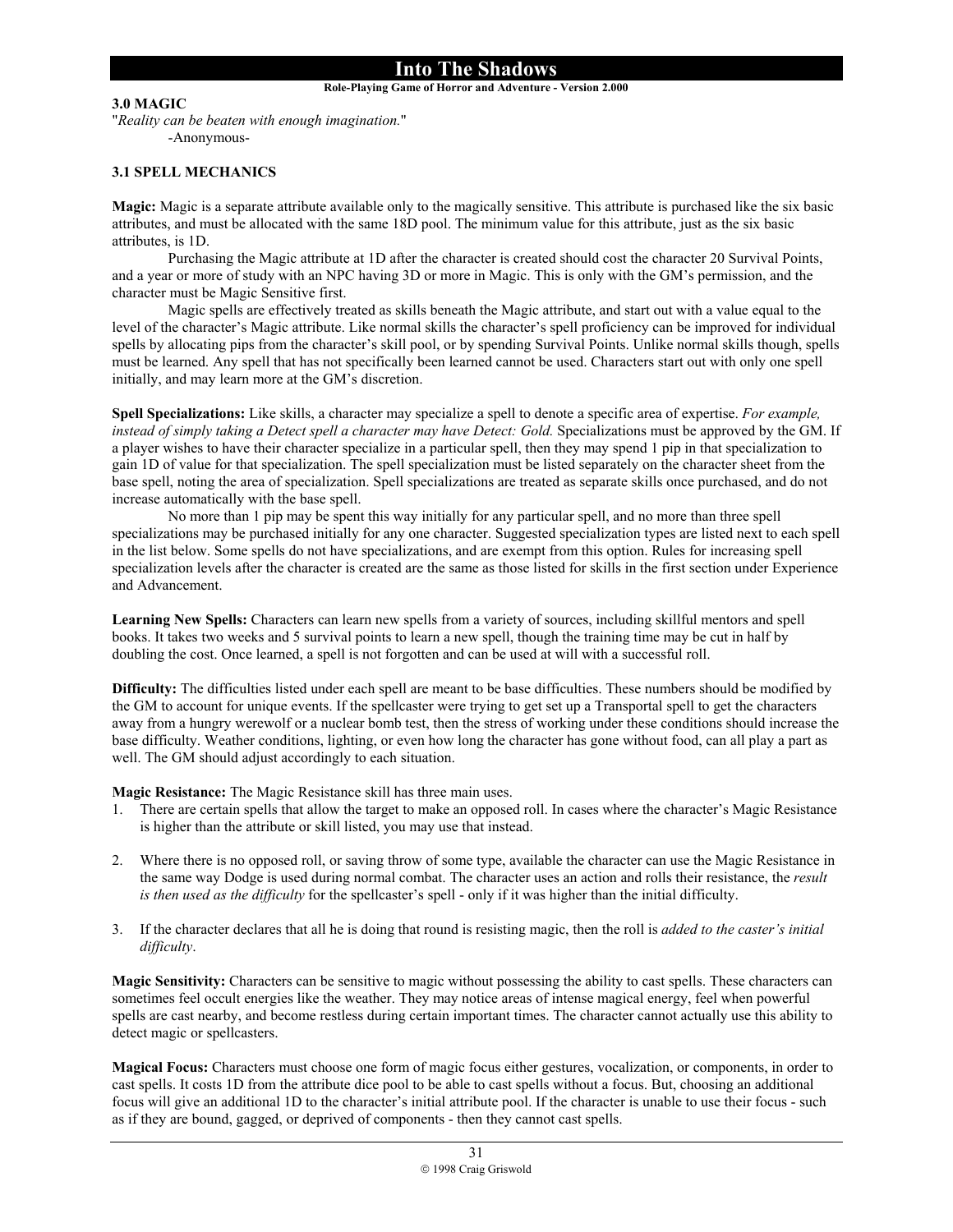# **Role-Playing Game of Horror and Adventure - Version 2.000**

 Components for each spell should be determined between the GM and the player, based on the type of spell and the type of magic practiced by the character. To limit the use of a certain spell the GM may assign cost-prohibitive components. Examples of spell components could include incense, candles, wands, bells, live animals, gems, feathers, etc..

**Magic Points:** Every character with the Magic attribute starts with a number of Magic Points, or MPs, equal to a roll on their Magic attribute plus twenty. For example a character with 2D in Magic to start rolls 2D and gets a total of 6, they add 20 and start with 26 Magic Points. The total number of Magic Points increases by 1 for every pip the Magic attribute is increased.

Magic Points regulate the number of spells a character can cast. Each time a spell is cast, take the difficulty of the spell - after factoring in all appropriate modifiers – and divide by 10, rounding up, to determine the cost and subtract that from the character's total Magic Points. Whether the spell succeeds or fails the points must still be subtracted unless the spell fails before being cast - see interference.

For spells that use opposed rolls instead of difficulty multiply the number of dice the spell caster rolls by four and add any pips to that number. For example a mage casting Bind rolls his Magic attribute against the target's Reflex. The caster has  $3D+1$  in Magic, so the number used to determine the Magic Point cost is  $(3x4=12)+1=13$ . 13 divided by 10, rounded up, is 2. Which gives a cost of 2 Magic Points.

When a character reaches 0 Magic Points they may no longer cast spells. The character may also not go below 0, so if the character only has 1 or 2 Magic Points left they cannot cast any spells that require more than that. Magic Points are recovered at a rate of 1 per hour, 2 per hour if the character is able to successfully use the Meditation skill under Will.

**Interference:** If a character is damaged, or stunned, while attempting to cast a spell or at any point during the round, before the spell is cast, then the spell automatically fails. No Magic Points are spent for this type of spell failure.

**Preparation Time:** A spell caster can reduce the difficulty of casting certain spells by increasing the preparation time. This is considered to add to the Time to Cast, so if a character is interrupted or injured while preparing they will have to start from scratch. Spells that are cast instantly receive a -5 modifier for every round spent in preparation up to a maximum of -10. All other spells receive a -5 modifier for each unit of time equal to the initial casting time spent, up to a maximum of -15. In other words, if they double the Time to Cast for a spell they receive a -5 modifier, they may triple it for a -10, or quadruple it for a -15.

**Snap Casting:** The Time to Cast may be reduced by half for a +5 difficulty modifier. The casting time may be further reduced by half as many times as you like for a +5 difficulty modifier each time. If the time to cast is reduced to less than 1 round (5 seconds), then the Time to Cast is considered to be instant.

**Playing a Spellcaster:** The Magic attribute does not confer any occult knowledge on the character. This attribute only gives the character the sensitivities and talent needed to cast spells. It is recommended that the player purchase the Magic, Mythos/Pantheon Lore, and Supernatural skills to gain this knowledge. Meditation and Magic Resistance are also useful skills for spellcasters. The player should decide on a mystic discipline as well, to flesh out the character. Spells the character is allowed to use should be based on this discipline, as well as possibly the character's mode of dress, personality, history, and quirks.

When creating a spellcaster, follow these steps in determining the character's magical abilities:

- 1. Purchase the desired value for the character's Magic attribute from the character's initial attribute pool.
- 2. Determine the type or style of magic the character is familiar with and note it on the character sheet. Examples include: Alchemy, Gnostic, Jewish Cabalistic, Eastern Mysticism, Vodun, Medieval Witchcraft, etc.
- 3. Choose the character's initial spell(s), and any spell specializations.
- 4. Determine the character's initial Magical Focus, and specify any additional ones, noting them all on the character sheet.
- 5. Figure the character's base Magic Points and note this on the character sheet.

**Example:** *Fran is building a spellcasting character called Sonia. She decides to allocate 1D+1 for her Magic attribute initially. Fran decides that Sonia will be adept at European Occult magic, and decides to give her Raise to start*  with. She decides to start her character with both Vocalization and Gestures for foci, and adds the 1D gained to her *attribute pool for taking a second focus, back into her Magic attribute – so she has 2D+1. Finally she rolls her Magic attribute and gets a 2, and a 4 on the wild die – for a total of 6 – plus 1 is 7. She adds the 7 to the base of 20 and starts with 27 Magic Points.* 

*Fran also decides to spend 1D of her Skill pool to increase her skill with the Raise spell from 2D+1 to 3D+1. Now Fran spends the rest of Sonia's Skill and Attribute pools normally.*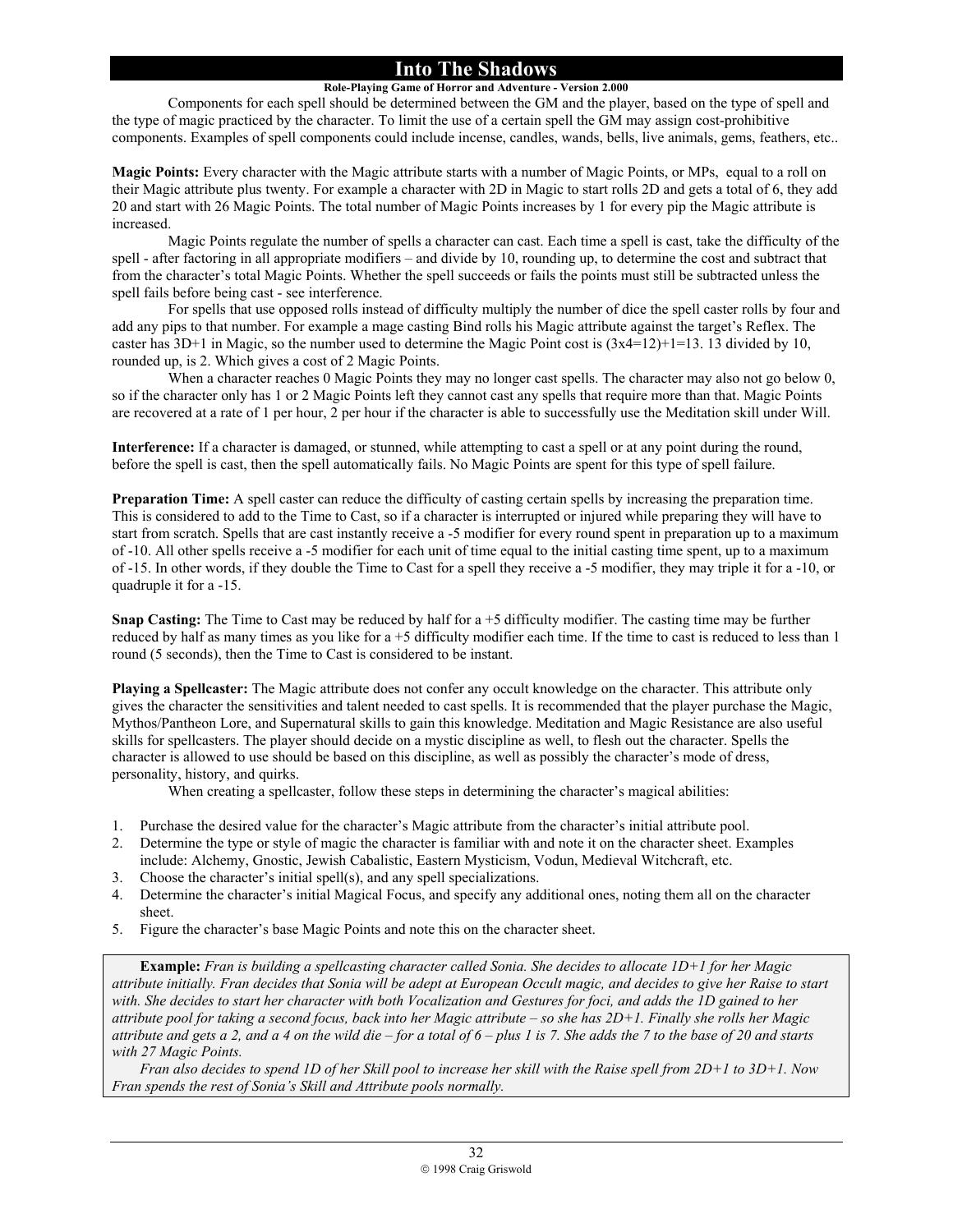# **Role-Playing Game of Horror and Adventure - Version 2.000**

# **3.2 SPELL LIST**

- Acclimate *Specializations include*: Specific Type of Environment
- Animate Zombie *Specializations include*: Specific Type of Corpse
- Banish *Specializations include*: Specific Race or Entity
- Barrier *Specializations include*: None
- Binding *Specializations include*: None
- Calling *Specializations include*: Specific Race or Entity
- Chat *Specializations include*: Specific Target Area
- Cloud *Specializations include*: Specific Fog Density
- Command *Specializations include*: Specific Race
- Conceal *Specializations include*: Specific Target Type and Concealment
- Damage *Specializations include*: None
- Deep *Specializations include*: Specific Target Type and/or Size and Amount of Increase
- Defense *Specializations include*: None
- Detect *Specializations include*: Specific Subject Type
- Eldritch Aura *Specializations include*: none
- Encrypt/Decrypt *Specializations include*: Specific Encryption Key
- Enhance *Specializations include*: Specific Type of Increase
- Imprison *Specializations include*: Specific Race
- Improve *Specializations include*: Specific Type of Device or Article of Clothing
- Lock/Unlock *Specializations include*: Specific Type of Door or Opening
- Mark *Specializations include*: None
- Morph *Specializations include*: Specific Disguise
- Permeate *Specializations include*: None
- Purify *Specializations include*: none
- Raise *Specializations include*: None
- Repair *Specializations include*: Specific Target Type
- Revive *Specializations include*: Specific Target Type
- Soar *Specializations include*: None
- Summon *Specializations include*: Specific Race or Entity
- Suppress *Specializations include*: none
- Translate *Specializations include*: Specific Language
- Transportal *Specializations include*: Specific Target Area
- Undo *Specializations include*: None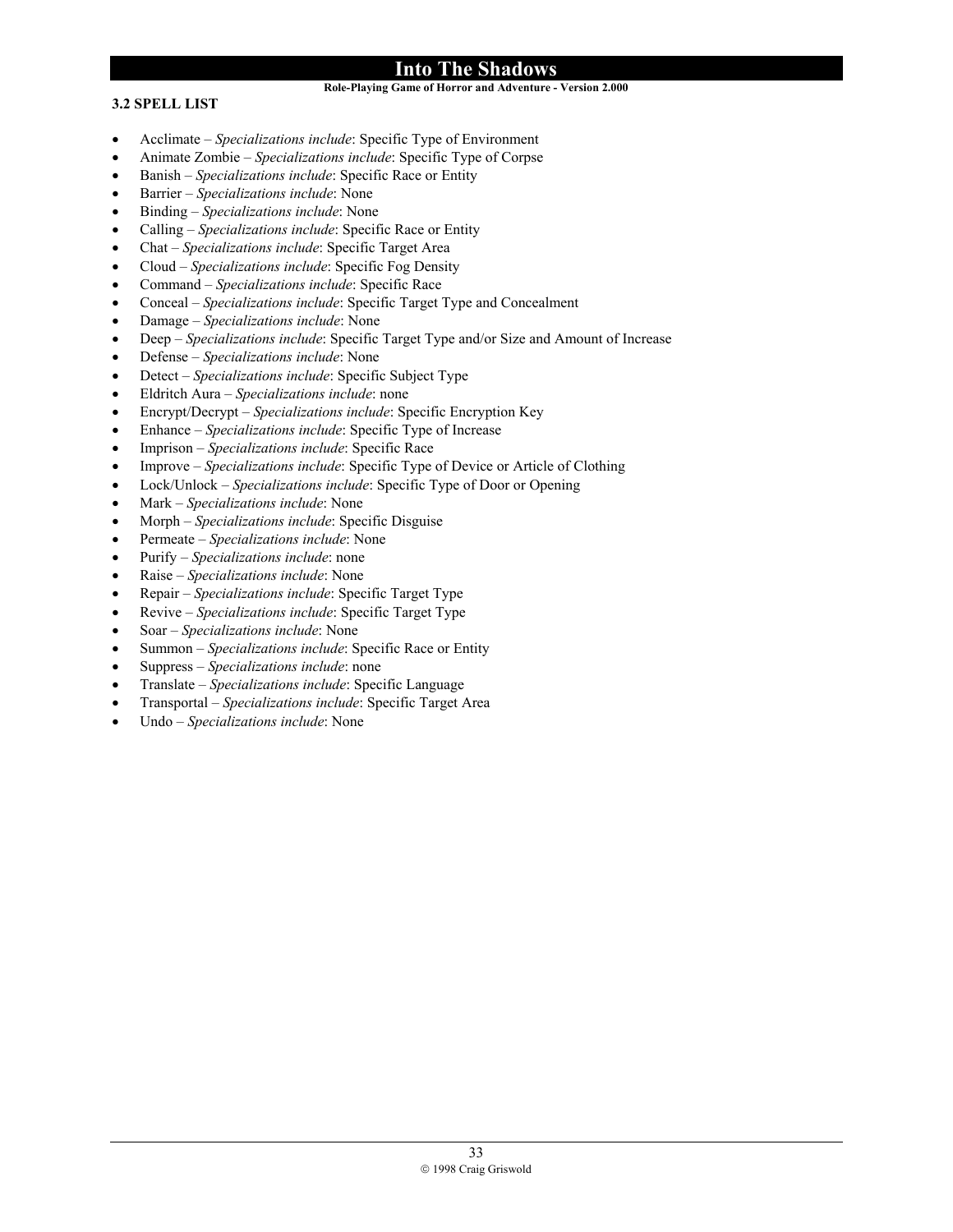# **Role-Playing Game of Horror and Adventure - Version 2.000**

# **3.3 SPELL DESCRIPTIONS**

# **ACCLIMATE**

**Difficulty:** special **Time to Cast:** 1 round **Range:** self or touch **Area of Effect:** 1 target

# **Duration:** 1 hour

This spell will allow the target to survive in extreme environments, such as in an unbreathable atmosphere. The difficulty is based on the degree of acclimation the target requires for the desired environment. Examples below are for human targets, the GM on a case-by-case basis should determine difficulty for non-human targets.

| <b>Environment:</b>                                    | <b>Base Difficulty:</b> |
|--------------------------------------------------------|-------------------------|
| Unbreathable atmosphere                                | Easy                    |
| Unbreathable atmosphere and high pressure (underwater) | Moderate                |
| Unbreathable atmosphere and low or no pressure (space) | Difficult               |
| Intense heat or cold, fire and smoke                   | Difficult               |
| Hard radiation                                         | Very Difficult          |
| Interior of a volcano, acid bath, etc.                 | Heroic                  |

#### **ANIMATE ZOMBIE**

**Difficulty:** special **Time to Cast:** 3 hours **Range:** 2 meters **Area of Effect:** One corpse **Duration:** based on state of target

This spell infuses the dead body of a human or other animal with mystical energy allowing it to animate in some semblance of life. This spell does not give the caster control over the creation, the Command spell must be used for this. The zombie will last a period of time determined by the GM. A body without any type of preservation will last only a few days, depending on the weather. A preserved corpse should hold up for a month or more. A badly decayed corpse will not animate, and zombies will simply fall apart when they reached an advanced state of decay. Zombies possess the original Physique plus 1D that the body had in life, an Reflex of 2D, and a Canny and Will of 1D. The difficulty is based on the type and state of the corpse being animated.

| <b>Base Difficulty:</b> |
|-------------------------|
| Easy                    |
| Moderate                |
| Very Difficult          |
|                         |

| <b>State of Corpse:</b>                                 | <b>Difficulty Modifier:</b> |
|---------------------------------------------------------|-----------------------------|
| Very Fresh (0-12 hours dead)                            | $+()$                       |
| Moderately Fresh $(12 \text{ hours} - 2 \text{ weeks})$ | $+5$                        |
| Preserved/Mummified                                     | $+10$                       |

#### **BANISH**

**Difficulty:** Target's Will **Time to Cast:** 1 hour **Range:** 10 meters **Area of Effect:** target entity **Duration:** instant

This spell will automatically return an extradimensional entity to their dimension of origin. The difficulty is an opposed Will roll of the target, modified by the following conditions. If the caster fails to banish the target initially, subsequent banishing will increase by 5 in difficulty for each failed attempt. Beings protected by magic, or imprisoned by magic, will have the difficulty increase by ten, twenty, thirty, or more. The banish spell will also not work if cast from the entity's dimension of origin.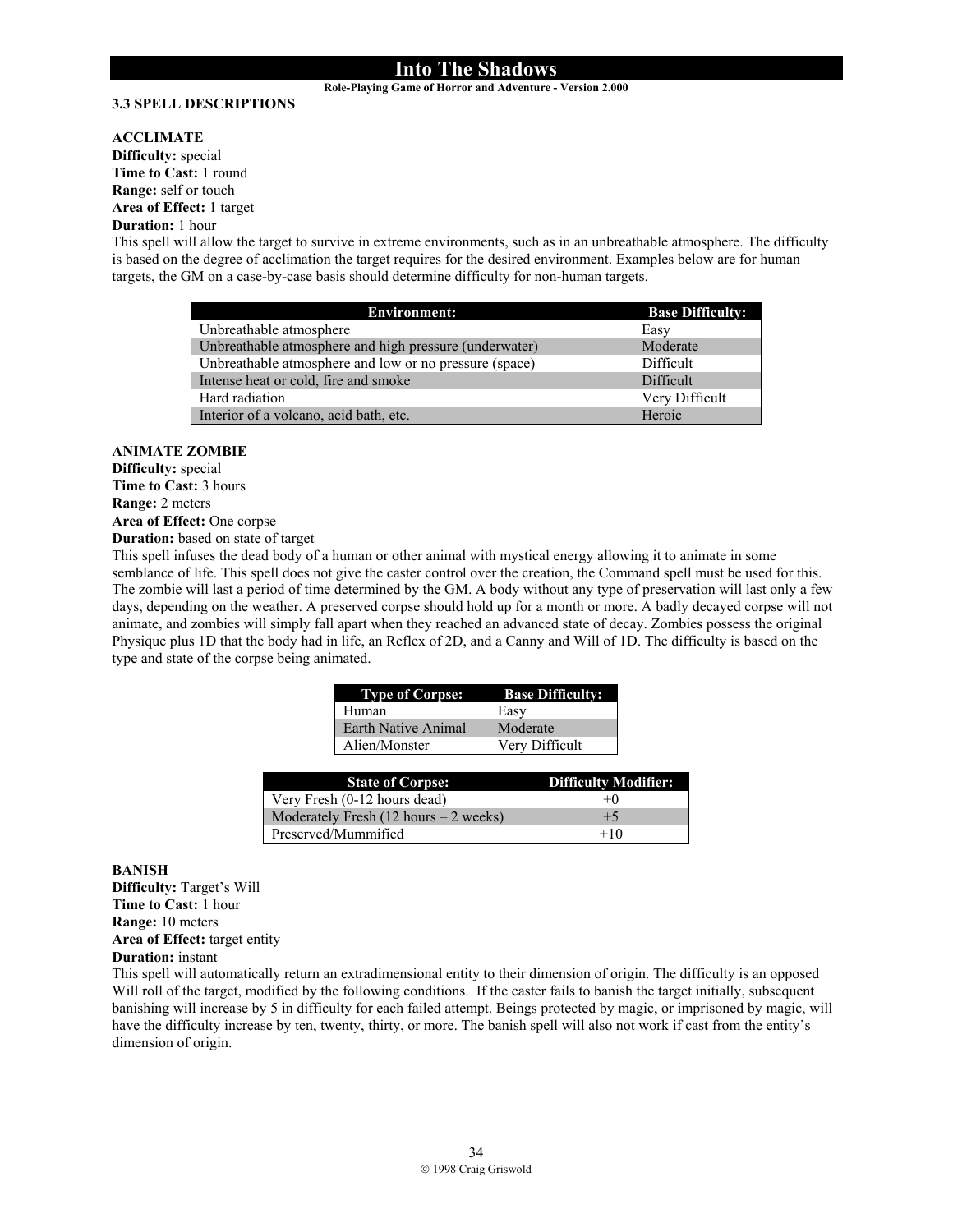**Role-Playing Game of Horror and Adventure - Version 2.000**

| Subject:                                                          | <b>Modifier:</b> |
|-------------------------------------------------------------------|------------------|
| Target is willing to be banished.                                 | -5               |
| Target is unwilling to be banished.                               | $+0$             |
| Target is violently opposed to being banished.                    | $+5$             |
| Target's race/type is unknown.                                    | $+10$            |
| Target's dimension of origin is unknown.                          | $+5$             |
| Target's race/type is known and familiar to the caster.           | $-5$             |
| Target's dimension of origin is known and familiar to the caster. | $-5$             |
| Target's 'true name' is known to the caster.                      | $-10$            |

#### **BARRIER**

**Difficulty:** special **Time to Cast:** instant **Range:** 15 meters **Area of Effect:** special **Duration:** 30 minutes

This spell creates a barrier of mystic energy that acts like a transparent wall. When the barrier is created the character rolls and compares the result to the table below for the barrier's strength value. Any result less than 5 is considered a failure. This value represents the amount of defense the barrier provides against attack, incoming attacks roll damage upon striking the barrier and the barrier's strength value is rolled and result subtracted from the damage. Any remaining damage gets through to the intended target – who may then use their own Physique and other defenses to resist the damage.

The strength value is also used when someone or something attempts to penetrate the barrier bodily. It requires a successful opposed Physique roll against the strength of the barrier to move through it. The barrier can be a maximum of 25 square meters at base difficulty, increase the difficulty by 5 for each additional 25 square meters. The difficulty of the spell is equal to the caster's modified roll for purposes of determining Magic Point cost.

| Roll:     | <b>Strength Value:</b> |
|-----------|------------------------|
| $5 - 6$   | 1D                     |
| $7 - 8$   | $1D+1$                 |
| $9 - 10$  | $1D+2$                 |
| $11 - 12$ | 2D                     |
| $13 - 14$ | $2D+1$                 |
| $15 - 16$ | $2D+2$                 |
| $17 - 18$ | 3D                     |
| 19-20     | $3D+1$                 |
| $21 - 22$ | $3D+2$                 |
| $23 - 24$ | 4D                     |

**Example:** *China is pursuing a group of cultists through a cave. The last cultist casts a Barrier up to protect them. The cultist has 4D in Barrier, and the GM rolls a 3, 4, 6, and a 2 on the wild die – for a total of 15. The strength of the Barrier is 2D+2. China fires two shots at the retreating cultists and hits, but the barrier adds to the strength of their damage resistance and effectively stops the damage.* 

 *Frustrated she looks around the cave and sees that the cultists have left behind an explosive device that will go off in a few seconds. China throws herself at the Barrier to try to push through. China's PHY is 3D+1 so Michelle rolls a 2, 4, 5, and a 2 on the wild die – with the extra +1 totals 14. The GM rolls the Barrier's Strength Value and gets a 5, and a 6 on the wild die. He rolls the wild die again because of the 6 and gets a 2. The three rolls added together with the +2 total 15. China is unable to push through, so she'll have to find another way of dealing with the bomb, or try again next round.*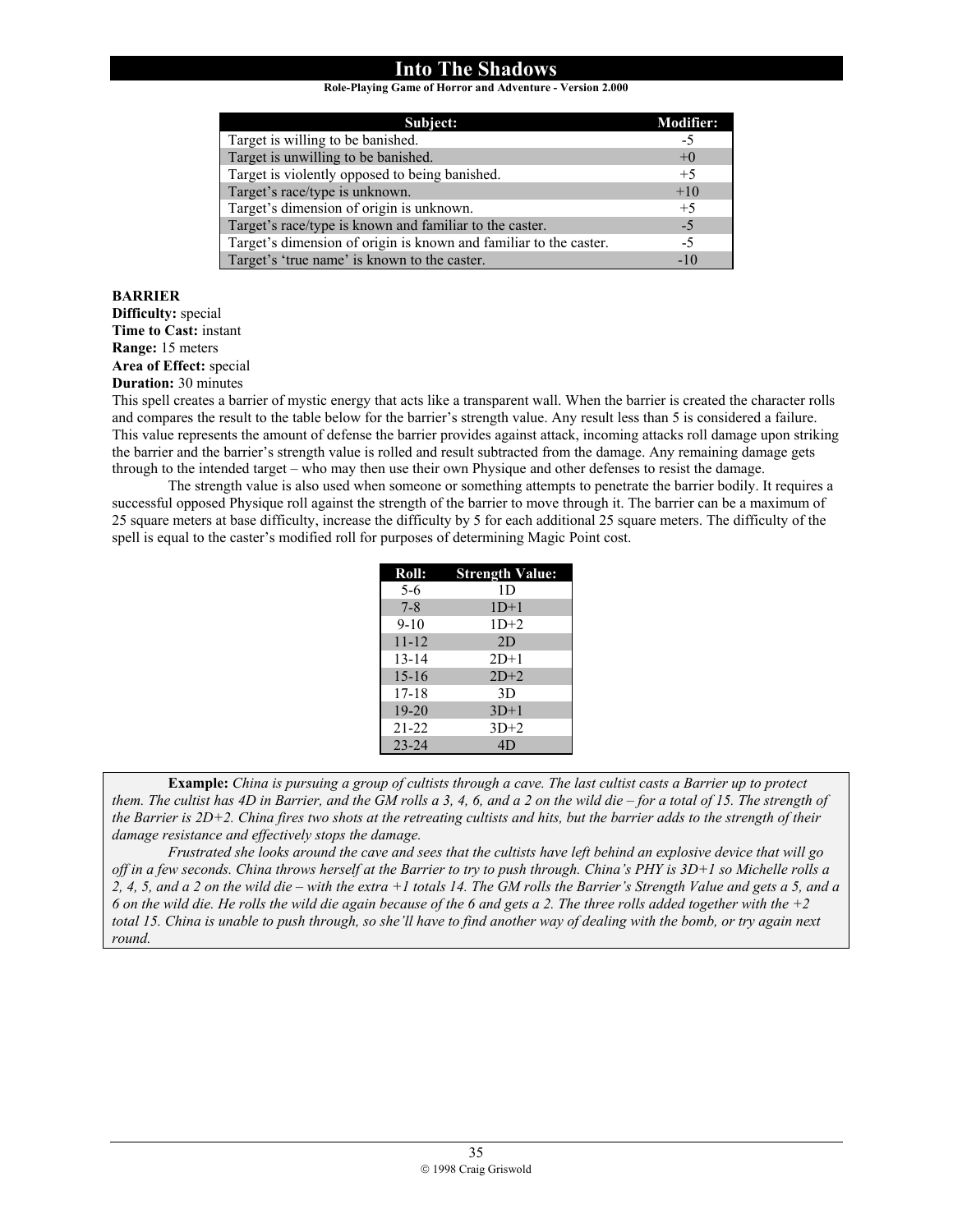#### **Role-Playing Game of Horror and Adventure - Version 2.000**

### **BINDING**

**Difficulty:** Target's Reflex **Time to Cast:** instant **Range:** 15 meters **Area of Effect:** One character

# **Duration:** special

This spell creates a set of mystical energy bands that could take the form of glowing bands, rope, chains, straps or whatever appropriate the caster imagines. To successfully bind the target the caster must make an opposed roll using their Magic against the target's Reflex. Once bound the target of the spell is unable to move arms and legs until the spell is dropped, or they break free. The caster must concentrate in order to keep the victim confined, as long as the spell is being maintained the caster suffers a -1D penalty to all other skill rolls. The caster cannot meditate, sleep, or recover Magic points until the spell is released. The target can attempt to break free once per round by making an opposed PHY roll, the chains have an effective PHY of 5D.

#### **CALLING**

**Difficulty:** special **Time to Cast:** 1 hour **Range:** special **Area of Effect:** target entity **Duration:** 24 hours

This spell will summon individuals or members of a specific race, if successful the target(s) will be compelled to journey to the spot where the spell is cast. The base difficulty is based on the desired range of the spell's effect, if no targets exist within the desired range then the spell automatically fails. Individual targets make a Will roll and add it to the difficulty of the spell. If the caster fails to summon the target initially, subsequent callings will increase by 5 in difficulty for each failed attempt. Some races, or specific entities may be guarded or protected by magic that will increase the difficulty by ten, twenty, thirty or more. It should also be noted that the Calling spell will not free an imprisoned entity, though it may compel them to attempt escape.

| <b>Desired Range:</b> | <b>Base Difficulty:</b> |
|-----------------------|-------------------------|
| 10 kilometers         | Easy                    |
| 100 kilometers        | Moderate                |
| 1,000 kilometers      | Difficult               |
| 10,000 kilometers     | Very Difficult          |
| Worldwide             | Heroic                  |

| Subject:                                                | <b>Modifier:</b> |
|---------------------------------------------------------|------------------|
| Target is willing to be called.                         | -5               |
| Target is unwilling to be called.                       | $+0$             |
| Target is violently opposed to being called.            | $+5$             |
| Target's race/type is unknown.                          | $+10$            |
| Target's location is unknown.                           | $+5$             |
| Target's race/type is known and familiar to the caster. | $-5$             |
| Target's location is known and familiar to the caster.  | -5               |
| Target's 'true name' is known to the caster.            | $-10$            |

**Example:** *Dark Young cultists fearing the BPI's interference decide to call on the K'N'Klai. Their occultist mage Gordon Bromley decides that since they are on the eastern coast of America the K'N'Klai should not be far, he will cast out for a thousand kilometer range to be certain of a response. Since there is no real interference or stress involved the GM sets the base difficulty at 16. Bromley is basically familiar with the race, and they are willing to respond due to his Dark Young connections so there will be a modifier of 5 in Bromley's favor. The modified difficulty is 11. Bromley has a 3D+1 in Calling and rolls a 4, 3, and a 4 for a total of 11, plus 1 is 12. Bromley succeeds in calling most of the K'N'Klai in a thousand kilometer radius, though it will take time for many to arrive.*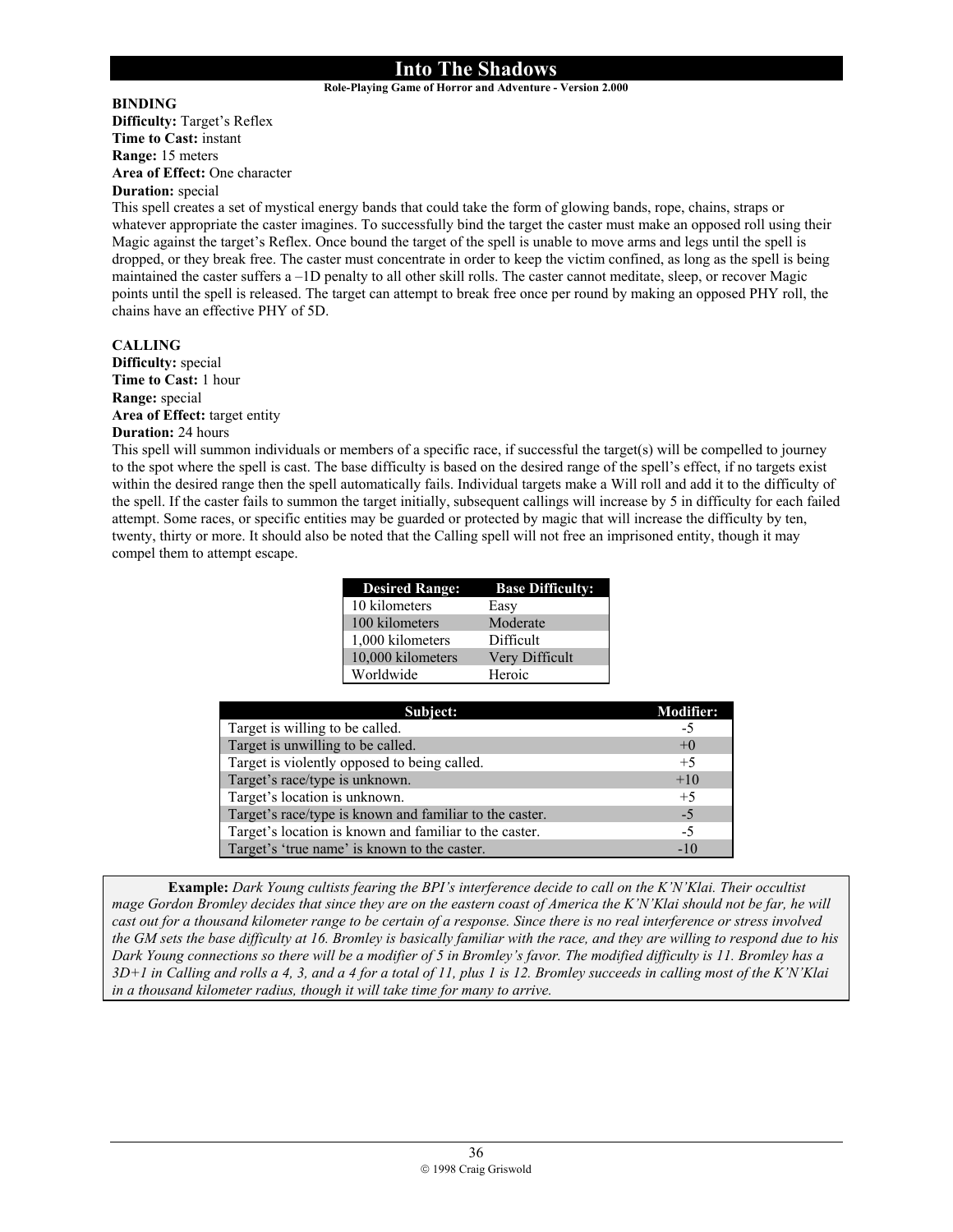#### **Role-Playing Game of Horror and Adventure - Version 2.000**

### **CHAT**

**Difficulty:** special **Time to Cast:** One round **Range:** special **Area of Effect:** one location **Duration:** 5 minutes

This spell allows the caster to create two magic windows, one at the caster's location and one at a target location. The windows allow 2-way verbal and visual communication. Difficulty is based on the location of the second window relative to the caster's location. If used in conjunction with the Detect spell, a successful 'precise' Detect result is equivalent to line-of-sight casting.

| <b>Distance:</b>  | <b>Base Difficulty:</b> |
|-------------------|-------------------------|
| 1 km              | Very Easy               |
| $10 \text{ km}$   | Easy                    |
| $100 \mathrm{km}$ | Moderate                |
| 1,000 km          | Difficult               |
| 10,000 km         | Very Difficult          |
| 100,000 km        | Heroic                  |

| <b>Target Area:</b>                                                               | <b>Difficulty Modifier:</b> |
|-----------------------------------------------------------------------------------|-----------------------------|
| Within line-of-sight of the caster                                                | $+()$                       |
| Familiar to the caster, not visible, but the position is known relative to caster | $+5$                        |
| Familiar to the caster, but of unknown position relative to the caster            | $+10$                       |
| Unfamiliar to the caster, and not visible                                         | $+15$                       |

### **CLOUD**

**Difficulty:** special **Time to Cast:** one round **Range:** 5 meters **Area of Effect: Duration:** 3 minutes

The caster can create an area of fog to obscure vision. The base difficulty depends on the density of the fog, and should be modified by the GM for weather conditions. Weather conditions will also affect how long the fog lasts, under normal conditions the fog will dissipate after 3 minutes. Characters may make a conscious Magic Resistance roll at the same level of difficulty as the spell to see through the fog without penalty. See the Combat section for combat modifiers for cover.

| <b>Density of Fog:</b>                     | <b>Base Difficulty:</b> |
|--------------------------------------------|-------------------------|
| Light Fog, equal to poor light             | Easy                    |
| Thick Fog, equal to moonlit night          | Moderate                |
| Very Thick Fog, equal to complete darkness | Very Difficult          |

#### **COMMAND**

**Difficulty:** Target's Will **Time to Cast:** 1 round **Range:** 10 meters **Area of Effect:** target individual or group

**Duration:** 6 hours

This spell allows the caster to gain control of a target's conscious actions. The target is aware of what is happening during the period of time that the caster is in control. The caster must make a successful opposed roll against the target's Will. Add difficulty modifiers from the tables below to the target's roll before determining the result.

| Circumstance:                          | <b>Difficulty Modifier:</b> |
|----------------------------------------|-----------------------------|
| Target is different, but similar, race | $+5$                        |
| Target is from very different race     | $+10$                       |
| Target is from completely alien race   | $+15$                       |

 Anytime the target is forced to do something that they are intensely opposed to the target may roll their Will and compare it to the initial spell roll. The target gets an additional +5 modifier every time this occurs. The target automatically gets a chance to break free every 15 minutes, in addition to any other opportunities.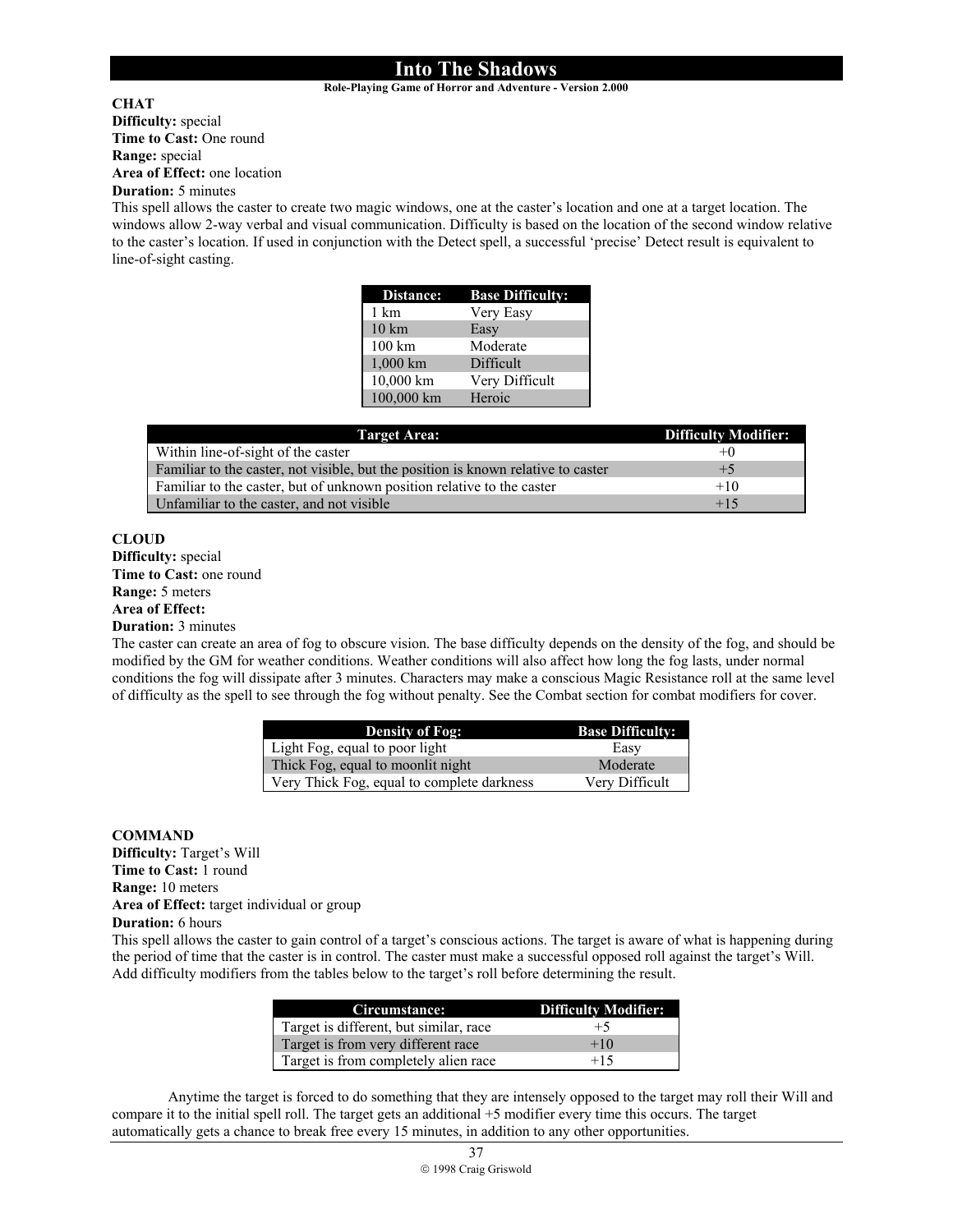### **Role-Playing Game of Horror and Adventure - Version 2.000**

 The GM may allow the caster to use the Permeate spell to permanently control zombies, golems, and other constructs and sub-sentient life. This may only be allowed during the target's creation, or may be allowed at any time depending on the circumstances and GM's discretion.

**CONCEAL Difficulty:** special **Time to Cast:** instant **Range:** 5 meters **Area of Effect:** up to 500 lb. of material **Duration:** 12 hours

The caster can conceal a target's nature or identity. The difficulty depends on what is being concealed and in what way. Each addition hour of effect costs +1 difficulty. Characters may make a conscious Magic Resistance roll at the same level of difficulty as the spell to see through it.

| Target:           | <b>Type of Concealment:</b>                               | <b>Base Difficulty:</b> |
|-------------------|-----------------------------------------------------------|-------------------------|
| Metal Objects     | From Metal Detector                                       |                         |
| Warm Objects      | From Infrared Scanner                                     |                         |
| Person's Identity | From Detection or Memory                                  | 10                      |
| Any Target        | From 1 Sense (Sight)                                      | 15                      |
| Any Target        | Each Added Sense Beyond the First (Hearing, Smell, Touch) | $+3$                    |

#### **DAMAGE**

**Difficulty:** special **Time to Cast:** instant **Range:** 25 meters **Area of Effect:** One target

# **Duration:** instant

This is a simple spell to cast damage-causing bolts of magic energy. The exact form the bolts take depends on the caster, they may be colored lightning, arrows, boomerangs, even bullets. The difficulty is based on the average of the damage dice being attempted: +4 difficulty for each 1D of damage. The caster can specify at the time that the damage is stun only, but must do so when the spell is cast. The maximum damage inflicted by this spell is 8D. The difficulty of the spell is equal to the caster's modified roll for purposes of determining Magic Point cost.

### **DEEP**

**Difficulty:** special **Time to Cast:** 1 hour **Range:** touch **Area of Effect:** One target **Duration:** 12 hours

The caster can use this to increase the capacity of various types of storage. The difficulty is based on the size of the object, and the amount of increase. The outside of anything thus enchanted appears normal, it is only the interior space that is folded to increase its size.

| <b>Size of Object:</b> | <b>Base Difficulty:</b> |
|------------------------|-------------------------|
| Pants Pocket           | 3                       |
| 7 or 8 round gun clip  | 5                       |
| 20 round gun clip      |                         |
| 50-100 round ammo drum | 8                       |
| large bag or backpack  | 8                       |
| Phone Booth            | 10                      |
| Small Room             | 15                      |
| Large Room             | 20                      |
| Small Building         | 25                      |
| Warehouse              | 30                      |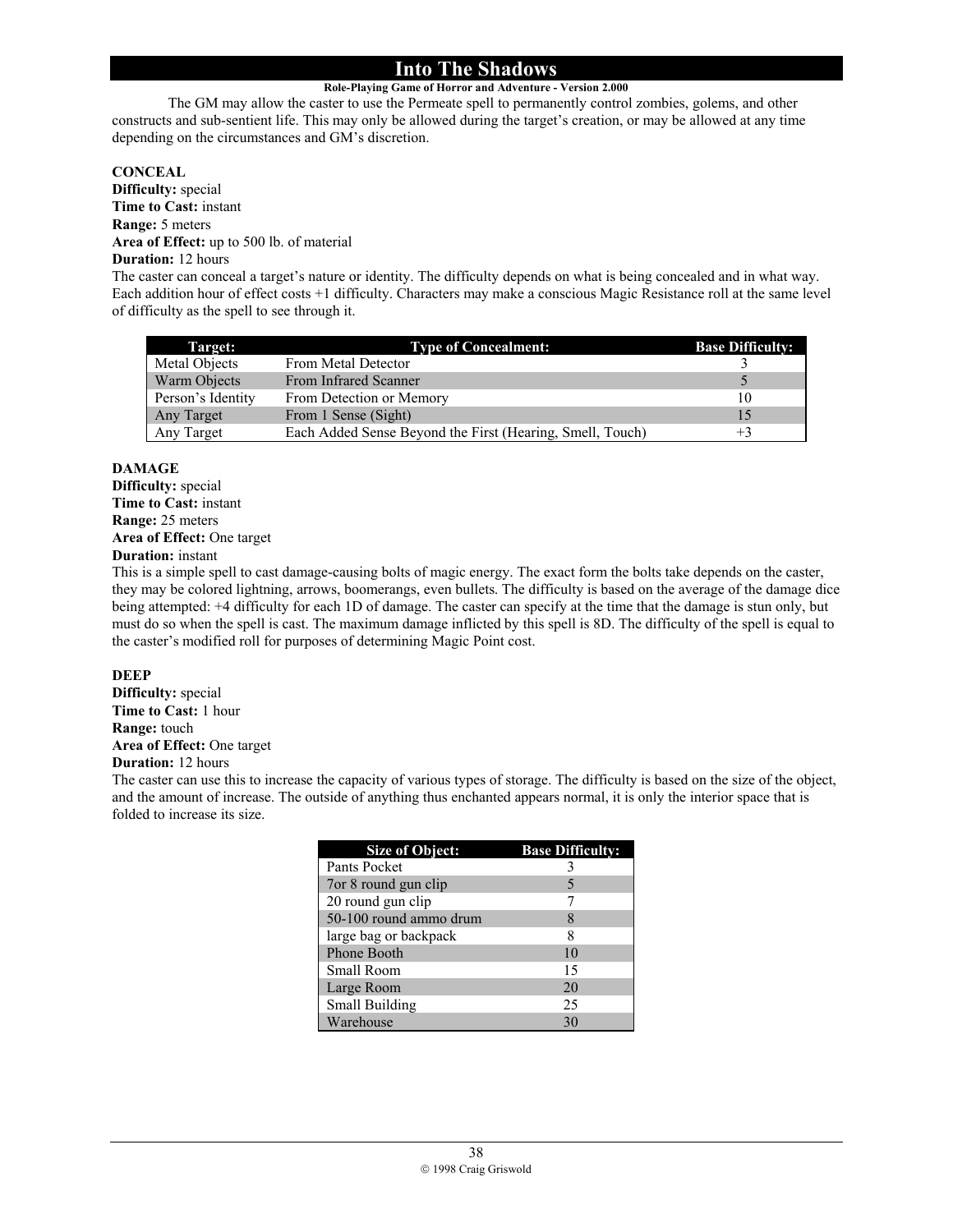**Role-Playing Game of Horror and Adventure - Version 2.000**

| <b>Amount of Increase:</b> Difficulty Modifier: |       |
|-------------------------------------------------|-------|
| x2                                              | $+0$  |
| x4                                              | $+5$  |
| x8                                              | $+10$ |
| x16                                             | $+15$ |
| x32                                             |       |

#### **DEFENSE**

**Difficulty:** Special **Time to Cast:** instant **Range:** 10 meters **Area of Effect:** 1 target **Duration:** 6 rounds

This spell allows the caster to create a protective aura around the target. When the defense is set up the caster rolls their Defense spell and compares the result to the table below for the character's damage resistance modifier. This modifier serves as body armor, and is added to the character's Physique for damage resistance rolls. The difficulty of the spell is equal to the caster's modified roll for purposes of determining Magic Point cost.

| <b>Defense Result:</b> | <b>Resistance Modifier:</b> |
|------------------------|-----------------------------|
| $1 - 2$                | $+1$                        |
| $3 - 4$                | $+2$                        |
| $5 - 6$                | $+1D$                       |
| $7 - 8$                | $+1D+1$                     |
| $9 - 10$               | $+1D+2$                     |
| $11 - 12$              | $+2D$                       |
| 13-14                  | $+2D+1$                     |
| $15 - 16$              | $+2D+2$                     |
| $17 - 18$              | $+3D$                       |
| $19 - 20$              | $+3D+1$                     |
| $21 - 22$              | $+3D+2$                     |
| $23 - 24$              | $+4D$                       |

**DETECT**

**Difficulty:** special **Time to Cast:** 5 minutes **Range:** special **Area of Effect:** special **Duration:** 1 hour

The spell allows the caster to detect a specified animal, vegetable, mineral, or energy. The difficulty depends on what is being scanned for, as well as the area being scanned.

| Subject:                                      | <b>Base Difficulty:</b> |
|-----------------------------------------------|-------------------------|
| Vague (metal, animal, magic)                  | Very Easy               |
| Defined (gold, human)                         | Easy                    |
| Specific (quality of gold, human ethnic type) | Moderate                |
| Precise (your gold ring, specific human)      | Difficult               |

| Area:           | <b>Difficulty Modifier:</b> |
|-----------------|-----------------------------|
| 1 kilometer     | $+0$                        |
| 10 kilometers   | $+5$                        |
| 100 kilometers  | $+10$                       |
| 1000 kilometers | $+15$                       |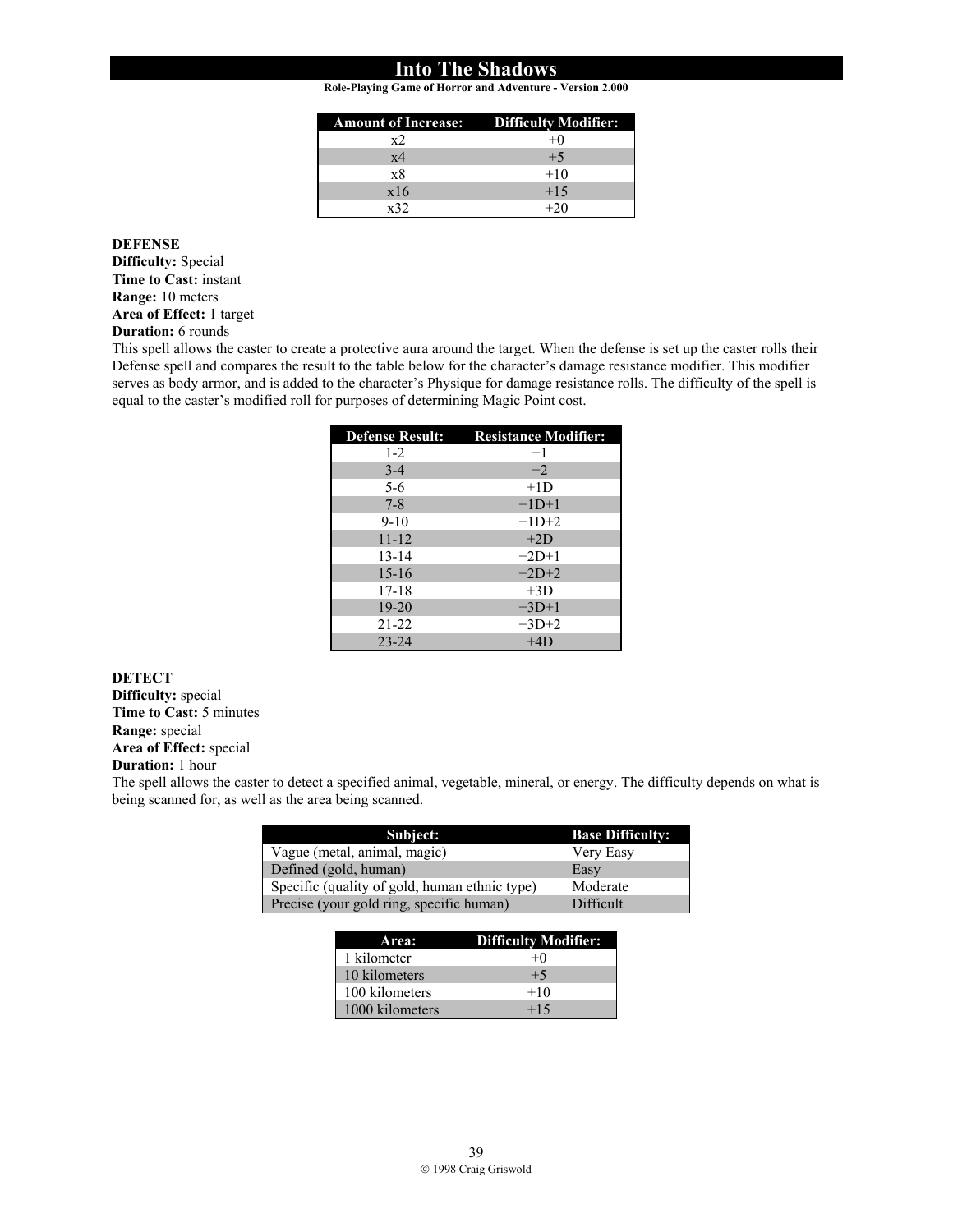**Role-Playing Game of Horror and Adventure - Version 2.000**

# **ELDRITCH AURA**

**Difficulty:** Moderate **Time to Cast:** 1 round **Range:** touch **Area of Effect:** target weapon **Duration:** 6 hours

This is a variation on the Enhance spell, designed to allow a weapon to affect creatures normally resistant to conventional attacks but affected by magic. Creatures affected would include ghosts, vampires, werewolves, and most others. The weapon has the same difficulty, ranges, and damage, but can affect these creatures for the duration of the spell. Firearms, bows, and heavy weapons thus enchanted may be used to strike an opponent, but their ammunition is not automatically enchanted. Each individual missile requires separate enchantment.

#### **ENCRYPT/DECRYPT**

**Difficulty:** special **Time to Cast:** 1 round **Range:** 1 meter **Area of Effect:** target text, or other data **Duration:** 1 day

This is a simple spell intended to protect text or other data from being understood. When the spell is cast, the caster rolls for the Encrypt spell. This value becomes that roll that others must make an opposed roll against to clearly see or hear the target text or data. The opposed roll can be another caster's Decrypt spell - another use of the same spell - or a

 Cryptography skill roll to attempt to interpret the data. The caster may also specify a 'key' when casting the spell, allowing another caster aware of this key to decrypt the data by casting Decrypt with only an Easy difficulty roll.

#### **ENHANCE**

**Difficulty:** special **Time to Cast:** 1 round **Range:** touch **Area of Effect:** target weapon **Duration:** 6 hours

With this spell, the caster is able to increase a weapon's range or damage. The difficulty of the spell is based on the amount of increase to the weapon. When range values are increased multiply the amount of increase by each value. For example, a weapon with range of 4/8/15 enhanced by 1.5 becomes 6/12/23.

| Increase:                           | <b>Base Difficulty:</b> |
|-------------------------------------|-------------------------|
| $+2$ damage pips                    | Very Easy               |
| $+1D$ damage                        | Easy                    |
| $+1D+1$ damage or 1.5x range values | Moderate                |
| $+1D+2$ damage or 2x range values   | Difficult               |
| +2D damage or 3x range values       | Very Difficult          |
| +3D damage or 4x range values       | Heroic                  |

### **IMPRISON**

**Difficulty:** Target's Will **Time to Cast:** 1 round **Range:** 10 meters **Area of Effect:** target entity **Duration:** 1 day

This spell is used to confine a target creature to a small physical area on a single dimensional plane. The base difficulty to cast the spell is an opposed roll against the target's Will, if successful then the value of the roll becomes a difficulty modifier for any action that is attempted by or towards the imprisoned creature. The caster may use the Permeate spell to link this spell to a physical structure of some kind, holding the target indefinitely.

**Example:** *Cultists are attempting to free the elder demon Vorsorax from an ancient temple where he was imprisoned by Solomon thousands of years ago. The strength of the Imprison spell was a 30. The cultists intend to free him using a Transportal spell into the temple. As the temple is now on the ocean floor the cultists are opening the portal to an unfamiliar location roughly six kilometers away. The GM sets the difficulty at 17. The strength of the Imprison spell adds*  to the difficulty, requiring a total of 47. They will quadruple the casting time to reduce the difficulty by 15, but will still *have an incredibly hard time getting him out.*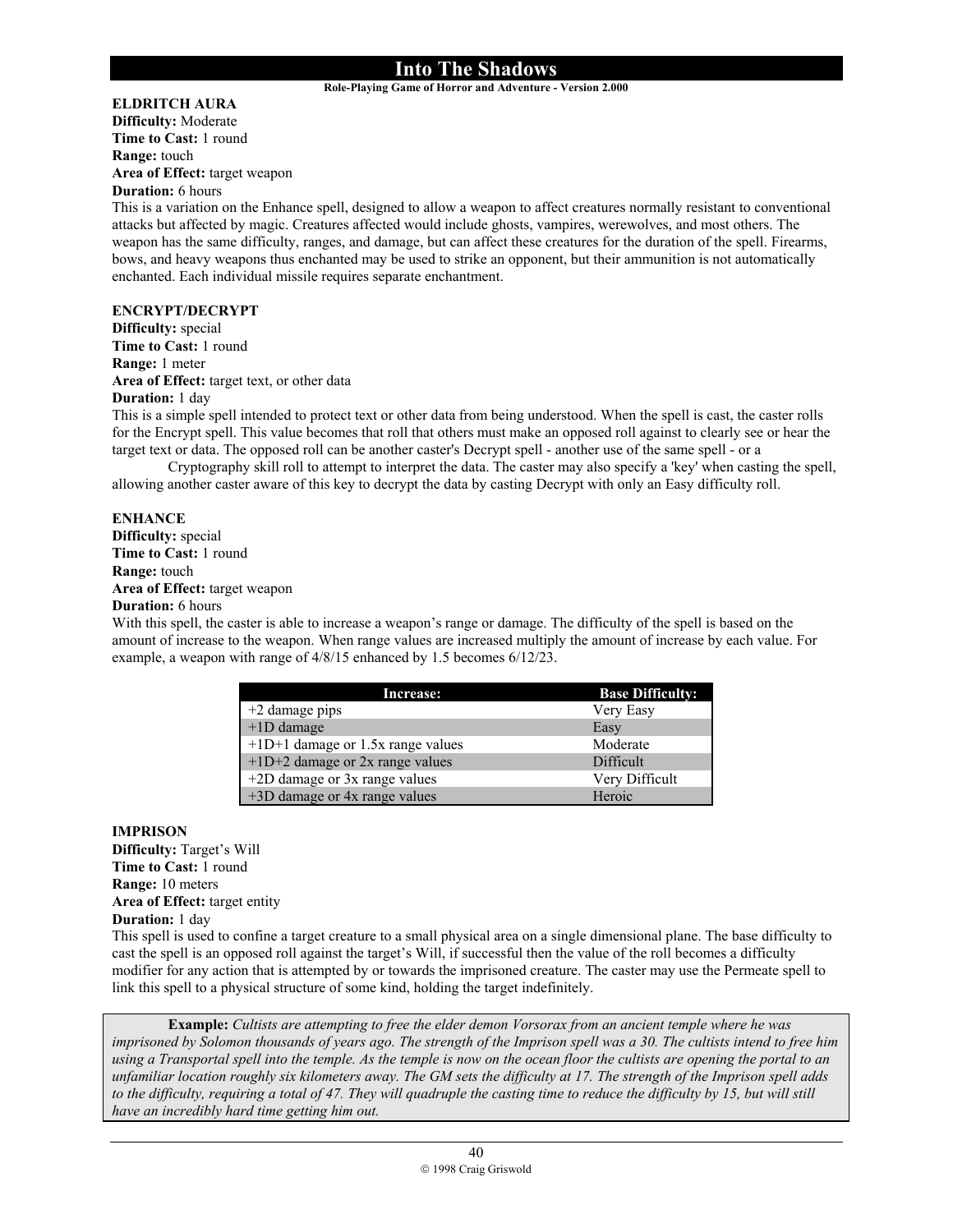#### **Role-Playing Game of Horror and Adventure - Version 2.000**

**IMPROVE Difficulty:** special **Time to Cast:** 1 round **Range:** touch **Area of Effect:** target non-living object

**Duration:** 6 hours

This is a variation on the Enhance spell, primarily designed to improve technical or mechanical function of a device. The difficulty is based on the type of improvement, and the simplicity of the device. The range of possible uses is enormous, only a fraction is represented below. The GM will have to determine difficulty for each individual situation as it arises. Cell phones, satellite phones, pagers, radios, and watches are all ideal candidates for this type of enhancement. The downside is that since the device has magic enchantments, it can be easily detected by its aura.

| <b>Effect:</b>                                                         | <b>Base Difficulty:</b> |
|------------------------------------------------------------------------|-------------------------|
| Resize article of clothing to fit the wearer                           | Very Easy               |
| Double range of electronic device                                      | Easy                    |
| Make glasses/clothing resistant to wear and tear                       | Easy                    |
| Shield electronic device from interference                             | Moderate                |
| Make glasses/clothing resistant to dirt and wear                       | Moderate                |
| Shield electronic device from jamming                                  | Difficult               |
| Allow radio to automatically encrypt/decrypt messages                  | Difficult               |
| Make small item almost indestructible                                  | Difficult               |
| Allow a computer to interface with an alien network                    | Very Difficult          |
| Make moderately sized item almost indestructible                       | Very Difficult          |
| Allow electronic device to work at extreme range, or across dimensions | Heroic                  |
| Make large item practically indestructible                             | Heroic                  |

**LOCK/UNLOCK Difficulty:** special **Time to Cast:** 1 round **Range:** touch **Area of Effect:** target door, lid, or other opening **Duration:** 1 day

This is a simple spell intended to seal a door or other opening from unwanted intrusion. When the spell is cast, the caster rolls for the Lock spell. This value becomes that roll that others must make an opposed roll against to open the target. The opposed roll can be another caster's Unlock spell - another use of the same spell - or a PHY roll to attempt to physically break the target open. The GM may even allow the target to be opened by doing damage equal to or greater than the caster's roll.

 **Example:** *China is attempting to open a door sealed by Quietus the Necromancer during his escape. Quietus has a 4D skill with the Lock/Unlock spell and rolled a total of 15. China first attempts to knock the door in with her shoulder, she rolls her Physique. She has a 3D+1 for her Physique and the player rolls a 2, 5, 6,and a 1 on the wild die - for a total of 14. She fails to open the door and the GM decides the complication is that she breaks her communicator watch in the attempt.* 

 *The next round the player decides China will shoot the door in frustration. She successfully rolls to hit with her Colt at point-blank range and rolls damage. She gets a 3, 4, 6, 3, and a 2 on the wild die - for a total of 18. The door swings open and she feigns a kiss at the smoking barrel as she strides on through.* 

**MARK** 

**Difficulty:** Very Easy **Time to Cast:** 1 action **Range:** 2 meters **Area of Effect:** 2 meters

# **Duration:** 1 round

This spell allows the character to saturate an object or area with magic energy. The only effect being that it becomes a highly visible marker to anyone who can detect magic. The caster can continue to leave up to a 2 meter wide trail by spending one action every round. This spell can be used to mark a trail or an area. Difficulty is only rolled for the first round if this spell is being maintained, and requires one action per round.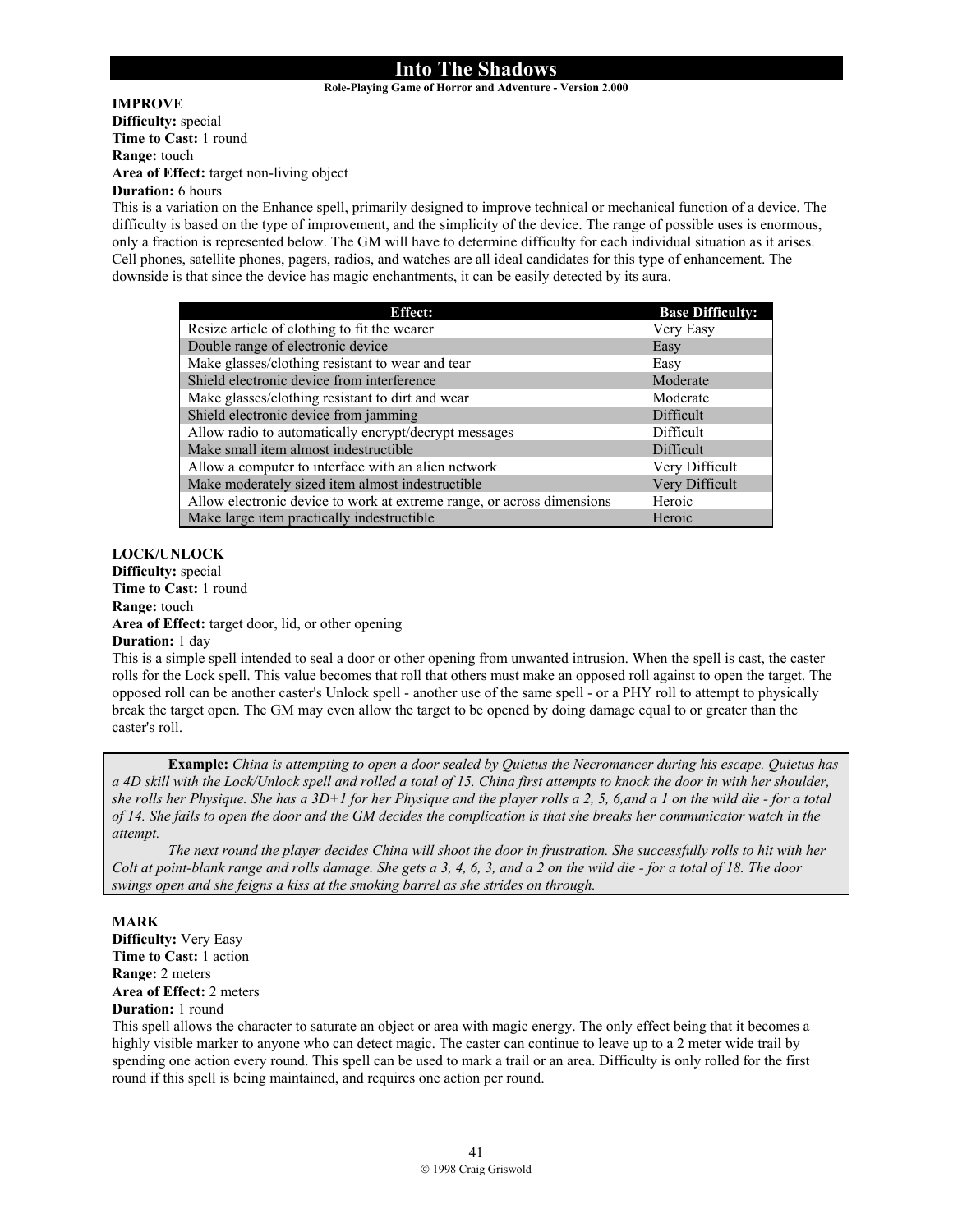#### **Role-Playing Game of Horror and Adventure - Version 2.000**

### **MORPH**

**Difficulty:** 10 to change appearance, 15 to imitate another **Time to Cast:** 1 minute **Range:** touch **Area of Effect:** target **Duration:** 6 hours

This spell allows the caster to alter their appearance for disguise purposes. They can either make themselves look different, specifying elements, or attempt to imitate a specific individual. Difficulty modifiers are based on how different the character will appear, and how much knowledge the character has over who they are attempting to imitate.

| <b>New Appearance:</b>                                                  | <b>Difficulty Modifier:</b> |
|-------------------------------------------------------------------------|-----------------------------|
| Very similar to caster                                                  | -5                          |
| Similar to caster, similar height, weight, and build, same gender       | $\pm 0$                     |
| Different from caster in some ways                                      | $+5$                        |
| Very different from caster, different gender, height, weight, and build | $+10$                       |
| Caster has intimate knowledge of person being imitated                  | $+5$                        |
| Caster has met person being imitated                                    | $\pm 0$                     |
| Caster has only seen good quality video of person being imitated        | $+5$                        |
| Caster has only seen good quality pictures of person being imitated     | $+10$                       |
| Caster has never seen the person being imitated                         | $+15$                       |

 **Example:** *Lu Sin of the Purple Tiger Cult casts Morph on a assassin to make them a duplicate of China McAdams. This has a base difficulty of 15. The target is a woman of similar build to China, but Asian so the GM adds +3 to the difficulty. Lu Sin has met China on several occasions but not intimately, so the GM gives no modifiers for his knowledge. The total difficulty is 18. Lu Sin has 4D+2 in Morph, the GM rolls a 2, 5, 4, and a 6 on the wild die. He rolls again on the wild die because of the 6 and gets a 5. The total, including the +2 is 24, so Lu Sin succeeds admirably.* 

### **PERMEATE**

**Difficulty:** 10 **Time to Cast:** 1 hour **Range:** touch **Area of Effect:** One object **Duration:** Permanent

This spell enchants a *non-living* object to make the effect of a spell permanent. In order to successfully permeate an object with magic the caster must make a successful permeate difficulty roll, as well as make a successful roll on the spell they wish to make permanent. One example would be to permeate a gun with Conceal to make it hidden to metal detectors. In this case the caster would have to make the Permeate roll, a difficulty of 10, and the roll for Conceal, a base of 3. If either spell fails, then both are considered failures. Two spellcasters can work together, one on each spell, to permeate an object. For each enchantment on an object beyond the first the difficulty increases by 5.

### **PURIFY**

**Difficulty:** special **Time to Cast:** 1 round **Range:** touch **Area of Effect:** up to 100 lbs. of target material **Duration:** 1 week

This spell allows the caster to preserve non-living organic material, such as food or other remains, and purify food and drink so as to nullify poisons and disease. Base difficulty is Easy for 100 lbs. of material, modified by the condition of the material. Purified material will remain clean and free from decay or disease for at least a week after the spell is successfully cast.

| Condition:                                                     | <b>Modifier:</b> |
|----------------------------------------------------------------|------------------|
| Material is already clean and free of disease (preserve only)  | -5               |
| Material is somewhat clean                                     | $+0$             |
| Material is highly decayed, somewhat contaminated, or polluted | $+5$             |
| Material is deliberately poisoned                              | $+10$            |
| Material is massively poisoned or polluted                     | $+15$            |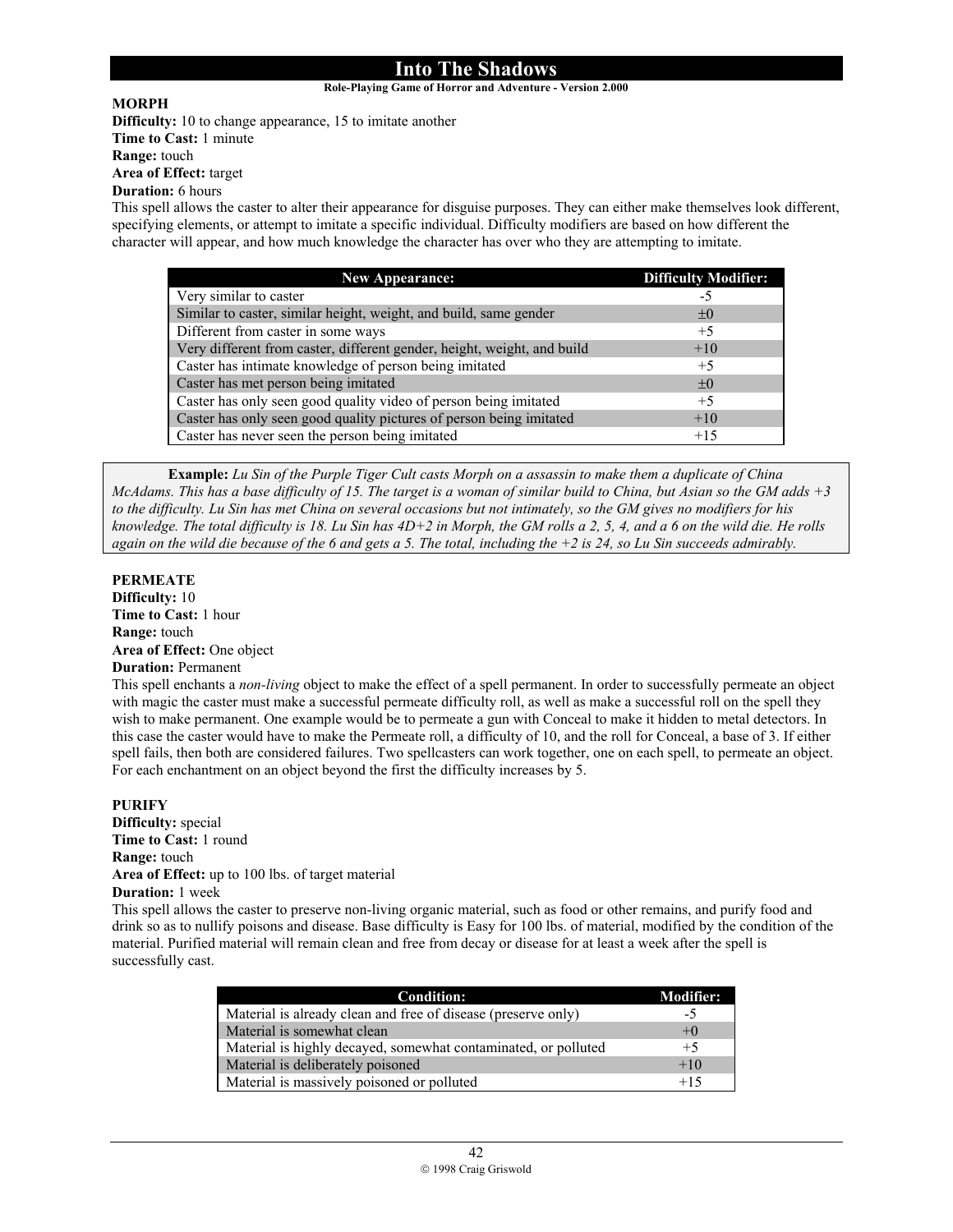#### **Role-Playing Game of Horror and Adventure - Version 2.000**

### **RAISE**

**Difficulty:** special **Time to Cast:** instant **Range:** 15 meters **Area of Effect:** special **Duration:** 10 minutes

The caster creates and controls an visible energy field that can be used to lift and move objects. The difficulty is based on the weight of the object, see the Lifting skill in the Skill section for base difficulty and modifiers. Targets can be moved up to 10 meters per round.

The energy moves on the character's action, and can be used to hold a weapon, in which case the PHY and REF for combat purposes are equal to the user's Raise. Every time a roll is made using the Raise spell the difficulty is either equal to the appropriate combat difficulty, or the character's roll for situations like damage.

**Example:** China has been captured by street thugs, and left with her wrists tied above her head and suspended from the rafters. Sonia attempts to lift use her Raise spell to lift a knife up to where the rope is tied to the rafters. She first rolls at Very Easy difficulty to lift the knife to where she wants it. The GM sets a difficulty of 3 and Fran rolls 3D+1, gets a total of 10 – making it easily.

 The next round she wants to cut the rope with the knife and lower China gently to the floor. That's two actions so she has a –1D penalty to each roll. Cutting the rope is very easy, so the GM decides on a difficulty of 3 again. Sonia rolls a 3, and a 4 on the wild die – added to the +1 totals 8 so she succeeds easily. To lower China is Moderate difficulty because of her weight, the GM sets a difficulty of 12. Fran rolls a 3, and a 5 on the wild die – added o the +1 totals 9. China drops to the ground and suffers 1D of damage for the fall.

#### **REPAIR**

**Difficulty:** special **Time to Cast:** 1 round **Range:** touch **Area of Effect:** 1 target object **Duration:** Permanent

This spell allows the caster to instantly repair damage to a vehicle, weapon, or other piece of equipment. The amount repaired is based on the amount the caster rolls. The caster rolls their Repair and divides the result by 4, rounding up, to determine the amount of Body Points restored. The difficulty of the spell is equal to the caster's modified roll for purposes of determining Magic Point cost.

#### **REVIVE**

**Difficulty:** special **Time to Cast:** 1 round **Range:** touch **Area of Effect:** 1 target character **Duration:** Permanent

This spell allows the caster to instantly heal damage to a living creature. The amount healed is based on the amount the caster rolls. The caster rolls their Revive and divides the result by 4, rounding up, to determine the amount of Life Points restored. The difficulty of the spell is equal to the caster's modified roll for purposes of determining Magic Point cost.

 **Example:** *Malcolm is wounded by several shots from a mission that went bad, and is rescued by a second team of BPI agents. One of them casts Revive on Malcolm with a value of 3D+1. The GM rolls for the caster and gets a 4, 5, and a 3 on the wild die – added to the +1 gives a total of 13. The total is divided by 4, getting 3.25, and rounded up, for a result of 4. Malcolm has 4 Life Points instantly healed. Magic Point cost for the caster was 13, divided by 10 and rounded up equals 2 points.* 

### **SOAR Difficulty:** special **Time to Cast:** 1 round **Range:** 5 meters **Area of Effect:** 1 target character **Duration:** 1 hour

This spell allows the target the ability to fly at a Move of 10. The target uses their Soar value for movement rolls based on terrain difficulty (high winds and obstacles) and maneuvers. If the target becomes unconscious while flying they will automatically float uncontrolled with the wind. When the spell wears off, the target will drop like a rock.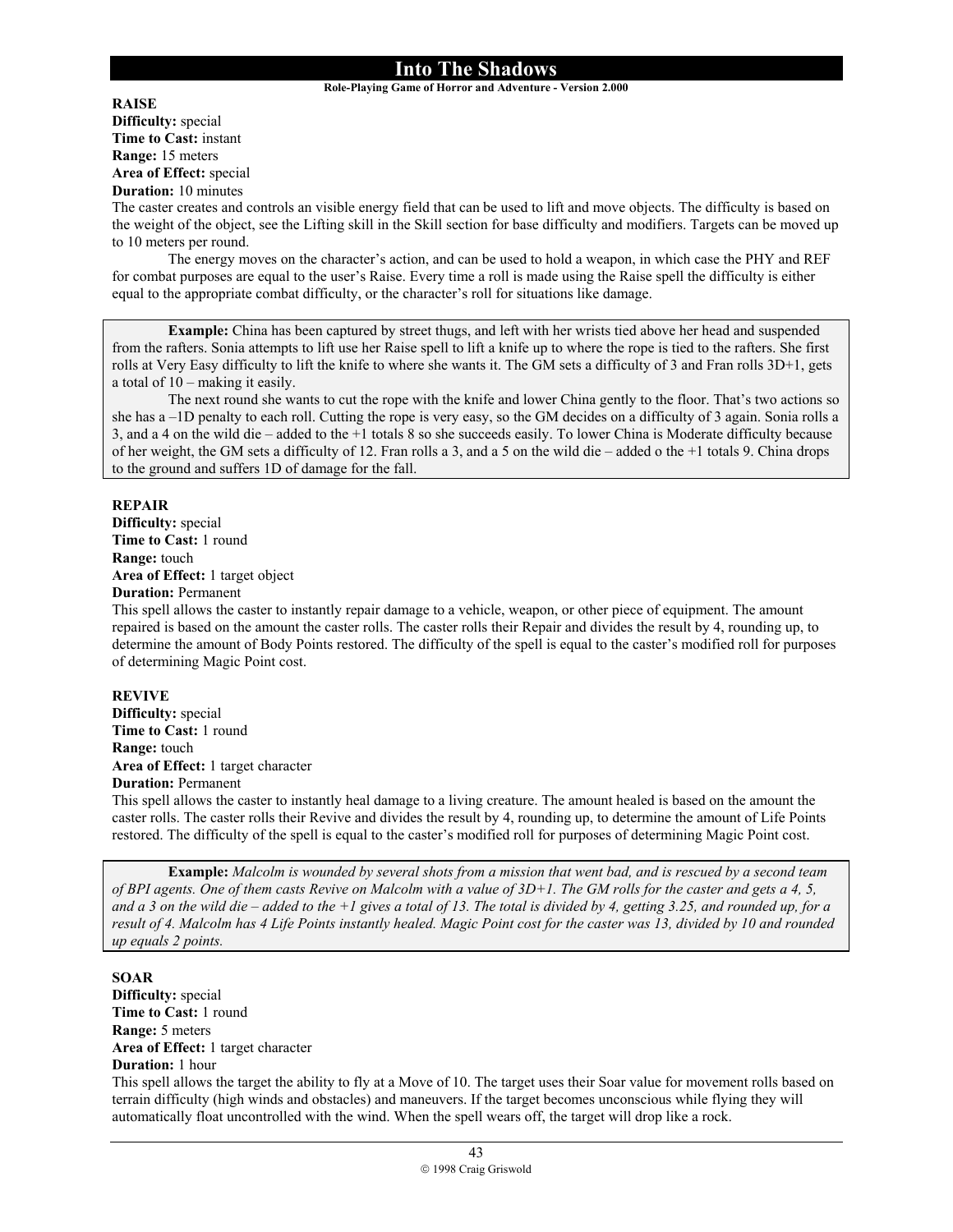#### **Role-Playing Game of Horror and Adventure - Version 2.000**

#### **SUMMON**

**Difficulty:** Target's Will **Time to Cast:** 1 hour **Range:** 10 meters (see below) **Area of Effect:** target entity

### **Duration:** instant

This spell will automatically summon an extradimensional entity from their dimension of origin. The difficulty is an opposed Will roll of the target, modified by the following conditions. If the caster fails to summon the target initially, subsequent summoning will increase by 5 in difficulty for each failed attempt. If successful the target will appear in an appropriately sized target area within the spell's range. Some dimensions, races, or specific entities may be guarded or protected by magic that will also increase the difficulty by ten, twenty, thirty or more. It should also be noted that the Summon spell will not free an entity imprisoned in the dimension from which the spell is being cast.

| Subject:                                                          | <b>Modifier:</b> |
|-------------------------------------------------------------------|------------------|
| Target is willing to be summoned.                                 | -5               |
| Target is unwilling to be summoned.                               | $+0$             |
| Target is violently opposed to being summoned.                    | $+5$             |
| Target's race/type is unknown.                                    | $+10$            |
| Target's dimension of origin is unknown.                          | $+5$             |
| Target's race/type is known and familiar to the caster.           | $-5$             |
| Target's dimension of origin is known and familiar to the caster. | -5               |
| Target's 'true name' is known to the caster.                      | -10              |

#### **SUPPRESS**

**Difficulty:** Target's Will **Time to Cast:** 1 round **Range:** 15 meters **Area of Effect:** target creature

### **Duration:** 1 hour

The caster can use this spell to cancel out one or more of the target creature's senses – sight, hearing, touch, taste, smell, magic sensitivity, psionic, or any other special senses. To cancel out one sense requires an opposed roll against the target's Will. Each additional sense beyond the first is a +10 modifier to the difficulty. If the psionic senses are being suppressed each of the psionic attributes, sixth sense, and psionic sensitivity count as separate senses. The effects of suppressing any sense are at the GM's discretion, though it will almost always be immediately obvious to the target that the sense is suppressed.

## **TRANSLATE**

**Difficulty:** special **Time to Cast:** 1 round **Range:** 30 meters **Area of Effect:** self or target creature **Duration:** 1 hour

This is a simple spell designed to allow the caster or target to communicate in any audible language. The target does not actually learn or understand the language itself, the spell simply provides an interface which translates the language as it is heard or spoken by the target. This spell will not allow the target to read or write, only to speak and listen. Base difficulty is based on the similarity of the language in question to the target's own.

| Language:                                                                       | <b>Base Difficulty:</b> |
|---------------------------------------------------------------------------------|-------------------------|
| Regional dialect of the target's own language                                   | Very Easy               |
| Language is in the same family as the target's                                  | Easy                    |
| Language is from the same race, but is not related to the target's own language | Moderate                |
| Language is from a similar alien or extradimensional race                       | Difficult               |
| Language is from a dissimilar alien or extradimensional race                    | Very Difficult          |
| Language is from race not capable of the same concepts or sound structure       | Heroic                  |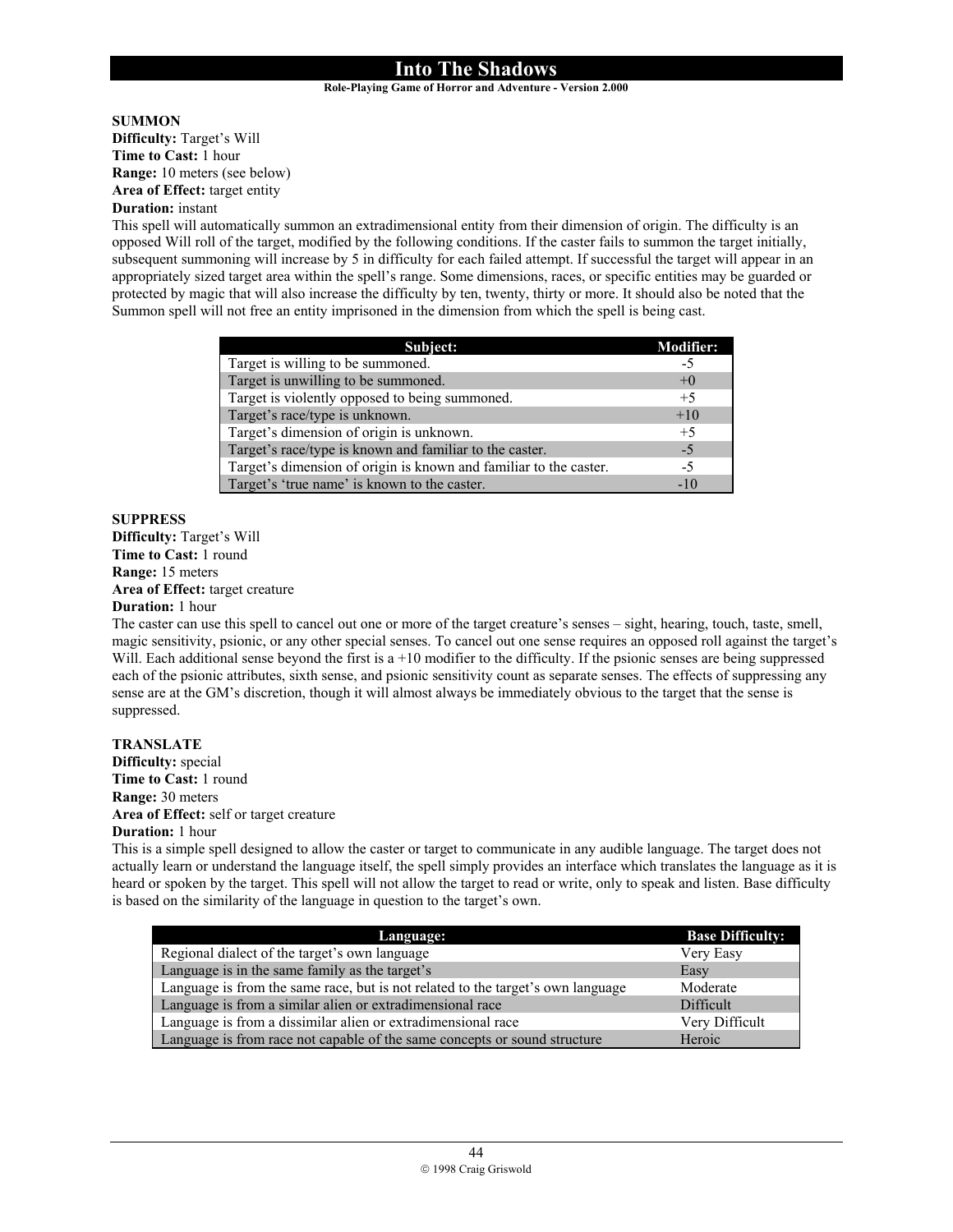#### **Role-Playing Game of Horror and Adventure - Version 2.000**

# **TRANSPORTAL**

**Difficulty:** special **Time to Cast:** 3 rounds **Range:** 5 meters **Area of Effect:** up to 3 meter by 3 meter portal

**Duration:** 1 minute

This spell creates a portal that can transport the caster, and anyone else that steps through from either side, instantly a distance dependent on the skill of the caster. The difficulty depends on the distance between the caster and the target location for the second portal. It is up to the GM to determine what happens if the spell fails. The portal may not open where desired, or may not open at all.

| Distance:         | <b>Base Difficulty:</b> |
|-------------------|-------------------------|
| 100 meters        | Very Easy               |
| 1 km              | Easy                    |
| $10 \text{ km}$   | Moderate                |
| $100 \mathrm{km}$ | Difficult               |
| 1000 km           | Very Difficult          |
| 10,000 km         | Heroic                  |

| <b>Target Area:</b>                                                               | <b>Difficulty Modifier:</b> |
|-----------------------------------------------------------------------------------|-----------------------------|
| Within line-of-sight of the caster                                                | $+()$                       |
| Familiar to the caster, not visible, but the position is known relative to caster | $+5$                        |
| Familiar to the caster, but of unknown position relative to the caster            | $+10$                       |
| Unfamiliar to the caster, and not visible                                         | $+15$                       |

### **UNDO**

**Difficulty:** special **Time to Cast:** instant **Range:** 10 meters **Area of Effect:** 1 spell **Duration:** -

The caster can counter another character's spell, either as it is cast – such as with Damage – or after – such as with Barrier or Conceal. The caster must make an opposed roll against the opposing character's spell roll if the spell is being countered as it is cast. If the opposing character's roll is higher, then the target spell is resolved normally. If the caster's Undo roll is equal to or higher – then the opponent fails to cast the spell but must still spend the Magic Points for the attempt. The difficulty of the spell is equal to the caster's modified roll for purposes of determining Magic Point cost in this case.

If the spell is being countered after it has already taken effect, then the caster must roll higher than the *difficulty required to cast the spell being countered* in order to negate it. For instance, if the caster is trying to make a gun visible that another spellcaster used Conceal on, the difficulty would be 15 (the amount required to conceal a target from 1 sense).

**Example:** *Sonia attempts to cast Raise on a sacred tiki and move it to her hand. One of the cultists decides to counter this with an Undo spell. Sonia has a base difficulty of Very Easy, the GM sets it at 4, to move the tiki. Fran rolls 3D+1 and gets a 4, 5, and a 4 on the wild die – added to the +1 for a total of 14.* 

 *The cultist casts Undo at 3D, and the GM rolls a 3, 5, and a 5 on the wild die – for a total of 13. Had Sonia gotten a 13 or less her spell would have failed, but instead she barely succeeds and waves the tiki triumphantly.*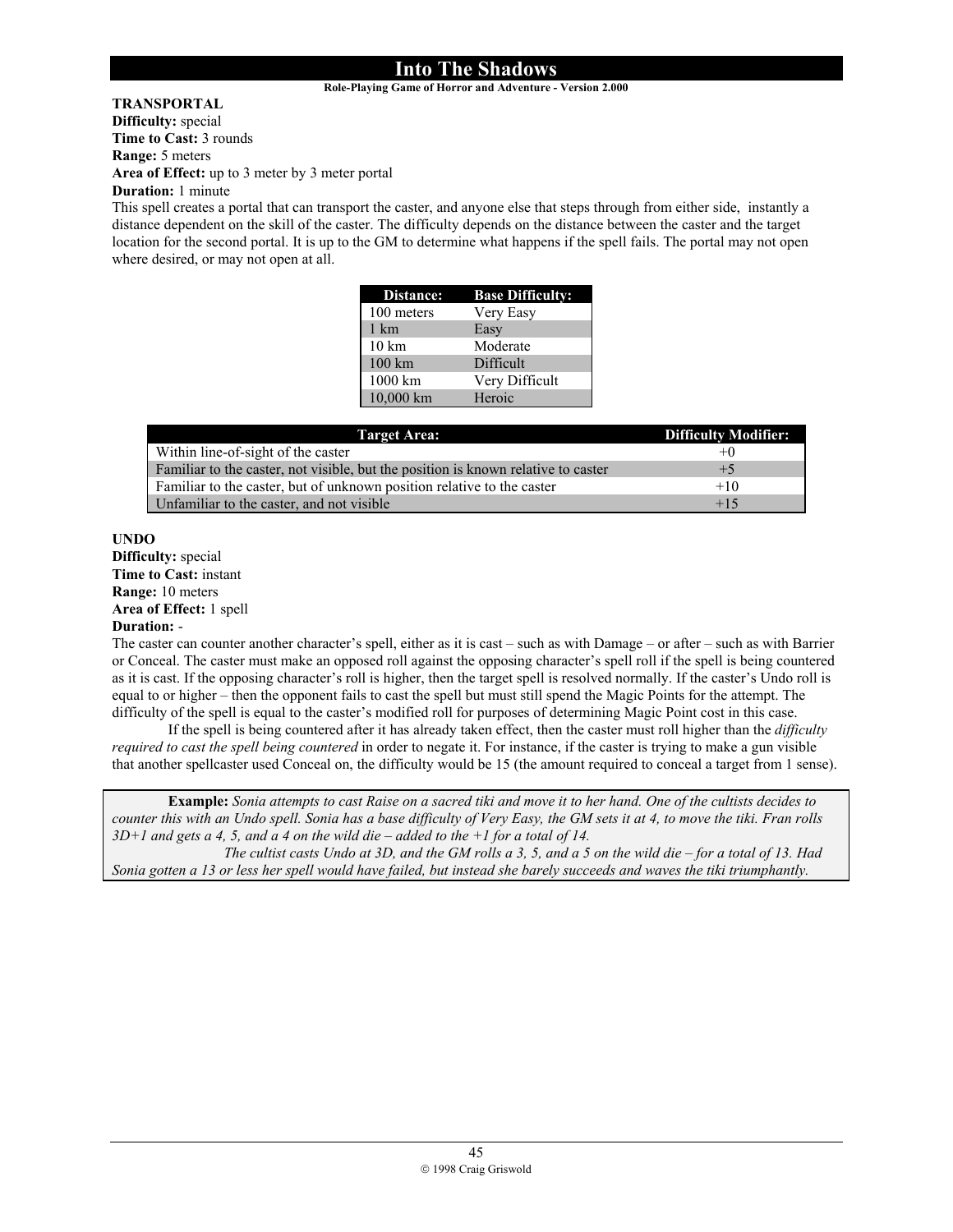#### **Role-Playing Game of Horror and Adventure - Version 2.000**

### **4.0 PSIONICS**

"*It is not enough to have a good mind; the main thing is to use it well.*" -Rene Descartes-

### **4.1 PSIONICS MECHANICS**

**Psionics:** There are several different psionic attributes available, each one confers a separate ability and subsequent list of skills. Like all other attributes any psionic attributes purchased must be allocated a minimum of 1D each from the character's initial attribute pool. Players may purchase no more than three psionic attributes when initially creating the character.

Purchasing a new psionic attribute later on may be done with the GM's permission - though it should require some significant event or learning process. In addition, it will cost 20 Survival Points for each new psionic attribute.

Characters initially begin with all of the powers listed under the psionic attributes they purchase. These powers start off at a value equal to that of the attribute they are listed under, just like skills. They may also be improved independently of the attribute, like skills, by spending points from the character's initial skill pool, or later by spending Survival Points. *All psionic powers require one action to perform unless otherwise noted*.

If a character wants to perform a task that the GM agrees is within the scope of the character's psionic attribute, but not covered directly under the powers listed there, the GM may either create a specific power for the character or treat this as a special use and have the character roll their base attribute against whatever difficulty modifier the GM decides on. An example would be if a player wanted their character to bend a metal spoon using their Telekinesis. The GM decides it is a basic task that doesn't require a new power and sets a base difficulty level of Easy for the action, since it's just a simple soup spoon.

**Difficulty:** The difficulties listed under each power are meant to be base difficulties. These numbers should be modified by the GM to account for unique events. If a psychic were trying to get an impression from a bomb or a bloody knife, then the stress of working with these objects should increase the base difficulty. Weather conditions, lighting, or even how long the character has gone without food, can all play a part as well. The GM should adjust accordingly to each situation.

**Mental Defense:** The Mental Defense skill can be used three different ways.

- 1. In certain cases psionic abilities may require an opposed roll involving the target. If the target has a higher Mental Defense skill the target may choose to roll against that instead of the specified attribute.
- 2. The character may spend an action to use their Mental Defense similar to the way the Dodge skill is used in normal combat. If the character is performing another action they may use one action to roll Mental Defense, and then psionic attacks against that character will have a *difficulty equal to the targets Mental Defense roll* - unless the existing difficulty was already higher.
- 3. If the character is using Mental Defense and takes no other actions that round, then they may *add* their Mental Defense roll to the psionic's existing difficulty.

**PSI Sensitivity:** A person can be open to psionic energies without possessing psionic attributes and abilities. These characters may sense, at the GM's discretion, great disturbances in local activity or the use of major psionics. These people may find themselves uneasy in the presence of extremely powerful individuals, but cannot actually use this ability to detect psionics or psionic activity.

**Interference:** If a character is damaged, or stunned, while attempting to use a psionic power that lasts more than one action, or requires more than one action to perform, then the use of the power fails at that point.

**Source of Abilities:** The source of the character's psionic abilities should be noted when the character is created. Options include that the character was born with innate psionic abilities, the character learned the abilities somehow, or the abilities were inflicted on the character as a result of a traumatic experience or the use of an experimental drug or surgical technique.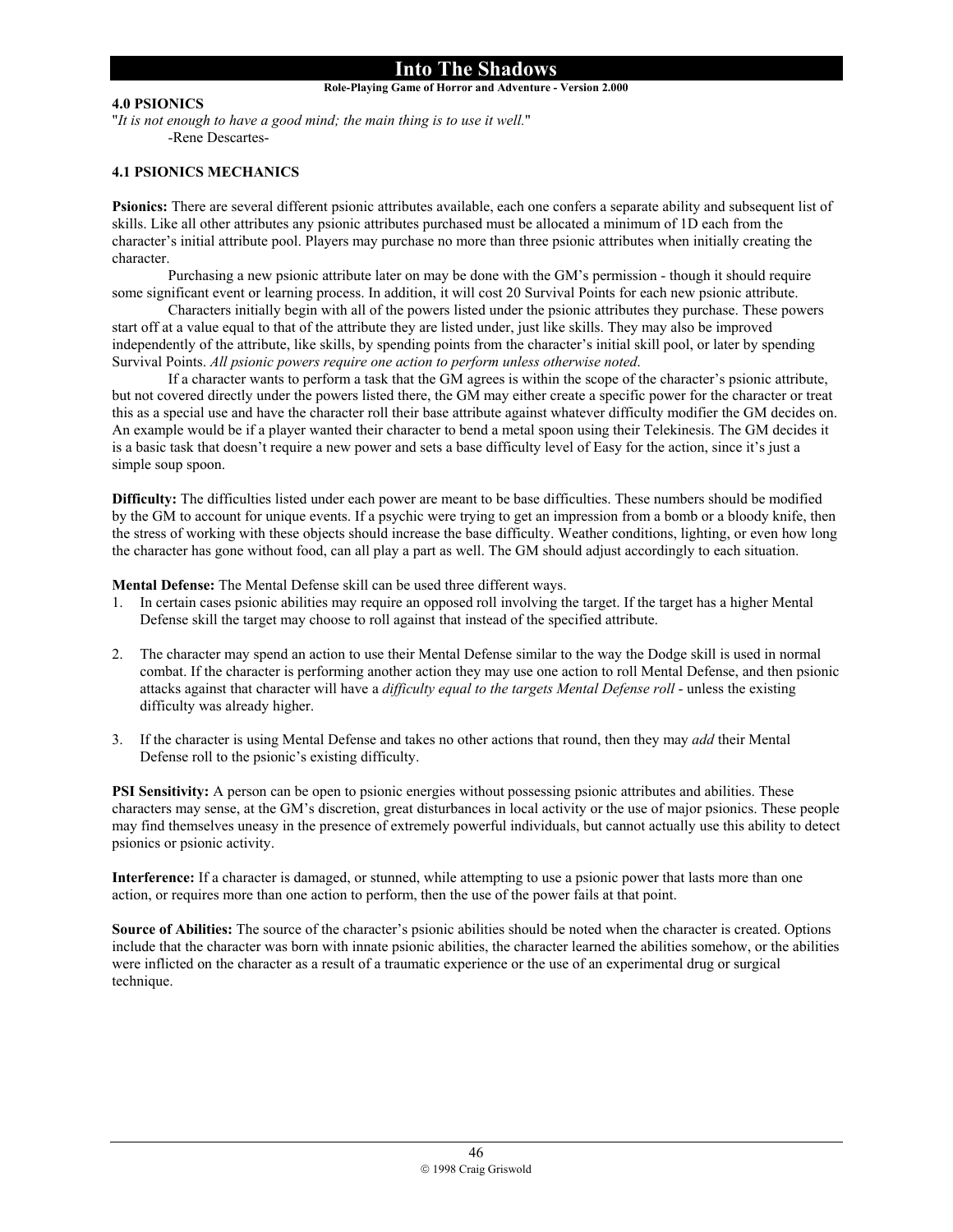#### **Role-Playing Game of Horror and Adventure - Version 2.000**

**Uncontrolled Psionics:** The psionic can earn a +2D modifier to their attribute dice pool by designating any psionic attribute as "uncontrolled." All skills/abilities associated with that attribute suffer a +10 difficulty modifier. In addition, during times of intense stress or frustration there is a 3 in 6 chance of the ability activating spontaneously at the source of the stress. It is up to the GM to determine the exact results. When a character feels this ability activating spontaneously they may make a Difficult Will roll to suppress it.

 As an example, the character has Uncontrolled Pyrokinesis and while chasing an undead psychopath on his way to his next victim the character is stopped by a policeman who see that the character is armed and covered in blood. The GM determines that this is a stressful situation and rolls a d6. The result is a 2, so the GM declares that the cop's hat is about to ignite. The player has the option of suppressing this, but decides it's best to let it happen and the character takes off in the ensuing chaos.

**Limited Psionics:** To earn another +2D modifier to their attribute pool a psionic may be allowed to take a disadvantage that forces them to spend Psionic Points, or PP, to use their abilities.

The psionic starts with a number of Psionic Points equal to a roll of the total of their psionic attributes plus 20. For example, a character has 1D+2 in Telepathy and 3D+2 in Block. The total dice is 5D+1 (1D+2 + 3D+2) so they roll and get a total of 18. They add 20 and get a total of 38 Psionic Points.

Whenever the character attempts to use a psionic power they must spend a number of Psionic Points equal to the modified difficulty of the power divided by 10, and rounded up. A power with a difficulty between 1 and 10 costs 1 Psionic Point to use, 11 to 20 costs 2 to use, etc. The character may not spend more points than they have. Psionic Points regenerate at a rate of 1 per hour, 2 per hour if the character is able to successfully use the Meditation skill under Will. A power that is never activated because a character is damaged during the power activation does not cost Psionic Points for that use, see Interference.

For powers that use opposed rolls instead of difficulty, multiply the number of dice the psionic rolls by four and add any pips to that number. For example a psionic using Alter Memories rolls their Control attribute against the target's Will. The character has  $2D+2$  in Control, so the number used to determine the Psionic Point cost is  $(2x4)+2=10$ , which costs 1 Psionic Point to use.

**Psychic Focus:** A psionic may choose a form of focus - either gestures, vocalization, or physical components - in order to use their psionic abilities, in return for a 1D bonus to the character's attribute pool. This focus affects *all* of the character's psionic abilities. The character can choose more than one type of focus, and receives the 1D bonus for each separate focus type they choose. Choosing more than one focus of the same type does not increase the bonus. If the character is unable to use their focus - such as if they are bound, gagged, or deprived of components - then they cannot use their abilities.

 Examples of foci can include physical components such as tarot cards, astrological charts, moles or other features, to use Precognition abilities. Some telepaths and controllers must speak out loud what they are attempting to project into a target's mind, and some telekinetics must use gestures to focus their abilities.

**Playing a Psionic:** The psionic attributes do not confer any knowledge of psionic research or parapsychology. The player should take the Parapsychology skill under Education to gain this knowledge. Meditation and Mental Defense are also useful skills for psionics.

Also, while the psionics rules allow for frequent use of the psionic powers, it is often easier and more productive to avoid using them for commonplace things. If a character is using Telekinesis to open doors all the time the GM may want to punish them in some way, like having a nosy reporter witness the use of the powers and threaten to expose them. When creating a psionic character follow these steps in determining the character's psionic abilities:

- 1. Purchase each of the character's desired psionic attributes using points from the character's initial attribute pool.
- 2. Determine the character's Source of Abilities and note it on the character sheet.
- 3. Determine any uncontrolled psionic abilities and note them on the character sheet.
- 4. Determine if the character uses any foci and note the specifics on the character sheet.
- 5. Optionally improve the character's value in specific powers by spending points from the character's initial skill pool.
- 6. Determine if the character uses Psionic Points, and if so figure their base value and list it on the character sheet.

**Example:** *John allocated 2D for his character, Malcolm, to spend on psionics, now he looks through the Psionic attributes to determine what he wants. He decides to purchase Psychometry and Precognition (with special permission from the GM) at 1D apiece. He decides the source of his abilities is an unknown mix various of mind-altering drugs he experimented with as a teen. Next, he decides to make Precognition an uncontrolled ability (at the GM's insistence) and uses the 2D gained to improve both Psionic attributes to 2D. John decides not to restrict Malcolm with a focus, or by using Psionic Points.* 

*Finally he decides to spend 1D of his Skill pool to increase his Read Object power under Psychometry to 3D. This was the power he was most interested in. He spends the rest of his Skill pool normally.*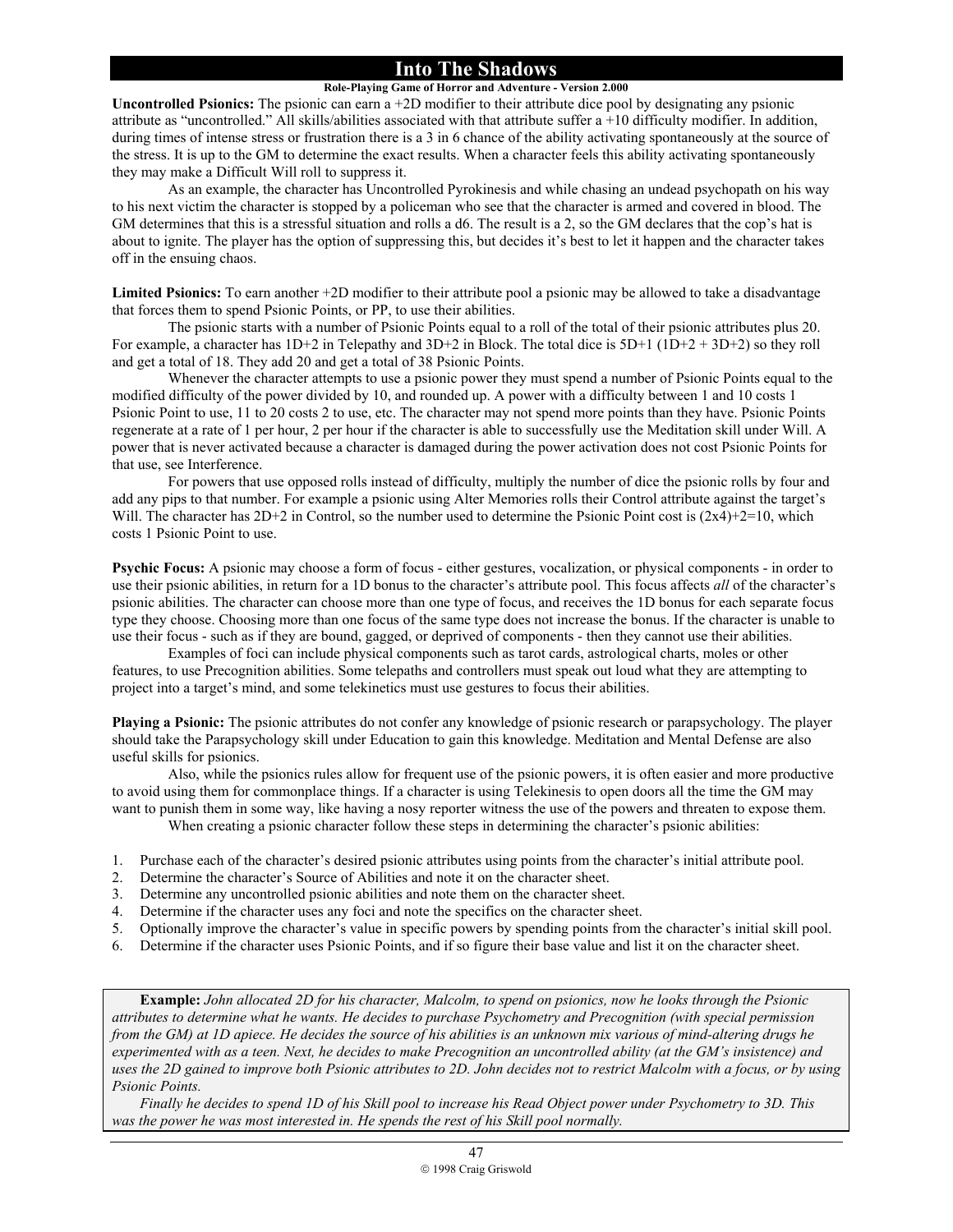#### **Role-Playing Game of Horror and Adventure - Version 2.000**

#### **4.2 PSIONIC ATTRIBUTES**

 Psionic attributes are much more limited than Magic, or many of the basic attributes. To counter this limitation, characters can use these abilities at will without having to spend points, unless they take the Limited Psionics weakness. Characters start with all of the powers under each of the attributes they have purchased, at a level equal to the value of that psionic attribute. See the following section for details on the specific powers usable with each attribute.

**Block:** This is the talent to block others psionic abilities. It can be used to protect the character, or spread out as a shield to protect a small group as well.

**Clairvoyance:** This is the talent to sense things that are happening a distance away, outside the normal range of the character's senses.

**Control:** This talent allows the user to control the minds of others. *It is not recommended for use by player characters, but is included for the use of the GM.*

**Precognition:** The talent to see into potential futures. *It is not recommended for use by player characters, but is included for the use of the GM. If used by a player character- it makes an interesting uncontrolled psionic that will allow the GM to occasionally give the players vague clues, such as at the beginning of an adventure.*

**Psychometry:** This is the talent to read psychic impressions from objects and people, giving an idea of their history and associated traumatic experiences.

**Pyrokinesis:** This talent includes the ability to spontaneously generate flames or fires. It may be used to ignite flammable materials, or throw balls of fire.

**Regulate:** This talent allows the user to control their own bodily systems to a fine degree, and influence the systems of others as well, for the purpose of relaxing the body, and healing.

Spirit: The talent to project the user's spirit from their corporeal form.

**Telekinesis:** The talent to lift and move things with the power of the mind.

**Telepathy:** The talent to read, communicate with, and influence the minds and emotions of others.

#### **4.3 PSIONIC POWERS**

#### **BLOCK POWERS**

#### **GROUP SHIELD**

**Difficulty:** special **Range:** 10 meters **Area of Effect:** special **Duration:** 15 minutes

This power allows the user to project a psionic shield to protect a small group of characters. All of the targets for this power must be within 10 meters of the character, but not everyone within 10 meters is automatically protected. The player chooses which characters to target and looks up difficulty based on the number of targets and the strength of the shield. For the Group Shield to protect the user, the user must be declared one of the targets. The strength of the shield is added automatically to the difficulty of any psionic powers used against the characters.

| <b>Shield Strength:</b> Base Difficulty: |                |
|------------------------------------------|----------------|
|                                          | Very Easy      |
| 10                                       | Easy           |
| 15                                       | Moderate       |
| 20                                       | Difficult      |
| 25                                       | Very Difficult |
| $20^{\circ}$                             | Heroic         |

| # of Targets: Difficulty Modifier: |
|------------------------------------|
| $+0$                               |
| $+5$                               |
| $+10$                              |
| $+15$                              |
| $+20$                              |

 **Example:** *A cultist psychic is attempting to shield a group of 5 cultists, including himself from Malcolm's psionic abilities. The cultist has a base difficulty of 25 to shield all 5 with a shield strength of 5. He has a 4D in Group Shield, and rolls a total of 21. This is a failure, so there is no effect. Had he succeeded then Malcolm would have a +5 difficulty on any psionic powers used against these targets.*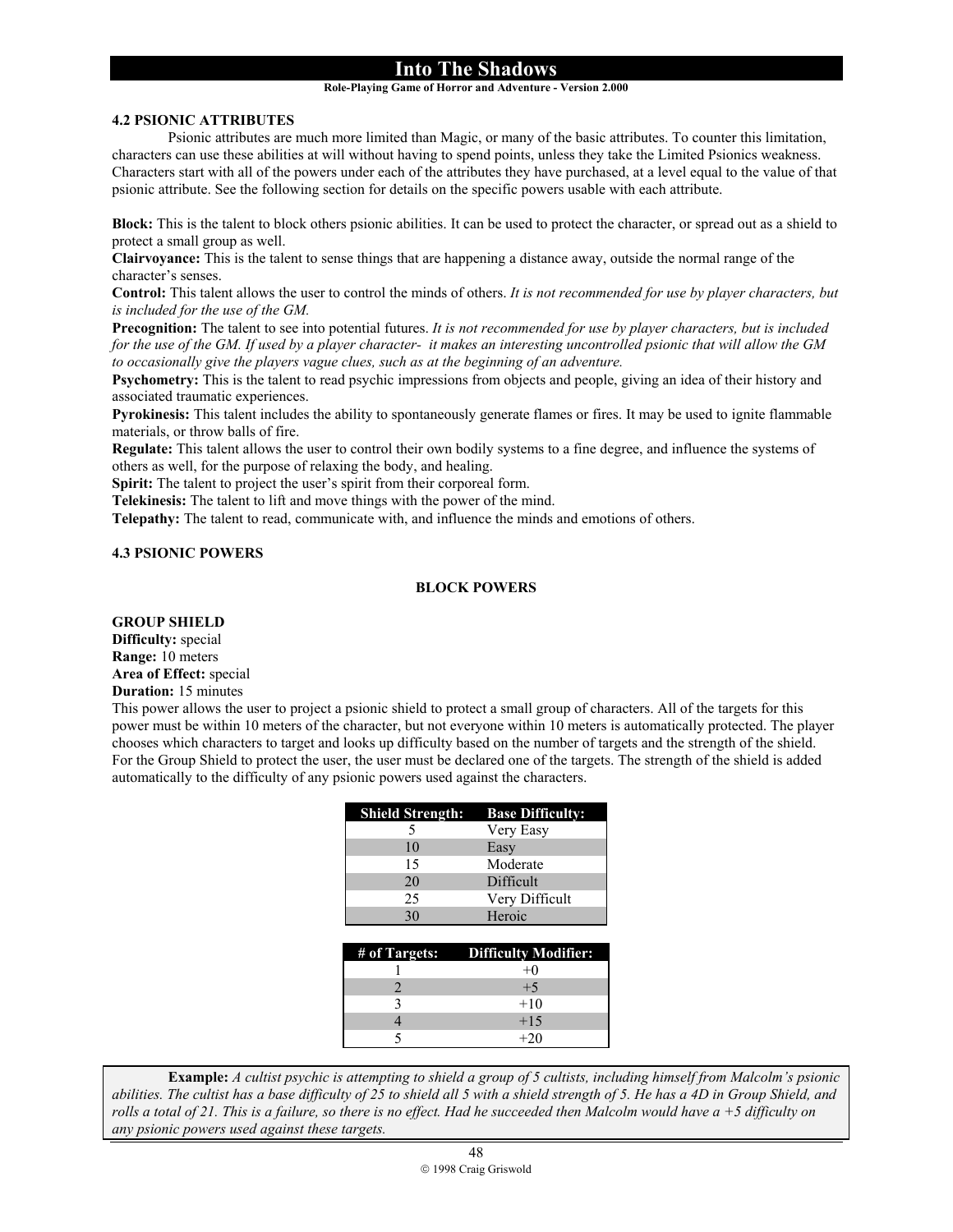#### **Role-Playing Game of Horror and Adventure - Version 2.000**

**PERSONAL SHIELD**

**Difficulty:** special **Range:** - **Area of Effect:** self **Duration:** 30 minutes

This power allows the user to set up a personal psionic shield that will automatically increase the difficulty of any psionic powers used against them, and alert them to any psionic contact or attacks. This may only be used to defend the character themselves. The difficulty of the power depends on the strength of the shield. The strength of the shield is added automatically to the difficulty of any psionic powers used against the character.

| <b>Shield Strength:</b> Base Difficulty: |                |
|------------------------------------------|----------------|
| 10                                       | Very Easy      |
| 15                                       | Easy           |
| 20                                       | Moderate       |
| 25                                       | Difficult      |
| 30                                       | Very Difficult |

#### **SUPPRESS**

**Difficulty:** special **Range:** 10 meters **Area of Effect:** 1 target psionic **Duration:** 1 round

This power enables the character to suppress another character's psionic abilities. When this power is in effect the target must first make a successful opposed roll against the user's Suppress power to use their own psionic powers. A new roll must be made each time the target attempts to use a power as long as this is in effect. Using the Suppress power counts as one action for the user every round it's in use – the user is unable to heal or recover PP normally while this power is in effect.

#### **CLAIRVOYANCE POWERS**

**LOCATE Difficulty:** special **Range:** – **Area of Effect:** special **Duration:** 10 minutes

This power enables the character to detect a specified animal, vegetable, or mineral. The difficulty depends on what is being scanned for, as well as the area being scanned. This does not give any specific information on the state of the subject, only the location.

| Subject:                                      | <b>Base Difficulty:</b> |
|-----------------------------------------------|-------------------------|
| Vague (metal, animal-life)                    | Very Easy               |
| Defined (gold, human, water)                  | Easy                    |
| Specific (quality of gold, human ethnic type) | Moderate                |
| Precise (your gold ring, specific human)      | Difficult               |

| Area:           | Modifier: |
|-----------------|-----------|
| 1 kilometer     | $+0$      |
| 10 kilometers   | $+5$      |
| 100 kilometers  | $+10$     |
| 1000 kilometers | $+15$     |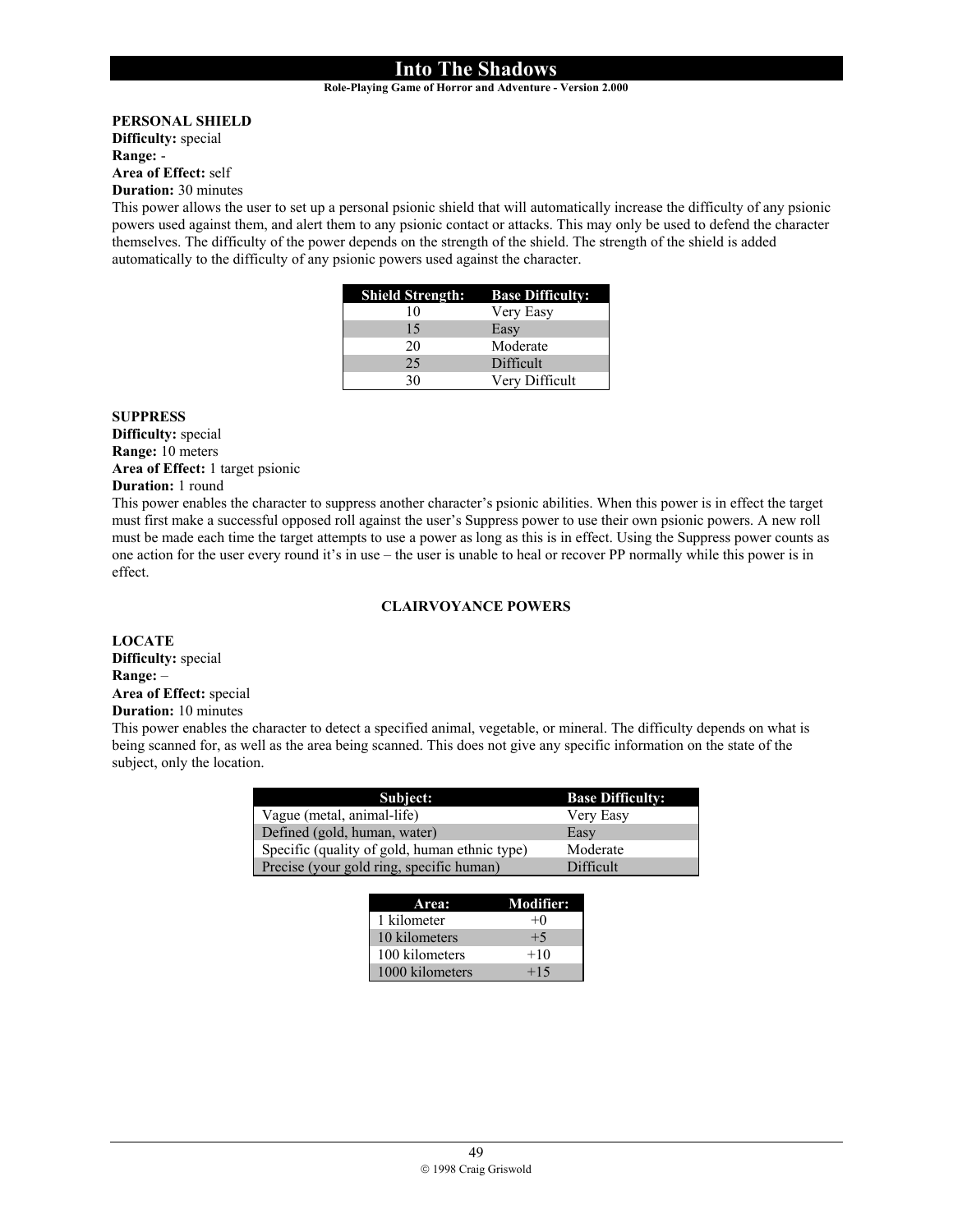#### **Role-Playing Game of Horror and Adventure - Version 2.000**

### **REMOTE SENSE**

**Difficulty:** special **Range:** special **Area of Effect:** 5 meters diameter

**Duration:** 1 minute

With this power the character can project his senses to allow them to be used at great distances. The difficulty is based on how far away the character is trying to sense, and how many of the senses they are attempting to use. They player may use this power to see into locked rooms, around corners, or inside boxes, but may only use their natural senses. If they use this ability to look inside a cave, and the cave is dark, then the character won't see anything but darkness. Putting on nightvision goggles won't help because the character is not seeing directly though their eyes. Blind and deaf characters can use this to see and hear as long as their brains are capable of interpreting the information. The character can sense everything within a 5 meter diameter area of the specified location, using the specified senses.

| Distance:      | <b>Base Difficulty:</b>     |
|----------------|-----------------------------|
| 10 meters      | Very Easy                   |
| 100 meters     | Easy                        |
| 1 kilometer    | Moderate                    |
| 10 kilometers  | Difficult                   |
| 100 kilometers | Very Difficult              |
|                |                             |
|                |                             |
| # of Senses:   | <b>Difficulty Modifier:</b> |
|                | $+0$                        |
| $\mathfrak{D}$ | $+5$                        |
| 3              | $+10$                       |
|                | $+15$                       |

 **Example:** *A psychic is attempting to spy on the characters in the next room with both sight and hearing. The psychic knows where they are relative to him, in a soundproofed room only 5 meters away. The GM determines that the base difficulty for this use would be 3 with a +5 modifier for using two senses – sight and hearing. If the psychic rolls an 8 or higher they can see and hear what is going on in a 5 meter diameter area of the room.* 

#### **CONTROL POWERS**

#### **ALTER MEMORIES**

**Difficulty:** Target's Will **Range:** 10 meters **Area of Effect:** One character

**Duration:** permanent

With this power the character can forcibly alter a target's memories. Unless the character has Telepathy they cannot read the character's present memories, or verify that the new ones were successfully implanted. Difficulty modifiers apply based on the type of alteration being performed. Add difficulty modifiers from the tables below to the target's roll before determining the result. Whenever the power fails, the target has a Moderate chance of sensing the intrusion if they are PSI sensitive.

| Alteration:                                      | <b>Difficulty Modifier:</b> |
|--------------------------------------------------|-----------------------------|
| Minor Change (forgot to put gas in car)          | $+()$                       |
| Fundamental Change (saw dog, not demon)          | $+5$                        |
| Major Change (day fishing instead of working)    | $+10$                       |
| Strange Elements (Pink elephants, gender change) | $+15$                       |

#### **FREE MIND**

**Difficulty:** special **Range:** 15 meters **Area of Effect:** One character **Duration:** instant

This user can implement this power to free a target from the effects of psionic abilities. The difficulty is equal to the difficulty of the initial psionic power used on the target, unless the target was willing  $-$  in which case the user must make an opposed roll against the victim's Will to break them free.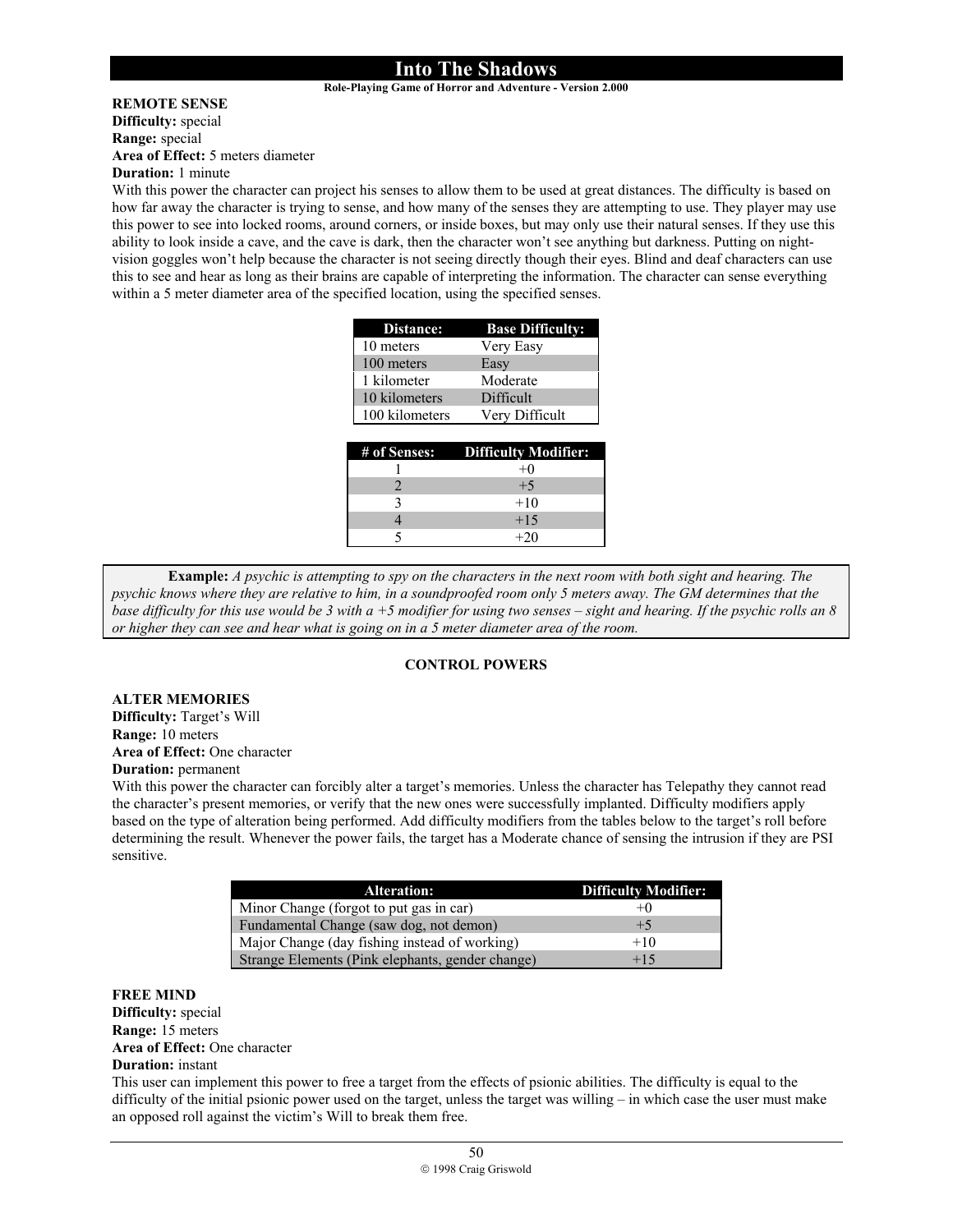#### **Role-Playing Game of Horror and Adventure - Version 2.000**

**MIND CONTROL**

**Difficulty:** Target's Will **Range:** 10 meters **Area of Effect:** One character

## **Duration:** 15 minutes

This power allows the character to supersede the target's willpower and take control of the character's actions. The target is conscious and aware of what is happening during the period of time that the user is in control. The user must make a successful opposed roll against the target's Will. Add difficulty modifiers from the tables below to the target's roll before determining the result.

| Circumstance:                          | <b>Difficulty Modifier:</b> |
|----------------------------------------|-----------------------------|
| Target is different, but similar, race | $+5$                        |
| Target is from very different race     | $+10$                       |
| Target is from completely alien race   | $+15$                       |

 Anytime the target is forced to do something that they are intensely opposed to the user must roll again against the target's Will using the same modifiers. The target gets an additional +5 modifier every time this occurs. The target gets a chance to break free every 15 minutes, in addition to any other opportunities. Whenever the power fails, the target has a Moderate chance of sensing the intrusion if they are PSI sensitive.

**Example:** *The cunning Cagliostro is attempting to make China McAdams his mental slave. He has 4D in Mind Control and the GM rolls a 4, 3, 2, and a 5 on the wild die – for a total of 14. China uses her Will to resist at 3D+1. Michelle rolls a 4, 3, and a 4 on the wild die, plus 1 – for a total of 12. Cagliostro wins and has China hide in an alley waiting for Phil's character, Miguel. As Miguel passes the front of the alley, Cagliostro orders China to shoot her friend. China is opposed to this, so both characters roll again for control. This time the GM rolls a 5, 3, 6, and a 2 on the wild die – for a total of 16. Michelle rolls a 3, 5, and a 6 on the wild die for China, so she re-rolls the wild die getting a 5 this time. Her total is 20, so she breaks free and shoots Cagliostro instead.* 

### **OVERLOAD**

**Difficulty:** Target's Will **Range:** 10 meters **Area of Effect:** One Target **Duration:** instant

This power is an attack against the character's nervous system and bodily functions. When activated the user rolls against the target's Will. If the user rolls higher then treat the user's roll as a damage roll, and the target's roll as Physique, to figure damage.

### **PRECOGNITION POWERS**

## **COMBAT SENSE Difficulty:** - **Range:** - **Area of Effect:** self

**Duration:** 1 round

This power allows the user to add the value for the Combat Sense power to the character's combat-related rolls. To add the value to any one of the skills listed below costs the character one action per round. The character can use this power on more than one skill per round, but it costs one action per skill modified.

- Canny *for initiative purposes only*
- Any weapon skills, except Grenade, and Heavy Weapons
- Dodge
- Riding or vehicle-related skills *for dodge purposes only*
- Unarmed Combat
- Melee Weapons Parry and Unarmed Combat Parry

**Example:** *John's character, Malcolm Cross, enters into combat against 3 zombies. John wants to use Malcolm's Combat Sense for initiative and to shoot. This counts as two actions. Malcolm rolls 5D+1 for initiative and gets a 4, 3, 2, 6, and a 4 on the wild die – for a total of 20. The zombies get less so he goes first.*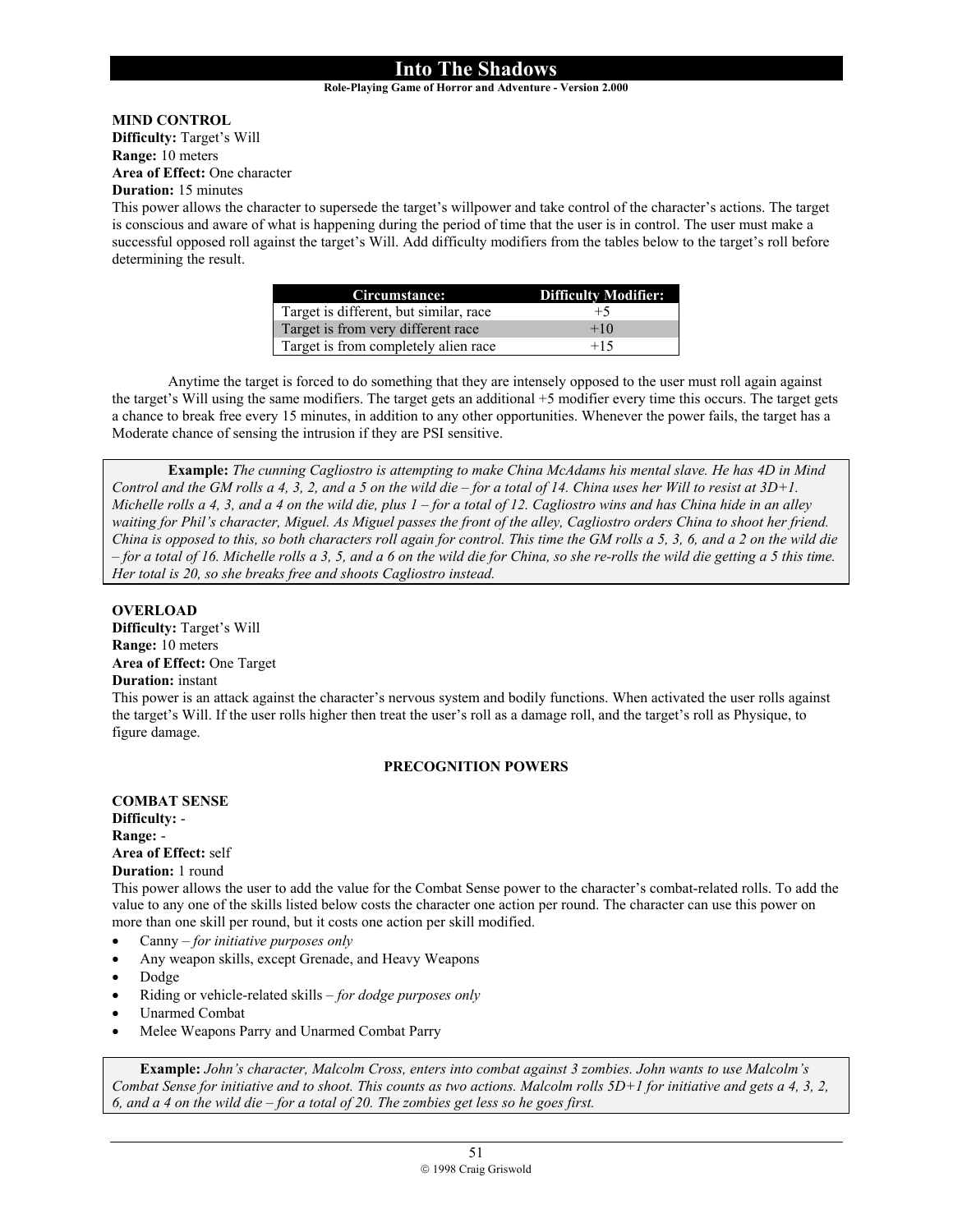#### **Role-Playing Game of Horror and Adventure - Version 2.000**

*He declares that he will fire his pistol at one of them. In addition to this action he has declared two uses of his Combat Sense (to boost initiative and Firearms) for a total of three actions. This means he will have a –2D to all of his actions. He didn't get a reduction to his initiative because initiative doesn't count as an action, use of Combat Sense is considered one so it still adds to his total number of actions.* 

*Malcolm adds 2D to his firearms for his Combat Sense, and a –2D for taking 3 actions. He ends up rolling his regular skill value for the shot.*

#### **FORTUNE**

**Difficulty:** See Below **Range:** Touch **Area of Effect:** One Target **Duration:** 1 round

This power allows the user to see into the near future *of an individual* if events continue on their present course. The difficulty is based on how far forward the user is attempting to look, and the level of detail desired. Information comes in the form of visions and intuitive knowledge. The GM will tell the user what information is received and it is up to the player to make sense of it. This power only shows the user a likely future, the actual events may end up being modified by players actions – as they try to prevent what was glimpsed.

| <b>Attempted View:</b>   | <b>Base Difficulty:</b> |
|--------------------------|-------------------------|
| Near future, up to a day | Very Easy               |
| Up to a week             | Easy                    |
| Up to a month            | Moderate                |
| Up to six months         | Difficult               |
| Up to a year             | Very Difficult          |
| Over a year              | Heroic                  |

| <b>Level of Detail:</b>               | <b>Difficulty Modifier:</b> |
|---------------------------------------|-----------------------------|
| Vague - good or bad                   | $+0$                        |
| Minor – money, love                   | $+5$                        |
| Moderate – will this job work out?    | $+10$                       |
| Detailed – who will win the trifecta? | $+15$                       |

#### **SENSE POSSIBLE FUTURE**

**Difficulty:** See Below **Range:** Special **Area of Effect:** Special

# **Duration:** Special

This power allows the character to see into the immediate possible future, for the general population. Exactly what they see, if anything, and the exact time ahead are up to the GM. This is only meant to be a rough idea of what *may happen if things continue on their present course*. Generally the actual events may end up being modified by players actions – as they try to prevent what was glimpsed. Difficulty is based on how far the character is attempting to look ahead, and modified by whether they wish to see a general future or the future of specific individuals. This power has very little control, so even though the character may attempt to look into the far future, they may only see as far as days or months ahead. The character will also *not* automatically know where in time they are seeing, or exactly where, and may have to rely on visual clues to get this information when possible.

| <b>Attempted View:</b>           | <b>Base Difficulty:</b>     |
|----------------------------------|-----------------------------|
| Near future, up to a day         | Very Easy                   |
| Up to a week                     | Easy                        |
| Up to a month                    | Moderate                    |
| Up to six months                 | Difficult                   |
| Up to a year                     | Very Difficult              |
| Over a year                      | Heroic                      |
|                                  |                             |
|                                  |                             |
| <b>Attempted Area of Effect:</b> | <b>Difficulty Modifier:</b> |
| General world view               | $+0$                        |
| Specific region (country)        | $+3$                        |
| Specific area (city, state)      | $+6$                        |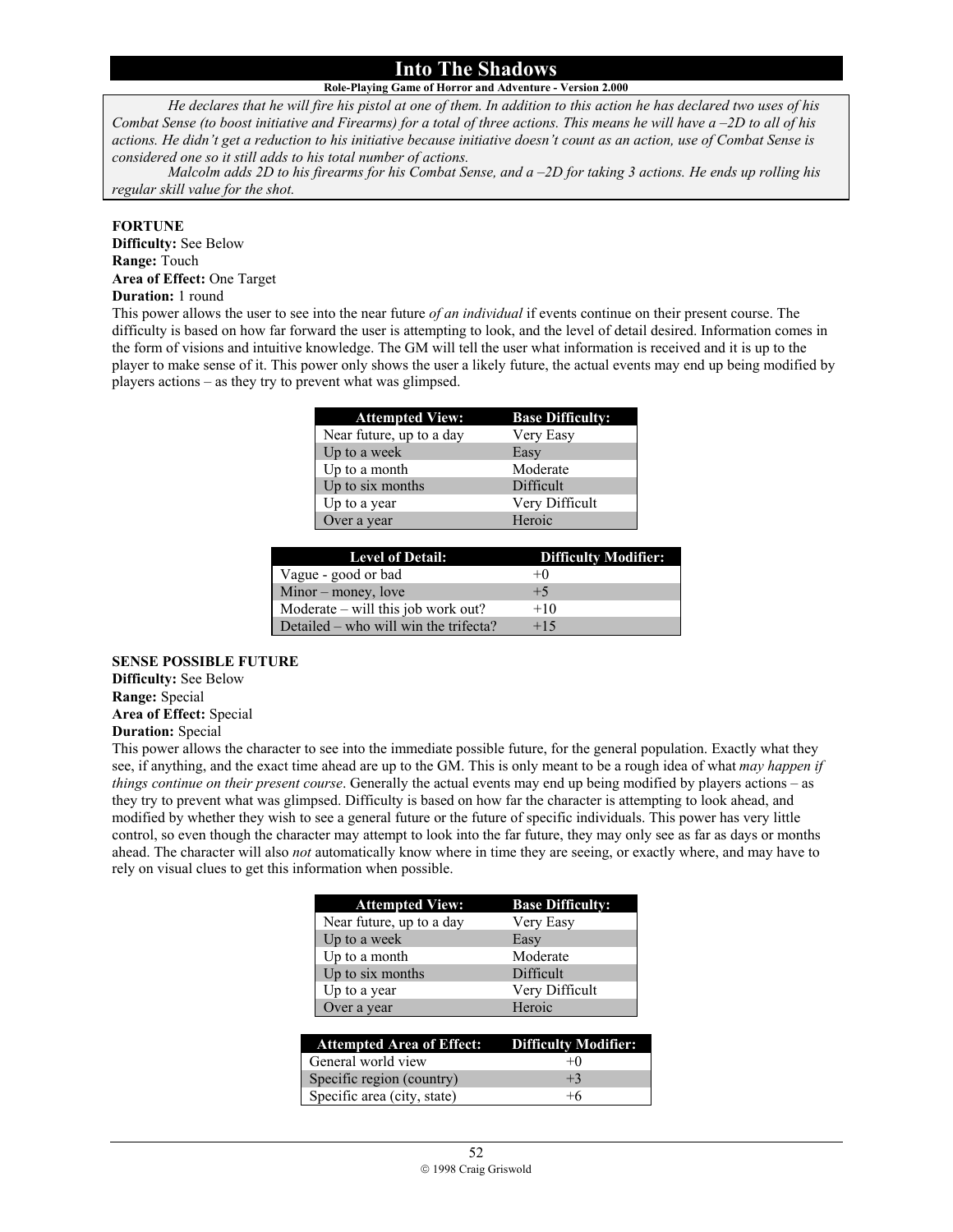#### **Role-Playing Game of Horror and Adventure - Version 2.000**

**Example:** *Malcolm is attempting to consciously use his uncontrolled Precognition to Sense Possible Future to see what's going to happen to the United States if the cultists succeed in summoning the elder god. He is only looking up to 24 hours ahead, and looking at a specific region, so the GM sets the base difficulty at 7. Since this psionic attribute is uncontrolled, he gets a +10 difficulty modifier to make the difficulty 17. John rolls 2D for his character's power and gets a 5 and a 6 on the wild die, he rerolls the wild die and gets another 6, so he rolls again and gets a 2. Adding all of the rolls together gives him a total of 19. The GM describes a scene of chaos and destruction, with uncontrolled fires lighting a blackened sky filled with winged monstrosities – but doesn't give any solid clues to the location or timeline.* 

#### **PSYCHOMETRY POWERS**

**READ LIFE FORM Difficulty:** 5 or Target's Will **Range:** touch **Area of Effect:** One character **Duration:** instant

This power allows the character to get a general impression of a target character by the psychic impressions left by intense emotional or psychological disturbances. The user will get a general impression, including visual scenes from the target's point of view, of those events – as well as a an impression of the target's emotional, psychological, and health states are. If the target is unaware, or is not resisting the reading the difficulty is 5. If the target is resisting, then an opposed roll against the target's Will is required.

#### **READ OBJECT**

**Difficulty:** 5 or 10 **Range:** touch **Area of Effect:** target **Duration:** instant

This power allows the character to scan the psychic impressions left on an object by those who have touched it in the past. For the most part, only intense emotional or psychological disturbances will be left, in addition to a general perception of the past owner(s). Of the owner, general impressions can be read including a physical description and the owner's common emotional state in relation to the object. The last time an owner touched the object is also generally available, with the emotional state of the owner at the time it was used. If the object is new or rarely used, then no impressions may be available. Other impressions will be in the form of brief visual-only scenes that may be disjointed, or otherwise confused. Difficulty is 5 for impressions of any intense events in the object's past, 10 for a general reading of the object's owner.

#### **PYROKINESIS POWERS**

**FLAME CONSTRUCT** 

**Difficulty:** Special **Range:** touch **Area of Effect:** -

**Duration:** 1 round

This power allows the character to create objects of pure flame, such as a fireball, or a sword of flame. Objects are created in the user's hands, but can be thrown or dropped by the character afterward. The flame does no harm to the user, but may damage anything it comes into contact with. When the object is created the roll the character's Pyrokinesis attribute and compare the result to the table below for the object's damage value. Any result less than 5 is considered a failure. This value represents the damage inflicted on anything that comes into contact with the flames. If the character uses this power to create a fireball or a sword, then it would require a second action – thus giving each action  $a - 1D$  as detailed in the Combat section - to throw the ball or swing the sword, but the damage would be added to the character's Physique when computing damage. A construct may be maintained so that it will not dissipate, but this requires the character to spend one action per round maintaining the construct. The character cannot meditate, sleep, or recover Psionic Points until the construct dissipates.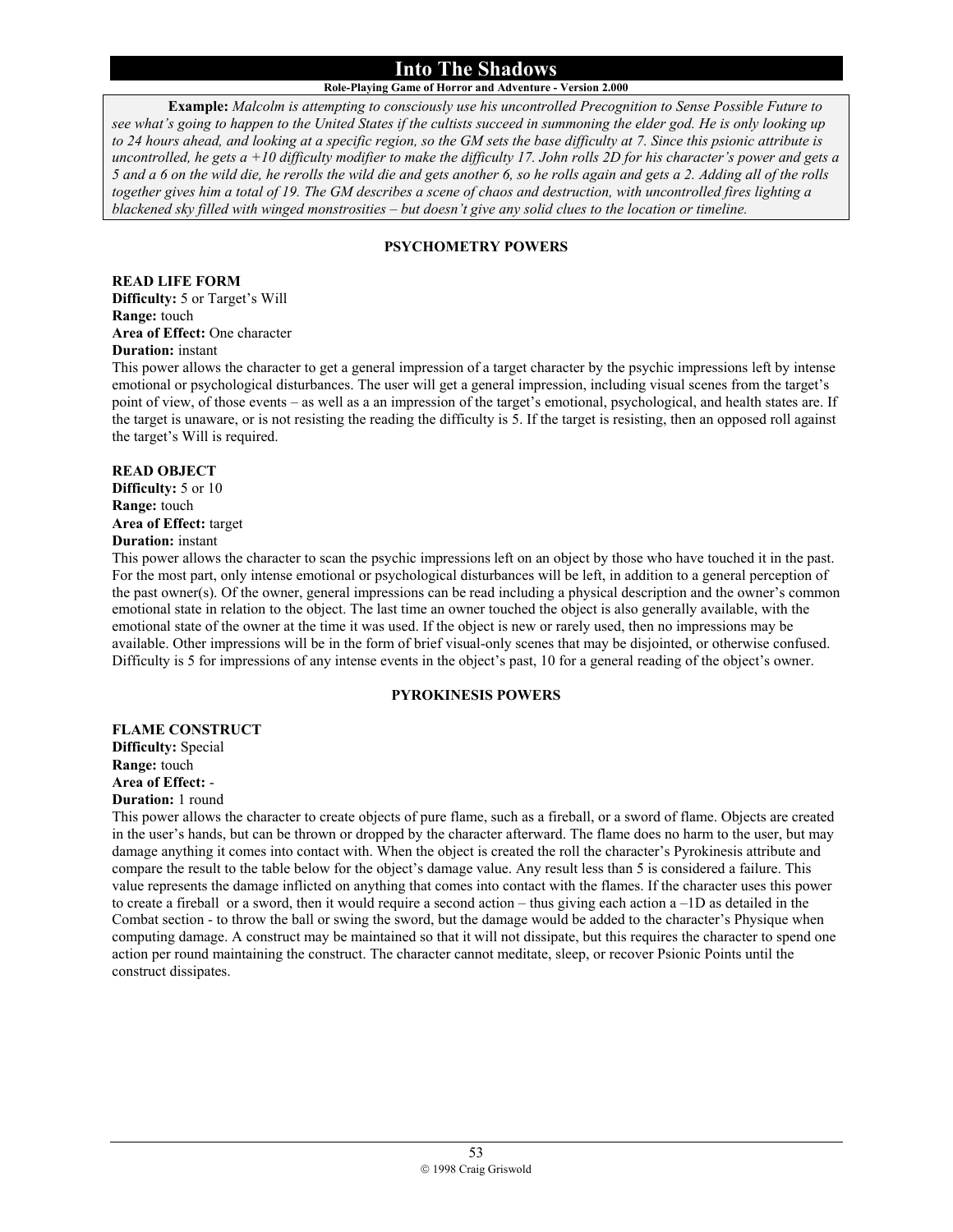**Role-Playing Game of Horror and Adventure - Version 2.000**

| <b>Pyrokinesis Result:</b> | Damage Value: |
|----------------------------|---------------|
| 5-6                        | 1D            |
| $7 - 8$                    | $1D+1$        |
| $9 - 10$                   | $1D+2$        |
| $11 - 12$                  | 2D            |
| $13 - 14$                  | $2D+1$        |
| $15 - 16$                  | $2D+2$        |
| $17 - 18$                  | 3D            |
| $19 - 20$                  | $3D+1$        |
| $21 - 22$                  | $3D+2$        |
| $23 - 24$                  |               |

#### **IGNITE OBJECT**

**Difficulty:** Special **Range:** 5 meters **Area of Effect:** One target **Duration:** One Action

This power allows the character to focus their pyrokinetic abilities on an object, causing it to heat considerably, and potentially catch fire. The difficulty is based on the properties of the object. This power can be used as an attack, but if the difficulty roll fails the target only feels warm. The heat and flames do damage to the object, and possibly anyone holding it, equal to the result of the successful roll, as per normal damage.

| Object:                                              | <b>Base Difficulty:</b> |
|------------------------------------------------------|-------------------------|
| Combustible, alcohol, gasoline, paper                | Very Easy               |
| Flammable, untreated cloth                           | Easy                    |
| Heat Conductive, metal, plastic, water               | Moderate                |
| Heat Resistant or non-conductive, most stone, person | Difficult               |
| Impervious, earth, meteorites, igneous rock          | Very Difficult          |
| Immune, alien metal or stone                         | Heroic                  |

**Example:** *A psychotic pyrokinetic attempts to ignite both Sonia and Malcolm. The pyro has a 5D in Ignite Object, and for attempting two actions gets a –1D penalty to both. The GM sets a difficulty of 17 for each, and rolls for the attack on Sonia. He gets a 6, 5, 3, and a 4 on the wild die – for a total of 18. The roll is successful, so Sonia takes 18 points of damage, minus her damage resistance.* 

 *Malcolm elects to use his Mental Defense to resist the attack instead of the normal difficulty. John rolls 3D+2 and gets a 2, 4, and a 5 on the wild die – for a total of 11. Since the base difficulty of 17 is higher that would remain the difficulty. He wants to make it more difficult, so he elects to spend 2 Survival Points and roll 2 more dice to add to the result. He gets a 5 and a 4, added to the 11 he already rolled is 20. Now the base difficulty for the pyro to ignite Malcolm will be 20.* 

 *The GM rolls for the pyro and gets a 4, a 6, a 3, and a 5 on the wild die – for a total of 18. If the GM wanted, he could spend Survival Points for the pyro to increase his roll as well, but decides against it.* 

**IGNITE SELF Difficulty:** Special **Range:** self **Area of Effect:** self **Duration:** 6 rounds

This power allows the character to ignite themselves, usually just hair and/or hands, with a protective envelope of flame. The flame does no harm to the user, but may damage anything it comes into contact with. When the defense is set up the character rolls their Pyrokinesis attribute and compares the result to the table below for the character's defense.

This defense can be used two ways. It serves like body armor, added to the character's Physique for defense against appropriate attacks at the GM's discretion. It also represents the damage inflicted on any appropriate things that come into contact with the flames.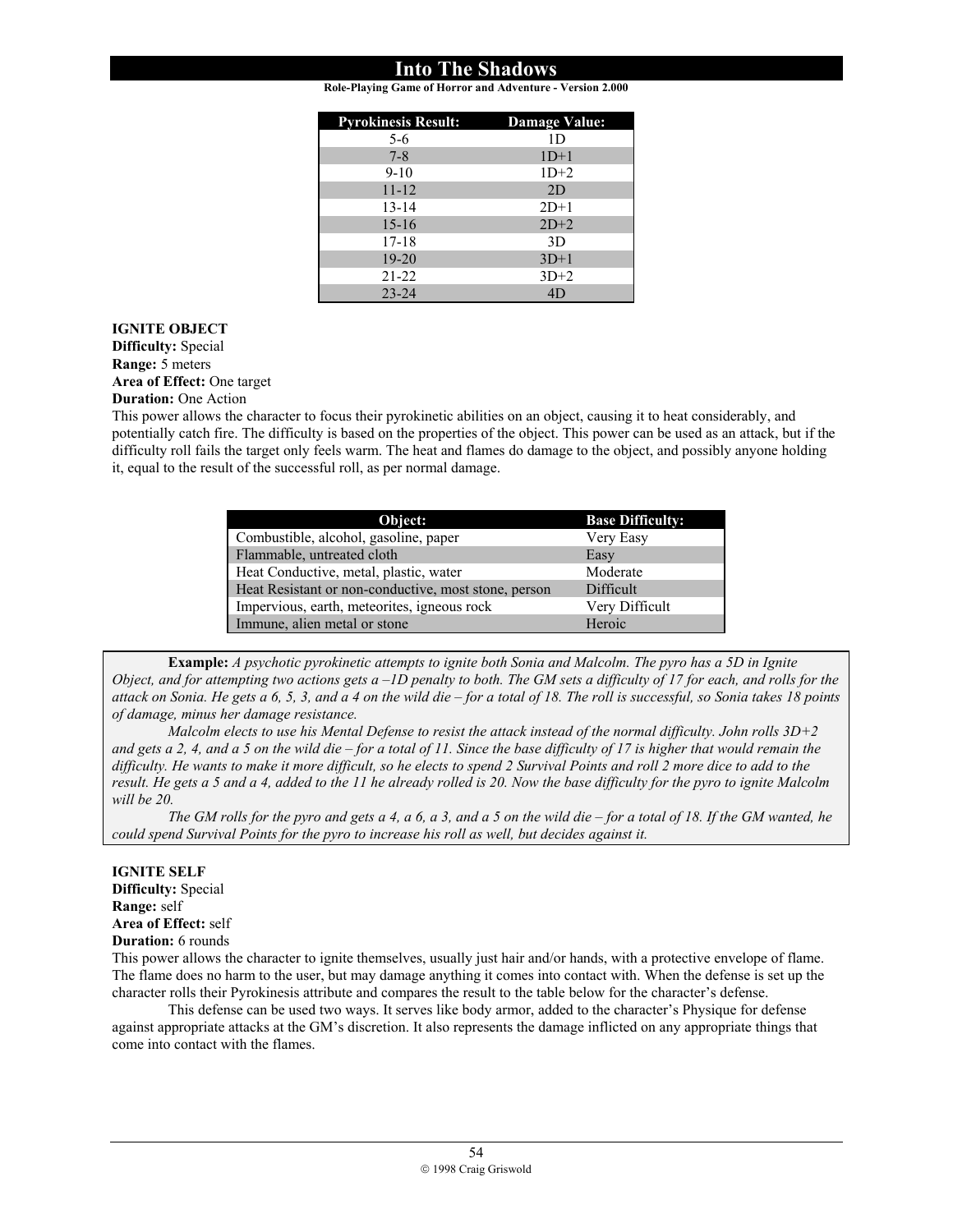**Role-Playing Game of Horror and Adventure - Version 2.000**

| <b>Pyrokinesis Result:</b> | <b>Defense Value:</b> |
|----------------------------|-----------------------|
| $1 - 2$                    |                       |
| $3 - 4$                    | $\mathfrak{D}$        |
| $5 - 6$                    | 1D                    |
| $7 - 8$                    | $1D+1$                |
| $9-10$                     | $1D+2$                |
| $11 - 12$                  | 2D                    |
| $13 - 14$                  | $2D+1$                |
| $15 - 16$                  | $2D+2$                |
| $17 - 18$                  | 3D                    |
| $19 - 20$                  | $3D+1$                |
| 21-22                      | $3D+2$                |
| $23 - 24$                  | 4D                    |

#### **REGULATE POWERS**

#### **CONTROL BODILY FUNCTIONS**

**Difficulty:** Special **Range:** self **Area of Effect:** self **Duration:** -

This power allows the user to regulate their own body's natural systems. The exact difficulty and effects to be determined on a case-by-case basis by the GM. The standard use of this power would be to slow down the user's heart rate, breathing, and blood flow to slow the effects of drowning, bleeding, drugs, or poisons. The base difficulty of the power is based on the degree to which the user's systems are to be slowed. Important – *while this power is in use, the user cannot perform any other actions*.

| <b>Degree of Slowdown</b>                               | <b>Base Difficulty</b> |
|---------------------------------------------------------|------------------------|
| $\frac{1}{2}$ , effects take twice as long to work      | Easy                   |
| $\frac{1}{4}$ , effects take four times as long to work | Moderate               |
| 1/8, effects take eight times as long to work           | Difficult              |
| $1/16$ , effects take sixteen times as long to work     | Very Difficult         |
| Almost stopped, suspended animation                     | Heroic                 |

#### **HEALING**

**Difficulty:** Special **Range:** touch **Area of Effect:** self or one target character

# **Duration:** -

This power allows the user to heal damage faster than normal. The power requires a full round to use, during which neither the user nor the target may attempt any other actions. The user concentrates and touches the target character. Then the target rolls their PHY and the user rolls their Healing. The results are added together and divided by  $4$  – rounding up – to determine the amount of damage healed. This is in addition to whatever other healing the target does that day. This power *can only be used on a target once every 24 hours*, whether the target is the user or another character. The GM may allow the character to use this power more than once in a 24 hour period, but at a cost of no less than 10 Survival Points or 1 Karma Point.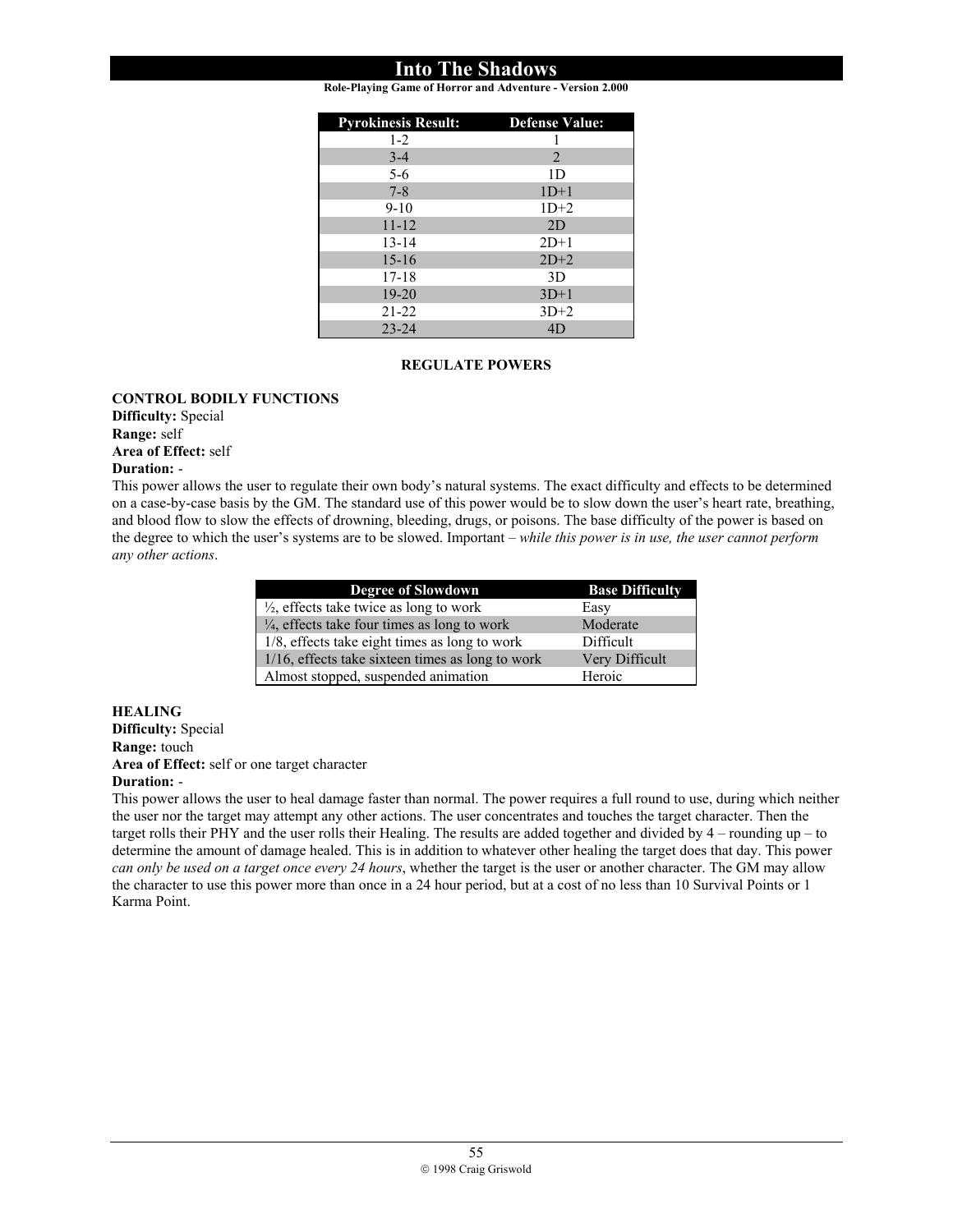### **Into The Shadows Role-Playing Game of Horror and Adventure - Version 2.000**

**SPIRIT POWERS** 

**ASTRAL PROJECTION**

**Difficulty:** special **Range:** - **Area of Effect:** self

**Duration:** special

This user can project their spirit outside their body to move and act independently like a non-corporeal entity. While in this state their spirit follows the rules for ectoplasmic or discarnate entities. Their skill level in the Astral Projection power is used in place of the Ectoplasm attribute, and any damage that they suffer in this state will be mirrored in their corporeal form upon return to their body. To give the character greater ability with individual Ectoplasm powers they may purchase specializations for the Astral Projection power in the use of those individual abilities.

 The visible difference to anyone capable of seeing the astral form, as opposed to a normal ghost or other discarnate entity, is that the spirit remains connected to the body by a thin silver cord. This guides the spirit back when it is ready to return, regardless of if the body has been moved. The body can only survive one hour without its spirit, and at the end of that period the silver cord will automatically snap the astral form back unless the form is restricted in some way, or makes a Difficult Will roll to avoid returning. If the body is not preserved by magical intervention it will die immediately at that point.

**DREAM TRAVEL Difficulty:** special **Range:** - **Area of Effect:** self **Duration:** special

This user can project their spirit into the dream realms, normally requiring only an Easy difficulty roll to succeed. Exactly what form the dream realms take are up to the GM, and may vary between campaigns. Inspiration for such realms may come from Neil Gaiman's Sandman comic series, H. P. Lovecraft's Dreamlands stories, or any fertile imagination. Time will most likely pass at a faster rate in the dream world though, allowing several weeks to pass in the dream realm while only hours have elapsed in the waking world.

 The character will have stats and skills identical to those in the waking world, but may use their Dream Travel skill in place of most Canny rolls unless the GM determines otherwise. Damage suffered to a character's dream form must be healed on return to the waking world, though it does not damage them physically. If a character dies in the dream world, however, they will die in the waking world as well.

 The GM may *optionally* allow the character to enter someone else's dreams, for various reasons. If the target is willing it should normally require only an Easy difficulty roll to succeed, otherwise the difficulty is an opposed roll against the target's Will.

### **TELEKINESIS POWERS**

**LEVITATE Difficulty:** Special **Range:** - **Area of Effect:** self **Duration:** special

This power allows the character to lift themselves off the ground and fly about at a rate equal to 3 times the number before the D the character has in this power. This power is also used as the movement skill. Difficulty is based on terrain, the type of maneuvers being performed, and the number of moves being made each round. See the Movement section for specifics on movement rolls. If the character is rendered unconscious they will automatically drop to the ground, see the section in the Movement section on falling damage.

**Example:** *Sonia is pursuing a rogue psychic across the Golden Gate Bridge. The psychic decides to Levitate up to the top to elude pursuit. He has 3D+1 in Levitate, so he can fly 9 meters per movement. The towers stand about 158 meters above the rest of the bridge, so he decides to fly all out – 4 full moves. Since this counts as 4 actions the psychic will get a –3D to his roll. The GM determines that the terrain difficulty is Easy, an 8, since there are high winds but not very bad. The GM would roll for the psychic but with the -3D modifier he only has a +1 remaining, so the GM treats this as a roll of 1. This is a failure of 7, when compared to the movement failure table results in Out of Control. If the character were on the ground he would trip and fall, since he is flying the GM rules that he gets entangled in the support cables and will require an action next round to get free. Meanwhile Sonia has a free shot at him.*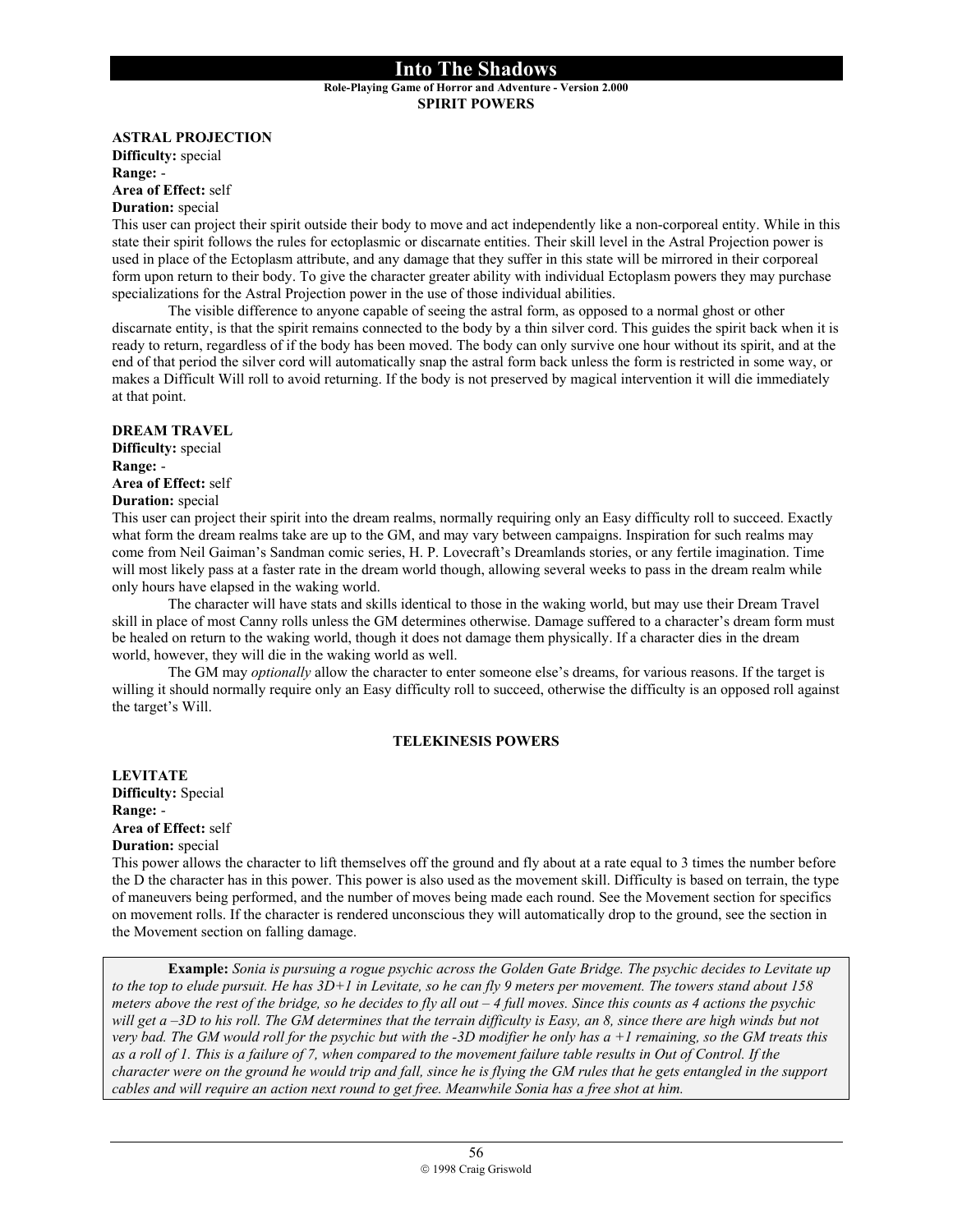#### **Role-Playing Game of Horror and Adventure - Version 2.000**

### **LIFT Difficulty:** Special **Range:** 10 meters **Area of Effect:** target **Duration:** 1 round

This power allows the user to lift objects, other than themselves, with their mind. The difficulty is based on the weight of the object being lifted. This power only allows the character to lift objects and move them around inside the power's range, within line-of-sight, at a rate of 10 meters per round. For every additional 10 meters the character wants to move the object that round add +5 to the difficulty. Moving the objects in other than basic, straight-line movement also adds to the difficulty. See the maneuver chart in the Movement section for modifiers. The user may lift more than one object with this power, but each separate object requires a separate action, and separate difficulty rolls, that round.

If the user throws an object as an attack, roll again against the objects difficulty, modified by the target's Dodge if applicable, to determine if the attack hits. Damage is based on the character's Lift skill – instead of PHY – modified by the weight of the object, with a +1D to damage for each additional 10 meters of speed on that object.

| <b>Weight of Target:</b> | <b>Base Difficulty:</b> | Damage:     |
|--------------------------|-------------------------|-------------|
| $1-10$ kg                | Very Easy               | $Lift+1D$   |
| $11-50$ kg               | Easy                    | $Lift+1D+1$ |
| $51-100$ kg              | Moderate                | $Lift+1D+2$ |
| $101 - 250$ kg           | Difficult               | $Lift+2D$   |
| 251-450 kg               | Very Difficult          | $Lift+2D+1$ |
| 451-900 kg               | Heroic                  | $Lift+2D+2$ |
| 901-1000 kg              | Heroic $+10$            | $Lift+3D$   |

### **PUNCH**

**Difficulty:** Special **Range:** 10 meters **Area of Effect:** self **Duration:** one action

This power is a physical attack against a target character or object. When activated, the user makes an opposed roll against the target's Reflex. If the user rolls higher, then the user rolls again using the value for this power as damage. The target can resist this damage as if it were a normal physical attack.

#### **TELEPATHY POWERS**

### **CONTACT MIND**

**Difficulty:** Target's Will or Easy **Range:** 10 meters **Area of Effect:** One character

### **Duration:** 1 round

This power allows the user to set up a two-way link with a target character. If the target is willing, then the contact requires only an Easy difficulty roll. If the target is not willing, then the difficulty is an opposed roll against the target's Will. This communication does not allow the user to read the target's thoughts – the user and target must consciously exchange thoughts to communicate. The user gets a –5 difficulty modifier if the target is asleep.

#### **PROJECT EMOTION**

**Difficulty:** Target's Will **Range:** 10 meters **Area of Effect:** One character **Duration:** 15 minutes

This power allows the character to supersede the target's willpower and take control of the character's emotions. The target is generally unaware of the attack, and must act accordingly – as would be appropriate for that character. The user must make a successful opposed roll against the target's Will, specifying the emotion to be projected before rolling. Add difficulty modifiers from the tables below to the target's roll before determining the result. Whenever the power fails, the target has a Moderate chance of sensing the intrusion if they are PSI sensitive.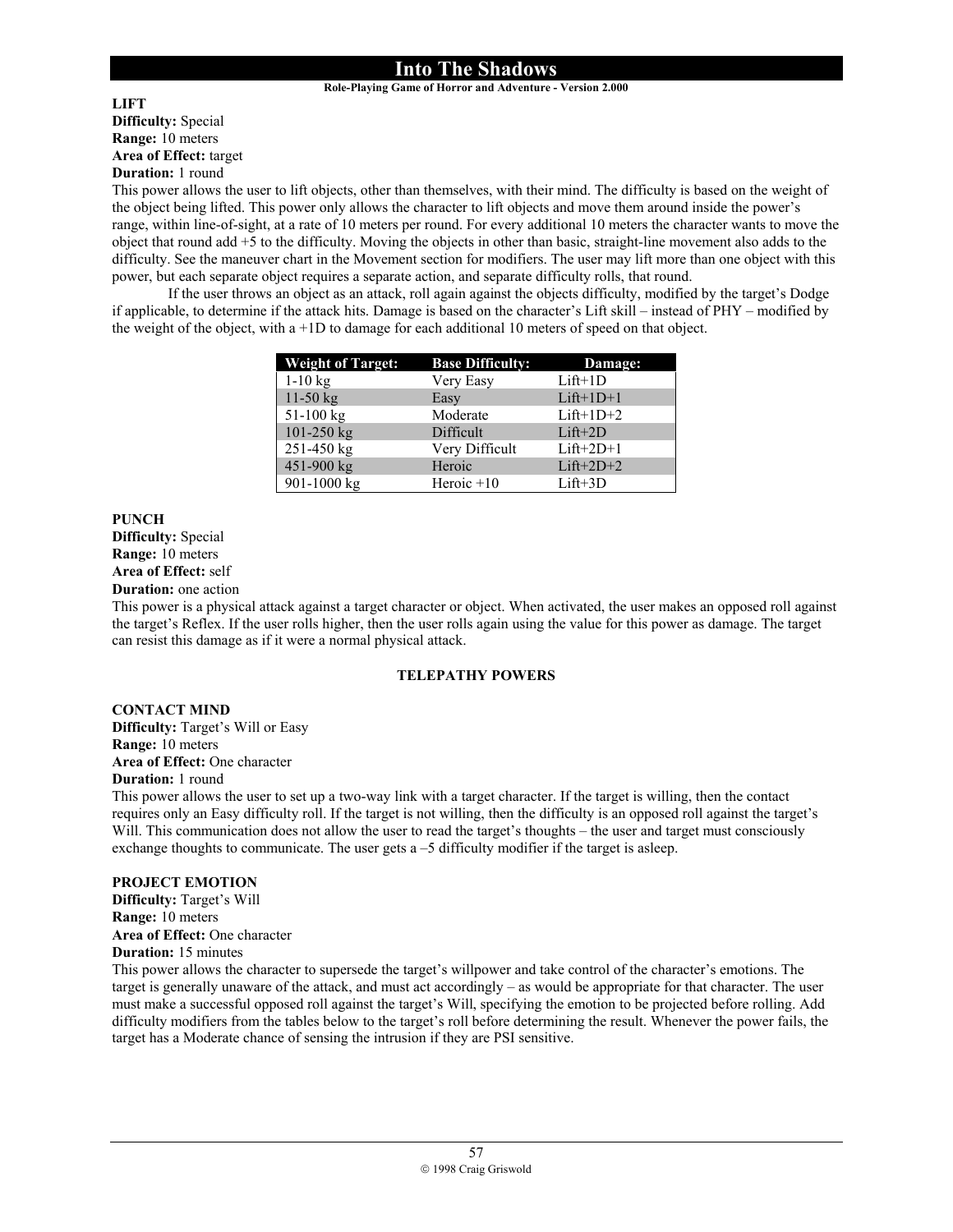**Role-Playing Game of Horror and Adventure - Version 2.000**

| Circumstance:                               | <b>Difficulty Modifier:</b> |
|---------------------------------------------|-----------------------------|
| Target is from different, but similar, race | $+5$                        |
| Target is from very different race          | $+10$                       |
| Target is from completely alien race        | $+15$                       |
| Slight change (anger to hostility)          | $+0$                        |
| Moderate change (sad to hostile)            | $+7$                        |
| Major change (happy to hostile)             | $+15$                       |

### **SCAN MIND**

**Difficulty:** Target's Will **Range:** 10 meters **Area of Effect:** One character **Duration:** 1 round

This power allows the user to probe the target's mind for specific information. Difficulty is based on an opposed roll against the target's Will, and modified by specific circumstances including the detail of information sought. Each piece of information the user is checking for requires a separate roll. This power requires a full round to perform, in which the user can take no other actions.

| <b>Situation:</b>                                       | <b>Difficulty Modifier:</b> |
|---------------------------------------------------------|-----------------------------|
| Target is from different, but similar, race             | $+5$                        |
| Target is from very different race                      | $+10$                       |
| Target is from completely alien race                    | $+15$                       |
| Vague memory, past few minutes, general impressions     | $+0$                        |
| Minor memory, favorite color, favorite foods            | $+5$                        |
| Moderate memory, general events                         | $+10$                       |
| Detailed memory, specific past event                    | $+15$                       |
| User doesn't want target to know they are being scanned | $+10$                       |
| Repressed, disturbing, memory                           | $+5-10$                     |
| Deeply repressed memory                                 | $+15$                       |
| Target is willing                                       | -5                          |

**Example:** *China is a prisoner of a Amon-Hotep, a powerful Egyptian psychic who wants to learn the secrets of the Bureau of Paranormal Investigation – who China works for. He attempts to Scan Mind on her for detailed memories of the Bureau. Amon-Hotep has a 5D in Scan Mind, so the GM rolls a 3, 4, 6, 2, and a 4 on the wild die – for a total of 19. Michelle rolls China's Will to resist, which is 3D+1. She gets a 5, 6, and a 1 on the wild die. Since the wild die was a 1 the GM subtracts the 1 and the highest roll from her total, leaving her with 5. Amon-Hotep has a +15 difficulty modifier for attempting to retrieve detailed memories though, so added to China's result it is a total difficulty of 20. Amon-Hotep fails.* 

**SENSE EMOTION Difficulty:** 5 or Target's Will **Range:** 20 meters **Area of Effect:** One Target **Duration:** instant

This power allows the user to sense the general emotional state of the target. As long as the target is not aware of the probe the difficulty is only 5. If the target is consciously resisting then it is an opposed roll against the target's Will.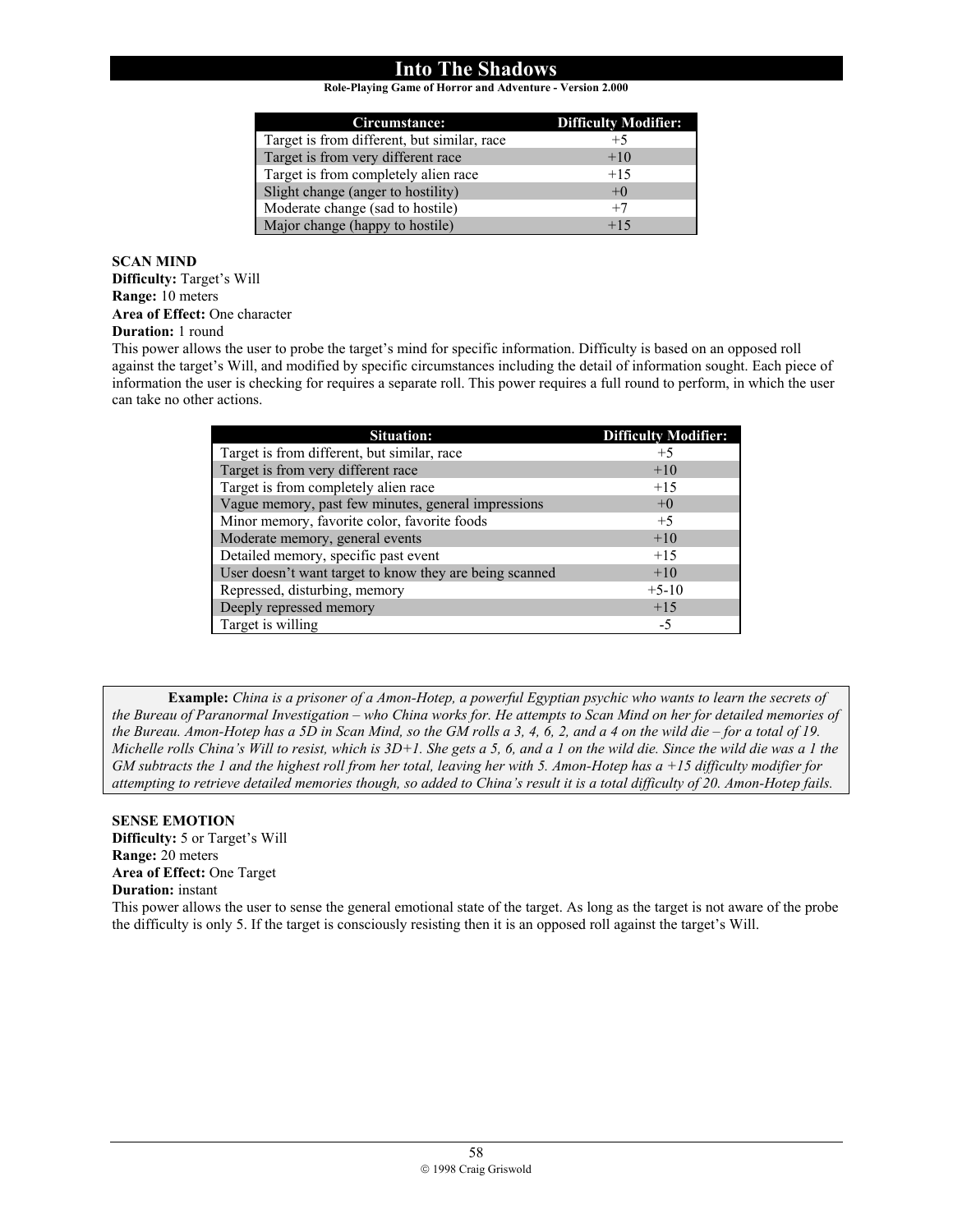### **Role-Playing Game of Horror and Adventure - Version 2.000**

#### **5.0 PRIESTS**

"*Even though I walk through the valley of the shadow of death, I will fear no evil for you are with me...*" -Psalm 23:4, King James Bible-

### **5.1 PRIEST ABILITY MECHANICS**

Piety: Priestly skills, or abilities, are based on the Piety attribute. This attribute is purchased like the six basic attributes. and must be allocated with the same 18D pool. The minimum value for this attribute is 1D. Piety is considered a measure of the character's faith, and is the basis for priestly skills.

**Abilities:** Listed below are common, generic abilities for use by clergy. The GM determines exactly which skills the character is allowed to have, based on the character's profession - such as minister, nun, vicar, etc. - and religion. They should have all of the appropriate skills to start, so learning more should not be an issue. If the GM allows the character to learn a new holy skill or ability, however, it should be considered difficult and time-consuming. It is up to the GM to determine what is required of each particular skill use based on the character's religion. For instance, a blessing may require gestures, vocalization, components - in the form of a holy water sprinkler, and 10 full minutes to accomplish. It is important to remember that these abilities require a certain amount of ritual attached to them in order to work.

 Priest abilities begin at the same value as the character's Piety attribute. These can be improved independent of the Piety attribute in the same way as the skills for the six basic attributes. Either by allocating pips from the character's initial skill pool, or by spending Survival Points.

**Playing a Priest:** GMs may penalize priests who do not act up to the level of their Piety attribute. This could be a temporary or permanent reduction of the priest's Piety score, loss of Karma points, loss of Survival Points, or an increase in all of the priest ability difficulty rolls. Priests are unable to use magic items of any type. They must avoid the use of heavy weapons, and only use weapons in a holy and just cause. Priests may not commit murder, and holy war is acceptable only under the conditions above.

 It's also important to note that the abilities listed below are not all inclusive. Knowledge of religious doctrine, such as scripture, is covered under the Education skill of the same name. The specific religion practiced by the priest should be specified when the character is created. Priests may also want to take psychology and other social skills to round out their abilities.

**Example:** *Phil has decided to make a priest character named Miguel Sanchez. He allocates 2D from his attribute pool for the Piety attribute, and makes the character a Catholic priest. Next he selects his skills as normal, but includes his Priest abilities when allocating his Skill pool, so that he increases all but Prayer and Sermon by one pip to 2D+1.* 

### **5.2 PRIEST ABILITY DESCRIPTIONS**

**BLESS Difficulty:** special **Time to Perform:** 10 minutes **Range:** 5 meters **Area of Effect:** one target character **Duration:** 1 day

This ability allows the pious to attract their deity's attention to a character, giving them a certain amount of favor in the turn of events. When the blessing is made the purpose of the blessing must be specified. In the use of skills that *contribute directly toward the purpose stated* with the blessing the affected character receives a +1 to skill rolls. This does not count towards damage and resistance rolls. If the character spends a Karma point or a Survival point, the bonus from the blessing is doubled for that action or round, and the character still receives the normal bonuses for this action. There is no way to increase the blessing bonus beyond this temporary  $+2$ .

Blessing a character more than once has no additional effect. The base difficulty to achieve the desired effect is 10. Modifiers include +5 for a small group (2-3), +10 for a moderately sized group (4-8), and +15 for a large group(9+). There is a further +5 modifier for blessing characters who do not believe in the priest's ideology.

**Example:** *Miguel successfully blesses China McAdams for the task of rescuing a sacred relic from an unholy cult. China does not get the +1 bonus for raising money for the expedition or driving there, because these are not necessary to the task. The GM will allow the bonus for sneaking around the temple, and for fighting cultists and their guardian creatures.*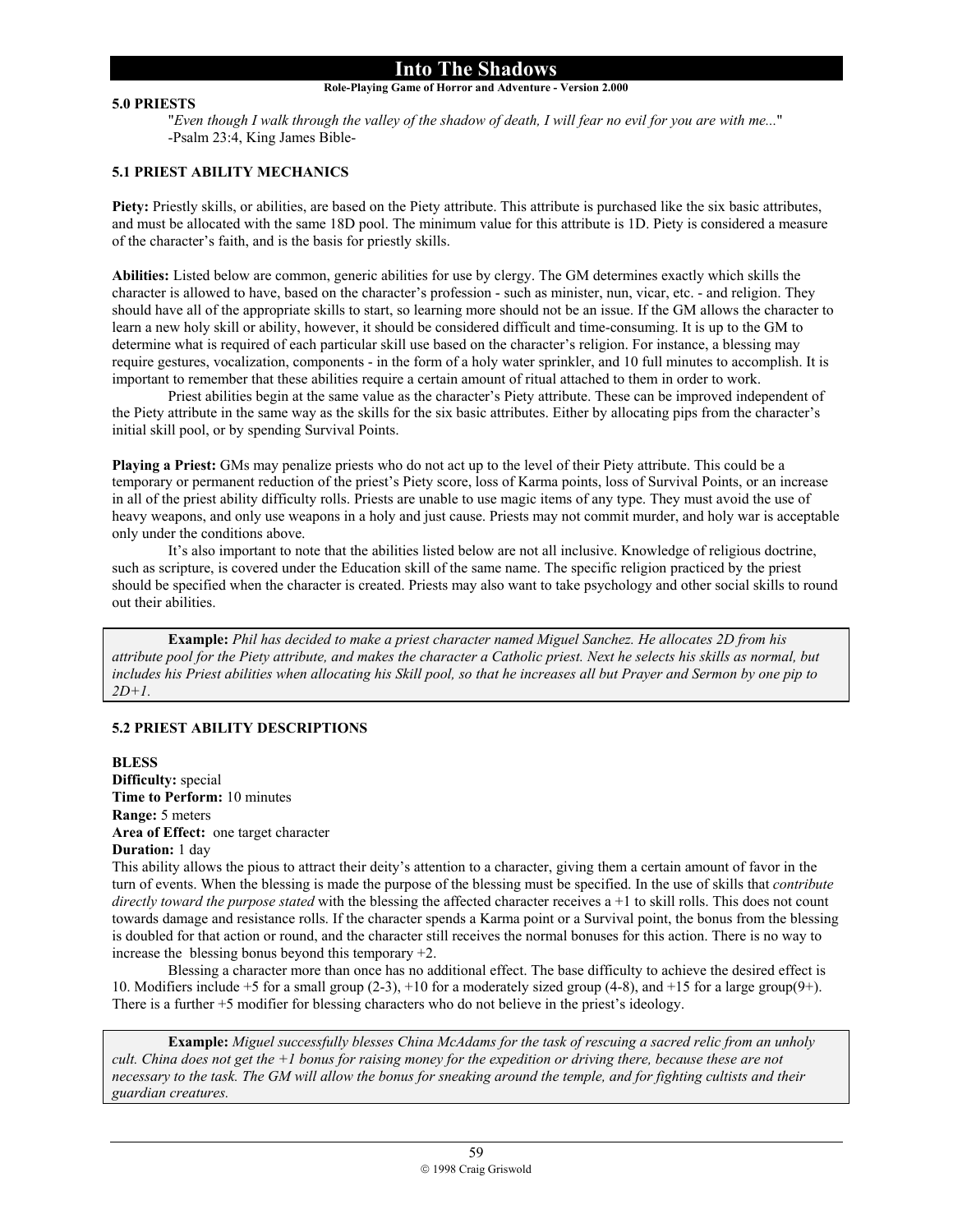#### **Role-Playing Game of Horror and Adventure - Version 2.000**

### **CEREMONY**

**Difficulty:** special **Time to Perform:** varies **Range:** varies **Area of Effect:** varies

# **Duration:** varies

This is the ability to perform religious rites and ceremonies. This includes standard weekly services, holiday services, marriage ceremonies, baptisms, bar mitzvahs, absolution, last rites, or whatever specific ceremonies are common to that religious doctrine. The base difficulty for a common ceremony is 5, an unusual ceremony is 8 or 10. Modifiers may also be added by unusual situations, or unwilling participants. Failure usually means that the ceremony was performed incorrectly in some way, but it may have no negative effects in game terms.

#### **EXORCISE**

**Difficulty:** special **Time to Perform:** 4 hours **Range:** 3 meters **Area of Effect:** 1 target **Duration:** permanent

The skill of expelling evil spirits from places, persons, or things. This skill is found in many religions including Judaism, and Christianity. In the early days of the Christian church almost anyone could perform exorcisms. In the third century it was restricted to a minor order called the exorcists. As of 1972 this order was suppressed. These days exorcism is regulated by canon law, and requiring Episcopal permission - coming from a bishop. Performing an exorcism requires 4 hours of intense ceremony followed by an opposed roll between the priest's exorcise skill and the Will attribute of the possessor.

If the priest fails the exorcism may continue with the opposed roll coming again every 4 hours until the possessor is driven out or the priest gives up. The ceremony is very intensive, and unless aided by another priest the exorcising priest should be forced to make stamina rolls every two hours to continue. When two or more priests are working together average their Exorcise abilities together before rolling. Once cast out, a possessing entity is banished and may not return to the same host. Please note that this ability can only affect those beings specifically vulnerable to such rites. Other entities, such as alien beings, may, or may not, be affected.

#### **PRAYER**

**Difficulty:** special **Time to Perform:** 2 minutes + **Range:** - **Duration:** instant

This ability allows the pious to commune with the their deity. Anyone can pray, but the pious are more likely to receive some obvious form of response. The difficulty of the roll depends on the intervention desired. It's up to the GM to determine the exact effects of any successful rolls. The GM may also decide if the character must declare the desired result beforehand to determine difficulty, or if the result should simply be based on the roll. If the character fails they may not make another prayer roll for 24 hours unless they spend a Karma point.

| Intervention:                                               | <b>Base Difficulty:</b> |
|-------------------------------------------------------------|-------------------------|
| Revealing Vision (clue, possible future, etc.)              |                         |
| Personal Enhancement $(+1D)$ to one attribute for d6 hours) | 20                      |
| Divine Intervention (Angel, ?)                              | 30                      |

### **PROTECT**

**Difficulty:** special **Time to Perform:** constant **Range:** self

# **Area of Effect:** 5 meters

### **Duration:** instant

This priest can ward off evil spirits in the area around them by a ritual of chanting and gestures. While performing this ritual any evil entity affected by holy and blessed objects must make an opposed roll of the entity's Will versus the priest's Protect in order to enter the area. This effect lasts only as long as the priest continues the effort. If the priest is forced to continue for an extended period the GM may have him make a stamina roll or suffer a -1D penalty on the opposed rolls.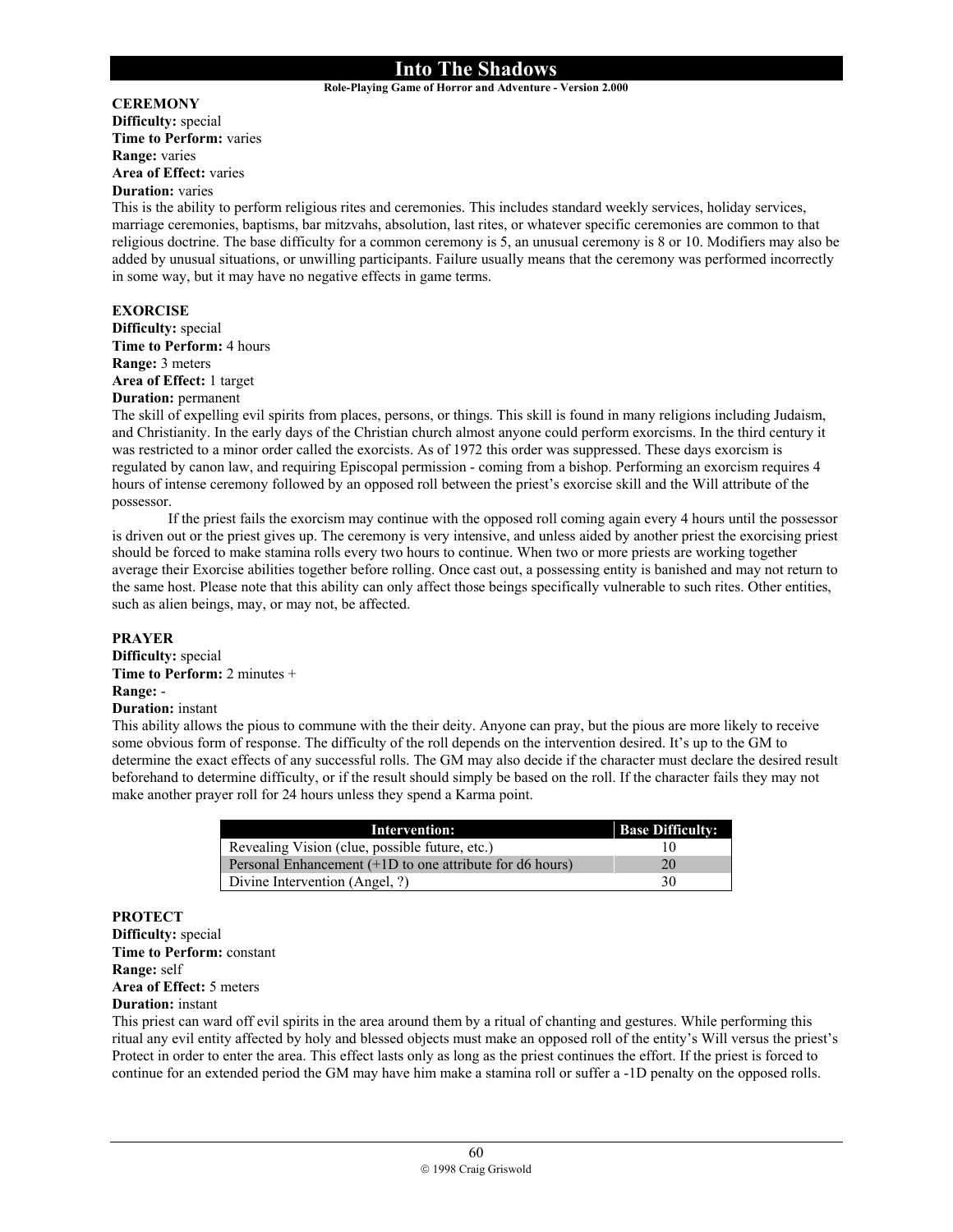#### **Role-Playing Game of Horror and Adventure - Version 2.000**

#### **SANCTIFY Difficulty:** special **Time to Perform:** 10 minutes or more **Range:** touch

**Duration:** until removed, defiled, or disrupted

This allows the character to make objects holy. The most common uses are for sanctifying host (wafers for communion), water, wine, buildings and ground. It can also be used to sanctify other objects, such as weapons, at a greater level of difficulty. The base difficulty for common objects is 5. Unusual objects are 10. Modifiers of 3 or more should also be factored in if the attempt is rushed, or if the object itself is impure. Sanctifying unholy objects, cursed or permeated with evil energies, has a base difficulty of 15 or 20. Objects that are enchanted cannot be blessed until the spell is removed, if a spell is cast on a holy object make an opposed roll between the casters Magic attribute and the Sanctify of the character that blessed it to determine which remains.

**Example:** *Miguel is attempting to Sanctify the grounds of an old cursed cemetery in order to drive out the evil spirits dwelling there. Since the cemetery has not actually been the site of unholy ceremonies, but has been the breeding ground of evil spirits the GM sets a difficulty of 15. Miguel has only 2D+1 in Sanctify, Phil rolls a 4, and a 5 on the wild die. Phil decides it is worth it to spend 2 Survival Points to increase his chance of success, and rolls an additional dice for each Survival Point spent. He rolls a 3 and a 4. Now the total is 4+5+1+3+5=18. Miguel succeeds and several hideous creatures flee the grounds, angrily falling upon his companions.* 

### **SERMON**

**Difficulty:** special **Time to Perform:** half hour **Range:** within hearing range **Duration:** 1 day

How well the character can invoke emotion in a crowd. The ability may be used to pacify, unite, or incite a group of townsfolk. The effect is temporary, depending on the memory of the targets, and other influences. The base difficulty is 5 for a small group, 10 for a moderately sized group, and 15 or more for a larger group. Modifiers include a -5 for each additional half hour spent, and +5 or more for other factors. A failure could mean that the targets become disinterested and leave, or that they are simply unaffected by the oration.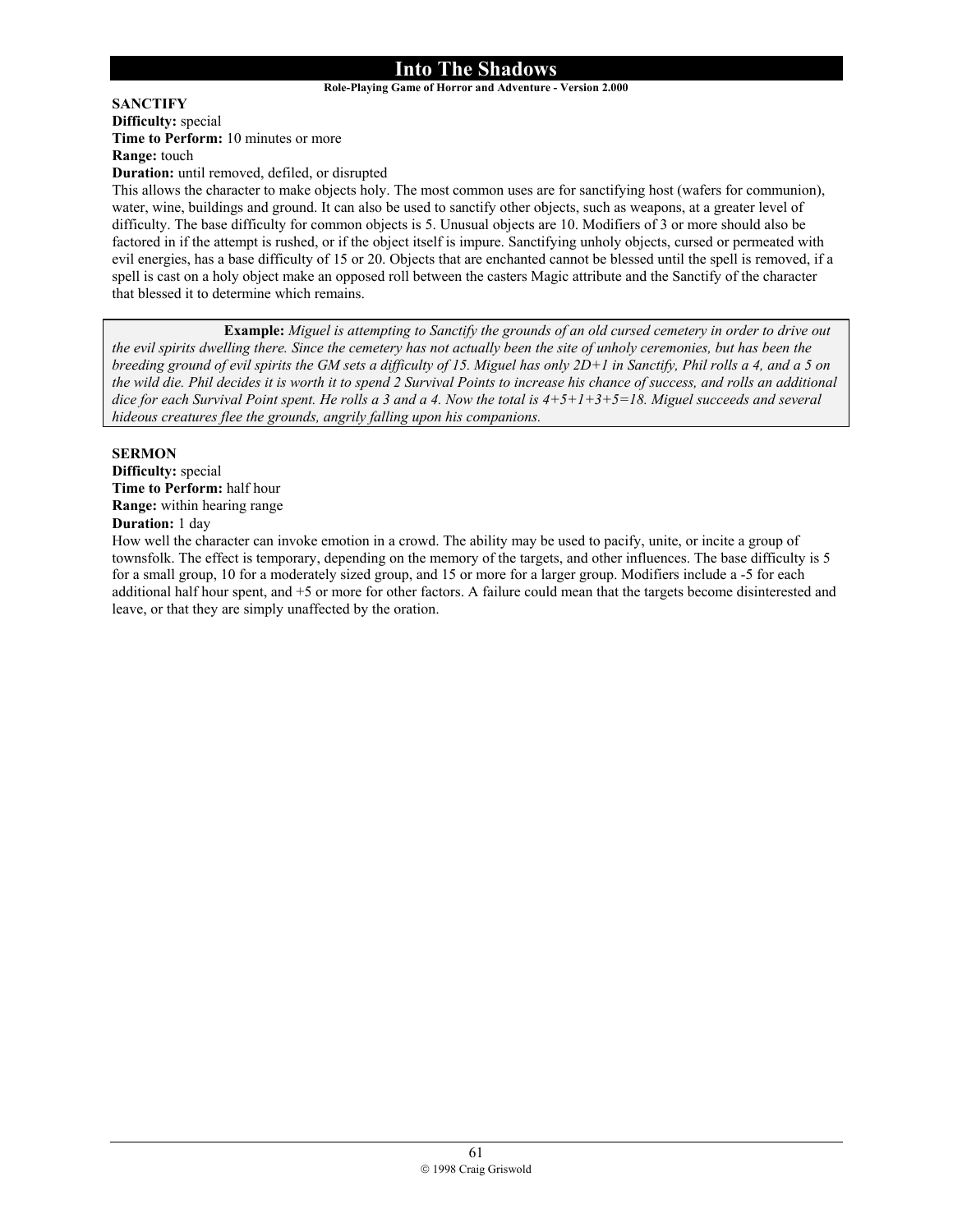#### **Role-Playing Game of Horror and Adventure - Version 2.000**

### **6.0 BASIC GAME MECHANICS**

"*Caleb, those people back there, they wasn't normal. Normal folks, they don't spit out bullets when you shoot 'em, no sir.*" -Loy Colton from the film 'Near Dark'-

### **6.1 ATTRIBUTES AND SKILLS**

Every character has at least the six basic attributes and a variety of skills. When performing an action the GM determines what skill is applicable to the action being performed and has the character roll their value in that skill against the Difficulty of the action. If the character does not have that skill specified, then roll the value of the attribute that skill falls under. The exception to this is Advanced and Specified skills designated with an (A) or an (S). Characters may not use these skills unless that specific skill has been purchased.

### **6.2 DICE VALUES**

Each attribute and skill has a value listed as 1D, 2D+1, 9D+2, or something similar. Other game statistics, such as damage, use these values as well. Interpreting this value is easy – roll a number of six-sided dice equal to the number listed before the "D," then add the number (if any) listed after the + to get your result. They higher the number the better. This value must be re-rolled every time the character performs an action.

Dice values will have either just a straight number and a D, or they may end in  $a + 1$  or  $+2$ . If a value is raised up from +2 it automatically adds one to the D number. If a character with a Physique of 3D+2 uses a weapon that adds +1 to their Physique for damage purposes, then they will do 4D damage. There is no upper limit for Dice values, but the GM may decide to set maximums for his own games.

**Example:** *Malcolm's Smith & Wesson .38 revolver does 3D+2 damage. So when he hits with it he rolls 3 sixsided dice and adds 2 to the result.*

#### **6.3 WILD DIE**

Whenever rolling dice one of the dice in the total being rolled must be a different color, or otherwise marked to set it apart. This dice is known as the Wild Die, and is intended to simulate turns of good and bad fortune. When the dice are rolled if this dice comes up with a result of 2-5 there is no special effect, add the dice up normally. If the result is a 6, then the character has good fortune and may roll that die again adding all of the results into the total. As long as the Wild Die keeps coming up a 6 the player may add that to the total, and continue to re-roll it. Any result other than 6 on a subsequent roll has no special effect other than adding that result to the total.

If the initial result on the Wild Die is a 1, then the character may suffer some misfortune.

**Example:** *Phil's character, Malcolm, hits with his revolver and rolls 3D+2 damage. He rolls a 3 on the first dice, a 4 on the second dice, and a 6 on the wild die. Because the wild die was a 6 he rolls again. He rolls another 6, so he rolls again and gets a 2. He adds the results together and still adds his +2 bonus for a total of 3+4+6+6+2+2=23.* 

#### **6.4 MISFORTUNES**

When the initial result on a Wild Die is a 1 the character receives either a penalty to their roll, or a complication. The GM can either decide which to give, or roll 1D to determine. A result of 1-5 indicates a penalty – a roll of 6 indicates a complication.

**Penalties:** A penalty indicates that the character drops the result of the Wild Die from the total, as well as the result of the highest other roll. If this results in a total of 0, then it indicates automatic failure.

**Complication**: A complication is a more creative misfortune that the GM generates on the spur of the moment. The character suffers no penalties, and may still succeed in their skill attempt, but has an unforeseen problem. This could mean that their gun jams after firing the round, they sneak up behind the target but accidentally alert another, or the batteries in their flashlight could run out. This is a good opportunity for the GM to balance out players who have an unfair advantage.

**Example:** *Michelle's character China rolls 4D to hit with her pistol. She rolls a 2 on the first dice, a 6 on the second dice, a 5 on the third dice, and a 1 on the wild die. Because of the 1 she rolled on the wild die the GM will need to determine what type of misfortune results.* 

 *If the GM determines it's a penalty then the 1 and the highest other roll – a 6 – are dropped from the total. Michelle's roll would be 5+2=7 then.* 

 *If the GM determines it's a complication, then Michelle gets her full roll – 2+6+5+1=14 – but something bad happens. She may have succeeded in hitting her target, but the grunt of pain alerts other opponents nearby or the gun could crack or jam, preventing her from using it again right away.*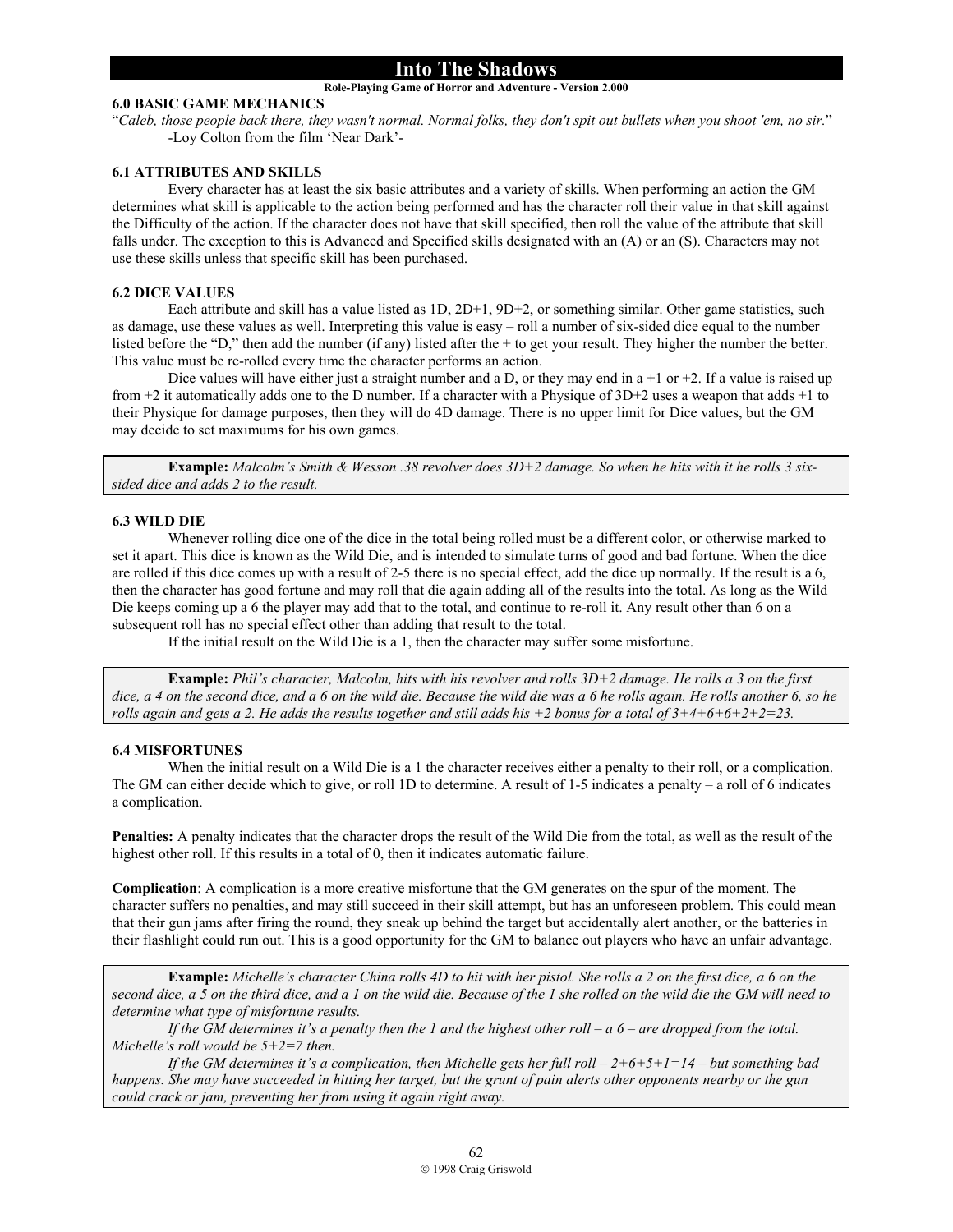# **Role-Playing Game of Horror and Adventure - Version 2.000**

### **6.5 KARMA POINTS**

Karma points are the character's ability to positively influence their destiny in times of great difficulty, or at particularly climactic moments. Player characters begin with one Karma Point, and can earn more by using Karma appropriately. Most non-player characters will not be given Karma Points, but major or recurring non-player characters may have one or more to start.

When a player spends a Karma Point, all of the skills, attributes, and special abilities for that character are doubled for one round. This does not include weapon damage values, armor values, or other values attributed to a device and not the actual character. The character must declare that they are spending a Karma Point at the beginning of the round when action is declared to use one. Only one karma Point may be used per round.

Characters automatically earns back any Karma Points used during an adventure as long as they did not spend the point to do evil, or be less than heroic. This means that if the character uses a point to kill a helpless person, kill outside of self-defense or the defense of others, cause gratuitous harm, personal gain, avoid personal danger, or to save their own life they have lost that point and do not receive it back at the end of the adventure. A character may earn an extra Karma Point at the end of the adventure, in addition to getting the spent one back, if they exposed themselves to great danger in defense of others, or were otherwise using it to fight great evil.

Characters may not have more than five Karma points at any time. Once they reach this point, they can only maintain their number by using them appropriately.

**Example:** *China and Sonia are facing the Cult of Oblivion's plan to start a nuclear war by detonating a nuclear device in downtown Chicago. The bomb has only seconds left before detonating, and two cultists remain to make sure she doesn't deactivate it. China needs to stop the cultists, so that Sonia can attempt to deactivate the bomb.* 

 *Michelle decides to spend a Karma Point and have China shoot each cultist twice. That's four actions, so she receives a –3D penalty. China's Firearms skill is 4D, but the Karma Point doubles it to 8D for this round so she will still get to roll 5D for each shot.* 

### **6.6 SURVIVAL POINTS**

Survival Points are effectively a measure of experience earned by the character that can be used to improve skills and attributes, see the section "Improving Characters" in Chapter 1, or give temporary boosts to the character's abilities in a way similar to Karma Points.

Characters may not spend both Karma Points and Survival Points in the same round, but the character may spend as many Survival Points in a round as they have – except for damage rolls – declaring their use one at a time or all at once. Characters may spend no more than two Survival Points on damage rolls. Characters may only spend Survival Points to increase their own abilities, not to help others.

For each Survival Point spent, the character gains an additional dice to one specified skill or attribute roll. Like a Wild Die, the character may re-roll a 6 on a dice gained through spending a Survival Point, though they do not suffer misfortunes if they roll a 1.

**Example:** *After China shoots the two cultists, Sonia still needs to disarm the bomb. Her Technical skill is 3D+1. The GM gives her a difficulty of 20 because the bomb is not meant to be disabled easily. Fran rolls and gets a 5, 3, and a 2 on the wild die – with the +1 totals 11. Since it's not enough Sonia decides to spend Survival Points to increase her roll. She spends 2 Survival Points initially and rolls a 5 and a 2 – which makes a total of 18 so far. She spends another Survival Point and rolls a 2 – for a total of 20. She succeeds in disarming the bomb.* 

#### **6.7 PERFORMING ROLLS**

Whenever a character is performing an action they need to roll against the appropriate skill or attribute to determine if they succeed. The GM determines the appropriate skill, and the player must roll against that character's particular skill – or the attribute it is listed under if that skill has not been improved. It is up to the GM to determine the difficulty of any particular task, and it is up to the GM to decide whether to let players know the difficulty numbers or to simply inform them of the results of their rolls.

**Base Difficulty:** Difficulty is the value the character is attempting to match or exceed with their dice in order to succeed in their skill attempt. Base Difficulty is determined by the type of task being performed in relation to the skill. Difficulties may either be assigned a specific number, or the difficulty may be grouped according to six different levels.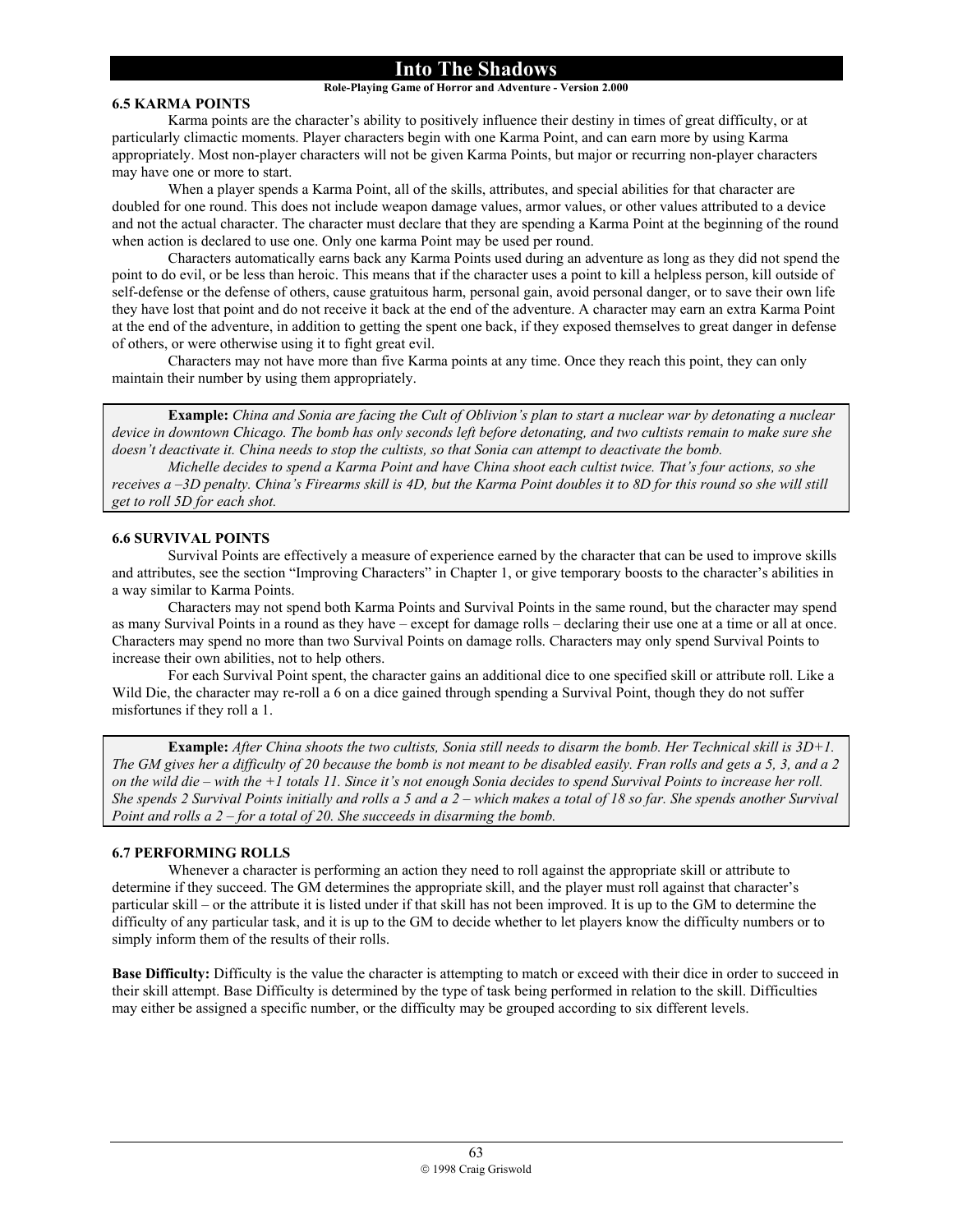**Role-Playing Game of Horror and Adventure - Version 2.000**

| <b>Base Difficulty:</b>                                                      | <b>Difficulty Range:</b> |
|------------------------------------------------------------------------------|--------------------------|
| <i>Very Easy</i> – anyone should be able to do this most of the time.        | $1 - 5$                  |
| $Easy$ – most characters should be able to do this most of the time.         | $6 - 10$                 |
| <i>Moderate</i> – task which requires some skill, effort, and thought.       | $11 - 15$                |
| $Difficult - only professionals should be able to perform this task.$        | $16 - 20$                |
| <i>Very Difficult</i> – even professionals have to work at a task like this. | $21 - 30$                |
| Heroic – Nearly impossible, calls for superhuman effort or luck.             | $31+$                    |

If Base Difficulty is classified according to ranges then it is up to the GM to determine the exact base difficulty within that range for any particular task. See the Skill section for specific examples of base Difficulty for many skills.

**Difficulty Modifiers:** Once the Base Difficulty is determined it may be necessary to alter the difficulty to suit unique circumstances. Examples of these modifiers are available in most cases under the skill description.

**Example:** *Sonia is attempting to demolish an office building full of zombies. The base difficulty under Demolition for office buildings is Difficult, a range between 16-20. Since the building is in California, and designed to be earthquake-proof, the GM sets the base difficulty at 19. The GM also sets a +5 difficulty modifier because the Sonia can't get inside to set explosive charges, so everything must be accomplished from the outside. He adds another +3 modifier because of the stress Sonia's under to finish before the zombies can find a way out. With a final difficulty of 27, Sonia will probably need to spend more Survival Points to get this to work.* 

**Opposed Rolls:** When one character is working directly against another there is no predetermined difficulty number. Success or failure is determined by having both players roll the appropriate skill, apply any modifiers the GM allows, and compare the results. Generally the character with the highest total succeeds over the other character. One example of opposed rolls is in the damage section of combat where the attacking player rolls damage for an attack, and the defender rolls Physique to defend. If the defender's total is higher then they suffer no damage. If the attacker's roll is higher then damage is based on the difference between the two rolls.

**Preparation Time:** Characters can sometimes improve their chances to perform a skill by 1D, by doubling the time it takes to perform the task. Not all skills can be prepared for, such as defensive skills, it is the GM's option which skills and skill uses to allow this with.

**Hurrying a Skill:** Characters can sometimes reduce the amount of time it takes to perform a skill in half, but the character is only then able to use half their normal number of dice to roll. Not all skills can be hurried, such as any skill that requires one round or less to perform, so it is GM's discretion which skills to allow this with.

**Example:** *Phil's character, Miguel, wants to quickly hack into a minor business network. The GM informs him that it will take two rounds. Miguel wants to do it in one, so he announces that he's hurrying the skill. Now it will only take one round, but Miguel can only use 1D+1 instead of his normal 2D+2. If Miguel took his time and did it in four rounds, he would get an extra die to make his roll 3D+2.* 

**Free Actions:** Characters may perform some actions, without taking up an action for game purposes, and without requiring a success roll. Free actions include the following:

- Speaking one or two sentences during a round.
- Making an initiative roll at the beginning of the round.
- Making a half-speed movement in Moderate or easier terrain, see the Movement section for more details.
- Making a Physique roll to resist damage. A character always rolls full dice to resist damage, unless otherwise noted.
- Making an opposed roll against an effect. Effectively the same as using Physique to resist damage, some opponents skills, spells, and powers may require the character to roll using one of their own attributes or skills to resist.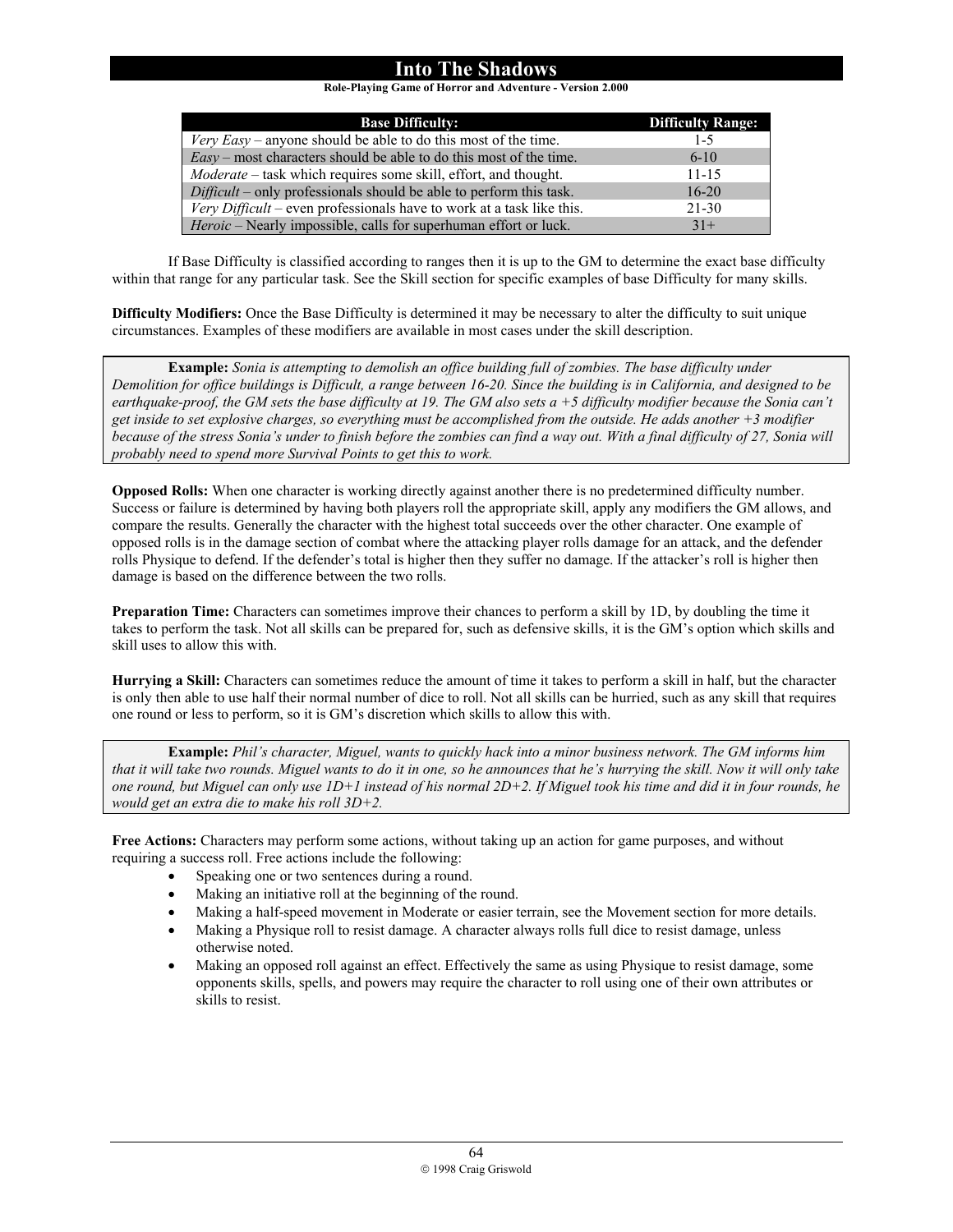**Role-Playing Game of Horror and Adventure - Version 2.000**

### **7.0 COMBAT**

"*To be sure of hitting the target, shoot first and, whatever you hit, call it the target.*" -Anonymous-

In the course of most adventures characters will be forced into combat, or a similar situation that requires round by round skill resolution to resolve. Combat is fought in increments called rounds. Each round is considered to be five seconds. For the most part, combat is handled in the same manner as normal skill use, but requires a simple step-by-step process to separate character's actions and determine who goes first. During combat follow these basic steps:

- *1. Initiative*
- *2. Characters who go first declare their actions*
- *3. Defending characters may roll defensive skills if they are able*
- *4. Characters roll to see if their actions succeeded*
- 5. *Next character declares their actions…etc.* This repeats until everyone has taken their turn.

#### **7.1 INITIATIVE**

To determine the order in which participants can act during a round every player rolls their character's base Canny attribute. Characters go in order of the results highest first, then the next highest, etc. until the lowest has gone. The GM may roll for non-player characters individually, or for each type or group of character. Characters may opt to 'hold' their action to any point in the round after their initiative if they wish to respond to someone else's actions. Once the 'held' action is used, it takes precedence over actions by characters with lower initiative rolls.

**Example:** *Each of the characters roll for initiative and get a 23, 12, and 6 respectively. The GM rolls a 17 for a group of goblins, and 8 for a police officer who has wandered into the scene. The character with 23 goes first, followed by all of the goblins, then the character with 12, the officer with 8, and the character with 6 goes last.* 

**Group Initiative:** If the GM wishes to allow it, characters who are working together, keeping close, *and in constant communication*, may make a group initiative roll utilizing the Canny roll for the character with the highest Canny in the group. This means all of the characters will effectively go simultaneously.

**Declaring Actions:** Each character declares their actions for the round at the beginning of their turn. A character who has not had their turn yet can declare a defensive skill use at any time, see Defensive Skills below, otherwise a character must declare defensive skills during their turn. If a character takes their turn without using any defensive skills, then they receive none for the rest of the round.

Every action a character takes beyond the first incurs a –1D penalty on all the actions performed by them that round. A character performing two actions suffers –1D to each action, a character performing three actions suffers –2D, etc. This modifier does not affect initiative, damage, and damage resistance rolls.

**Example:** *Malcolm and China are confronted by a bridge troll. Each rolls for initiative. Malcolm gets a 10, China gets a 13, and the troll gets a 6. China goes first and declares that she is going to Dodge and shoot the troll once with her pistol. The GM declares that the troll will Dodge. He also decides that the troll will attack once later, if possible, so he gives the troll a –1D modifier for taking two actions when rolling the Dodge. China rolls her Dodge first, then rolls to hit with her Firearms skill and misses the troll.* 

*Malcolm chooses to hold his action and see what the troll will do.* 

*The troll decides to attack China with it's remaining declared action, once Malcolm sees this he decides to act by shooting the troll once. Malcolm rolls and hits the troll, rolls damage and kills it.* 

**Surprise:** When one character wishes to surprise another, the attackers must make a successful Hide/Sneak roll, opposed by the defenders Find roll. If successful, the attackers take their turns first, and the defenders are not allowed to make use any Defensive Skills before their turns. Once the attackers have taken their initial turns the remainder of the turn resolves normally.

### **7.2 DIFFICULTY**

Characters have a Base Difficulty to hit based on the type of weapon they are using. Unarmed combat has a Base Difficulty of Very Easy. It is up to the GM to determine the exact difficulty based on the specified range, and apply appropriate modifiers.

**Melee Weapons:** Melee Weapons have a Base Difficulty (Very Easy to Heroic) to use listed under the description of that weapon in the Weapons & Equipment section.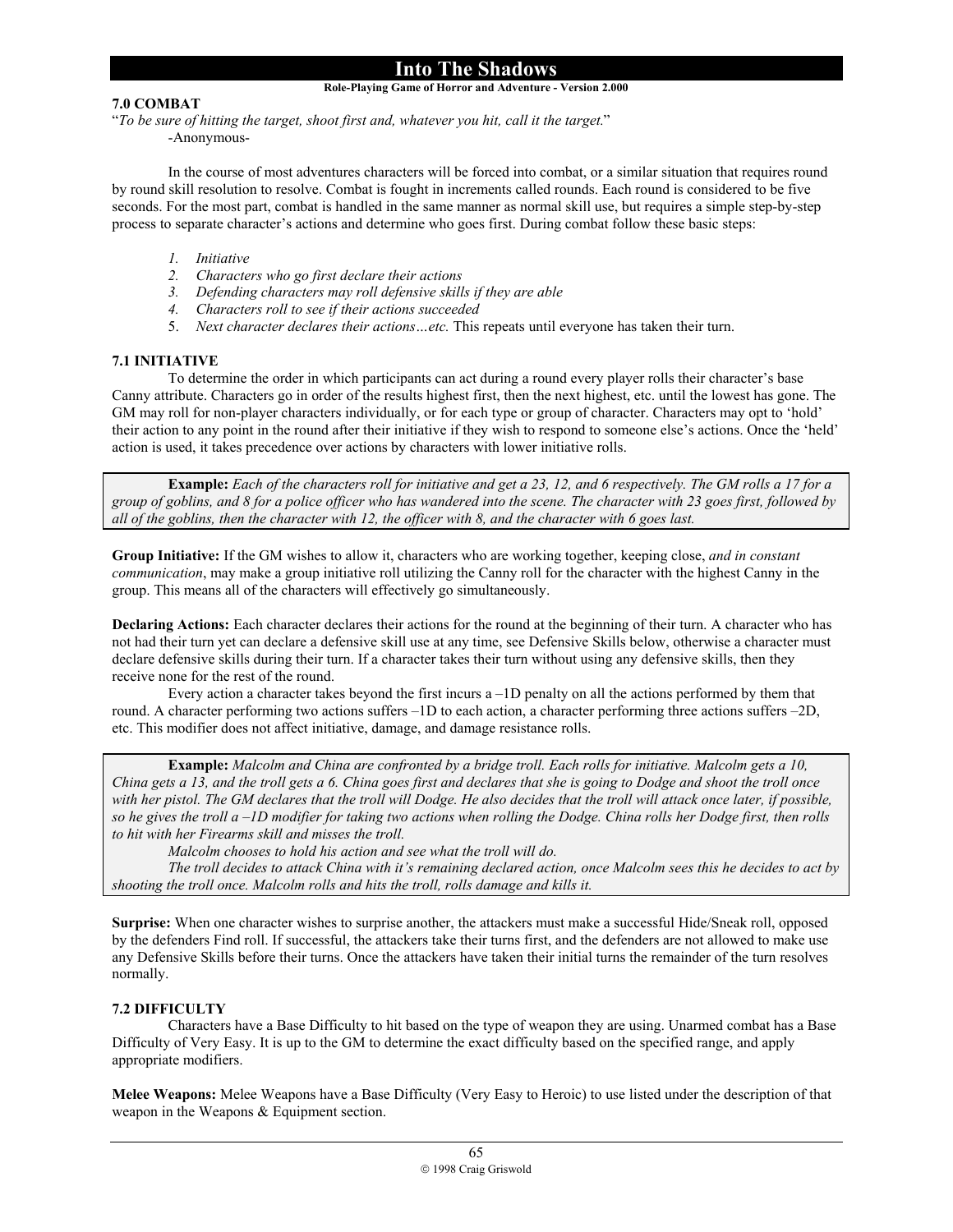#### **Role-Playing Game of Horror and Adventure - Version 2.000**

**Ranged Weapons:** Ranged weapons have the beginning of three ranges - short, medium, and long - listed under their description in the Weapons & Equipment section. Anything closer than short range is considered to be Point Blank. Point blank range is Very Easy difficulty. Short range is Easy difficulty. Medium range is Moderate difficulty. And, long range is Difficult.

**Example:** *China and Sonia are attacking a couple of Gibbet Fiends. China sneaks up on one and attacks it with a hatchet. The hatchet has a base difficulty of Easy, so the GM decides to make it a 6.* 

 *Sonia is going to shoot the second with her Walther PPK. The fiend is 10 meters away, and the range on her pistol is 12/20/40 – which means that point blank range is 0-11 meters, short range is 12-19, medium range is 20-39, and long range is 40+. The base difficulty for point blank range is Very Easy. Since the fiend is on the edge of being short range the GM decides to make the difficulty 5.* 

### **7.3 DEFENSIVE SKILLS**

There are several skills characters can use to avoid various types of attacks. Use of this skill is meant to increase the difficulty for an attacker. Each of these skills may be used in two ways: full use, or normal use.

Full use doesn't allow the character to perform any other actions that round except one full move, but in return the character may add the result to the difficulty of all attack rolls against them.

Normal use allows the character to perform other actions with normal penalties, the character then chooses when the roll is made whether to use the roll as the base Difficulty of *all* attacks against them – or whether to use each individual attacker's difficulty as normal.

**Dodge:** Used against any non-magic, non-psionic ranged or distance attack.

**Magic Resistance:** Used against magic-based attacks.

**Melee Weapons Parry:** Used to deflect hand-to-hand attacks when the defender is using a melee or makeshift weapon in their hands. If used against an unarmed attacker, the defender gets  $a + 5$ .

**Mental Defense:** Used against psionic-based attacks.

**Unarmed Combat Parry:** Used to deflect hand-to-hand attacks when the defender is unarmed. If used against an attacker armed with a melee or makeshift weapon, the defender suffers a –5 penalty.

 If a character has not already taken their turn they may declare use of a defensive skill when another character declares an attack against them. This skill counts as an action, so they will also need to specify how many other actions they wish to use this round and modify their roll appropriately. If a character's turn comes up and no one has attacked them, they may declare they are using a defensive skill in anticipation of being attacked. If they choose not to, they won't be able to take any defensive actions if they are attacked later in the round.

### **7.4 AREA OF EFFECT ATTACKS**

Area of effect weapons, such as grenades and Molotov cocktails, are different than normal weapons in that they include a radius attack, so the hit location doesn't have to be exact, and if the attack misses it explodes somewhere else. A miss can be just as effective as a success for these weapons.

When the attack is declared the attacker picks the target spot and the GM determines difficulty based on range and modifiers. If the attacker can't see exactly where they're aiming the GM should add a further  $+5$  to  $+10$  difficulty.

If the character misses, the GM should roll a D6 to determine which direction the object fell from it's desired location. A 1 indicates further past the location, 2 would be past and to the right, 3 would be far right, 4 would be short of the target, 5 would be far left, and 6 would indicate past and to the left. Next the GM rolls to determine how many meters the object fell from the desired target. If the target was at short range roll 1D, at medium range roll 2D, and at long range roll 3D.

**Blast Radius:** Area of effect weapons list the blast radius for the weapon, long with separate damage values for each radius. For example a standard Fragmentation Grenade has blast radiuses of 0-2/4/6/10 and damage values of 5D/4D/3D/2D. This means everyone within 2 meters of the blast takes 5D, everyone within 4 meters takes 4D, everyone within 6 meters takes 3D, and within 10 meters takes 2D.

**Detonators:** Grenades have different types of detonators. The grenade may be set to explode on impact, or after a predetermined time. If a timer is used, the grenade will explode at the end of the round it is set to. Molotov cocktails explode only on impact.

**Tossing Grenades Away:** If a character is close to where a grenade lands they may attempt to grab it and toss it away before it explodes. This costs three actions: one to move to the grenade – if it's within range of one move - one to grab the grenade, and the last to throw it. This means the character will have at least a –2D modifier to these rolls.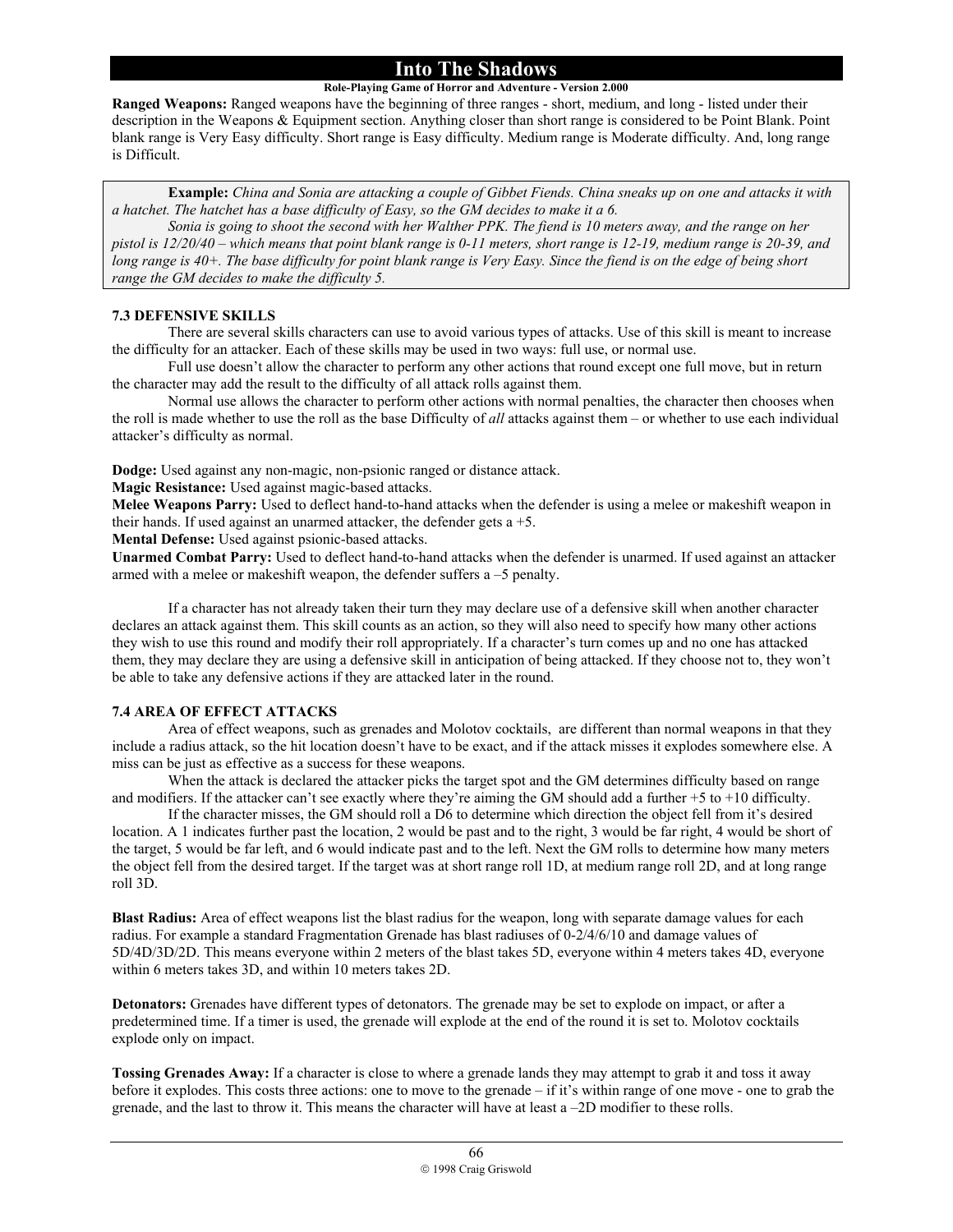#### **Role-Playing Game of Horror and Adventure - Version 2.000**

### **7.5 DAMAGE**

When an character is hit successfully in combat the attacker will roll damage, and the defender will roll resistance. The attacker's damage will be their Physique if the attack is unarmed hand-to-hand. If the attacker is using a melee weapon then damage will be their Physique with a damage bonus specified under the weapon description. If the attacker is using a ranged weapon then damage will either be as with melee weapons above, or the weapon may have a predetermined damage value.

**Resisting Damage:** The defender will make an opposed roll using their Physique against the damage rolled. If the damage roll is greater, then the character suffers damage to their Life Points equal to the difference. If the defender's roll was higher then no damage occurs. A defender's Physique roll can be modified by body armor, apply the bonus described under the body armor's description to the defender's Physique before rolling.

**Life Points:** Life Points are a measure of how much damage a character can take before dying. When a character reaches 0 Life Points they are considered dead. The player may need to start building a new character.

**Maiming:** Optionally, a GM may allow a character to become maimed instead of Mortally Wounded. The GM will select a part of the body rendered useless by the attack, and the part will have to be removed or compensated for in some way. Common maiming would include loss of an eye, arm, or leg.

**Damage Effects:** In addition to reducing Life Points, when a character takes damage they may suffer addition effects based on the amount suffered from that individual attack. Effects are cumulative until the character recovers. Wounded and greater effects are likely to leave some visible scarring, severity and location are left to GM's discretion, and might be noted on the character sheet.

| Damage:   | <b>Effect:</b>                                                                                                                                                                                                                                                                                     |
|-----------|----------------------------------------------------------------------------------------------------------------------------------------------------------------------------------------------------------------------------------------------------------------------------------------------------|
| $1 - 4$   | None                                                                                                                                                                                                                                                                                               |
| $5-9$     | <i>Stunned</i> : suffers a -1D penalty to skill and attribute rolls, except damage resistance, for the rest of<br>the round as well as the next round. If a character's PHY reaches 0D they fall unconscious 2D<br>minutes.                                                                        |
| $10 - 14$ | <i>Wounded:</i> falls prone; can take no actions for the rest of the round; suffers $a$ –1D penalty on skill<br>and attribute rolls, except damage resistance - until healing back 5 Life Points. A character whose<br>PHY reaches 0D through these modifiers becomes Incapacitated.               |
| $15 - 19$ | <i>Incapacitated:</i> falls prone and knocked unconscious for 10D minutes. Cannot act until at least half<br>of the damage from this attack is healed.                                                                                                                                             |
| $20+$     | Mortally Wounded: falls prone and is unconscious. Cannot do anything until at least half of the<br>damage from this attack is healed. Character will continue to lose 1D of Life Points per turn until<br>dead unless another character makes a First Aid roll at a difficulty level of Difficult. |

**Stun Damage:** Certain weapons do stun damage only. Stun damage does not affect Life Points. The victim is rendered unconscious for a number of minutes equal to the number of damage points. There are no lasting effects from stun damage.

**(Optional) Armor Damage:** As body armor is used in combat it suffers wear and damage. Armor should be considered to be damaged whenever the wearer suffers 10 or more points through it. Damaged armor looses 2 pips of effectiveness for every time it is damaged until it is repaired. See the Armorsmith skill for details on armor repair.

**Weapon Damage:** As a result of hits in combat, or complication rolls, a weapon may become damaged. Weapons have a PHY based on their materials for resisting damage. Wooden weapons have 1D+1, stone weapons have 1D+2, and metal weapons have 2D. Every 3 points of damage, or part thereof, a weapon suffers has a cumulative effect on the weapon. Melee weapons lose –1D of their damage value for every 3 points of damage total. Ranged weapons, such as firearms, suffer a +5 difficulty to their use for every 3 points of damage. Any weapon that suffers 10 or more points of damage is rendered useless. Any weapon that suffers 13 or more is destroyed.

**Example:** *China is hit by a herposapien's claw attack. The herposapien has a PHY of 3D and gets a +1D*  damage bonus with its claws. The GM rolls damage and gets a 5, 4, 6, and a 3 on the wild die – for a total of 18 points of *damage. China resists with her PHY of 3D+1, had she remembered to put on her light Kevlar™ vest she'd get a bonus of +2D+1 to resist. Michelle rolls a 4, 3, and a 2 on the wild die – for a total of 9. The 9 is subtracted from the 18 damage for a total of 9. China loses 9 Life Points and is Stunned, so she suffers a –1D penalty to all skill rolls for the rest of this round and the next.*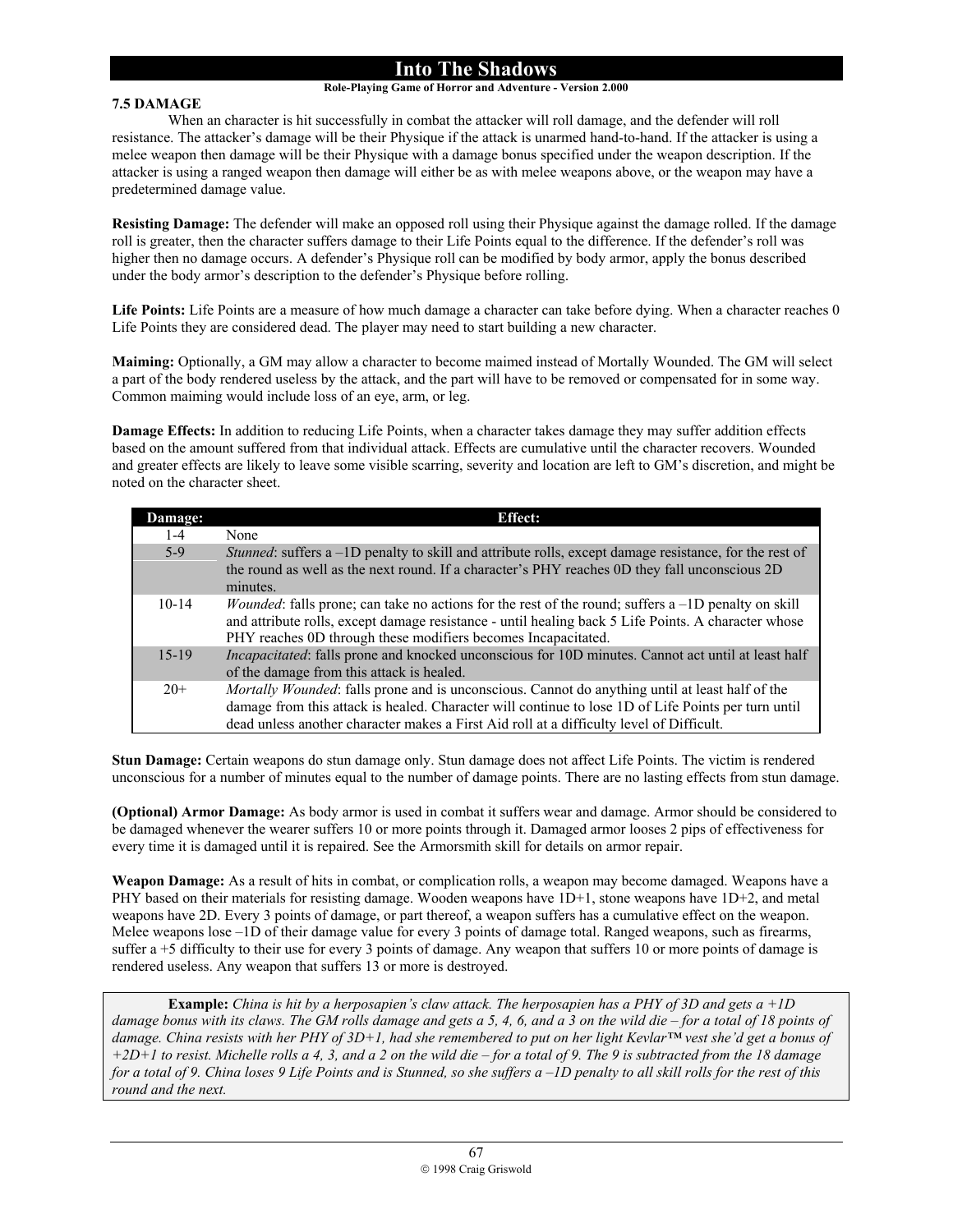### **Into The Shadows Role-Playing Game of Horror and Adventure - Version 2.000**

# **7.6 HEALING**

Characters may either heal Life Points naturally, or with the aid of medical assistance. Character's may use their own First Aid skill to assist their healing if the GM allows, but characters should not be allowed to perform medicine on themselves. The character may not heal beyond their normal Life Point value.

**Natural Healing:** Characters may have to heal without the aid of medical intervention. This is the slowest method. With each day of rest characters roll their PHY to heal, dividing the result by three and rounding up to determine the number of points healed each day. If a character is unable to rest the GM can divide the normal amount of damage healed by 2-3 per day.

**First Aid:** Regular attention by someone with First Aid skill allows the character to heal at a faster rate. This includes the use of bandages, cleaning solutions, and minor antibiotics. The character with First Aid rolls their skill and adds it to the character's PHY roll to determine how many points are healed. Character's performing First Aid on themselves suffer a – 1D penalty.

**Medicine:** The use of the Medicine skill involves more complicated procedures, possibly including minor surgery, prescription medicine, and regular attention. The character with Medicine skill rolls their skill and adds that number directly to the number of Life Points the character heals per day.

**Example:** *China took 9 points of damage on her last adventure. The next day she rests, attempting to recover. Michelle rolls China's PHY of 3D+1 at the end of the day and gets a 2, 6, and a 5 on the wild die – for a total of 13. 13 divided by 3, rounded up, is 5. China heals 5 Life Points for the day.* 

### **7.7 SPECIAL MODIFIERS**

There are a number of special rules to cover special combat situations.

**Cover:** A character may find cover behind objects in combat situations. This increases the difficulty to hit the character as well as providing some extra resistance against damage. For additional Difficulty Modifiers the GM may either come up with an arbitrary number, or roll the number of dice on the table below and add the result to the attacker's difficulty.

| <b>Cover Type:</b>                        | <b>Difficulty Modifier:</b> |
|-------------------------------------------|-----------------------------|
| Light Fog / Smoke, Poor Light             | $+5$                        |
| Thick Fog / Smoke, Moonlit Night          | $+10$                       |
| Very Thick Fog / Smoke, Complete Darkness | $+20$                       |
| 25% Physical Cover                        | $+5$                        |
| 50% Physical Cover                        | $+10$                       |
| 75% Physical Cover                        | $+15$                       |

Physical cover also effectively adds to the character's damage resistance, as long as the GM decides that the cover is able to absorb some of the damage.

| <b>Type of Cover:</b>     | <b>Resistance Modifier:</b> |
|---------------------------|-----------------------------|
| Flimsy wood               | $+1D$                       |
| Normal wood               | $+2D$                       |
| Standard metal            | $+3D$                       |
| Thick or reinforced metal | $+4D$                       |
| Armor plating             |                             |

**Hit Location:** In cases where the location of a hit is important here is a random method for determining hit location. Roll 1D and compare it to the table below. This can be used to determine if the attack strikes an area protected by armor or cover, in the case of maiming, or the GM may *optionally* wish to modify damage based on hit location.

| <b>Result:</b> | <b>Location:</b>                               | Damage Modifier: |
|----------------|------------------------------------------------|------------------|
|                | Head                                           | $+1D$            |
| $2 - 3$        | Torso                                          | $-1D$            |
| $\overline{4}$ | Arms (roll again: 1-3 left arm; 4-6 right arm) | Normal           |
| 5              | Left Leg                                       | Normal           |
|                | Right Leg                                      | Normal           |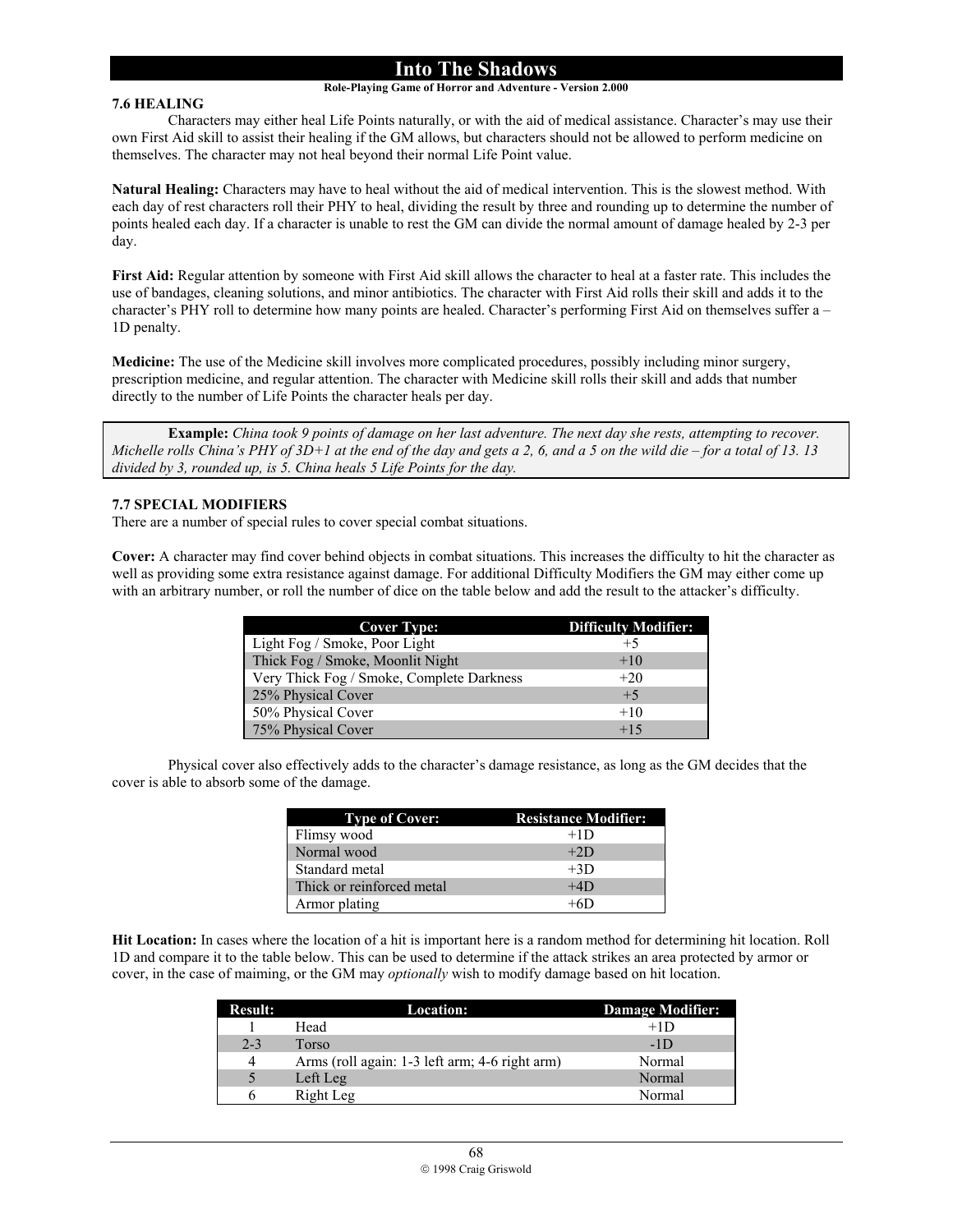### **Role-Playing Game of Horror and Adventure - Version 2.000**

**Called Shots:** A character may designate a specific hit location for an attack by accepting a –1D modifier on their to hit roll. This includes making specific attacks on a character's weapons and other equipment.

**Drawing:** Drawing a weapon requires one action.

**Switching Hands:** Switching a weapon from one hand to another requires one action.

**Handedness:** Players should select whether their characters are right or left-handed when the character is created. Using a one-handed weapon in the character's non-primary hand gives the character a -1D modifier to their roll to hit.

**Paired Weapons:** Characters can use two identical weapons in either hand, attacking simultaneously at the same target with a special modifier. The character rolls once for both to-hit and damage for both weapons. They receive a -1D penalty to hit, but roll 1.5 times normal damage, rounded up. This counts as a single attack for purposes of determining penalties for the number of actions attempted.

 Attacking two separate targets, or using dissimilar weapons, requires two separate attacks - taking into account the modifiers for multiple actions, as well as using a weapon in the character's "off" hand.

**Ammunition/Reloading:** Most projectile weapons have a limited number of shots listed as ammo in their description. Reloading an automatic weapon with an external magazine takes one round. Reloading a rifle with an internal magazine requires two rounds. Reloading a revolver takes two rounds normally, one round with a speed-loader.

**Rate of Fire:** Some weapons have a maximum number of shots that may be fired in one round. The character may fire that number or less, but never more. Bows and crossbows are the most common examples of this limitation. Other weapons can be fired as many times as a character's skill will allow.

**Burst and Full-Auto Firing:** Semi and full-automatic rifles and pistols may be fired in 5 round bursts, or in a full-auto spray.

Firing a 5 round burst adds 1D to the weapon damage, but consumes ammo more quickly.

Firing a full-auto spray empties the clip in one round. The character can aim the spray at as many targets as the total ammo being used divided by 10, rounded down, treating each target as a separate attack and rolled normally with appropriate penalties for multiple actions, but with 2D added to the weapon's damage on each successful hit.

**Example:** *Malcolm picks up a Thompson M1 and fires a full-auto spray at three targets, since the clip has 30 rounds he can fire at up to 3 targets with a full-auto spray. He is using a Karma Point, so his normal 2D+2 Firearms skill is doubled to 5D+1. For using three actions he suffers a –2D penalty to each shot, so his roll for each one will be 3D+1. Each target he hits will suffer 6D damage, instead of the normal 4D.* 

**Burn Attacks:** Some attacks have a lingering effect on the target, including flame throwers, Molotov cocktails, and acid sprays. In addition to the normal – immediate – damage, these attacks will do damage to the victim at the end of every round thereafter, diminishing only 1 pip per round in intensity until the damage reaches less than 1D or the effect is countered. The character may be able to do something in one action or one round to stop the attack completely – such as jumping into a pool of water or removing some or all of the character's clothing. If not, the GM should allow the character to fight the effect, when appropriate. The character must make an opposed roll on their Reflex against the current damage value of the attack. If the character rolls greater then the effect is reduced a number of pips equal to the difference. If the damage value of the attack is greater, then there is no effect.

**Example:** *Miguel is hit with a Molotov cocktail that does 4D damage to him. Regardless of whether he suffered a loss of any Life Points, the burning liquid will do 3D+2 damage at the end of the next round, 3D+1 the round after that, etc. until the effect is countered or the damage reaches less than 1D and it dissipates. Miguel attempts to fight off the effect, rolling his REF of 3D against the damage of 3D+2. Phil rolls a 4, 3, and a 6 on the wild die for his character. Because of rolling a 6 on the wild die, he rolls again and gets a 5. The total is 18. The GM rolls damage and gets a 6, a 4, and a 3 on the wild die – added to the +2 gets a total of 15. The effect is reduced by 3 pips (1D) that round to 2D+2, and will be at 2D+1 the next, etc..* 

### **7.8 COMBAT SCALES**

The difference in size and mass between certain types of weapons and combatants is simulated by the use of combat scales. Combat scales are used when combat is taking place between characters, vehicles, and creatures on different levels of the scale. The table below lists the available scales. Weapons, vehicles, and certain types of creatures will have a listed Scale value that can be compared to the chart below. When targets of the same scale are in combat,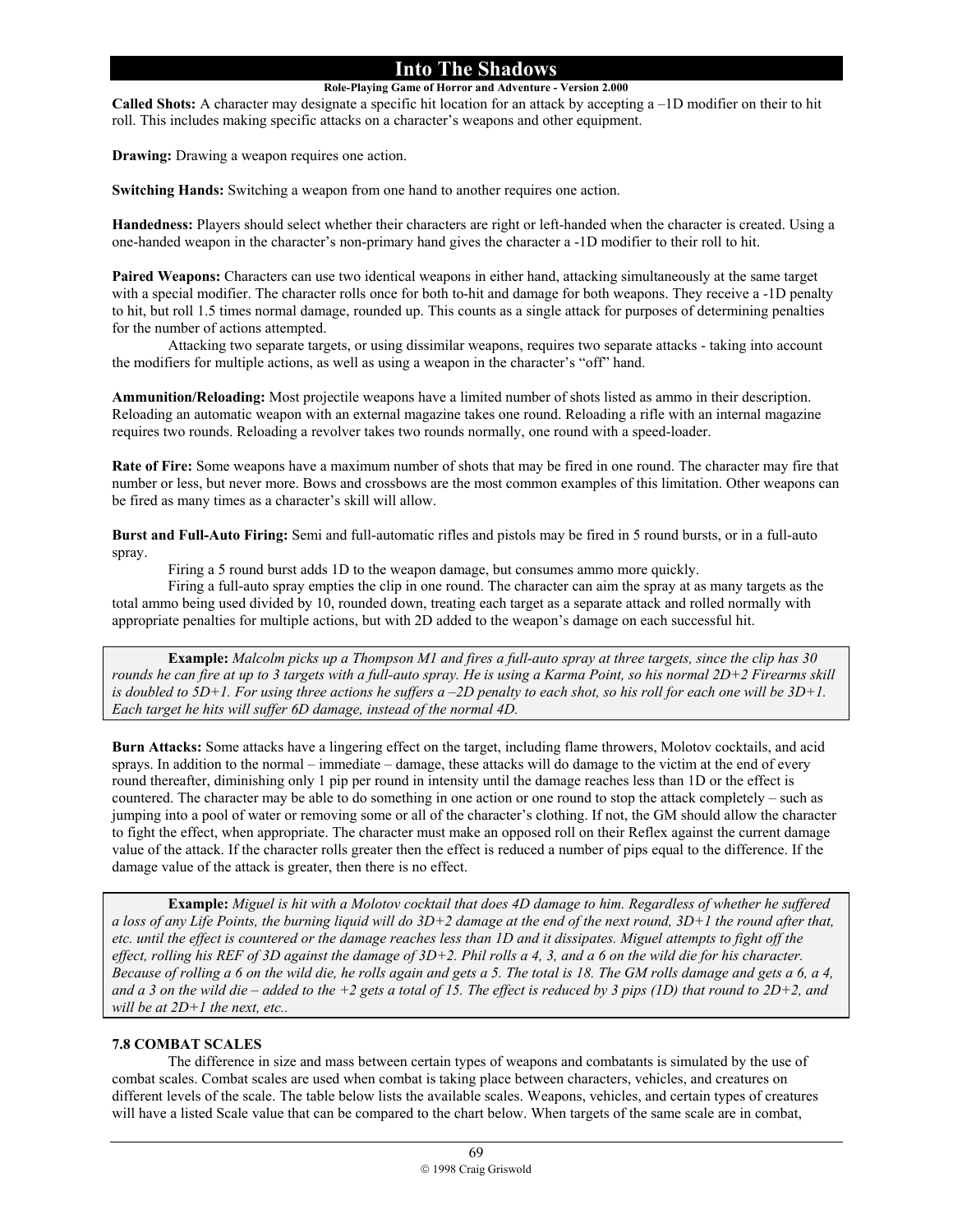**Role-Playing Game of Horror and Adventure - Version 2.000**

ignore the scales and proceed normally. Otherwise take the difference between the two modifiers for the *adjusted modifier* to be used.

| Scale:    | <b>Modifier:</b> |
|-----------|------------------|
| Character |                  |
| Car       | 2D               |
| Tank      | 6D               |
| Carrier   | 10D              |

**Lower Vs. Higher:** When a character lower on the scale is attacking an opponent higher on the scale, the *lower scale character adds the adjusted modifier to their attack roll* and the higher scale opponent dodges normally. The lower scale character rolls damage normally, but the *higher scale opponent adds the adjusted modifier to their damage resistance roll*.

**Higher Vs. Lower:** When a character higher on the scale is attacking an opponent lower on the scale, the higher scale character attacks normally, but the *lower scale character adds the adjusted modifier to their dodge*. The *higher scale character gets to add the adjusted modifier to their damage roll*, but the lower scale character defends normally.

**Example:** A *dragon of Tank scale is attacking China and Malcolm. China has a 13mm T-Gewehr , and Malcolm*  has a Thompson M1. China wins initiative and declares she will shoot once and dodge. Since she is using a Tank scale *weapon, there are no modifiers to either her attack roll or the dragon's damage resistance. She rolls her Firearms skill at –1D for taking two actions. She rolls a 3, 6, and a 1 on the wild die. The GM determines it's a penalty and subtracts the 1 and the highest other roll from her total – leaving her with a roll of 3. Her difficulty was 5, so she misses.* 

 *Malcolm attacks next. Since his weapon is Character scale he adds 6D to his Firearms roll of 2D+2 when attacking, hitting the dragon easily. He rolls damage normally, and gets a total of 16 points. The dragon rolls to resist and adds 6D to his PHY to resist, for a total of 12D. The GM rolls a total of 40 to resist, and the dragon doesn't even notice the attack.* 

 *The dragon decides to attack China and rolls his 3D+2 in Unarmed Combat. China declared a Dodge earlier and gets to add 6D to it to avoid the dragon's attack. Her total Dodge roll was a 27. The GM rolls for the dragon and gets a 6, 3, and a 5 on the wild die – added to the +2 for a total of 16. The dragon misses. Had he hit the GM would have rolled 12D for the damage, 6D for the dragon's PHY and 6D to adjust for scale, and China would have resisted normally.*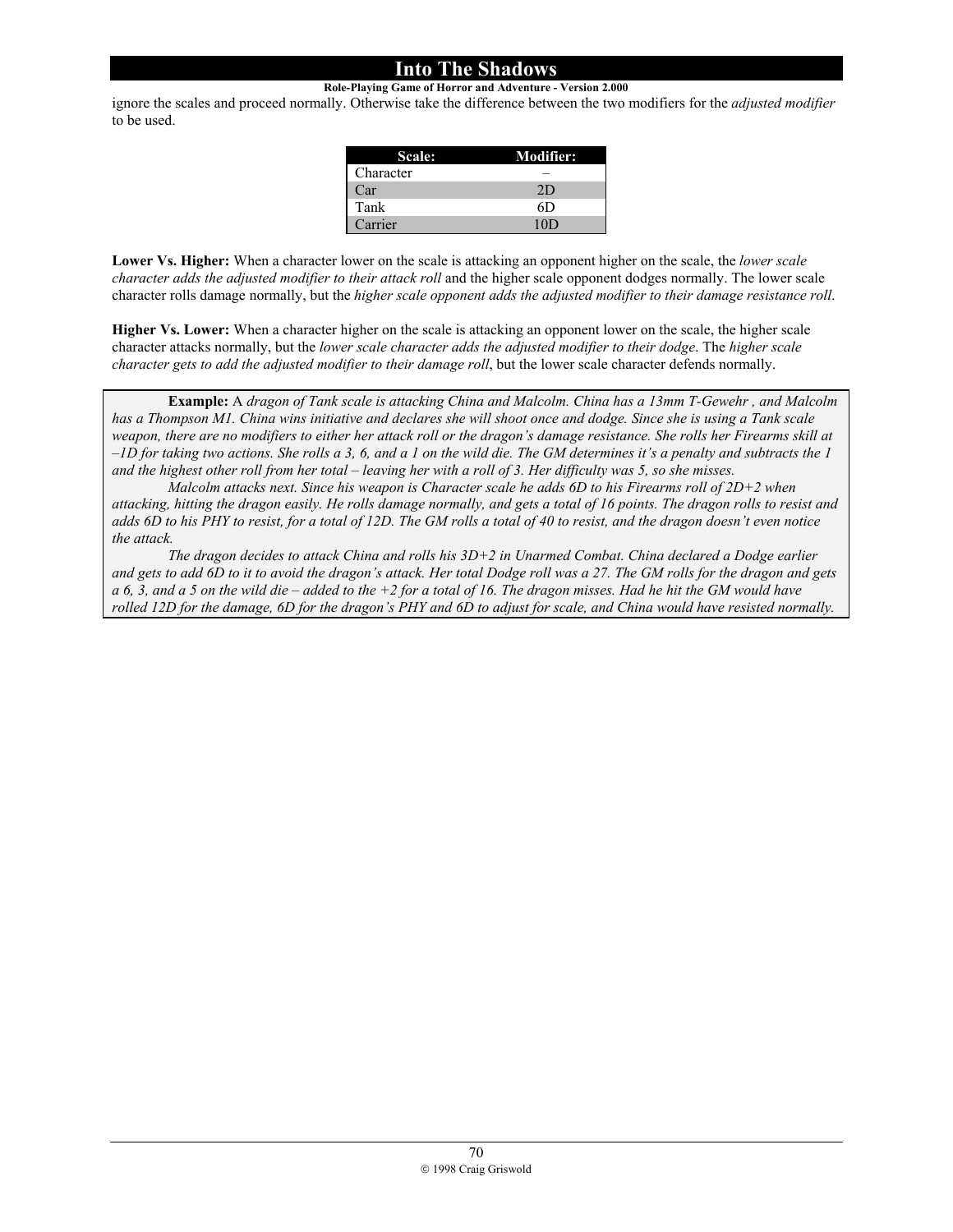### **Role-Playing Game of Horror and Adventure - Version 2.000**

## **8.0 MOVEMENT**

Jack Goodman: "*Stick to the road.*" David Kessler: "*Beware of the moors.*" Jack Goodman: "*Oops.*" -Excerpt from the film 'An American Werewolf in London'-

## **8.1 BASIC MOVEMENT**

Each character, mount, and vehicle has a Move value. This represents the maximum number of meters it moves during a declared movement. Each move counts as a declared action with one exception. Each character may make one free half move without requiring the use of an action.

**Terrain Difficulty:** When a character makes one or more full moves they must roll the appropriate movement skill, such as Climbing, Running, Swimming, Motor Vehicle Operation, or Pilot. Difficulty is based on the terrain type, determined by the GM, and modified by conditions such as weather. Characters only make one roll to see if movement was successful, receiving normal penalties for taking multiple actions.

| <b>Terrain Type:</b>                           | <b>Base Difficulty:</b> |
|------------------------------------------------|-------------------------|
| Straight flat surfaces                         | Very Easy               |
| Uneven ground or with minor obstacles          | Easy                    |
| Rough terrain, or ground with many obstacles   | Moderate                |
| Through a panicked crowd, or very rough ground | Difficult               |
| Running across an ice flow.                    | Very Difficult          |
| Running across a lava flow.                    | Heroic                  |

**Maneuvers:** When a character or vehicle attempts a move other than roughly straight-line movement they are considered to be making a maneuver. When a character performs such a stunt the difficulty for the maneuver is added to that move. Maneuvers are considered a modifier to a move, not a separate action. Only one maneuver can be performed per move.

| <b>Maneuver:</b>                                                                                                         | <b>Difficulty Modifier:</b>   |
|--------------------------------------------------------------------------------------------------------------------------|-------------------------------|
| Sliding Sideways: shifting lanes or easing over without changing direction.                                              | $+1-5$                        |
| Bootlegger Reverse: makes half-move and ends up facing the opposite direction,<br>cannot move for the rest of the round. | $+6-15$                       |
| Jump: vehicle jumps off ramp or precipice if some type                                                                   | $+5$ to 20 or more            |
| Up to $45^\circ$ Turn                                                                                                    | $+1-5$                        |
| $45-90^\circ$ Turn                                                                                                       | $+6-15$                       |
| <i>Rotate:</i> hover-capable vehicles only, must be half-speed or less                                                   | $+5-15$                       |
| Up to 45 $\degree$ Climb: flying/submersible vehicles only                                                               | $+6-10$                       |
| 45-90 $^{\circ}$ Climb: flying/submersible vehicles only                                                                 | $+11-20$                      |
| Up to 45 $^{\circ}$ Dive: flying/submersible vehicles only                                                               | $+1-5$                        |
| 45-90 $^{\circ}$ Dive: flying/submersible vehicles only                                                                  | $+6-15$                       |
| Loop: flying vehicles only, vertical loop-de-loop                                                                        | $+15-30$ or more              |
| Barrel Roll: flying vehicles only, roll sideways without changing direction.                                             | $+5$ per 45 $\degree$ of roll |

**Failing Movement:** When a character fails movement themselves or in a vehicle the GM should compare the difference by which the move failed to the table below.

| <b>Amount of Failure:</b> | <b>Effect:</b>                                                                                                                                                    |
|---------------------------|-------------------------------------------------------------------------------------------------------------------------------------------------------------------|
| $1 - 3$                   | Slip of control, -1D to all actions for the rest of the round.                                                                                                    |
| $4-6$                     | Serious control problem, -3D to all actions for the rest of this round, -1D for the next<br>round                                                                 |
| $7-10$                    | Out of control, the vehicle spins or the character trips and falls, move in random<br>direction, vehicle stops if applicable, no control of vehicle for one round |
| $11 - 15$                 | Minor collision, character/vehicle glances on another character/vehicle or obstacle,<br>subtract -3D from normal collision damage                                 |
| $16 - 20$                 | Collision, character/vehicle smashes into another character/vehicle or obstacle doing<br>normal collision damage                                                  |
| $21+$                     | Severe collision, character/vehicle smashes into another character/vehicle or obstacle at<br>a poor angle that increases damage $+4D$                             |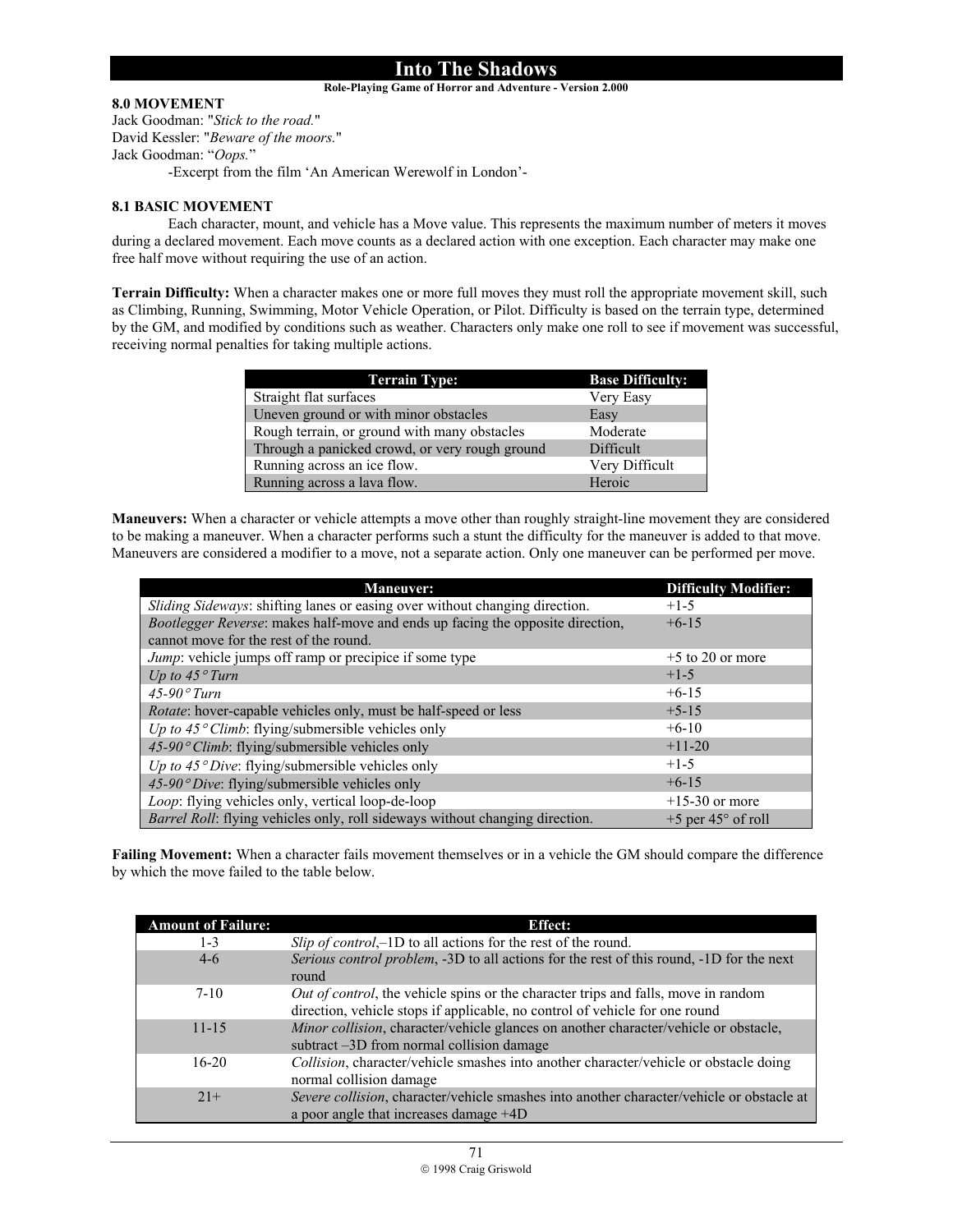## **Role-Playing Game of Horror and Adventure - Version 2.000**

**Collisions:** Damage from a collision is determined by the speed of the character or vehicle (the number of moves declared that round), modified by particulars of the collision. Damage is assumed to be in the scale of the character/vehicle colliding. The GM should feel free to modify the base damage as needed for individual circumstances. These values are only intended as general guidelines.

| <b>Moves Declared:</b> Base Damage: |     |
|-------------------------------------|-----|
| Half-Speed                          | 2D  |
| 1 Move                              | 3D  |
| 2 Moves                             | 4D  |
| 3 Moves                             | 6D  |
| 4 Moves                             | 10D |

| <b>Angle of Collision:</b> | <b>Damage Modifier:</b> |
|----------------------------|-------------------------|
| Head-on                    | $+3D$                   |
| Rear-ended / Side-swipe    | $-3D$                   |
| Right Angle "T-bone"       | $+0D$                   |
|                            |                         |

**Example:** *Miguel is running full-tilt through a crowd after a werewolf. He is making four full moves, across a crowded sidewalk. The ground is flat, but the people are considered obstacles, so base difficulty is Moderate. It isn't raining or anything, so the GM sets difficulty at 11. Since Miguel hasn't improved his running skill he rolls his REF which is 3D, which is –3D for taking for actions but he spends 3 Survival Points to compensate. Phil rolls a 1, 5, and a 4 on the wild die. Miguel fails by 1, which compared to the movement failure table indicates only a slip of control, and a –1D penalty to all actions for the rest of the round. Miguel isn't doing any other actions, so there is no real effect. He moves a full 40 meters successfully.* 

**Falling:** Characters and objects suffer damage from falling based on how hard they hit the ground. Damage is considered to be the same scale as the falling item. Damage value is 1D for every 3 meters fallen – to a maximum of 10D when they reach 'terminal velocity.'

**Travel:** To figure distance traveled over periods of time longer than one round use the equations below.

| <b>Time Period:</b> | <b>Distance Traveled:</b>                                                                      |
|---------------------|------------------------------------------------------------------------------------------------|
| 1 minute            | (Move x $\lceil \# \text{ of moves declared per round} \rceil \times 12$ ) meters              |
| 10 minutes          | (Move x $\lceil \# \text{ of moves declared per round} \rceil$ x .12) kilometers               |
| Half Hour           | (Move $x \neq 0$ of moves declared per round] x .36) kilometers                                |
| Hour                | (Move x $\left[\frac{\text{H}}{\text{H}}\right]$ of moves declared per round x .72) kilometers |
| 12 Hours            | (Move $x \neq 0$ f moves declared per round $x \ge 64$ ) kilometers                            |

Have the character make one difficulty roll based on the average terrain difficulty, or any special obstacles the GM wishes to place in the way of the character. Skill dice should be reduced based on the number of moves declared per round, as if the action was taking place during a single round. It is up to the GM to determine the results of a failure, where the character fails and exactly what happens.

**Stamina:** Characters or mounts going 3 or more moves in one round must make a Stamina roll every minute starting at Very Easy difficulty and increasing one level each time. Characters and mounts going 2 moves each round must make a similar Stamina roll every 10 minutes.

## **8.2 VEHICLES**

 There are a variety of vehicles available for use in a variety of tasks. There are all-purpose vehicles, as well as those designed for specific tasks. Some are armed, some capable of flight or submersion. To better understand each vehicle, and use it in a role-playing environment it must be give clearly defined statistics. Here is an explanation for the way vehicles are listed in Into The Shadows.

#### **(VEHICLE MODEL OR NICKNAME)**

**Vehicle:** Manufacturer and model. **Type:** Vehicle's generic classification. **Scale:** The vehicle's position on the Scale chart. See the Combat section for more information. **Length: Height: Width:** Vehicle's available dimensions. **Weight:** The vehicle's weight in lbs Or kg. **Range:** The average distance the vehicle can travel in miles or km without refueling.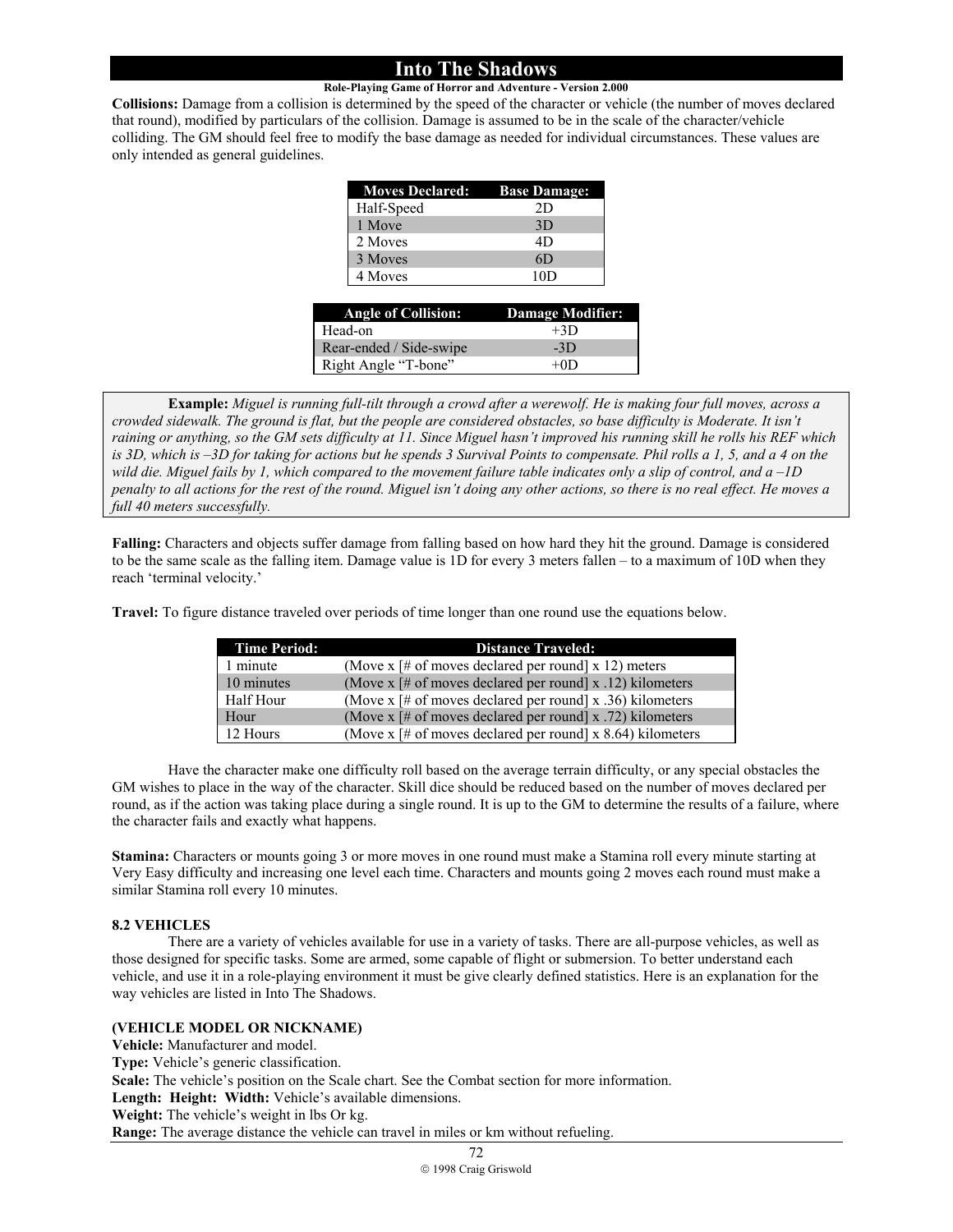#### **Role-Playing Game of Horror and Adventure - Version 2.000**

**Skill:** The skill used when piloting this vehicle.

**Drivers:** The minimum number of crew needed to operate the vehicle.

**Passengers:** The maximum number of non-crew the vehicle can safely accommodate.

**Cargo:** The maximum mass and/or volume of cargo that can be carried.

**Cover:** The amount of cover provided by the vehicle to crew and passengers.

**Cost:** The average monetary cost of the vehicle.

**Maneuverability:** The modifier added to the driver's skill code when making a movement-related roll.

**Move:** The distance in meters covered by the vehicle in a full move.

**Body Strength:** The vehicle's damage resistance.

**Altitude Range:** For hover and flight-capable vehicles, the maximum safe operating altitude.

**Depth Range:** For submersible vehicles, the maximum safe operational depth below water.

**Weapons:** The following details are also provided for armed vehicles.

## **(Weapon Type)**

*Scale*: The weapon's combat scale, if different from the vehicle's. *Fire Arc*: Front, Back, Right, Left, or Turreted (omni-directional). *Crew*: Minimum crew needed to operate the weapon. *Skill*: The skill used when firing the weapon. *Fire Control*: The modifier added to the gunner's skill code when firing the weapon. *Range*: The weapon's short, medium, and long ranges. *Damage*: The damage the weapon does to vehicles in its combat scale.

#### **8.21 VEHICLE COMBAT**

Combat between vehicles is very similar to combat between characters. Vehicles can perform dodges, using the driver's skill plus the Maneuverability of the vehicle. Skill rolls are required for full moves on Difficult or better terrain, or if the vehicle is moving more than one full move per round. And vehicles may have weapons mounted on them.

**Vehicle Damage:** Like characters, vehicles can resist damage. They do this using their Body Strength. Like characters, vehicles have points that indicate how much damage the vehicle can suffer before it is rendered useless or destroyed. All vehicles are given 20 Body Points for this purpose, these Body Points are in scale according to the vehicle. Once a vehicle reaches 0 Body Points it is effectively destroyed. In addition to suffering a loss of Body Points, vehicles suffer additional effects from taking damage. Compare the amount of Body Point damage a vehicle suffers to the table below.

| <b>Body Point Damage:</b> | <b>Refer To:</b> |
|---------------------------|------------------|
| $1 - 3$                   | Unstable         |
| $4-6$                     | Light Damage     |
| $7 - 12$                  | Heavy Damage     |
| $13 - 19$                 | Severe Damage    |
| $20+$                     | Destroyed        |

**Unstable:** An Unstable result means that the vehicle is shaken by the attack but not damaged. Unstable vehicles suffer –1D to Maneuverability, Fire Control on all weapons, and Damage from weapons for the rest of that round and the next round. Passengers suffer no damage.

**Light Damage:** Vehicle takes some damage. Passengers may suffer 1D damage. Roll 1D. 1-3 indicates the vehicle loses 1D of Maneuverability. 4 indicates a weapon - if any - was hit and destroyed, determine which randomly or treat as a 5 if no weapons exist. 5-6, vehicle loses one from the number of moves it can make in one round, most vehicles are able to make 4 moves/round initially. If a vehicle is reduced to 1 move/round and loses one move, they are at only one half-move per turn.

**Heavy Damage:** Vehicle takes grave damage. Passengers may suffer 3D damage. Roll 1D. 1-3 indicates the vehicle loses 2D of Maneuverability. 4-6, the vehicle loses 2 from the number of moves it can make per turn – see Light Damage.

**Severe Damage:** Vehicle takes extreme damage. Passengers may suffer up to 6D damage. Roll 1D. 1-2 indicates the engine was destroyed, the driver may have to make a Difficult or greater roll to avoid collision or the vehicle may simply roll to a stop or drop to the ground. 3 indicates the vehicle is out of control and automatically crashes or whatever is applicable. 4, all weapons systems are disabled. 5-6, the vehicle suffers structural damage that reduces protective cover to the passengers.

**Destroyed:** The vehicle is destroyed instantly. Passengers may take up to 11D damage.

 Where damage to passengers on a vehicle is indicated, damage is character scale. The amount of damage may be modified by the GM according to where the character is sitting in relation to the damage. Generally only characters close to the point a vehicle is struck incur any damage.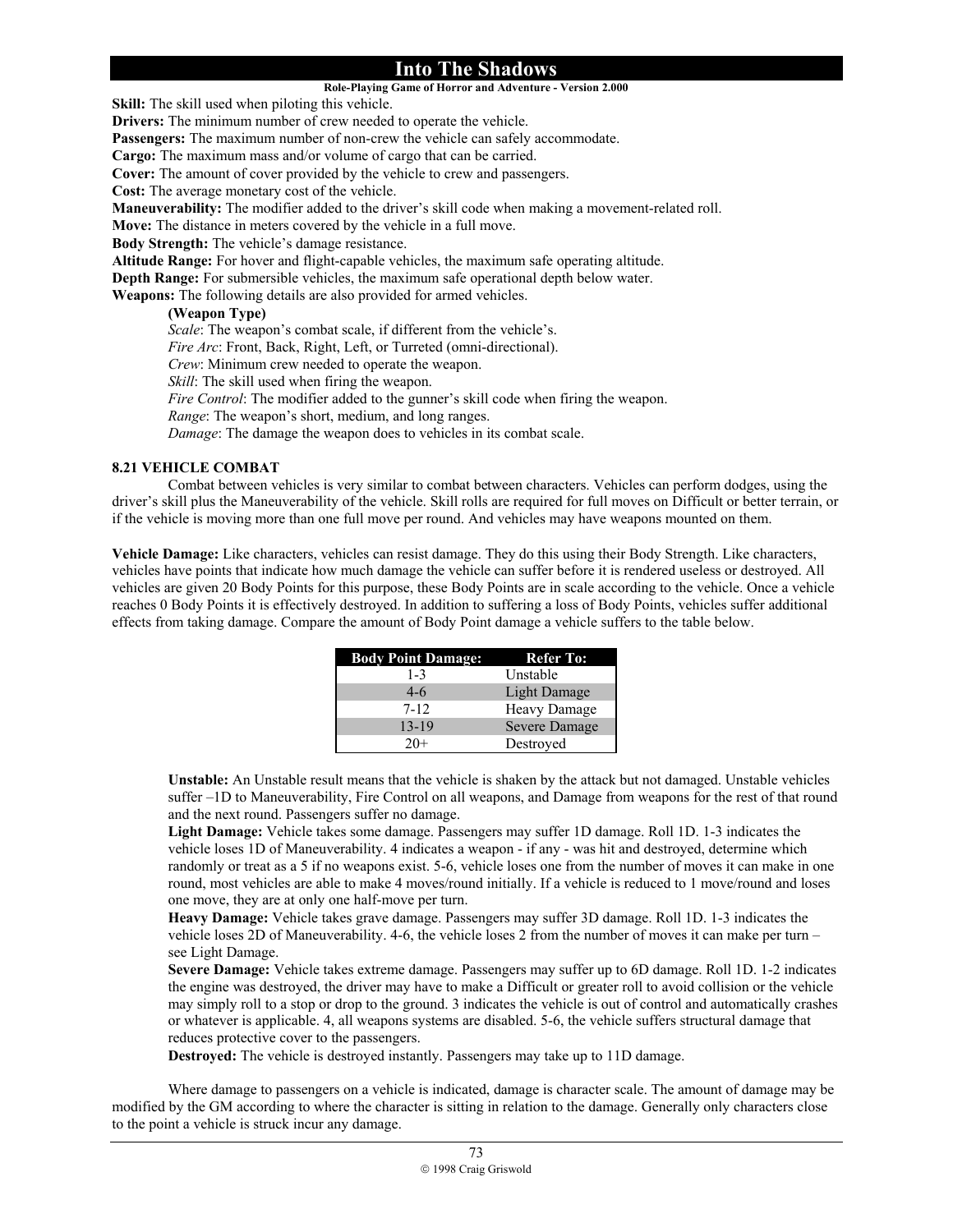## **Role-Playing Game of Horror and Adventure - Version 2.000**

**Vehicle Ramming:** If a character chooses to ram their vehicle into an opponent, the difficulty is based on the difficulty of the terrain plus 5 or the plus the opponent's Dodge roll, whichever is higher. If the character fails the roll by rolling less than the terrain difficulty then see the Failing Movement section. If the character exceeds the terrain difficulty, but does not match or exceed the total difficulty, then the attack misses. Otherwise the attack is successful and both vehicles suffer appropriate collision damage.

**Vehicle Mounted Weapons:** A vehicle can only shoot at targets within the fire arc of its weaponry. Turrets are considered to be able to fire in all arcs, otherwise a fire arc is roughly a 90° area, 45° to either side of the center of the described arc. For targets above or below a vehicle's horizontal plane the 45° rule should also apply. Most vehicles do not have weapons capable of firing directly into a top or bottom fire arc.

 **Example:** *China is driving a Fort Exploration and being pursued by a pair of cultists in a Uranus SL. Well ahead of them, she slams on the brakes and cranks the wheel hard to do a bootlegger-reverse. The terrain difficulty is Very Easy, the GM decides a 1, and the bootlegger adds a modifier from +6 to +15. The GM makes it a +8 since there is nothing bad in conditions, just the stress of pursuit. The total difficulty is a 9. She rolls 2D+1 plus 1D+2 for the vehicle's maneuverability, 4D altogether. She rolls a 3, 6, 4, and a 2 on the wild die – for a total of 15.* 

*Next round she attempts to ram. China is moving 2 moves, attempting to ram the other car, the cultists are moving twice and attempting to Dodge. China has a –1D penalty for attempting two actions so she rolls 1D+1, and adds 1D+2 for the vehicle's maneuverability, for a total of 3D. She rolls a 3, 4, and a 5 on the wild die – for a total of 12. The cultist driver has 2D in Motor Vehicle Ops, adds 2D+2 for the vehicle's maneuverability, and subtracts 2D for attempting 3 actions – the Dodge is a separate action – for a total of 2D+2. The GM rolls a 5, and a 4 for the wild die – added to the +2 totals 11. China hits the other car. Both vehicles suffer 4D for moving twice and +3D for a head-on collision.* 

 *The GM rolls damage for China's car and gets a total of 25 points. She rolls the vehicle's Body Strength and gets a total of 12, so the car takes 13 points. The GM compares the results to the vehicle damage table and determines that the engine is destroyed, and China suffers only 3D damage because the result was on the low end of Severe.* 

 *The GM rolls damage for the cultists' car and gets a total of 27 points. The vehicle Body Strength is 1D+1, and the GM rolls a 5 on the wild die – added to the +1 for a total of 6. The vehicle suffers over 20 points of damage, so it is completely Destroyed and the cultists take 8D damage each.* 

#### **8.22 MOTORCYCLES**

## **SPORTSMAN 883**

**Vehicle:** Harvey Davis Sportsman 883 **Type:** Street Motorcycle **Scale:** Car **Length:** 88.1" **Weight:** 948 lb. **Range:** 165 miles **Skill:** Motor Vehicle Operations **Drivers:** 1 **Passengers:** 1 **Cargo:** 450 lb. **Cover:** 50% **Cost:** \$5,500 **Maneuverability:** 2D+2 **Move:** 60 ; 110 MPH / 176 KPH **Body Strength:** 1D+1

## **S1 GREASED LIGHTNING**

**Vehicle:** Bull S1 Greased Lightning **Type:** Street/Racing Motorcycle **Scale:** Car **Length:** 80.5" **Weight:** 820 lb. **Range:** 275 miles **Skill:** Motor Vehicle Operations **Drivers:** 1 **Passengers:** 1 **Cargo:** 395 lb. **Cover:** 50% **Cost:** \$10,600 **Maneuverability:** 3D **Move:** 70 ; 125 MPH / 200 KPH **Body Strength:** 1D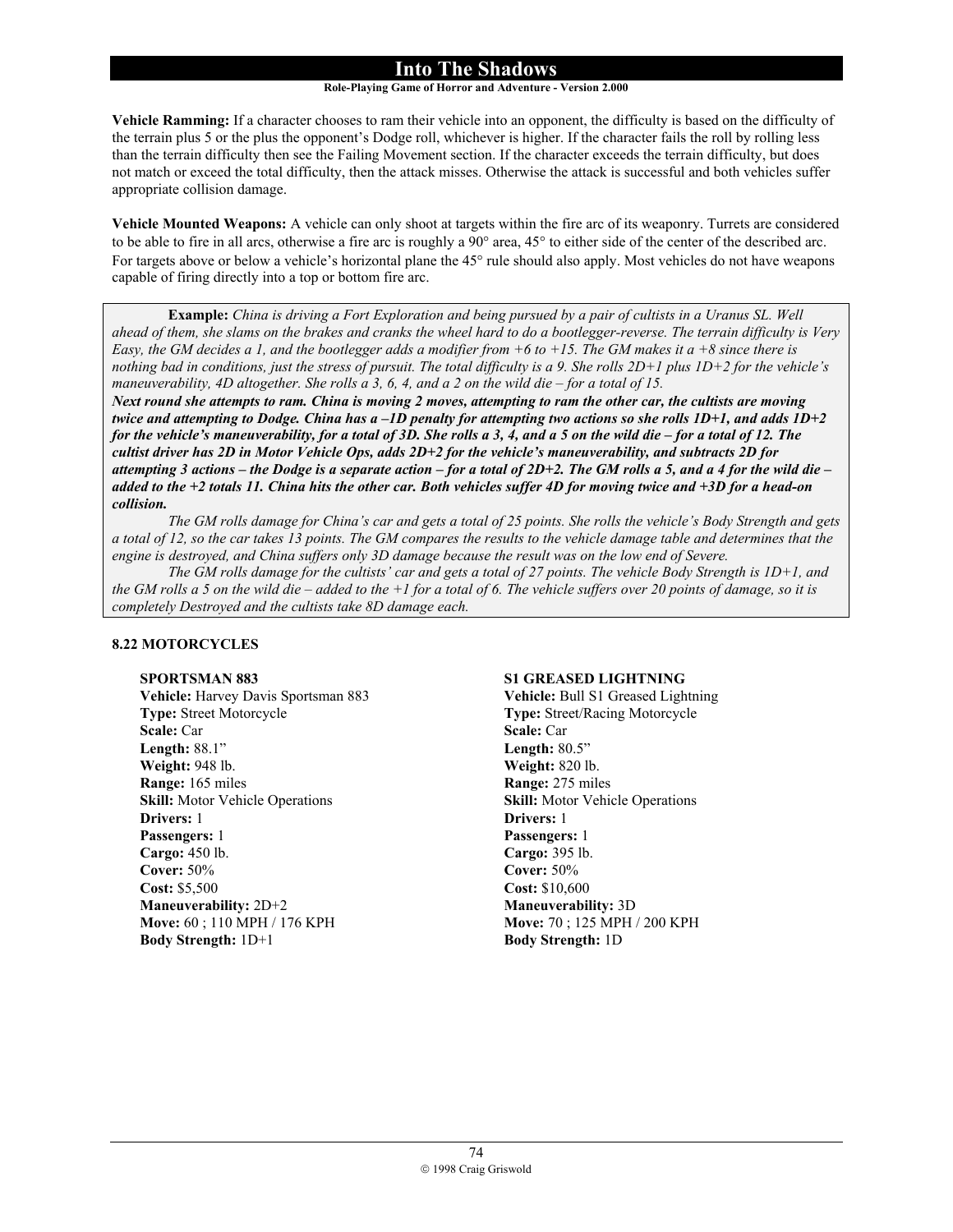**Role-Playing Game of Horror and Adventure - Version 2.000**

#### **8.23 CARS AND SMALL TRUCKS**

#### **FORT EXPLORATION**

**Vehicle:** Fort Exploration 4 door 4x4 **Type:** Sport/Utility Vehicle **Scale:** Car **Length:** 189.5" **Height:** 67.5" **Width:** 70.2" **Weight:** 3300 lb. **Range:** 408 miles **Skill:** Motor Vehicle Operations **Drivers:** 1 **Passengers:** 4 **Cargo:** 900 lb. **Cover:** Full **Cost:** \$20,500 **Maneuverability:** 1D+2 **Move:** 60 ; 110 MPH / 176 KPH **Body Strength:** 2D+2

## **FORT CENTAUR**

**Vehicle:** Fort Centaur 4 door **Type:** Mid-Size Sedan **Scale:** Car **Length:** 197.5" **Height:** 55.1" **Width:** 73" **Weight:** 2850 lb. **Range:** 288 miles **Skill:** Motor Vehicle Operations **Drivers:** 1 **Passengers:** 5 **Cargo:** 500 lb. **Cover:** Full **Cost:** \$19,000 **Maneuverability:** 2D **Move:** 70 ; 130 MPH / 208 KPH **Body Strength:** 1D+1

#### **LINCOLNSHIRE CONTINENT**

**Vehicle:** Lincolnshire Continent 4 door **Type:** Luxury Sedan **Scale:** Car **Length:** 208.5" **Height:** 56" **Width:** 73.6" **Weight:** 3868 lb. **Range:** 420 miles **Skill:** Motor Vehicle Operations **Drivers:** 1 **Passengers:** 4 **Cargo:** 700 lb. **Cover:** Full **Cost:** \$38,500 **Maneuverability:** +2 **Move:** 70 ; 130 MPH / 208 KPH **Body Strength:** 2D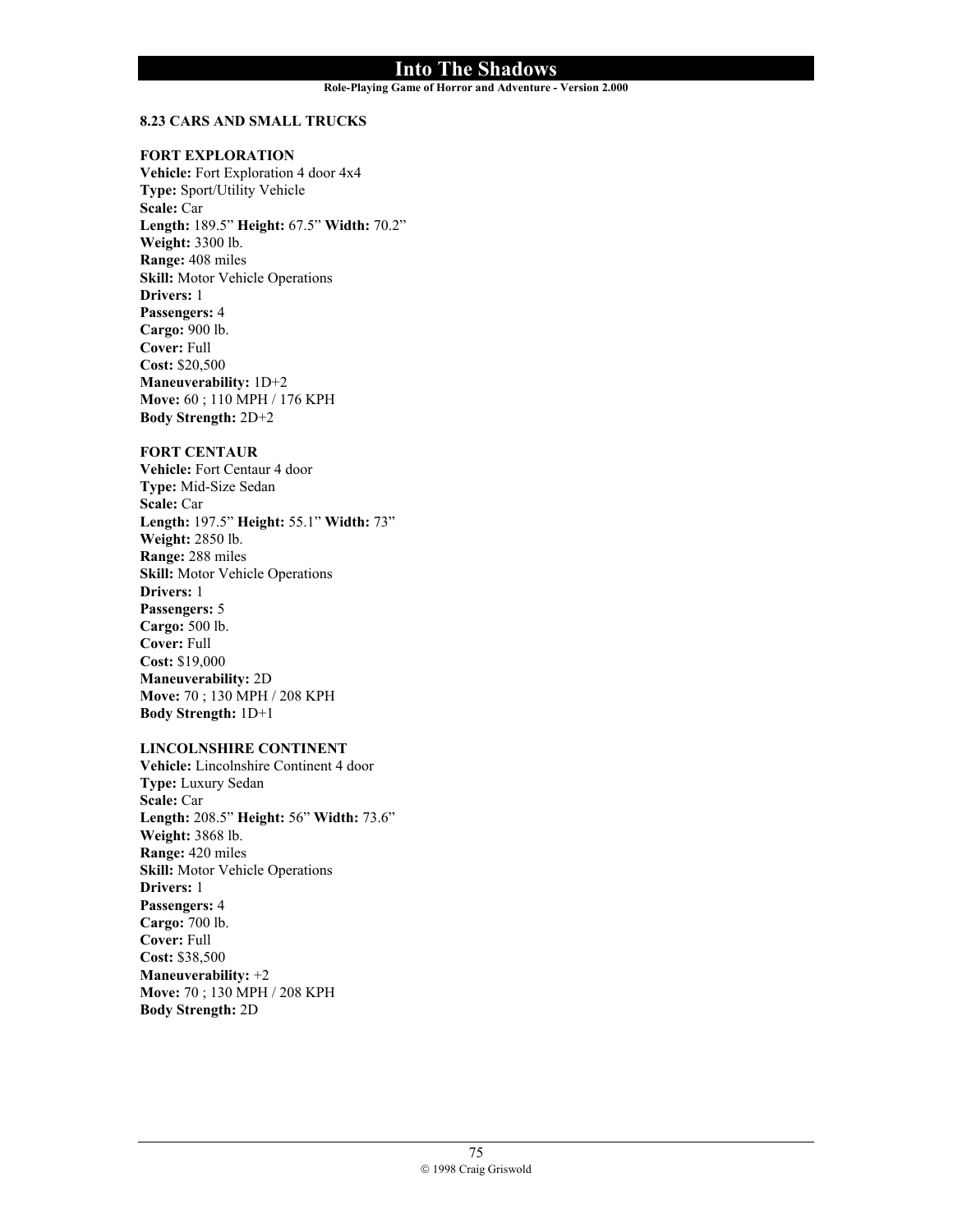**Role-Playing Game of Horror and Adventure - Version 2.000**

**URANUS SL** 

**Vehicle:** Uranus SL 4 door **Type:** Economy Sedan **Scale:** Car **Length:** 176.9" **Height:** 53.8" **Width:** 66.7" **Weight:** 2350 lb. **Range:** 415 miles **Skill:** Motor Vehicle Operations **Drivers:** 1 **Passengers:** 4 **Cargo:** 500 lb. **Cover:** Full **Cost:** \$11,000 **Maneuverability:** 2D+2 **Move:** 65 ; 120 MPH / 176 KPH **Body Strength:** 1D+1

## **QUICKSILVER VILLAGE-PERSON**

**Vehicle:** Quicksilver Village-Person **Type:** Mini-Van **Scale:** Car **Length:** 190.2" **Height:** 65.9" **Width:** 73.7" **Weight:** 4000 lb. **Range:** 400 miles **Skill:** Motor Vehicle Operations **Drivers:** 1 **Passengers:** 6 **Cargo:** 900 lb. **Cover:** Full **Cost:** \$25,000 **Maneuverability:** +1 **Move:** 55 ; 100 MPH / 160 KPH **Body Strength:** 2D

## **FORT ESCORTE**

**Vehicle:** Fort Escorte 4 door **Type:** Economy Sedan **Scale:** Car **Length:** 174.7" **Height:** 53.3" **Width:** 66.2" **Weight:** 2325 lb. **Range:** 380 miles **Skill:** Motor Vehicle Operations **Drivers:** 1 **Passengers:** 4 **Cargo:** 500 lb. **Cover:** Full **Cost:** \$12,000 **Maneuverability:** 3D **Move:** 55 ; 100 MPH / 160 KPH **Body Strength:** 1D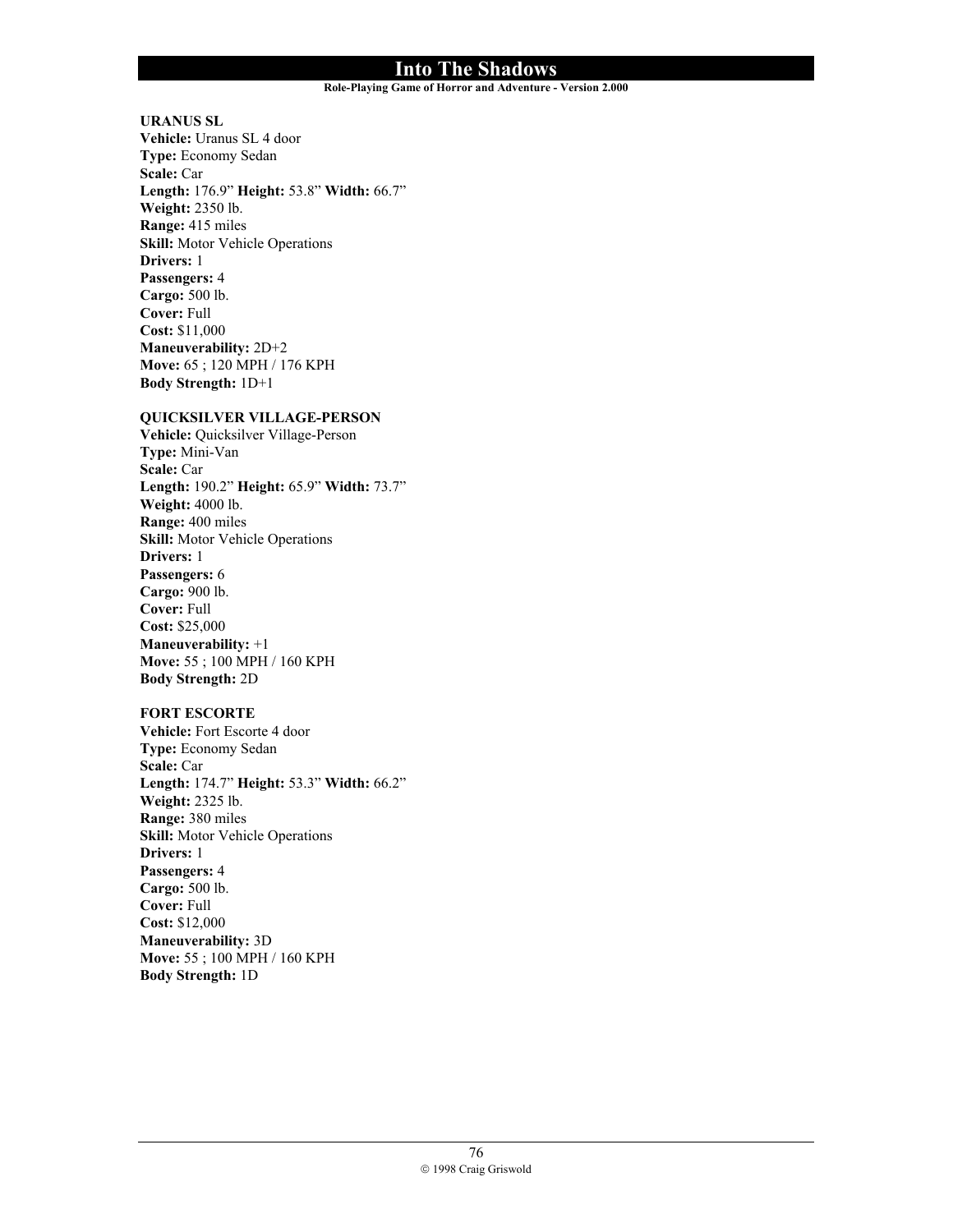## **Role-Playing Game of Horror and Adventure - Version 2.000**

## **FORT MESTEÑO**

**Vehicle:** Fort Mesteño convertible 2 door **Type:** Sports Car **Scale:** Car **Length:** 182.5" **Height:** 53.2" **Width:** 71.8" **Weight:** 3391 lb. **Range:** 385 miles **Skill:** Motor Vehicle Operations **Drivers:** 1 **Passengers:** 1 **Cargo:** 500 lb. **Cover:** Full **Cost:** \$16,500 **Maneuverability:** 2D+2 **Move:** 85 ; 152 MPH / 243 KPH **Body Strength:** 1D+2

## **HUMMER**

**Vehicle:** High mobility, multipurpose wheeled vehicle (HMMWV or "humm-vee") **Type:** Multipurpose Utility Vehicle **Scale:** Car **Length:** 15' **Height:** 5'9" **Width:** 7' **Weight:** 4970 lb. **Range:** 350 miles **Skill:** Motor Vehicle Operations **Drivers:** 1 **Passengers:** 5 **Cargo:** 3,500 lb. **Cover:** Full **Cost:** \$40,500 **Maneuverability:** 2D+2 **Move:** 40 ; 70 MPH / 115 KPH **Body Strength:** 3D+2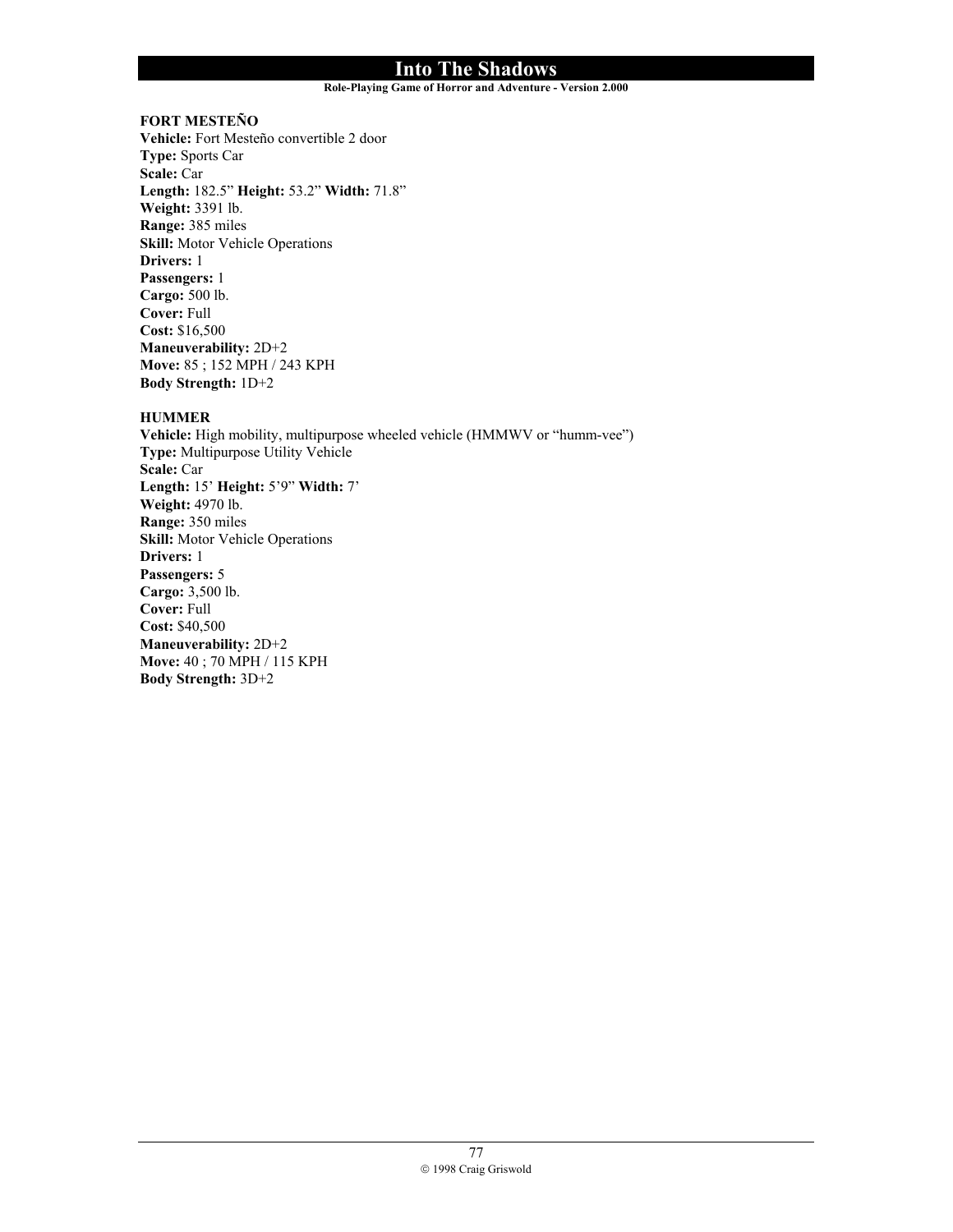#### **Role-Playing Game of Horror and Adventure - Version 2.000**

#### **8.3 MOUNTS**

Certain types of animals have been domesticated over the millennia and used for transportation. Mounts are treated much the same way as vehicles in combat, riders use their Riding skill as opposed to a vehicle-related skill, and add the creature's Reflex for dodging and maneuvers. Unless special equipment is being used, a mount generally provides 25% cover to the rider.

 The character's Riding skill should be used against the creature's disposition when mounting the animal, and whenever the GM feels appropriate – such as if the character wants to make the mount do something it doesn't want to.

### **8.31 MOUNT DESCRIPTIONS**

#### **(CREATURE TYPE OR NAME)**

**Type:** A brief classification of the creature.

**Attributes and Skills:** Non-sentient creatures only have the attributes of Physique, Reflex, Canny, and Will. Some creatures also have skills under these attributes, such as Climbing/Jumping, Lifting, and Running. **Special Abilities/Disadvantages:** Any natural abilities that set the creature apart, including claws, tusks, or the ability to breathe water will be listed, in addition to unusual weaknesses, with their game effects.

**Life Points:** The amount of damage the mount is capable of withstanding before death.

**Survival Points:** Typical mounts don't have Survival Points, but a recurring mount or a sentient creature may have 0-3 or more.

**Move:** The number of meters the creature goes in a full move.

**Size:** The common range of adult sizes for this type of creature.

**Scale:** Creatures are considered to be character scale on the combat scale unless otherwise noted.

**Disposition:** The base difficulty for the Riding skill for riding this creature, often varies between individuals.

#### **COMMON MOUNTS**

#### **ARABIAN CAMEL**

**Type:** Desert Pack Animal **Physique:** 4D Stamina 7D **Reflex:** 2D **Canny:** 2D **Will:** 1D **Special Abilities:** *Desert Adaptation* – Keen eyesight and smell, protected from blowing sand, store fat in hump on back to survive long periods without food **Life Points:** 32 **Move:** 10 **Size:** 1.8-2.0 m tall **Disposition:** Easy

The Arabian, or Dromedary, Camel is a common mount and pack animal in the arid regions of the Middle East, India, and Africa, and has been recently introduced into the dry, arid regions of Central Australia. They are characterized by a long curved neck, a deep narrow chest, wooly fur coat, broad 2-toed feet, and a single fibrous hump for storing fat. The size of the hump varies with the state of the camel, becoming almost nonexistent during times of starvation. Their broad, padded feet are adapted well for traveling on sand, and can easily be injured on hard or slippery surfaces.

The camel is a herbivore. They eat thorny plants, dry grasses, saltbush, or whatever else they can find. They have adapted thick, grasping lips to accommodate this diet.

Arabian Camels are rarely aggressive, with the exception of rutting males. The Arabian Camel has a life-span of 40-50 years, reaching full sexual maturity by age 6. Breeding usually occurs during the winter.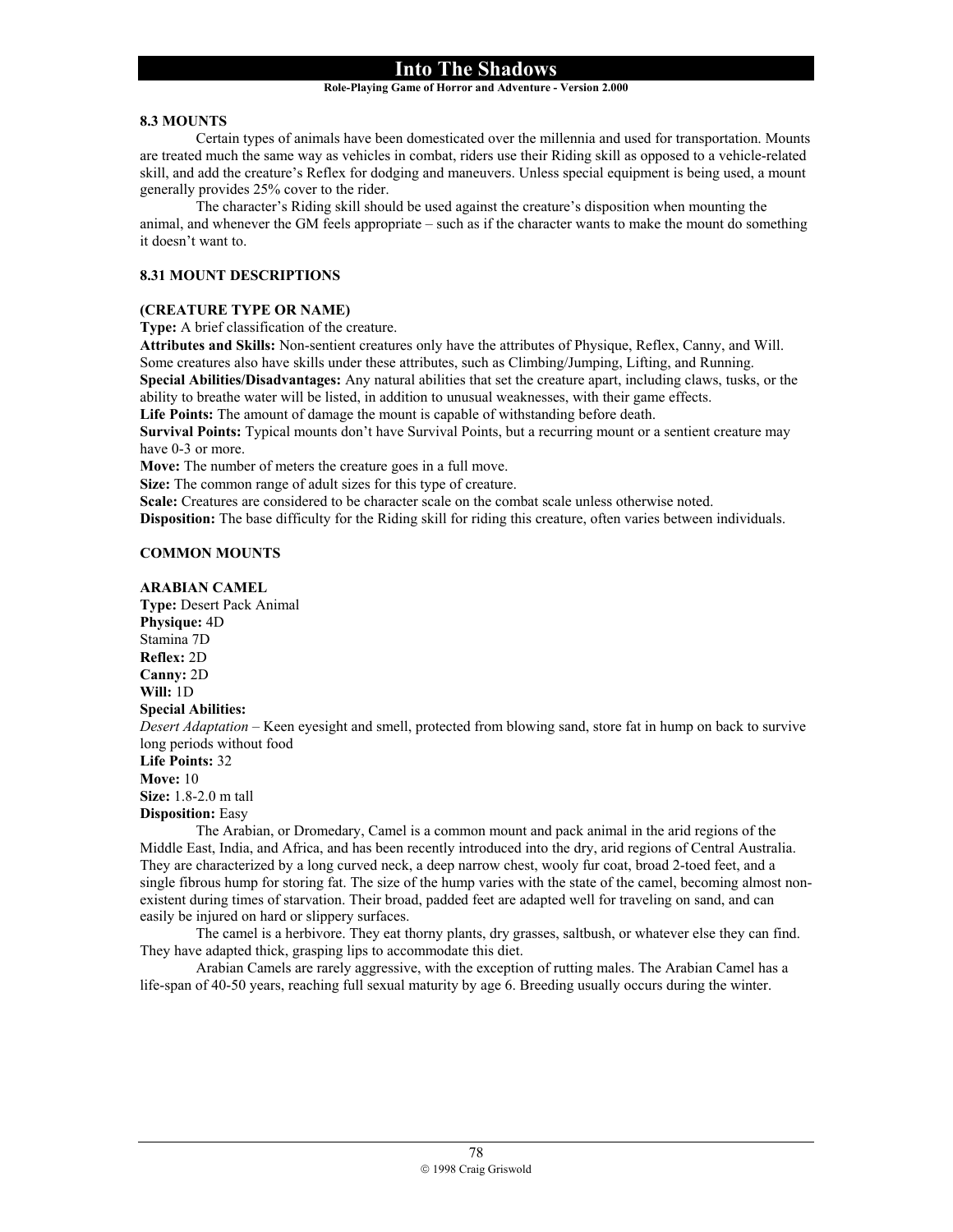**Role-Playing Game of Horror and Adventure - Version 2.000**

**ASIAN ELEPHANT** 

**Type:** Large Pack Animal **Physique:** 6D Lifting 8D Unarmed Combat 6D+2 **Reflex:** 3D **Canny:** 2D **Will:** 1D **Special Abilities:** *Prehensile Trunk* – Can be used to grasp delicate objects, lift, squirt water, breathe, trumpet, and smell *Tusks* – PHY+1D Damage *Excellent Hearing and Smell* – offsets poor eyesight, reduced modifiers for darkness *Trample Attack* – PHY+1D Damage **Life Points:** 48 **Move:** 12 **Size:** 2.7-3.3 m tall **Scale:** Car **Disposition:** Moderate

 The Asian, or Indian, Elephant has large ears, a large rounded body, thick legs with padded cylindrical feet, and a long prehensile trunk for a nose. They are well adapted for use as pack animals and transportation, being able to traverse even mountainous terrain with quiet agility. Males have two bony tusks that erupt when the elephant is about one year old. They live as old as 70 years.

 Elephants are herbivores, eating about 150 kg of vegetation and drinking 40 gallons of water. They have thick gray skin, but it is very sensitive. The elephants take frequent mud and dust baths to protect themselves from heat and insects.

#### **DOMESTIC HORSE**

**Type:** Versatile Mount **Physique:** 4D **Reflex:** 3D Running 4D+1 **Canny:** 2D **Will:** 1D **Special Abilities:** *Hoof Attack* – PHY+2 Damage **Life Points:** 32 **Move:** 22 **Size:** 1.7-2.5 m tall **Disposition:** Easy

Horses have been bred domestically for so long that they are almost completely extinct in the wild. Most horses have long limbs, a long barrel-like body, a long neck and head, and a short tail with long hairs that often can touch the ground. Hair is also long along the back of the back of the neck and on the forehead. The tail can be used to keep insects away from the animal. Coloration varies considerably including white, tan, brown, and black.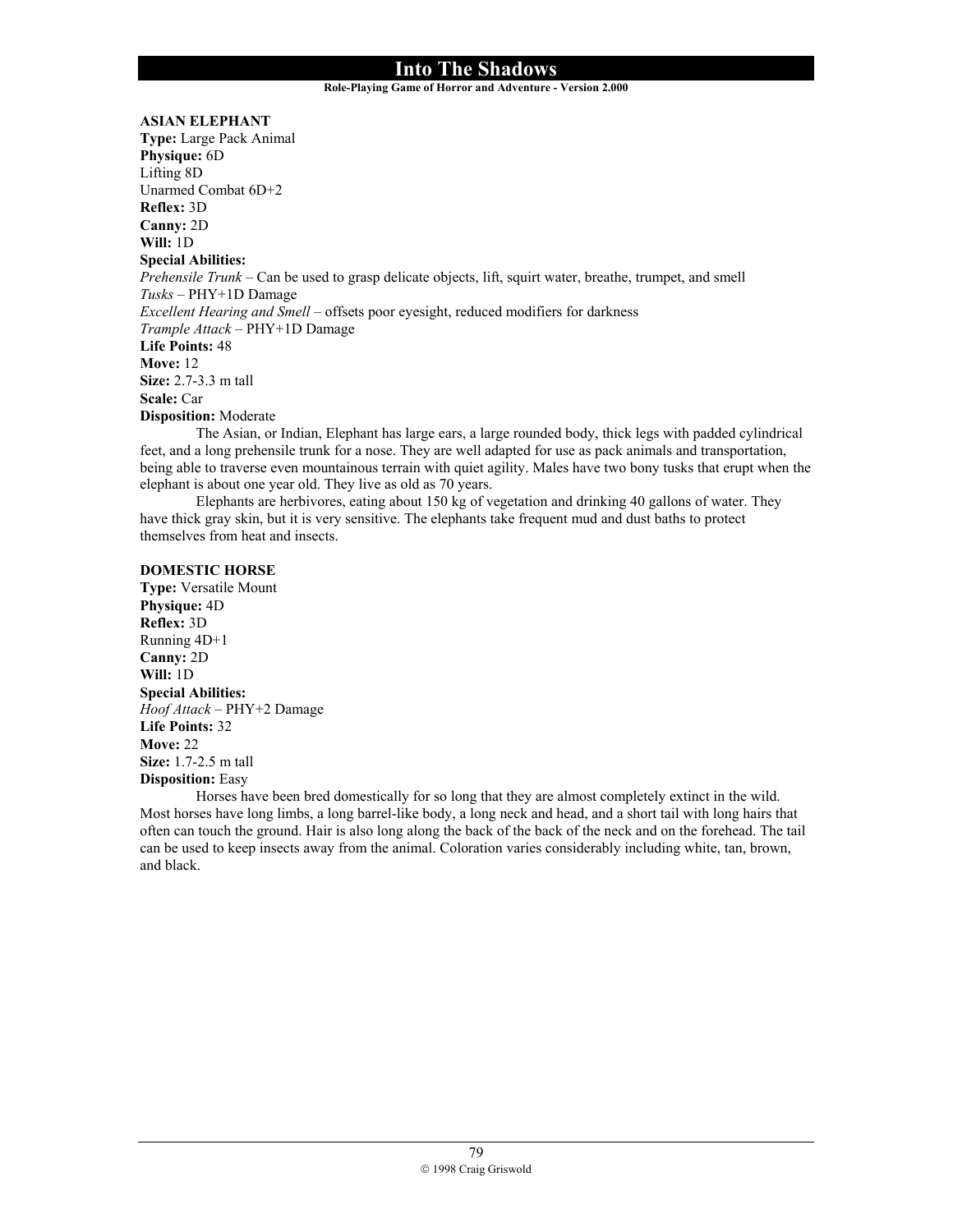#### **Role-Playing Game of Horror and Adventure - Version 2.000**

## **9.0 WEAPONS AND EQUIPMENT**

"*I believe everybody in the world should have guns. Citizens should have bazookas and rocket launchers too. I believe that all citizens should have their weapons of choice. However, I also believe that only I should have the ammunition. Because frankly, I wouldn't trust the rest of the goobers with anything more dangerous than string.*" -Scott Adams-

## **9.1 WEAPONS**

#### **9.11 MELEE WEAPONS**

| MELEE WEAPONS QUICK REFERENCE TABLE |                         |             |            |       |
|-------------------------------------|-------------------------|-------------|------------|-------|
| Weapon:                             | Skill:                  | Difficulty: | Damage:    | Cost: |
| Chainsaw                            | Melee Weapons: Chainsaw | Ð           | $PHY+2D+2$ | \$150 |
| Hatchet                             | Melee Weapons: Ax       | E           | $PHY+1D+2$ | \$25  |
| Katar                               | Melee Weapons: Knife    | VE          | $PHY+1D+1$ | \$30  |
| Knife, Combat                       | Melee Weapons: Knife    | VE          | $PHY+1D$   | \$20  |
| Knife, Machete                      | Melee Weapons: Knife    | E           | $PHY+1D+2$ | \$10  |
| Leather Whip                        | Melee Weapons: Whip     | M           | $3D+1$     | \$35  |
| Nightstick                          | Melee Weapons: Club     | VE          | $PHY+1D$   | $$7+$ |
| Nunchaku                            | Melee Weapons: Nunchaku | M           | $PHY+1D+1$ | \$15  |
| Sledge Hammer                       | Melee Weapons: Hammer   | М           | $PHY+1D+2$ | \$25  |
| Spear                               | Melee Weapons: Spear    | M           | $PHY+1D$   | \$70  |
| <b>Staff</b>                        | Melee Weapons: Staff    | E           | $PHY+1D$   | \$5   |
| Sword, Claymore                     | Melee Weapons: Sword    | D           | $PHY+2D+1$ | \$400 |
| Sword, Rapier                       | Melee Weapons: Sword    | E           | $PHY+1D+1$ | \$250 |
| Sword, Standard                     | Melee Weapons: Sword    | M           | $PHY+1D+2$ | \$200 |
| Sword Cane                          | Melee Weapons: Sword    | M           | $PHY+1D$   | \$30  |

**Chainsaw:** A power-saw with metal teeth linked in a rotating chain, gas or electric powered.

**Hatchet:** A short handled ax.

**Katar:** Indian punch-dagger. The handle is composed of two bars that run parallel to the blade, connected by one or two crossbars that serve as a grip.

**Knife, Combat:** Military-issue knife or bayonet with 7" blade.

**Knife, Machete:** Large broad-bladed knife with 18" blade for cutting vegetation.

Leather Whip: A 12' flexible thong or lash attached to a handle.

**Nightstick:** A police or military issue club with molded grip on one end, about 18"-24" long.

**Nunchaku:** An extremely versatile oriental weapon that started out as a grain thresher. It consists of two short handles connected by a chain, or rope.

**Sledge Hammer:** A long-handled heavy workman's hammer used two-handed.

**Spear:** 6-9 ft. pole with a 9-15 in. blade mounted on one end.

**Staff:** A pole or rod generally 4-7 ft. in length.

**Sword, Claymore:** Scottish 2-handed sword. 5 ft. long overall with a 3½ ft. long blade, and a 1 ft. wide guard.

**Sword, Rapier:** Double-edged dueling sword with a 3 ft. blade.

**Sword, Standard:** Common sword with a 35" long blade.

**Sword Cane:** Cane with a concealed blade that is exposed when the handle is twisted and pulled out with the blade attached.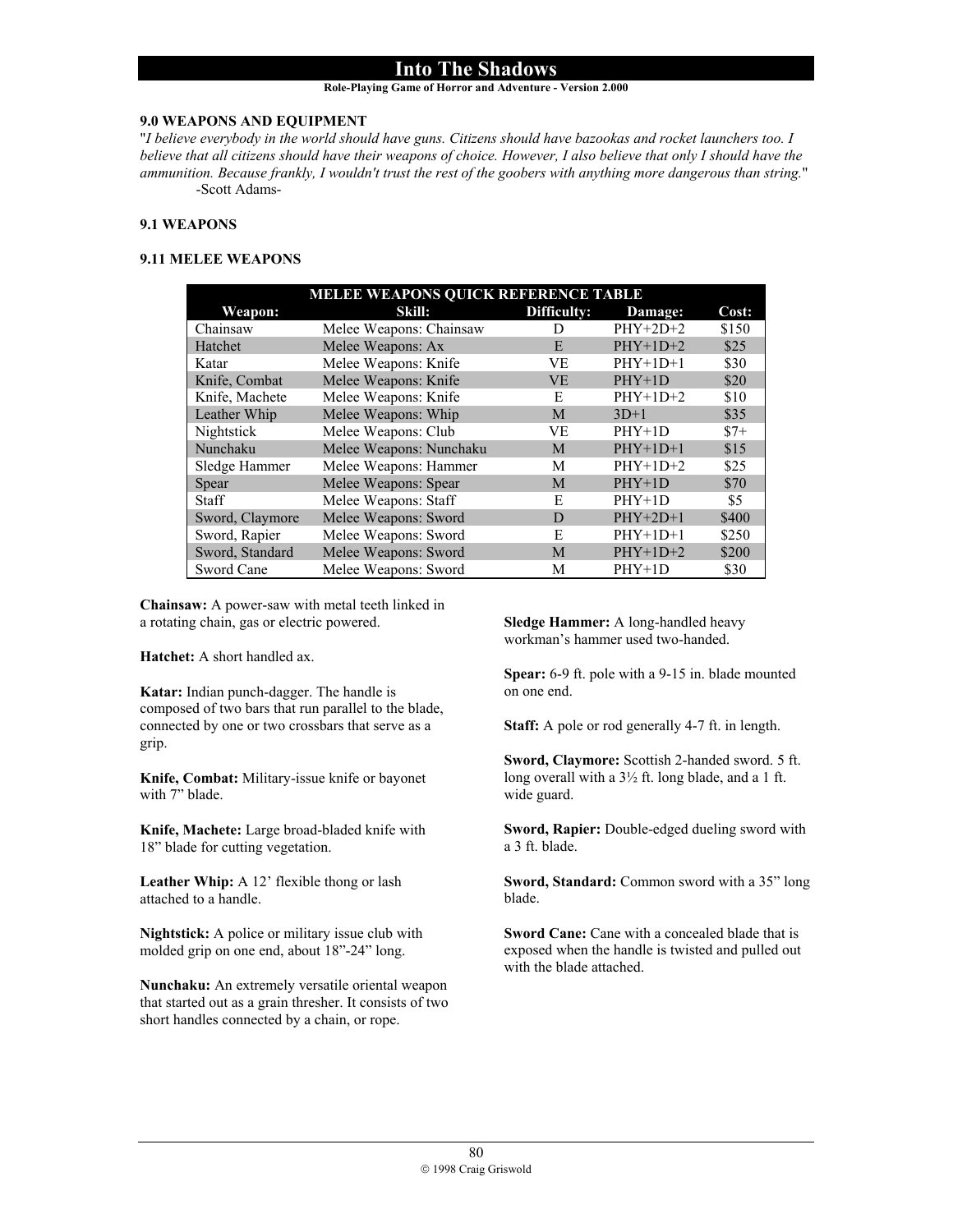**Role-Playing Game of Horror and Adventure - Version 2.000**

#### **9.12 MISSILE WEAPONS**

| <b>MISSILE WEAPONS QUICK REFERENCE TABLE</b> |                |            |                      |        |
|----------------------------------------------|----------------|------------|----------------------|--------|
| Weapon:                                      | <b>Ranges:</b> | Damage:    | <b>Rate of Fire:</b> | Cost:  |
| Arrow Gun                                    | 15/35/55       | 5D         |                      | \$1800 |
| <b>Blowgun</b>                               | 4/8/15         | $2D+1$     | $\mathcal{D}$        | \$15   |
| Bola                                         | 4/8/15         | $PHY+1D$   |                      | \$50   |
| Boomerang                                    | 4/8/15         | $PHY+1$    |                      | \$5    |
| Bow, Compound                                | 15/30/50       | $PHY+1D$   | $\mathfrak{D}$       | \$350  |
| Bow, Long                                    | 50/100/200     | $PHY+1D+1$ |                      | \$265  |
| Chakram                                      | 4/8/15         | $PHY+1D+1$ |                      | \$100  |
| Crossbow                                     | 50/100/200     | $3D+1$     |                      | \$200  |
| <b>Crossbow Pistol</b>                       | 15/30/75       | 3D         |                      | \$50   |
| Shuriken                                     | 4/8/15         | $PHY+2$    |                      | \$3    |
| Slingshot                                    | 6/10/20        | $PHY+2$    | $\mathfrak{D}$       | \$20   |
| Spear Gun                                    | 2/4/8          | 5D         |                      | \$60   |
| Throwing Knife                               | 3/5/10         | $PHY+1D$   |                      | \$10   |

## **Arrow Gun**

Compressed air rifle that fires 16" long aluminum arrows. Works well in space and underwater. **Skill:** Firearms: Airgun **Ranges:** 15/35/55 **Damage:** 5D **Rate of Fire:** 1 **Cost:** \$1800 (Arrow Gun), \$6 (Arrow)

## **Blowgun**

A long narrow pipe, often made from hollowed out reeds or wood, through which pellets or needles can be blown. The missiles don't do much damage themselves, they are usually poisoned, but can kill small animals. **Skill:** Blowgun **Ranges:** 4/8/15 **Damage:** 2D+1 **Rate of Fire:** 2 **Cost:** \$15+ (Blowgun), \$10/6 (Darts)

## **Bola**

South American weapon composed of 3 weighted balls connected by cord. Thrower can try to entangle targets arms or legs at +5 difficulty. Takes one round to get free. **Skill:** Throwing Weapons: Bola **Ranges:** 4/8/15 **Damage:** PHY+1D **Cost:** \$50

## **Boomerang**

Flat, angled Australian throwing stick. **Skill:** Throwing Weapons: Boomerang **Ranges:** 4/8/15 **Damage:** PHY+1 **Cost:** \$5

## **Bow, Compound**

Hand-drawn bow that uses a system of pulleys to make the bow easier to draw and hold. **Skill:** Archery: Compound Bow **Ranges:** 15/30/50 **Damage:** PHY+1D **Rate of Fire:** 2 **Cost:** \$350 (Compound Bow), \$10@ (Arrow), \$80 (24 Arrow Quiver)

## **Bow, Long**

Wooden, hand-drawn bow 5-6 ft. tall. **Skill:** Archery: Long Bow **Ranges:** 50/100/200 **Damage:** PHY+1D+1 **Rate of Fire:** 1 **Cost:** \$265 (Long Bow), \$4@ (Arrow)

## **Chakram**

Razor-sharp 5"-12" diameter throwing disks from India. **Skill:** Throwing Weapons: Chakram **Ranges:** 4/8/15 **Damage:** PHY+1D+1 **Cost:** \$100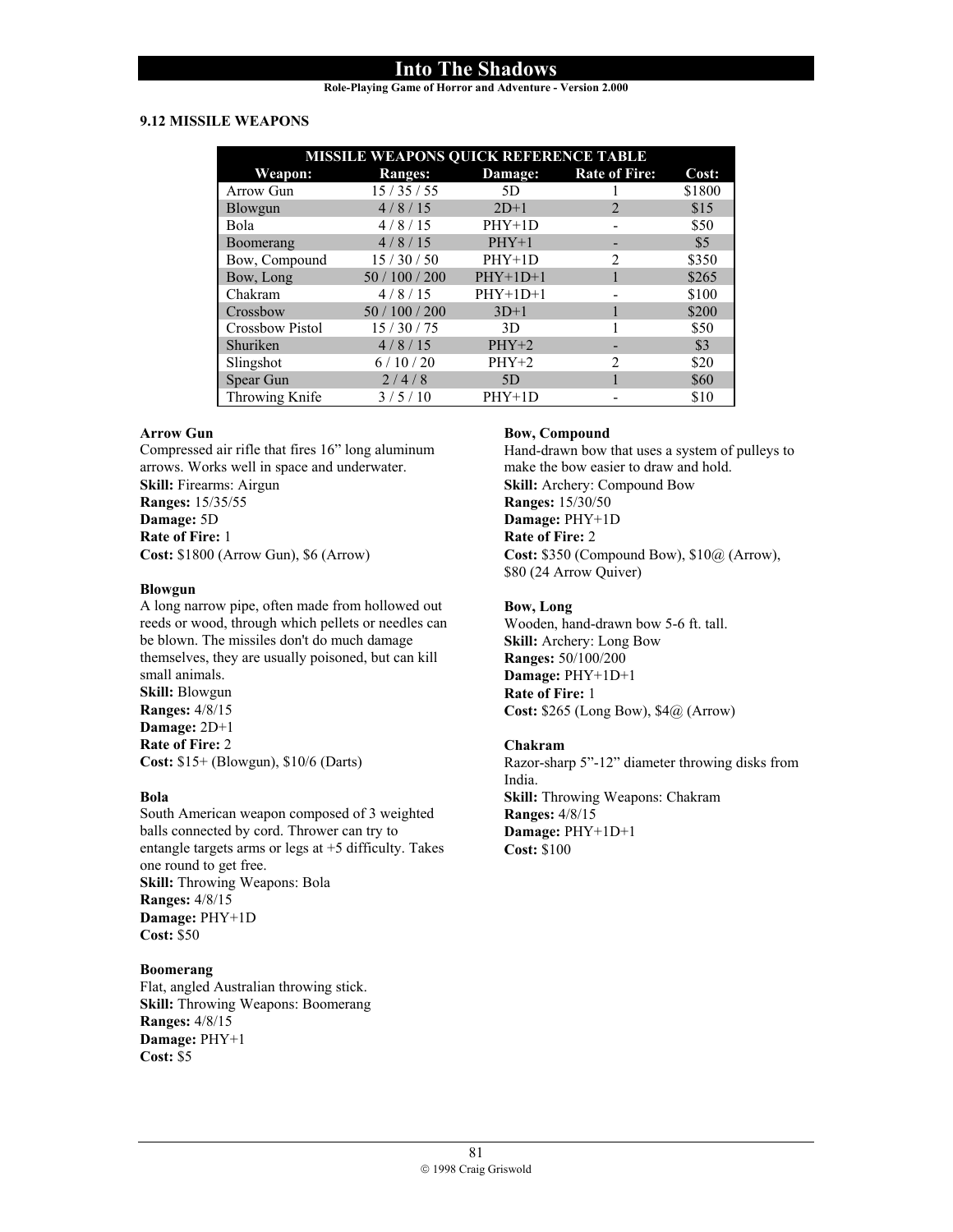## **Role-Playing Game of Horror and Adventure - Version 2.000**

## **Crossbow**

A bow fixed crosswise on a stock with a trigger to hold and release the string. **Skill:** Archery: Crossbow **Ranges:** 50/100/200 **Damage:** 3D+1 **Rate of Fire:** 1 **Cost:** \$200 (Crossbow), \$12@ (Bolt), \$40 (4-Bolt Mounted Quiver)

## **Crossbow Pistol**

Smaller version of the crossbow, with a shorter range but more concealable. **Skill:** Archery: Crossbow **Ranges:** 15/30/75 **Damage:** 3D **Rate of Fire:** 1 **Cost:** \$50+ (Crossbow), \$8@ (Bolt)

## **Shuriken**

Star-shaped Japanese throwing blades. **Skill:** Throwing Weapons: Shuriken **Ranges:** 4/8/15 **Damage:** PHY+2 **Cost:** \$3+

## **Slingshot**

Forked metal bar with an elastic band strung between the forks to launch a metal shot. **Skill:** Slingshot **Ranges:** 6/10/20 **Damage:** PHY+2 **Rate of Fire:** 2 **Cost:** \$20 (Slingshot), \$5/60 (Shot)

## **Spear Gun**

Uses compressed air to fire a metal spear with attached line. Designed for underwater use. 10 meter maximum range. **Skill:** Firearms: Spear Gun **Ranges:** 2/4/8 **Damage:** 5D **Rate of Fire:** 1 **Cost:** \$60

## **Throwing Knife**

Knife balanced for accurate throwing. **Skill:** Throwing Weapons: Knife **Ranges:** 3/5/10 **Damage:** PHY+1D (Maximum Damage = 6D) **Cost:** \$10+

| FIREARMS QUICK REFERENCE TABLE                |                |          |                |       |                |
|-----------------------------------------------|----------------|----------|----------------|-------|----------------|
| Weapon:                                       | <b>Ranges:</b> | Damage:  | Ammo:          | Auto: | Cost:          |
| IAR Model 1872 Derringer                      | 2/5/10         | $2D+2$   | 2              | no    | \$85           |
| Nighthunter .357 Revolver                     | 10/20/40       | $4D+1$   | 5              | no    | \$400          |
| Smith & Wesson .38 Special                    | 10/20/40       | $3D+2$   | 5              | no    | \$400          |
| Colt M1991-A1                                 | 15/30/45       | 5D       | 7              | yes   | \$600          |
| Desert Eagle Magnum .44                       | 15/25/45       | 5D       | 8              | yes   | \$1000         |
| <b>Walther PPK</b>                            | 12/20/40       | $3D+1$   | $\overline{7}$ | yes   | \$540          |
| Wildy Automatic Pistol                        | 12/20/40       | 5D       | 7              | yes   | \$1500         |
| <b>Barrett Model 95</b>                       | 100/200/500    | $5D+2*$  | 5              | no    | \$5000         |
| Dragunov Sniper Rifle                         | 200/400/800    | $7D+2$   | 20             | yes   |                |
| Henry Lever-Action Rifle (.22 Short)          | 100/200/400    | 3D       | 2.1            | no    | \$230          |
| $(.22$ Long)                                  |                | $3D+1$   | 17             |       |                |
| $(.22$ Long Rifle)                            |                | $3D+2$   | 15             |       |                |
| Ruger Mini-14/5                               | 50 / 125 / 250 | $6D+2$   | 5 or 10        | yes   | \$560          |
| 13mm T-Gewehr                                 | 40 / 80 / 160  | $7D+2*$  | 5              | no    |                |
| M <sub>16</sub> -A <sub>2</sub> Assault Rifle | 40/80/160      | 6D       | 20             | yes   | \$660          |
| M61 Skorpion SMG                              | 15/25/40       | 3D       | 10 or 20       | yes   |                |
| STEN Mk. II 9mm SMG                           | 45 / 90 / 180  | 4D       | 32             | yes   | \$800          |
| Thompson .45 M1                               | 40/90/180      | 4D       | 30             | yes   | \$780          |
| Atchisson Streetsweeper                       | 15/30/55       | $6D+1$   | 7 or 20        | yes   |                |
| Crossfire Shotgun/Rifle                       | 15/30/60       | $6D+1$   | 4              | no    | \$1500         |
| (Rifle)                                       |                | $(5D+2)$ | (10)           | (yes) |                |
| Ithaca Stakeout Shotgun 12 gauge              | 15/30/55       | $6D+1$   | 5              | no    | $\blacksquare$ |
| * Tank Scale                                  |                |          |                |       |                |

## **9.13 FIREARMS**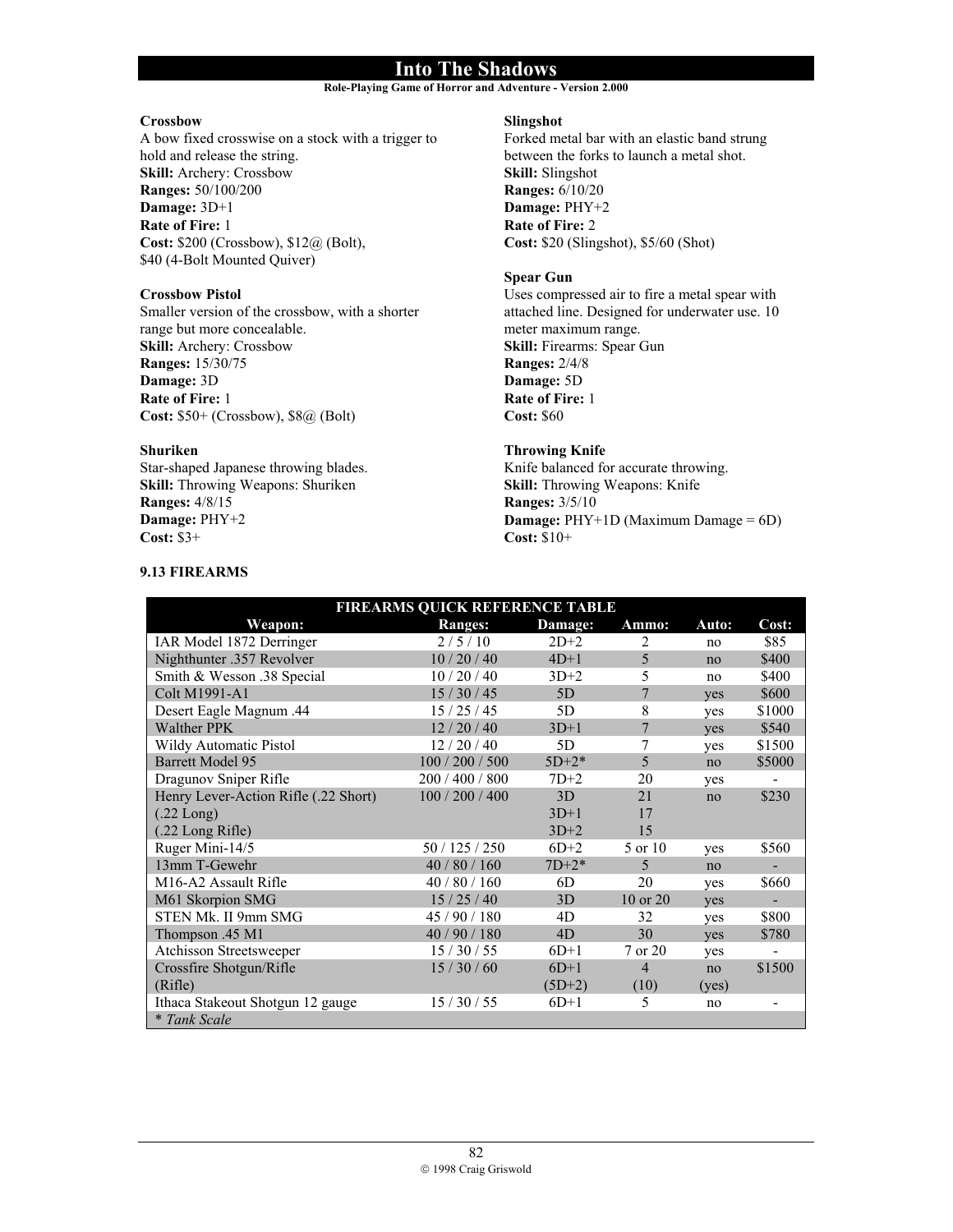**Role-Playing Game of Horror and Adventure - Version 2.000**

## **DERRINGERS**

## **IAR Model 1872 (Colt Model 4) Derringer**

Reintroduced in the US in 1996 by IAR, using original 1872 Colt Model 4 Derringer designs and tooling. These statistics are appropriate for either model.

**Model:** IAR Model 1872 Derringer **Skill:** Firearms: derringer **Ranges:** 2/5/10 **Damage:** 2D+2 **Ammo:** 2 **Auto:** no **Cost:** \$85

## **REVOLVERS**

## **Nighthunter .357**

**Model:** Nighthunter .357 Magnum **Skill:** Firearms: revolver **Ranges:** 10/20/40 **Damage:** 4D+1 **Ammo:** 5 **Auto:** no **Cost:** \$400

## **Smith & Wesson .38 Special**

A popular snub-nosed revolver, popular with police and private detectives, very concealable with only a 2" barrel. **Model:** Smith and Wesson Model 36, 37 Chiefs Special **Skill:** Firearms: revolver **Ranges:** 10/20/40 **Damage:** 3D+2 **Ammo:** 5 **Auto:** no **Cost:** \$400

## **AUTO PISTOL**

### **Colt M1991-A1**

The popular government-issue sidearm. A continuation of the serial number range used on the original government-issue 1911-A1. **Model:** Colt M1991-A1 Auto Pistol **Skill:** Firearms: auto pistol **Ranges:** 15/30/45 **Damage:** 5D **Ammo:** 7 **Auto:** yes **Cost:** \$600

## **Desert Eagle Magnum .44**

A powerful automatic pistol, American made by Magnum Research, Inc. **Model:** Desert Eagle Magnum Pistol .44 **Skill:** Firearms: auto pistol **Ranges:** 15/25/45 **Damage:** 5D **Ammo:** 8 **Auto:** yes **Cost:** \$1000

## **Walther PPK**

Scaled down version of the double-action PP, intended for use by plain clothes police. Post World War 2 versions are slightly larger than previously. In production 1930 on. Now made in the US. **Model:** Walther PPK/S American Auto Pistol **Skill:** Firearms: auto pistol **Ranges:** 12/20/40 **Damage:** 3D+1 **Ammo:** 7 **Auto:** yes **Cost:** \$540

## **Wildy Automatic Pistol**

Gas operated action pistol. **Model:** Wildy Automatic Pistol .45 **Skill:** Firearms: auto pistol **Ranges:** 12/20/40 **Damage:** 5D **Ammo:** 7 **Auto:** yes **Cost:** \$1500

## **RIFLES**

## **Barrett Model 95**

Updated version of the Model 90. 50 BMG, 29" barrel, 45" overall. Comes with attached bipod. Introduced in 1995 with a 5-shot magazine. **Model:** Barrett Model 95 Bolt-Action Rifle **Scale:** Tank **Skill:** Firearms: rifle **Ranges:** 100/250/500 **Damage:** 5D+2 **Ammo:** 5 **Auto:** no **Cost:** \$5000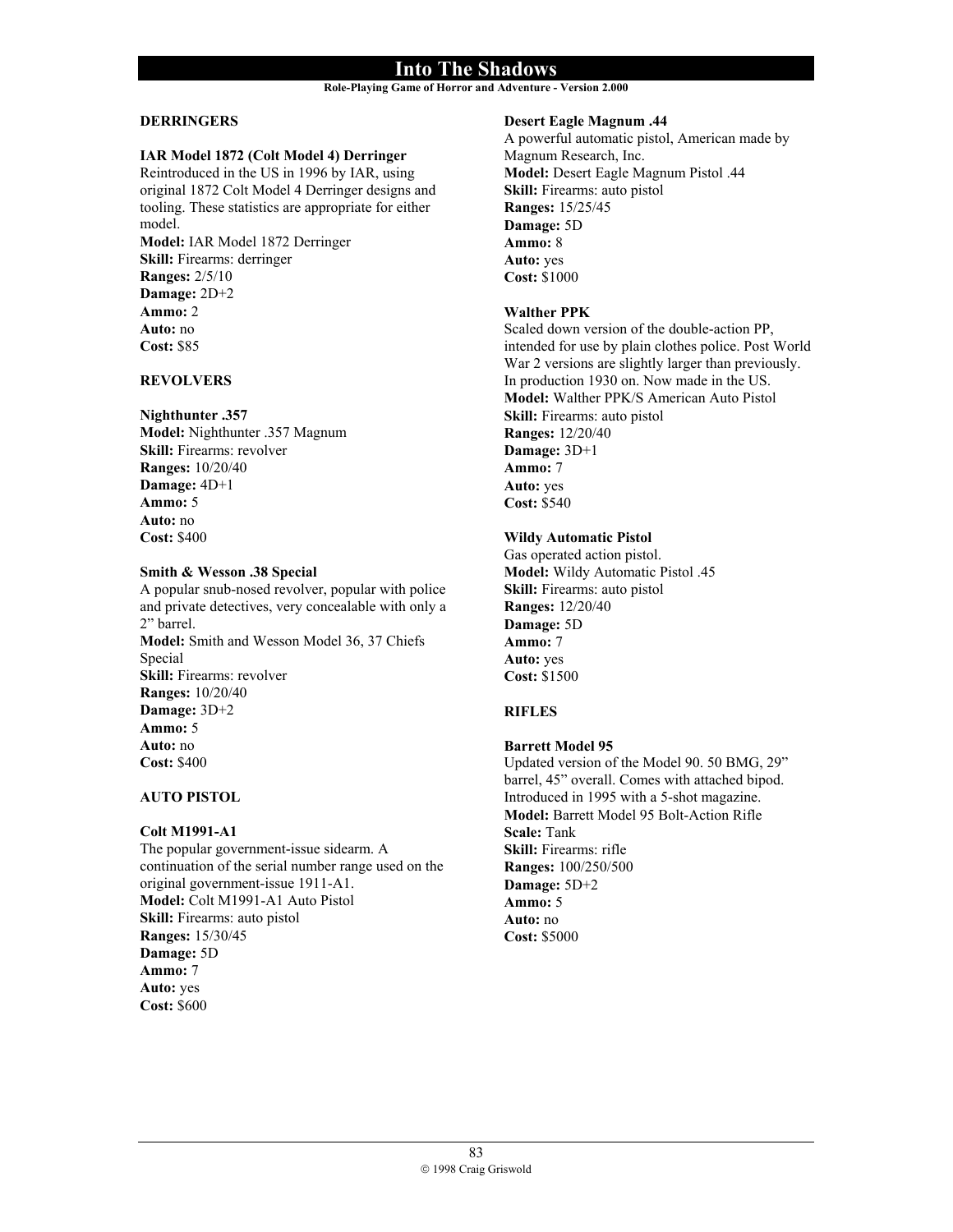#### **Role-Playing Game of Horror and Adventure - Version 2.000**

#### **Dragunov Sniper Rifle**

The premier Russian sniper's rifle, now commercially available. Claims to have up to have a 1000m range. Production 1963 on. Overall length 1.225m. **Model:** Dragunov Sniping Rifle 7.62mm **Skill:** Firearms: sniping rifle **Ranges:** 200/400/800 **Damage:** 7D+2 **Ammo:** 20 **Auto:** yes **Cost:** not available

## **Henry Lever-Action .22 Rifle**

Hunting rifle with full-length tubular magazine (internal). Introduced 1997. Three models available: 22 Short (holds 21), 22 Long (holds 17), and 22 Long Rifle (holds 15). **Model:** Henry Lever-Action .22 Rifle **Skill:** Firearms: rifle **Ranges:** 100/200/400 **Damage:** 3D/3D+1/3D+2 **Ammo:** 21/17/15 **Auto:** no **Cost:** \$230

## **Ruger Mini-14/5**

Gas-operated hunting rifle. 20 or 30 round magazines are available to police and government agencies only. 5.56mm. **Model:** Ruger Mini-14/5 Auto-loading Rifle **Skill:** Firearms: rifle **Ranges:** 50/125/250 **Damage:** 6D+2 **Ammo:** 5, 10, 20 or 30 **Auto:** yes **Cost:** \$560

## **13mm T-Gewehr**

Originally developed by the Germans in 1917 as the first specificly anti-tank weapon built. The original was a single-shot bolt-action rifle with a 39" barrel. It weighs about 39 lbs and comes complete with a bipod mount. It was used as a moderately effective 2-man anti-tank weapon and saw service in various countries through the beginning of World War 2. This modified version was built by the manufacturer only in limited numbers after World War I and there is no record of it ever seeing battlefield service. It is a repeater with a 5-round box magazine, perfect for use against heavy-duty nastiness. Used in the movie 'Tremors 2.'

**Model:** Mauser 13mm Tank Gewehr **Scale:** Tank **Skill:** Firearms: rifle **Ranges:** 40/80/160 **Damage:** 7D+2 **Ammo:** 5 **Auto:** no **Cost:** not available

## **SUB-MACHINE GUNS**

## **M16-A2 Assault Rifle:**

American made, Colt standard issue US military rifle. Production 1964 on. Overall length 990mm. Used by many of the NATO countries. **Model:** M16 5.56mm **Skill:** Firearms: assault rifle **Ranges:** 40/80/160 **Damage:** 6D **Ammo:** 20 **Auto:** yes **Cost:** \$660

## **M61 Skorpion:**

Czechoslovakian sub-machine gun. Small and concealable with a folding stock. **Model:** 7.65mm M61 Skorpion (.32 ACP) **Skill:** Firearms: SMG **Ranges:** 15/25/40 **Damage:** 3D **Ammo:** 10 or 20 **Auto:** yes **Cost:** not available

## **STEN Mk. II**

A popular British-made World War II era submachine gun. It was simple, economical, and easy to manufacture, hence its long-lived popularity. **Model:** STEN Mk. II 9mm **Skill:** Firearms: SMG **Ranges:** 45/90/180 **Damage:** 4D **Ammo:** 32 **Auto:** yes **Cost:** \$800

#### **Thompson M1**

Recreation of the famous Thompson Model 1927, "Tommy Gun", .45 ACP. **Model:** Auto-Ordnance Thompson M1 **Skill:** Firearms: SMG **Ranges:** 40/90/180 **Damage:** 4D **Ammo:** 30 **Auto:** yes **Cost:** \$780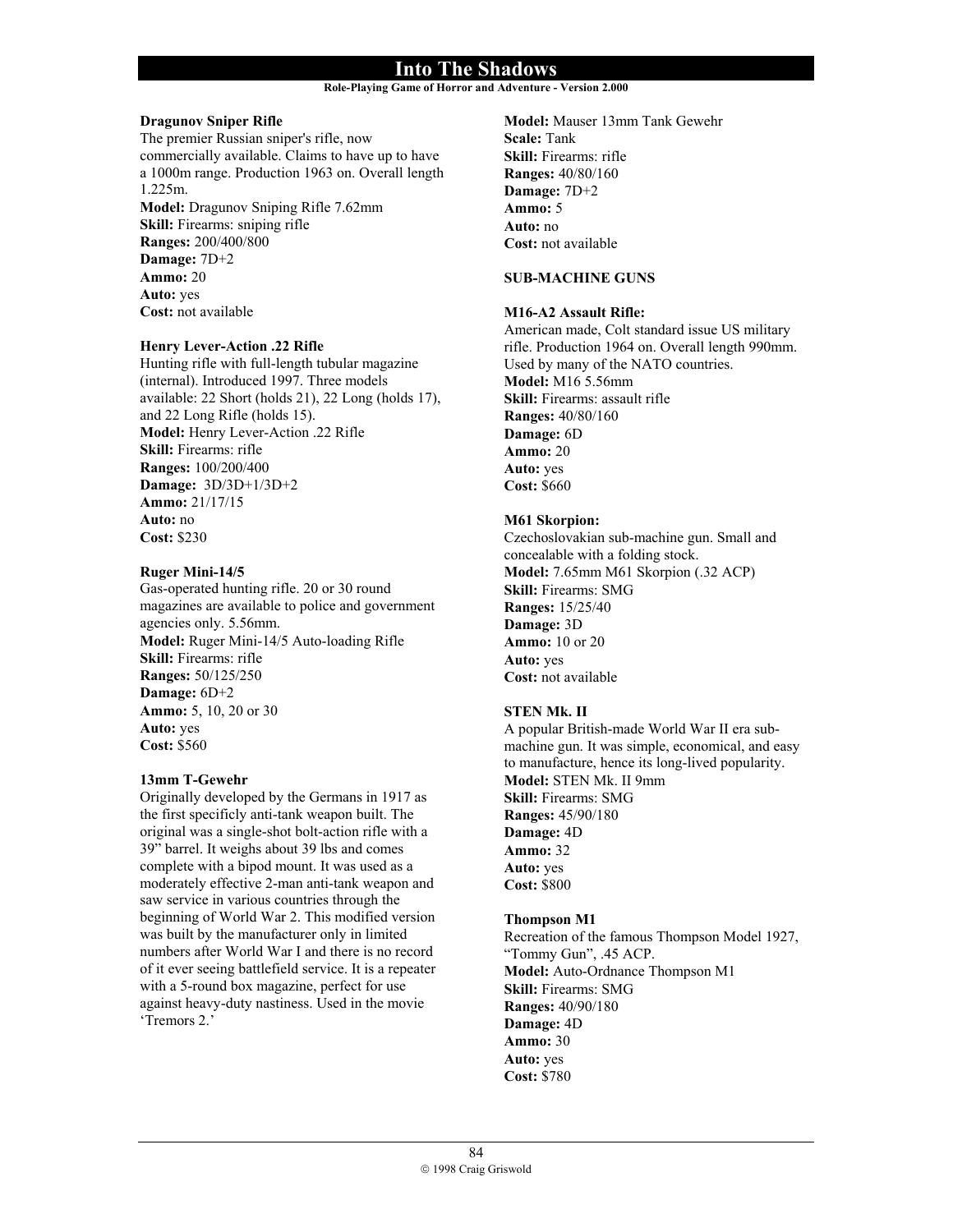#### **Role-Playing Game of Horror and Adventure - Version 2.000**

## **SHOTGUNS**

## **Atchisson Streetsweeper**

A popular automatic police/SWAT shotgun. **Model:** Atchisson Streetsweeper Assault Shotgun 12 Gauge **Skill:** Firearms: shotgun **Ranges:** 15/30/55 **Damage:** 6D+1 **Ammo:** 7 or 20 round drum **Auto:** yes **Cost:** not available

## **Crossfire Shotgun/Rifle**

A combination 12 gauge pump-action shotgun and 223 Rem. Auto-loading rifle in one! Weighs about 9 lbs, shotgun barrel and magazine are mounted below the rifle barrel. **Model:** Crossfire Shotgun/Rifle **Skill:** Firearms: auto pistol **Ranges:** 15/30/60 **Damage:** 6D+1 (Shotgun), 8D+1 (Rifle) **Ammo:** 4 (Shotgun), 10 (Rifle) **Auto:** no (Shotgun), yes (Rifle) **Cost:** \$1500

#### **Ithaca Stakeout Shotgun**

It's lack of stock makes it a concealable, easy to handle slide action shotgun. Used by both police and criminals. Not automatic. **Model:** Ithaca Stakeout Shotgun **Skill:** Firearms: shotgun **Ranges:** 20/30/55 **Damage:** 6D+1 (12 Gauge), 5D+2 (20 Gauge) **Ammo:** 5 **Auto:** no **Cost:** \$550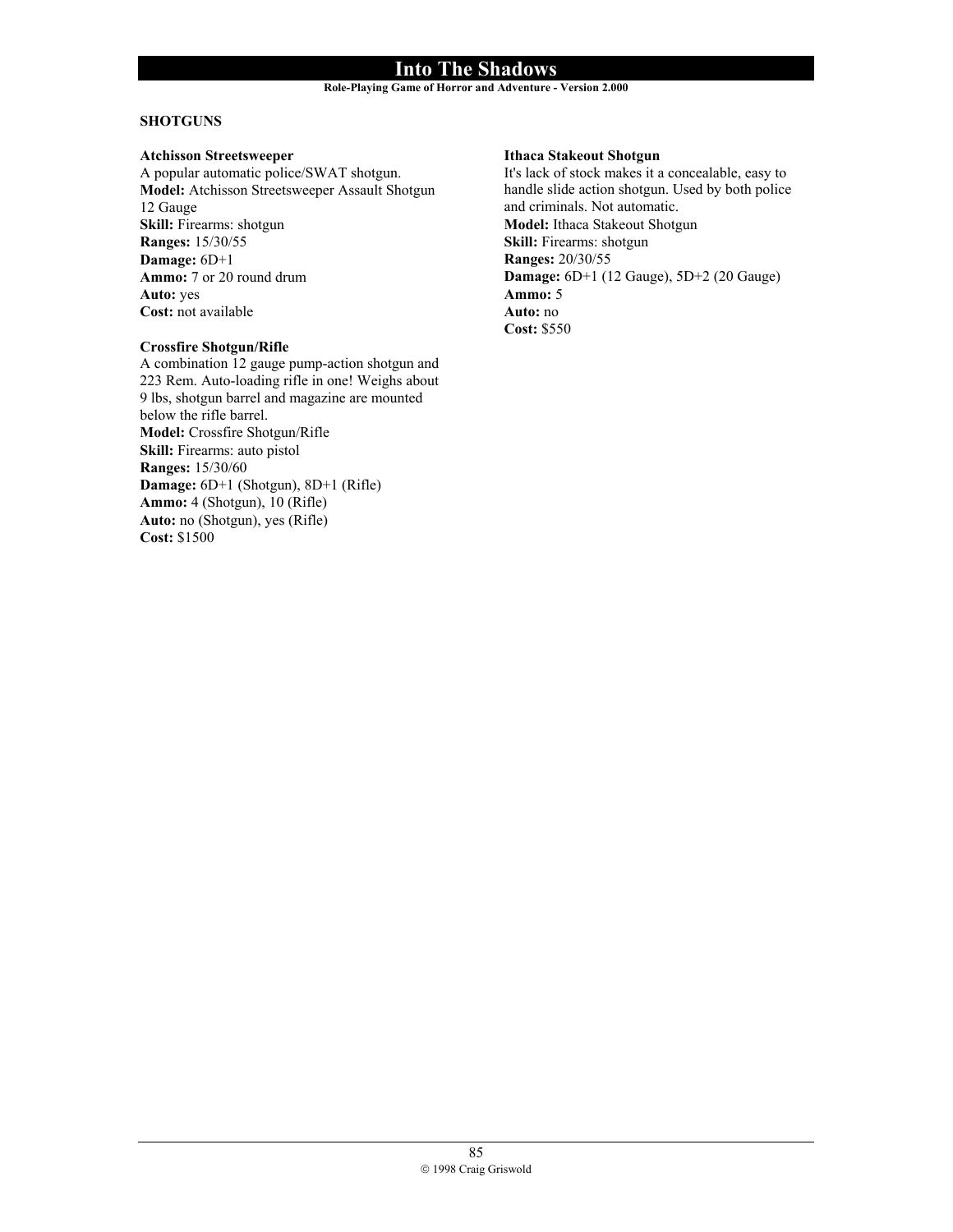**Role-Playing Game of Horror and Adventure - Version 2.000**

### **9.14 STUN WEAPONS**

*Not all stun weapons work the same on all creatures. It is up to the GM to decide what effect, if any, the weapon has on a particular non-human creature. See the Combat section for more information on the use of stun-only weapons.* 

### **Chemical Mace**

Uses standard CN tear gas formula to blind victim. Requires a specific shot to the eyes, +10 difficulty. **Model:** Chemical Mace **Skill:** Stun Weapons: Chemical Mace **Ranges:** 2/4/6 **Damage:** Blindness for 2D minutes, all visual skills –3D; then blurred vision for 1D minutes, vision skills at –1D; victim must make successful Difficult Will roll to act while blinded **Ammo:** 30 **Cost:** \$30

## **Pepper Gas**

Causes temporary blindness when sprayed in the eyes, inflammatory, burning sensation, respiratory distress. Range, ammo, and cost are for a small, concealable unit. **Model:** Pepper Gas

**Skill:** Stun Weapons: Pepper Gas **Ranges:** 2/3/4

**Damage:** (Will not work through complete skin cover) Blindness and impairment for 8D minutes, all visual skills –3D; victim must make successful Very Difficult Will roll to act while impaired. **Ammo:** 15 **Cost:** \$20

#### **Stunner**

Insulated hand-held grip with two blunt steel posts set in the end. The posts are touched to a target, and the trigger depressed to activate a powerful charge between them. **Model:** Hand-Held Stunner **Skill:** Stun Weapon: Stunner **Difficulty:** E **Damage:** 12D (Stun Only - will not work through non-conductive armor) **Ammo:** 5\* **Cost:** \$50+ \*Can be used for several "dry firings" without seriously depleting the charge.

### **Stun Baton**

Collapsible insulated baton with exposed filaments to conduct electricity through a target on touch. **Model:** Stun Baton **Skill:** Stun Weapon: Stunner **Difficulty:** E **Damage:** 10D (Stun Only - will not work through non-conductive armor), PHY+1D (if used as club) **Ammo:** 5\* **Cost:** \$80+

\*Can be used for several "dry firings" without seriously depleting the charge.

## **TASER Pistol**

Fires twin CO2 propelled darts connected to pistol by thin wires. When darts connect with target, piercing light clothing, a current from the launcher completes a circuit through them. **Model:** Lectro-volt™ TASER Pistol **Skill:** Stun Weapons: TASER Pistol **Ranges:** 2/4/6 **Damage:** 8D (Stun Only - will not work through non-conductive armor) **Ammo:** 2 **Cost:** \$400+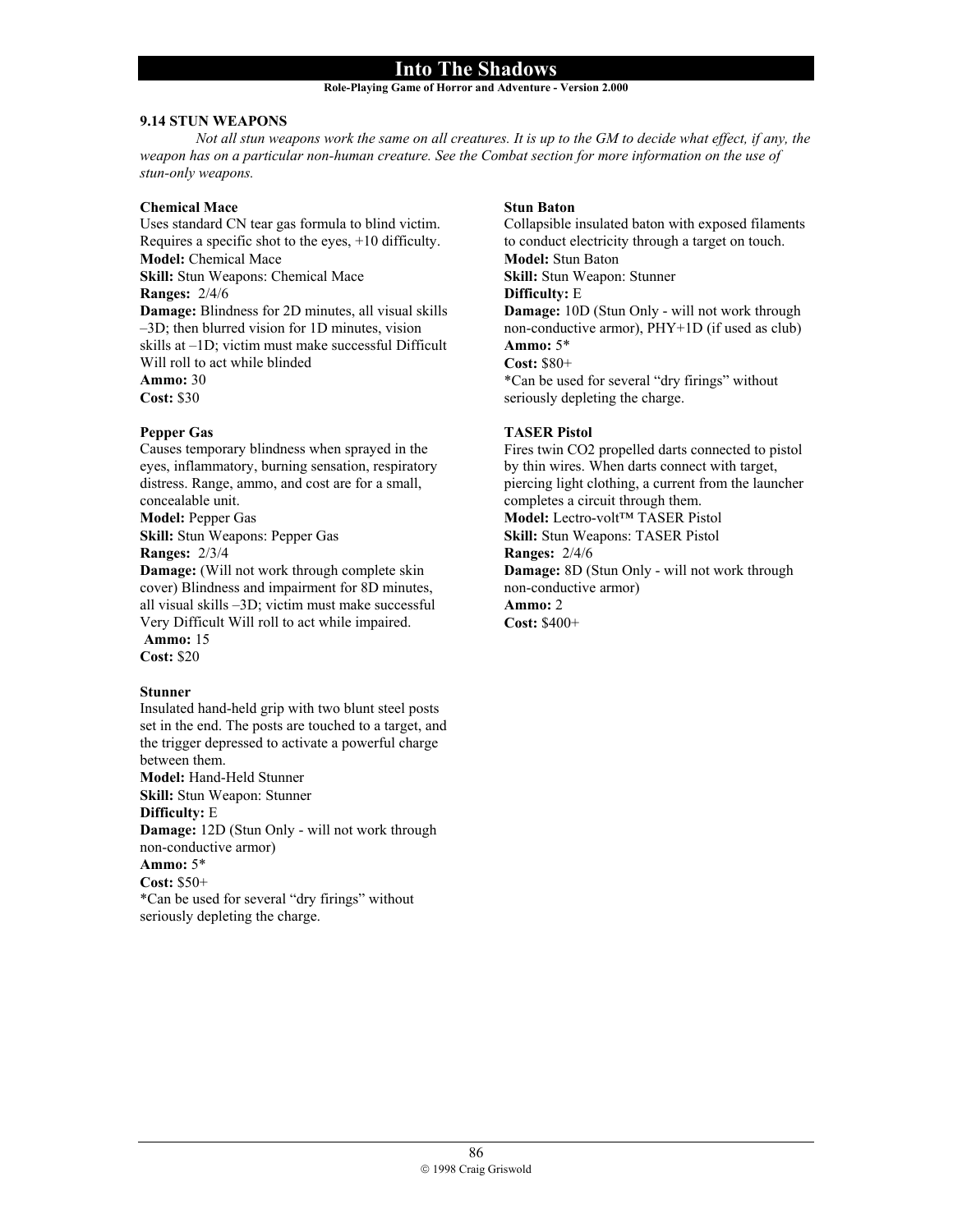**Role-Playing Game of Horror and Adventure - Version 2.000**

## **9.15 EXPLOSIVES**

## **C-4**

High explosive in a small, malleable charge. **Model:** Composition 4 Explosive **Skill:** Demolition **Ranges:** N/A **Blast Radius:** 2/4/6/10 **Damage:** 7D/5D/3D/2D **Cost:** not available

## **C-6**

High explosive in a small, malleable charge. **Model:** Composition 6 Explosive **Skill:** Demolition **Ranges:** N/A **Blast Radius:** 4/8/12/20 **Damage:** 8D/6D/4D/2D **Scale:** Tank **Cost:** not available

## **Dynamite**

Explosive composed of nitroglycerin combined with an absorbent material. **Model:** All purpose explosive **Skill:** Grenade **Ranges:** 7/20/40 **Blast Radius:** 2/4/6/10 **Damage:** 5D/4D/3D/2D **Cost:** \$10@ 12" stick where available

## **Grenade, Fragmentation**

A standard-issue hand grenade for the US Army. **Model:** M67 Fragmentation Hand Grenade **Skill:** Grenade **Ranges:** 7/20/40 **Blast Radius:** 2/4/6/10 **Damage:** 5D/4D/3D/2D **Cost:** \$10@ where available

## **9.16 HEAVY WEAPONS**

## **M72A2 Rocket Launcher**

Single-shot disposable rocket launcher, High Explosive Anti-Tank round. **Model:** M72A2 Rocket Launcher **Skill:** Heavy Weapons **Ranges:** 75/200/500 **Blast Radius:** 2/4/8/15 **Damage:** 12D/9D/6D/3D **Scale:** Tank **Cost:** \$1000@ where available

## **Grenade, High Explosive**

An effective mass destruction hand grenade. A canister-style grenade. **Model:** MK3A2 High Explosive Hand Grenade **Skill:** Grenade **Ranges:** 5/15/30 **Blast Radius:** 2/6/10/14 **Damage:** 8D/5D/3D/2D **Cost:** \$15@ where available

## **Grenade, Incendiary**

An effective multipurpose incendiary grenade, used primarily to destroy enemy equipment and fortifications. Burn Attack rules apply, see section 7.7. **Model:** An-M14 Hand Grenade **Skill:** Grenade **Ranges:** 7/20/40 **Blast Radius:** 1/2/3/4 **Damage:** 8D/6D/4D/2D **Cost:** \$12@ where available

## **Molotov Cocktail**

A rag stuffed into the neck of a glass bottle of flammable liquid. The rag is ignited and the bottle thrown, the bottle breaks on the target and the rag ignites the liquid. Burn Attack rules apply, see section 7.7. **Model:** Impromptu firebomb **Skill:** Grenade **Ranges:** 4/8/16 **Blast Radius:** 1/2/3/4 **Damage:** 5D/4D/2D/1D **Cost:** based on components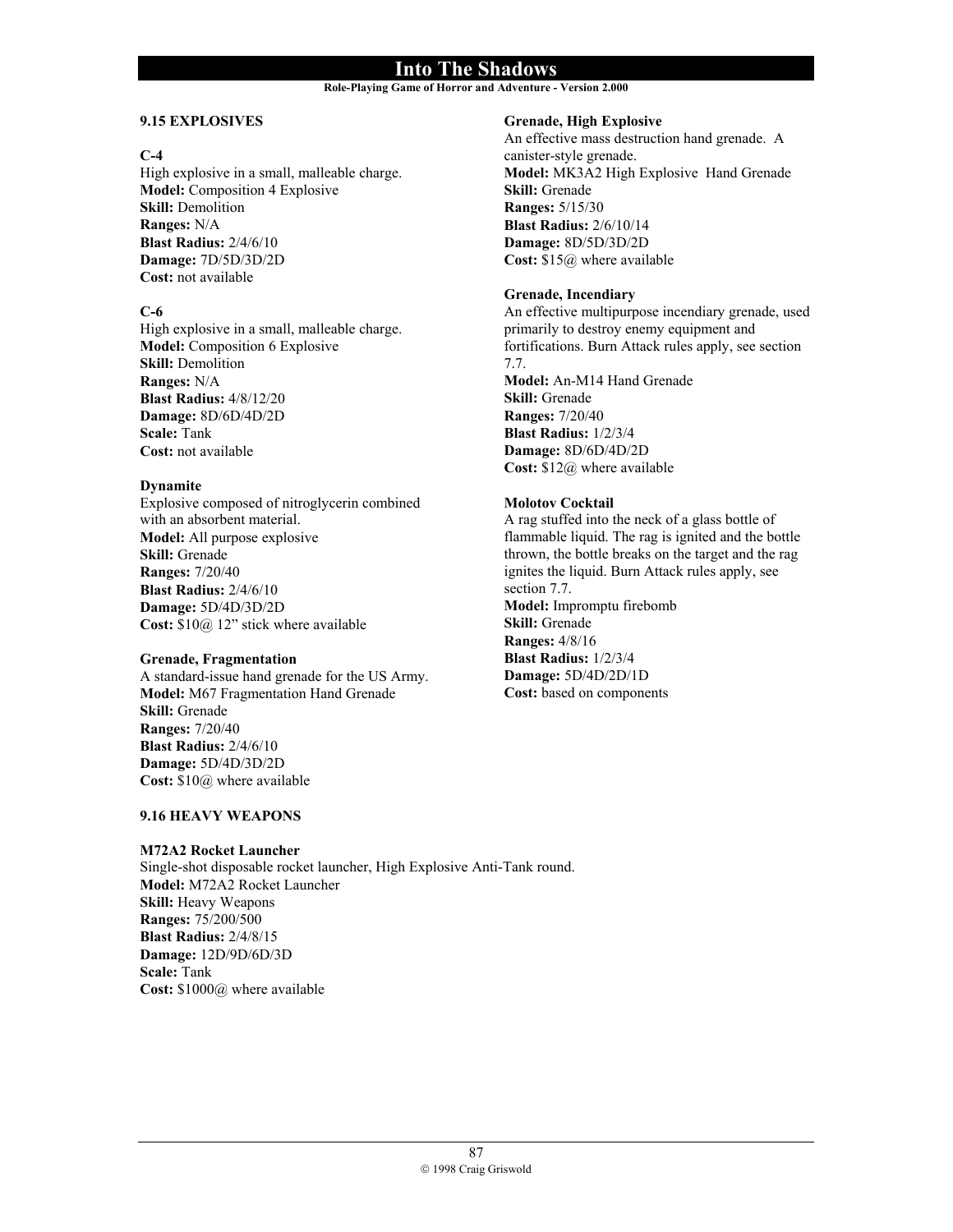**Role-Playing Game of Horror and Adventure - Version 2.000**

## **9.2 EQUIPMENT**

### **9.21 GENERAL ADVENTURE GEAR**

| <b>Back Pack</b>                 | $$30+$   |
|----------------------------------|----------|
| Bandoleer                        | \$40     |
| <b>BDU(Battle Dress Uniform)</b> | \$75     |
| <b>Binoculars</b>                | $$200+$  |
| <b>Briefcase</b>                 | $$30+$   |
| Camcorder (VHS)                  | $$600+$  |
| Camera Outfit, 35mm              | $$600+$  |
| Clothing, Business               | \$100    |
| Clothing, Casual                 | \$75     |
| Clothing, Work                   | \$100    |
| Compass                          | \$4      |
| Crow Bar, Titanium               | \$40     |
| Drill, Cordless                  | \$120    |
| Electric Inflator / Deflator     | \$50     |
| First Aid Kit                    | \$ 30    |
| Flashlight                       | $$5+$    |
| Gas Mask                         | \$50     |
| Geiger Counter                   | \$200    |
| <b>Grappling Hook</b>            | \$25     |
| <b>Hand Cuffs</b>                | \$15     |
| Inflatable (12') Boat            | \$270    |
| Laptop Computer                  | $$1500+$ |

## **9.22 BODY ARMOR**

## **Light Kevlar™**

 Body armor that relies solely on Kevlar™ material. Somewhat concealable. Vest weighs about 5 lb. and easily concealable, full suit about 16lbs. **Model:** Light Kevlar™ **Protection:** +2D+1 **Cost:** \$500 (Vest)

## **Flak Jacket**

 Military jacket with shoulder padding, and protective covering for front and back torso and groin. Protection comes from armor plates and ballistic cloth. Weight is about 10 lb. **Model:** Flak Jacket

**Protection:** +3D **Cost:** ?

| <b>Magnifying Glass</b>     | $$5+$       |
|-----------------------------|-------------|
| <b>Night Vision Goggles</b> | \$800       |
| Oxygen Equipment (60 min)   | \$500       |
| Parka, sub-zero outfit      | \$300       |
| Radar Detector              | $$200+$     |
| Radio, Portable multi-band  | $$40+$      |
| Radio, Portable 2-way       | $$100-400+$ |
| Recorder, Voice Activated   | \$200       |
| Rope, Climbing 150'         | \$120       |
| <b>SCUBA</b> mask           | \$60        |
| <b>SCUBA Tank</b>           | \$120       |
| Sharpening Stone Set (3)    | \$20        |
| Snorkel                     | \$15        |
| <b>Swim Fins</b>            | \$100       |
| Telephone, Cellular         | $$100+$     |
| Telephone Bug Detector      | \$120       |
| Telephone Voice Changer     | \$40        |
| Tent, 3-Man Dome            | \$100       |
| Tool Belt / Harness (empty) | \$50        |
| Tool Box (General tools)    | \$200       |
| Wet Suit                    | \$225       |
| Windproof Lighter           | \$20        |

## **Kevlar™ - Ceramic**

 Body armor using a combination of Kevlar™ and ceramic armor. Not concealable. Vest weighs about 8 lb., full suit about 30 lb. **Model:** Kevlar™ - Ceramic **Protection:** +3D+2 **Cost:** ?

#### **Riot Helmet**

 Armored helmet with clear face shield. Normally used by riot police and SWAT teams for protection. **Model:** Riot Helmet **Protection:** +1D **Cost:** \$ 300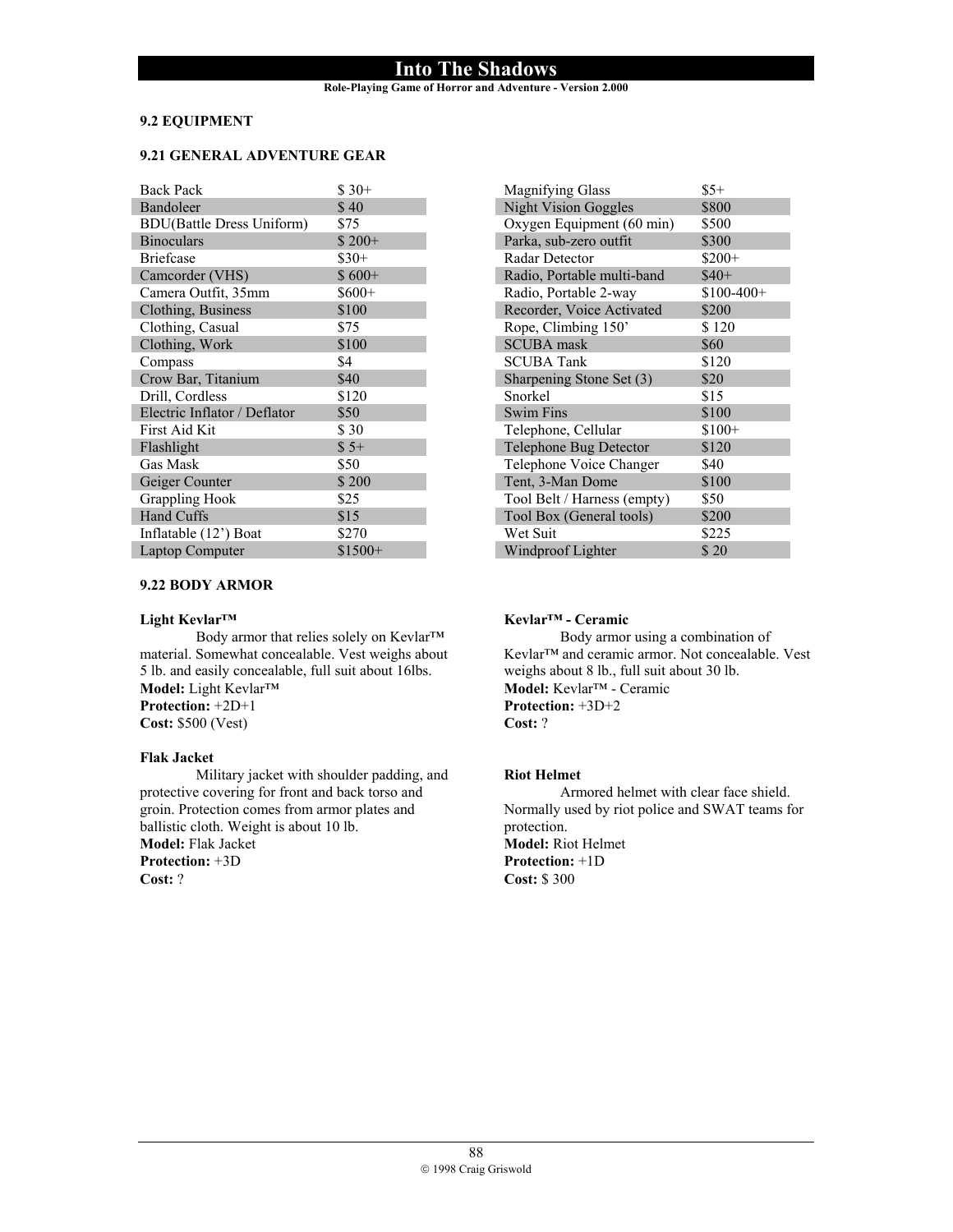**Role-Playing Game of Horror and Adventure - Version 2.000**

## **10.0 GAMEMASTERING**

"*Ash... That transmission. Mother's deciphered part of it, it doesn't look like an SOS.*" -Ellen Ripley from the film 'Alien'-

## **10.1 BASICS**

#### **THE GM'S JOB**

 When the players first get together, one player needs to be selected for the role as GM, or game master. The GM is responsible for creating the game universe. They create adventures, write background material, create statistics for new monsters, approve player characters, and determine the results of every action based on rolls of the dice. The GM is required to play the role of author, storyteller, actor, mediator, referee, and sometimes executioner. It's a real jack-of-all-trades position.

#### **POINTERS**

 A GM needs to be in control all the time. You are the judge, and your word is final. This doesn't mean you have to follow the letter of the rules at all times. The rules are there to make your job easier. If they don't work in a given situation – don't use them. Feel free to fudge a die roll if necessary to make things easier or harder for the players. You want them to feel challenged, but don't throw them into a meat grinder.

Be fair and consistent in your decisions. Don't favor one or two players because you like them. Distance yourself from the action. If you get too wrapped up in playing the bad guy, you'll find you don't want the characters to kill off your characters and may cheat or get upset when things don't go your way. You are the storyteller, but the story is interactive. You should be prepared, but need to be flexible to change as the adventure unravels.

Don't bog down play with too many details. It's your job to set the mood and the pace – fast or slow depending on the situation. Sometimes, too, you'll just need to stop. Give the players a break at least every few hours. People need to use the washroom, get drinks and munchies, and ground themselves now and again.

Most of all – give the players what they want. Everyone is playing to have fun. If you aren't having fun you won't play.

### **GOOD VERSUS EVIL**

 Experienced role-players may notice the absence of an alignment system within this game. The reason for that is that within horror, more than many genres, the line between good and evil is at best blurred. In many cases agents and investigators may be forced to do questionable things to insure their own survival, or the survival of others. I didn't think it was appropriate then in this particular game to set hard and fast moral guidelines.

 It is up to the GM to determine the results of characters actions, not the game. Characters who act evil tend to have evil done to them. A spellcaster who sacrifices another human in the course of casting a spell may find himself charged with murder, or the focus of vengeance from the family of his victim.

 While there is a lot of potential for violence and mayhem in a game like this, it often falls upon the players to find a non-violent - or at least non-lethal - solution to many situations. Of course, this all depends on the type of adventure and campaign being run.

#### **DEUS EX MACHINA**

 The machine of the gods, meaning a tool the GM may need to use to advance the story. The GM should never feel the game is out of their control. Occasionally you may need to insert a special NPC, or strange weather, or some other 'act of God' in order to keep players headed in the right direction. This doesn't mean you should control the game, then the players might as well sit and listen as you read them a book. But if the adventure revolves around the characters discovering a hidden doorway, or talking to a specific NPC, there are ways to guide them there without pulling them by the ear.

 One example would be if you need the characters to find a series of difficult or unusual clues to solve a mysterious death. Once they enter the house where the deceased lived and died they feel an intense chill. Then through the course of the adventure things may rattle or breathe to draw the character's attention to a desk or box that they need to search. A ghostly form, possibly just a hand, may even appear to point to a picture frame, or through a door. The ghostly encounters serve no purpose other than to guide the characters when they need it.

 Other unexpected help may come on the fly from a mistake of the opposition, a mysterious stranger, or anything else you can devise. The key with this is always to be discreet, not to pull the players along a preset course, but keep them from getting too far off track.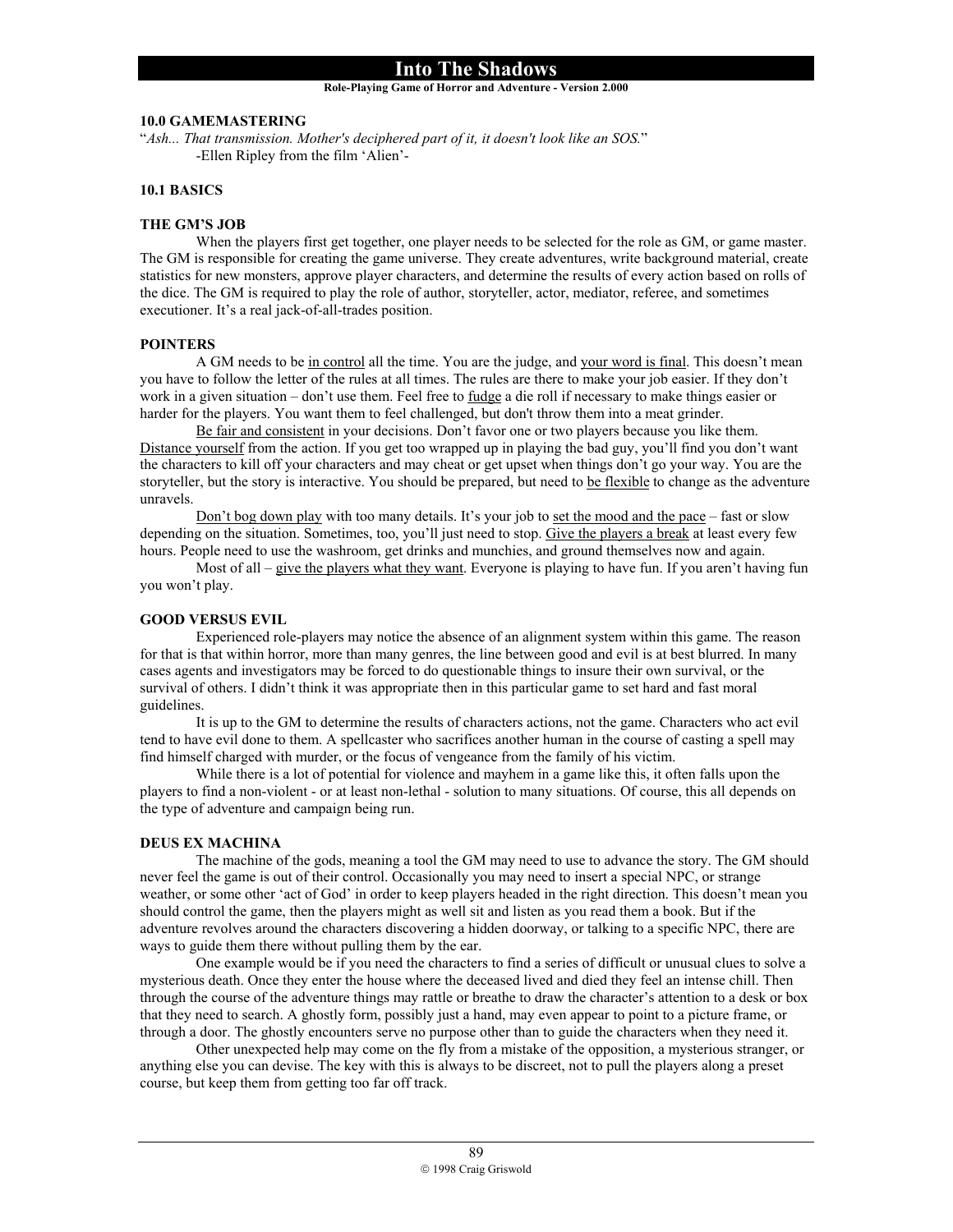#### **Role-Playing Game of Horror and Adventure - Version 2.000**

### **NON ILLEGITIMATI CARBORUNDUM**

 Whatever happens, don't get too upset with yourself or the players. It's not worth it. Role-playing games are about having fun. Some people get way too wrapped up in themselves, or will deliberately try to upset you or the other players. If getting rid of this player isn't an option - simply turn things against them whenever they act up. Suddenly they find themselves the center of attention for the monsters, the authorities, or the other players. Things can happen - an old gypsy curses them for bumping them on the street. It's the worst curse of all: "may your life be *interesting*."

 But keep things in perspective, this is a nice way to discipline unruly players. It is not intended as a method of personal revenge.

### **ADVENTURES VERSUS CAMPAIGN**

 A single adventure usually uses a single important element as its basis. The characters the players use are not generally important. There is no question of continuity, because there may be no future adventures. This is fine for a nice Friday night pizza party, but if you intend to play again on a regular basis with the same people you need to start building a campaign.

 A campaign is painted on a much wider canvas. While there may be a number of independent adventures involved, continuity exists. As players use and improve their characters there is growth and change. The GM can also begin to develop story lines that can run through the background of several adventures – or even the entire campaign. The best example of a campaign is the X-files television show. For those not familiar with it, FBI agents Mulder and Scully are brought together at the beginning of the series to investigate a number of strange and unusual cases, often unsolved, from the FBI's files. As time progresses they are involved in a number of strange and disturbing adventures that are completely unrelated. But beneath it all, they also find themselves constantly running afoul of what appears to be a high-level government conspiracy suppressing information on illegal experiments that may involve alien life forms. The two started out with a mutual distrust of each other, and their constantly conflicting points of view. While their views remain different, they have since developed a unique relationship of respect and trust that sometimes enables them to look at things from the other's perspective.

 Both of these elements lend to the shows intense popularity, the strange case-by-case happenings, and the thrilling suspenseful back-story. The same can work quite well for a gaming group. A campaign then is really just a series of adventures, but viewed as a cohesive whole.

### **10.2 CREATING ADVENTURES**

Here is a basic 5-step guide to creating adventures for Into The Shadows. The steps can be applied to most, if not all, role-playing games - but I've tried to tailor tips specifically to this one. Most of the steps don't need to be done in any particular order. A location, or what exactly type of Shadows the characters will face could wait until the end, or even be done first. They are presented in this order because I see it as simple and productive method.

#### **1. Come Up With A Basic Premise**

 This can be the toughest, or the easiest, part. Coming up with an original idea week after week for the type of scenario the characters will face can be frustrating. You don't even have to come up with a completely original idea here though, as long as you change the details.

Some sample ideas for a premise are listed below:

- **Revenge:** A common horror theme, someone or something has been wronged and goes out to exact revenge. Exactly what was done, and to whom, and how they plan on getting revenge, still need to be worked out.
- **Outbreak/Infestation:** An outbreak of some kind occurs. It could be a disease, a strange material that falls from the sky, or a quickly-reproducing animal of some type. The characters must find a quick response/solution to the problem before they are overrun. Exactly what is on the rise, how to stop it, and a timeline for how long the characters will have to do it, still need to be worked out.
- **Mysterious Sighting:** Characters are investigating a weird report or sighting. It could be a new type of animal, a human oddity, strange ruins, a weird phenomena, or a supernatural creature. This could be a leadin for a larger adventure, or an adventure in and of itself. What needs to be worked out is what was seen, what it actually was, whether or not it's a part of something larger, and whether it's dangerous.
- **Mysterious Disappearance:** Characters are investigating the strange disappearance of a person, place, or thing. There may have been strange evidence left at the scene, no plausible explanation for the disappearance, or it could be a valuable or dangerous thing. What needs to be worked out are what is gone, how, and what evidence is left behind.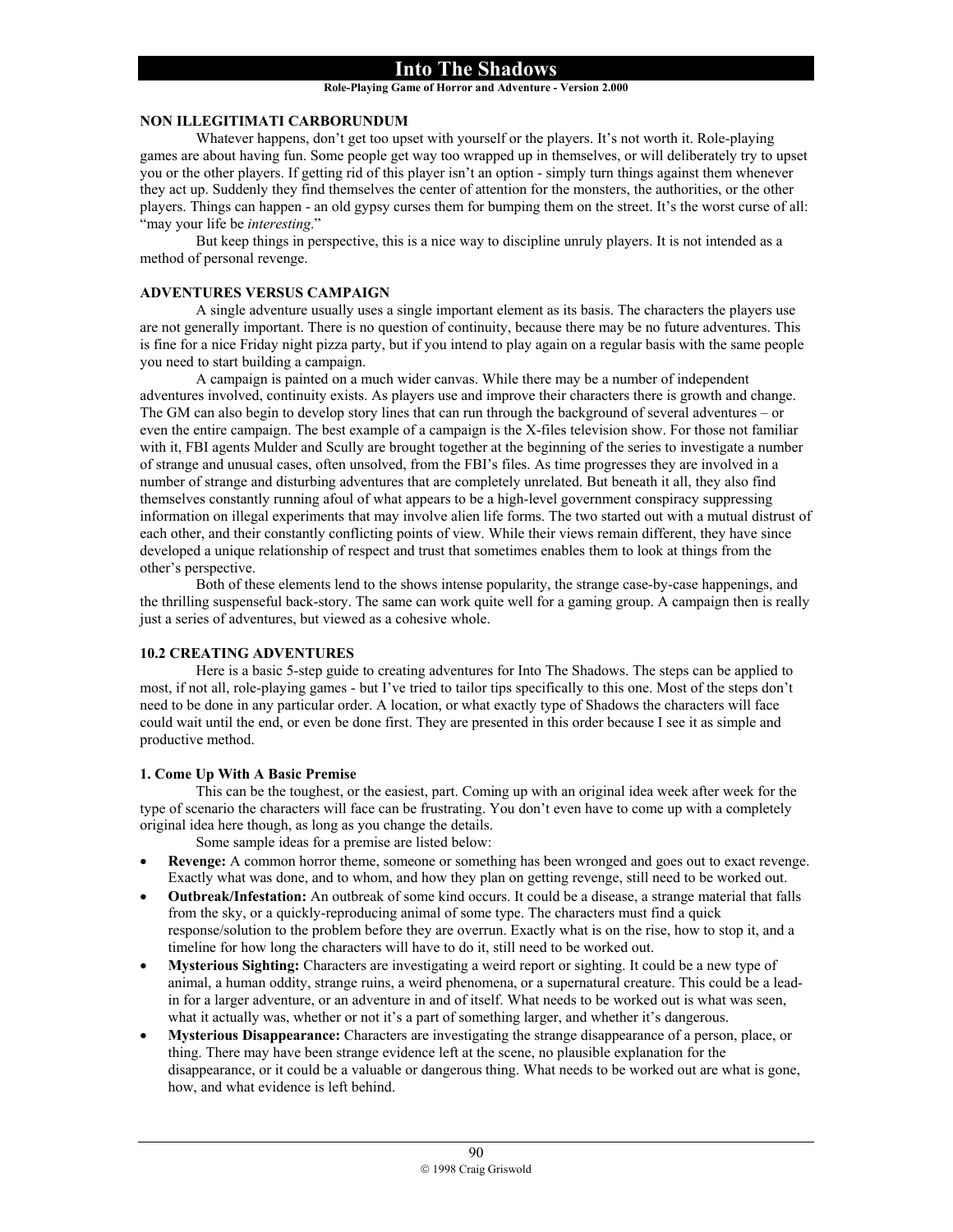## **Role-Playing Game of Horror and Adventure - Version 2.000**

## **2. Decide On A Location**

 Self-explanatory, every adventure needs to take place somewhere. This could be as general as a planet, or specific as a room. The location may require maps, specific statistics for features and/or residents, and detailed descriptions. It's important to determine a location before all of the details of an adventure are worked out so that local details can be worked into the adventure, lending the scenario more credibility.

 An example would be that the GM has decided to have an adventure based on mysterious disappearances. Both campers and counselors are missing from a popular summer camp. If the GM decides that the location is near a large lake, or a beach, a lake monster could be responsible. If it is in the mountains, a sasquatch. The location could also be near swamps, caves, an old graveyard, or a historic battlefield.

## **3. Determine What Type Of Shadows Are Involved**

 Shadow is a general term used in this game to describe the unknown and mysterious things that characters will face during the course of play. Some scenarios require a specific type of encounter, others may be suitable for just about anything. Before getting too detailed with the adventure it's good to stop and decide just what the characters will face.

 If the GM wants to include a dragon in the adventure, then perhaps heavy weapons should be made available to the players. If werewolves are going to be used, the characters may need silver.

 The GM should choose a Shadow appropriate to the desired location and situation. And then use that decision to base the details of the adventure on.

## **4. Flesh Out The Details**

 This means work. Using the desired elements the GM has selected so far, work out the specifics of the adventure. Each GM is different in the level of preparation they are comfortable with. It may be best initially to prepare too much information and use only what comes up. Keep in mind that players rarely follow the same course the GM envisions, so a lot of flexibility is necessary. Things that may be included in these details are maps, descriptions, statistics for non-player characters, and a timeline of events.

 To follow the example from step 2, the GM has decided that the adventure is taking place in a local area riddled with caves. The Shadows at work are a race of subterranean dwarves who have captured and enslaved the missing campers to work their mines. To add a sense of urgency to the scenario, the dwarves are using some of those captured to tunnel into the silos of a nearby missile base. They intend to launch the missiles, using special magic rings to control them, and set off a war that will destroy the surface dwellers.

 The GM decides to make basic maps of the area, the caves, and the mines. A detailed map of the tunnels around the missile silos, and statistics for the dwarves will also be needed. Statistics for the campers may or may not be needed. The GM then makes a timeline and specifies events that will take place at various points if the characters do not interfere.

#### **5. Isolate Player Information, And Create Player Hand-Outs**

 Once the adventure is basically complete, it's time to set aside things for the players. This could include maps, lists of available resources and equipment, descriptions of various locations and encounters, newspaper clippings, notes, and even physical props.

 The GM from the example above decides to give players a general description and map of the area, the testimony of some of the campers and counselors who have not disappeared, and a map of a small portion of the caves for when they get to it. Set aside as well, are descriptions of the dwarves and the tunnels near the silos.

Now the adventure is all set. Go out and buy munchies!

## **ELEMENTS**

 One of the most important things to consider when making adventures for use in the horror genre, is the wide variety of elements to base them on. The work of various authors serve well as a source of background or inspiration elements, the most obvious of which is H. P. Lovecraft. Even Lovecraft has different cycles and facets to his work. An entire campaign can easily be based on the stories that involve the Dreamlands cycle, individual stories like the Dunwich Horror, or the Cthulhu cycle. As an alternative, there are a number of excellent authors who inspired Lovecraft, or are considered to be his contemporaries or protégés. The stories of Robert W. Chambers, Lord Dunsany, Arthur Machen, Ambrose Bierce, Edgar Allen Poe, Frank Belknap Long, Robert E. Howard, Clark Ashton Smith, Robert Bloch and others can provide just as rich a background for your game worlds – and perhaps bring some elements to your games unexpected by players who aren't quite so well versed in these works. Modern authors offer another, largely untapped, potential draw. Stephen King is an obvious choice, as well as Caleb Carr, Dean Koontz, Clive Barker, Anne Rice, and Robert Anton Wilson.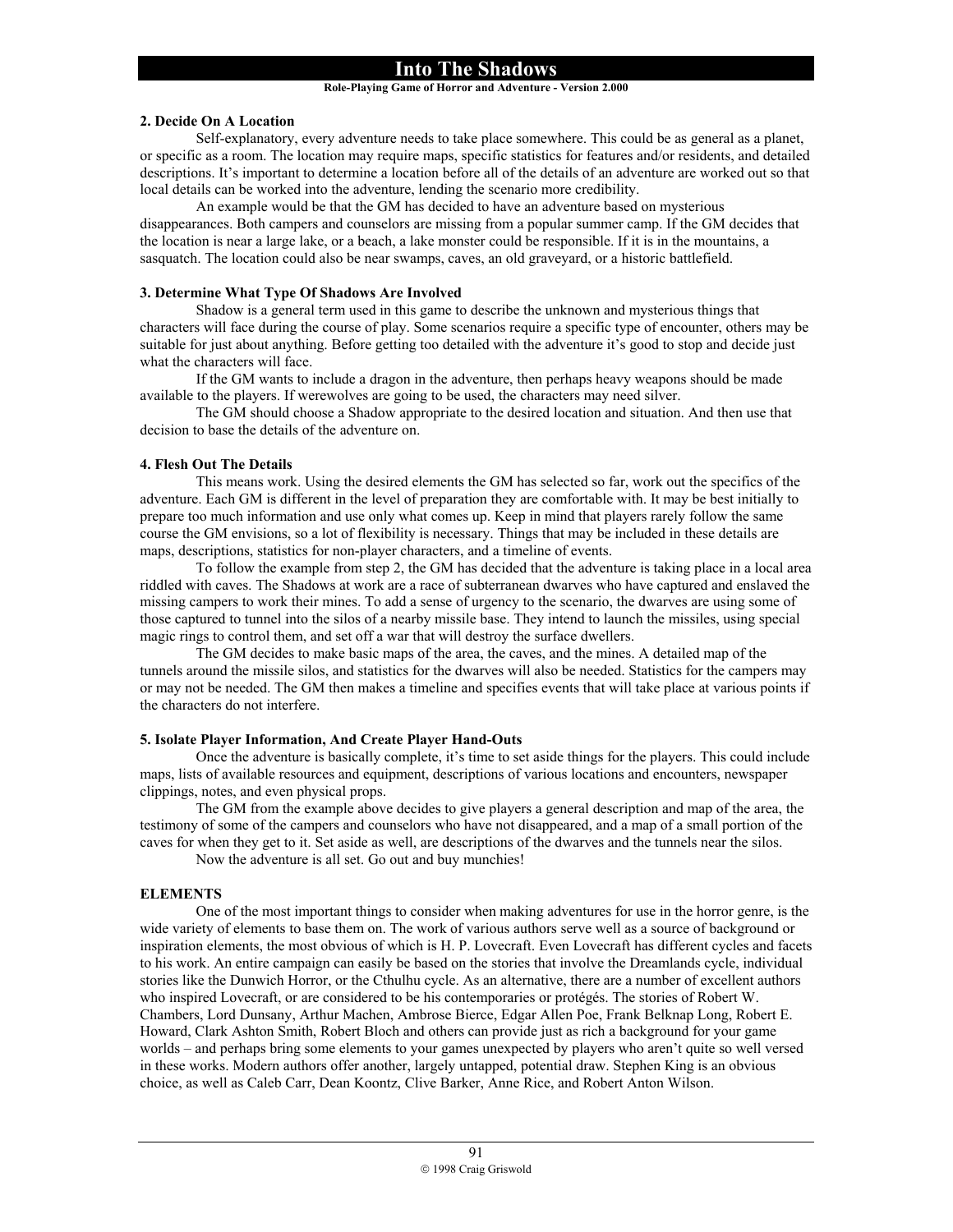#### **Role-Playing Game of Horror and Adventure - Version 2.000**

 Movies and television can offer just as much, though in different ways. Movies tend to be less detailed than the stories and novels of a good author, but they have a compelling visual element which can help draw players into their roles. The X-files and it's predecessor, Kolchak: the Night Stalker, as well as Twilight Zone, Outer Limits, Tales From the Darkside, Night Gallery, and Tales from the Crypt, are excellent examples that offer a wide variety of inspirations. The Alien trilogy, the Evil Dead series, the Phantasm series, Men in Black, and countless other movies are all easily available on video.

 To anyone not familiar with the current state of the medium, comic books may seem an unusual choice for inspiration. There are, however, a number of excellent, award winning, graphic novels and comics. Mike Mignola's Hellboy, Neil Gaiman's Sandman, DC's Sandman Mystery Theatre, and Dan Brereton's Nocturnals are all high-quality representatives of the field. The various movie-inspired comics from Dark Horse Comics are also good.

 Classical mythology - including Egyptian, Greek, and Roman – have inspired role-playing games from the beginning. There are a selection of other less well known religions with pantheons and such that are highly suited to gaming. Norse mythology is well known. Celtic less so. Indian, Native American, Vodun, Babylonian, Australian Aborigine, and others are equally suited. The horror genre is well represented with stories of old gods returning, or attempting to return, and other mythic beasts.

 Closely related is folklore. Tales of dragons and giants abound in many cultures. Vampires and werewolves, trolls, witches, ghosts, lake monsters, and any number of other creatures are also quite popular. While some of these may seem trivial or commonplace to the average gamer, their effectiveness rests in how they are presented. Characters may discover a bridge troll living under the Golden Gate Bridge. When the step into the dank, briny area beneath the bridge and are confronted with the trussed up, mutilated corpses of those victims confronted by the troll, who failed to pay his toll, they may think twice. When the brutish ape-like creature, barely detectable except for the labored breathing in the darkness, sweeps down on them from above – they may reconsider their previous misconceptions entirely.

 Favored too, is a particular brand of folklore well known throughout Europe – the faerie. These tales are sometimes overlooked by gamers, but their rich history and detail as well as their usefulness as an element of horror, is evidenced in the writings of Arthur Machen, several popular issues of the Sandman comic, as well as in movies like Legend and Willow. Many of the creatures represented are mischievous, if not downright bloodthirsty - perfect for the occasional unexpected twist. Red Cap, Jenny Greenteeth, and Fir Dearg are some of my personal favorites.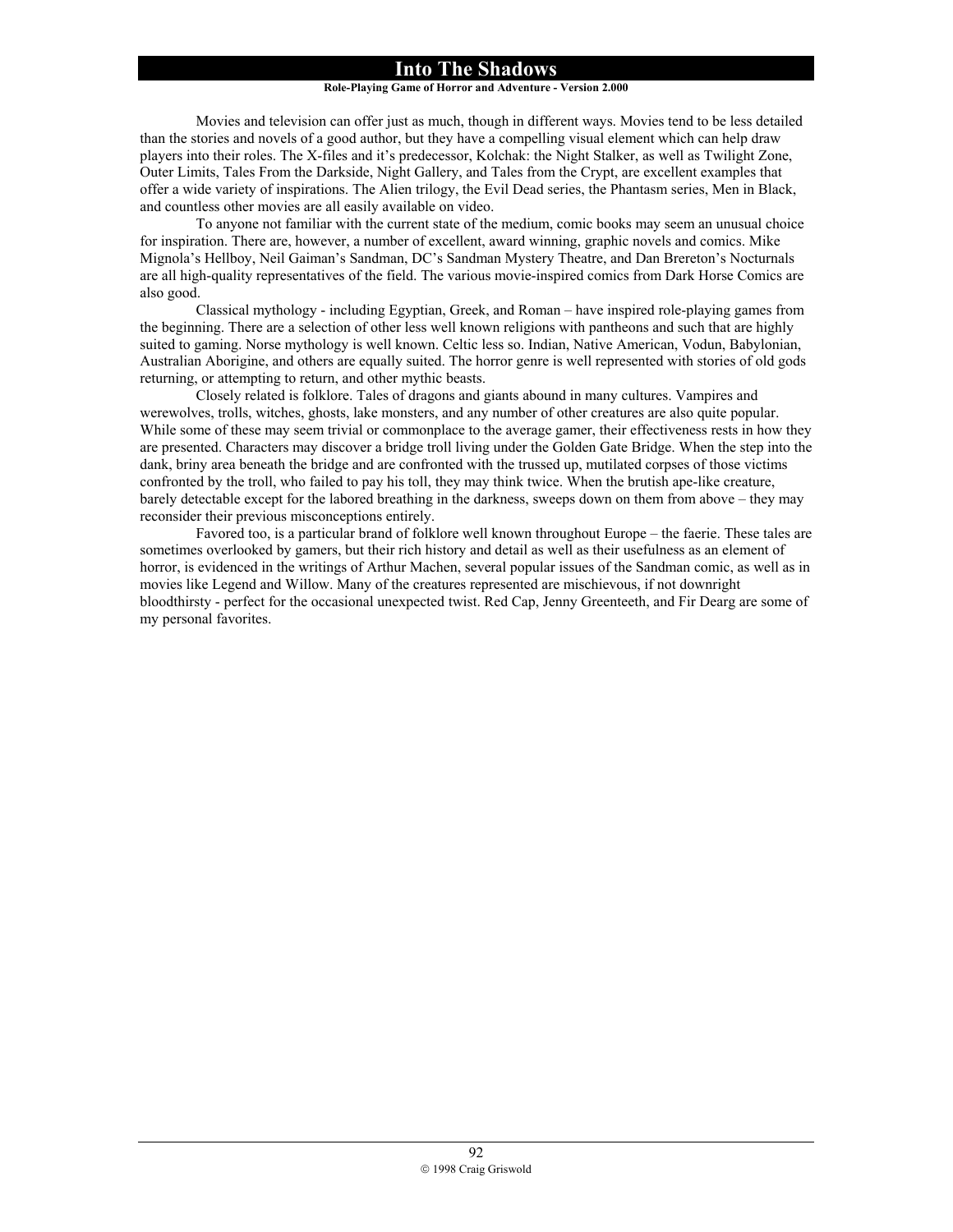### **Role-Playing Game of Horror and Adventure - Version 2.000**

## **10.3 CREATING CAMPAIGNS**

 Campaigns generally revolve around a central theme. That theme is what brings the characters together initially, and keeps them together adventure after adventure. Here are some ideas suitable for a campaign with Into The Darkness characters.

- **Kali-Yuga:** The end of the world as we know it. As the age of chaos begins, all hell starts to break loose. The characters are probably still working on the side of order, trying to seal up the cracks and keep the dam holding another day. The characters are most likely private individuals brought together by a central character or by chance, so they most likely don't have access to a lot of resources, public cooperation, or forewarning of trouble.
- **The Agency:** The characters work for a commercial, government, military, or religious organization that investigates strange happenings and deals with them. The organization could be public, or a secret 'black ops' group. It could freely admit to what it's doing, or do it's best to cover things up to avoid possible panic. Since the characters are working for someone else, they may have access to better resources than the average character, and may be able to get special equipment on loan.
- **Nemesis:** The characters are united by their opposition to a central bad-guy. It could be a politician, an evil genius, sorcerer, demon, or even the Devil himself. The characters may be somewhat organized, but still have to rely on the group's limited resources to accomplish things.
- **Exterminators:** The characters are united by their opposition to a race of bad guys. They could be acidsquirting aliens, malicious goblins, giant worms, zombies, vampires, or even ghosts. The characters could be the direct-line descendants of a family of monster hunters, commercial public exterminators, or even just some unlucky people who constantly wander into outbreaks of the dreaded infestation.
- **Where No-One Has Gone Before:** The characters are explorers of the hidden corners of the world. Areas unchanged through centuries or even millennia. They may be after treasure, fame, knowledge, or even power.
- **Ouroborus:** The characters are eternal champions, reincarnated again and again to protect the Earth in the eternal struggle. The characters might be fighting on a specific side, or be neutral in the great conflict. Either way their goal is largely to protect their home turf. Since they probably have certain surviving memories in each incarnation a certain amount of knowledge and resources will be handed down. In addition, should the characters die it is relatively easy to bring them back in the game, though with a completely different character.

## **10.4 NON-PLAYER CHARACTERS**

 The GM uses characters other than those controlled by the players during the course of an adventure. These characters are called non-player characters, or NPCs. NPCs can include people who help the characters, people who oppose them, and just people they come across and are forced to interact with. Each of these characters should be considered as unique as the ones the players use. They have their own attitudes, personalities, backgrounds, and quirks.

There are several characteristics a GM can use to make an NPC stand out. These details are not necessary for all NPCs, with some it would just get in the way, but the GM may want to use these ideas to flesh out an important or recurring NPC.

- **Role:** What part does that NPC play in the adventure? A surly bartender, cooperative innkeeper, or even a clueless thug.
- **Physical Appearance:** Does the character have an unusual appearance? What race is the NPC? Any scars, tattoos, deformities? What color, quality, and style of hair does the character have – if any?
- **Personality:** Pick two words that best describe how the character acts. Quiet and cocky? Dark and brooding? Friendly and comical? Greedy and mischievous?
- **Character Quirks:** What unusual behavioral traits does the character possess? Do they compulsively wash their hands? … avoid eye contact? … suck a lollipop?
- Background: Where does the character come from? What is their history?
- Goals: What does the character want to accomplish? This often determines how they act in a variety of situations.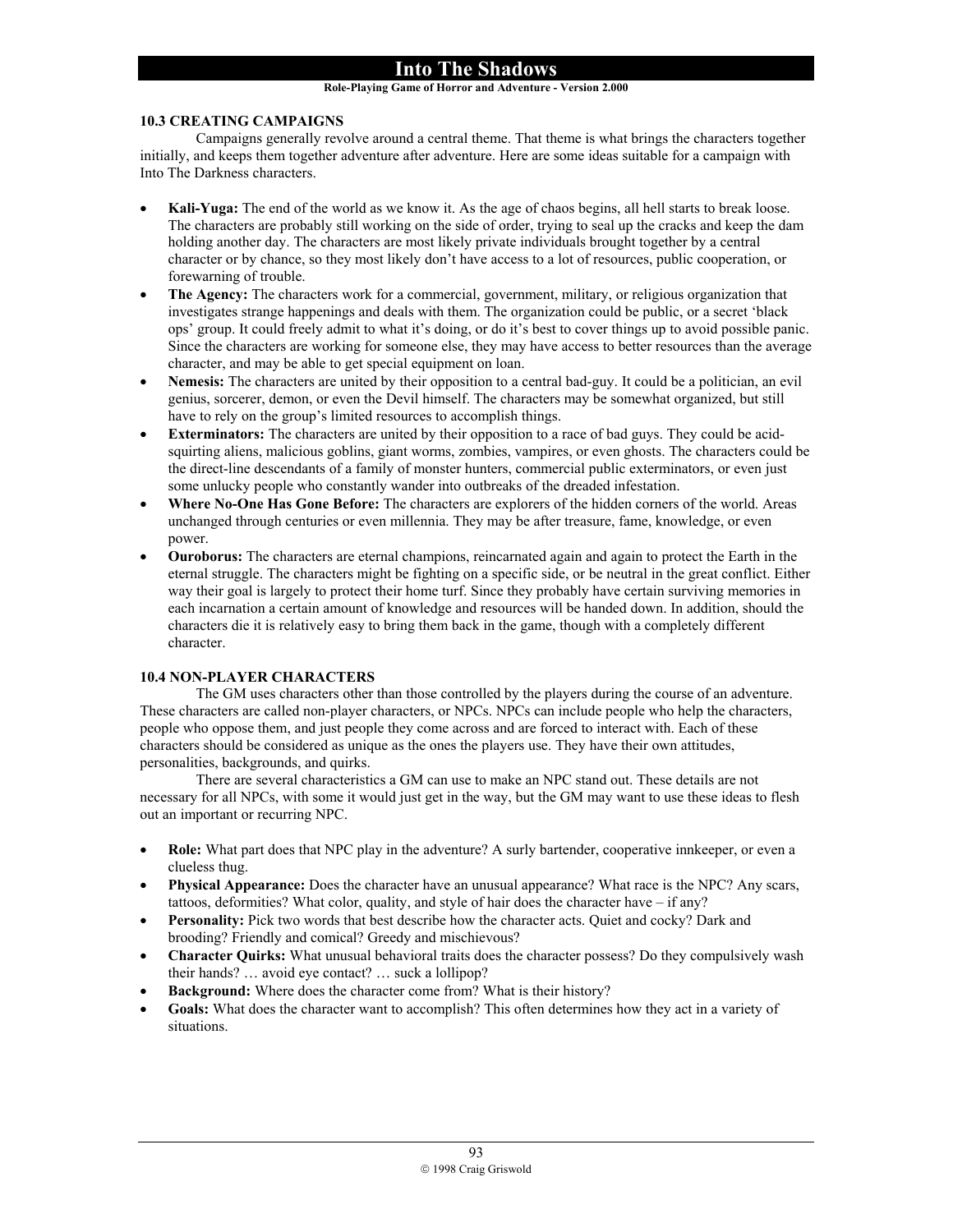**Role-Playing Game of Horror and Adventure - Version 2.000**

## **(NPC NAME OR ROLE)**

**Type:** A brief classification of the NPC's role. **Gender:** The NPC's gender: Male or Female.

**Age:** The NPC's age in years.

**Height:** The NPC's height in feet and inches.

**Weight:** The NPC's weight in pounds or kilograms.

**Attributes and Skills:** Physique, Reflex, Canny, Education, Technical, and Will along with any notable skills the NPC possesses under each. Some NPCs may also have magic, psionic, and priest abilities listed here. **Special Abilities/Disadvantages:** Any special abilities or disadvantages that are of consequence in the game. **Story Hooks:** Factors about the NPC which could be used for important aspects in an adventure.

**Life Points:** The amount of damage the NPC is capable of withstanding before death.

**Survival Points:** A one-shot NPC should have no more than 0-3 normally, important or recurring NPCs may have up to 10, major encounters may have 11 or more.

**Move:** The maximum number of meters the NPC can go in a full move.

When assigning attributes to an NPC give most NPCs a pool of dice just like characters receive. Average humans only receive only 12D to distribute between the various attributes, exceptional NPCs receive 18D. The minimum amount of dice assigned to any basic attribute is 1D for a human, and the maximum for each is 5D though an average human should have no more than 3D or 4D.

When assigning skills NPCs are not restricted the way characters are. The GM may assign an NPC any number of skills and in any value. It is recommended that average characters have a relatively small number of skills with no more than 5D in any one. Exceptional characters can have whatever skills the GM decides, compare to the table below for guidelines on assigning skill levels.

| 1D     | Below human average for an attribute                              |
|--------|-------------------------------------------------------------------|
| 2D     | Average level attribute or skill level for an untrained human     |
| 3D     | Average level attribute or skill level for a trained human        |
| 4D     | Professional level training for a human                           |
| 5D     | Above average expertise for a human                               |
| 6D     | Considered the best in a city or similar area, about 1 in 100,000 |
| 7D     | Among the best on a continent, about 1 in 10,000,000              |
| 8D     | Among the best in the world, about 1 in 100,000,000               |
| 9D     | Of legendary ability, about 1 in a billion                        |
| 10D    | Of mythic ability                                                 |
| $11D+$ | Of god-like ability                                               |

 When assigning special abilities and disadvantages, NPCs normally receive the same consideration as player characters by receiving extra attribute dice in return for disadvantages, and losing some in return for abilities. Characters built without any consideration for the character construction method should be considered Shadows.

 When assigning Survival Points and Karma Points, keep in mind that most NPCs do not appear on a regular basis, or do not actively participate in combat. These NPCs normally have 0-3 Survival Points and no Karma Points. Important NPCs, or those who recur on a regular basis, may have as many as 10 Survival Points. Major human villains, and similar NPCs, may have as many as 11-15 Survival Points and 1 or more Karma Points.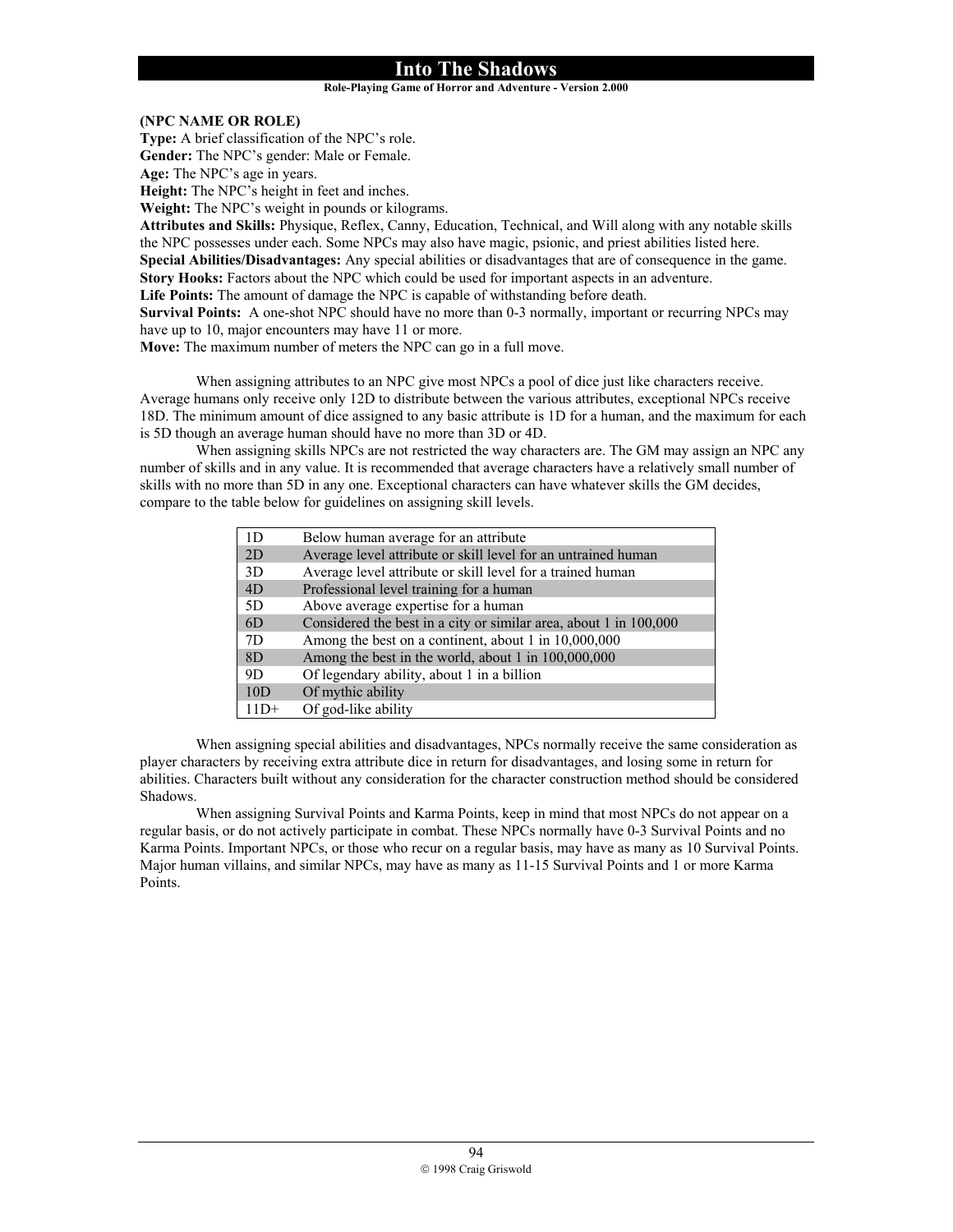**Role-Playing Game of Horror and Adventure - Version 2.000**

## **NPC DESCRIPTIONS**

#### **DOCTOR**

**Type:** Medical Doctor **Physique:** 1D+2 **Reflex:** 2D **Canny:** 2D **Education:** 2D Business 3D **Technical:** 2D+2 First Aid 5D, Medicine 2D+2 **Will:** 1D+2 **Special Abilities/Disadvantages:** None **Story Hooks:** None **Life Points:** 28 **Survival Points:** 0-3 normally **Move:** 10 **Equipment:** Medical Bag, Lab Coat, Beeper

#### **POLICE OFFICER**

**Type:** Police officer **Physique:** 2D **Reflex:** 2D Dodge 4D, Firearms 4D, Melee Weapons: club 4D, **Canny:** 2D **Education:** 2D Law Enforcement 3D+1 **Technical:** 2D Motor Vehicle Operations: Squad Car 4D **Will:** 2D **Special Abilities/Disadvantages:** None **Story Hooks:** None **Life Points:** 28 **Survival Points:** 0-3 normally **Move:** 10 **Equipment:** Light Kevlar™ Vest (+2D+1), S&W .38 Special (3D+2)

#### **STREET THUG**

**Type:** Street Thug / Criminal **Physique:** 2D+1 **Reflex:** 2D Dodge 4D, Firearms 3D+1, Melee Weapons: knife 4D, **Canny:** 2D+1 Streetwise 4D **Education:** 1D+1 Crime 3D **Technical:** 2D **Will:** 2D **Special Abilities/Disadvantages:** None **Story Hooks:** None **Life Points:** 29 **Survival Points:** 0-3 normally **Move:** 10 **Equipment:** Knife (PHY+1D), Colt M1991-A1 (5D)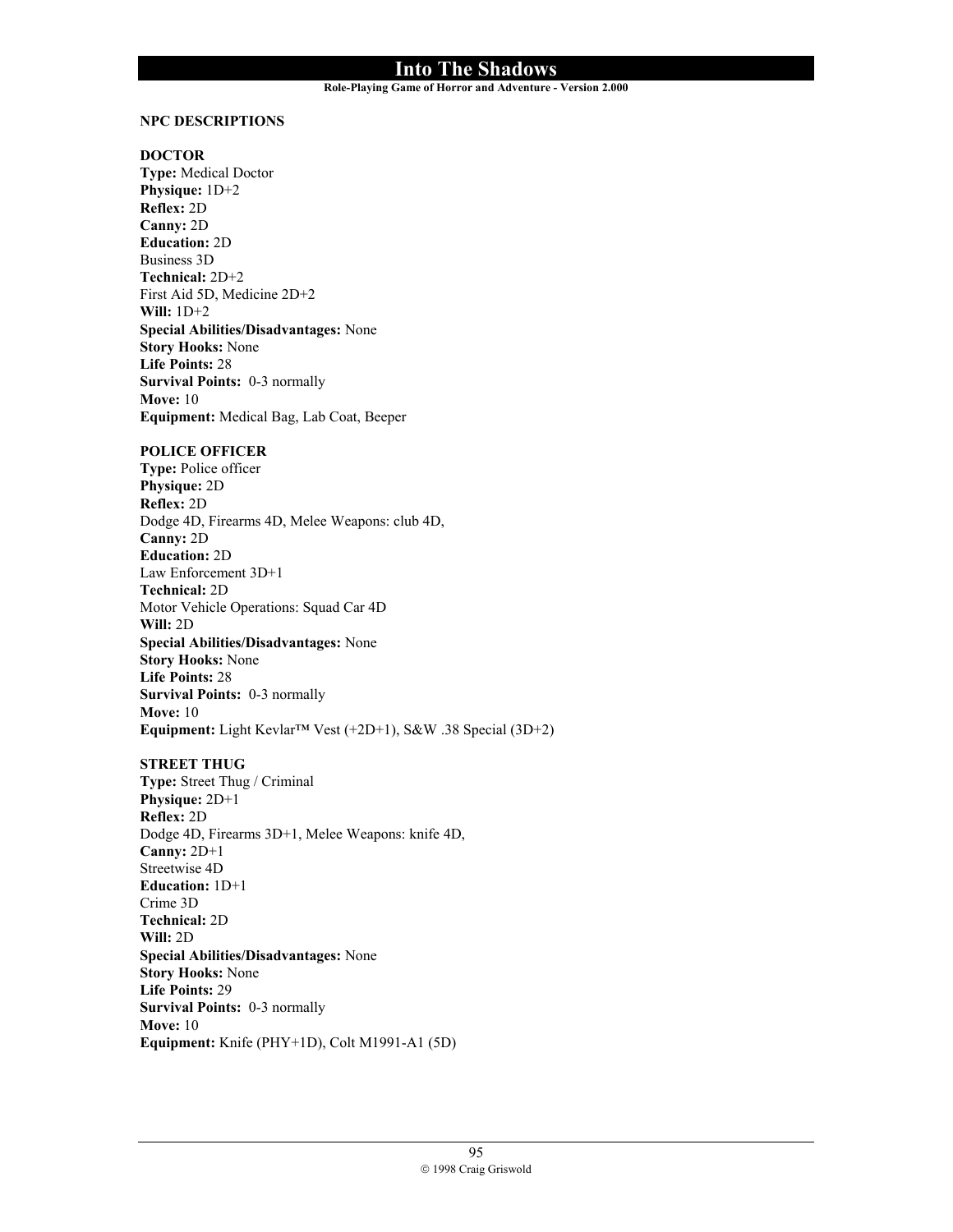#### **Role-Playing Game of Horror and Adventure - Version 2.000**

## **10.5 ASSIGNING EXPERIENCE**

 At the end of every adventure or gaming session – whichever comes first - the GM needs to reward players appropriately. Experience is assigned in the form of Survival and Karma Points. Characters may also receive money, fame, and equipment for the successful completion of an adventure – but these should not be considered rewards as they can be lost as quickly as they are gained. In fact, a character may complete an adventure highly successfully and end up near dead, broke, having lost or used all of their equipment, and not even be able to tell anyone what really happened.

**Survival Points:** As a general rule Survival Point rewards should range between *3-15 points per adventure*. Each character should receive a base reward formulated on how well the group did as a team, ranging from 3-8, and supplement that with bonuses for how the individual character performed. The group reward should be only 3 or 4, if the group was basically unsuccessful or did not work well together, and 5 or more if the team succeeded and worked well together.

 Individual bonuses should be based on how well the character did, if the player stayed in character, whether the character cooperated well with the group, and did they have fun. Each of these should give the character a bonus to the number of points they receive between 0 and 4. Please keep in mind characters should not receive more than 15 Survival Points each per game.

**Karma Points:** Characters receive Karma Points for an adventure based on how well they used their Karma Points during the adventure. If a character does not use any Karma Points during the adventure, then they do not normally receive any at the end. If a character uses a Karma Point inappropriately, such as to save their own life, or for personal gain, then they do not receive any Karma Points back. If the character used a Karma Point in an appropriate manner, such as when putting themselves at risk to save others or fighting off evil, then the character will receive that Karma Point back at the end of the adventure. If the character used a Karma Point at an especially dramatic moment, such as the final battle with a superior opponent or to save a city or world from destruction, then the character should receive two Karma Points at the end.

## **10.6 MEASUREMENT CONVERSIONS**

 Here are a handful of measurements and equations for converting between them that the GM may find useful to reference.

### **METRIC CONVERSIONS**

1 Kilometer =  $0.62137$  miles  $1 \text{ MPH} = 1.6 \text{ KPH}$ 1 pound =  $.45$  KG 1 meter =  $3.3$  feet 1 foot =  $.3$  meters 1 inch =  $.025$  meters

## **GAME CONVERSIONS**

1 round  $=$  5 seconds Move = KPH  $/$  2.88 (round to nearest #, or nearest multiple of 5)  $KPH = Move*2.88$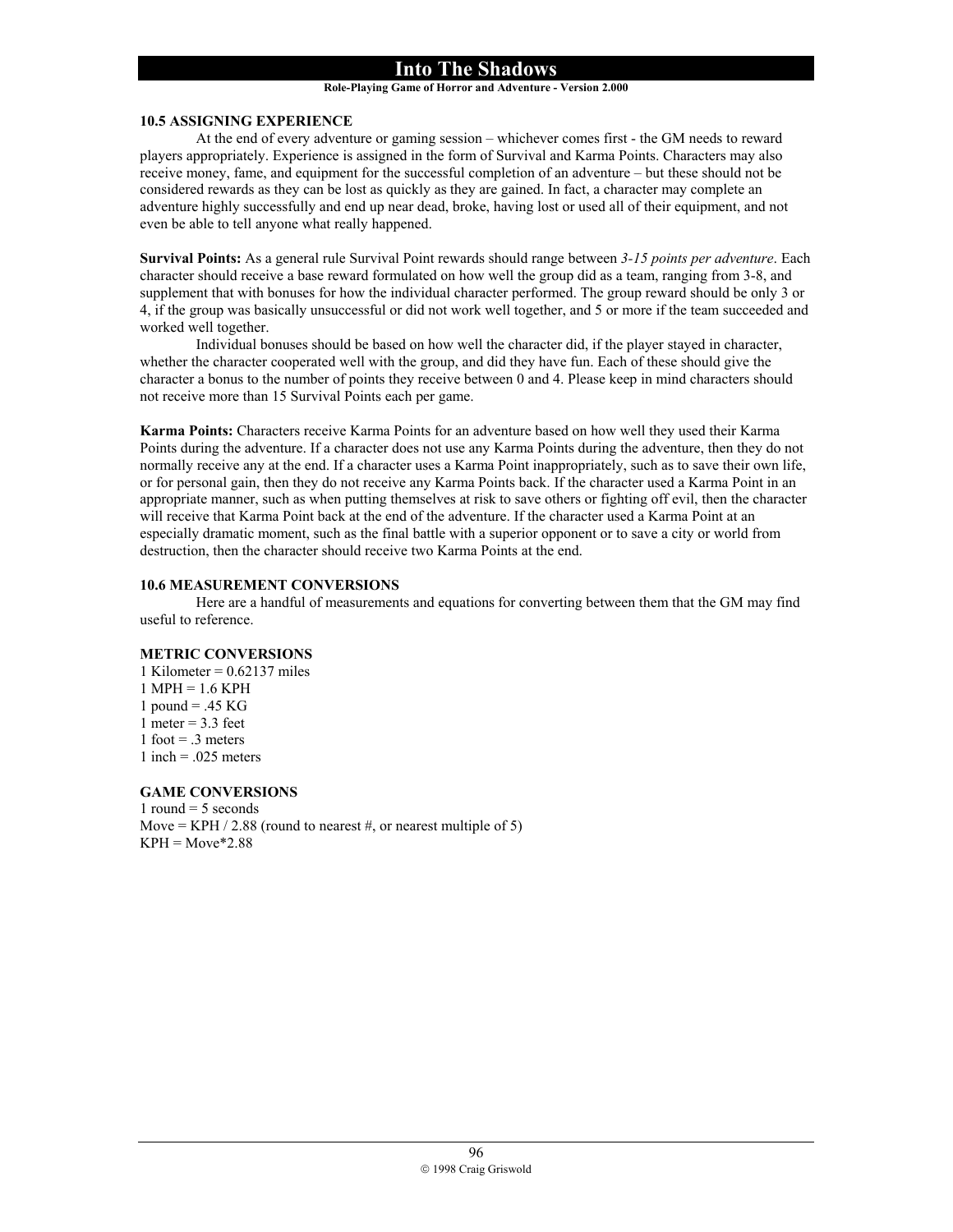**Role-Playing Game of Horror and Adventure - Version 2.000**

## **11.0 SAMPLE CAMPAIGN**

**"***De mortuis nil nisi bonum.*"

-Translated from Latin: "Speak only good of the dead."-

 Included here is information on a possible campaign involving the Bureau of Paranormal Investigation, a government organization mentioned in the history of the sample characters listed earlier. The characters are all relatively new recruits to the BPI, have finished their indoctrination, and been assigned together as a field unit. They may either be assigned a specific geographical area, and receive instructions and new equipment at a local field office, or they may be given national assignments based on need or their specific areas of expertise. The GM should create administrative and support NPCs as needed.

## **11.1 BPI DESCRIPTION**

**Type:** Government Agency

**Motivation:** Paranormal Defense

**Funding:** Government

**Resources:** Excellent - has access to resources controlled by many other government agencies, including prototype weapons and equipment. The BPI also has its own research division.

**Locations/Headquarters:** The BPI's official main office is located in Washington D.C. - the real headquarters however is in Inverness, Massachusetts. The BPI has support facilities in every state, and remote facilities for agents in most major suburban areas, and in some major cities abroad.

**Agent Types:** 

- **Operation Services:** The technicians and support personnel. They are responsible for the maintenance and distribution of resources. They maintain the support facilities, repair equipment, and distribute equipment to agents in the field. They are recruited from other government agencies, technical colleges, and occasionally from small-time criminal operations. They usually carry a communicator watch and a pistol.
- **Development Services:** Research scientists in the employ of the BPI, they develop most of the prototypes and production equipment in use by Field Services. They are recruited using methods similar to those used for Operation Services. They may carry any type of equipment, and most carry some sort of personal invention.
- **Field Services:** These are the standard field operatives. They are a mix of skilled humans, and paranormals (spellcasters, psychics, priests, etc.). Agents may be organized in permanent or temporary teams, or may work alone. They have the job of investigating reports of paranormal activity, collecting information on various phenomena, and sometimes doing battle with it. These agents are recruited from other government agencies, private groups (both criminal and legal), mental institutions, and picked up during the course of field investigations. They can carry any type of equipment, including many experimental prototypes engineered by Development Services, and almost always carry a communicator watch.
- **Administrative Services:** This includes any non-technical personnel permanently assigned to a base or support facility. Security personnel are usually former military or Secret Service. The administrators assign missions to field agents and dispatch Operation Services as necessary to supply agents in the field. Administrative Services personnel always carry a communicator watch, security personnel also carry one or more weapons depending on what type of facility they are guarding.

**Leadership:** Chief Administrator Margaret Bankcroft - agent of the BPI in the 50's-60's, she was retired from Field Services in 1984 when she was injured on a mission and lost the use of her left leg. She took a position in Administration Services and worked her way up to Chief Administrator in 1993, after the former Chief Administrator retired. The Chief Administrator is responsible for the day to day operations of the BPI and reports on BPI activities to the President and the Secretary of Defense.

**Description:** The BPI began life in 1917 as Project Raven, named for the birds off ill omen that Noah first sent from the ark to see if the flood was receding. The project started in large part as a method study of German paranormal research and development after the United States joined World War 1. One of the first agents was an expert on debunking the occult named Erich Weiss, A.K.A. Harry Houdini. He worked for the project in secret and even many of his family members were not aware that the stomach wounds, which he suffered in 1926 and led to his death, were actually incurred on a mission he undertook for Project Raven.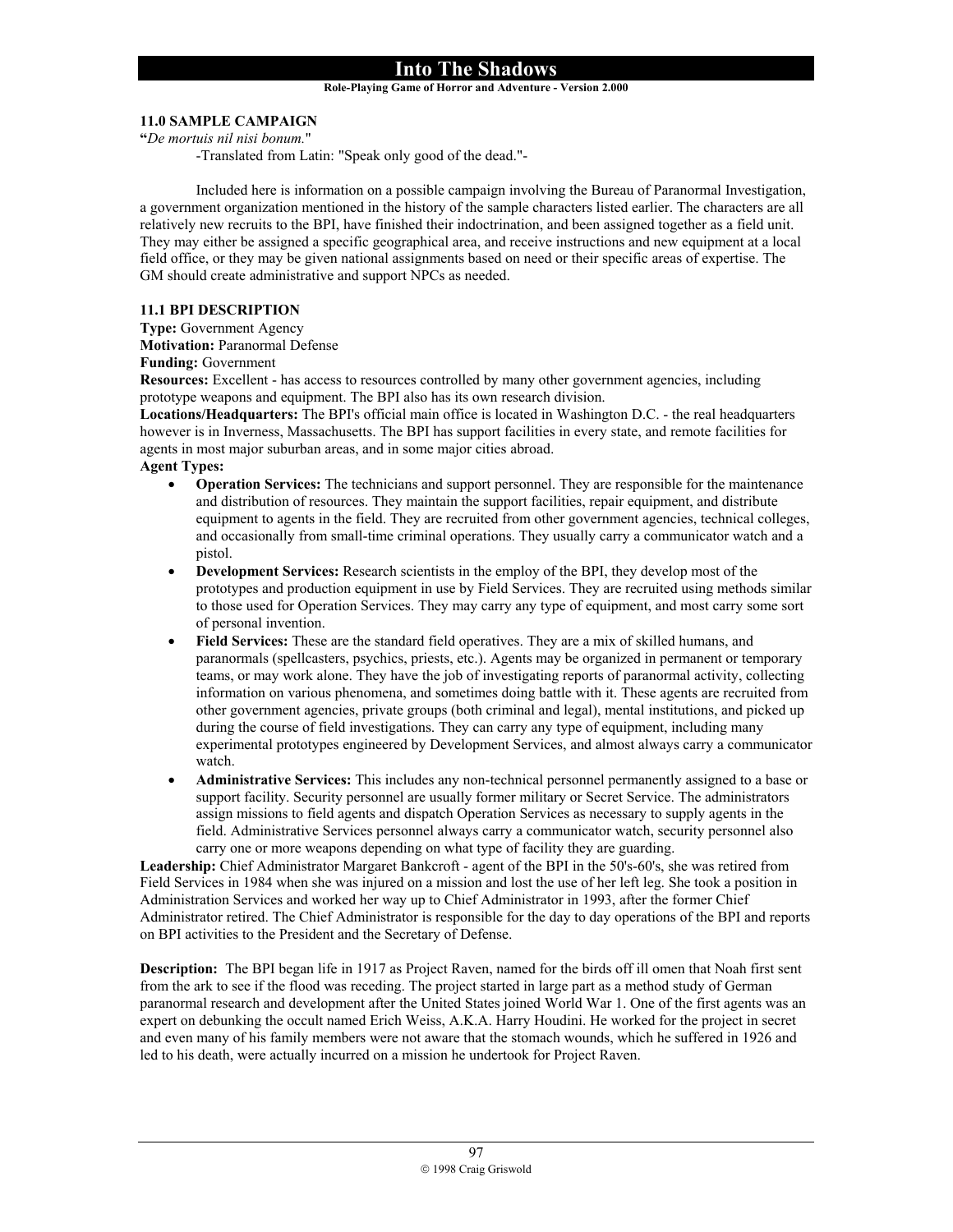#### **Role-Playing Game of Horror and Adventure - Version 2.000**

 In late 1937 Project Raven became another Bureau of the Department of Defense called the Bureau of Paranormal Investigation. Franklin D. Roosevelt empowered the BPI to work on projects intended to counter Hitler's own experiments into the occult. Although the BPI was responsible for many important missions during this time - much of its work remains classified to this day and can not be revealed to the public. The BPI came under attack in the early 1950's by J. Edgar Hoover, but he relented mysteriously after a visit to their headquarters in Washington D.C.. The BPI is known to have experimented with psychoactive drugs and their effect on psychic powers in the 60's. Shortly afterward, the Psychic Services division was formed.

 From 1968 to 1976 the BPI's Psychic Services division provided psychic support from remote sites to agents in the field. However, in 1976 the division suffered a major blow. During the course of a mission the entire Psychic Services force suffered massive psychic feedback resulting in the deaths of half the division and permanent brain damage to another quarter of it. As a result the division was closed and the remaining personnel were absorbed into other divisions. There have been no moves to reopen the division since.

 The main purpose of the BPI is the investigation of paranormal phenomena and its effect on the security of the United States. In reality, they are often also forced to act on the data they retrieve in a timely manner. They research paranormal phenomena, including ways to harness and combat it - and are often the first line of defense against paranormal threats. While the BPI is not a completely covert organization, they do not share their findings with the general public, and many paranormal discoveries are kept out of the public eye to avoid a panic. For example, the BPI has at least one vampire working with the organization – but the existence of vampires is kept secret to avoid possible panic.

## **11.2 CAMPAIGN SPECIFIC WEAPONS AND EQUIPMENT**

#### **11.21 BPI SPECIAL-ISSUE WEAPONS**

 In addition to the commonly available firearms and stun weapons available to modern government agencies, the BPI has a few special high-technology and magical designs available for use by their agents. These weapons are issued as needed, with appropriate permits, to agents deemed adequately responsible for their use. It should be noted that the use of any magically-enhanced weapons makes the user highly visible to those capable of sensing such energies. Only those weapons specifically designated as magically-enhanced should be treated as such.

#### **Cigarette Gun**

Espionage weapon, a normal looking cigarette that fires a single .22 round 2 seconds after being lit. **Model:** OSS/CIA cigarette gun **Skill:** Firearms: cigarette gun **Ranges:** 2 / 4 / 8 **Damage:** 2D **Ammo:** 1

#### **Colt M1991-ME1**

The popular government-issue sidearm, magically-enhanced. It has a special enchantment that conceals the gun and its contents from metal detectors, as well as enhanced range and damage. **Model:** Colt M1991-ME1 Auto Pistol **Skill:** Firearms: auto pistol **Ranges:** 23/45/68 **Damage:** 6D **Ammo:** 7 (14 with Deep Clip – listed below) **Auto:** yes

## **High Explosive Missile Pen**

A special one-shot micro-missile launcher disguised as a fat pen. The flechette explodes on impact. **Model:** High-Explosive Disguised Flechette Launcher **Skill:** Firearms: flechette launcher **Ranges:** 15/25/50 **Blast Radius:** 2/4/6/10 **Damage:** 8D/4D/3D/2D **Ammo:** 1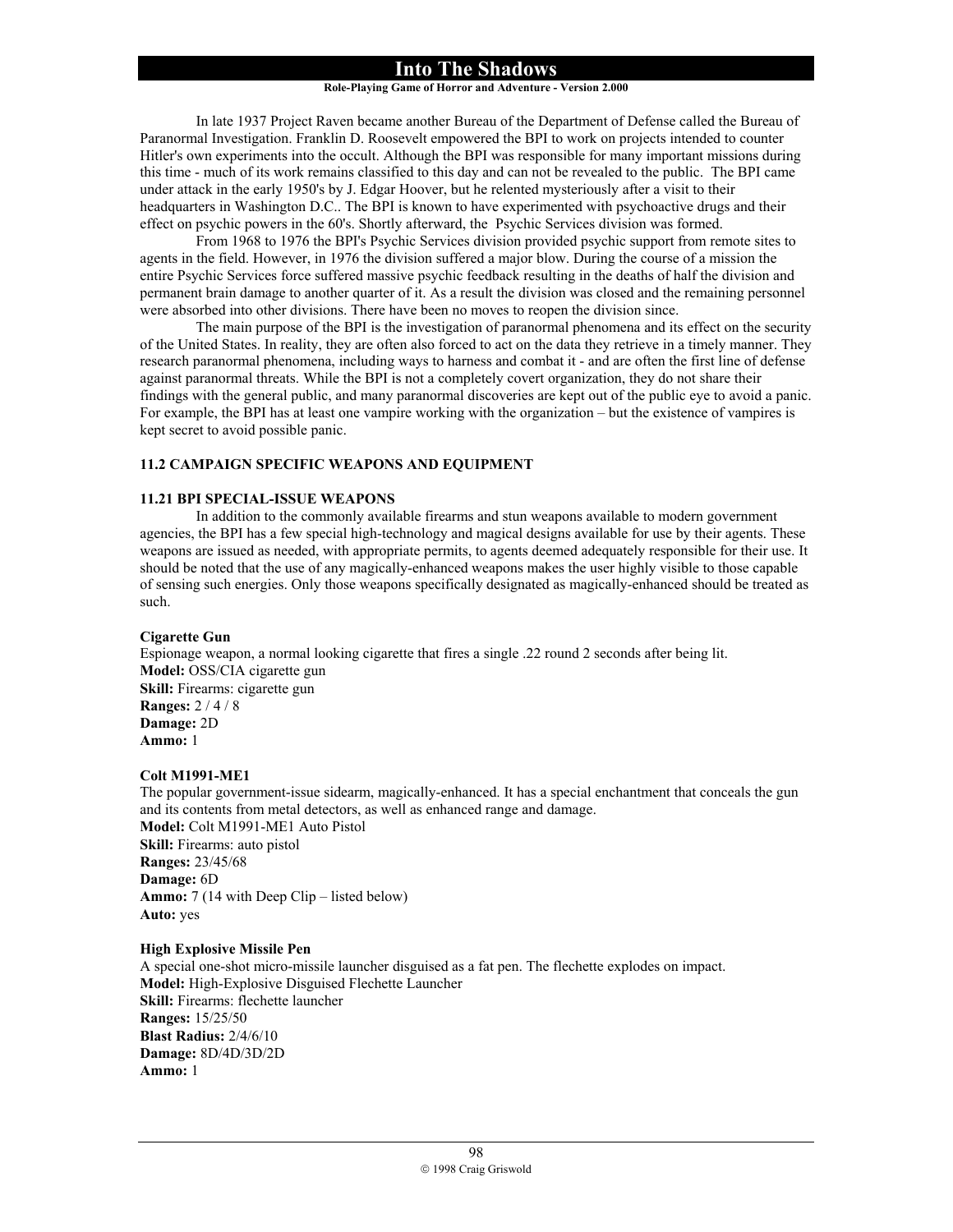## **Role-Playing Game of Horror and Adventure - Version 2.000**

**Kid Gloves:** This is a pair of magically enhanced white gloves that reduce any damage that the wearer rolls in unarmed or melee weapon combat to Stun-Only damage. They also have the ability to resize themselves automatically to the wearer's hands.

**Soda Bomb:** Also referred to as "Enola Cola", this is simply a grenade disguised as can of soda. Use the statistics provided for various grenades in the main rulebook. Regular cola represents fragmentation grenades, cherry cola is used for incendiary grenades, root beer represents high explosives, and caffeine-free cola is used for smoke grenades (range: 7/20/40, creates a 5m radius smoke cloud for an average of 3 minutes - depending on weather conditions).

### **Spirit Dagger**

The phurba is a brass, three-edged, Tibetan spirit dagger, used in Buddhist ceremonies. The BPI issues phurbas that are magically-enhanced to affect supernatural creatures not vulnerable to non-magical weapons, and be invisible to metal detectors, as well as to increase damage.

**Type:** Phurba **Skill:** Melee Weapons: Knife **Difficulty:** VE **Damage:** PHY+2D

## **Stun-Glove**

A standard-looking leather work glove from the top that contains an impulse generator in the palm, as well as the bottom sides of the fingers. Used like a normal Stun Baton, but more easily concealable. **Model:** Stun Baton **Skill:** Stun Weapon: Stunner **Difficulty:** E **Damage:** 10D (Stun Only - will not work through non-conductive armor), PHY+1 (if used as melee weapon) **Ammo:** 5

**Velvet Gloves:** These are a pair of magically enhanced, red velvet gloves that increase the damage done by the wearer in unarmed or melee weapon combat by +2D. They also have the ability to resize themselves automatically to the wearer's hands.

## **11.22 BPI SPECIAL-ISSUE EQUIPMENT**

 The BPI makes use of several types of high-technology and magically-enhanced equipment that are not available, or known to, the general public. It should be noted that any magically-enhanced equipment makes the user highly distinct to those capable of sensing such energies. Only those pieces of equipment specifically designated as magically-enhanced should be treated as such.

**Business Suit:** This is simply a nondescript men's or women's two-piece suit, magically enhanced to provide +1D+2 protection against physical attacks. One of the interior pockets is enhanced to hold about 8 times what a normal pocket would, and the suit will automatically resize itself to fit the wearer.

**Communicator Watch:** A standard-looking wristwatch with the following built-in features.

- 1. Two-way satellite communication almost world-wide coverage, does not work through jamming or shielding.
- 2. Homing device detectable from BPI headquarters and field offices.
- 3. Standard watch functions: Calendar, Calculator
- 4. Proof against shock, water, magnetism, fire, ethereal bombardment, and hard radiation
- 5. (optional) Concealed wire garrote

**Deep Clips:** Magically enhanced firearm clips that hold double normal capacity.

**Luggage:** BPI agents are issued durable luggage that is equipped with secret compartments, and with special lining that gives a false X-ray image of luggage contents. It can be magically enhanced to make the contents undetectable by olfactory, and metal sensing equipment if needed.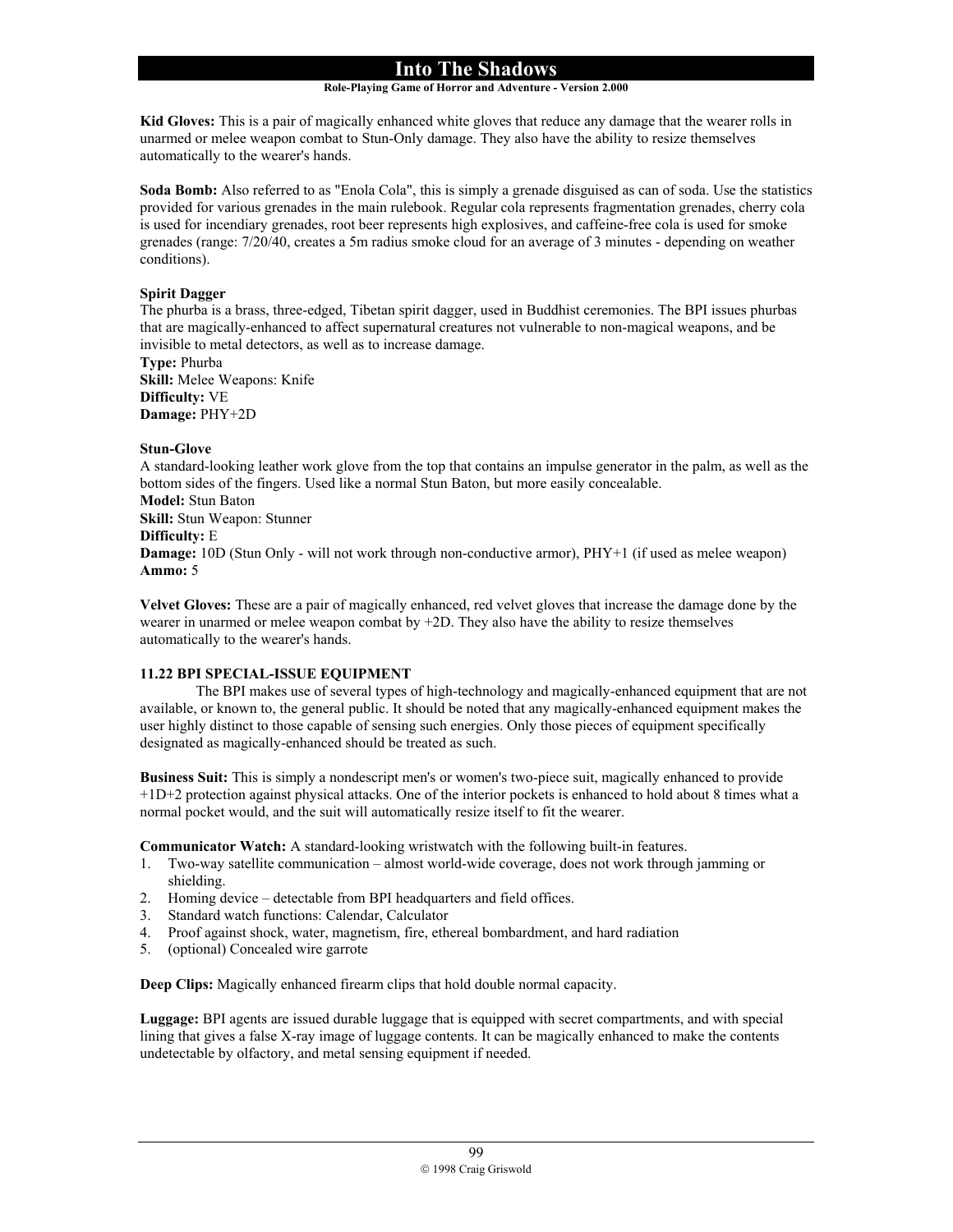## **Role-Playing Game of Horror and Adventure - Version 2.000**

**Pager:** The pager is a standard electronic alpha-numeric pager equipped with a special Cryptographic Key Generator, activated when an agent inputs his/her 6 digit PIN code. Until the key is entered, any messages that appear on the pager are replaced with nonsense messages such as "Call home, Mom." The pager can be set to audible or vibrate alarm, and can also act as a homing beacon, much like the watch.

**Pocket Comb:** Magically-enhanced, flat, 5" long, black comb. The comb is nearly indestructible. Most uses for the comb are not obvious, but it may be used to prop open doors or to jam the gears of infernal machines.

**Sleep Patch:** A calmative agent mixed with DMSO to make it deliverable through the skin in the form of a small, sticky patch, much like the commonly used nicotine patches. Once the patch is in place the target must make an opposed PHY or Stamina roll against 7D to avoid falling unconscious. The patch is good for up to 12 hours, after which it may be removed or replaced. Once a patch is removed the target will recover: make opposed rolls to recover, against 7D the first round, 6D the second, 5D the third, etc.. Also referred to as a "Sticky Mickey" and used to quickly subdue human subjects where violence is unnecessary.

**Sunglasses:** These magically-enhanced sunglasses allow agents to see the Kirlian aura of whatever the agent is viewing through them. The color of the aura indicates health, psionics, and magic to the trained observer. Many creatures otherwise invisible can be seen through the glasses because of their auras.

Magical energy shows as green, psionic energy as blue. Good health as light colors – white, yellow, light blue, or light gray. Poor health as dark colors – purple, dark gray, and black.

## **11.23 EXTERMINATOR KIT**

 This is a special collection of equipment, deemed highly useful against supernatural menace. Any of the equipment here may be requested separately as well. The kit is usually intended to provide defensive and offensive capabilities to a team of field agents. The entire kit can be packed into the trunk of most cars, or separated into two suitcases.

The kit includes:

1. 40mm compressed-air launcher

#### **BPI DS-11 40mm Launcher**

Used as a delivery system intended to exploit the weaknesses of various supernatural creatures. One of the most common uses is to launch wooden stakes, this will require packing material if the stakes are not specially fitted for the launcher. It may also be used with any 40mm grenades, or specialty items such as vials of holy water. Some specialty items will also require some type of fodder. **Model:** 40mm compressed-air-powered launcher

**Skill:** Firearms: grenade launcher **Ranges:** 15/40/75 **Damage:** N/A (based on the item launched) **Ammo:** 1 (compressed air cartridge holds 100 shots) **Auto:** no

2. High-Powered Water Sprayer With Cross-Sight

#### **BPI DS-5 Hi-Powered Sprayer**

Used as a delivery system intended to exploit the weaknesses of various supernatural creatures. One of the most common uses is to spray holy water on affected creatures. There is a large, removable cross mounted on the end of the nozzle to function as a sight, as well as protection against some supernatural creatures. **Model:** Motorized Liquid Sprayer **Skill:** Sprayer **Ranges:** 5/10/20

**Damage:** N/A (6D if used with holy water vs. vampires) **Ammo:** 20 **Auto:** yes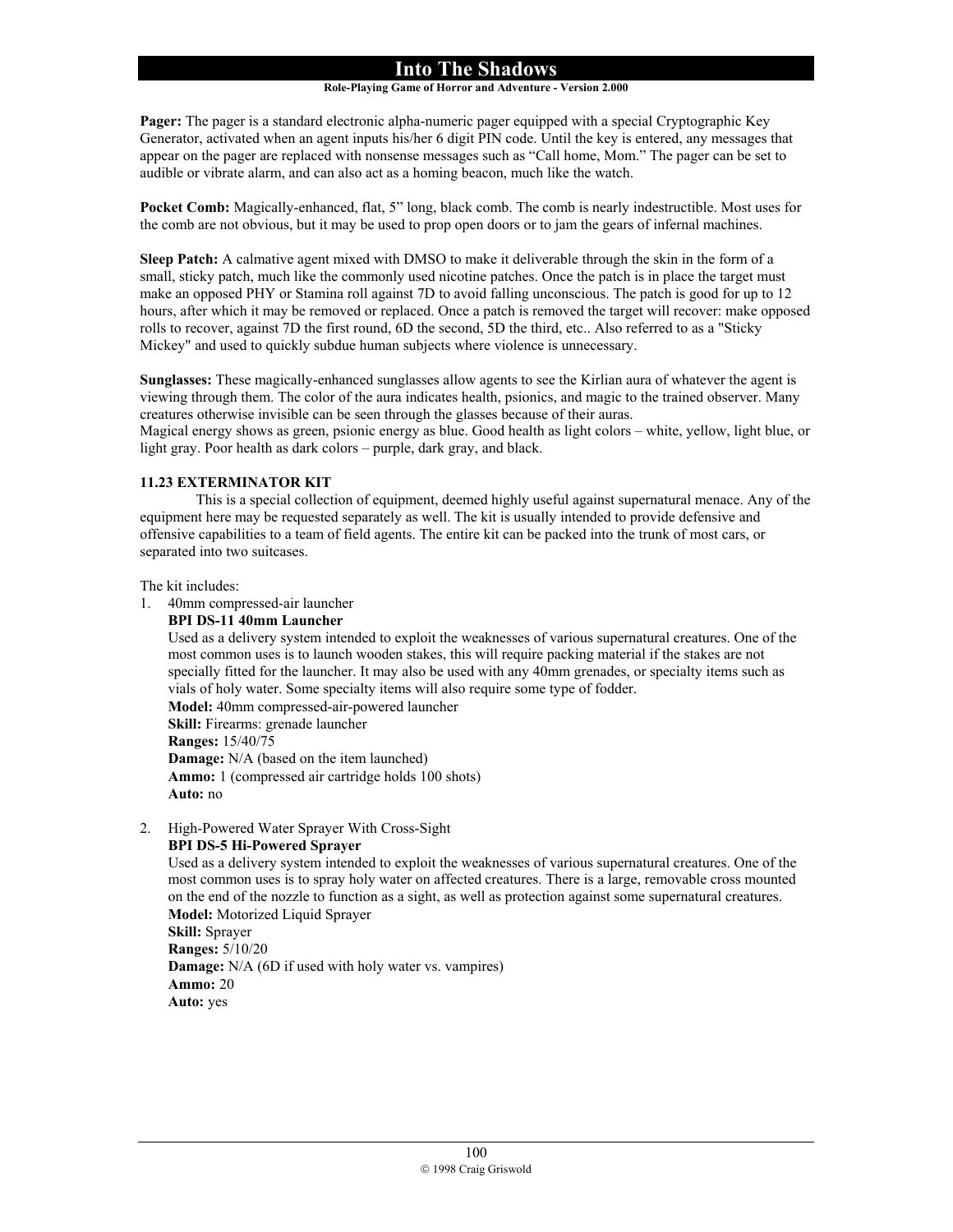## **Role-Playing Game of Horror and Adventure - Version 2.000**

3. Repeating Crossbow

## **BPI DS-7 Repeating Crossbow**

A bow fixed crosswise on a stock with a trigger to hold and release the string. This model can be reloaded from a magazine of 5 bolts, and re-strung, with a pump-action lever - much like a shotgun. It takes one action to reload the crossbow, and one round to replace the magazine.

**Skill:** Archery: Crossbow **Ranges:** 50/100/200 **Damage:** 3D+1 **Ammo:** 5 **Rate of Fire:** 1

- 4. Grenades:
	- 4 standard incendiary grenades
	- 1 blessed-silver fragmentation grenade (The "Holy Hand Grenade")
	- 1 iron fragmentation grenade
- 5. Ammunition:
	- 10 sharpened and hardened wooden stakes
	- 24 standard wooden arrows
	- 12 cold iron arrowheads
	- 12 silver arrowheads
	- 12 Flaming arrowheads covered in flammable pitch, must be lit. Fire adds +2D damage, see Burn Attack rules in section 7.7 of the main rulebook.
	- 3 hollow glass arrowheads, can be filled with liquid or minerals, will break on impact. 4D damage for use of holy water against vampires, in addition to the damage for the wooden bolt.
	- 5 crystal vials of Holy water, enough to fill sprayer if emptied, or fitted for use with 40mm launcher. Use damage as Molotov Cocktail when used against vampires.
	- 1 large container of salt.
	- 1 bag of cotton packing, usable as fodder for the launcher.

## 6. Miscellaneous

- 2 windproof lighters
- Spirit Dagger
- 2 Colt M1991-ME1 pistols with 4 deep clips and 100 rounds of standard ammunition.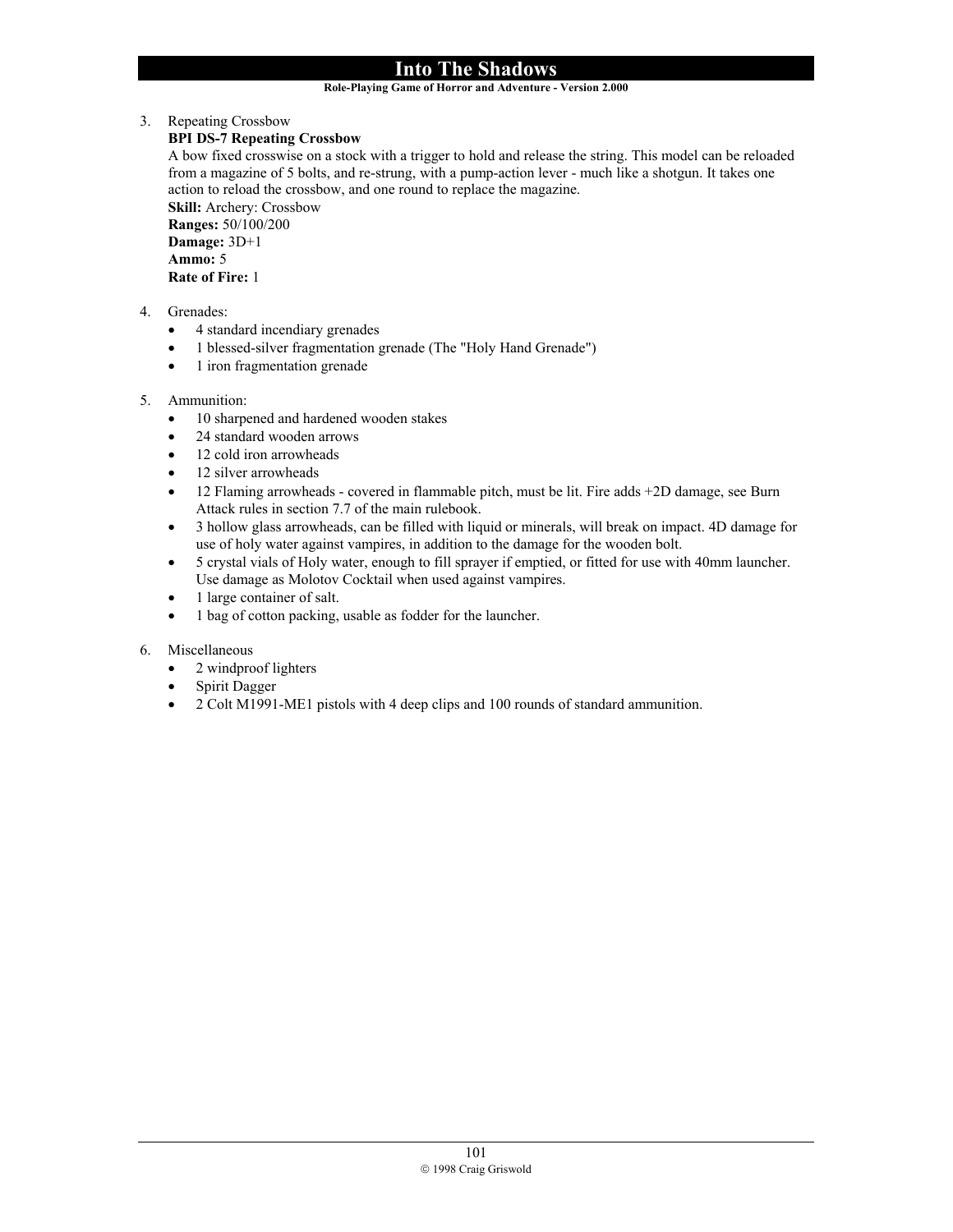#### **Role-Playing Game of Horror and Adventure - Version 2.000**

## **11.24 BPI SPECIAL-ISSUE VEHICLES**

 These are modified and enhanced versions of two commonly available sedans for use by BPI agents. These enhancements are all technical in nature to avoid leaving a large-scale magical signature. Because of the Coler Engines the internal workings of these vehicles are highly classified, hence the need for a self-destruct device in case the vehicle is badly damaged or otherwise unrecoverable.

## **FORT CENTAUR (MODIFIED)**

**Vehicle:** Fort Centaur 4 door – BPI modified **Type:** Mid-Size Sedan **Scale:** Car **Length:** 197.5" **Height:** 55.1" **Width:** 73" **Weight:** 3000 lb. **Range:** ∞ miles **Skill:** Motor Vehicle Operations **Drivers:** 1 **Passengers:** 5 **Cargo:** 500 lb. **Cover:** Full **Maneuverability:** 2D **Move:** 70 ; 130 MPH / 208 KPH (*Rocket Boost: 140; 260mph / 415kph for up to 10 rounds*) **Body Strength:** 3D+2 This vehicle is equipped with the following additional weapons and equipment: 1. Radar – *can jam active radar up to 5 miles away.* 2. GPS – *Satellite navigation system*

- 3. HAM/Police/Fire/Military Radio *with descrambler*
- 4. AM, FM, CD Player
- 5. Satellite Phone
- 6. Remote Keyless Entry *includes auto-start engine*
- 7. Self-destruct Timer *set to voice activation or timer* damage: 20D/15D/10D/5D, radius: 2/4/6/8
- 8. Rocket Boost *See Move*
- 9. Stun Gas Dispenser 2*0'x20'x20' cloud from back of vehicle, 7D stun-only damage, 1 use/charge*
- 10. Airtight Activation *air for 4 for 4 hours*
- 11. Free-Energy Device *Coler Engine, needs only parts and oil every several thousand miles, no fuel required.*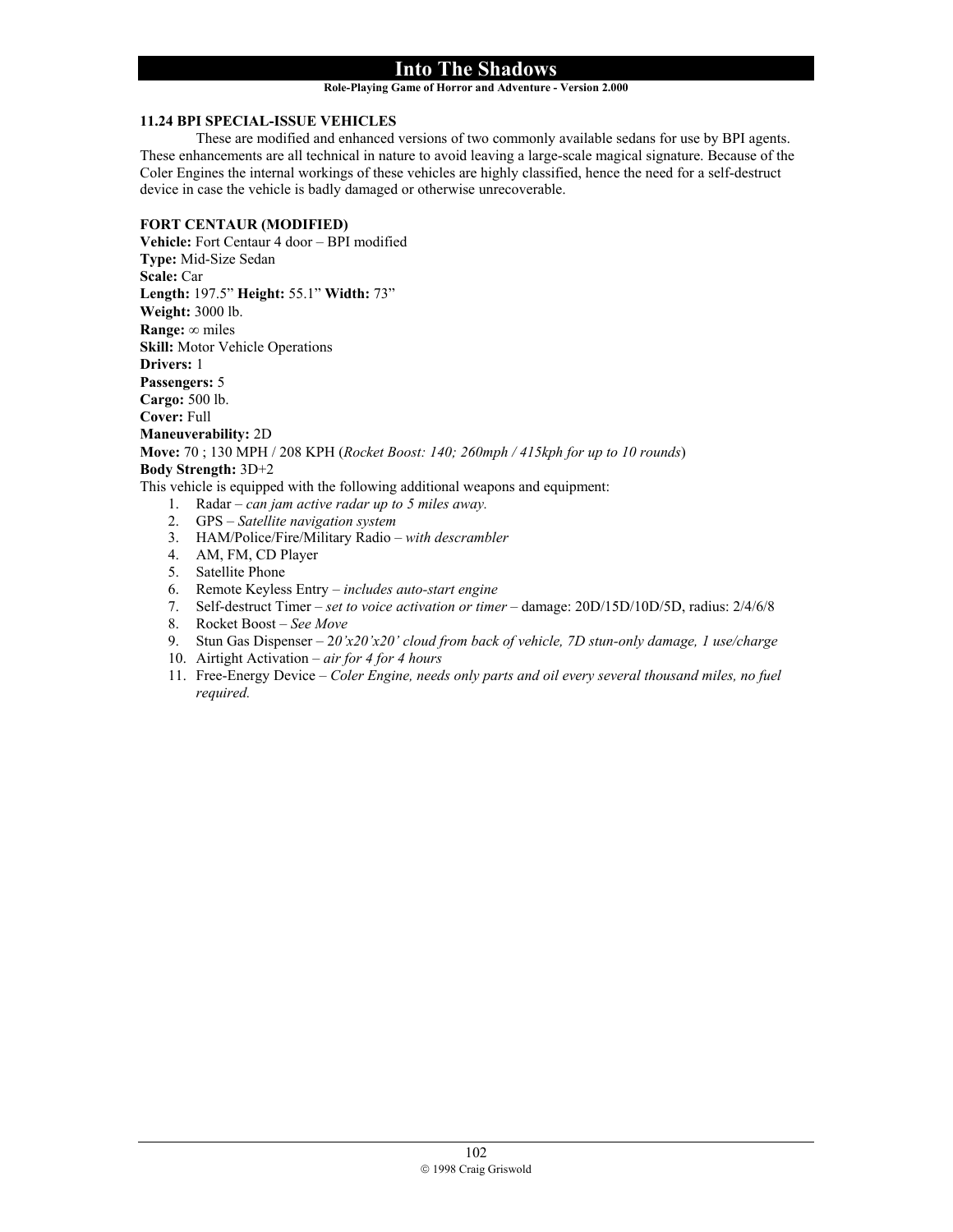#### **Role-Playing Game of Horror and Adventure - Version 2.000**

## **LINCOLNSHIRE CONTINENT (MODIFIED)**

**Vehicle:** Lincolnshire Continent 4 door – BPI modified **Type:** Luxury Sedan **Scale:** Car **Length:** 208.5" **Height:** 56" **Width:** 73.6" **Weight:** 4000 lb. **Range:** ∞ miles **Skill:** Motor Vehicle Operations **Drivers:** 1 **Passengers:** 4 **Cargo:** 700 lb. **Cover:** Full **Maneuverability:** +2 **Move:** 70 ; 130 MPH / 208 KPH (*Rocket Boost: 140; 260mph / 415kph for up to 10 rounds*) **Body Strength:** 5D This vehicle is equipped with the following additional weapons and equipment: 1. Radar – *can jam active radar up to 5 miles away.*

- 2. GPS *Satellite navigation system*
- 3. HAM/Police/Fire/Military Radio *with descrambler*
- 4. AM, FM, CD Player
- 5. Satellite Phone
- 6. Remote Keyless Entry *includes auto-start engine*
- 7. Self-destruct Timer *set to voice activation or timer* damage: 20D/15D/10D/5D, radius: 2/4/6/8
- 8. Rocket Boost *See Move*
- 9. Stun Gas Dispenser 2*0'x20'x20' cloud from back of vehicle, 7D stun-only damage, 1 use/charge*
- 10. Airtight Activation *air for 4 for 4 hours*
- 11. Free-Energy Device *Coler Engine, needs only parts and oil every several thousand miles, no fuel required.*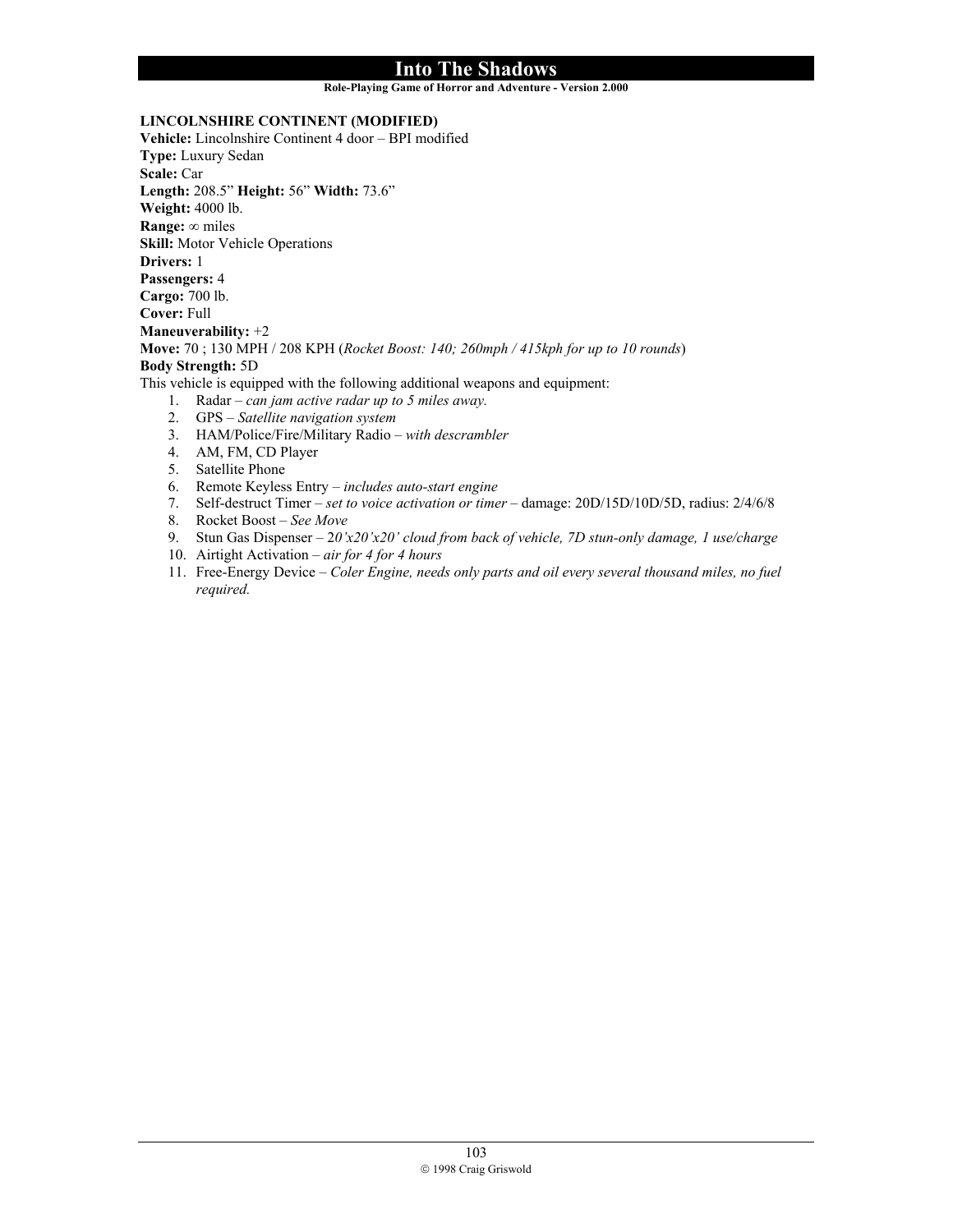#### **Role-Playing Game of Horror and Adventure - Version 2.000**

## **QUICKSILVER VILLAGE-PERSON (MODIFIED)**

**Vehicle:** Quicksilver Village-Person - BPI Modified **Type:** Mini-Van **Scale:** Car **Length:** 190.2" **Height:** 65.9" **Width:** 73.7" **Weight:** 4500 lb. **Range:** ∞ miles **Skill:** Motor Vehicle Operations **Drivers:** 1 **Passengers:** 6 **Cargo:** 1000 lb. **Cover:** Full **Maneuverability:** 1D **Move:** 70 ; 130 MPH / 208 KPH (*Rocket Boost: 140; 260mph / 415kph for up to 10 rounds*) **Body Strength:** 4D+2 This vehicle is equipped with the following additional weapons and equipment: 1. Radar – *can jam active radar up to 5 miles away.*

- 2. GPS *Satellite navigation system*
- 3. HAM/Police/Fire/Military Radio *with descrambler*
- 4. AM, FM, CD Player
- 5. Environmental Control *heavy-duty air conditioning and heat*
- 6. Satellite Phone
- 7. Remote Keyless Entry *includes auto-start engine*
- 8. Self-destruct Timer *set to voice activation or timer* damage: 20D/15D/10D/5D, radius: 2/4/6/8
- 9. Rocket Boost *See Move*
- 10. Stun Gas Dispenser 2*0'x20'x20' cloud from back of vehicle, 7D stun-only damage, 1 use/charge*
- 11. Airtight Activation *air for 4 for 4 hours*
- 12. Free-Energy Device *Coler Engine, needs only parts and oil every several thousand miles, no fuel required.*
- 13. Run-Flat Tires *Tires that do not flatten or deform when punctured*.
- 14. Chemical Toilet
- 15. Fold-Out Beds *sleeping for 2*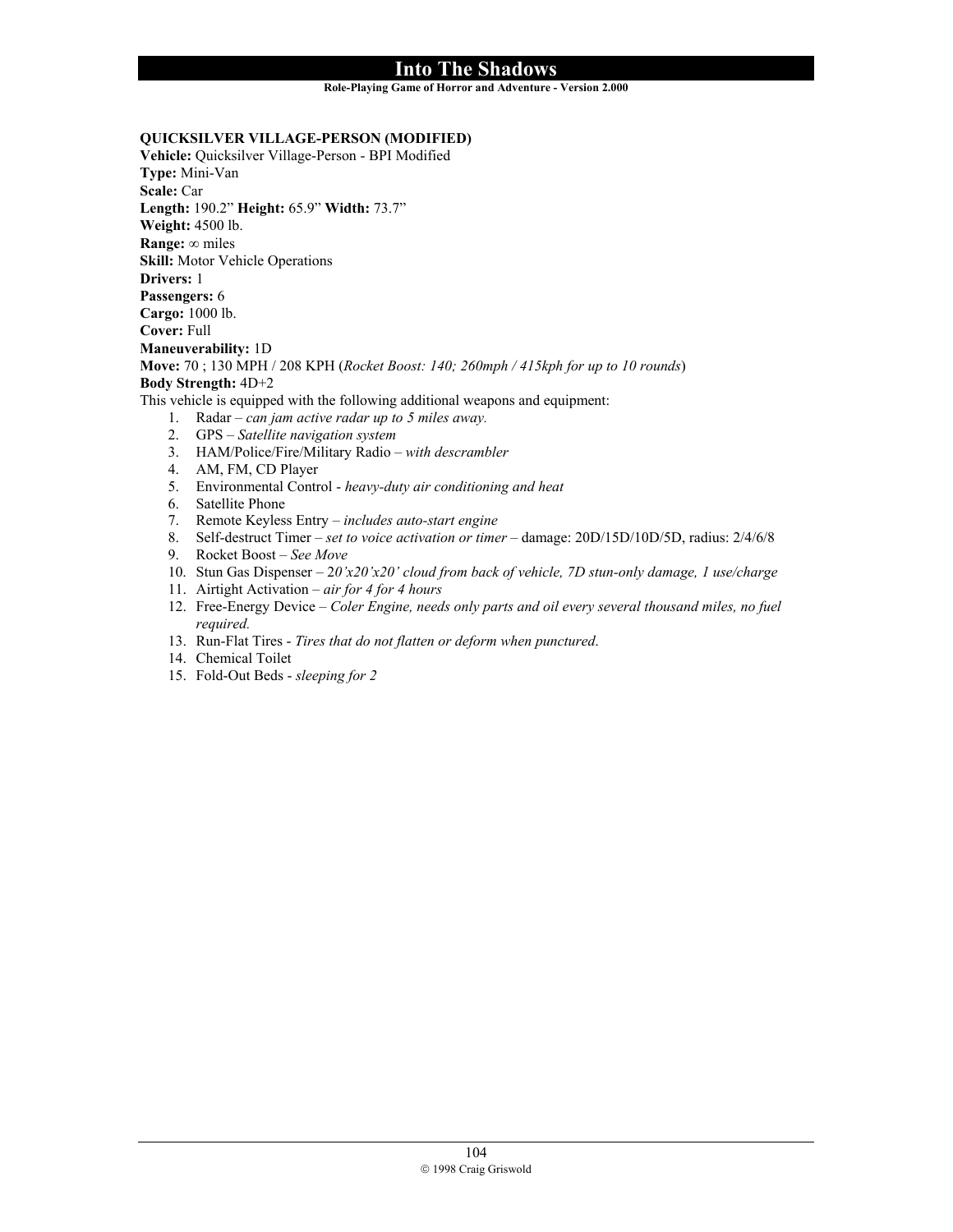#### **Role-Playing Game of Horror and Adventure - Version 2.000**

## **SPORTSMAN 883 (MODIFIED)**

**Vehicle:** Harvey Davis Sportsman 883 - BPI Modified **Type:** Street Motorcycle **Scale:** Car **Length:** 88.1" **Weight:** 1050 lb. **Range:** ∞ miles **Skill:** Motor Vehicle Operations **Drivers:** 1 **Passengers:** 1 **Cargo:** 500 lb. **Cover:** 50% **Maneuverability:** 3D **Move:** 70 ; 130 MPH / 208 KPH (*Rocket Boost: 140; 260mph / 415kph for up to 10 rounds*) **Body Strength:** 3D+1 This vehicle is equipped with the following additional weapons and equipment: 1. GPS – *Satellite navigation system* 2. HAM/Police/Fire/Military Radio – *with descrambler*

- 
- 3. AM, FM, CD Player
- 4. Satellite Phone
- 5. Self-destruct Timer *set to voice activation or timer* damage: 16D/12D/8D/3D, radius: 2/3/4/5
- 6. Rocket Boost *See Move*
- 7. Free-Energy Device *Coler Engine, needs only parts and oil every several thousand miles, no fuel required.*
- 8. Run-Flat Tires *Tires that do not flatten or deform when punctured*.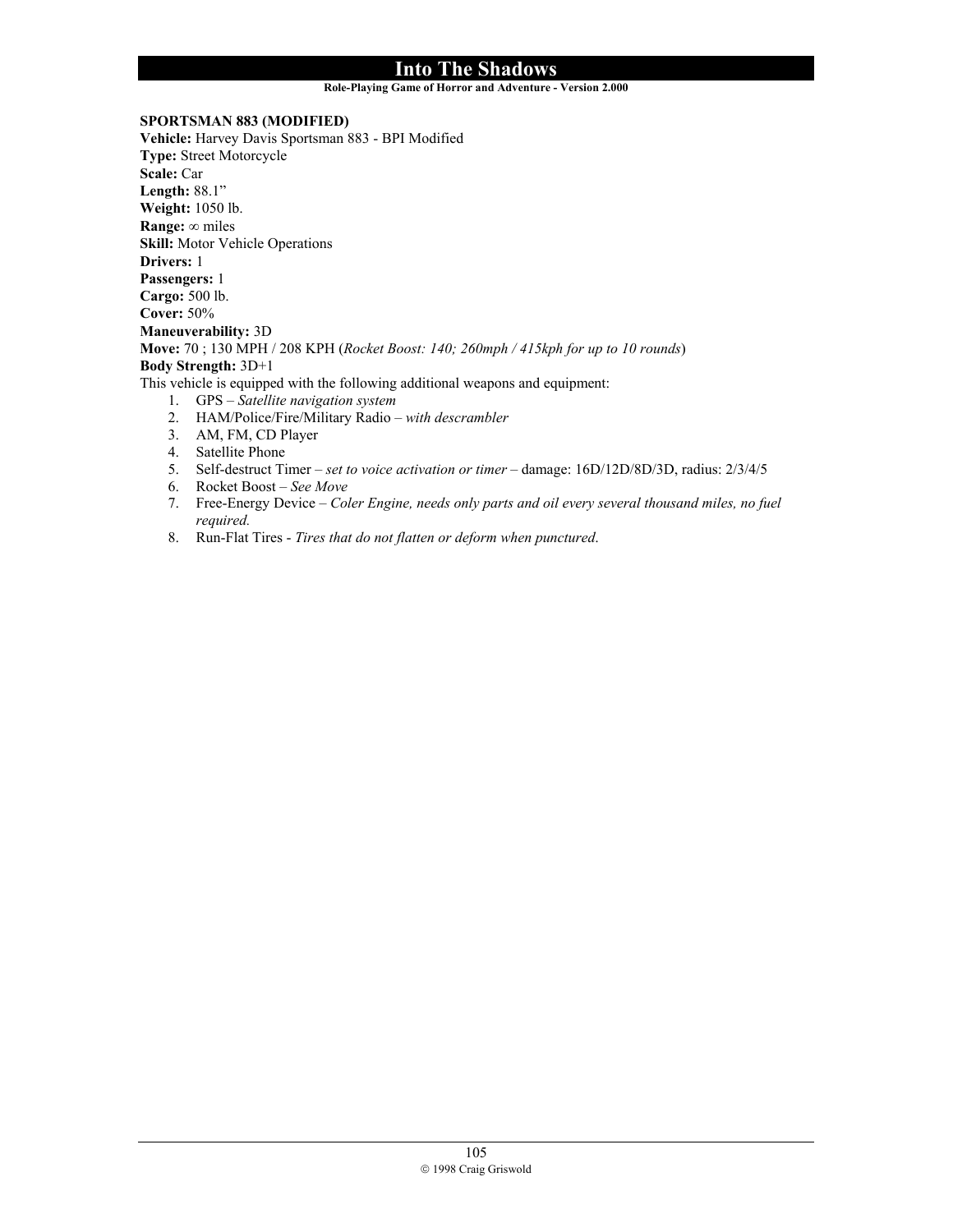**Role-Playing Game of Horror and Adventure - Version 2.000**

## **12.0 SHADOWS**

"*I don't know what the hell's in there... but it's weird and pissed off, whatever it is.*" -Clark from John Carpenter's The Thing-

 Various things live in the shadow and light surrounding human knowledge and civilization. Some of these things may be considered good or evil, but they should be judged on their actions alone. Below are a number of sample creatures for GMs to use in the course of adventures. When creating new Shadows for use in your campaign there is no required formula to follow. It is extremely easy to make a Shadow that can instantly kill the characters before they have a chance to react, or Shadows that they can wade through as if they don't exist. The key is to make Shadows that challenge the characters, but are not outside of the characters' abilities to handle.

#### **(CREATURE TYPE OR NAME)**

**Type:** A brief classification of the creature.

**Attributes and Skills:** Non-sentient creatures only have the attributes of Physique, Reflex, Canny, and Will. Some creatures also have skills under these attributes, such as Climbing/Jumping, Lifting, and Running. See the section on NPCs for explanations of the various skill levels.

**Special Abilities/Disadvantages:** Any natural abilities that set the creature apart, including claws, tusks, or the ability to breathe water will be listed, in addition to unusual weaknesses, with their game effects.

**Story Hooks:** Factors about the creature which could be used for important aspects in an adventure.

**Life Points:** The amount of damage the creature is capable of withstanding before death.

**Survival Points:** A one-shot creature should have no more than 0-3 normally, recurring creatures may have up to 10, major encounters may have 11 or more.

**Move:** The number of meters the creature goes in a full move.

**Size:** The common range of adult sizes for this type of creature.

**Scale:** Creatures are considered to be character scale on the combat scale unless otherwise noted.

#### **SHADOW DESCRIPTIONS**

#### **BIGFOOT / SASQUATCH**

**Type:** Sasquatch **Physique:** 6D Lifting 8D, **Reflex:** 2D Dodge 4D, Unarmed Combat 5D **Canny:** 1D+2 Hide 6D **Will:** 3D Intimidation 3D **Special Abilities/Disadvantages:** none **Story Hooks:** *Solitary* – These creatures prefer to avoid humans where ever possible. If cornered they may become aggressive. **Life Points:** 44 **Survival Points:** 0-3 Normally **Move:** 10 **Size:** 2-2.5 meters tall

 Primitive relatives of man have been living in the shadows of civilization for thousands of years. Sasquatch are large ape-like beings related to Yeti, which are covered in thick brown to white fur, with black face, feet, and hands and – unlike apes – stand fully erect. They try to avoid humans as much as possible, but encroaching on their living spaces may lead to more frequent, potentially hostile, encounters.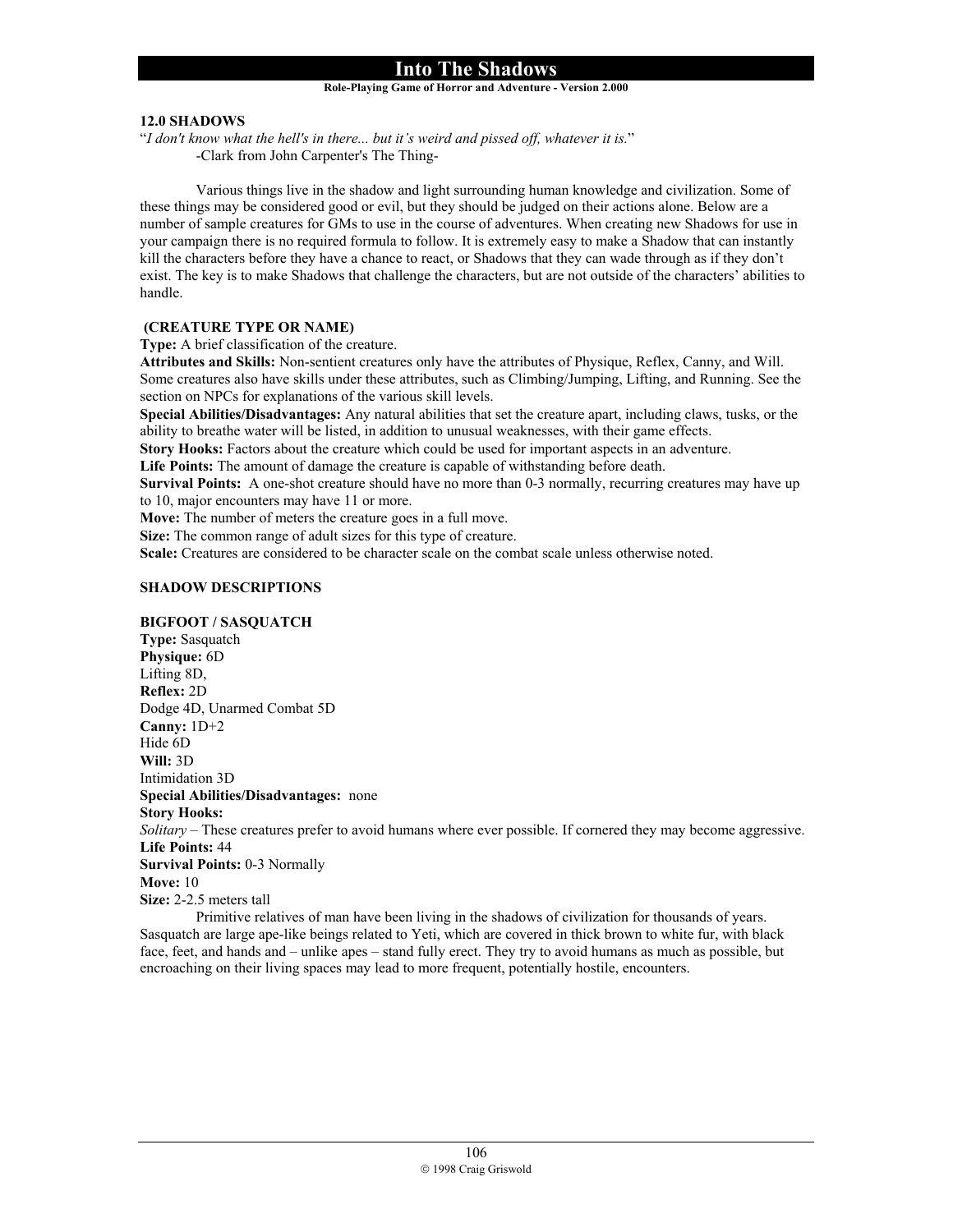### **Role-Playing Game of Horror and Adventure - Version 2.000**

**BRONZE MAN Type:** Golem: Bronze Man **Physique:** 5D Lifting 8D **Reflex:** 3D Melee Weapons 5D, Melee Weapons Parry 4D, Dodge 4D, **Canny:** 1D Find 3D, Tracking 3D **Will:** 1D **Special Abilities/Disadvantages:** *Armored Form* - The Bronze Man's form has a +2D to PHY for defense purposes. **Story Hooks:** *Tool* – The Bronze Man is just a tool to be used by others, and lacks independent initiative. **Life Points:** 40 **Move:** 10 **Size:** 2.1 meters tall The Bronze man is the construct of Gaulish smiths and mages, a bronze figure molded over the bones of

a Roman centurion killed by the defending Gauls between 100 and 50 BC. The Bronze Man is animated by a combination of sorceries, and controlled by a scroll in the form of a brass tablet. Whoever holds the tablet, and recites the incantation there-on, commands the Bronze Man.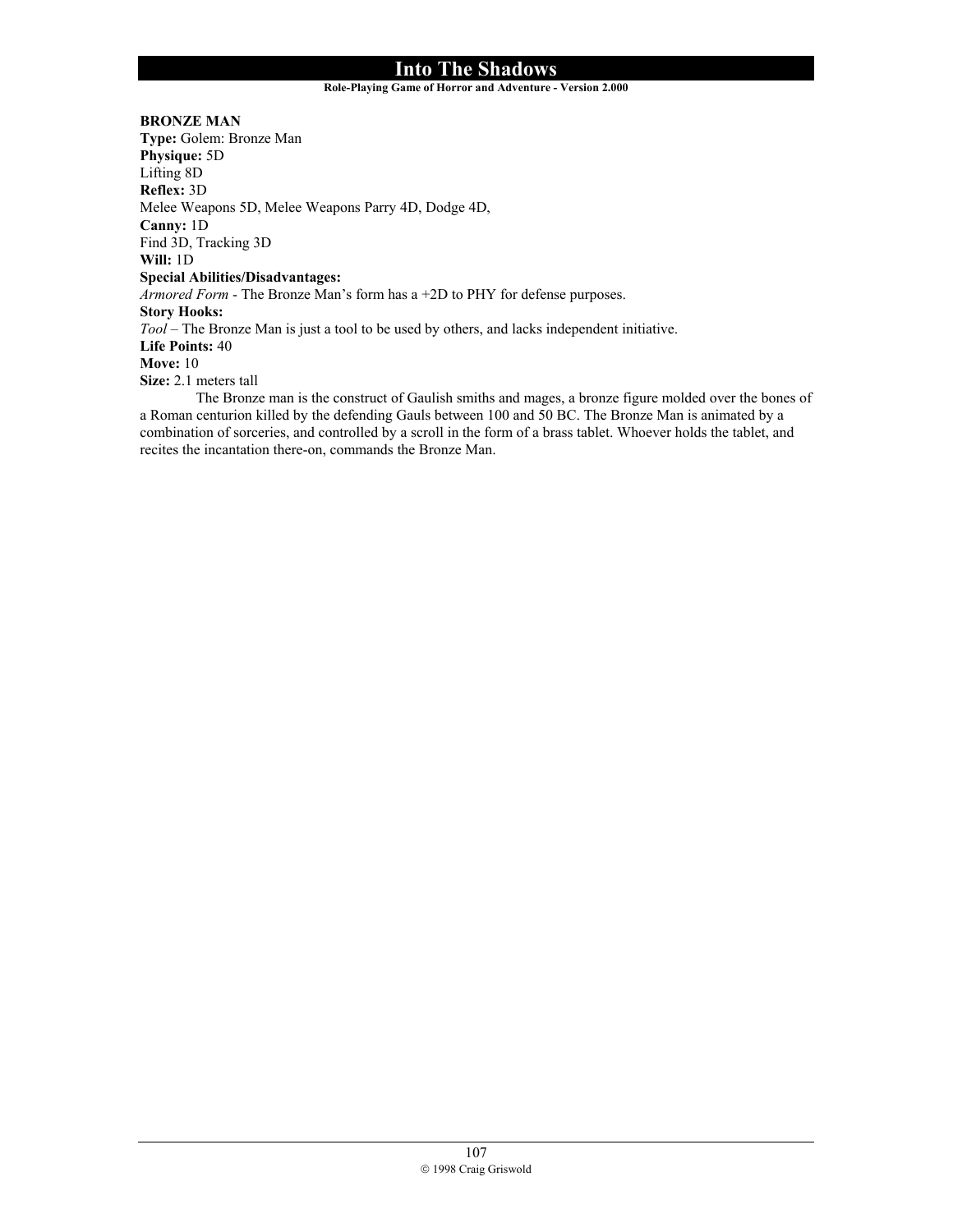**Role-Playing Game of Horror and Adventure - Version 2.000**

**CAPTAIN BRINE** 

**Type:** Undead Pirate **Physique:** 4D+1 **Reflex:** 3D+2 Melee Weapons 4D+1, Melee Weapons Parry 4D, Unarmed Combat 4D **Canny:** 3D **Education:** 2D Magic: Vodun 4D **Technical:** 2D Watercraft Operations 4D+2 **Will:** 3D+1 Intimidation 4D+2, Magic Resistance 4D, Mental Defense 4D **Special Abilities/Disadvantages:** *Blackpowder Pistols* – Brine has an enchanted pistol that does not require charging and can fire unlimited shots at a rate of 1/round. Range: 4/10/20 Damage:5D *Cutlass* – Brine has an enchanted cutlass, Easy, PHY+2D damage *Invulnerability* – Brine can only be harmed by magic or blessed attacks. *Link to Treasure* – Brine can sense the location of any piece of his treasure, anywhere on Earth. *Undead* – Brine is undead and cannot be killed, only destroyed. Biological agents, stun devices, and poisons are useless against him. **Story Hooks:** *Guardian* – Brine is cursed to guard his treasure, and will go anywhere and kill anyone to do so. **Life Points:** 36 **Survival Points:** 10 **Move:** 10 **Size:** 2 meters tall Elias Wentworth was a Royal Navy captain who retired in the late 1600's to pursue a career on the high seas as a pirate captain under the name 'Captain Brine.' He worked under a Letter of Marque from the British

government attacking Spanish ships and bases in the West Indies, until he got greedy and began to attack vessels indiscriminately. He amassed a large fortune and became paranoid of protecting it, so he began trafficking with Vodun priests in the Caribbean who, he was sure, could assist him in living forever. Indeed, the preparations worked, for after his death by hanging from a British court he rose from the grave and hijacked a vessel to take him to the island where he secretly buried his treasure. For several hundred years he slept there, peacefully guarding his hoard until it was discovered by treasure hunters in the early 1900's. Before Brine could act, the treasure had been spirited away and divided up among various collectors and museums.

 Since then Brine has been compelled to track down each individual piece of treasure and return it to his island. Brine has no compunction against killing to retrieve his treasure, and prefers to in many cases in revenge for its theft.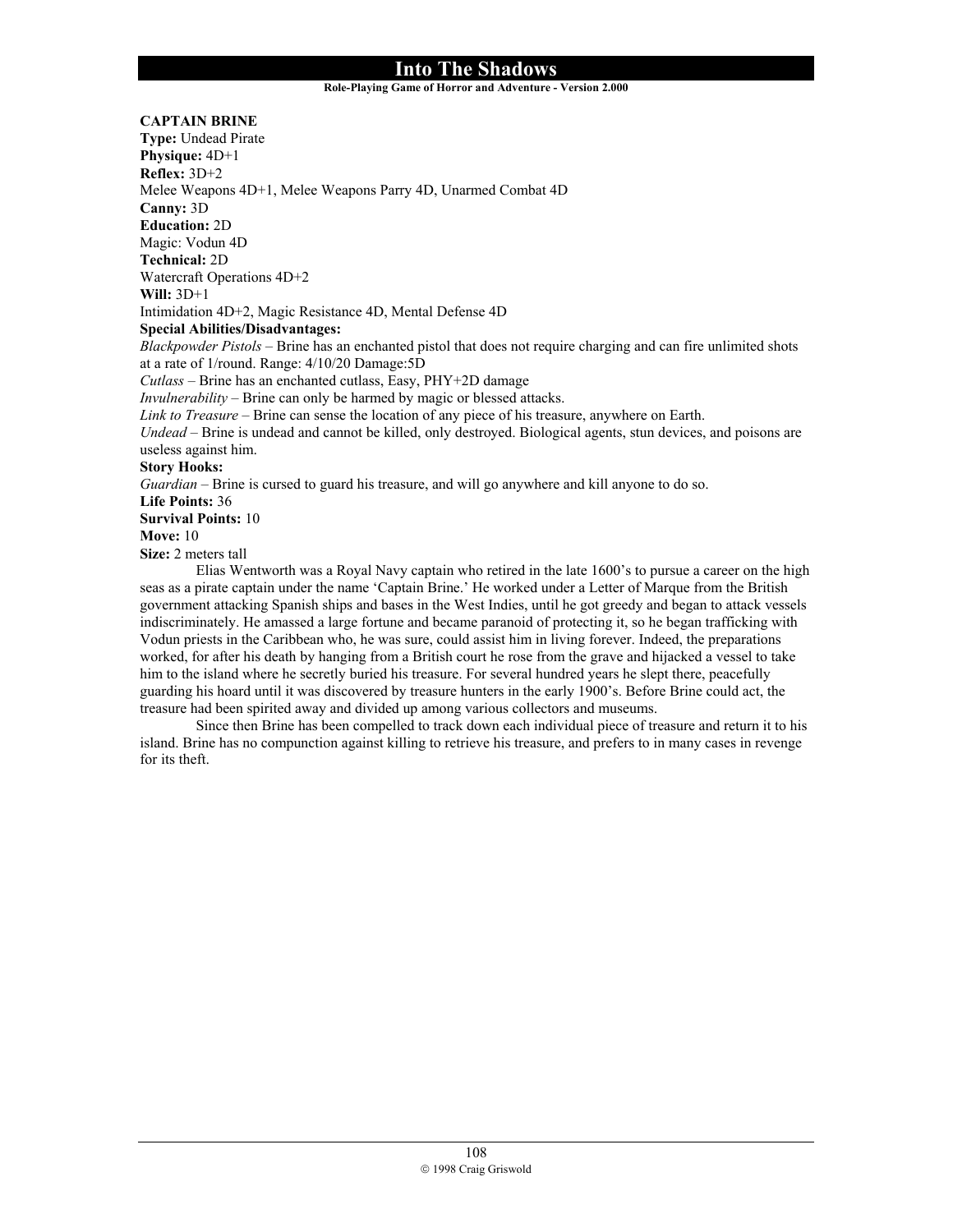#### **Role-Playing Game of Horror and Adventure - Version 2.000**

**DRAGON, EUROPEAN Type:** Dragon, European **Physique:** 6D **Reflex:** 2D+2 Flying 4D, Unarmed Combat 3D+2 **Canny:** 2D Find 3D, Survival 3D+2, Tracking 3D **Education:** 1D History 3D+1, Magic 2D+2, Supernatural 3D **Will:** 3D+2 Bargain 4D, Intimidation 5D, Magic Resistance 5D **Special Abilities/Disadvantages:** *Bite* – PHY+1D damage *Dragon Sight* – Dragons can see great details at great distance, +2D to sight-based Canny rolls *Fiery Breath* – 4D damage(at the creature's scale) *Scaly Armor* - +1D to resist damage to physical attacks *Wings* – Dragons can fly at a Move of 50. **Story Hooks:** *Greedy* – Dragons hoard treasure. They value it so highly that they have been known to capture important women and hold them for ransom to increase their wealth. *Solitary* – Most dragons avoid humans, as well as others of their kind. They prefer to spend their time alone in a secluded cavern or other large structure, guarding their hoard of valuables. **Life Points:** 50 **Survival Points:** 0-11 normally **Move:** 10 / 50 Flying **Size:** 5-50+ meters long **Scale:** Car to Carrier, normally Tank Dragons have walked the Earth since the earliest days of humans. They may have evolved from

dinosaurs, come here from another dimension, or been created by a powerful god to guard his tithes. European dragons are majestic, inspiring creatures with great horned heads, iridescent scaly skin, powerful tails, and wings. They are also mischievous, greedy, conniving, and bullying. They have a great knowledge of history, and an appreciation for fine art, song, and dancing, when they care to share their time and experience.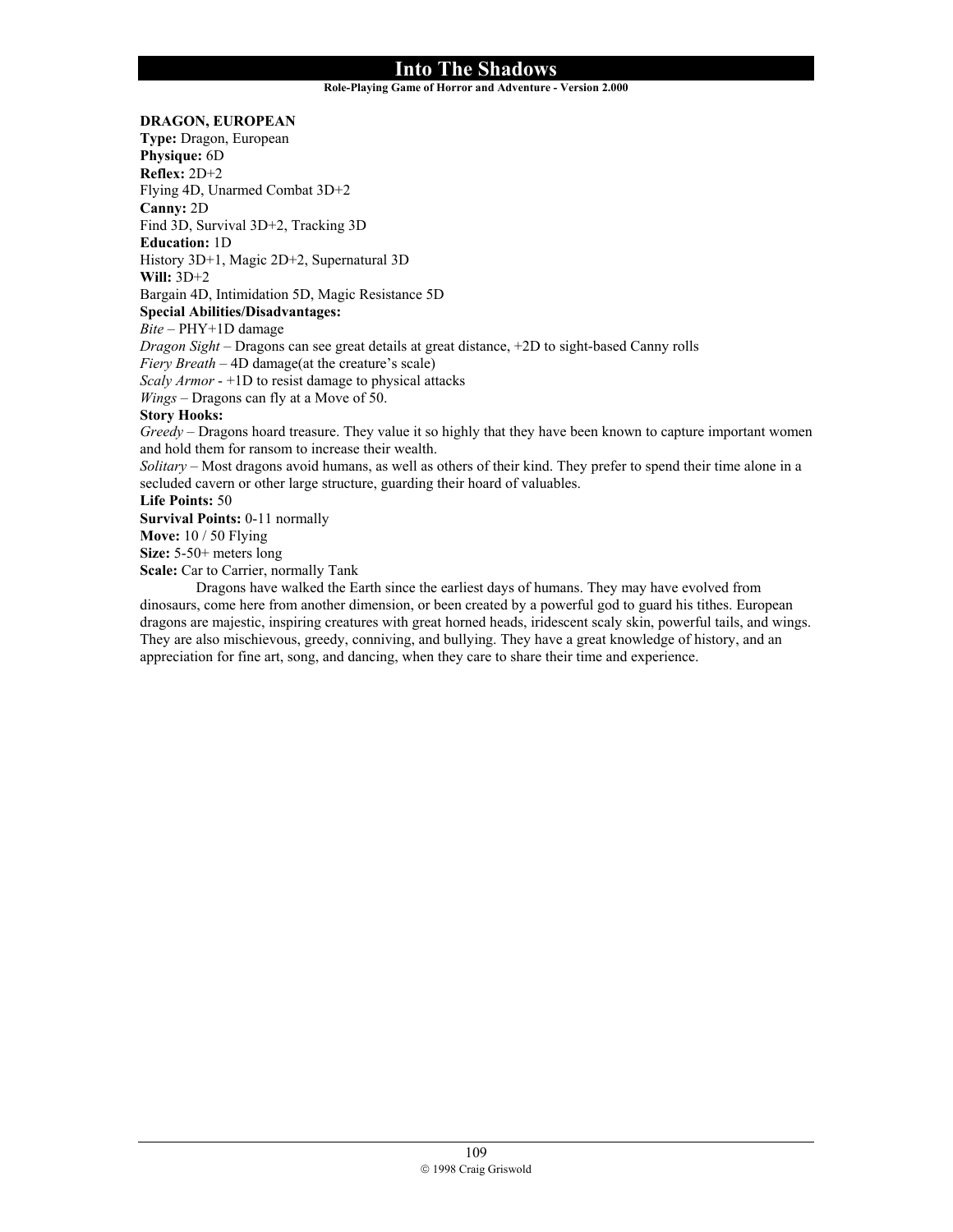#### **Role-Playing Game of Horror and Adventure - Version 2.000**

#### **GIBBET FIEND**

**Type:** Ghoul **Physique:** 3D+1 Climbing/Jumping 5D **Reflex:** 2D+2 Dodge 4D+1 **Canny:** 2D Hide/Sneak 4D+2 **Education:** 1D **Technical:** 2D **Will:** 2D **Special Abilities/Disadvantages:** *Bite* – PHY+2 damage *Nightvision* – Gibbet Fiends can see as well in total darkness as in daylight.

*Poikilothermism* – Their bodies take on the temperature of their surroundings, making them feel corpse-like to the touch and Very Difficult to detect with heat sensitive methods.

*Sense Evil* – Gibbet Fiends can "smell evil" on a person, living or dead, from up to 10 meters away. Evil is not inherent in the persons themselves, but in their actions.

#### **Story Hooks:**

*Taste for Evil* – Gibbet Fiends prefer to feed on the corpses of those who have done great evil in life, such as murderers, torturers, lawyers, and con men.

*Aversion to Sunlight* – Though not actually harmed by it, Gibbet Fiends avoid sunlight obsessively. If cornered by daylight they are as likely to cower, as to fly into a berserk frenzy.

#### **Life Points:** 33

**Survival Points:** 0-8 normally

**Move:** 10

**Size:** .45-1 meter tall

Gibbet Fiends are a race of diminutive ghouls who have a taste for the corpses of those who have committed great evil in their lives. In the past, they centered around hanging trees and gallows to find their fare, but in recent times they are often forced to watch prisons, asylums, and law offices waiting for their prey to die, or commit suicide. Only during a period of great famine will the Gibbet Fiend turn to robbing graves, and even then they can smell the evil on a corpse.

Gibbet Fiends are most often encountered absconding with all or part of an intended meal and cause great alarm, though they mean no harm to the just or the living. Hungry Gibbet Fiends will also harass living evil people – driving them crazy with their shrill, tittering laughter. They appear as small, malicious humanoids with pale-gray skin and stringy hair. They often dress in human fashions that are, at best, several years out of date.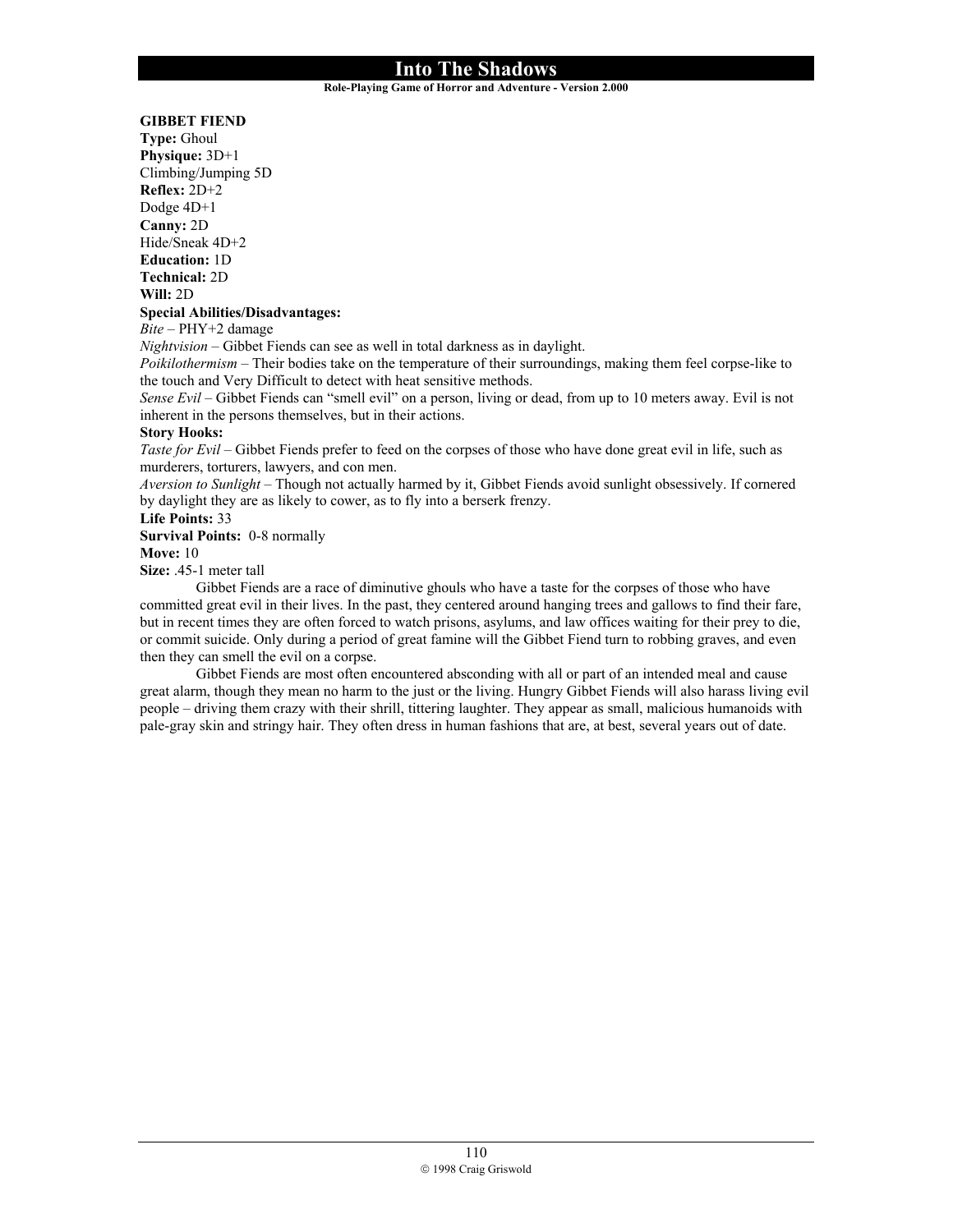#### **Role-Playing Game of Horror and Adventure - Version 2.000**

**GOATSUCKER** 

**Type:** Chupacabras **Physique:** 4D **Reflex:** 3D Dodge 4D, Unarmed Combat 6D **Canny:** 2D Find 3D+2 **Will:** 1D Intimidation 4D **Special Abilities/Disadvantages:** *Claws* – PHY+2 damage *Fangs* – PHY+1D damage *Sucking Organ* – The creature has a long tubular tongue with a horn-like tip. Once it has made a hole in the victim with its fangs the organ is inserted into it and used to consume its vital fluids. **Story Hooks:** *Carnivorous* – These creatures are aggressive carnivores who enjoy the easy prey afforded by domesticated animals. **Life Points:** 38 **Survival Points:** 0-3 Normally **Move:** 15 **Size:** 1.25-1.4 meters tall El Chupacabras, the Goatsucker, derives its name from its penchant for drawing the blood out of goats through

small circular orifices in the animal's body. Rabbits, chickens and household pets, are also highly featured parts of its diet. The most interesting of these wounds is located on the animal's head, where the creature's sucking organ pierces deep into the cerebellum, slaying the victim painlessly before consuming the vital fluids.

The Goatsucker has been described as approximately four feet tall, weighing around seventy pounds, with powerful talons on its hind legs, and painfully-thin, clawed arms. It has a pointed face, a fanged, lipless mouth and enormous red eyes. It is primarily nocturnal, but has also been seen by day.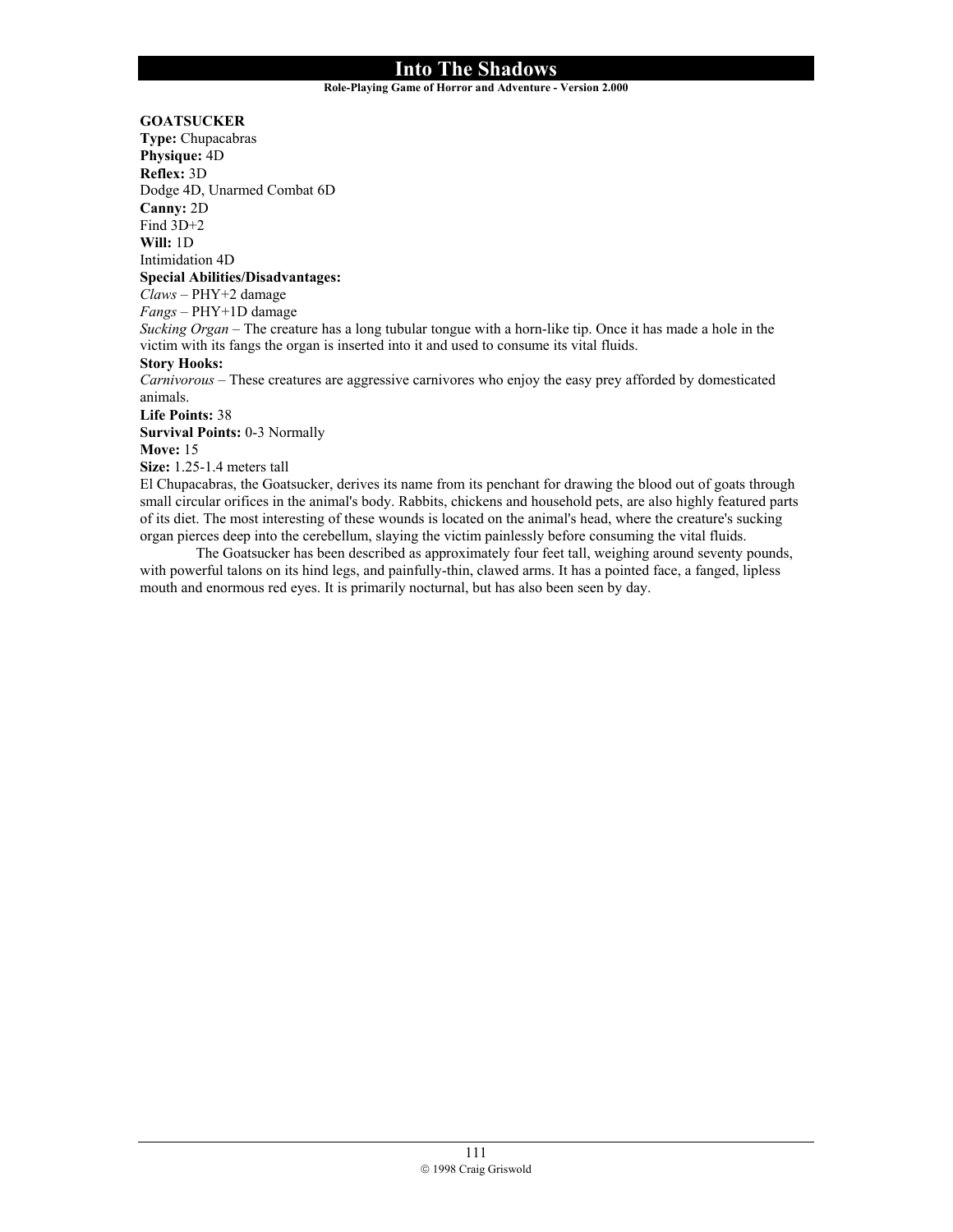**Role-Playing Game of Horror and Adventure - Version 2.000**

**HERPOSAPIEN**

**Type:** Herposapien **Physique:** 3D Swimming 4D **Reflex:** 2D+1 Unarmed Combat 3D **Canny:** 2D Hide/Sneak 3D+2 **Will:** 1D Intimidation 2D+2 **Special Abilities/Disadvantages:** *Bite* – PHY+1 damage *Claws* – PHY+1D damage *Color Changing* – Herposapiens can change color chameleon-like to blend into any environment. As long as they are still, they receive  $a + 15$  to the difficulty of finding them when they are using this ability. *Water Adaptation* – Herposapiens are equipped equally for land and water. Their long tails provide excellent propulsion while swimming (+2D Swimming), and they can hold their breath up to 20 minutes before surfacing. **Story Hooks:** none **Life Points:** 32 **Survival Points:** 0-3 normally **Move:** 10 / 30 swimming **Size:** 5-8 meters long (2-3.5 meters tall when standing erect) The herposapien, or 'lizard man' is a massive iguana-like creature 5-8 meters in length, including the tail. It is carnivorous, aggressive, and will attack any large animal that comes close to the water where it lives.

Like crocodiles, it often drags its prey under water to stash in a cave or hole until it decides to feed. The creature is smart, and fast, but it's most dangerous feature is its natural ability to change coloration to blend into most any environment. The creature does not actually become invisible, but will usually be able to remain unseen when it is not moving.

These creature is sentient, but only at a rudimentary level - like a cave man. It mainly uses its intelligence for problem-solving and limited tool use. It communicates with others of its kind through growls and color changes, and cannot understand human speech. It's equally comfortable with quadrupedal or bipedal movement, but usually only stands upright in order to get a better view of its surroundings or to threaten an enemy.

It is a native of the Amazon region, but its people have begun to migrate elsewhere to avoid encroaching development. It is possible that there could be more than one of the creatures in a given area.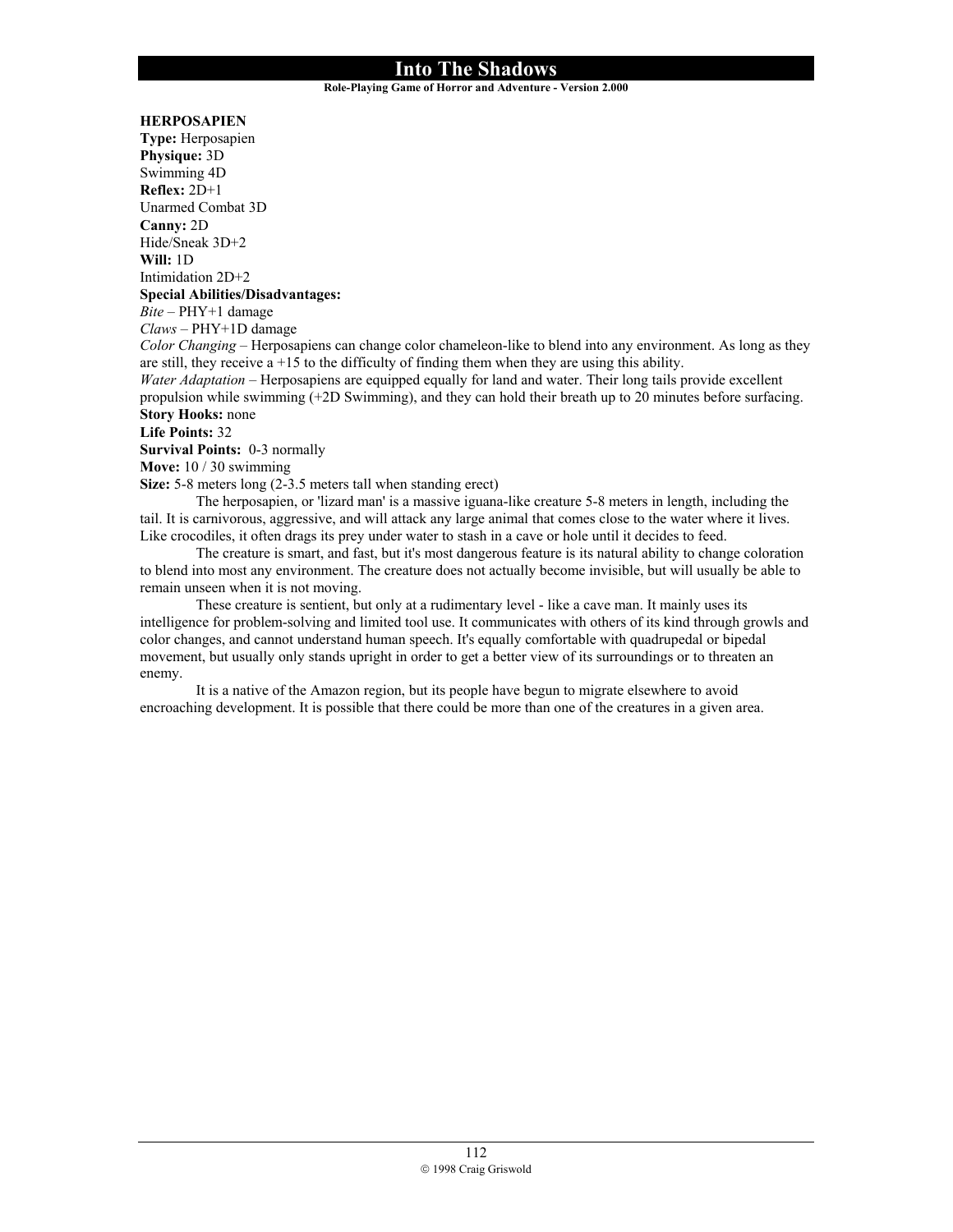#### **Role-Playing Game of Horror and Adventure - Version 2.000**

## **LAKE MONSTER**

**Type:** Generic Lake Monster **Physique:** 3D Swimming 5D **Reflex:** 3D Dodge 4D **Canny:** 2D Hide/Sneak 4D+2 **Will:** 1D **Special Abilities/Disadvantages:** *Bite* – PHY+2 damage *Water Adaptation* – These creatures can stay underwater for up to 6 hours at a time, though most of them breathe air, and have fins and flattened tails which give them  $a + 2D$  to the use of their Swimming skill. **Story Hooks:** *Camera Shy* – Lake Monsters move quickly enough through the water that characters have a minimum difficulty of Very Difficult to get a remotely credible picture of one. *Solitary* – These creatures not only tend to avoid humans and boats, but don't even consort with their own kind. Presumably they do manage to find each other for irregular breeding cycles. **Life Points:** 32 **Survival Points:** 0-3 normally **Move:** 21

**Size:** 8-15 meters long

**Scale:** Tank

 Lake monsters, like the famous 'Nessie' of Loch Ness or 'Ogopogo' of Lake Okanagan, are familiar legends across North America and Europe. These creatures are sighted on a semi-regular basis, but no conclusive evidence of their existence or non-existence has ever been found. They tend to avoid humans, but even in the large lakes and inlets they occupy, run-ins are inevitable.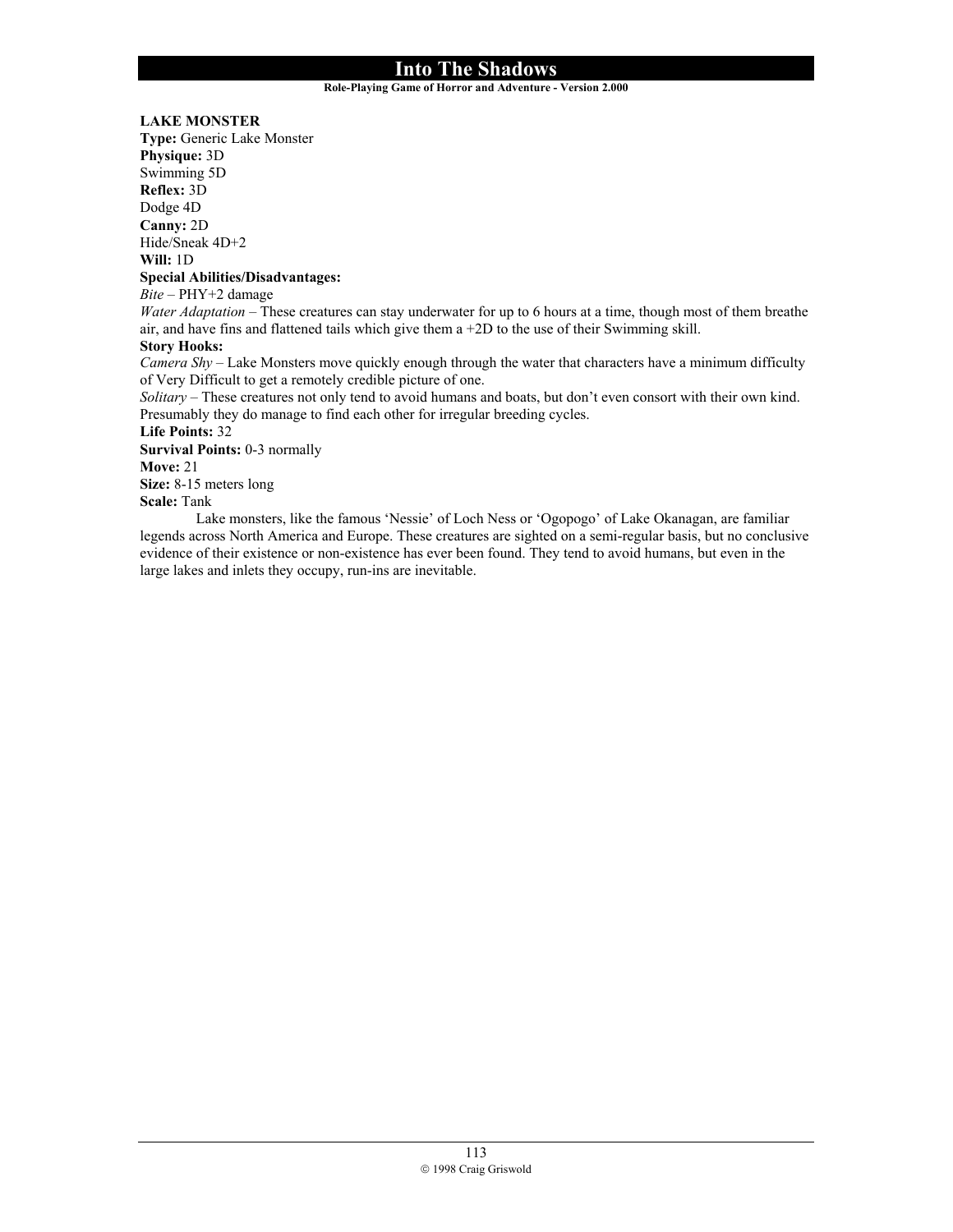**Role-Playing Game of Horror and Adventure - Version 2.000**

### **PETROLEUM OOZE**

**Type:** Metamorphic Liquid **Physique:** 4D **Reflex:** 5D Dodge 6D+1 **Canny:** 1D+2 Hide/Sneak 6D **Will:** 1D+2

#### **Special Abilities/Disadvantages:**

*Breakdown Molecular Structures* – The ooze is capable of breaking down molecular structures by touch, a necessary adaptation for feeding. If used for attack it does PHY+2D damage.

*Distinctive Smell* – The ooze is easily identified and detected by an oily, volatile smell, +2D to Search rolls for it based on smell.

*Instability* – Petroleum ooze has a very unstable molecular structure making it vulnerable to energy attacks. Fire or electrical damage will not only ignite the ooze, but explode it doing damage of 8D up to 2 meters away, 6D to 4 meters away, 4D to 6 meters away, and 2D to 8 meters away. Damage occurs in the same scale as the creature's. The ooze is of course killed instantly by this.

*Metamorphic* – The ooze can change shape at will, not to the degree of being able to simulate likeness, but the ability can be used to flow through small cracks, extend multiple pseudo-pods, or puddle harmlessly on the ground. Ooze gets a +10 Running modifier, and +1D+2 to resist impact/slashing damage. The ooze normally floats on water.

### **Story Hooks:**

*Territorial* – Petroleum ooze is found in areas of rock rich in standard petroleum, on which it feeds. The ooze does not take trespassing on its territory lightly, and often attacks humans who stumble upon open pools of petroleum, and on oil company workers who attempt to drill into the area.

#### **Life Points:** 36

**Survival Points:** normally 0

**Move:** 14

**Size:** 2–20 meter diameter pool

**Scale:** Character to Tank

 Petroleum Ooze is the term used to describe a race of unstable amoeba-like life-forms that evolved from the liquid hydro-carbon fluids that pool beneath the Earth' surface. The creatures vary drastically in size, and range in color from yellow to black. They have an indefinite, changeable form which can pool, extrude pseudopods, rise up like a snake, and flow across surfaces.

 Petroleum Ooze is extremely dangerous when confronted with humans. The ooze feeds on normal petroleum products, which the humans attempt to remove from the environment for their own uses. The ooze is often quick to recognize this and strikes out appropriately.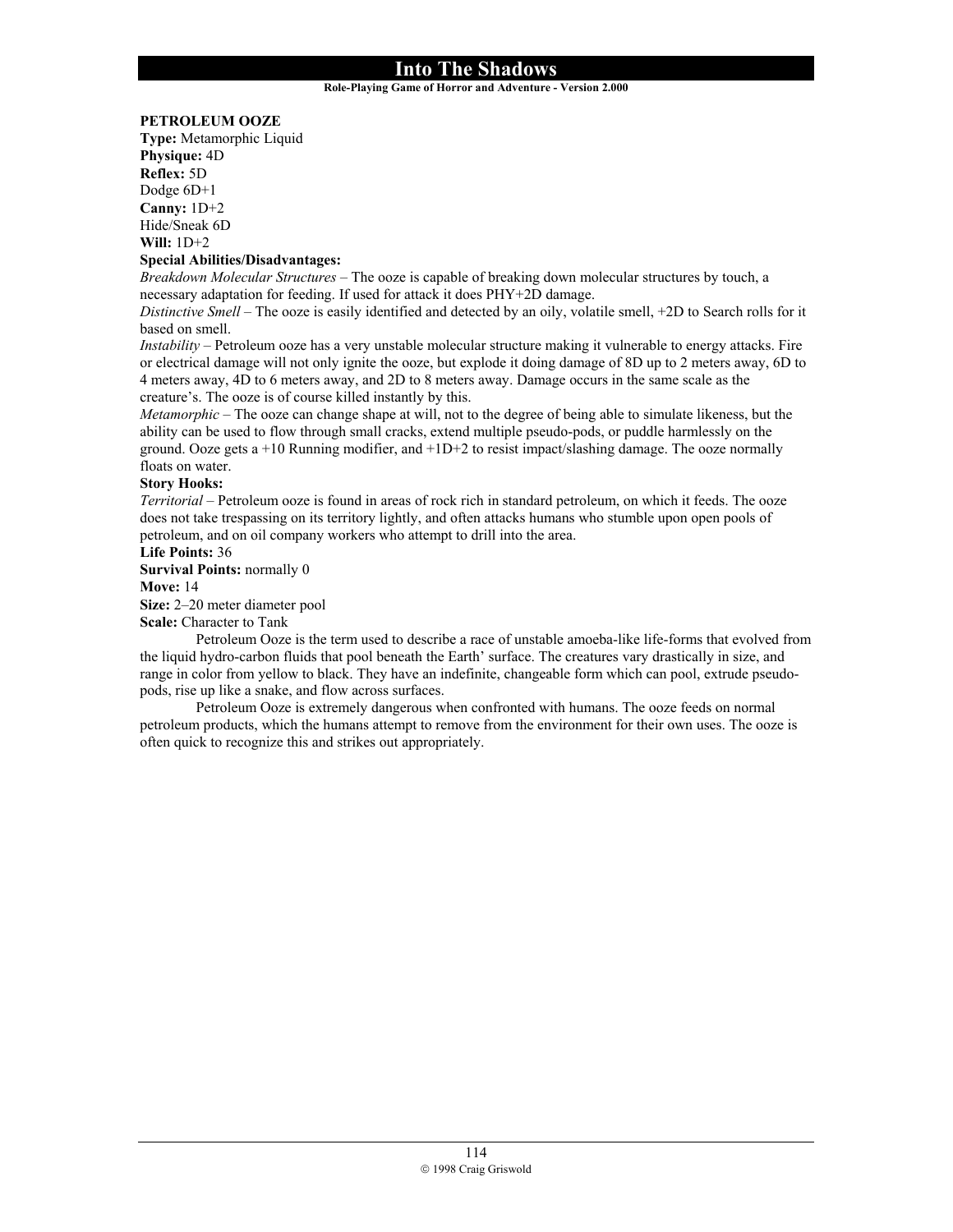#### **Role-Playing Game of Horror and Adventure - Version 2.000**

**RED CAP Type:** Goblin **Physique:** 4D **Reflex:** 4D Melee Weapons 5D, Melee Weapons Parry 5D **Canny:** 3D+2 Find 4D, Hide/Sneak 5D+2 **Education:** 2D Magic 4D, Mythos Lore: Faerie 6D, Supernatural 4D+1 **Technical:** 1D **Will:** 3D+1 Intimidation 4D+2, Magic Resistance 6D **Special Abilities/Disadvantages:** *Claws* – PHY+1D damage *Faerie* – Like most faeries Red Cap is unlikely to attack someone who turns their clothes inside out, or has a charm of a stone with a hole in it naturally worn through in a river. He is turned away, though not harmed by holy objects. He can also see in total dark without penalty. *Iron Boots* – PHY+2 damage *Pikestaff* – Moderate, PHY+2D damage **Story Hooks:** *Fae* – Red Cap is of the race of faerie, but banished. His boots anchor him to the mortal realm. **Life Points:** 32 **Survival Points:** 13 **Move:** 10 **Size:** 1 meter tall Red Cap is an evil faerie that lives in ruined towers along the Scottish border of England. He is said to

have long, pointed teeth, skinny fingers tipped with eagle talons, large fiery eyes, long grisly hair that reaches his shoulders, iron boots, a pikestaff, and an old red cap on his head. He likes to frequent the site of old, bloody battles and re-dyes his cap in the blood of those who linger too long in these places.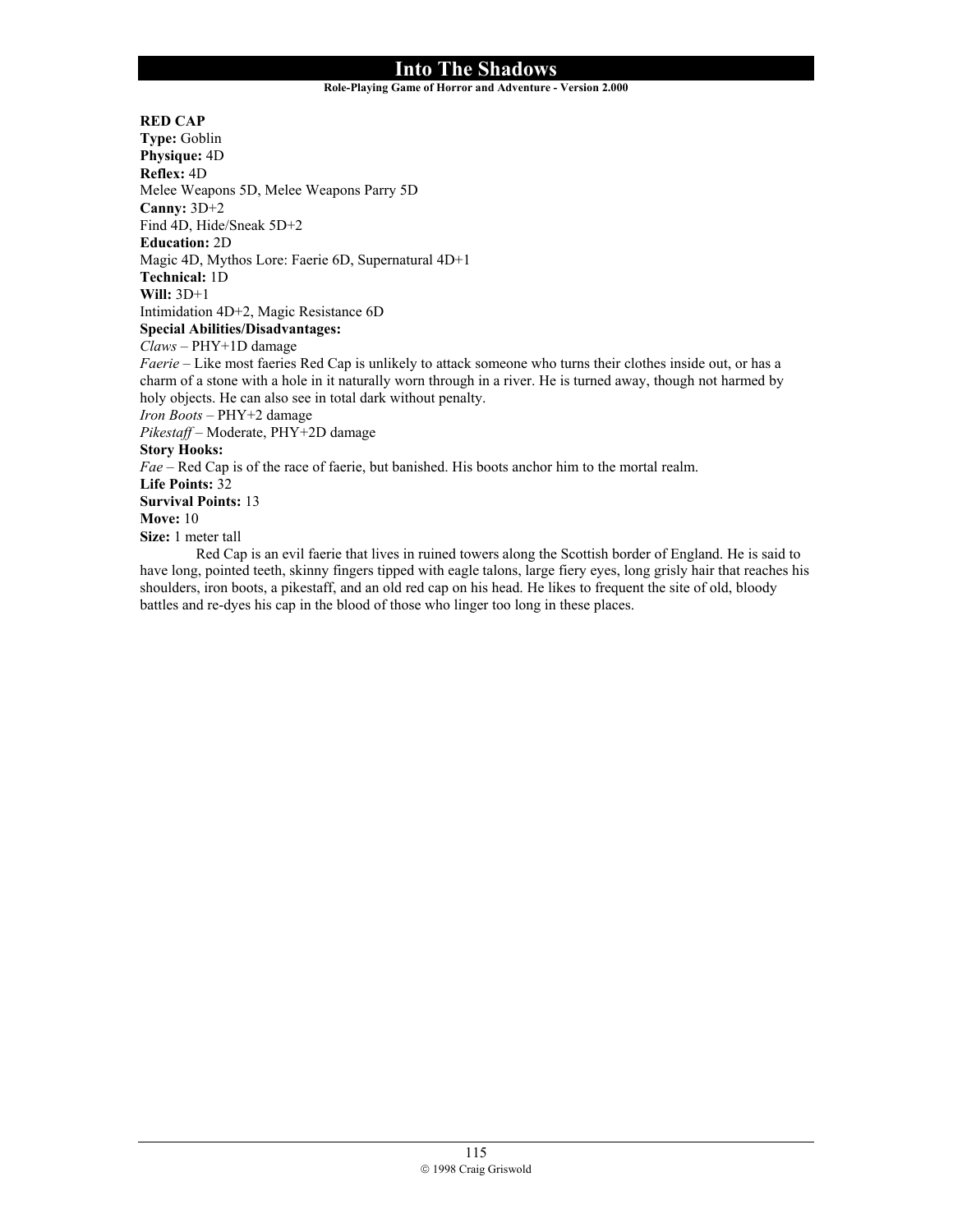#### **Role-Playing Game of Horror and Adventure - Version 2.000**

### **SIMON**

**Type:** Human Oddity **Physique:** 5D **Reflex:** 3D+2 Melee Weapons 4D+1, Melee Weapons Parry 4D, Unarmed Combat 4D **Canny:** 3D+1 Diversion 4D, Hide/Sneak 4D+2, Surveillance 4D+2, Survival 4D, Tracking 4D+1 **Education:** 1D+1 Locale 3D **Technical:** 1D+1 Motor Vehicle Operations 2D+2 **Will:** 3D+1 Intimidation 4D+2, Magic Resistance 4D, Mental Defense 4D **Special Abilities/Disadvantages:** *Chromidrosis* – Simon has colored sweat, an unusual, but not unnatural condition. His sweat has a red tint, making him appear slightly bloodied after continued exertion. *Immortality* – Simon is able to regenerate \*even from death\* unless he is decapitated. He is unable to regrow lost limbs. *Regeneration* – Simon heals 1 Life Point every 5 minutes. **Story Hooks:** *Obsessive Compulsive* – Simon always wears a mask of some kind, usually a ski mask, that completely hides his face and head. *Psychopath* – Simon is a compulsive murderer who prefers to target teachers and schoolchildren. He stalks them relentlessly unless killed or captured. **Life Points:** 55 **Survival Points:** 10 **Move:** 12 **Size:** 1.8 meters tall

 Simon is an abnormal human with an unusual past. He was an orphan left on the doorstep of Underhill Orphanage as a baby. Simon was always quiet and withdrawn, and when he reached school-age this was constantly used against him. The other kids constantly ganged up on Simon to taunt and torture him in a variety of cruel ways. The final blow came in high school when he was lured to a secluded spot under the pretext of an intimate meeting with a girl. Half of his class was there and ridiculed him standing behind a tree in nothing but shorts.

 Simon snapped, and that very night he began a murderous rampage against his class mates. In the end, all were dead and he was in police custody. He was found unfit to stand trial and placed in the Ward Home for the Criminally Insane. Simon has broken out of the home 3 times, and thought to have died several times always to return. Simon routinely uses a chainsaw, hatchet, and/or machete in his crimes. He wears a ski mask or other mask to completely cover his head, possibly to disassociate himself from his actions.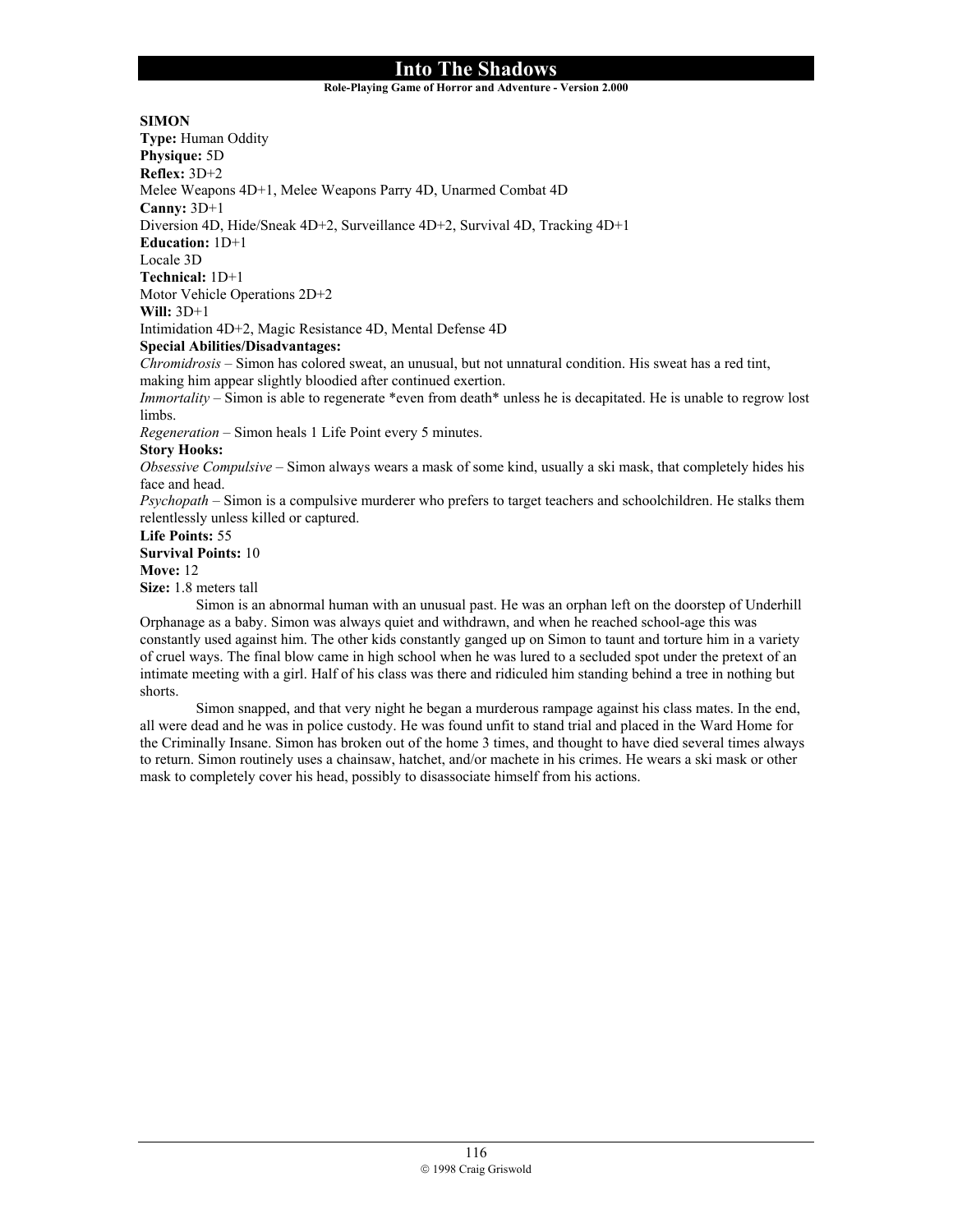#### **Role-Playing Game of Horror and Adventure - Version 2.000**

## **SNOW GOON**

**Type:** Animated Inanimate **Physique:** 3D+1 **Reflex:** 2D Unarmed Combat 2D+2 **Canny:** 1D Find 2D, Hide/Sneak 2D+2, Tracking 3D **Will:** 1D

### **Special Abilities/Disadvantages:**

#### *Claws (tree limbs)* – PHY+1 damage

*Vulnerability* – Prolonged exposure to heat or warm sunlight will cause the goon to melt, loosing 1D of PHY per hour. Once the snow goon's PHY is reduced to 0, they dissipate. They also take double damage from heat and flame-based attacks.

## **Story Hooks:**

*Extremely Chaotic* – Snow goons tend to spend their short existence doing as much damage to life and limb, each others included, as possible. There are exceptions however, and at least one animate snow goon danced and sang with a group of children instead for several hours before melting.

### **Life Points:** 33

**Survival Points:** 0-3 normally

### **Move:** 6

**Size:** 1-2 meters tall

 Snow Goons are evil spirits sometimes compelled to enter the constructed forms of snow men, animating them and wreaking havoc until they melt or are destroyed. They are usually found on cursed ground, former burial sites, and similar places, but may be found anywhere and in any numbers. Some are carnivorous, others even cannibalistic.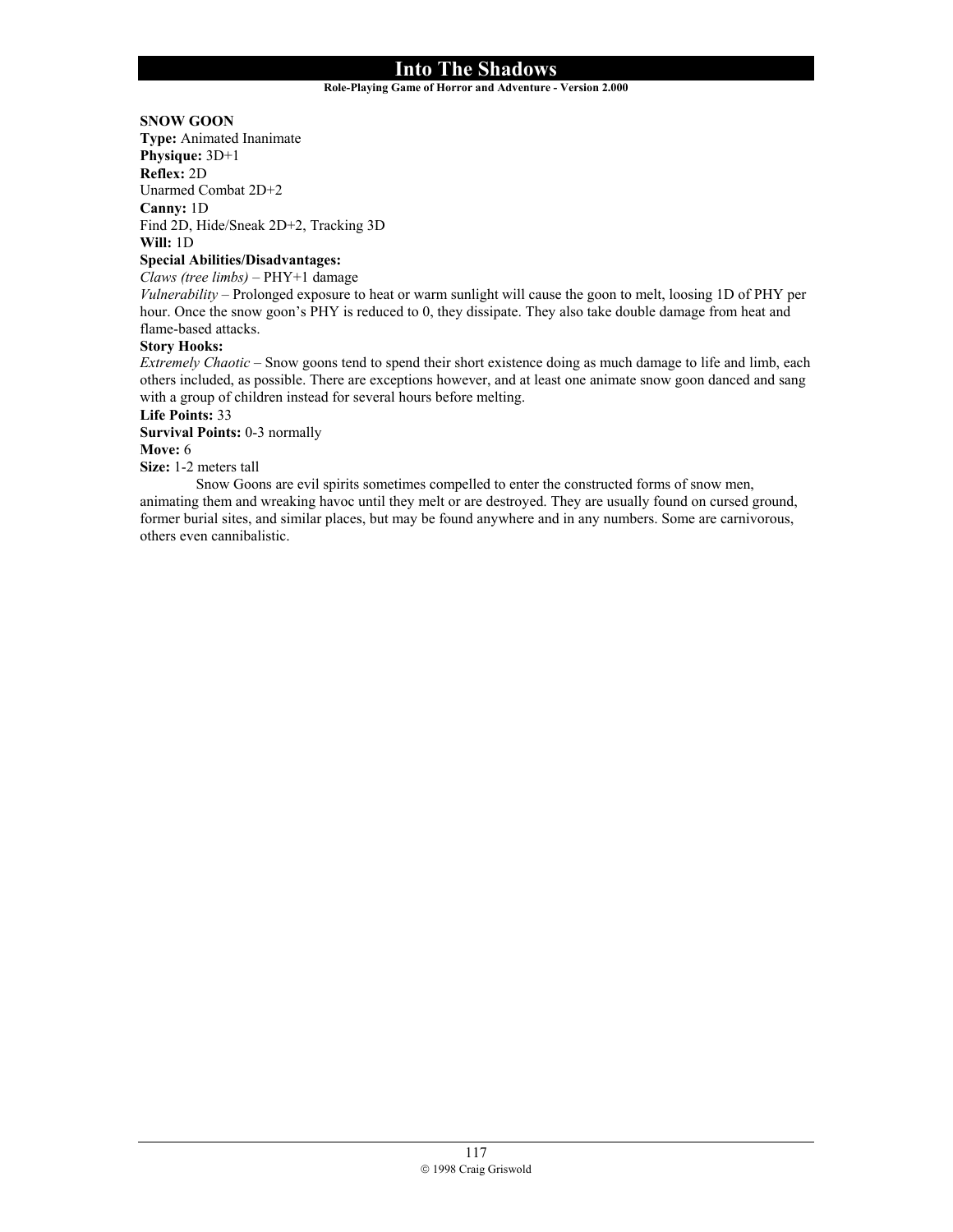#### **Role-Playing Game of Horror and Adventure - Version 2.000**

### **TROLL, BRIDGE**

**Type:** Troll **Physique:** 5D+1 **Reflex:** 3D+2 **Canny:** 1D+2 Find  $2D+2$ **Will:** 2D Intimidation 3D+2, Magic Resistance 3D+1 **Special Abilities/Disadvantages:**  $Climbing$  Claws  $-+2D$  to Climbing skill, PHY $+1$  damage *Shadow Meld* – The troll can melt into the darkness beneath their bridge, becoming largely invisible, and giving them a +2D to their Hide/Sneak skill when doing so. **Story Hooks:** *Territorial* – Bridge Trolls tend to be extremely protective of their bridge, and will always take revenge on any who harm their bridge. Occasionally trolls may ask a toll of those who use their bridge as well.

**Life Points:** 35

**Survival Points:** 0-3 normally

**Move:** 10

**Size:** .5-1.5 meters tall

 Bridge Trolls are a subspecies of troll that live under bridges, docks, and similar structures. They hide underneath and spring on unsuspecting prey to feed. Trolls can be tricked into letting their prey go occasionally, but if you harm a troll's bridge there is no reasoning with the creature. Trolls are ugly, gnarled humanoids in old clothes or rags, they are carnivorous and wont to eat anything they can get their hands on.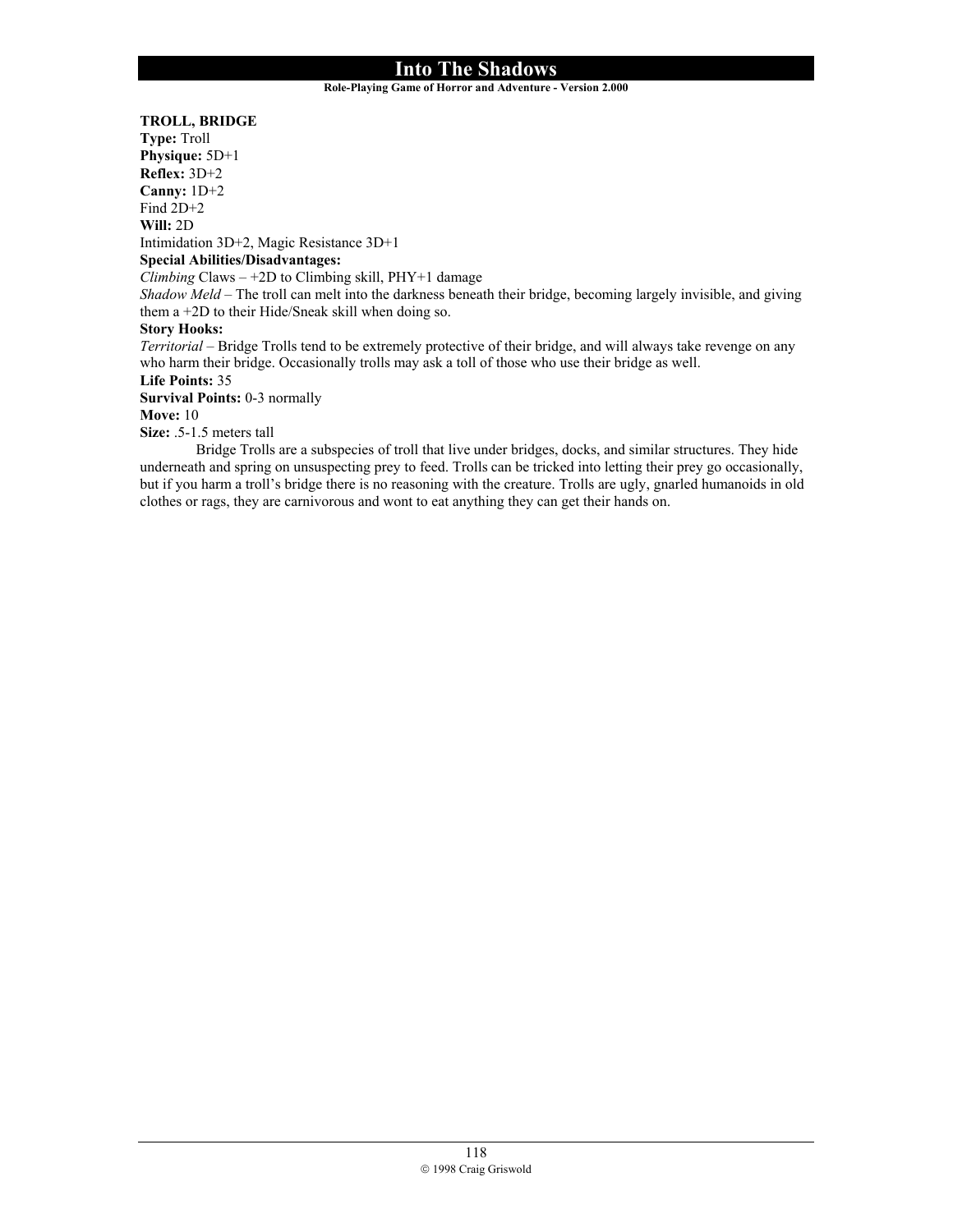#### **Role-Playing Game of Horror and Adventure - Version 2.000**

#### **WEREWOLF, CLASSIC**

**Type:** Classic Werewolf **Physique:** 6D **Reflex:** 3D **Canny:** 2D Tracking 6D **Will:** 1D (WIL of the victim -1D) Intimidation 4D

## **Special Abilities/Disadvantages:**

### *Claws* - PHY+1D damage

*Invulnerability –* Can only be harmed by magic, psionics, or silver - only silver or complete destruction will prevent a werewolf from rising from death.

#### **Story Hooks:**

*Cursed* – Most werewolves are not happy with their lot and try to hide their curse. If they feel remorse at the actions of their other selves they may even attempt to bind or confine themselves whenever these attacks occur. **Life Points:** 44

**Survival Points:** 1-6 normally

**Move:** 12

**Size:** 1.7-2.2 meters tall

Werewolves are the results of the ancient curse of Lycanthropy - it's origins unknown. "Even a man who is pure at heart and says his prayers by night, may become a wolf when the wolvesbane blooms and the autumn moon shines bright." The unlucky soul is a normal human most of the time, with appropriately unique statistics, but changes uncontrollably on the three days of the full moon into a great half-human/half-wolf they will automatically go out hunting and killing prey - including humans.

 Anyone who is bitten by a werewolf, and survives, will inherit the curse and begin to transform at the start of the next full moon. The personality of the victim will be subverted by the werewolf's, but may assert itself by making a Difficult WIL roll - the victim's WIL is at -1D while in werewolf form. Even then, they have only basic influence over the werewolf - being able to select or avoid prey but not much more.

 It takes one full round to turn into wolf form and back, during which the character is incapable of any other actions.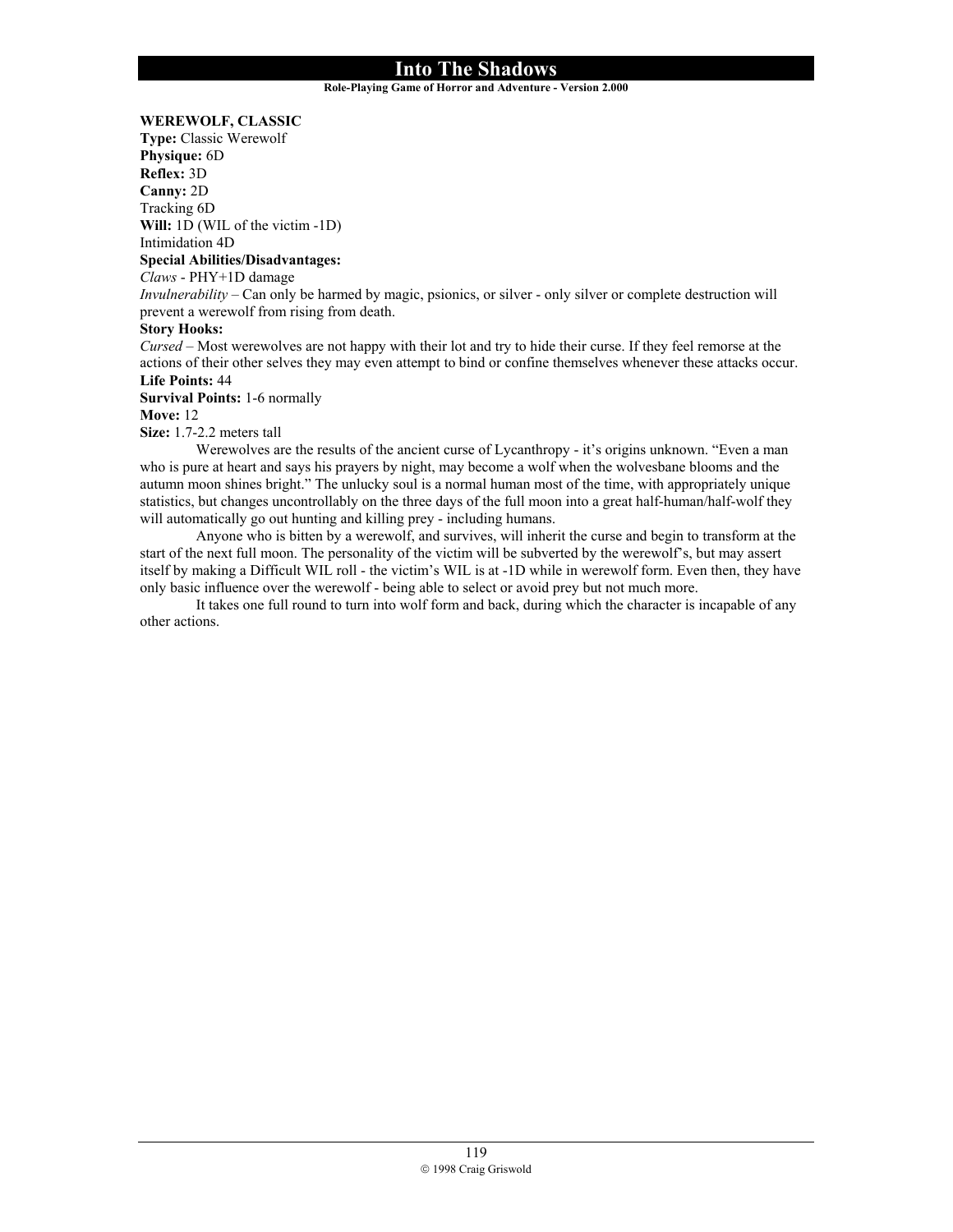#### **Role-Playing Game of Horror and Adventure - Version 2.000**

#### **13.0 SUGGESTED MEDIA**

 There are a number of excellent sources of entertainment and ideas for the horror gamer. These are just a few of my favorite pieces. I've tried to make the rules for *Into The Shadows* flexible enough to allow you to base your campaign on, or just incorporate tidbits from, any of the sources below. Enjoy!

#### **AUTHORS**

- Ambrose Bierce, Any fiction
- Robert Bloch, Any fiction
- Robert W. Chambers, The King In Yellow
- Michael Crichton, Any fiction
- Arthur Conan Doyle, Horror stories such as Lot No. 249
- Charles Fort, Any (non-fiction)
- Robert E. Howard, Cthulhu: The Mythos and Kindred Horrors, and Trails in Darkness
- H.P. Lovecraft, Any fiction
- Arthur Machen, Any fiction
- Edgar Allan Poe, Any fiction
- Nick Pollotta, The Bureau 13 series
- William Shakespeare, A Midsummer Night's Dream, Tempest
- Clark Ashton Smith, Any fiction
- H. G. Wells, Any fiction

#### **COMICS**

- Hellboy by Mike Mignola
- Mage by Matt Wagner
- Monkey Man and O'Brien by Arthur Adams
- Mr. Monster by Michael T. Gilbert
- Nocturnals by Dan Brereton
- Planetary by Warren Ellis
- Sandman by Neil Gaiman
- Sandman Mystery Theatre by DC Comics

#### **TELEVISION**

- Arthur C. Clarke's Mysterious World
- Doctor Who
- Kolchak: The Night Stalker
- The Simpson's Halloween Specials
- Tales From The Crypt
- Wild Wild West
- X-Files

#### **FILMS**

- Any of the classic Universal horror films
- Any of the classic Hammer horror films
- Any of various Full Moon horror films
- The Alien series
- An American Werewolf in London
- Beast from 20,000 Fathoms
- Big Trouble in Little China
- The Blob, original and remake
- Buffy the Vampire Slayer
- The Cabinet of Dr. Caligari
- Cast a Deadly Spell
- Child's Play series
- Deep Rising
- Evil Dead trilogy
- **Frighteners**
- From Dusk Till Dawn
- Ghostbusters
- Halloween
- The Howling
- The Indiana Jones trilogy
- Jaws
- Jurassic Park, Lost World: ...
- The Leprechaun series
- Lost Boys
- Men In Black
- Mimic
- Mummy (1999 remake of the Universal classic)
- Near Dark
- Nightbreed
- Night of the Creeps
- Night of the Living Dead
- Phantasm series
- Predator, and Predator 2
- Pumpkinhead
- Reanimator, and Bride of ...
- The Relic
- **Resurrected**
- Return of the Living Dead
- Sleepy Hollow
- Species, Species II
- Tales From the Darkside
- The Thing, directed by John Carpenter
- Tremors, and Tremors 2

### **PERIODICALS**

- Fortean Times
- Scientific American
- Weekly World News

#### **ROLE-PLAYING GAMES**

- Call of Cthulhu
- Stalking the Night Fantastic (Bureau 13)

#### **VIDEO GAMES**

- Wolfenstein, Doom, Heretic, Hexen, Quake
- Duke Nukem 3D
- Tomb Raider

### **ETCETERA**

- Jack Daniel's Whiskey
- Music by Manowar, Mozart, or Jethro Tull
- McFarlane Toys Figures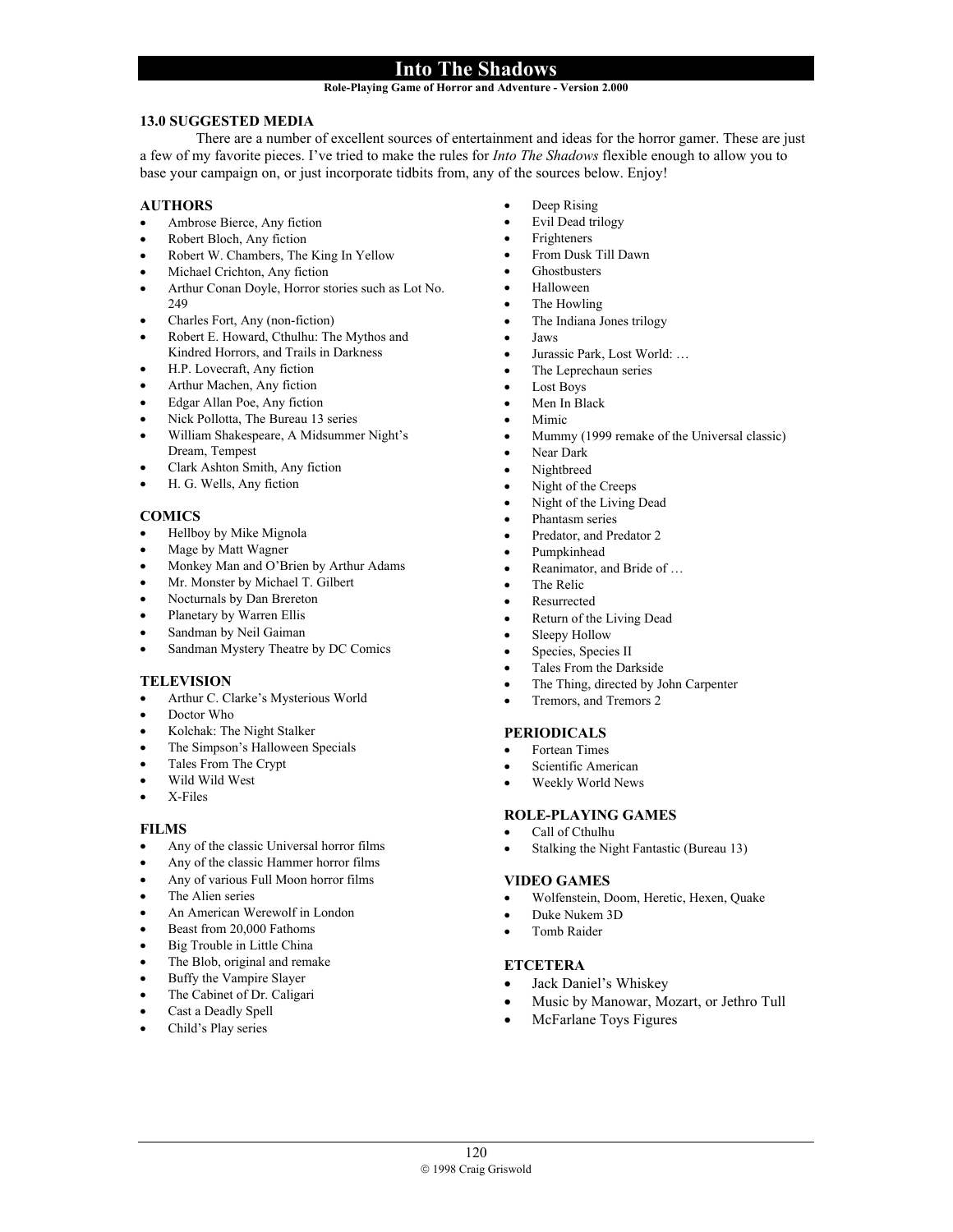#### **Role-Playing Game of Horror and Adventure - Version 2.000**

### **14.0 CHARACTER TEMPLATES**

| <b>ANTIQUARIAN / HISTORIAN</b> |         |
|--------------------------------|---------|
| <b>Character Name:</b>         |         |
| <b>Player:</b>                 |         |
| Age:                           | Gender: |
| Height:                        | Weight: |
| <b>Physical Description:</b>   |         |

**Personality:** You are quiet and subdued, living in your mind mostly. But your love of old things brings on a curiosity that drives you to investigate things that are sometimes best left alone. **Quirks:** Love of old books and antiques. **Background:** You've had a love of antiquities since an early age. Dusty old books, old fashioned clothes, and numerous antiques line your living space.

| <b>Physique:</b> | $2D+1$ | <b>Education:</b><br>4D     |
|------------------|--------|-----------------------------|
| Stamina          |        | Anthropology                |
|                  |        | History                     |
|                  |        | Language                    |
|                  |        |                             |
|                  |        |                             |
| <b>Reflex:</b>   | $2D+2$ | $2D+1$<br><b>Technical:</b> |
| Archery          |        | Gunsmith                    |
| Dodge            |        | Motor Veh Ops               |
| Firearms         |        | Photography                 |
| Running          |        |                             |
| Canny:           | $3D+2$ | Will:<br>3D                 |
| Find             |        | Bargain                     |
| Research         |        | Persuasion                  |
|                  |        | Sanity                      |
|                  |        |                             |

**Move:** 10

**PSI Sensitive:** Yes  $N_0$ **Magic Sensitive:** Yes No **Karma Points: Survival Points: Life Points: Special Abilities:** None **Equipment:** Several old books, out-of-style clothes, magnifying glass, notepad and antique pen,

**Weaponry:** IAR Model 1872 Derringer

#### **ARCHAEOLOGIST**

**Character Name: Player: Age: Gender: Height: Weight: Physical Description:** 

Personality: Driven by curiosity, you've never lost a childlike sense of wonder and your intense desire to explore.

**Quirks:** Fear of bats, carries a bola everywhere. **Background:** You studied Archaeology in the field and found after you got you degree that you couldn't shut yourself up in a classroom. You lead expeditions in the field and consult on unusual finds.

| <b>Physique:</b>                                 | $2D+2$ | <b>Education:</b> | 4D     |
|--------------------------------------------------|--------|-------------------|--------|
| Climbing/Jumping                                 |        | Archaeology       |        |
| Lifting                                          |        | Anthropology      |        |
| Stamina                                          |        | History           |        |
|                                                  |        | Language          |        |
|                                                  |        |                   |        |
| <b>Reflex:</b>                                   | $2D+1$ | Technical:        | 2D     |
| Dodge                                            |        | Motor Veh Ops     |        |
| Firearms                                         |        |                   |        |
| Riding                                           |        |                   |        |
| <b>Unarmed Combat</b>                            |        |                   |        |
| <b>Canny:</b>                                    | $3D+2$ | Will:             | $3D+1$ |
| Find                                             |        | Bargain           |        |
| Hide/Sneak                                       |        | Magic Resistance  |        |
| Streetwise                                       |        | Sanity            |        |
| Survival                                         |        |                   |        |
| <b>Move: 10</b>                                  |        |                   |        |
| <b>PSI Sensitive:</b> Yes                        |        | lNo               |        |
| Magic Sensitive: Yes<br>lNo                      |        |                   |        |
| <b>Karma Points:</b>                             |        |                   |        |
| <b>Survival Points:</b>                          |        |                   |        |
| <b>Life Points:</b>                              |        |                   |        |
| <b>Special Abilities: None</b>                   |        |                   |        |
| Equipment: Khaki expedition clothes, backpack,   |        |                   |        |
| rope, grappling hook, windproof lighter, cigars, |        |                   |        |
| flashlight, sunglasses, \$2000 cash              |        |                   |        |
| Weaponry: S&W .38 Special, bola, machete         |        |                   |        |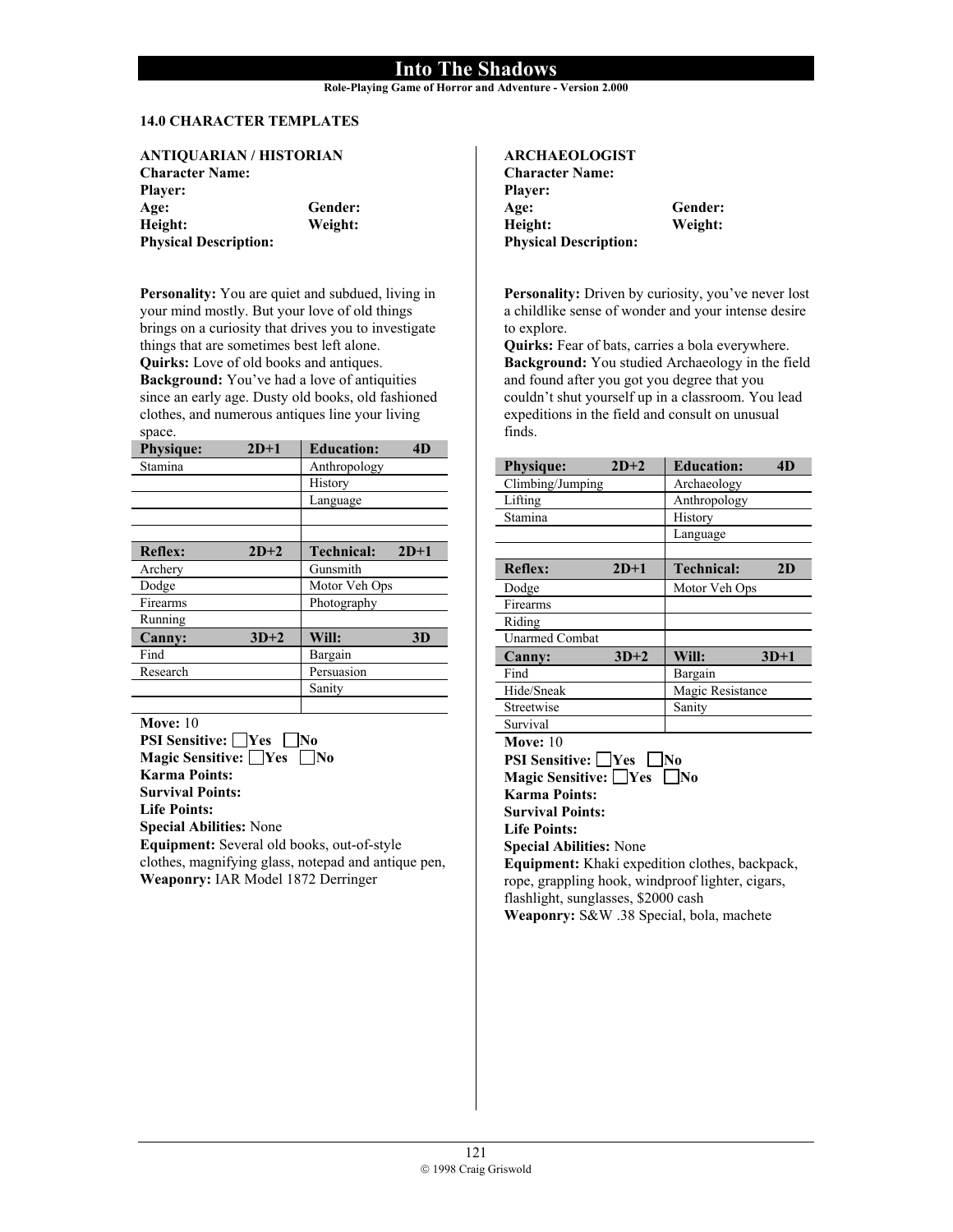**Role-Playing Game of Horror and Adventure - Version 2.000**

## **BODYGUARD**

**Character Name: Player: Height: Weight: Physical Description:** 

Gender:

**Personality:** Quiet and watchful. You enjoy protecting people from harm. People helped you when you were young and you get joy from reciprocating.

**Quirks:** Mild paranoia, overly cautious. **Background:** Former Army infantryman, decided to enter police work, but was turned down. Decided to become a bodyguard instead. Has seen some weird stuff since.

| <b>Physique:</b>                                | 4D     | <b>Education:</b> | 2D     |
|-------------------------------------------------|--------|-------------------|--------|
| Climbing/Jumping                                |        | Crime             |        |
| Stamina                                         |        | Law Enforcement   |        |
|                                                 |        |                   |        |
|                                                 |        |                   |        |
|                                                 |        |                   |        |
| <b>Reflex:</b>                                  | $3D+2$ | <b>Technical:</b> | $2D+2$ |
| Dodge                                           |        | <b>Elect Surv</b> |        |
| Firearms                                        |        | <b>First Aid</b>  |        |
| <b>Unarmed Combat</b>                           |        | Motor Veh Ops     |        |
| <b>Unarmed Cmbt Parry</b>                       |        | Security Tech     |        |
| <b>Canny:</b>                                   | 3D     | Will:             | 3D     |
| Find                                            |        | Intimidation      |        |
| Streetwise                                      |        | Sanity            |        |
| Surveillance                                    |        |                   |        |
| Survival                                        |        |                   |        |
| <b>Move: 10</b>                                 |        |                   |        |
| <b>PSI Sensitive:</b> Yes<br><b>No</b>          |        |                   |        |
| Magic Sensitive: □Yes<br>   No                  |        |                   |        |
| <b>Karma Points:</b>                            |        |                   |        |
| <b>Survival Points:</b>                         |        |                   |        |
| <b>Life Points:</b>                             |        |                   |        |
| <b>Special Abilities: None</b>                  |        |                   |        |
| Equipment: Sunglasses, Light Kevlar Vest, First |        |                   |        |
| Aid Kit, Hand Cuffs, \$1500 Cash                |        |                   |        |
| Weaponry: S&W .38 Special                       |        |                   |        |

### **DEMON / MONSTER HUNTER**

| <b>Character Name:</b>       |         |
|------------------------------|---------|
| <b>Player:</b>               |         |
| Age:                         | Gender: |
| Height:                      | Weight: |
| <b>Physical Description:</b> |         |

**Personality:** Stoic, vengeful, and extreme. Monsters are a menace, they are not human. They deserve to die.

**Quirks:** Hates monsters. Not always fond of humans.

**Background:** Demons broke loose from the netherworld and your family paid the price. You believe in insuring that no one else suffers at the hand of these inhuman hordes.

| <b>Physique:</b>                                 | $3D+2$ | <b>Education:</b>     | 2D     |
|--------------------------------------------------|--------|-----------------------|--------|
| Climbing/Jumping                                 |        | Magic                 |        |
| Lifting                                          |        | Mythos Lore           |        |
| Stamina                                          |        | Supernatural          |        |
|                                                  |        |                       |        |
|                                                  |        |                       |        |
| <b>Reflex:</b>                                   | $3D+1$ | <b>Technical:</b>     | 2D     |
| Dodge                                            |        | Motor Veh Ops         |        |
| Firearms                                         |        | Motor Veh Rep         |        |
| Running                                          |        |                       |        |
| <b>Unarmed Combat</b>                            |        |                       |        |
| <b>Canny:</b>                                    | $3D+1$ | Will:                 | $3D+2$ |
| Evidence Disposal                                |        | Intimidation          |        |
| Find                                             |        | <b>Magical Resist</b> |        |
| Hide/Sneak                                       |        | <b>Mental Defense</b> |        |
| Streetwise                                       |        | Sanity                |        |
| <b>Move: 10</b>                                  |        |                       |        |
| <b>PSI Sensitive:</b>   Yes                      |        | N٥                    |        |
| Magic Sensitive: Yes                             |        | ]No                   |        |
| <b>Karma Points:</b>                             |        |                       |        |
| <b>Survival Points:</b>                          |        |                       |        |
| <b>Life Points:</b>                              |        |                       |        |
| <b>Special Abilities: None</b>                   |        |                       |        |
| Equipment: Night-vision goggles, urban BDUs,     |        |                       |        |
| street clothes, Flak Jacket, \$500 cash          |        |                       |        |
| Weaponry: (2) Colt .45 pistols, chainsaw, Ithaca |        |                       |        |
| <b>Stakeout Shotgun</b>                          |        |                       |        |
|                                                  |        |                       |        |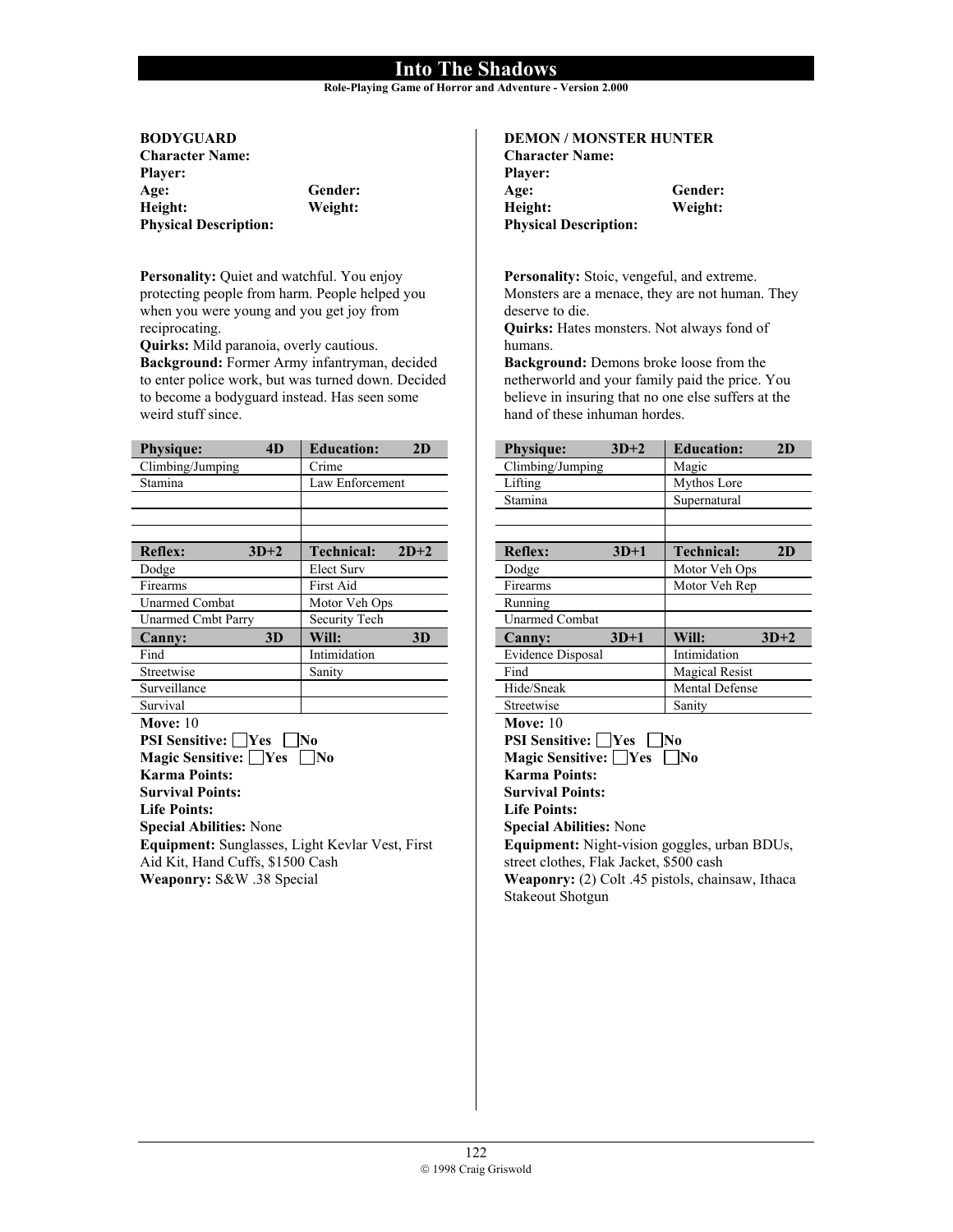**Role-Playing Game of Horror and Adventure - Version 2.000**

### **HORROR AUTHOR**

**Character Name: Player: Height: Weight: Physical Description:** 

Gender:

Personality: Quiet and aloof. Likes to observe before forming opinions. Tends to be negative and dark humored.

**Quirks:** Chain smoker. Drinks heavily. **Background:** Has worked dozens of jobs before writing took off. Life has given him a dark, creative style that translates well into horror stories. Investigates paranormal on the side as a form of research for his work.

| Stamina<br><b>Business</b><br><b>History</b><br>Language<br>Mythos Lore |  |  |  |
|-------------------------------------------------------------------------|--|--|--|
|                                                                         |  |  |  |
|                                                                         |  |  |  |
|                                                                         |  |  |  |
|                                                                         |  |  |  |
| Supernatural                                                            |  |  |  |
| <b>Technical:</b><br><b>Reflex:</b><br>$2D+2$<br>3D                     |  |  |  |
| Dodge<br>Computers                                                      |  |  |  |
| Running<br>Motor Veh Ops                                                |  |  |  |
|                                                                         |  |  |  |
|                                                                         |  |  |  |
| $3D+2$<br>Will:<br>Canny:<br>3D                                         |  |  |  |
| Gambling<br>Bargain                                                     |  |  |  |
| Research<br>Sanity                                                      |  |  |  |
| Surveillance                                                            |  |  |  |
| Writing                                                                 |  |  |  |
| <b>Move: 10</b>                                                         |  |  |  |
| <b>PSI Sensitive:</b> Yes<br>N <sub>0</sub>                             |  |  |  |
| Magic Sensitive: Yes<br>l No                                            |  |  |  |
| <b>Karma Points:</b>                                                    |  |  |  |
| <b>Survival Points:</b>                                                 |  |  |  |
| <b>Life Points:</b>                                                     |  |  |  |
| <b>Special Abilities: None</b>                                          |  |  |  |
| Equipment: Laptop Computer, Notebook and pen,                           |  |  |  |
| Windproof Lighter, cigarettes, \$1000 cash                              |  |  |  |
| <b>Weaponry: Taser</b>                                                  |  |  |  |

## **MERCENARY**

| <b>Character Name:</b>       |
|------------------------------|
| <b>Player:</b>               |
| Age:                         |
| Height:                      |
| <b>Physical Description:</b> |

Gender: **Height: Weight:** 

**Personality:** Very calm and authoritative when working, relaxed and boisterous when not. **Quirks:** Greedy, but generous with money. **Background:** Former commando who ran into strange things in the jungles of South America. Prefers to work for cash, but takes the supernatural very seriously and will work for free for a good cause.

| <b>Physique:</b>                                | $3D+2$ | <b>Education:</b> | $1D+2$ |
|-------------------------------------------------|--------|-------------------|--------|
| Climbing/Jumping                                |        | Language          |        |
| Lifting                                         |        |                   |        |
| Stamina                                         |        |                   |        |
|                                                 |        |                   |        |
|                                                 |        |                   |        |
| <b>Reflex:</b>                                  | 4D     | Technical:        | 2D     |
| Dodge                                           |        | Communications    |        |
| Firearms                                        |        | Demolition        |        |
| Heavy Weapons                                   |        | Motor Veh Ops     |        |
| <b>Unarmed Combat</b>                           |        | Motor Veh Rep     |        |
| Canny:                                          | $3D+1$ | Will:             | $3D+1$ |
| Combat Training                                 |        | Interrogation     |        |
| Find                                            |        | Intimidation      |        |
| Guerrilla Warfare                               |        | Sanity            |        |
| Hide/Sneak                                      |        |                   |        |
| <b>Move: 10</b>                                 |        |                   |        |
| <b>PSI Sensitive:</b> □Yes<br>lNo               |        |                   |        |
| Magic Sensitive: Yes                            |        | 'No               |        |
| Karma Points:                                   |        |                   |        |
| <b>Survival Points:</b>                         |        |                   |        |
| <b>Life Points:</b>                             |        |                   |        |
| <b>Special Abilities: None</b>                  |        |                   |        |
| Equipment: Backpack, BDUs, street clothes, Flak |        |                   |        |
| Jacket, Grappling hook, rope, \$500 cash        |        |                   |        |
| Weaponry: Colt .45 pistol, M16-A2 Rifle         |        |                   |        |
|                                                 |        |                   |        |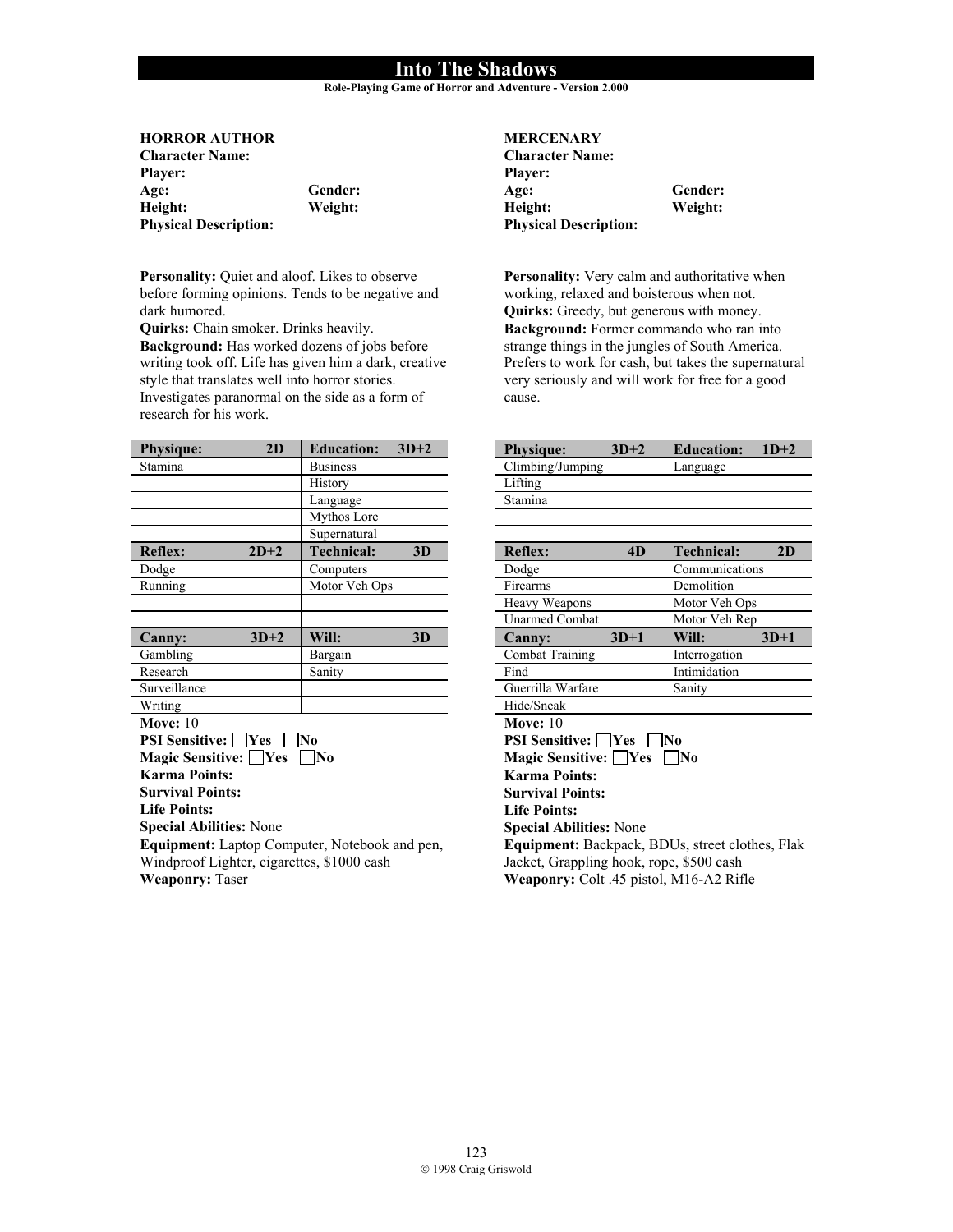**Role-Playing Game of Horror and Adventure - Version 2.000**

# **OCCULTIST**

**Character Name: Player: Age: Gender: Height: Weight: Physical Description:** 

**Personality:** Detached and aloof from the rest of humanity. Maintains an elitist attitude and a flamboyant air.

**Quirks:** Perpetually amused.

**Background:** Son of a wealthy family, now alone. You've never had to work too hard. You spend your days pouring over occult texts, and mingle with society at night.

| <b>Physique:</b> | 2D     | <b>Education:</b> | 3D     |
|------------------|--------|-------------------|--------|
| Stamina          |        | Anthropology      |        |
|                  |        | Magic             |        |
|                  |        | Mythos Lore       |        |
|                  |        | Supernatural      |        |
|                  |        |                   |        |
| <b>Reflex:</b>   | $2D+1$ | <b>Technical:</b> | 2D     |
| Dodge            |        | Motor Veh Ops     |        |
| Firearms         |        | Sail Operations   |        |
|                  |        |                   |        |
|                  |        |                   |        |
| Canny:           | 3D     | Will:             | $3D+2$ |
| Cryptography     |        | Acting            |        |
| Find             |        | Magic Resistance  |        |
| Gambling         |        | Meditation        |        |
| Research         |        | Sanity            |        |
| Magic:           | 1D     |                   |        |
| Raise            |        |                   |        |

**Move:** 10 **PSI Sensitive:** Yes  $\Box$  No **Magic Sensitive:** Yes No **Magic Points:** 22 **Magical Focus:** Vocalization **Type of Magic:** European Mysticism **Karma Points: Survival Points: Life Points: Special Abilities:** Independently Wealthy **Equipment:** Luxury Car, Flashy Clothes, \$2000 Cash **Weaponry:** IAR Model 1872 Derringer

### **PARAPSYCHOLOGIST**

| <b>Character Name:</b>       |         |
|------------------------------|---------|
| <b>Player:</b>               |         |
| Age:                         | Gender: |
| Height:                      | Weight: |
| <b>Physical Description:</b> |         |

**Personality:** Stoic, and methodical. Likes to observe. Rational even in the face of danger. **Quirks:** Constantly making notes, writing things down. Saves everything.

**Background:** You were always interested in the paranormal, and worked hard through college to earn a place at a university where you could study the phenomena further. You've often found things outside the realm of your textbooks fascinating.

| Stamina<br><b>Esoteric Science</b><br>Parapsychology<br>Psychology<br>Technical:<br><b>Reflex:</b><br>$2D+2$<br>$2D+1$<br>Dodge<br>Computers<br>First Aid<br>Firearms<br>Melee Weapons<br>Motor Veh Ops<br>Melee Weap Parry<br><b>Sensors</b><br>Will:<br><b>Canny:</b><br>$3D+2$<br>3D<br>Find<br><b>Mental Defense</b><br>Research<br>Sanity<br>Surveillance<br>Writing<br><b>Move: 10</b><br><b>PSI Sensitive:</b> Yes<br>lNo<br>Magic Sensitive: Yes<br>N0<br>Karma Points:<br><b>Survival Points:</b><br><b>Life Points:</b> | <b>Physique:</b><br>$2D+2$ | <b>Education:</b> | $3D+2$ |  |
|-----------------------------------------------------------------------------------------------------------------------------------------------------------------------------------------------------------------------------------------------------------------------------------------------------------------------------------------------------------------------------------------------------------------------------------------------------------------------------------------------------------------------------------|----------------------------|-------------------|--------|--|
|                                                                                                                                                                                                                                                                                                                                                                                                                                                                                                                                   |                            |                   |        |  |
|                                                                                                                                                                                                                                                                                                                                                                                                                                                                                                                                   |                            |                   |        |  |
|                                                                                                                                                                                                                                                                                                                                                                                                                                                                                                                                   |                            |                   |        |  |
|                                                                                                                                                                                                                                                                                                                                                                                                                                                                                                                                   |                            |                   |        |  |
|                                                                                                                                                                                                                                                                                                                                                                                                                                                                                                                                   |                            |                   |        |  |
|                                                                                                                                                                                                                                                                                                                                                                                                                                                                                                                                   |                            |                   |        |  |
|                                                                                                                                                                                                                                                                                                                                                                                                                                                                                                                                   |                            |                   |        |  |
|                                                                                                                                                                                                                                                                                                                                                                                                                                                                                                                                   |                            |                   |        |  |
|                                                                                                                                                                                                                                                                                                                                                                                                                                                                                                                                   |                            |                   |        |  |
|                                                                                                                                                                                                                                                                                                                                                                                                                                                                                                                                   |                            |                   |        |  |
|                                                                                                                                                                                                                                                                                                                                                                                                                                                                                                                                   |                            |                   |        |  |
|                                                                                                                                                                                                                                                                                                                                                                                                                                                                                                                                   |                            |                   |        |  |
|                                                                                                                                                                                                                                                                                                                                                                                                                                                                                                                                   |                            |                   |        |  |
|                                                                                                                                                                                                                                                                                                                                                                                                                                                                                                                                   |                            |                   |        |  |
|                                                                                                                                                                                                                                                                                                                                                                                                                                                                                                                                   |                            |                   |        |  |
|                                                                                                                                                                                                                                                                                                                                                                                                                                                                                                                                   |                            |                   |        |  |
|                                                                                                                                                                                                                                                                                                                                                                                                                                                                                                                                   |                            |                   |        |  |
|                                                                                                                                                                                                                                                                                                                                                                                                                                                                                                                                   |                            |                   |        |  |
|                                                                                                                                                                                                                                                                                                                                                                                                                                                                                                                                   |                            |                   |        |  |
|                                                                                                                                                                                                                                                                                                                                                                                                                                                                                                                                   |                            |                   |        |  |
|                                                                                                                                                                                                                                                                                                                                                                                                                                                                                                                                   |                            |                   |        |  |
| <b>Special Abilities: None</b>                                                                                                                                                                                                                                                                                                                                                                                                                                                                                                    |                            |                   |        |  |
| <b>Equipment:</b> Notebook, Binoculars, Flashlight,                                                                                                                                                                                                                                                                                                                                                                                                                                                                               |                            |                   |        |  |
| Stopwatch, Compass, Magnifying Glass, Camera                                                                                                                                                                                                                                                                                                                                                                                                                                                                                      |                            |                   |        |  |
| <b>Weaponry: Sword Cane</b>                                                                                                                                                                                                                                                                                                                                                                                                                                                                                                       |                            |                   |        |  |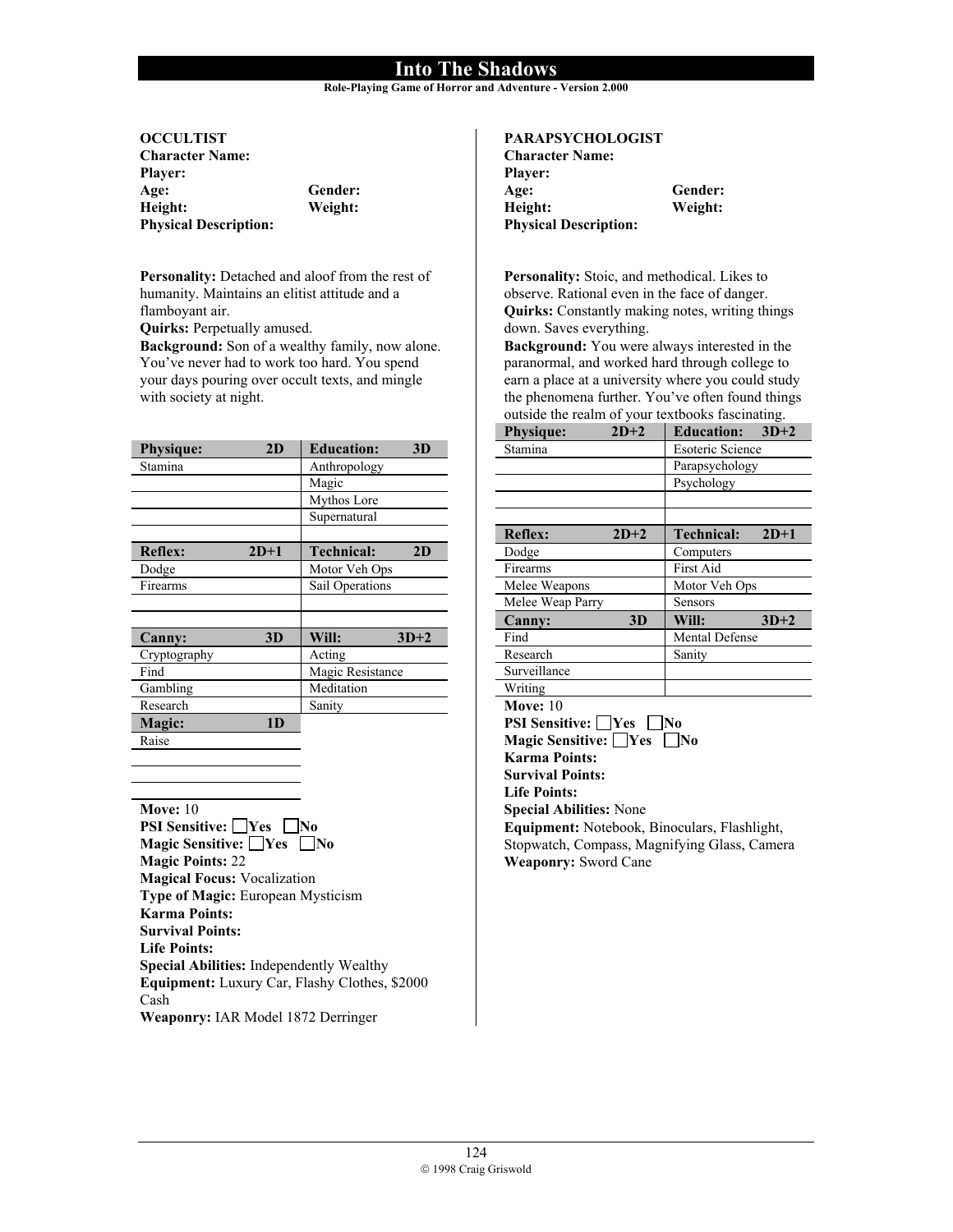**Role-Playing Game of Horror and Adventure - Version 2.000**

### **PRIEST**

**Character Name: Player: Height: Weight: Physical Description:** 

Gender:

**Personality:** Boisterous and friendly. Enjoys the company of people, quick to forgive and forget. **Quirks:** Non-violent, vegetarian. **Background:** raised in a devout Catholic household, it was inevitable that you would end up becoming a priest. You enjoy helping people, and see everyone as a walking miracle. You also consider it your job to shepherd and protect the flock from the wolves that plague them.

| <b>Physique:</b>                                | 3D     | <b>Education:</b>      | 2D     |
|-------------------------------------------------|--------|------------------------|--------|
| Climbing/Jumping                                |        | History                |        |
| Stamina                                         |        | Language               |        |
|                                                 |        | Religious Doctr        |        |
|                                                 |        |                        |        |
|                                                 |        |                        |        |
| <b>Reflex:</b>                                  | $2D+2$ | <b>Technical:</b>      | $2D+2$ |
| Dodge                                           |        | First Aid              |        |
| Running                                         |        | Motor Veh Ops          |        |
|                                                 |        |                        |        |
|                                                 |        |                        |        |
| Canny:                                          | $2D+2$ | Will:                  | 3D     |
| Diversion                                       |        | Magic Resistance       |        |
| Find                                            |        | Mental Defense         |        |
| Hide/Sneak                                      |        | Persuasion             |        |
|                                                 |        | Sanity                 |        |
| <b>Piety:</b>                                   | 2D     |                        |        |
| <b>Bless</b>                                    |        | Protect                |        |
| Ceremony                                        |        | Sanctify               |        |
| Exorcise                                        | Sermon |                        |        |
| Prayer                                          |        |                        |        |
| <b>Move: 10</b>                                 |        |                        |        |
| <b>PSI Sensitive:</b> Yes                       |        | $\overline{\text{No}}$ |        |
| Magic Sensitive: Yes                            |        | $\mathbf{N_0}$         |        |
| <b>Karma Points:</b>                            |        |                        |        |
| <b>Survival Points:</b>                         |        |                        |        |
| <b>Life Points:</b>                             |        |                        |        |
| <b>Special Abilities: None</b>                  |        |                        |        |
| Equipment: Priest Collar and Clothes, First Aid |        |                        |        |
| Kit, Cross, Rosary, Holy Water (Flask)          |        |                        |        |
| <b>Weaponry: None</b>                           |        |                        |        |

### **PRIVATE DETECTIVE**

| <b>Character Name:</b>       |  |
|------------------------------|--|
| <b>Player:</b>               |  |
| Age:                         |  |
| Height:                      |  |
| <b>Physical Description:</b> |  |

Gender: **Height: Weight:** 

**Personality:** Negative and suspicious. Would like to be around people more, but has seen to much to be able to trust them.

**Quirks:** Always looking for motivations and hidden agendas. Alcohol abuser.

**Background:** You were a loyal police officer until being framed for extortion. The charges didn't stick, but you left the force anyway and started your own office.

| <b>Physique:</b>                                | 3D     | <b>Education:</b> | 2D     |
|-------------------------------------------------|--------|-------------------|--------|
| Climbing/Jumping                                |        | Crime             |        |
| Stamina                                         |        | Law Enforcement   |        |
|                                                 |        | Locale            |        |
|                                                 |        |                   |        |
|                                                 |        |                   |        |
| <b>Reflex:</b>                                  | $3D+1$ | <b>Technical:</b> | $2D+2$ |
| Dodge                                           |        | Criminal Invest   |        |
| Firearms                                        |        | Electronic Surv   |        |
| Running                                         |        | Photography       |        |
| <b>Unarmed Cmbt Parry</b>                       |        | Security Tech     |        |
| <b>Canny:</b>                                   | $3D+2$ | Will:             | $3D+1$ |
| Find                                            |        | Acting            |        |
| Hide/Sneak                                      |        | Intimidation      |        |
| Streetwise                                      |        | Persuasion        |        |
| Surveillance                                    |        | Sanity            |        |
| <b>Move: 10</b>                                 |        |                   |        |
| <b>PSI Sensitive:</b> Yes                       |        | lNo               |        |
| Magic Sensitive: Yes                            |        | No                |        |
| Karma Points:                                   |        |                   |        |
| <b>Survival Points:</b>                         |        |                   |        |
| <b>Life Points:</b>                             |        |                   |        |
| <b>Special Abilities: None</b>                  |        |                   |        |
| Equipment: Flashlight, Two-Piece Suit, Camera,  |        |                   |        |
| Binoculars, Camcorder, Bottle of Whiskey, Light |        |                   |        |
| Kevlar <sup>™</sup> Vest, \$500 cash            |        |                   |        |
| Weaponry: Colt .45 pistol                       |        |                   |        |
|                                                 |        |                   |        |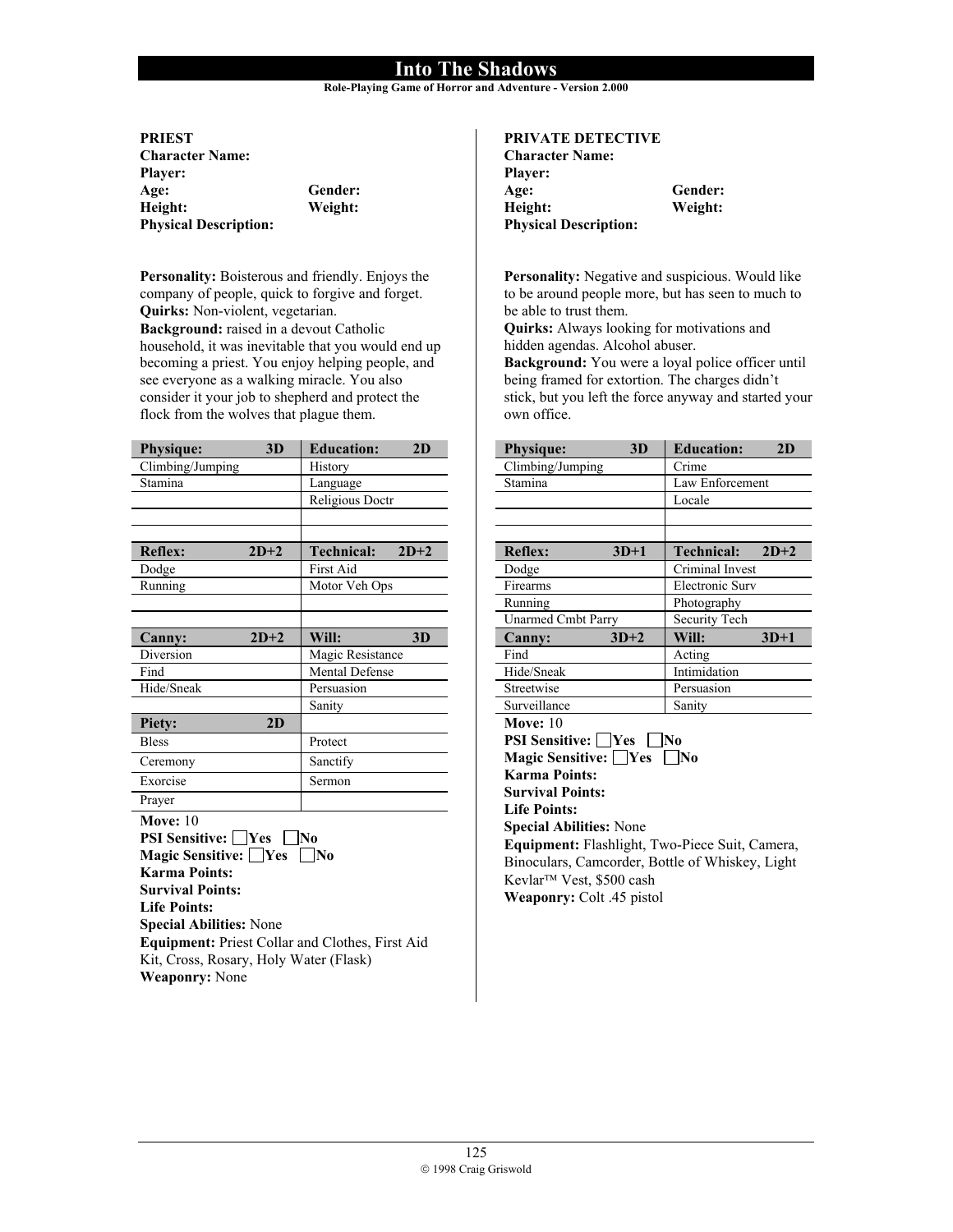**Role-Playing Game of Horror and Adventure - Version 2.000**

# **PSYCHIC CONSULTANT Character Name:**

| <b>Player:</b>               |         |
|------------------------------|---------|
| Age:                         | Gender: |
| Height:                      | Weight: |
| <b>Physical Description:</b> |         |

**Personality:** Friendly and helpful. Enjoys helping people with problems.

**Quirks:** Avoids touching other people because of uncontrolled precognition.

**Background:** After discovering abilities during high school. You made a habit of using them to help others, despite the potential for abuse. You have a small consulting business that you use to help individuals, police, and federal agencies.

| <b>Physique:</b>     | 2D     | <b>Education:</b><br>3D    |  |
|----------------------|--------|----------------------------|--|
| Stamina              |        | <b>Business</b>            |  |
|                      |        | Language                   |  |
|                      |        | Law Enforcement            |  |
|                      |        | Locale                     |  |
|                      |        | Parapsychology             |  |
| <b>Reflex:</b>       | $2D+1$ | <b>Technical:</b><br>2D    |  |
| Dodge                |        | First Aid                  |  |
| Stun Weapons         |        | Motor Veh Ops              |  |
|                      |        |                            |  |
|                      |        |                            |  |
|                      |        |                            |  |
| Canny:               | 3D     | Will:<br>$3D+2$            |  |
| Find                 |        | Bargain                    |  |
| Hide/Sneak           |        | Meditation                 |  |
|                      |        | <b>Mental Defense</b>      |  |
|                      |        | Sanity                     |  |
| <b>Clairvoyance:</b> | 2D     | <b>Precognition:</b><br>2D |  |
| Locate               |        | Fortune                    |  |
| <b>Remote Sense</b>  |        | Sense Poss Fut             |  |

**Move:** 10

**PSI Sensitive:** Yes  $N_0$ **Magic Sensitive:** Yes  $\Box$  No **Source of Abilities:** Inherited **Karma Points: Survival Points: Life Points: Special Abilities:** None **Disadvantages:** Uncontrolled (Precognition) **Equipment:** Luxury Car, Casual Clothes, \$2000 Cash **Weaponry:** Pepper Spray

### **REPORTER**

| <b>Character Name:</b>       |         |
|------------------------------|---------|
| <b>Player:</b>               |         |
| Age:                         | Gender: |
| Height:                      | Weight: |
| <b>Physical Description:</b> |         |

**Personality:** Inquisitive, and methodical. Takes a detached perspective on everything.

**Quirks:** Constantly making notes, writing things down or records notes. Loves uncovering scandal. **Background:** You've been a nosy little snitch all you life, and decided to have fun after high school by getting a job at a newspaper. You've bounced from paper to paper in search of new things, and enjoy sifting through the trash.

| <b>Physique:</b>                             | $2D+2$ | <b>Education:</b> | $3D+1$ |
|----------------------------------------------|--------|-------------------|--------|
| Climbing/Jumping                             |        | Crime             |        |
| Stamina                                      |        | History           |        |
|                                              |        | Locale            |        |
|                                              |        | Law Enforcement   |        |
|                                              |        |                   |        |
| <b>Reflex:</b>                               | $2D+2$ | Technical:        | $2D+2$ |
| Dodge                                        |        | Computers         |        |
| Firearms                                     |        | Photography       |        |
|                                              |        |                   |        |
|                                              |        |                   |        |
| <b>Canny:</b>                                | $3D+2$ | Will:             | 3D     |
| Find                                         |        | Acting            |        |
| Research                                     |        | Interrogation     |        |
| Streetwise                                   |        | Persuasion        |        |
| Writing                                      |        | Sanity            |        |
| <b>Move: 10</b>                              |        |                   |        |
| <b>PSI Sensitive:</b> Yes                    |        | lNo               |        |
| Magic Sensitive: Yes                         |        | No                |        |
| <b>Karma Points:</b>                         |        |                   |        |
| <b>Survival Points:</b>                      |        |                   |        |
| <b>Life Points:</b>                          |        |                   |        |
| <b>Special Abilities: None</b>               |        |                   |        |
| Equipment: Notebook, Binoculars, Flashlight, |        |                   |        |
| Camera, Pocket Tape Recorder                 |        |                   |        |
| <b>Weaponry: Walther PPK</b>                 |        |                   |        |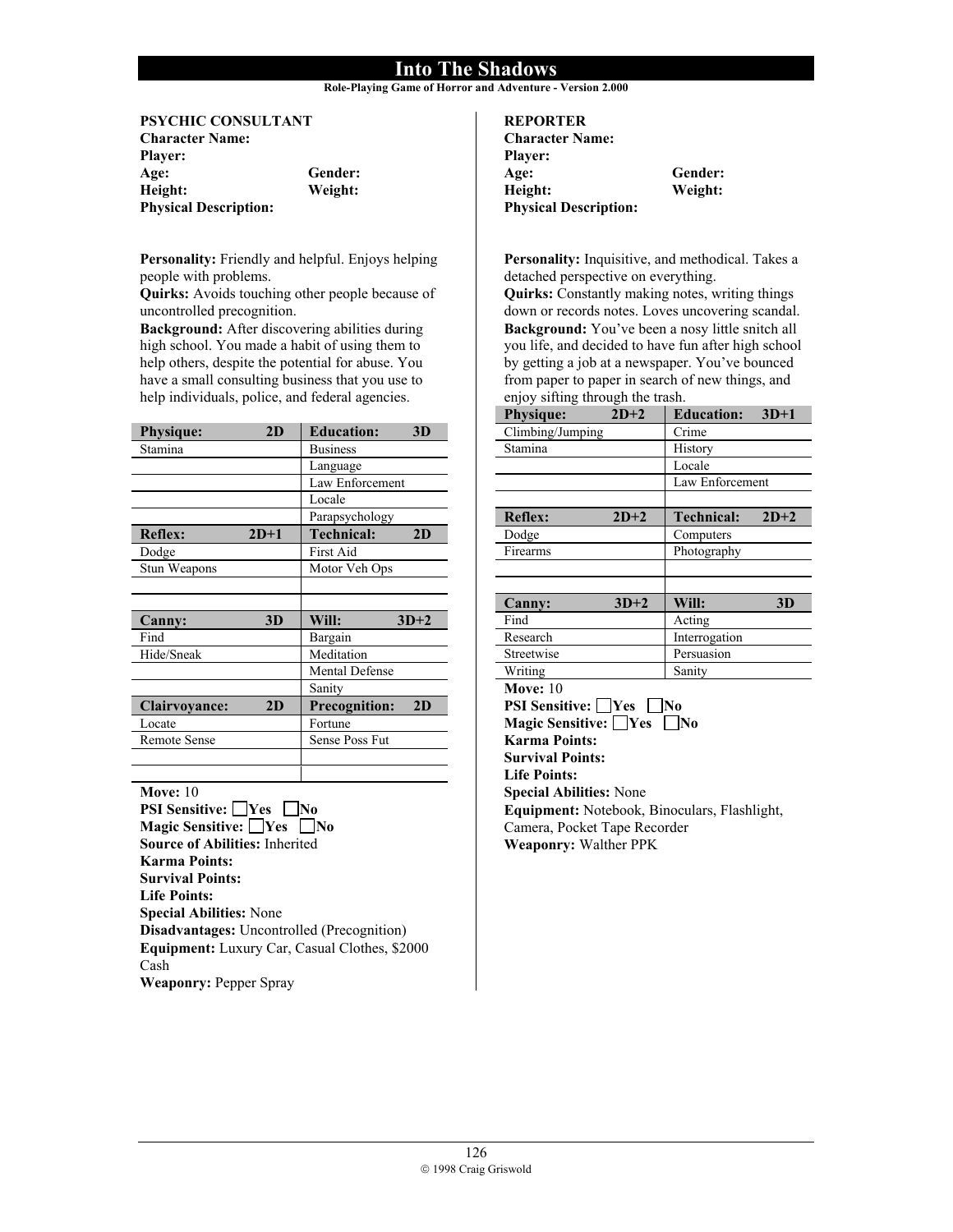**Role-Playing Game of Horror and Adventure - Version 2.000**

#### **SECRET AGENT Character Name: Player: Age: Gender: Height: Weight: Physical Description:**

**Personality:** Charismatic and controlled. Can warm to a person immediately, then turn around and kill them in cold blood.

**Quirks:** Thrill seeker, risk taker.

**Background:** You constantly put your life on the line in the service of your country. You kill, kidnap, interrogate, chase cars, and seduce foreign agents. Not just a job, a career!

| <b>Physique:</b>                     | $3D+2$ | <b>Education:</b> | 2D     |
|--------------------------------------|--------|-------------------|--------|
| Climbing/Jumping                     |        | Language          |        |
| Swimming                             |        | Locale            |        |
| Stamina                              |        |                   |        |
|                                      |        |                   |        |
|                                      |        |                   |        |
| <b>Reflex:</b>                       | 3D     | <b>Technical:</b> | 2D     |
| Dodge                                |        | Arson             |        |
| Firearms                             |        | Demolition        |        |
| Running                              |        | Electronic Surv   |        |
| <b>Unarmed Combat</b>                |        | Motor Veh Ops     |        |
| <b>Canny:</b>                        | $2D+2$ | Will:             | $2D+2$ |
| Find                                 |        | Interrogation     |        |
| Gambling                             |        | Intimidation      |        |
| Hide/Sneak                           |        | Mental Defense    |        |
| Surveillance                         |        | Sanity            |        |
| Move: $10$                           |        |                   |        |
| <b>PSI Sensitive:</b> Yes            |        | No                |        |
| Magic Sensitive: Yes                 |        | No                |        |
| <b>Karma Points:</b>                 |        |                   |        |
| <b>Survival Points:</b>              |        |                   |        |
| <b>Life Points:</b>                  |        |                   |        |
| <b>Special Abilities: Quick Draw</b> |        |                   |        |
|                                      |        |                   |        |

**Equipment:** Light Kevlar Suit, First Aid Kit, Windproof Lighter, cigarettes, \$2000 cash **Weaponry:** Walther PPK, M61 Skorpion, Stunner

| SHAMAN                       |         |
|------------------------------|---------|
| <b>Character Name:</b>       |         |
| <b>Player:</b>               |         |
| Age:                         | Gender: |
| Height:                      | Weight: |
| <b>Physical Description:</b> |         |

**Personality:** Calm and authoritative. Does not believe in hurrying.

**Quirks:** Very superstitious about the old ways. **Background:** You grew up on the reservation with a fascination for tribal magic, and when the shaman began to teach you to talk to the spirits you found you had a talent for it as well. You travel the old tribal lands now, to see the old spirits.

| <b>Physique:</b> | $3D+1$ | <b>Education:</b>   | $1D+2$ |
|------------------|--------|---------------------|--------|
| Climbing/Jumping |        | History             |        |
| Lifting          |        | Language            |        |
| Stamina          |        |                     |        |
|                  |        |                     |        |
|                  |        |                     |        |
| <b>Reflex:</b>   | $3D+1$ | <b>Technical:</b>   | 2D     |
| Dodge            |        | <b>First Aid</b>    |        |
| Riding           |        | Navigation          |        |
| Running          |        | <b>Trade Skills</b> |        |
| Throwing Weapons |        |                     |        |
| Canny:           | 3D     | Will:               | $3D+1$ |
| Find             |        | Bargain             |        |
| Hide/Sneak       |        | Intimidation        |        |
| Surveillance     |        | Magic Resistance    |        |
| Tracking         |        | Sanity              |        |
| Magic:           | $2D+1$ |                     |        |
| Detect           |        |                     |        |
|                  |        |                     |        |

| <b>Move: 10</b>                                    |
|----------------------------------------------------|
| <b>PSI Sensitive:</b>   Yes  <br>lNo               |
| Magic Sensitive: □Yes □No                          |
| <b>Magic Points: 28</b>                            |
| <b>Magical Focus: Gestures, Vocalization</b>       |
| <b>Type of Magic:</b> Native American Shamanism    |
| Karma Points:                                      |
| <b>Survival Points:</b>                            |
| <b>Life Points:</b>                                |
| <b>Special Abilities:</b> None                     |
| <b>Equipment:</b> Casual Clothes, Ceremonial Garb, |
| Backpack, Rope, First Aid Kit, Tobacco and Pipe    |
| <b>Weaponry: Combat Knife, Hatchet</b>             |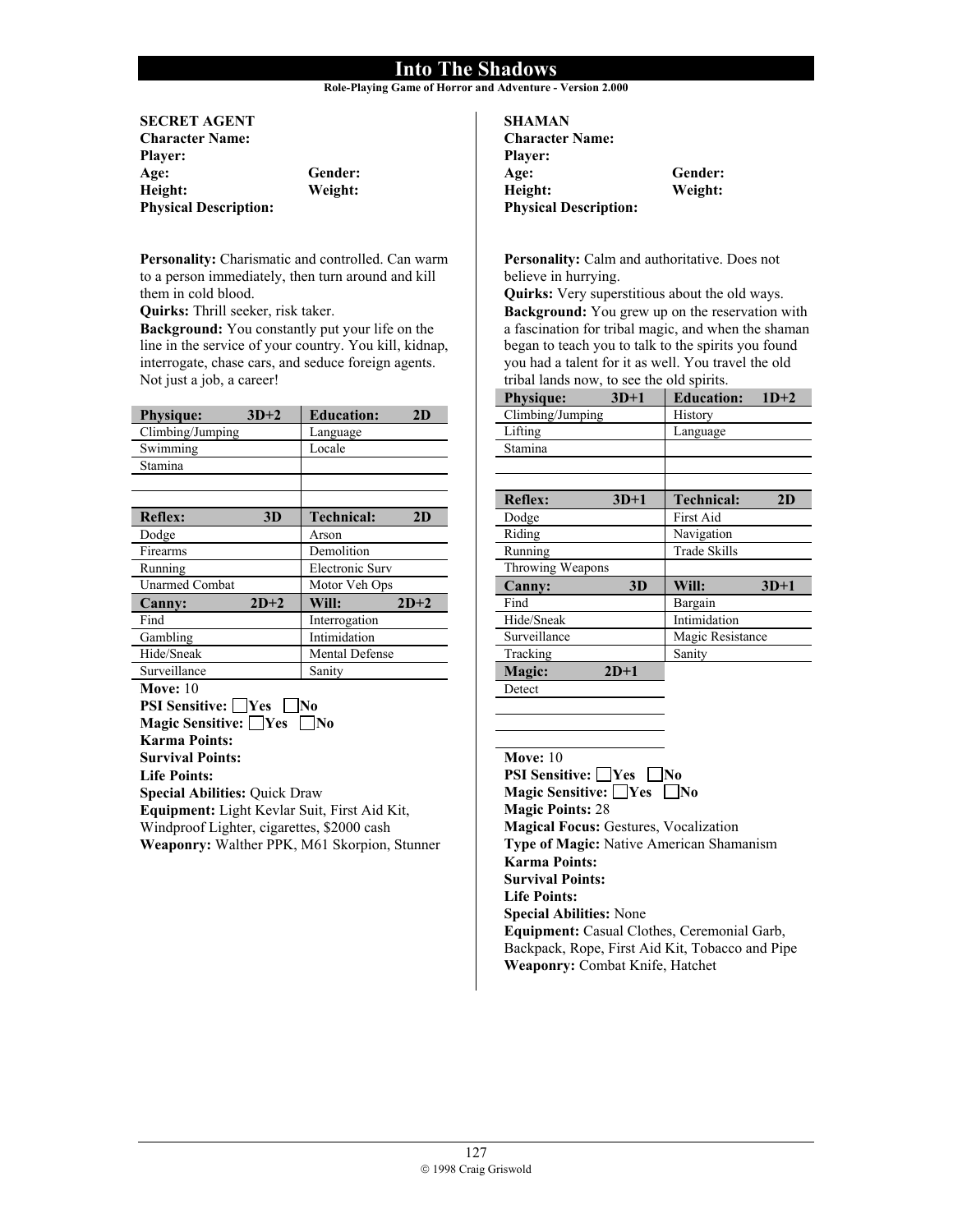**Role-Playing Game of Horror and Adventure - Version 2.000**

| Player:                      |         |         |         |  |
|------------------------------|---------|---------|---------|--|
| <b>Type of Character:</b>    |         |         |         |  |
| <b>Character Name:</b>       |         |         |         |  |
| Age:                         | Gender: | Height: | Weight: |  |
| <b>Physical Description:</b> |         |         |         |  |
| <b>Personality:</b>          |         |         |         |  |
| Quirks:                      |         |         |         |  |
| <b>Background:</b>           |         |         |         |  |
|                              |         |         |         |  |

| PHYSIQUE:            | <b>EDUCATION:</b>       |                         |
|----------------------|-------------------------|-------------------------|
|                      |                         |                         |
|                      |                         |                         |
|                      |                         |                         |
|                      |                         |                         |
|                      |                         |                         |
| <b>REFLEX:</b>       | <b>TECHNICAL:</b>       |                         |
|                      |                         |                         |
|                      |                         |                         |
|                      |                         |                         |
|                      |                         |                         |
|                      |                         |                         |
| <b>CANNY:</b>        | WILL:                   |                         |
|                      |                         |                         |
|                      |                         |                         |
|                      |                         |                         |
|                      |                         |                         |
| Move:                | PSI Sensitive: □Yes □No | Magic Sensitive: Yes No |
| <b>Karma Points:</b> | <b>Survival Points:</b> |                         |

Life Points:  $($ 

**Special Abilities/Disadvantages:**

**Equipment:**

**Weaponry: Model: Scale: Difficulty: Ranges: Damage: Ammo: / / / / / / / /**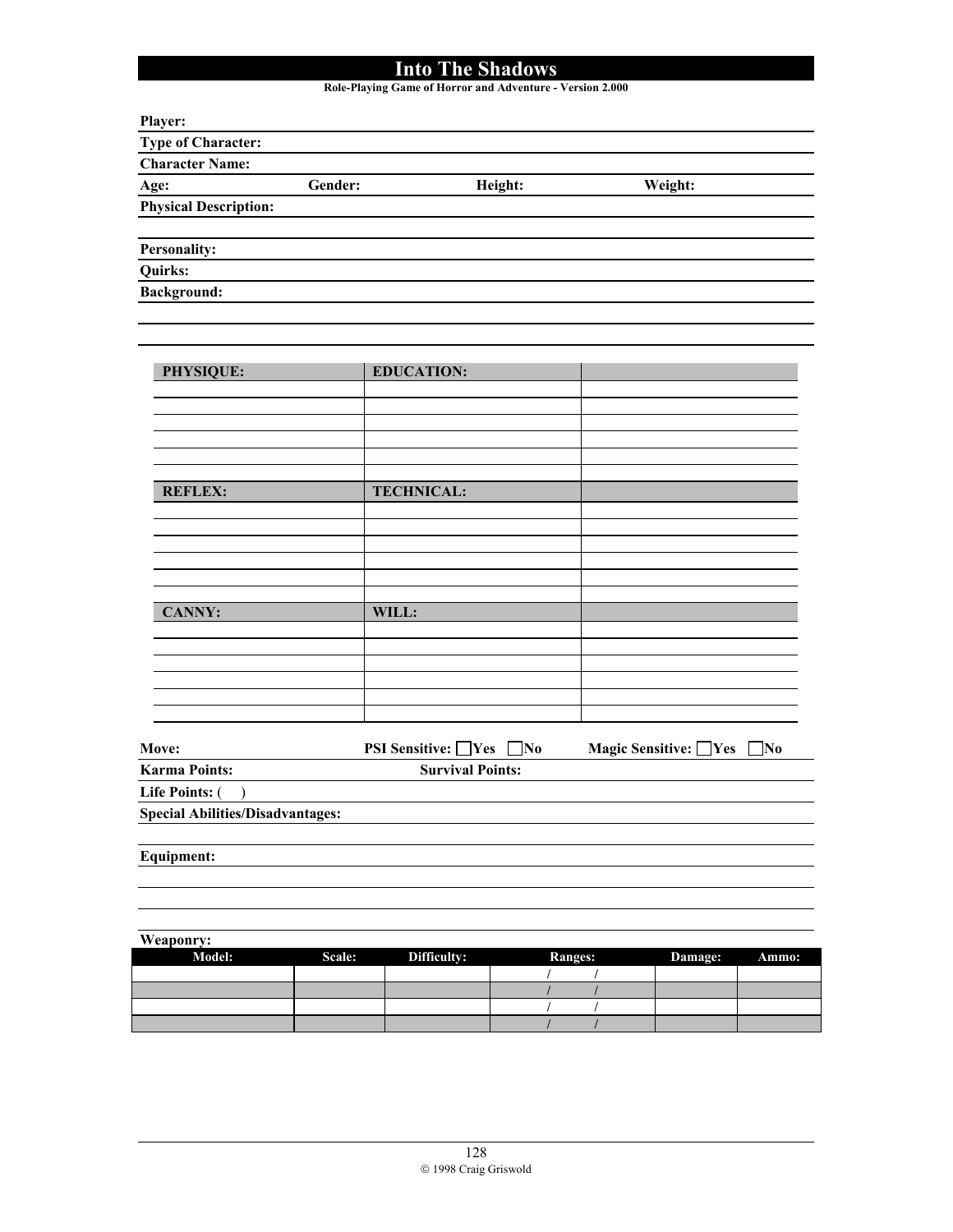**Role-Playing Game of Horror and Adventure - Version 2.000**

| Player:                      |         |         |         |  |
|------------------------------|---------|---------|---------|--|
| <b>Type of Character:</b>    |         |         |         |  |
| <b>Character Name:</b>       |         |         |         |  |
| Age:                         | Gender: | Height: | Weight: |  |
| <b>Physical Description:</b> |         |         |         |  |
|                              |         |         |         |  |
| <b>Personality:</b>          |         |         |         |  |
| Quirks:                      |         |         |         |  |
| <b>Background:</b>           |         |         |         |  |
|                              |         |         |         |  |

| PHYSIQUE:      | <b>EDUCATION:</b> | <b>MAGIC:</b>         |
|----------------|-------------------|-----------------------|
|                |                   |                       |
|                |                   |                       |
|                |                   |                       |
|                |                   |                       |
|                |                   |                       |
|                |                   |                       |
| <b>REFLEX:</b> | <b>TECHNICAL:</b> |                       |
|                |                   |                       |
|                |                   |                       |
|                |                   |                       |
|                |                   |                       |
|                |                   |                       |
|                |                   |                       |
| <b>CANNY:</b>  | WILL:             |                       |
|                |                   |                       |
|                |                   |                       |
|                |                   | <b>Type of Magic:</b> |
|                |                   | <b>Magical Focus:</b> |
|                |                   | <b>Magic Points:</b>  |
|                |                   |                       |

| <b>Move:</b>                            | <b>PSI Sensitive:</b> $\bigcap$ Yes<br><b>No</b> | Magic Sensitive: $\Box$ Yes $\Box$ No |
|-----------------------------------------|--------------------------------------------------|---------------------------------------|
| <b>Karma Points:</b>                    | <b>Survival Points:</b>                          |                                       |
| Life Points: (                          |                                                  |                                       |
| <b>Special Abilities/Disadvantages:</b> |                                                  |                                       |
|                                         |                                                  |                                       |

**Equipment:**

| Weaponry: |        |             |                |         |       |
|-----------|--------|-------------|----------------|---------|-------|
| Model:    | Scale: | Difficulty: | <b>Ranges:</b> | Damage: | Ammo: |
|           |        |             |                |         |       |
|           |        |             |                |         |       |
|           |        |             |                |         |       |
|           |        |             |                |         |       |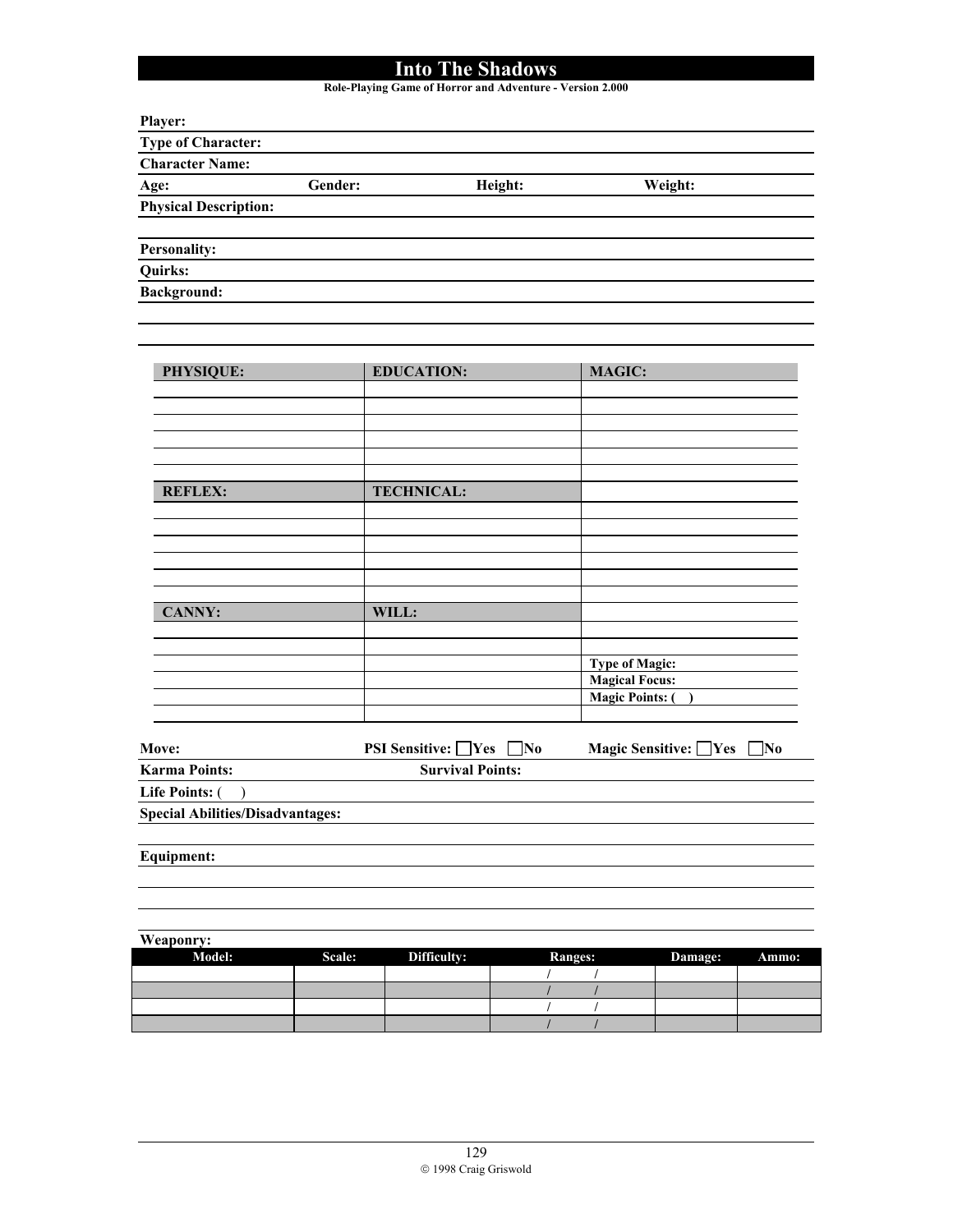**Role-Playing Game of Horror and Adventure - Version 2.000**

| Player:                      |         |         |         |  |
|------------------------------|---------|---------|---------|--|
| <b>Type of Character:</b>    |         |         |         |  |
| <b>Character Name:</b>       |         |         |         |  |
| Age:                         | Gender: | Height: | Weight: |  |
| <b>Physical Description:</b> |         |         |         |  |
|                              |         |         |         |  |
| <b>Personality:</b>          |         |         |         |  |
| Quirks:                      |         |         |         |  |
| <b>Background:</b>           |         |         |         |  |
|                              |         |         |         |  |

| PHYSIQUE:                               | <b>EDUCATION:</b>                | <b>PSIONIC ATTRIBUTES</b>        |
|-----------------------------------------|----------------------------------|----------------------------------|
|                                         |                                  |                                  |
|                                         |                                  |                                  |
|                                         |                                  |                                  |
|                                         |                                  |                                  |
|                                         |                                  |                                  |
| <b>REFLEX:</b>                          | <b>TECHNICAL:</b>                |                                  |
|                                         |                                  |                                  |
|                                         |                                  |                                  |
|                                         |                                  |                                  |
|                                         |                                  |                                  |
|                                         |                                  |                                  |
| <b>CANNY:</b>                           | WILL:                            |                                  |
|                                         |                                  |                                  |
|                                         |                                  |                                  |
|                                         |                                  |                                  |
|                                         |                                  |                                  |
|                                         |                                  | <b>Psionic Points: (</b>         |
| Move:                                   | <b>PSI Sensitive:</b> ■ Yes ■ No | Magic Sensitive: Yes<br>$\bf No$ |
| <b>Karma Points:</b>                    | <b>Survival Points:</b>          |                                  |
| Life Points: (                          |                                  |                                  |
| <b>Source of Abilities:</b>             |                                  |                                  |
| <b>Special Abilities/Disadvantages:</b> |                                  |                                  |
| Equipment:                              |                                  |                                  |

| Weaponry: |        |             |                |         |       |
|-----------|--------|-------------|----------------|---------|-------|
| Model:    | Scale: | Difficulty: | <b>Ranges:</b> | Damage: | Ammo: |
|           |        |             |                |         |       |
|           |        |             |                |         |       |
|           |        |             |                |         |       |
|           |        |             |                |         |       |